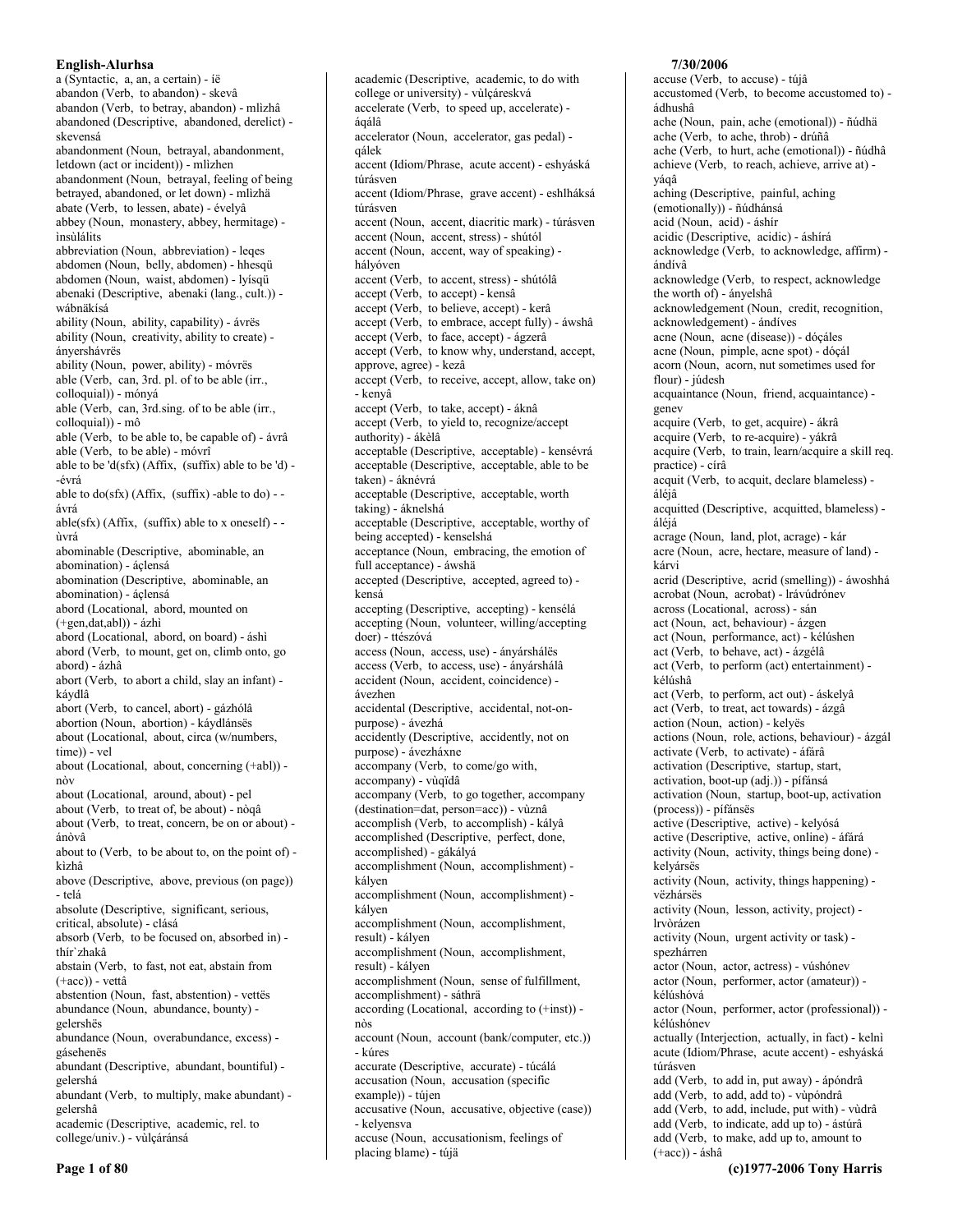addict (Noun, addict, addicted person) áddóxensev addict (Verb, to addict) - áddóxâ addicted (Descriptive, addicted) - áddóxensá addiction (Noun, addiction) - áddóxenses addictive (Descriptive, addictive) - áddóxánsá address (Noun, address, location indicator) túrágen address (Noun, message or email address) ánásken address (Verb, to address, speak to, call (+acc))  $-$ áñâ address (Verb, to speak, give a speech) - áñâ adept (Noun, mage, adept) - nújád adjective (Noun, adjective/adverb, descriptive word) - nòvre adjectives(sfx) (Affix, (suffix) forms an adjective) - -sá adjust (Verb, to adjust) - ánzádrâ administer (Verb, to manage, administer) éshnámâ administrator (Noun, manager, administrator) éshnámóvá admiration (Noun, appreciation, admiration) ózä admire (Verb, to appreciate, admire) - ózâ admit (Verb, to admit, allow) - átsévâ admit (Verb, to confess, admit) - fátâ admonish (Verb, to warn, admonish) - mòrâ adolescence (Noun, adolescence, teen years) bóvelsës adolescent (Noun, child, adolescent, teen (over  $10$  yrs)) - bóvels adopt (Verb, to sponsor, adopt, take into tribe/family) - áyvúrâ adorn (Verb, to adorn, decorate) - pándzâ adornment (Noun, adornment, decorating (activity)) - pándzës adornment (Noun, ornament, adornment, decoration) - pándzen adult (Descriptive, adult, responsible for actions, of age) - dhínárhvá adult (Noun, adult, full grown person) - bóyev adult (Noun, young adult) - çebóyn adult (Noun, young man, adult) - çebóyne adult (Noun, young woman, adult) - cebóyná adulterer (Noun, adulterer, adultress) vlíëshóvá adultery (Noun, adultery) - vlíëshës adultery (Verb, to commit adultery) - vlíëshâ adultress (Noun, adulterer, adultress) vlíëshóvá advance (Verb, to advance, go forward) kéláznâ advance (Verb, to prepone, move up, advance) - áprevâ advanced (Descriptive, advanced (of technology, civilization, development, etc.)) ádezhná advantage (Noun, advantage) - pezálen advantage (Verb, to be of advantage) - pezálâ advent (Noun, coming, advent) - qíëdës adventure (Noun, adventure) - shevezhen adverb (Noun, adjective/adverb, descriptive word) - nòvre adversary (Noun, opponent, adversary) - kánsev advertisement (Noun, advertisement) - átráqes advertisement (Noun, poster, advertisement) sálger advice (Noun, advice, counsel) - vínár advise (Verb, to advise, counsel to) - vínâ advising (Descriptive, consulting, advising (adj)) - vínánsá aerial (Noun, antenna, aerial) - pelegvok aeronautics (Noun, aeronautics, science of flight) - nyáshárválës Page 2 of 80

affadavit (Noun, affadavit) - ánòsen affair (Noun, affair, dalliance) - wágáçlen affair (Noun, affair, flirtation) - wágányen affairs (Noun, affairs, business) - báná affect (Noun, affect, effect) - zgálen affect (Verb, to affect, touch) - zgálâ affect (Verb, to happen, affect, experience) vëzhâ affection (Noun, affection, love, friendship, connection felt between people) - ázírä affirm (Verb, to acknowledge, affirm) - ándívâ affirmation (Noun, affirmation, encouragement) - ányelshánsen affirmation (Noun, affirmation, positive) ázálágá afflict (Verb, to afflict) - ámòdhrâ affliction (Noun, affliction (being afflicted)) ámòdhrensës affliction (Noun, affliction, that which afflicts) - ámòdhránsës afford (Verb, to afford) - sécávrâ afraid (Descriptive, scared, afraid, frightened) shthámá after (Locational, after, beyond) - gá after (Verb, to be next, come after) - gáqïdâ afternoon (Noun, afternoon) - ócyem aftershave (Noun, aftershave lotion) çálrüqensá únyem afterwards (Locational, afterwards, later on) gáváme again (Syntactic, again) - váshnyets against (Locational, against) - káns against (Verb, to be against, on the other side of) - kánsúrâ against (Verb, to resist, stand against) kánságrúâ agape (Noun, love, agape (emotion), charity) wágä age (Noun, age) - dhalës age (Noun, age, long period) - qórám age (Noun, age, years/time old) - dhalés age (Noun, era, age, time) - tsór age (Verb, to be x old, of age) - dhalâ age (Verb, to turn (age)) - ádhalâ aged (Descriptive, old, aged (person)) - hálddye agency (Noun, agency, collection of agents) kìvónevár agent (Noun, agent (person)) - kivónev aging (Noun, aging, process of growing old) áhálddvázës agitate (Verb, to stir, mix, agitate) - shùtrâ aglow (Descriptive, glowing, aglow) - lírshá ago (Locational, before (adv), ago) - preme ago (Locational, once, once upon a time, ago) ápreme agree (Verb, to agree with) - vùndívâ agreed (Descriptive, accepted, agreed to) kensá agreement (Noun, agreement, pact) - kensen agreement (Noun, treaty, agreement) - vùkensál agression (Noun, aggression, warlike behavior) - eshgesálë agressive (Descriptive, agressive, combative) ágrélá agressive (Descriptive, agressive, competative) - eshgesálá ahead (Idiom/Phrase, up there, up here (in front), ahead) - vá kéli ahead (Locational, in front, ahead) - kéli ahead (Verb, to progress, move ahead) - ákélzâ ahoy (Interjection, ahoy, hello, hey) - háy-ká aid (Noun, help, aid) - áksen aid (Noun, program, aid program, help system) - ákseskváts aid (Verb, to support, aid, enable) - píksâ aim (Verb, to aim at-for (+acc)) - túçâ

### aim (Verb, to aim, go, point in a direction) dícâ aim (Verb, to center, put in the center, balance, aim true) - álírâ aim (Verb, to take aim (at=acc)) - átúcâ aimed (Descriptive, targeted, aimed at) túçensá aimless (Descriptive, aimless) - veyáqánsá aimless (Descriptive, aimless, directionless) vedícensá air (Noun, air traffic control (abbrev.)) kányánevár air (Noun, air traffic control) - kánónevár nyáshánsësá air (Noun, air) - ázháf air (Noun, stale or stuffy air) - òkáfá air conditioner (Noun, air conditioner, room cooling unit) - crenyédháqá aircraft (Noun, aircraft, airplane) - nyáshvárh aircraft (Noun, shuttle (aircraft)) - zháfázhe airduct (Noun, airduct) - zháfáyál airline (Noun, airline) - bánáren nyáshánsësá airplane (Noun, aircraft, airplane) - nyáshvárh airport (Noun, airport) - nyáshvárhálits airway (Noun, airway, breathing passage) ráháven airy (Descriptive, thin (substance), airy, watery) - fósá ajar (Descriptive, ajar, cracked, open) - hólyísá akimbo (Descriptive, akimbo, folded, crossed (of arms, legs, etc.)) - ákítensá alarm (Noun, alarm clock, wakeup device) shabháqá alarm (Noun. siren. alarm) - áwlen alas (Interjection, alas, woe!) - hhì alcohol (Noun, alcohol) - xahhadlë alcoholic (Descriptive, alcoholic (containing alcohol)) - xahhadlósá alcove (Noun, alcove, niche) - gványál alert (Descriptive, alert) - bhëliyá alert (Interjection, watch out! alert! watch closely!) - bhëli alert (Noun, notice, alert) - ándezhyen alert (Verb, to be alert) - bhëliyâ alexia (Noun, alexia, inability to read) veveláles algebra (Noun, algebra, also calculus) mástúmárválës alien (Descriptive, alien, offworld (adj)) váshóñensá alien (Noun, alien, offworlder) - yáshóñenyev alien (Noun, offworld, another world) váshóñen alienate (Verb, to alienate, cast out) - ághálsúrâ alight (Verb, to alight, land on (not ground)) ávenyáshâ alike (Descriptive, exactly alike, identical) ttòsimle alike (Descriptive, similar, alike but not exactly the same) - simlányá alive (Descriptive, living, alive) - háná all (Descriptive, in all manners, in all ways or any way) - ttólfe all sorts (Descriptive, all/every kind/sort/type of) - ttáls all three (Descriptive, all three) - ttòlhúvá  $all(pfx)$  (Affix, (prefix) all, complete(ly)) - ttòalleged (Descriptive, iffy, unreliable) - enthásá alleged (Descriptive, possible, unproven, alleged) - enthásá alley (Noun, alley, passage) - shthálényá alliance (Noun, alliance, coalition) - ávùjensës allknowing (Descriptive, omniscient, allknowing) - ttòdezhyósá allow (Verb, to admit, allow) - átsévâ allow (Verb, to allow, let) - lévâ (c)1977-2006 Tony Harris

7/30/2006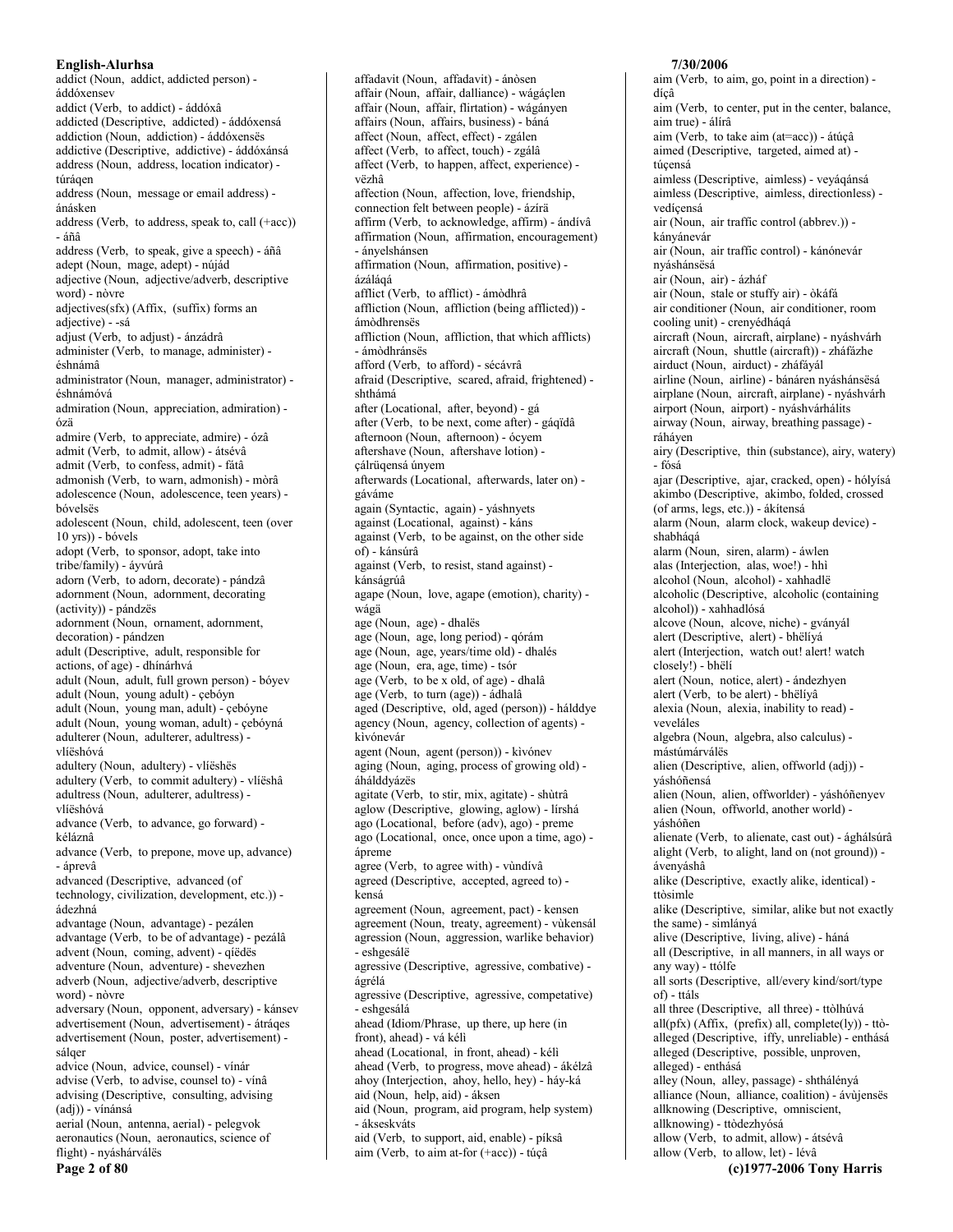allow (Verb, to receive, accept, allow, take on) - kenyâ allpowerful (Descriptive, omnipotent, allpowerful, almighty) - ttòmóvrósá allsouls (Noun, All-Souls-Day, festival) móghóen allude (Verb, to hint at, allude to  $(+acc)$ ) esháqâ allusion (Noun, hint, allusion, clue) - esháqen ally (Verb, to ally with (+acc)) - ávùjâ alm (Noun, charity, alm, handout) - zácel almighty (Descriptive, omnipotent, allpowerful, almighty) - ttòmóvrósá almost (Descriptive, borderline (adj.), almost) kìnsá almost (Syntactic, almost, all but) - ttòsnezá almost (Syntactic, almost, just) - kin alms (Noun, charity, alms) - bóshál alone (Descriptive, alone) - dwensá alone (Idiom/Phrase, let alone, never mind, to say nothing of) - veñ nògzâ alone (Locational, alone, in private) - sùlì alone (Verb, to let be, leave alone) - lepshâ aloneness (Noun, solitude, aloneness) dwensës along (Locational, along, by) - pó alphabet (Noun, alphabet) - vílár alphabet (Noun, Asketan alphabet, Asketan writing system) - kólírës alphabet (Noun, V'sul writing or alphabet) shthálírës already (Syntactic, already) - shá also (Syntactic, also) - tsú also (Syntactic, anyway, also, as well, in any case) - gatsú altar (Noun, funeral altar, funeral home) móghensálits alternate (Descriptive, alternate, also alt-key) váshensá alternate (Descriptive, opposing, alternate (of views)) - yáshìlánsá alternate (Pronoun, other (of two), alternate) yále alternate (Verb, to alternate, switch back and forth) - síváshâ alternating (Descriptive, alternating (eg. current, etc.)) - síyáshélá alternatively (Locational, instead, in its place, alternatively) - bhésì although (Syntactic, although) - çávin altitude (Noun, altitude) - dlúnánvi alur (Noun, The Alur, The Alurian or Alurhsa race) - álurhen alurhsa (Noun, Alt. term for The Alur, the Alurian or Alurhsa Race, also The Silver Ones) - ávshárá alurhsa (Noun, The Alur, The Alurian or Alurhsa race) - álurhen aluria (Noun, Alt. term for Aluria, the Alurhsa homeworld) - áyshárdá aluria (Noun, Aluria, homeworld, 1st planet in Alurian system) - álurhná alurian (Descriptive, Alurian (adj)) - álurhsá alurian (Noun, Alt. term for The Alur, the Alurian or Alurhsa Race, also The Silver Ones) - áyshárá alurian (Noun, The Alur, The Alurian or Alurhsa race) - álurhen alurianness (Noun, alurianness) - álurhsánsës always (Descriptive, always, every time) svóná always (Locational, always, at all times, for all times) - ttórsá am (Verb, I am (1st pers. sing. pres. of delzyû))  $-rr\hat{\sigma}$ amaze (Verb, to amaze) - gászólâ Page 3 of 80

amazing (Descriptive, amazing) - gászólánsá ambassador (Noun, ambassador) - kivelyónev ambivalent (Descriptive, neutral, ambivalent) lívìlá ambivalent (Verb, to be indifferent to, ambivalent twrds) - veñlevâ ambulance (Noun, ambulance) - váltárhvárh amen (Interjection, amen, so be it) - kólfeyn among (Locational, among, with) - lù among (Locational, between, among) - lyiv amount (Noun, amount, number, total) - áxen amount (Noun, extent, amount, coverage) rregel amount (Verb, to make, add up to, amount to  $(+acc)$ ) - áshâ amphibian (Noun, amphibian w/5 limbs, 5 eyes, bulb body) - ghelútsë amphibian (Noun, amphibian, land animal born in the water) - elyálskòts amuse (Verb, to entertain, amuse) - vínshâ analyze (Verb, to analyze) - nògzámâ anarchist (Noun, anarchist) - veknálátsev anarchy (Noun, anarchy) - veknálátsën anarchy (Noun, chaos, anarchy) - veknál ancestor (Noun, ancestor) - preyev anchor (Noun, anchor) - llózh and (Syntactic, and) - ddá androgynous (Descriptive, androgynous, dualgendered) - sebólensá andromeda (Noun, Andromeda galaxy) - lúvék anemia (Noun, anemia, weak blood) - leftáslórh anemic (Descriptive, anemic, weakblooded) leftáslensá angel (Noun, angel) - insálgónev anger (Interjection, a cry of anger or frustration, damn, blast, shit) - yágh anger (Interjection, expletive used in anger) vëráx anger (Noun, anger) - shthárrä anger (Verb, to cry in anger/frustration) - yághâ angle (Noun, angle) - vrïtánvi angry (Descriptive, angry) - shthárrá angry (Descriptive, angry, hot tempered, tending towards anger) - shthárrélá animal (Noun, a large animal, herbivore, bearlike body, horse like head) - ókád animal (Noun, animal, beast) - házhör animalistic (Descriptive, barbaric, animalistic) házhósá ankle (Noun, ankle) - ánfek anklyosaurus (Noun, an anklyosaurus-like animal) - çógöl anniversary (Noun, anniversary celebration) vetsen anniversary (Noun, wedding anniversary) rrólvets annoint (Verb, to annoint) - únyâ annointed (Noun, Messiah, annointed one) únvásev announce (Verb, to announce, give a message) ásálaâ announcement (Noun, announcement) - ásálgen announcement (Noun, bulletin, posting, message) - ásálqen annoy (Verb, to annoy, irritate) - írgâ annoyance (Interjection, exclamation indicating minor annovance) - dhash annoyance (Noun, annoyance, irritation) - írgen annoyance (Noun, bother, annoyance) - káhen annoyance (Noun, dislike, unhappiness, annoyance) - vebä annoyance (Noun, irritation, annoyance (emotion)) - írgä annoyance (Noun, irritation, annoyance (that which irritates or annoys)) - írgánsen

### annoved (Descriptive, unhappy, annoved, disliking something) - vebá annoyed (Verb, to dislike, be unhappy with, be annoyed by) - vebâ annoving (Descriptive, annoving, irritating) írgánsá annoying (Descriptive, irritating, annoying) shthárránvánsá anonymous (Descriptive, anonymous) vexelensá another (Idiom/Phrase, another time, at another point) - váshë bhèrzì another (Locational, then, not now, another time) - váneres another (Pronoun, another (person)) - yáshev another (Pronoun, other, another) - váshë answer (Noun, answer) - bóváden answer (Noun, answer, reply) - tsúñeven answer (Noun, answer, reply, info said back to something) - tsúdíven answer (Verb, to answer) - bóvádâ answer (Verb, to answer, reply, say in return) tsúdívâ answer (Verb, to fill in, complete (a form), answer) - bóvádárâ answer (Verb, to reply, respond, answer) tsúñevâ ant (Noun, a social/hive flying insect with no sting, ant) - tep antechamber (Noun, vestibule, entryway, antechamber) - áñlédh antenna (Noun, antenna, aerial) - pelegvok anthology (Noun, anthology, chrestomathy) vílsháren anti(pfx) (Affix, anti-, contra-) - káns(á)antibiotic (Noun, antibiotic) - kánsázányezhem anticipate (Verb, to anticipate, expect) - prëkerâ antilope (Noun, an antilope w/Yshaped horn) dináne antilope (Noun, large herbivore, like cross btwn moose and antilope, Y-prong horn, loose skin folds) - vebeks anxiety-free (Descriptive, anxiety-free, worryfree, causing no worries (of things or situations)) - vekólevánsá anxiety-free (Descriptive, anxiety-free, worryfree, having no worries (of person)) vekólevensá any (Syntactic, any, any one of many) - áye any (Syntactic, any+pron, pron+ever) - ¿eyë any amount (Numeric, any amount) - áyórá anybody (Pronoun, anyone, anybody) - áyólvá anyone (Pronoun, anyone, anybody) - áyólvá anyway (Descriptive, anyway, in any case) velevï anyway (Descriptive, in any way, like anything) - áyólfe anyway (Syntactic, anyway, also, as well, in any case) - gatsú apart (Descriptive, separate, apart from) ághálsá apart (Verb, to pull apart) - ízhatâ apathetic (Descriptive, apathetic, without thought) - veñgezélá apathetic (Descriptive, emotionless, apathetic) veñilá apathy (Noun, apathy, thoughtlessness) veñgezélës apeture (Noun, rectum, apeture) - gòrránëv aphasia (Noun, aphasia, inability to speak) vegzáráles api (Noun, API, programming interface) lvíjóttósvám apnea (Noun, apnea, ceasing to breathe (illness)) - púdláreháles apostle (Noun, apostle) - tsábráshensev

7/30/2006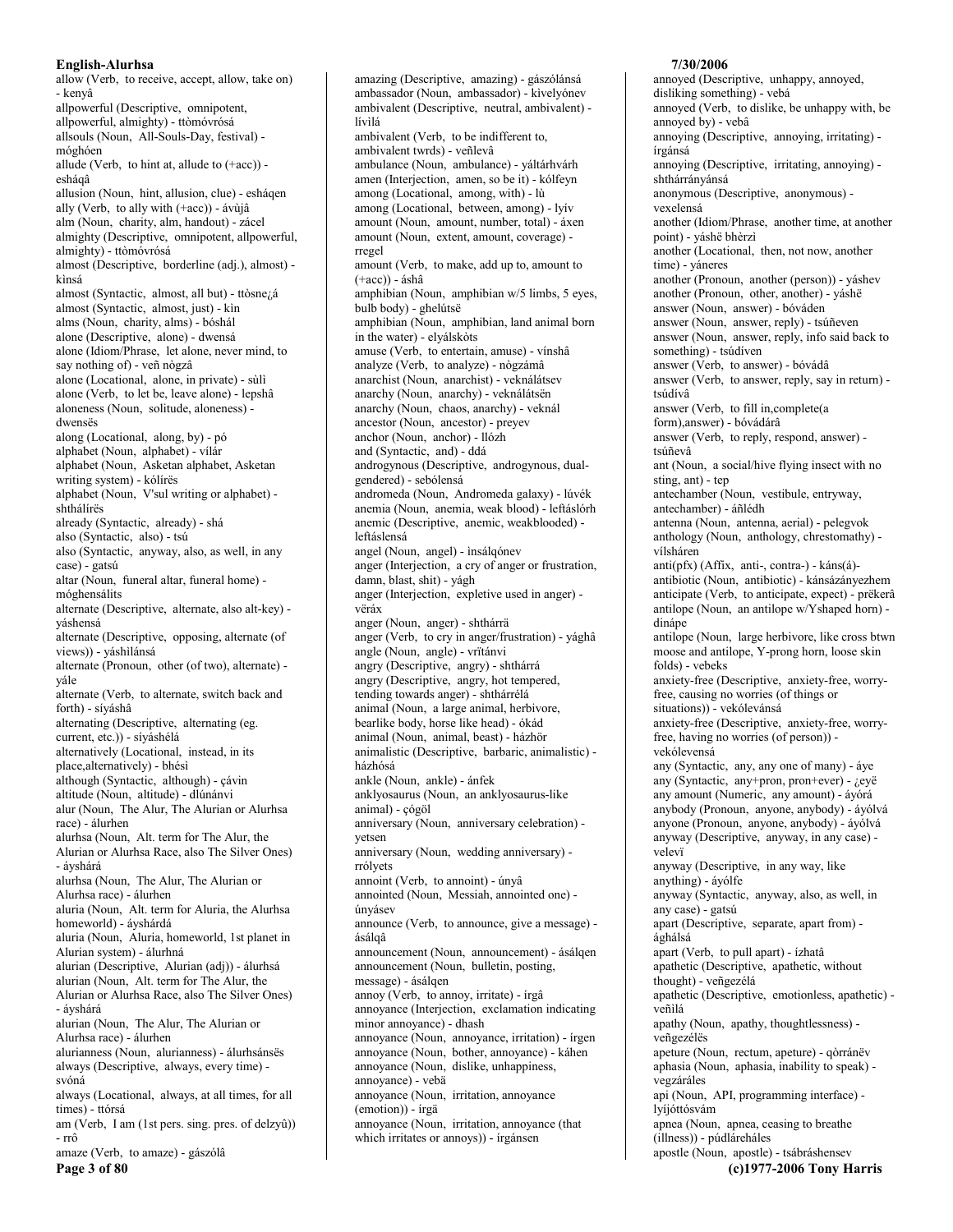apostrophe (Noun, apostrophe) - legásven appalling (Descriptive, grotesque, appalling) gálláshthe apparatus (Noun, apparatus, appliance) - fáráqá apparatus (Noun, apparatus, robot) - vrejágá apparent (Descriptive, seeming) - ársáyá apparently (Descriptive, apparently, evidently) - árme apparition (Noun, ghost, apparition) - getáshne appartment (Noun, dwelling, appartment) geválits appear (Verb, to begin to see) - faghelâ appear (Verb, to look, appear, seem) - gheszâ appearance (Noun, appearance, illusion) - sesál appease (Verb, to appease) - kalhárâ appetite (Noun, appetite (for food or drink)) shárshä appetite (Noun, passion, gusto, appetite, desire) - zátsä appetite (Verb, to have an appetite for (food or drink)) - shárshâ appetite (Verb, to have an appetite for, be hungry for, be passionate about) - zátsâ apple (Noun, apple, a tart, firm fruit) - shálü appliance (Noun, apparatus, appliance) - fáráqá applicable (Verb, to apply to, be applicable to (+acc)) - ábezgâ applicant (Noun, applicant (for a position or task) (specify Pos.or Task in Genitive)) ávözóvá application (Noun, application (process/form for applying for a position or task)) - ávözen application (Noun, discipline, diligence, application (emotion)) - tsárzä apply (Verb, to apply for (position, task)) ávözâ apply (Verb, to apply to, be applicable to  $(+acc)$ ) - ábezgâ apply (Verb, to apply, put to use) - ányórlhâ appoint (Verb, to appoint, install (in office)) átsónâ appoint (Verb, to appoint, ordain) - ányárhvâ appointment (Noun, appointment) - thálesven appointment (Verb, to schedule, make an appointment (with=acc)) - thálesvâ appreciate (Verb, to appreciate, admire) - ózâ appreciate (Verb, to appreciate, be thankful for) - kselámâ appreciation (Noun, appreciation, admiration) ózä approach (Verb, to approach, come close to) áxreznâ appropriate (Descriptive, appropriate, good) çeqelshá appropriate (Descriptive, correct, suitable, appropriate) - lhùshá approve (Verb, to know why, understand, accept, approve, agree) - kezâ apricot (Noun, apricot, a small, blue, soft, furry fruit) - Irúnísúdd apron (Noun, apron, bib) - telsídh aquarium (Noun, aquarium, fishtank) - láksirá arc (Noun, arc (of a curve), bend) - ànets arch (Noun, arch, archway) - àn arching (Descriptive, arching, curving) - ànásá archipelago (Noun, archipelago) - inisháren arctic (Descriptive, arctic, frigid, hyperboreal) gátólhársá arctic (Noun, arctic, tundra, frostlands) tólhárná are (Verb, they are  $(3rd.$  plur. pres. of  $delay\hat{u})$ ) ávô are (Verb, we are (1st pers. plur. pres. of delzyû)) - rrónyá are (Verb, you are (2nd. plur. fam. pres. of delzyû)) - skólnyá Page 4 of 80

are (Verb, you are (2nd. plur. pol. pres. of delzyû)) - svelnyá are (Verb, you are/thou art (2nd. sing. fam. pres. of delzyû)) - skólÿñ are (Verb. you are/thou art (2nd. sing. pol. pres. of delzyû)) - svelnÿ area (Locational, here, in this area/region) delÿ area (Locational, there, in that area/region) dzalÿ area (Locational, yonder, yonder area) - dúlÿ area (Noun, area, region) - delyen area (Noun, place, area) - shthelÿ area (Noun, work area, work zone) - vrejánthá area(sfx) (Affix, (suffix) area where) - - ánthá argue (Verb, to argue) - kavùñâ argue (Verb, to be unbalanced, take an extreme viewpoint, argue illogically) - vebáthâ argument (Noun, argument) - kavùñen argument (Noun, argument, parameter) pócáyál arikan (Noun, Arikan, 2nd planet of Alurian system) - árïkán arise (Verb, to stand up, arise) - árïtsâ arithmetic (Noun, arithmetic, mathmatics) nímáxánsës ark (Noun, ark, barge, ship) - bósnárísh arm (Noun, arm (body part)) - bráqás arm (Verb, to arm, equip (person=acc, with=dat)) - áláxâ armchair (Noun, armchair, easychair) - fälárïn armor (Noun, armor) - wádhrë armpit (Noun, underarm, armpit) - pödásk army (Noun, host, army) - láxáren aroma (Noun, aroma, smell (good)) - záçúká around (Locational, around, about) - pel around (Locational, around, wrapping or envelopping (+gen, dat, abl)) - ploshï around (Verb, to circle, pivot, fly or go around) - dlònzâ arousal (Noun, arousal, being in the mood for sex) - thùshìlës arouse (Verb, to arouse (sexually)) - áthùshâ aroused (Descriptive, aroused, in the mood for sex) - thùshìlá arousing (Descriptive, sexy, arousing) - áthùshá arrange (Verb, to arrange, plan together) vùthálâ arrange (Verb, to clean, tidy, arrange, neaten) fàshâ arrangement (Noun, layout, arrangement) heleksës arrhythmic (Descriptive, arrhythmic, irregular) - lëtúrsá arrival (Noun, arrival) - áqíëdes arrive (Verb, to arrive) - áqíëdâ arrive (Verb, to be at hand, near, on the point of arriving) - áscedzâ arrive (Verb, to reach, achieve, arrive at) - yáqâ arrogance (Noun, arrogance, self-importance) öcélës arrogant (Descriptive, arrogant, self-important) - öçélá arrow (Noun, arrow) - sáqï arson (Noun, arson) - itsáçlës art (Noun, art, craft (in general)) - kólrávës art (Noun, imagery, art, pictorialism) ïnáqánsës art (Noun, skill, art, craft) - Irávës art (Noun, work of art, craft) - kólráven art (Verb, to make or do a work of art or craft) kólrávâ artery (Noun, artery (of blood)) - shútásláyál artery (Noun, vein, artery, blood flow) - ásláyál article (Noun, news article) - ándezhyáles

### artificial (Descriptive, artificial, not-natural) eshká artificial intelligence (Idiom/Phrase, artificial intelligence, appropriate reactions) - çeqelshá tsúkelvës artist (Noun, artist (in general)) - kólrávónev artist (Noun, painter, picture artist) - drálhónev artistic (Descriptive, artistic, creative) kólrávélá artistic (Descriptive, artistic, for the purpose of art) - pekólrává as (Locational, as, in the role of  $(+acc)$ ) - vúshï as (Syntactic, as if...) - kóleñ as (Syntactic, so, so much) - sá as soon as (Locational, as soon as) - svlarre as well (Syntactic, either, as well, neither) tsivën ascend (Verb, to ascend, go up) - ántelzâ ascend (Verb, to wax, ascend, increase, grow) lháskâ asexual (Descriptive, unisex, genderless, neuter, asexual) - dhósónsá ash (Noun, ash (substance)) - gátsem ashamed (Descriptive, ashamed) - rúshensá ashamed (Verb, to be ashamed) - rúshâ ashes (Noun, ashes (collectively)) - gátsár ashid (Noun, the 7th planet of the Alurian system) - àshíd ashore (Verb, to come ashore, land) - ányórvâ aside (Syntactic, as an aside, as a sidenote) ìtráváme aside (Verb, to brush aside) - íslâ ask (Verb, to ask (a question)) - sávlâ ask (Verb, to ask for) - píthâ asketan (Descriptive, asketan, of Asketana, incl. Language spoken there pre-unification) ásketánsá asleep (Verb, to fall asleep) - fakâ as-long-as (Syntactic, as long as, provided that) - erná as-long-as (Syntactic, as long as, while, throughout) - góyáze aspect (Noun, aspec, situation, status) - xívezh aspire (Verb, to aspire (to)) - áleshâ aspirin (Noun, aspirin) - ttúçál aspiring (Descriptive, aspiring) - áleshélá assemblage (Noun, collection, group, assemblage) - vùtren assemble (Verb, to assemble, construct, put together) - vùdâ assert (Verb, to assert oneself in) - ájesâ assertive (Descriptive, assertive) - ájesélá assess (Verb, to assess, rate) - yúrzâ assessment (Noun, assessment, rating (one instance of)) - yúrzen assessment (Noun, assessment, rating (process of)) - vúrzës asshole (Noun, jerk, asshole) - ázgágh assign (Verb, to assign  $x(acc)$  to  $y(dat)$ ) eshkánâ assign (Verb, to program, assign) - ttósvâ assignment (Noun, commission, mission, assignment, orders) - áskánenses assignment (Noun, program, assignment) ttósven assistant (Noun, helper, assistant) - áksónev assistant(sfx) (Affix, (suffix) assistant, one who assists with) - - áksev associate (Noun, associate, partner) - vùnershev associate (Verb, to associate  $x(acc)$  with  $y(data)$ ) - vùsigâ association (Noun, association, society) vùnersháren association (Noun, organization, association) vùndzárës assume (Verb, to assume) - áskerâ

(c)1977-2006 Tony Harris

7/30/2006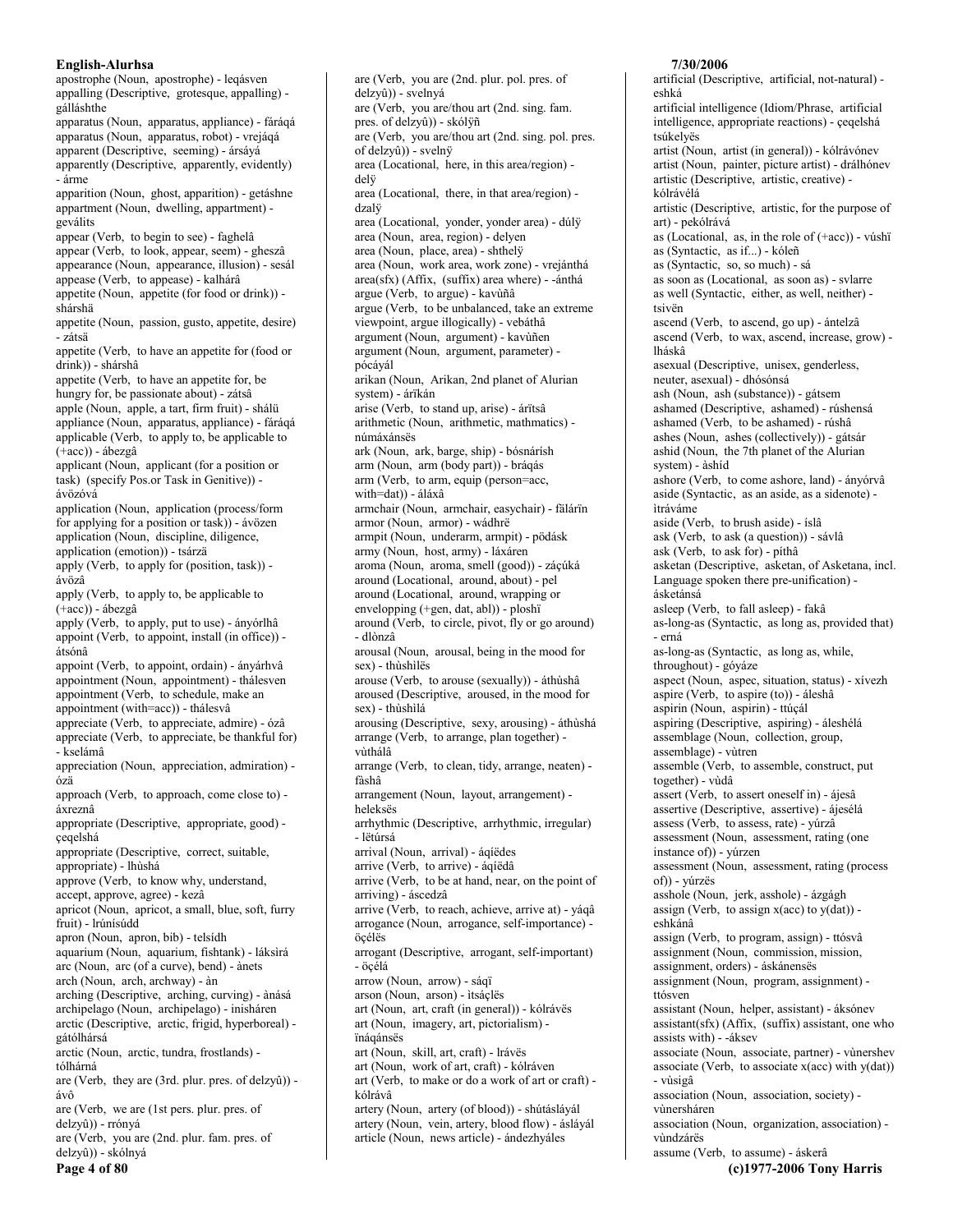assume (Verb, to expect, assume) - pregzâ assumption (Noun, assumption, thing assumed) - áskeren assure (Verb, to assure) - ántsilâ astonish (Verb, to blow away, astonish) ónvüyâ astray (Verb, to become lost, go astray) - ánvâ astronomy (Noun, astronomy) - lúvárválës asynchronous (Descriptive, asynchronous) lëvùlefsá at (Idiom/Phrase, at best) - nòs zhë zálevnáxná at (Idiom/Phrase, at worst) - nòs zhë lezávnáxná at (Locational, at a-the height of, x-high (+acc)) - dlúnï at (Locational, at) - cen at (Locational, at, in, on (time)) - vú at (Locational, location in, at, on) - tye at a time (Affix, (suffix w/numbers), at a time) - $-(\acute{a})$ rze at all (Descriptive, at all (dialect form)) ávensáme at first (Locational, at first, in the beginning) pífi at last (Locational, finally, at last!) - évárre at once (Locational, at once, at that moment) táneres at the same time (Locational, at the same time  $(as)$  - vullef atmosphere (Noun, atmosphere) - zháfáren atom (Noun, atom) - ttòghál atomic (Descriptive, atomic, atomized) ttòghálensá atomized (Descriptive, atomic, atomized) ttòghálensá atop (Locational, atop, at the top of, on top of) ber atop (Verb, to sit atop, crown) - bemyâ attach (Verb, to sew on, attach) - áfísâ attack (Noun, attack) - ágren attack (Noun, attack, seizure (pain)) - çölád attack (Verb, to act/be violent towards, attack) gèrzâ attack (Verb, to attack) - ágrâ attempt (Noun, attempt, try) - hólken attempt (Noun, desperate attempt) - jáwken attempt (Verb, to attempt, make an effort to) hólkâ attempt (Verb, to try, attempt) - vòlâ attend (Verb, to attend, go to, be at/present) cedzâ attend (Verb, to attend, go to, visit) - ácedzâ attendee (Noun, attendee) - cedzóvá attention (Interjection, pay attention!) - rást attention (Verb, to draw attention, signal) qestâ attention (Verb, to pay attention (to)) - rástâ attitude (Descriptive, having a bad attitude, snotty, bitchy) - dhízgáçlá attitude (Noun, attitude of worship) - áspesä attitude (Noun, attitude) - elìnä attitude (Noun, attitude, projection) - dhízgä attitude (Noun, questioning attitude) - sávlä attitude (Verb, to have a bad attitude) dhízgáclâ attitude (Verb, to project oneself, have an attitude (good/bad)) - dhízgâ attorney (Noun, lawyer, attorney) - kìtársónev attract (Verb, to attract) - ántrâ attract (Verb, to attract, draw magnetically) átrìzhâ attraction (Noun, love, attraction (emotional)) tárä attraction (Noun, love, attraction (physical)) shárä attractive (Descriptive, attractive) - ántránsá

Page 5 of 80

attractive (Descriptive, cute, good-looking, attractive) - kólsá attribute (Noun, attribute, characteristic) nórshen audience (Noun, audience (at a speech)) kél`rélev audio (Descriptive, audio (adj.)) - wálensá audio (Noun, audio item) - wálen audio (Noun, audio recording) - révílen audio (Verb, to play (audio)) - áréyâ audio (Verb, to playback (audio)) - áréyvâ auditorium (Noun, auditorium) - kél`rélits auditorium (Noun, hall, meeting hall, auditorium) - vùdh augmentative(sfx) (Affix, (suffix) augmentative, oversized/outsized) - -ázhgaugust (Noun, August (month)) - bóynáze aunt (maternal) (Noun, aunt, mother's sister) sekálshá aunt (paternal) (Noun, aunt, father's sister) kìkálshá aura (Noun, aura) - lírshál aurora (Noun, aurora borealis) - sásznávósá lúváren auspicious (Descriptive, auspicious) - fóvárhsá author (Noun, author, writer) - vílshónev author (Verb, to write, compose) - vílshâ authored (Descriptive, written, authored) vílshá authoritarian (Descriptive, authoritarian) válátsá authority (Noun, authority) - ányátsës authority (Noun, authority, control) - vál authority (Verb, to have authority) - átsâ authority (Verb, to have the authority to) - válâ authority (Verb, to have under one's authority) áválâ autobiography (Noun, biography, autobiography) - sheves autumn (Noun, autumn, fall (alt.form)) - átrelás autumn (Noun, autumn, harvest time) átrëlánsva auxiliary (Descriptive, auxiliary, helping) áksefá avast (Interjection, hold, avast, stand (interj)) zhól-vá avatar (Noun, divine avatar, manifestation of God, incarnation) - násháne avatar (Noun, icon, avatar) - ányïnáqer avenge (Verb, to revenge, avenge, take vengence on (+dat) for (+acc)) - qèrzâ average (Descriptive, plain, average looking) lëkólsá avoid (Verb, to avoid, head/stay away from) ghenâ awake (Verb, to be awake) - shabhâ awake (Verb, to keep awake) - shabhóyónâ aware (Verb, to inform, make aware of) cádezhvâ aware (Verb, to notice, become aware of) - áthâ away (Idiom/Phrase, to be shocked, be blown away) - hólyê zhë dlóve away (Locational, away (direction)) - eshghel away (Locational, away (location)) - gheli away (Locational, from, away from) - ghel away (Noun, running away, wandering (noun)) - gháshthës away (Verb, to add in, put away) - ápóndrâ away (Verb, to away, depart, leave) - gháznâ away (Verb, to be away) - ghádzâ away (Verb, to beware, stay away from, be cautious of) - ázhrâ away (Verb, to blow away, astonish) - ónyüvâ away (Verb, to give away, put away) - nvácâ

away (Verb, to pull away) - ghelízhâ

7/30/2006 away (Verb, to run away, go wandering) gháshthâ away (Verb, to turn away, repent) - ghávrïtâ away(pfx) (Affix, (prefix) away, from, de-) awe (Noun, awe, wonder (emotion)) - yárä awe (Verb, to wonder, be in awe) - yárâ awesome (Descriptive, cool, neat, awesome,

ghá-

nifty, sweet) - ríshá awesome (Descriptive, wonderful, awesome) yáránsá awful (Descriptive, wretched, awful, in terrible shape) - boje awkward (Descriptive, awkward (emotionally)) - púshhá awkward (Noun, awkward (feeling of)) púshhä awkwardness (Noun, emotional awkwardness) púshhës awl (Noun, awl, punch) - shínák axe (Noun, axe) - dretë axis (Noun, axis) - vríksë axle (Noun, axle) - gesh babble (Verb, to talk alot, chatter, babble) ñevélâ babbler (Noun, babbler, chatterer) - ñevélev baby (Noun, baby, infant, newborn (up to 5 yrs)) - íten baby (Noun, boy child, baby (up to 5 yrs)) ítene baby (Noun, girl child, baby (up to 5 yrs)) ítená back (Affix, (prefix) back, in response to) - tsúback (Descriptive, rear, back (adj.)) - kilsá back (Descriptive, tied back (hair, etc.)) - líhyá back (Idiom/Phrase, back there, back here) - vá kilsì back (Locational, back and forth) - kélyesh back (Locational, back to, back unto) - yás back (Locational, back towards) - yesh back (Locational, in back) - kilsi back (Noun, back (of a person/animal)) - lràgë back (Noun, back) - kilsen back (Noun, playback (video)) - áráyvës back (Noun, side, back burner, not the middle of the action) - beshá back (Noun, the small of the back) - lrägésh back (Verb, to look back) - yeshráyâ back (Verb, to look back/behind) - kil`ráyâ back (Verb, to playback (audio)) - áréyvâ back (Verb, to playback (video)) - áráyvâ back (Verb, to postpone, delay) - ágávâ back (Verb, to restore, bring back) - jàlâ back (Verb, to return with, give/bring back) tsútrâ back (Verb, to return, bring back) - yátrâ back (Verb, to tie back) - líhyâ back out (Locational, back out) - yely backlash (Noun, recoil, kickback, backlash) tsúkilsës backlash (Verb, to recoil, kick back, backlash) tsúkilsâ backpack (Noun, backpack, carry-bag, tote, purse) - vóshád backup (Descriptive, backup, copy of (adj.)) ásílársá backup (Noun, a backup copy) - ásíláren backup (Verb, to back up, copy/save) - ásílárâ backward (Locational, behind, backward) - kils backward (Verb, to retreat, go backward) kilsáznâ backwards (Descriptive, backwards (adj)) kivrá backwards (Locational, backwards (direction))

- eshkivrá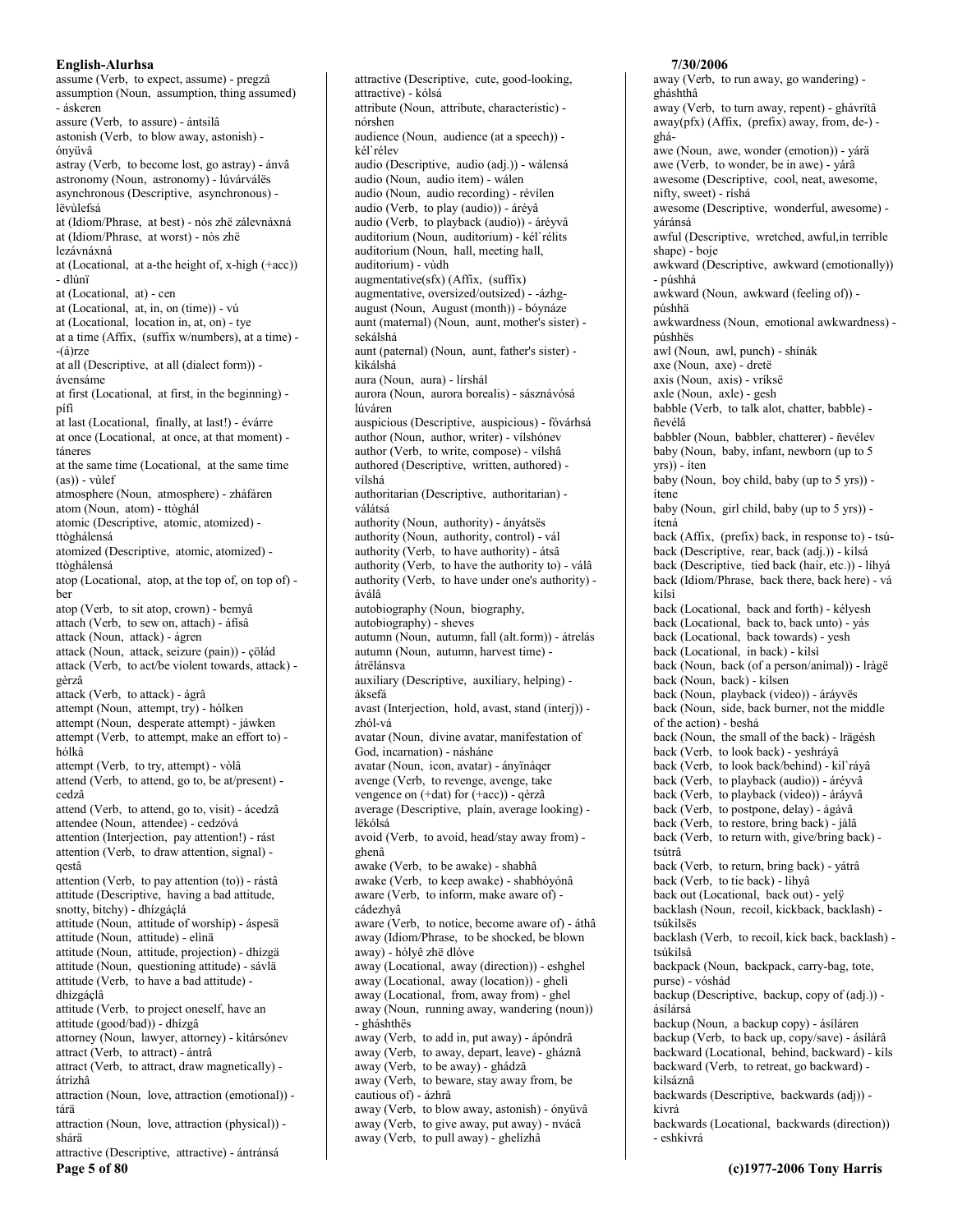bacon (Noun, a crisp-fried meat, bacon) ráthish bad (Descriptive, bad (of colds, bruises, etc.), excessive) - mesá bad (Descriptive, bad tasting) - lecá bad (Descriptive, bad) - lezá bad (Descriptive, evil, bad (morally impure)) váshhá bad (Descriptive, hurtful, harming, bad) lezgánsá bad (Descriptive, unhealthy, bad for one) leshná bad (Descriptive, unpleasant, irritating, sucky) dlícá bad (Idiom/Phrase, too bad, tant pis) - sá lezá bad (Noun, bad, bad things/stuff) - lezës bad (Verb, to hurt, harm, be bad for) - lezgâ badge (Noun, badge) - änyin badger (Noun, badger, a small bear-like creature) - máshtá badlands (Noun, the Badlands) - lezánthá bag (Noun, backpack, carry-bag, tote, purse) vóshád bag (Noun, burlap sack, tote bag) - dletir bag (Noun, sack, bag) - vósh bagel (Noun, bagel, a boiled bread) - dlòskï baha'ism (Noun, baha'ism) - báhá¿átsën bake (Verb, to bake) - veqâ bake (Verb, to fire, bake (brick, pottery)) gròshâ baker (Noun, baker) - vegónev bakery (Noun, bakery, place where baked goods sold) - veqarshálits bakesale (Noun, bake sale) - vegarshánsës bakingpan (Noun, a flat baking sheet with  $sides) - tivel$ balance (Noun, balance, equality, fairness) bátháven balance (Noun, the center path, the path of balance) - lvíznen balance (Noun, wellness, balance) - áshárä balance (Verb, to balance, be equal) - báthâ balance (Verb, to center, put in the center, balance, aim true) - álírâ balance (Verb, to walk the center way, walk w/balance) - lyíznâ balance (Verb, to walk the center way, walk w/balance) - lyíznâ balcony (Noun, porch, balcony, deck) - stówë balcony (Noun, upper deck, balcony, stage, poopdeck) - telál bald (Verb, to go or become bald) velrüqiselyâ ball (Descriptive, globe, ball, globular (adj.)) hìvánsá ball (Noun, ball, dance) - sásznávórhen ball (Noun, ball, sphere) - hìyán ballet (Noun, dance-story, ballet) - sáréës balloon (Noun, balloon (toy)) - ddúpíshtá balloon (Noun, balloon) - ddúpárren balloon (Noun, cartouche, balloon, bubble) ploshál balls (Noun, the testicles, balls) - ádheyú banana (Noun, banana, a long fruit (Alurian bananas are green, peel is soft & edible)) - qená band (Noun, band (musical)) - ámúsáren band (Noun, band or gang of bandits) - vüçár band (Noun, band, stripe) - lihyen band (Noun, ring (band, jewelry)) - tsoshets band (Noun, tape, band, cassette/cartridge tape) - líhyál bandage (Noun, bandage) - nyórzen bandage (Verb, to bandage, bind up a wound) nyórzâ bandit (Noun, bandit) - vüçev banish (Verb, to banish, exile) - gházhónâ

Page 6 of 80

banish (Verb, to send away, banish) - ghátsámâ bank (Locational, on the shore, coast, or bank) órüvì bank (Noun, bank (institution where money is kept)) - náválits bank (Noun, bank, incline) - vesh bank (Noun, bank, vault, money holder) návìrá bannister (Noun, rail, bannister) - zárásh banshee (Noun, a wailing spirit, a banshee) shíntá baptism (Noun, baptism, baptising someone) ántseyánsës baptism (Noun, baptism, being baptised) ántseyensës baptist (Descriptive, baptist (adj)) - ántsevánsá baptist (Noun, baptist, baptizer) - ántseyónev baptize (Verb, to baptize, immerse) - ttòtseyâ baptize (Verb, to immerse, baptize) - ántseyónâ bar (Noun, brick, bar, ingot) - vóçál bar (Noun, prison bar, cage bar) - nyítsúr barbaric (Descriptive, barbaric, animalistic) házhósá bare (Descriptive, bare, nude, without clothing) - vehìná bareback (Descriptive, bareback (adj.)) velràginsá bareback (Descriptive, bareback (adv.)) kalràge barefoot (Descriptive, barefoot) - kalesfek barge (Noun, ark, barge, ship) - bósnárísh barge (Verb, to barge, shove one's way (into=acc)) - lètâ bark (Noun. bark (of a tree or plant)) - tvóiem bark (Verb, to bark, snap, shout) - tsátâ barn (Noun, barn) - mlótsë barn (Noun, stable, barn) - zhórentá barnacle (Noun, barnacle, a tough plant that fixes to ships, etc.) - óníqë barrel (Noun, barrel, cask) - lhíshká barren (Descriptive, barren) - vethlá barrier (Noun, barrier) - zhólárrá barrier (Noun, wall, barrier, outer wall of house/bldg.) - cálís base (Noun, base, base camp) - vùlits base (Noun, base, bottom, foundation) thívresk base (Noun, foot or base of an object) - betsá base (Noun, foundation, base) - bevreská base (Noun, missile base) - çònvárhálits baseball (Idiom/Phrase, baseball or cricket (sort of), a game involving hitting a ball with a stick) - vrexensá hìván based (Locational, based on, founded on, from  $(+instr) - zháski$ basic (Descriptive, basic, fundamental, foundational) - sívgá basic (Descriptive, essential, basic, fundamental) - pezháská basin (Noun, basin, tub) - lösál basin (Noun, sink, basin) - mlác basis (Noun, source, origin, basis) - sívgen basket (Noun, basket) - silë basket (Noun, basket, wicker carrier) - zórhgír basketball (Idiom/Phrase, basketball (sort of), a game involving throwing balls through a hoop.) - silensá hìván basque (Descriptive, basque (lang., cult.)) eskáldúnsá bastard (Descriptive, disowned, without tribe, bastard, illigitimate) - vebólesá bastard (Noun, bastard (insult)) - síkân bastard (Noun, bastard, child born out of wedlock) - kéçë bastard (Noun, bastard, daughter, girl born out of wedlock) - kécá

## 7/30/2006

bastard (Noun, bastard, son, boy born out of wedlock) - kéçe bat (Noun, bat (for hitting)) - vrex bat (Noun, bat, a flying mammal related to petíshá) - nyátísh bath (Noun, bath, soaking) - zlúshá bathe (Verb, to bathe, soak) - zlúshâ bathroom (Noun, bathroom, lavatory) - ùlmédh bathroom (Noun, washroom, bathroom) pínyédh bathtub (Noun, bathtub) - zlúshìrá battery (Noun, battery (electrical)) - enegvirá battle (Noun, battle) - gesnvá battle (Noun, trouble, fighting, competition, battle (emotion)) - gesä battle (Verb, to fight, battle) - gesvâ battle (Verb, to fight, battle, war (against = acc.)) - gresâ battlefield (Noun, battlefield) - gesválits bay (Noun, bay (geogr.), gulf) - nólen be (Verb, to be (irr.)) - delzyû be (Verb, to be (warmth, use w/ number of degrees)) - hìvâ be (Verb, to be (weather)) - ter'zhâ be (Verb, to be going to be, fut. infinitive of delzyû) - dzánâ be (Verb, to be in the midst of) - túvëzhâ be (Verb, to be in the process of  $(+\inf)$ ) - óyzâ be (Verb, to be, sit, lie (location of item)) tsemvâ be (Verb, to fare, be) - vórâ be (Verb, to have been, past infinitive of delzyû) - dzelâ be (Verb, to meet, be (somewhere)) - dzálâ be with (Verb, to be with, in favor of, on the side of) - vùnìlâ beach (Noun, beach (sandy)) - sirüv beach (Noun, shore, beach) - órüv beacon (Noun, beacon, signal light) - álshin bead (Noun, bead) - hisï beam (Noun, beam or ray of light) - lúvilen bean (Noun, bean, pea) - walis bear (Noun, a large animal, herbivore, bearlike body, horse like head) - ókád bear (Noun, a large, lumbering, omnivorous lizard, rather like a bear) - óneg bear (Noun, bear) - gámáshtá bear (Verb, to bear a burden, carry, transport) nórvâ bear (Verb, to bear, give birth to) - shthávâ bear (Verb, to carry/bear a child in the womb) shhúrâ beard (Noun, beard, facial hair) - gheszüqî bearing(sfx) (Affix, (suffix) -ful,-fer, bearing) --átrá beast (Noun, animal, beast) - házhör beast (Noun, beast, monster) - zhörágh beat (Noun, pulse, beat (one instance)) - zuñen beat (Noun, pulse, beat, pulsation (in general, or as an activity)) - zuñës beat (Verb, to beat (heart, drum, or other noise)) - túmâ beat (Verb, to beat the odds, run counter to the expected) - fájâ beat (Verb, to beat, hit) - grúçâ beat (Verb, to build (a road), beat (a path)) wáskâ beat (Verb, to defeat, beat, win against) - gákrâ beat (Verb, to pound, beat) - grúnâ beat (Verb, to pulse, beat quickly) - zuñâ beat (Verb, to throb, beat slowly) - wúnâ beat (Verb, to win, beat) - sísâ beaten (Verb, to lose, be beaten) - lísâ beatitudes (Noun, the beatitudes) - zhë sálikensáren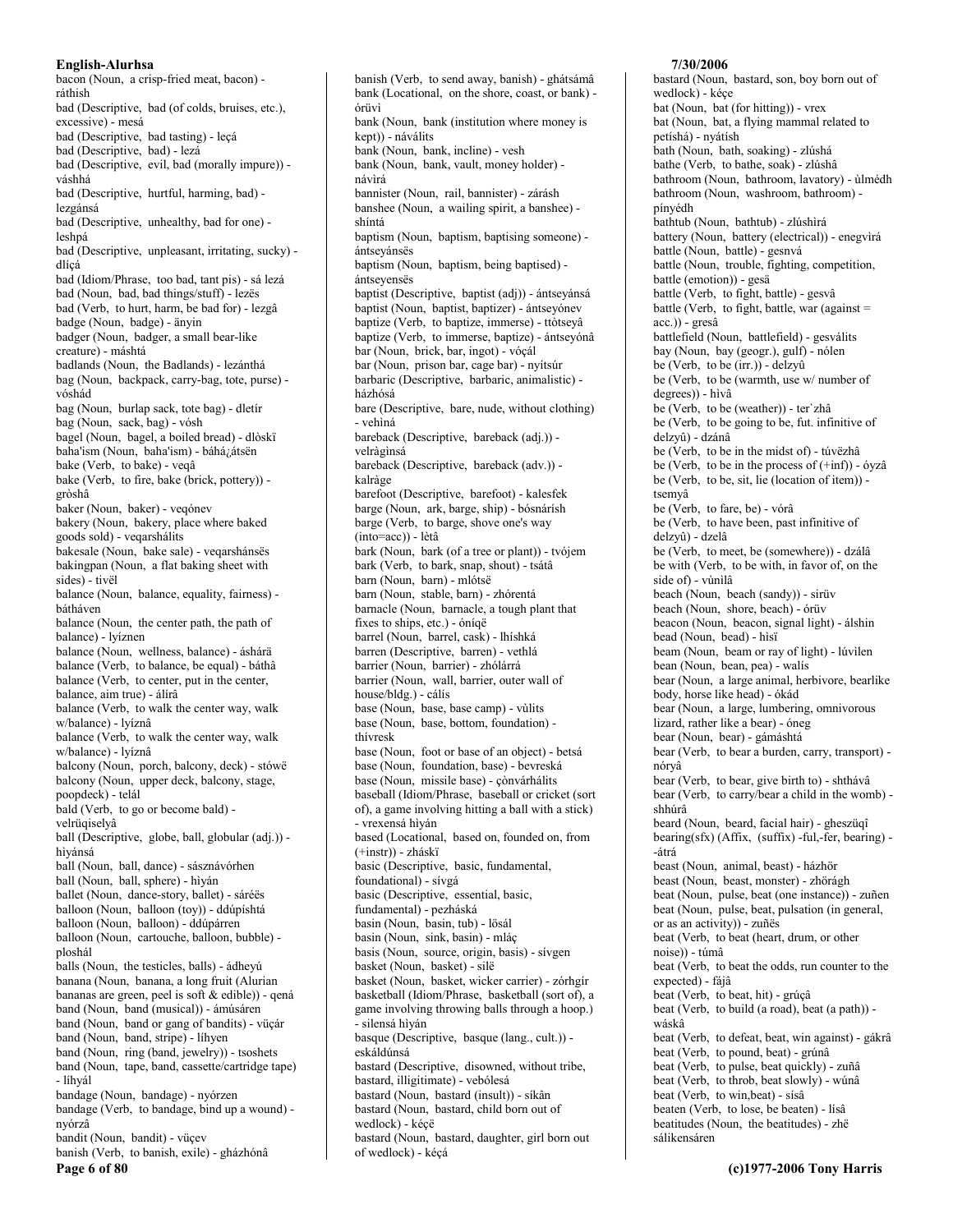beautiful (Descriptive, beautiful (feeling, to the touch)) - felíshá beautiful (Descriptive, beautiful (sound)) - ósírá beautiful (Descriptive, beautiful smelling) íshárá beautiful (Descriptive, beautiful) - kólísná beautiful (Descriptive, beautiful, pleasant to Alur. 6th sense) - ábhá beautiful (Descriptive, beautiful, sweet, soulfilling (general all-senses beauty)) - levíshá beauty (Noun, beauty (feeling, touch)) felíshës beauty (Noun, beauty (smell)) - íshárës beauty (Noun, beauty (sound)) - ósírës beauty (Noun, beauty (visual)) - kólísněs beauty (Noun, beauty, sweetness, soul-filling general all-senses beauty) - levíshës beauty (Noun, beauty, that which is pleasing to Alur. 6th sense) - ábhës beaver (Noun, beaver, a flat-tailed lizard) ddeksórh because (Descriptive, why?, because of what?) - shthensá because (Syntactic, because of which (relative conjunctin)) - tensá because (Syntactic, because) - kálÿ because of (Locational, because of) - ens become (Verb, to become) - dzelyâ become real (Verb, to become real) verhsánselyâ bed (Noun, bed (of river or stream)) - sháyánthá bed (Noun, bed) - dhár bed (Noun, cot, small bed) - dhárányá bed (Verb, to get out of bed) - eldhárâ bed (Verb, to put/go to bed) - ádhárâ bed (Verb, to send/put to bed) - dhárónâ bedpan (Noun, bedpan, litterbox) - ùlmìrá bedridden (Descriptive, bedridden) - páleshá bedroom (Noun, bedroom, sleeping room) kázédh bedspread (Idiom/Phrase, bedspread) - telám dhárá bee (Noun, a stinging insect) - shirx bee (Noun, a stinging social/hive insect, rel. to tep) - spágh beef (Noun, beef, veal, cow meat) - mácesh beef-jerky (Noun, a dried travelling meat, beef jerky) - dúzhïn been (Verb, to have been, pres.perf.inf. of delzyû (to be)) - delsvâ beep (Noun, beep (sound)) -  $\zeta$ í beep (Verb, to beep) -  $i$  ivâ beeper (Noun, beeper) - ¿íyáqá beer (Noun, beer (a grain beverage, non alcoholic, tastes like malta or postum)) - ïsmól before (Locational, before (adv), ago) - preme before (Locational, before (time)) - prë before (Locational, day before yesterday (alt. form)) - prëprexná befriend (Verb, to become friends with) ákólmâ befriend (Verb, to befriend, make friends with) - kólmónâ begin (Verb, to begin, start) - pífâ begin (Verb, to restart, begin again) - yápífâ beginning (Locational, at first, in the  $beginning) - pifi$ beginning (Noun, new beginning, usually for better) - fóvárhá beginning (Noun, start, beginning) - pífen beginning (Noun, the Beginning) - zhásnír behave (Verb, to behave, act) - ázgélâ behavior (Noun, behavior) - ázgélës behaviour (Noun, act, behaviour) - ázgen behaviour (Noun, behaviour) - ázgáren

behaviour (Noun, role, actions, behaviour) ázgál behind (Locational, behind, backward) - kils behold (Interjection, behold, know that, lo) shhá behold (Verb, here is, voilà, behold, look!) rávy beige (Descriptive, beige) - táhá being (Descriptive, static, being (adj)) delzvósá being (Noun, being, spirit, ka) - táshén being (Noun, being, the act or fact of being) delzyës being (Noun, intelligent being) - sóvén belaying (Noun, belaying pin, rope hold, hook) - zárïden belief (Noun, belief, thing believed) - keren believe (Verb, to believe in, place one's belief/faith in) - ákerâ believe (Verb, to believe, accept) - kerâ believe (Verb, to think, believe, feel (more nebulous)) - kélâ believer (Noun, fellow believer, samideano) vikerónev bell (Noun, bell) - reñ belligerent (Descriptive, hostile, belligerent) gecá belly (Noun, belly, abdomen) - hhesqü belonging (Noun, feeling of belonging) - úrevä belonging (Noun, thing, item, belonging, stuff) - gith belongings (Noun, luggage, belongings) githìrár beloved (Descriptive, dear, beloved) shthávárhn beloved (Noun, lover, beloved (female)) - sáyá beloved (Noun, lover, beloved (female)) - wesá beloved (Noun, lover, beloved (male)) - lúre beloved (Noun, lover, beloved (male)) - wese below (Descriptive, below, following, next (on page)) - kasá below (Locational, below, beneath, under here) - tsekasá belt (Noun, girdle, belt) - linen bemoan (Verb, to bemoan, wail) - gálòzhâ bench (Noun, bench, loveseat) - vùhólen bench (Noun, bench, pew) - hóláren bend (Noun, arc (of a curve), bend) - ànets bend (Noun, corner, bend (outward)) - vrïtál bend (Verb, to bend, turn, curve) - vrényâ bend (Verb, to turn, bend, curve, go in a curve) - vrïtáznâ beneath (Locational, below, beneath, under here) - tsekasá beret (Noun, cap, beret, hat) - mór berry (Noun, berry) - kóná berry (Noun, strawberry, a hairy-berry) - ólçóná beside (Locational, beside, next to) - shtháwe beside(pfx) (Affix, (prefix) near, beside)  $shthá(w)$ best (Idiom/Phrase, at best) - nòs zhë zálevnáxná best (Idiom/Phrase, best friend) - zírávná kólm best (Noun, one's best effort) - ázálevnen best (Verb, to do one's best) - ázálevnâ beta (Descriptive, beta, test, trial, pre-release) gáttolá beta (Descriptive, testing, beta) - pettolá betleh (Noun, reverse betleh) - júkit betray (Verb, to betray, abandon) - mlìzhâ betray (Verb, to betray, be a traitor against) kánsáçlâ betrayal (Noun, betrayal, abandonment, letdown (act or incident)) - mlìzhen betrayal (Noun, betrayal, feeling of being

betrayed, abandoned, or let down) - mlìzhä

7/30/2006 better (Verb, to had better, be more than

supposed to) - zúxâ between (Descriptive, neutral, in between) líváshthá between (Locational, between, among) - lyív beware (Interjection, beware!) - ázhreln beware (Verb, to beware, stay away from, be cautious of) - ázhrâ bewitch (Verb, to lay a geas or spell on, compel) - ïxálâ beyond (Descriptive, high, beyond (adj.)) gelsá beyond (Descriptive, unspeakable (in a good way), beyond words) - gáñevévrá beyond (Locational, after, beyond) - gá beyond (Locational, beyond, past) - gel beyond words (Descriptive, beyond words) gáñevensá  $\overline{bi}$ - (Affix, (pfx) bi-, dual) - sebib (Noun, apron, bib) - telsídh bible (Noun, Bible) - bíblen bicycle (Noun, bicycle) - sedlòren bidet (Noun, bidet, genitalia washer) *ilmálskágá* big (Descriptive, big, great, large) - zárre big (Noun, the big dipper (constellation)) trelávrï cìrá bigger (Verb, to grow, get bigger) - ázárrâ bigger (Verb, to grow, get older/bigger) - bóyâ bighearted (Descriptive, kind, bighearted, widesouled) - góshhá biker (Noun, motorcyclist, biker) - zhísedlòrev bilingual (Descriptive, bilingual) - sehályensá billfold (Noun, wallet, billfold) - ploshir billion (Numeric, billion) - dúshentá billion (Numeric, hundred billion) - dinçálá billion (Numeric, ten billion) - dúrásá binary (Descriptive, binary (adj), base 2) síláxánsá binary (Noun, binary (system). (noun)) síláxánsës bind (Verb, to bandage, bind up a wound) nvórzâ bind (Verb, to bind/link with chains) - dleñkâ binoculars (Noun, binoculars) - bhìráyálvú biography (Noun, biography, autobiography) sheves biohazard (Noun, biohazard) - álesvázhën biology (Noun, biology) - shevárválës biology (Noun, biology, life) - shevensës biorhythm (Noun, biorhythm, life cycle) hándláren birch (Noun, birch tree, a white-barked tree) kìkän birch (Noun, birch, a white-bark tree) - kìtvá bird (Noun, a light blue seabird) - ósrá bird (Noun, a pecking bird, woodpecker) jïkóyn bird (Noun, a singing night-bird, grey with red wings) - mälír bird (Noun, a small yellow song-bird) - tsíríël bird (Noun, bird) - óynäl bird (Noun, eagle, a bird of prey named after its  $\text{cry}$ ) - ¿írígh bird (Noun, eagle, a large bird of prey) - áglan bird (Noun, flightless, domestic bird, a chicken) - düer bird (Noun, parrot, a large multicolored bird) áñethäl bird (Noun, raven, midnight bird) - lúshóyná bird (Noun, reptile, bird, animal born from an egg) - elyónùvyòts birth (Noun, birth, Christmas) - shthávensës birth (Noun, native house, birth dwelling) ángev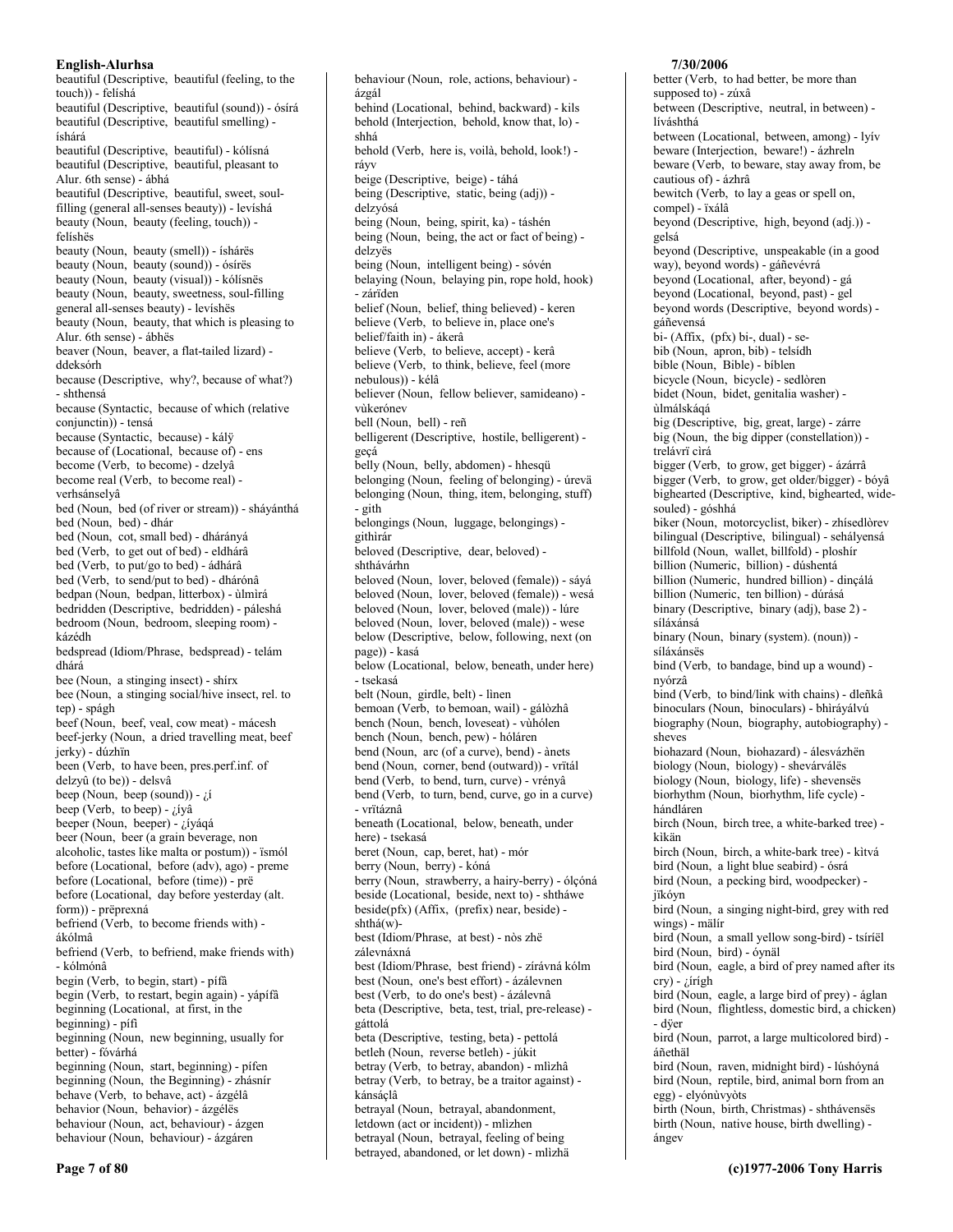birth (Verb, to be in labor, be giving birth) wuskâ birth (Verb, to bear, give birth to) - shthávâ birth announcement (Noun, birth announcement) - shthávílshes birthday (Noun, birthday) - shthávyets birthmark (Noun, birthmark, mark, scar) shthávensá útven biscuit (Noun, cracker, biscuit) - vádhól bison (Noun, buffalo, bison) - gámácish bit (Descriptive, kind of, sort of, a little bit (+adj/adv)) - nísále bit (Numeric, a bit of, a taste of (number)) nísál bit (Numeric, a little bit, a tiny minuscule amount (number)) - vírísá bitchy (Descriptive, having a bad attitude, snotty, bitchy) - dhízgáçlá bite (Noun, bite (out of something)) - junten bite (Noun, bug bite) - íshken bite (Verb, to bite (of insects)) - íshkâ bite (Verb, to bite, take a bite of) - júntâ bitter (Descriptive, bitter (taste)) - dlúçá bitter (Descriptive, bitter, causing resentment) vrícánsá bitter (Descriptive, bitter, resentful) - vríçá bitter (Verb, to resent, be bitter about (+acc)) vrícâ bitterness (Noun, resentment, bitterness) - vríçä bizarre (Verb, bizarre, strange, wierd) - özáwle black (Noun, black and blue mark) - ginishen black (Noun, black eye) - gìnìshen delváyá black (Noun, the Black Mountain region of N.E. Jaskarna) - nyelex blackboard (Noun, board (black or white)) vílnä blackish (Descriptive, dark, blackish) - nvelásá bladder (Noun, bladder (in body, where urine is held)) - lâzá blade (Noun. blade (of knife, sword, etc.)) - bec blade (Noun, leaf, needle (tree), blade (grass)) púná blade (Noun, shoulder blade) - pógë blame (Verb, to blame, lay guilt on) - ámejâ blamed (Descriptive, guilty, feeling guilty, blamed) - mejósá blameless (Descriptive, acquitted, blameless) áléjá blameless (Descriptive, blameless, innocent) vemejévrá blameless (Verb, to acquit, declare blameless) áléjâ bland (Descriptive, bland, tasteless) - vetsá bland (Descriptive, tasteless, bland) - vedólá blank (Descriptive, numb, blank (emotionally)) - leñtá blanket (Noun, blanket) - livin blanket (Noun, saddle, horse blanket) - lràgìn blanking (Noun, ritual of blanking mind) ávegzánsës blankness (Noun, numbness, blankness (emotional)) - leñtës blasted (Descriptive, damned, blasted) - ráycá blatant (Descriptive, blatant, obtrusive, incongruent, in one's face) - vùnáclá blazer (Noun, jacket, blazer) - berits bleach (Noun. bleach) - kìshánsem bleed (vi) (Verb, to bleed, lose blood) - áslâ bleed (vt) (Verb, to bleed, remove blood from) - áslónâ blemish (Noun, blemish, spot, mark) - dóç bless (Verb, to bless) - záqâ blessed (Descriptive, blessed, happy (greek makarios)) - sálikensá blessing (Noun, blessing (specific)) - zágen blind (Descriptive, blind) - leghá Page 8 of 80

blind (Descriptive, unable to perceive/bhelâ) lebhá blindfold (Noun, blindfold) - lëgheláqá blinds (Noun, shade, blinds) - sávárhen blink (Verb, to blink, flutter the evelids) dèlázâ blink (Verb, to flash, blink) - ¿áyâ blinker (Noun, flasher, blinker, blinking light) iáyin blizzard (Noun, blizzard, heavy snow/sleet) ttòvríshén bloated (Descriptive, bloated) - lhérak blob (Noun, blob, mass) - dlúdh block (Noun, block, hunk, cube) - mlúd block (Noun, building block) - pevrídilen block (Noun, building, block) - ávrídë block (Noun, city block) - entáren block (Noun, iceberg, ice block) - zhelárren block (Noun, module, object, building block (program)) - ttósvilen block (Noun, plug, block, stop, cork) - púdlálvá block (Noun, signature block (in email)) ányelevìrá block (Verb, to block, interfere with) - lèvâ block (Verb, to block, stop up) - púdlâ blood (Descriptive, full-blood, full-blooded) ttòshthává blood (Noun, blood) - áslú blood (Noun, blood-fever, passion) - áslártsä bloodclot (Noun, blood clot) - áslezh bloodline (Noun, family tree, bloodline) shthávál bloody (Descriptive, bloody) - áslósá bloom (Verb. to bloom, flower) - áttávâ blow (Idiom/Phrase, low blow, blow below the belt) - peshá çok blow (Interjection, blow me down, shiver me timbers) - ónvüvelÿ blow (Verb, to blow away) - ghávâ blow (Verb, to blow away, astonish) - ónyüvâ blow (Verb, to blow) - lhushâ blow (Verb, to wave, blow back and forth) shírzâ blow nose (Verb, to blow the nose) - ùshfárrâ blower (Noun, fan, blower) - ázhálvá blown (Idiom/Phrase, to be shocked, be blown away) - hólyê zhë dlóve blue (Descriptive, blue) - lúnye blue (Descriptive, cyan, light blue-green) lvúrá blue (Descriptive, lavender (pale), sky colored) - szer blue (Idiom/Phrase, until I'm blue in the face (lit. until I become dark grey)) - ás dzelyánály áveván blue (Noun, a small blue fruit rather like a peach) - tásáre blueberry (Noun, blueberry, a small, sweet, blue fruit) - lúná blue-fruit (Noun, a tart blue fruit common to Eskál) - cúrë blueness (Noun, blueness) - lúnyes blur (Noun, blur (sight)) - vrishká blurry (Descriptive, blurry) - vrishkánsá blush (Noun, blush, rouge (makeup)) shemineszem blush (Verb, to blush) - áyshilâ boar (Noun, pig, boar, a pig-like animal) weñgë board (Noun, board (black or white)) - vílnä board (Noun, board, council) - bácúrevár board (Noun, board, plank) - bós board (Noun, bulletin board, message board) ásálqáren board (Noun, council, board, legislature) gármës

## 7/30/2006

board (Noun, institute, office, board) - átsáren boast (Noun, boast, brag (noun)) - vròçlen boast (Verb, to boast, brag) - vròclâ boast (Verb, to show off, boast) - vrözhâ boat (Noun, boat, canoe) - dlosh boat (Noun, boat, rowboat, small barge) - óth boat (Noun, houseboat (used by lake-dwellers)) - gevosh boat (Noun, riverboat, rivercraft, craft, boat) árhvárh bodily waste (Noun, bodily waste) - ùlmen body (Noun, body part (in general)) - krenfilen body (Noun, body) - krenf bog (Noun, bog, swamp) - gálë boil (Verb, to boil, be boiling) - shthodlâ boil (Verb, to bring to a boil) - shthodlónâ bokchoy (Noun, bokchoy, a leafy cabbage-like plant) - níësv bold (Descriptive, bold, brave) - vránze bold (Descriptive, bold, emphatic (colors, font, etc.)) - hekná bold (Descriptive, bold, forward (of people)) iesá bold (Descriptive, bold, strong, sharp, enhanced) - thá¿lá bold (Descriptive, daring, bold) - levne bold (Verb, to enhance, make bold, strong, or sharp) - thá; lâ bolt (Noun, bolt (large screw)) - vrízhge bomb (Noun, bomb, explosive) - çòn bomb (Verb, to bomb) - ácònâ bombardment (Noun, bombardment) - çònárës bond (Noun, bond of brotherhood or sisterhood) - vùlshä bondage (Noun, bondage) - gádlúpensës bondage (Noun, bondage, captivity, imprisonment) - nyír'zensës bondage (Noun, slavery, servitude, bondage) kólesñës bonds (Noun, bonds, ropes) - dlúpágen bone (Noun, bone) - ttòzhen boneless (Descriptive, boneless, boned) vetòzhensá bonfire (Noun, bonfire) - ìtsárre book (Noun, book) - sálek book (Noun, book, volume, part of a collection) - sághel bookcase (Noun, bookcase) - sálekìrá bookend (Noun, stand, brace, bookend) rïtságá bookstore (Noun, bookstore) - sálekarshálits bookworm (Noun, bookworm, one who loves to read) - velihev boon (Noun, favor, boon, goodness) - zályen booster (Noun, repeater, booster (device)) festágá boot (Descriptive, startup, start, activation, boot-up (adj.)) - pífánsá boot (Noun, boot) - dhúlë boot (Noun, startup, boot-up, activation (process)) - pífánsës booth(sfx) (Affix, (suffix) booth, spot where) --ghár boots (Noun, pair of boots) - dhúlú booty (Noun, loot, booty, plunder) - dlaçensár booty (Noun, prize, booty, spoil) - náz booze (Noun, grog, booze, a watery intoxicant made of distilled tísí flowers) - tíská border (Noun, border, frontier (of a region)) tirbelen border (Noun, border, line btwn two places) lvítiren borderline (Descriptive, borderline (adj.), almost) - kinsá bored (Verb, to be bored) - mlezhgâ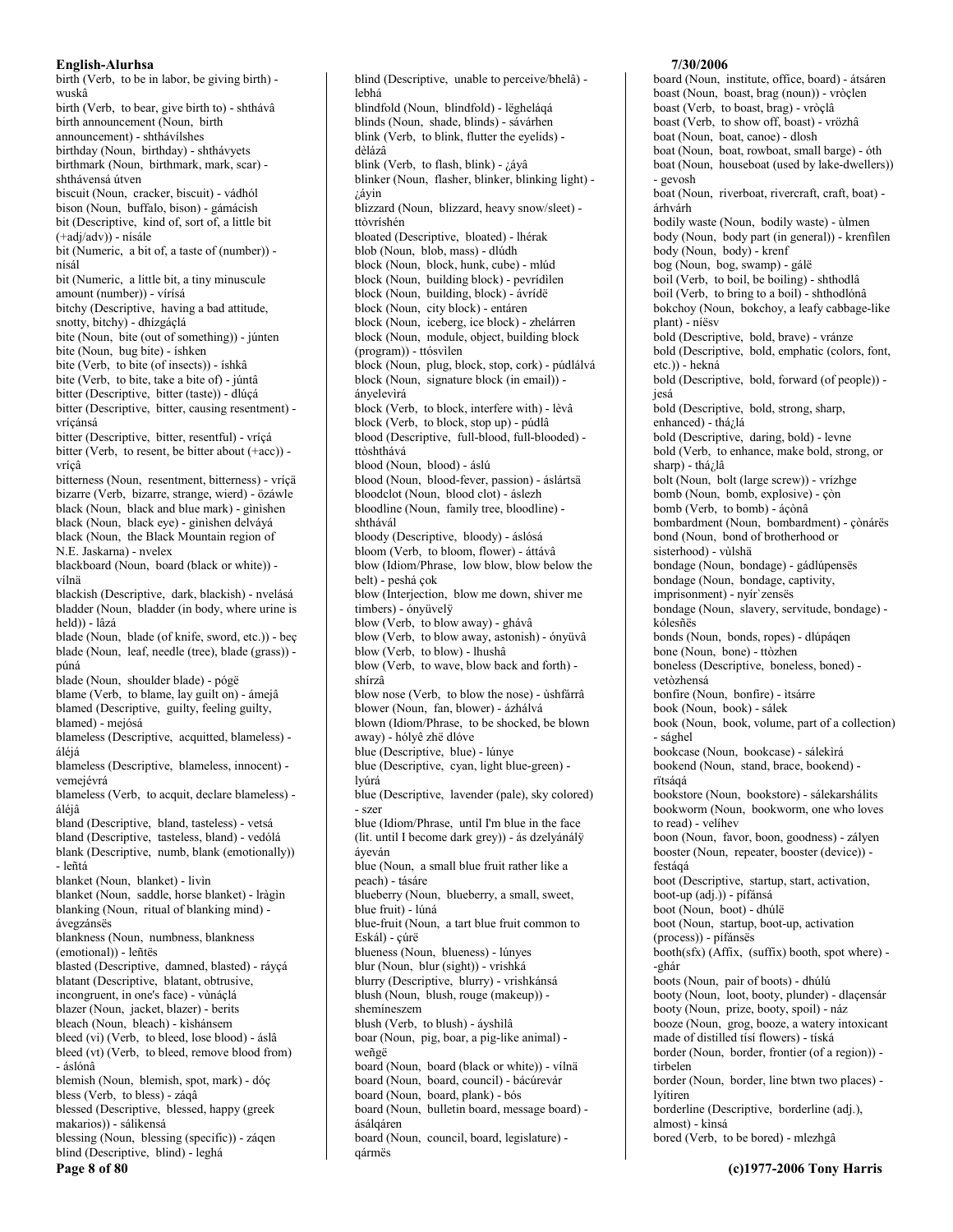bored (Verb, to glaze over, become bored or confused) - ávegzâ boredom (Noun, boredom, ennui) - mlezhgä boring (Descriptive, boring, drudgery (adj)) mlezhgánsá boring (Descriptive, boring, dull) - lezhak borough (Noun, borough, section of a city) lánve borrow (Noun, to borrow) - tsífâ borrowed (Descriptive, borrowed) - tsífensá borrowing (Noun, borrowing, thing borrowed) tsífen bosom (Noun, bosom, lap, safe place) - szár boss (Noun, head, chief, boss) - kelyák both (Descriptive, both) - ttòsílá bother (Noun, bother, annovance) - káhen bother (Verb, to disturb, bother, interrupt) - kilâ bottle (Noun, bottle, flask (for liquids)) - áñmál bottle (Noun, bottle, jug) - ñmáren bottle (Noun, jar, bottle) - ledhen bottom (Locational, at the bottom of) - thir bottom (Noun, base, bottom, foundation) thívresk bottom (Noun. bottom) - thíren bottom (Noun, bottom, buns, butt) - túlë bought (Descriptive, bought, purchased, boughten) - zharensá boughten (Descriptive, bought, purchased, boughten) - zharensá boulder (Noun, boulder) - dleshárren boundary (Noun, boundary) - belká bountiful (Descriptive, abundant, bountiful) gelershá bounty (Noun, abundance, bounty) - gelershës bow (Noun, bow (weapon)) - vólzhë bow (Verb, to bow) - ilqâ bow (Verb, to bow, make obeissance, get on one's face) - yúshkùn bowels (Noun, bowels (in body, intestines + colon)) - mâven bowl (Noun, bowl) - kòsh box (Noun, box) - bósnäyár box (Noun, stasis box (small and portable)) góvrá box side (Noun, box side, plank, wall) - bósnä boxspring (Noun, boxspring, submattress) óvreñár boy (Noun, bastard, son, boy born out of wedlock) - kéçe boy (Noun, boy (5 to 10 yrs)) - létáne boy (Noun, boy (over 10 yrs)) - bóvelse boy (Noun, boy child, baby (up to 5 yrs)) ítene boy (Noun, boy, dude, pup) - vényá boyfriend (Noun, boyfriend) - zábóvelse bra (Noun, bra, bikini top) - vishtinen brace (Noun, brace, splint) - vedrálvá brace (Noun, stand, brace, bookend) - rïtsáqá brace (Verb, to brace, splint, hold still or in place) - vedrâ bracelet (Noun, bracelet) - dheskúsh brackish (Descriptive, murky, inky, brackish) nveshá brag (Noun, boast, brag (noun)) - vròçlen brag (Verb, to boast, brag) - vròclâ braid (Noun, plait, braid (hair)) - kílrüqár braid (Verb, to plait or braid the hair) - kílrüqâ brain (Noun, brain) - geznë brainless (Descriptive, brainless, mindless, dull, thick) - vegezná brake (Noun, brake pedal) - zhólek bramble (Noun, pricker, bramble) - jídlek branch (Noun, branch (of a tree or plant)) - léc branch (Noun, branch of tribe or clan) - shthúr branch (Noun, cousin, member of same branch of tribe or clan) - shthúrev Page 9 of 80

brass (Noun, brass) - náshtházen brat (Noun, brat) - káyágh brave (Descriptive, bold, brave) - vránze brave (Descriptive, brave) - jesrá brave (Descriptive, courageous, brave) - jesélá bravery (Noun, courage, bravery) - jesrä brawl (Verb, to brawl, fight for no reason) gesáçlâ brazier (Noun, woodstove, brazier) - ¿etsìrá bread (Noun, a bread-like food w/meat and veg.) - dhórhentá bread (Noun, a piece or slice of bread) - vonúz bread (Noun, bread (substance)) - vonëm bread (Noun, bread, loaf) - ólyávon bread (Noun, bread, slice) - ólyávilen breadstick (Idiom/Phrase, breadstick) voneshká zár break (Noun, break, pause) - rèksál break (Noun, break, pause, intermission) lvízhen break (Verb, to break, smash, crack) - çákâ break (Verb, to crack, break) - tákrâ break (Verb, to crash, break) - shhráxâ break (Verb, to crush, break, open as a nut) júgräshâ break (Verb, to sneak-enter, break and enter) lrushthelvâ breakaway (Noun, escape, break-away, breakout) - zhráyen breakfast (Idiom/Phrase, breakfast, first meal) prëvevná çalen breakfast (Noun, breakfast (alt. form)) - preçal break-in (Noun, intrusion, break-in) lrushthelvës breakout (Noun, escape, break-away, breakout) - zhráven breast (Noun, breast, mammary) - vishtë breast (Noun, breast, tit (dialect form)) théshhák breasts (Noun, chest, breasts (collectively)) vishtú breath (Noun, breath) - rehen breath (Noun, breath, a breath) - wilhen breathe (Verb, to breathe) - wilhâ breathe (Verb, to breathe, draw breath) - rehâ breathing (Noun, airway, breathing passage) ráháven breathing (Noun, apnea, ceasing to breathe (illness)) - púdláreháles breathing (Noun, expiration, breathing out) el'rehánsës breathing (Noun, inspiration, breathing in) tserehánsës breathtaking (Descriptive, breathtaking, wonderous) - gádlóvánsá breeze (Noun, breeze, draft) - lhushényá brew (Verb, to brew, ferment) - smólâ brick (Descriptive, brick shaped) - vóçálsá brick (Descriptive, brick, made of brick) vóçemeshká brick (Noun, brick (singly)) - vóç brick (Noun, brick (the material)) - vóçem brick (Noun, brick, bar, ingot) - vóçál bridge (Noun, bridge) - kólyëm brief (Descriptive, ultrashort (vowels), brief (duration)) - gálórqá bright (color) (Descriptive, bright  $(+ \text{color})$ ) ñethósáme bright (Descriptive, bright (light)) - lúvánsá bright (Descriptive, bright, clear) - álúvá bright (Descriptive, colorful, bright) - ñethósá bright (Descriptive, sunny, bright) - lúvensá brighten (Verb, to dawn, rise (sun, stars, etc.), sunrise, brighten) - mátâ bring (Verb, to bring in, import) - tsetrâ

bring (Verb, to bring with, collect, drag(computer)) - vùtrâ brittle (Descriptive, brittle) - sádélsá broad (Descriptive, broad, wide) - ánçë broadcast (Noun, broadcast) - tsámúnten broadcast (Verb, to broadcast, send out) tsámúntâ broadcaster (Noun, radio station, broadcaster) pelegvánsen broadcaster (Noun, TV station, broadcaster) bhìnáshánsen broken (Descriptive, broken (in pieces), cracked) - tákrá broken (Descriptive, broken, cracked) tákrensá brook (Noun, stream, small brook) - skávë broom (Noun, broom) - làñálvá broomstick (Idiom/Phrase, broomstick) - zár làñálvává brother (Noun, brother (in family)) - kálshe brother (Noun, brother (or sister) in a group/order) - vùlshev brotherhood (Noun, bond of brotherhood or sisterhood) - vùlshä brotherhood (Noun, brotherhood or sisterhood (people involved)) - vùlshevár brotherhood (Noun, brotherhood or sisterhood (status or organization)) - vùlshës brown (Descriptive, gray/brown, skin colored) tvósá brown (Descriptive, russet, rust red-brown) násíná browse (Verb, to browse, window-shop) zharválâ browser (Noun, browser, reader (program)) velósven bruise (Noun, bruise) - níshen bruise (Verb, to bruise) - níshâ bruised (Noun, black and blue mark) - ginishen brush (Noun, brush (artist, painter's, etc.)) lrúkï brush (Noun, brush (scrubbing, cleaning)) pínyálrúk brush (Noun, brush) - shthòçálvá brush (Noun, toothbrush) - shthánsálvá brush (Verb, to brush aside) - íslâ brush (Verb, to brush the teeth) - shthánsâ brush (Verb, to brush) - shthòcâ brush-tree (Noun, a brush tree) - dòshän bubble (Noun, bubble) - ddúp bubble (Noun, cartouche, balloon, bubble) ploshál bubble (Noun, rotating light, emergency vehicle bubble) - dlòrin bubble (Verb, to bubble, gurgle) - ddúddúyâ bubble (Verb, to spring forth, bubble up) sívgâ bucket (Noun, bucket, pail) - lìren buckle (Noun, buckle) - áddós bud (Noun, mate, bud, friend (colloquial)) vùsh budget (Noun, budget) - náváles buffalo (Noun, buffalo, bison) - gámácish buffoon (Noun, clown, buffoon, joker) - lek bug (Noun, bug, insect) - júk bug (Noun, firefly, a flashing bug) - ¿áyúk bug (Noun, misfunction, bug) - lezáfren build (Noun, work, oeuvre, obra, opus, build, make) - ershen build (Verb, to build (a road), beat (a path)) wáskâ build (Verb, to build, construct) - vrídâ build (Verb, to invent, build) - vrínéyâ builder (Noun, builder, person who builds) vrídónev builder (Noun, master builder) - vrídánsák (c)1977-2006 Tony Harris

7/30/2006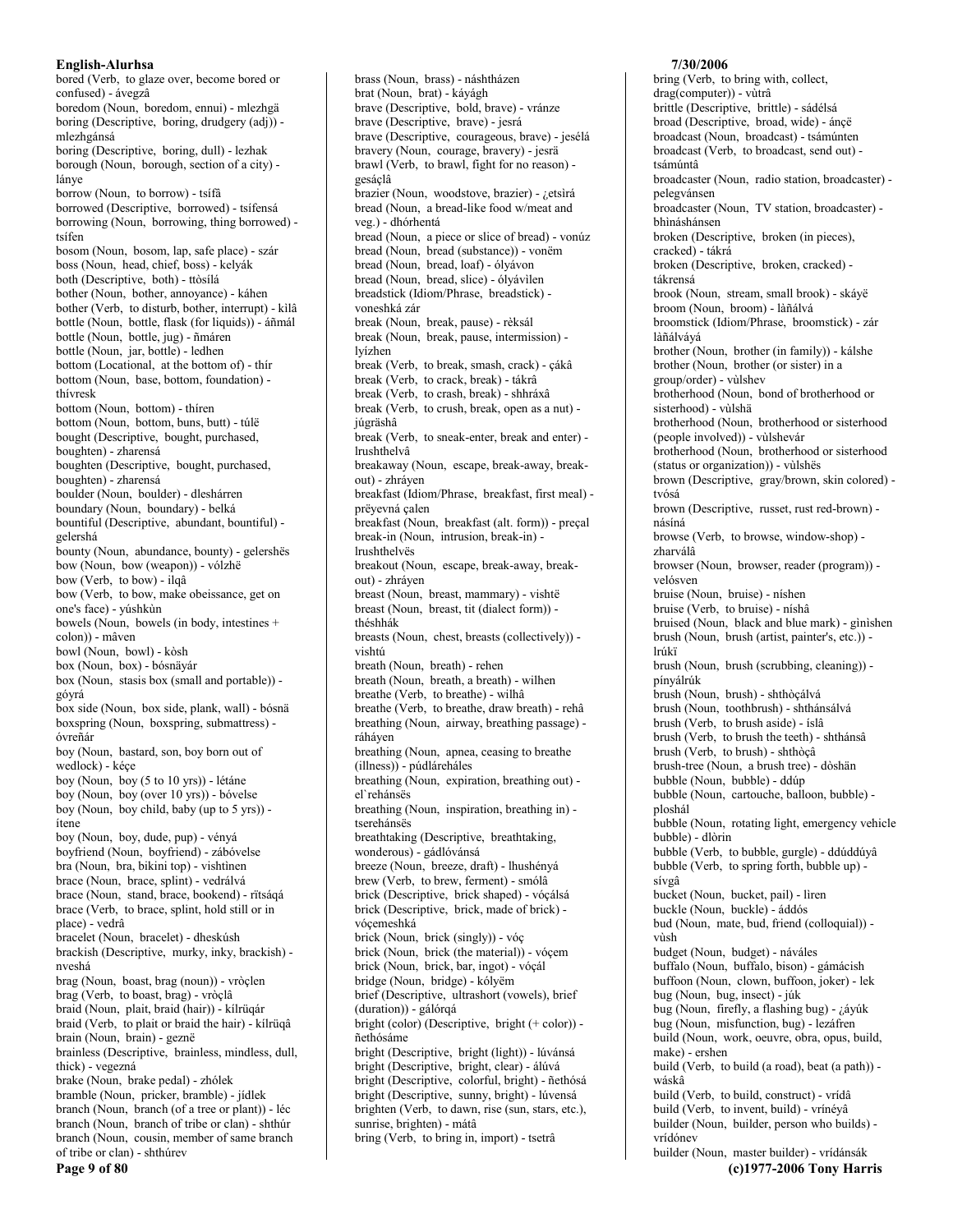building (Noun, building block) - pevrídilen building (Noun, building) - entá building (Noun, building, block) - ávrídë building (Noun, building, structure, ediface) enten building (Noun, gov't. building, city hall) átsentá building (Noun, module, object, building block (program)) - ttósvilen building(sfx) (Affix, (suffix) building) - - entá buildup (Noun, matter, buildup, stuff, crud) hózhen bulb (Noun, bulb, orb) - sthóylë bulge (Verb, to pucker, bulge (intransitive)) sthóypâ bulk (Noun, bulk or general mail/email, junk mail, spam) - náskúntës bulletin (Noun, announcement) - ásálqen bulletin (Noun, bulletin board, message board) - ásálgáren bulletin (Noun, bulletin, posting, message) ásálgen bullshit (Interjection, bullshit, falsehoods) rïshád bump-disease (Noun, disease caused by insects that lay eggs under skin) - móshágü bump-insects (Noun, small flightless insects that cause móshágü) - móshágál bun (Noun, roll, bun (bread)) - vonyá bunch (Noun, lot of, bunch of, pile of) - bozhën bunghole (Noun, bunghole, hole for spigot or cork) - lhíshkúz bunny (Noun, bunny) - húplíshtá buns (Noun, bottom, buns, butt) - túlë buoy (Noun, float, buoy) - pósken burden (Noun, burden) - inóryán burden (Noun, burden, load) - nóryen burden (Verb, to bear a burden, carry, transport) - nóryâ burden (Verb, to try, tempt, test, burden) kanórvâ burden (Verb, to weigh down, burden, load) ánórvâ burlap (Noun, burlap sack, tote bag) - dletír burlap (Noun, burlap) - dletë burn (Verb, to burn up, burn down) - ttòrantsâ burn (Verb, to burn) - rantsâ burn (Verb, to engulf in flames) - falitsâ burnout (Noun, burnout (emotiona/spiritual)) ávelitsä burnt (Descriptive, burnt) - rantsá burp (Noun, burp (the sound, and the action)) yo<sub>i</sub> burp (Verb, to burp) - yo $\lambda$ â burrow (Noun, nest, den, burrow) - dláv bury (Verb, to bury, also to plant) - tsekámâ bus (Noun, bus (vehicle)) - ttólvárhen bush (Noun, bush) - bhelkányá business (Descriptive, business, corporate (adj.)) - bánárensá business (Noun, affairs, business) - báná business (Noun, business, commerce) - bánárës business (Noun, business, company) - bánáren businessman (Noun, businessman, company man) - bánárensev busy (Descriptive, busy, making one busy) bánánsá busy (Descriptive, busy, occupied (of people)) bánensá busy (Descriptive, busy, occupied, in use (of things)) - árshensá busy (Verb, to get busy) - ábánùn busy (Verb, to occupy, make/keep busy) ábánâ but (Syntactic, but, except that) - nezá but (Syntactic, but, however) - he

Page 10 of 80

butt (Noun, bottom, buns, butt) - túlë butt (Verb. to ram. butt) - breshâ butter (Idiom/Phrase, peanut butter) rätsáddeshká ízhem butter (Noun, a soft spread like butter) mácázhën butter (Noun, spread, butter) - ízhem butterfly (Noun, butterfly, moth) - tsítsúk button (Noun, button (on a machine), key (keyboard)) - shútáqá button (Noun, button (on clothing)) - núqen button (Noun, to button) - núqâ buttonhole (Noun, buttonhole) - núqìrá buy (Verb, to buy, purchase) - zharâ buy (Verb, to redeem, buy back, ransom) ghácávrâ by (Locational, along, by) - pó by (Locational, by (time)) - vás by (Locational, by, by means of) - móshvá byte (Noun, byte, measure of computer memory) - zlúren cabbage (Noun, a cabbage-like vegitable) lláshhul cabbage (Noun, bokchoy, a leafy cabbage-like plant) - níësv cabinet (Noun, cabinet, cupboard) - sthícä cabinet (Noun, closet, cabinet) - sthímál cable (Noun, cable system) - pútáleskváts cable (Noun, wire, cable, cord) - pútál caboose (Noun, caboose, end car) - belvárhen caca (Noun, poopoo, caca (child word)) - ùmá cacophony (Noun, noise, cacophony) - réçlá cactus (Noun, cactus) - lits cadet (Noun, cadet, junior warrior) - gesnányev cafe (Noun, cafe, food booth or place (small)) çalísghár caffeine (Noun, caffeine) - káfézhën caffinated (Descriptive, caffinated) káfézhënsá cage (Noun, cage) - zóñen cage (Verb, to cage) - zóñâ cake (Noun, cake makeup, foundation (powder)) - onteszem cake (Noun, cake, sweetened bread) - vonish calculate (Verb, to calculate, figure (from=elÿ)) - dlúxâ calculator (Noun, calculator) - dlúxálvá calculus (Noun, algebra, also calculus) mástúmárválës calendar (Noun, calendar) - kálesven caligraphy (Noun, caligraphy, decorative writing) - kóvílës call (Verb, to address, speak to, call (+acc)) áñâ call (Verb, to be called, named) - xelâ call (Verb, to be named/called (thing)) - sódlâ call (Verb, to call out, call unto/upon, invoke) thrávâ call (Verb, to call) - hávâ call (Verb, to call, urge to come) - tságâ call (Verb, to name, cause to be called) - xelónâ call (Verb, to speak, give a speech) - áñâ call for (Verb, to call for, speak/act in favor of) - ákenvávâ called(sfx) (Affix, (suffix) so-called, said to be  $(but not)) - 6niá$ callous (Noun, callous) - luváçen calm (Descriptive, calm, serene) - lhúlá calm (Idiom/Phrase, to keep one's head, keep calm, keep cool) - kánâ zhë dlóven calm (Noun, serenity, calm) - lhúlä calm (Verb, to calm down) - lhúlónâ calm (Verb, to calm, still, pacify) - álhárâ calming (Descriptive, calming, soothing) -

lhúlánsá

but (Syntactic, but, unless, except that) - nezelñ

#### 7/30/2006

camera (Noun, camera, picture taking aparatus) - náqálvá camp (Noun, base, base camp) - vùlits camp (Noun, camp, place to camp or stay outside) - üstálits camp (Verb, to camp, stay/sleep outdoors or in the rough) - üstâ campus (Noun, campus (college)) - vùlçáránthá can (Noun, can, canning jar (metal or glass)) ttóxìrá can (Verb, can, 3rd. pl. of to be able (irr., colloquial)) - mónyá can (Verb, can, 3rd sing. of to be able (irr., colloquial)) - mô can (Verb, to can, preserve) - ttóxìrâ canal (Noun, canal, boat road) - páználen cancel (Verb, to cancel, abort) - gázhólâ cancer (Noun, cancer) - shreçáles candelabra (Noun, candelabra, menora) lécáren candidate (Noun, candidate) - bácensev candle (Noun, candle) - shhúlúván candlelight (Idiom/Phrase, by candlelight) - kas shhúlúvánávná candlestick (Noun, candlestick) - shhúlúvánìrá candy (Noun, candy, sweet) - tísh canine (Noun, canine (tooth)) - shínádh canine (Noun, fang, canine) - dhánsárre canned (Descriptive, canned, stored in a can) ttóxìrensá cannon (Noun, cannon) - tsakún cannon (Noun, law, cannon, decalogue) kársáren canoe (Noun, boat, canoe) - dlosh canteen (Noun, flask, canteen) - ñmén canyon (Noun, canyon) - hónxál canyon (Noun, gorge, narrow canyon) - grún cap (Noun, cap, beret, hat) - mór cap (Noun, cap, hat) - jelë capability (Noun, ability, capability) - ávrës capability (Noun, strength, capability, bodily fortitude, health) - tsáv capable (Descriptive, skilled, capable at) lrávsá capable (Verb, to be able to, be capable of) ávrâ cape (Noun, cape (geographic)) - dúqish capital (Noun, capital, capital city) - kálstrá capitalism (Noun, capitalism) - kúwóvátsen capitol (Noun, capitol building) - kálstrentá captivity (Noun, bondage, captivity, imprisonment) - nyír'zensës capture (Noun, snapshot, capture) - faqánsës capture (Verb, to seize, capture, steal) - dlaçâ capture (Verb, to snapshot, capture state) faqánsâ car (Noun, (colloquial) car, vehicle) - várh car (Noun, cart, vehicle, car) - várhen caravan (Noun, caravan) - lúxár carbonmonoxide (Noun, carbon monoxide) woshháfen card (Noun, card (business, promotional, etc.)) - ghóleven card (Noun, card (in general, playing, business, etc.)) - ghólev card (Noun, greeting card, letter, postcard) áñles cardboard (Noun, cardboard) - ghólevem cards (Noun, deck of cards) - ghólevár care about(n) (Noun, compassion, care, loving concern) - ùrä care about(v) (Verb, to care for/about) - ùrâ care for (Verb, to take care of, care for) - mëlâ cared for (Descriptive, cared for, kept up) melsá career (Noun, career, work life) - vrejársës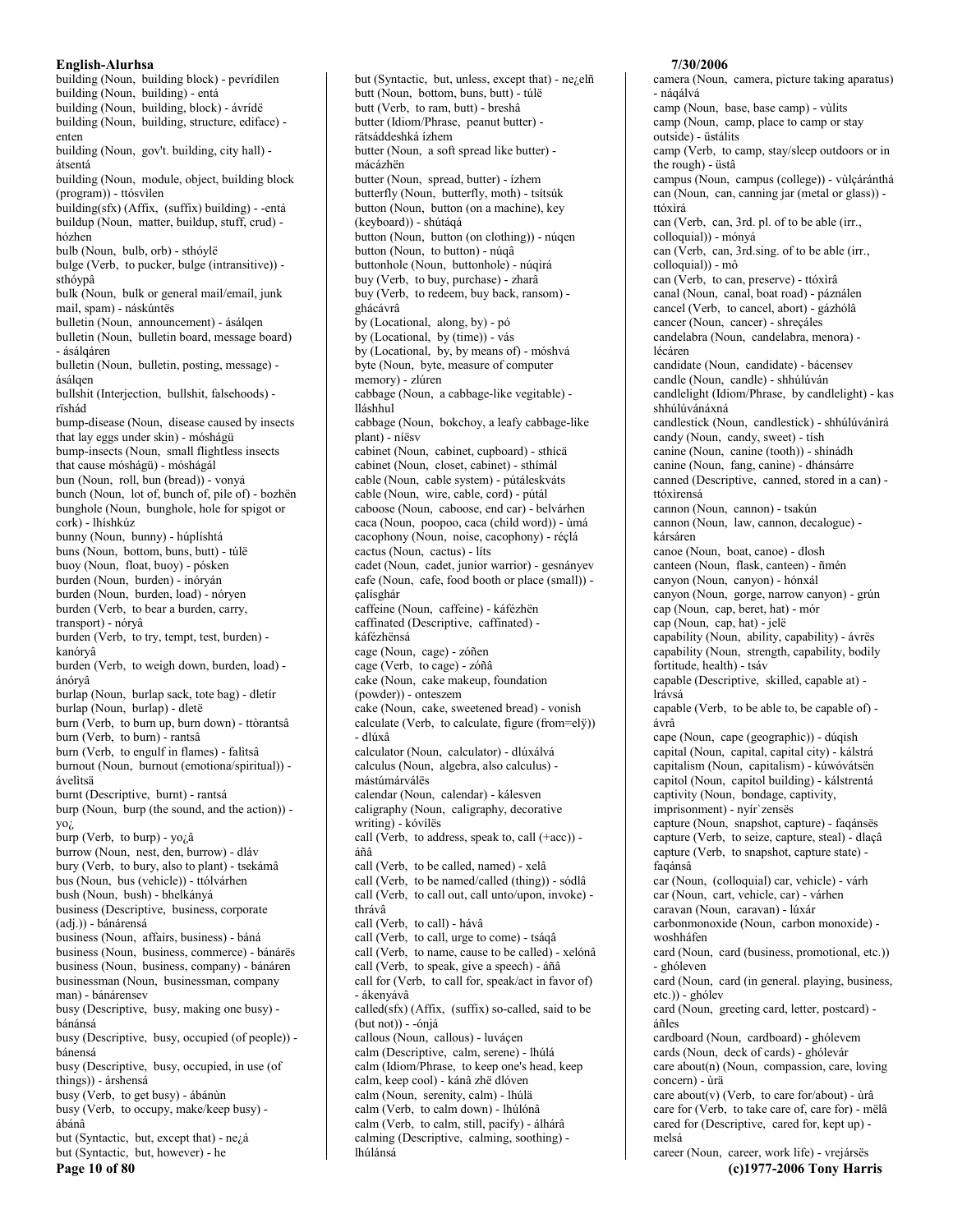careful (Verb, to be careful) - dhóstâ caribou (Idiom/Phrase, cariboo) - gáláhín kálisá caricature (Noun, caricature (depreciative), poor image) - náqáçlen caring (Descriptive, caring) - mëlélá caring (Descriptive, compassionate, caring) ùrélá caring (Descriptive, sensitive, caring) - ùrìlá carnivore (Noun, carnivore, meat eater) ketháshélev carnivorous (Descriptive, carnivorous, meat eating) - ketháshélá carpet (Noun, carpet) - ttáxan carriage (Noun, movement, carriage, way of moving) - údróven carrot (Noun, an edible root veg., carrot, parsnip) - áshendül carry (Verb, to bear a burden, carry, transport) nóryâ carry (Verb, to carry (in a basket, pail, etc.)) írâ carry (Verb, to carry high, play up) - telçárâ carry (Verb, to carry, port) - çárâ carry (Verb, to carry/bear a child in the womb) - shhúrâ cart (Noun, cart) - várhányá cart (Noun, cart, handtruck, wagon) - várhísá cart (Noun, cart, vehicle, car) - várhen cart (Verb, to cart, transport) - várhâ cartouche (Noun, cartouche, balloon, bubble) ploshál cartridge (Noun, cartridge) - tseñmá carve (Verb, to carve) - drúzhâ carve (Verb, to carve, slice (meat or bread)) dhúrâ case (Descriptive, just in case (adj.)) - pequshá case (Descriptive, just in case (adv. and phrase)) - pequsháme case (Noun, case (law)) - yúdrelshen case (Noun, case (noun-descriptive grammatical)) - thrizen case (Noun, face, form, case (noun, pron., adj.)) - gheszren case (Syntactic, just in case) - pándefi case (Syntactic, then, in that case) - zhla cashew (Noun, a crescent shaped nut, tastes like a sweet acorn) - vólzhan cask (Noun, barrel, cask) - lhíshká cast (Verb, to alienate, cast out) - ághálsúrâ cast lots (Verb, to cast (lots), throw (dice), flip (coin)) - ápándâ castle (Noun, castle) - ósten casual (Descriptive, slow, pokey, casual) - leszá cat (Descriptive, cat (adj.), for cats) - filsefá cat (Noun, feline mammal (general)) - filshä catalog (Descriptive, catalog (adj.) for a catalog, for making a catalog) - petsíleká catalog (Noun, catalog, list book) - ttòtsílek catamount (Noun, cougar, catamount, a medium-sized cat) - gáfil catastrophe (Noun, catastrophe) - vëzháçlárren catastrophic (Descriptive, catastrophic) vëzháclárrá catch (Verb, to catch up, draw near) - áxrevâ catch (Verb, to catch, snag (tr.)) - dzatâ catch (Verb, to catch, snag) - prekâ catch (Verb, to catch, trap) - ddóxâ catch (Verb, to fish, catch fish) - lákâ category (Noun, category) - gháláksen cathedral (Noun, cathedral) - hécárren cauldron (Noun, cauldron, deep stew/soup kettle) - sudlá cauliflower (Noun, stalk veg. like cauliflower) vószë cause (Noun, cause, reason, impetus) - ensës cause (Noun, cause, source) - móshven Page 11 of 80

cause (Verb. to cause) - ányóvâ cause to be(sfx) (Affix, (suffix) causing to be x)  $én$ causing(sfx) (Affix, (suffix) causing to x oneself) - -ùnsá caution (Interjection, beware!) - ázhreln caution (Noun, caution) - dhóstä caution (Verb, to beware, stay away from, be cautious of) - ázhrâ cautious (Descriptive, cautious) - dhóstélá cautious (Descriptive, precautionary, causing one to be cautious) - ádhóstánsá cave (Noun, cave) - vójë cavern (Noun, cavern(s)) - vójáren cavernous (Descriptive, hollow, empty, cavernous) - gúrlá caw (Verb, to caw (like a bird)) - ¿oyâ ed (Noun, ed, dvd, laser or compact disk) tuklúvázhen cease (Verb, to stop, cease (doing something)) lepâ ceasefire (Noun, truce, cease-fire) - veges ceasefire (Verb, to declare a truce or cease-fire) - ávegesâ cedilla (Idiom/Phrase, cedilla) - túrásven púká ceiling (Noun, ceiling) - tevnä celebrate (Noun, a celebratory passage) máthes celebrate (Verb, to celebrate) - máthâ celebration (Noun, anniversary celebration) vetsen celebration (Noun, celebration) - máthen cell (Noun, space, spot, cell) - lòshthen cellar (Noun, cellar) - kasgven cement (Noun, glue, cement) - tsuját cemetery (Noun, graveyard, burial ground, cemetery) - tsekámánthá center (Noun, center, important village or place) - helen center (Noun, center, middle, heart, source) lírá center (Noun, emergency or crisis center, dispatch) - pekávezhálits center (Noun, headquarters, command center) kánálits center (Noun, heart, center, joining point of soul and body) - jádze center (Noun, the center path, the path of balance) - lyíznen center (Verb, to center, put in the center, balance, aim true) - álírâ centered (Descriptive, God-centered) - ájinírsá centered (Descriptive, self or person centered) ázhívírsá centered(sfx) (Affix, (suffix) centered or focused on) - -írsá centi- (Affix, (prefix) centi-, 100th of) - súcenti- (Affix, (prefix) clearly, undoubtably) - $\sin$ centimeter (Noun, centimeter, inch, alurian measure of .42 inch) - súvlen century (Noun, century) - delselkíznâ cereal (Noun, cereal) - móshálen ceremony (Noun, communion ceremony) kál`rhesórhen ceremony (Noun, graduation ceremony) kálvásvóen ceremony (Noun, rite, ceremony) - ïmáth ceremony (Noun, ritual/ceremony of pondering) - ánògzélës certain (Descriptive, certain, sure) - tsilá certain (Syntactic, a, an, a certain) - íë certainly (Syntactic, certainly, of course) tsilme certainty (Noun, certainty, certitude (emotion)) - tsilä

#### 7/30/2006

certificate (Noun, certificate, IOU) - száres certificate (Noun, diploma, certificate, degree) kálvásves certitude (Noun, certainty, certitude (emotion)) - tsilä chaff (Noun, chaff, husks, extra unneeded stuff) - faz chain (Noun, chain) - dleñken chain (Noun, relationship, order, chain) vùseqársál chain (Verb, to bind/link with chains) - dleñkâ chair (Noun, armchair, easychair) - fälárïn chair (Noun, chair (plain)) - súgë chair (Noun, highchair) - súgíshtá chair (Noun, stuffed easychair) - súgìn chalk (Noun, chalk) - tosh challenge (Interjection, challenge! I dare you!) - ádhxeln challenge (Noun, puzzle, challenge) tìdhreshen challenge (Verb, to challenge, dare) - ádhxâ challenging (Descriptive, laborious, challenging) - le<sub>i</sub>shánsá chamber (Noun, chamber (large), room) gvárren chamber (Noun, room, chamber) - gvâ chance (Descriptive, by chance, by fate, it so happened) - pándáme chance (Noun, fate, chance) - pánden chance (Verb, to fate, chance, destine, give luck) - pándâ change (Noun, change (instance of)) - nyeforh change (Noun, evolution, change) ásttólevánsës change (Verb, to change clothes) - bhéhìnâ change (Verb, to change course or direction) nvedícâ change (Verb, to change, exchange, transfer) línvâ change (Verb, to change, modify) - nyefórhâ change (Verb, to change, mutate) - ttólevâ change (Verb, to evolve, change) - ásttólevâ change jobs (Verb, to change jobs) - nyevrejâ change mind (Verb, to change one's mind) nvegzâ  $change(pfx)$  (Affix, (prefix) change, varying)  $nye(f)$ change(pfx) (Affix, (prefix) replace, change)  $b h \acute{e}(s)$ channel (Noun, channel (river, stream, etc.)) sháyál channel (Verb, to channel, conduct) - ásháyâ channel (Verb, to work out, come together) áshávâ channelling (Noun, channelling, conducting) ásháyánsës chaos (Noun, chaos, anarchy) - veknál chaos (Noun, chaos, randomness) - vesqál chaos (Noun, chaos, void, formlessness) veleksës chaos (Verb, to be in chaos, be out of control) veshándâ chaotic (Descriptive, chaotic, out of control) veshándá chaotic (Descriptive, chaotic, uncontrolled) vekná chapter (Noun, chapter, section) - sicä character (Noun, character (literary)) - bóyes character (Noun, hero, protagonist, main character) - shhádhóyes characteristic (Descriptive, normal, characteristic, innate) - nórshá characteristic (Noun, attribute, characteristic) nórshen characteristic (Noun, quality, trait, characteristic) - nórshä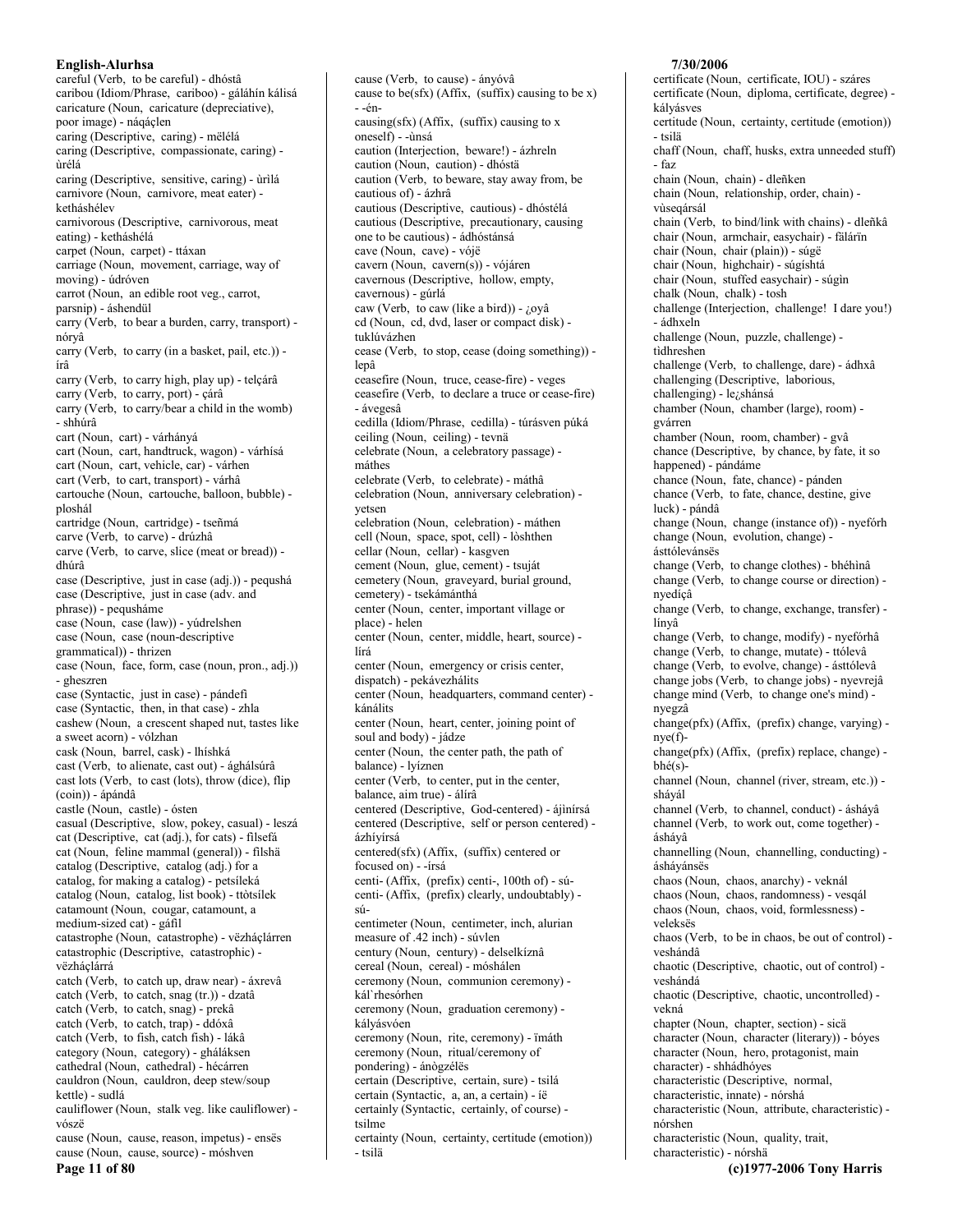characteristics (Noun, nature, characteristics) kálsen charismatic (Descriptive, charismatic) eshtránsá charity (Noun, charity, alm, handout) - zácel charity (Noun, charity, alms) - bóshál charity (Noun, charity, giving) - zácelës charity (Noun, love, agape (emotion), charity) wágä charter (Noun, charter) - ányágávílen chaste (Descriptive, chaste, faithful to one's spouse) - thùrá chasteweed (Noun, chaste weed, vitex, a plant whose leaves reducing sexual desire when eaten) - thùrän chatter (Verb, to chatter, titter) - ddíddívâ chatter (Verb, to talk alot, chatter, babble) ñevélâ chatterer (Noun, babbler, chatterer) - ñevélev cheap (Descriptive, cheap, not worth much) lerká cheat (Verb, to cheat, not follow rules) - kiçâ cheat (Verb, to cheat, not play fair, be unsporting) - cëddâ check (Noun, cheque (money)) - návám check (Verb, to check the status of) - ráyvórâ cheek (Noun, cheek) - shemin cheer (Verb, to cheer, shout favorably to/about) - ávkâ chef (Noun, chef, chief cook) - híqák chef (Noun, cook, chef) - híqónev cheque (Noun, cheque (money)) - návám cherry (Noun, a red grape, a cherry-like fruit) sínít chess (Noun, warlords, a boardgame like cross btwn chess and stratego) - gesádár chest (Noun, chest) - çághë chest (Noun, chest, breasts (collectively)) vishtú chew (Verb, to chew) - graçâ chicken (Noun, flightless, domestic bird, a chicken) - dÿer chief (Descriptive, chief, main) - shhádhá chief (Noun, chef, chief cook) - híqák chief (Noun, head, chief, boss) - kelyák chief (Noun, tribal chief, head of tribe) - shócre chief(sfx) (Affix, (suffix)commander or military chief of) - - ák chieftain (Noun, chieftain, colonel) - bhïksák child (Noun, bastard, child born out of wedlock) - kéçë child (Noun, child (5 to 10 yrs)) - létán child (Noun, child (in general)) - káyál child (Noun, child, adolescent, teen (over 10) yrs)) - bóvels child (Noun, child, offspring) - káyë child (Noun, little child) - káynyë child (Noun, urchin, child (depreciative)) - letsë child (Verb, to conceive/have a child) zháskáyâ childhood (Descriptive, childhood, since childhood) - leskáyensá childhood (Noun, childhood (vs. adulthood)) káyálës childhood (Noun, childhood, pre-teen years) letánës childless (Descriptive, childless) - veñkáyá children (Descriptive, children's (adj)) kávensá chill (Descriptive, chill, bone cold) - creçá chill (Noun, cold (noun), chill) - creçës chilled (Descriptive, icy, chilled) - cerá chimney (Noun, chimney, stove pipe, smokestack) - máxún chin (Noun, chin) - dúzhën chip (Noun, crumb, splinter, chip) - túr Page 12 of 80

chipmunk (Noun, a striped rodent related to zól, chipmunk) - shepeñ chirp (Verb, to chirp, tweet) - tsípâ chlorine (Noun, chlorine) - sóyzhem chloroform (Noun, chloroform) sóyzhákánsem chocolate (Descriptive, made of chocolate) shoköládeshká chocolate (Noun, chocolate) - shokölád choice (Noun, decision or choice that must be made) - báceshen choice (Noun, decision, choice, that which is decided or chosen) - bácen choice (Noun, option, choice) - bácévren choices (Noun, menu, choice list) - bácáren choke (Verb, to choke, gag (intransitive, on=instrumental)) - mlóxâ choke (Verb, to choke, gag) - ghixâ chontal (Noun, Chontal, a language once spoken in the Arh region) - còntál choose (Verb, to choose, pick) - bácâ choose (Verb, to decide, choose) - ábácâ choose (Verb. to select. choose out) - elbácâ choosing (Descriptive, key, choosing (adj.)) bácefá chop (Verb, to chop down) - páxtálâ chop (Verb, to chop up) - ttòpáxâ chop (Verb, to chop) - páxâ chop (Verb, to chop, slice) - páçâ chorale (Noun, chorale, opera or operetta, singing program) - seláren chore (Noun, task, chore, homework) kelveshen chorus (Noun, chorus) - wáláren chorus (Noun, chorus, refrain) - yályíves chorus (Noun, round (song), chorus) - yásel chosen (Descriptive, chosen) - bácensá chrestomathy (Noun, anthology, chrestomathy) - vílsháren christ (Noun, Christ) - crístës christian (Noun, Christian (person)) - crístónev christianity (Noun, christianity) - crístánsës christmas (Noun, birth, Christmas) shthávensës chrome (Noun, chrome, chromium) ávshlúvem chromium (Noun, chrome, chromium) ávshlúvem chromosome (Idiom/Phrase, X (common, female) chromosome) - kal`rhesá ábókrenfál chromosome (Idiom/Phrase, Y (male) chromosome) - dhesá ábókrenfál chromosome (Noun, chromosome) - ábókrenfál chronic (Descriptive, continual, chronic) - góyá chubby (Descriptive, chubby) - rákshe chubby (Descriptive, fat, chubby) - ghürák church (Descriptive, ecclesiastic, church (adj)) vìnélevársá church (Noun, church (building)) - vùnélentá church (Noun, church, congregation) vùnélevár church (Noun, church, ecclesia, called-out ones) - gháthrávensáren cider (Noun, cider, fruit nectar) - kitish cinderella (Noun, Cinderella (from story)) gritsáráná cinematography (Noun, cinematography) ráysálgenárváles cinnamon (Noun, cinnamon (a tangy spice)) márishá circa (Locational, about, circa (w/numbers, time)) - vel circle (Noun, circle of friends) - kólmáren circle (Noun, circle) - dlòlesky

chip (Noun, flake, chip) - púnyá

## 7/30/2006

circle (Verb, to circle, pivot, fly or go around) dlònzâ circle (Verb, to loop, encircle, circle) - átsoshâ circlet (Noun, ring, circlet) - ádlásk circuit (Noun, circuit (electrical)) - shthágve circuit (Noun, lap, circuit, loop) - pelen circuit (Verb, to wire, create circuits) áshthágvâ circulate (Verb, to circulate (news), spread, pass around) - lítrâ circulation (Noun, traffic, circulation) vùshtháláren circumcize (Verb, to circumcize) - peltsáxâ circumcized (Noun, circumcized person) peltsáxensev circumflex (Idiom/Phrase, circumflex) túrásven húvnä city (Noun, city) - íthlán civil (Descriptive, civil, internecine, people's) simárá civil (Idiom/Phrase, civil war) - simárá gáláx civilization (Noun, civilization) - enesnerrëv civilized (Descriptive, civilized, cultured) enesnósá civilized (Descriptive, civilized, cultured, not barbarians) - zánesnósá civilized (Descriptive, well-mannered, civilized) - zánórshá clamber (Verb, to climb, clamber) - mlúzhâ clan (Noun, branch of tribe or clan) - shthúr clan (Noun, clan, tribe, group, herd (Pashthár dialect)) - vúr (dialectal) clan (Noun, clan, tribe, group, herd) - vùren clan (Noun, cousin, clan or tribe member) vùrev clan (Noun, family (extended), tribe, clan) bóleyává clap (Verb, to clap the hands) - tsákâ clarify (Verb, to clarify, explain) - ávérâ clarify (Verb, to clarify, explain) - vùzénâ clarify (Verb, to define, clarify, pin down) zhenâ clasp (Verb, to clasp, join (of hands)) - áttâ clasp (Verb, to hug, clasp formally on the shoulders) - sháqâ clasped (Descriptive, clasped, joined (of hands)) - áttensá class (Noun, class, classification) - meven class (Noun, class, learning setting) - thásád class (Noun, class, people in learning group) thásádevár class (Noun, course, class) - thásádár class (Noun, security class, clearance) nóshávrës classify (Verb, to classify, describe) - mevâ claustrophobia (Noun, claustrophobia) shthámokä claustrophobic (Descriptive, claustrophobic, close, tight) - shthámòkánsá claw (Noun, claw) - úgrë claw (Noun, claw, pincers (crab, lobster, etc.)) ïjúg claw (Noun, nail (finger/toe), claw) - úqë claw (Verb, to claw, dig or rake with claws) úgrâ claw (Verb, to scratch, claw) - tsírzâ claws (Noun, nails, claws (collectively)) - úqár clay (Idiom/Phrase, to 'become clay', reach sexual highpoint (fem).) - dzelyâ ñárán clay (Noun, clay, wet moldable clay) - ñár clean (Descriptive, ceremonially clean or pure) - tsvásá clean (Descriptive, clean, clear, uncluttered) megá clean (Descriptive, clean, tidy, neat) - fàshá clean (Descriptive, clean, washed) - pínyá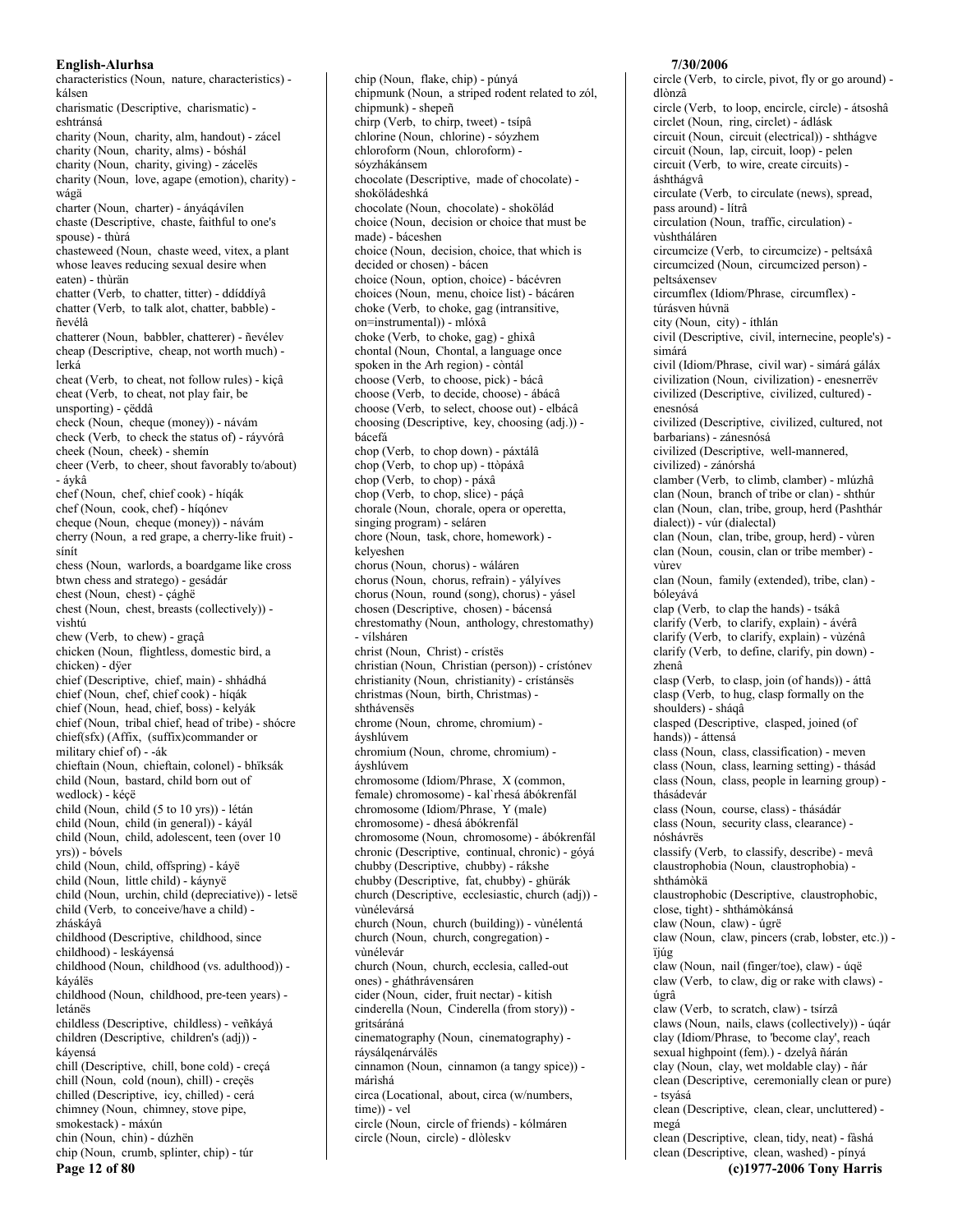clean (Verb, to clean off the tongue) - ùdrejâ clean (Verb, to clean off, clear off) - ámegâ clean (Verb, to clean, tidy, arrange, neaten) fàshâ clean (Verb, to clean, wash) - pinyâ clean (Verb, to sort through, review, clean out) - yúshrâ cleaning (Descriptive, cleaning, washing (adj.)) - pínvánsá cleanse (Verb, to cleanse or purify ceremonially) - tsyásénâ cleanse (Verb, to cleanse, purge) - szrázhâ cleansing (Noun, cleansing, being cleansed) pínyensës clear (Descriptive, bright, clear) - álúvá clear (Descriptive, clean, clear, uncluttered) megá clear (Descriptive, clear (of weather)) - cìrensá clear (Descriptive, clear, empty) - álélhá clear (Descriptive, clear, transparent) - sená clear (Descriptive, clear, understandable) - vérá clear (Descriptive, clear, undoubtable) - súyá clear (Descriptive, clear, visible, in focus) línsá clear (Descriptive, cloudless, clear (sky)) veveshá clear (Descriptive, obvious, clear) - gánáshá clear (Verb, to clean off, clear off) - ámegâ clear (Verb, to clear out, reset) - yálélhâ clear (Verb, to clear, clear out, make a clearing) - átecâ clear (Verb, to empty, erase, clear, drain) álélhâ clearance (Noun, security class, clearance) nóshávrës clearing (Noun, clearing, opening in forest) vethálits clearing (Noun, glade, clearing) - tec clearing (Noun, magical clearing, spirit glade) shïnír clearly (Affix, (prefix) centi-, 100th of) - súclearly (Affix, (prefix) clearly, undoubtably) - $\sin$ cleft (Noun, nook, cleft) - póg clever (Descriptive, clever) - ájá click (Verb. to click (mouse), finger, push (button)) - dúqâ cliff (Noun, cliff) - sketë climate (Noun, climate) - ter'zháren climax (Noun, climax, zenith (of an event)) beghel climb (Verb, to climb, clamber) - mlúzhâ climb (Verb, to mount, get on, climb onto, go abord) - ázhâ cling (Verb, to cling to, grasp) - árqâ cling (Verb, to cling to, hold onto (something steady)) - qóyâ cling (Verb, to cling to, hold tight, clutch) hhíaâ clinic (Noun, hospital, clinic, sickbay) ástárhálits clip (Verb, to trim, clip) - trísâ clip (Verb, to trim, prune, clip) - fetsâ clique (Noun, clique, club) - vùzháçlá cliquy (Descriptive, cliquy) - vùzháçlélá clitoris (Noun, clitoris) - tebël cloak (Noun, shawl, wrap, cloak) - drásh clock (Noun, alarm clock, wakeup device) shabhágá clock (Noun, clock, watch) - bhórálvá clone (Verb, to duplicate, clone) - vásílâ close (Descriptive, claustrophobic, close, tight) - shthámòkánsá close (Descriptive, close, near (emotionally)) zírá close (Descriptive, intimate, close) - vùlísá

Page 13 of 80

close (Descriptive, local, in the area, nearby, close) - xresá close (Descriptive, nearby, close, local) shtháwesá close (Verb. to close (window on computer). get rid of) - çávìgâ close (Verb, to close in on, close up) - pelòkâ close (Verb, to close) - òkâ close eyes (Verb, to close one's eyes) - dèlâ closed (Descriptive, closed (for business)) gávetá closed (Descriptive, closed (of eyes)) - dèlá closed (Descriptive, closed) - òká closed (Descriptive, distant, closed (emotionally)) - lezrá closed (Descriptive, sour, closed (emotionally), dour) - godrá closet (Noun, closet, cabinet) - sthímál closet (Noun, clothes closet) - hìnárédh clot (Noun, blood clot) - áslezh cloth (Noun, cloth (a piece of)) - sídhá cloth (Noun, cloth (material)) - sídhem clothes (Descriptive, clothes, laundry (adj.)) hìnefá clothes (Noun, clothes, clothing, outfit) - hinár clothes rack (Noun, clothes rack) - hinenirá clothesline (Noun, clothesline) - hìnefá dhásháren clothespin (Noun, clothespin, any pincer or finger like clamp) - dúqúnek clothing (Noun, clothes, clothing, outfit) - hinár clothing store (Noun, clothing store) hìnarshálits cloud (Noun. cloud (puffy)) - shïlén cloud (Noun, cloud, storm cloud) - vrölén cloud (Noun, grey, overhanging cloud(s)) yëshén cloudless (Descriptive, cloudless, clear (sky)) veyeshá cloudy (Descriptive, cloudy (weather)) yëshénsá clown (Noun, clown, buffoon, joker) - lek clown (Noun, clown, jester) - brúk clown (Verb, to clown around, play the fool) lekâ clownish (Descriptive, clownish) - lekásá club (Noun, clique, club) - vùzháçlá club (Noun, club (cards), trefoil) - lhúpúnen clue (Noun, hint, allusion, clue) - esháqen clueless (Descriptive, clueless, unaware) lezhyélá clueless (Descriptive, foolish, clueless) - vejélá clueless (Descriptive, stupid, clueless) - vejá clueless (Noun, a clueless/unaware person) lezhvélónev clumsy (Descriptive, clumsy) - dórzá clutch (Noun, clutch pedal) - nyethrïzek clutch (Verb, to cling to, hold tight, clutch) hhígâ clutching (Descriptive, clutching, grabbing, dependent) - vùtrélá clutter (Verb, to clutter, junk up) - mórhkâ cluttered (Descriptive, cluttered) - mórhkensá c'mon (Interjection, c'mon, come, go to) - ká  $co(pfx)$  (Affix, (prefix) with, co-) - vù(n)coach (Noun, mentor, coach) - dlózhyev coach (Verb, to mentor, coach) - dlózhyâ coal (Noun, coal, ember) - lets coalition (Noun, alliance, coalition) - ávùjensës coast (Locational, on the shore, coast, or bank) - órüvì coast (Noun, coast, coastline) - órvár coastal (Descriptive, coastal (adj.)) - órüvisá cobweb (Noun, cobweb, insect web) - voshthë code (Idiom/Phrase, zipcode, postal code) náskánsá númáxës

#### 7/30/2006

cohabitate (Verb, to live together, cohabitate as partners) - vábâ coherence (Noun, coherence, cohesiveness) vùgrúánsës coherent (Descriptive, coherent, cohesive) vùgrúánsá cohesion (Noun, cohesion, holding together) vùióttensës cohesive (Descriptive, coherent, cohesive) vùgrúánsá cohesiveness (Noun, coherence, cohesiveness) vùgrúánsës coil (Noun, coil) - óvrá coil (Noun, spring, coil) - óvreñ coil (Verb, to wind, coil, tense) - kèjâ coiled (Descriptive, wound, coiled, tense) - kèjá coin (Noun, a silver coin) - áyshán coin (Noun, coin) - nádlë coin (Noun, dubloon, a silver coin used in the ancient Arh region) - senáven coincide (Verb, to coincide) - vùvezhâ coincidence (Noun, accident, coincidence) ávezhen coincidence (Noun, coincidence) - vùvezhen coincidence (Noun, correlation (of effects)) vùvezhensës coincidental (Descriptive, coincidental) vùvezhensá cold (Descriptive, chill, bone cold) - creçá cold (Descriptive, cold) - crê cold (Noun, cold (illness)) - múshvórh cold (Noun, cold (noun), chill) - creçës cold (Verb, to have a cold) - múshvâ collaborate (Verb, to collaborate) - vùnershâ collapse (Verb, to collapse, fade, become undone) - çádzelyâ collar (Noun, collar (of a shirt)) - qelávren collar (Noun, collar, neck ring (person or animal)) - grútets collarbone (Noun, collarbone) - qelávrik collect (Verb, to bring with, collect, drag(computer)) - vùtrâ collect (Verb, to group together, collect) ávùzhâ collection (Noun, collection, group, assemblage) - vùtren collection (Noun, group, collection (things)) áren collection (Noun, portfolio, collection of works) - ersháren collective (Noun, party, group, collective) vùzháren college (Idiom/Phrase, private college) - véshá vùlcárálits college (Idiom/Phrase, public college) - ¿emsá vùlçárálits college (Noun, university, college) - vùlcárálits colonel (Noun, chieftain, colonel) - bhïksák colonial (Descriptive, colonial, to do with a colony) - bhìgevensá colony (Noun, colony, settlement) - bhigeven color (Noun, color) - ñeth colored (Descriptive, colored) - ñethá colored (Descriptive, golden, gold colored) márá colored (Descriptive, multi-colored) - ñethárósá colorful (Descriptive, colorful, bright) - ñethósá colorless (Descriptive, pale, colorless) - veñethá column (Noun, column (on bldg.)) - tsúr column (Noun, column, line) - tsúren columnar (Descriptive, columnar) - tsúrensá coma (Noun, coma) - vegzórh comb (Noun, comb) - mósá comb (Verb, to comb) - mósâ combative (Descriptive, agressive, combative) ágrélá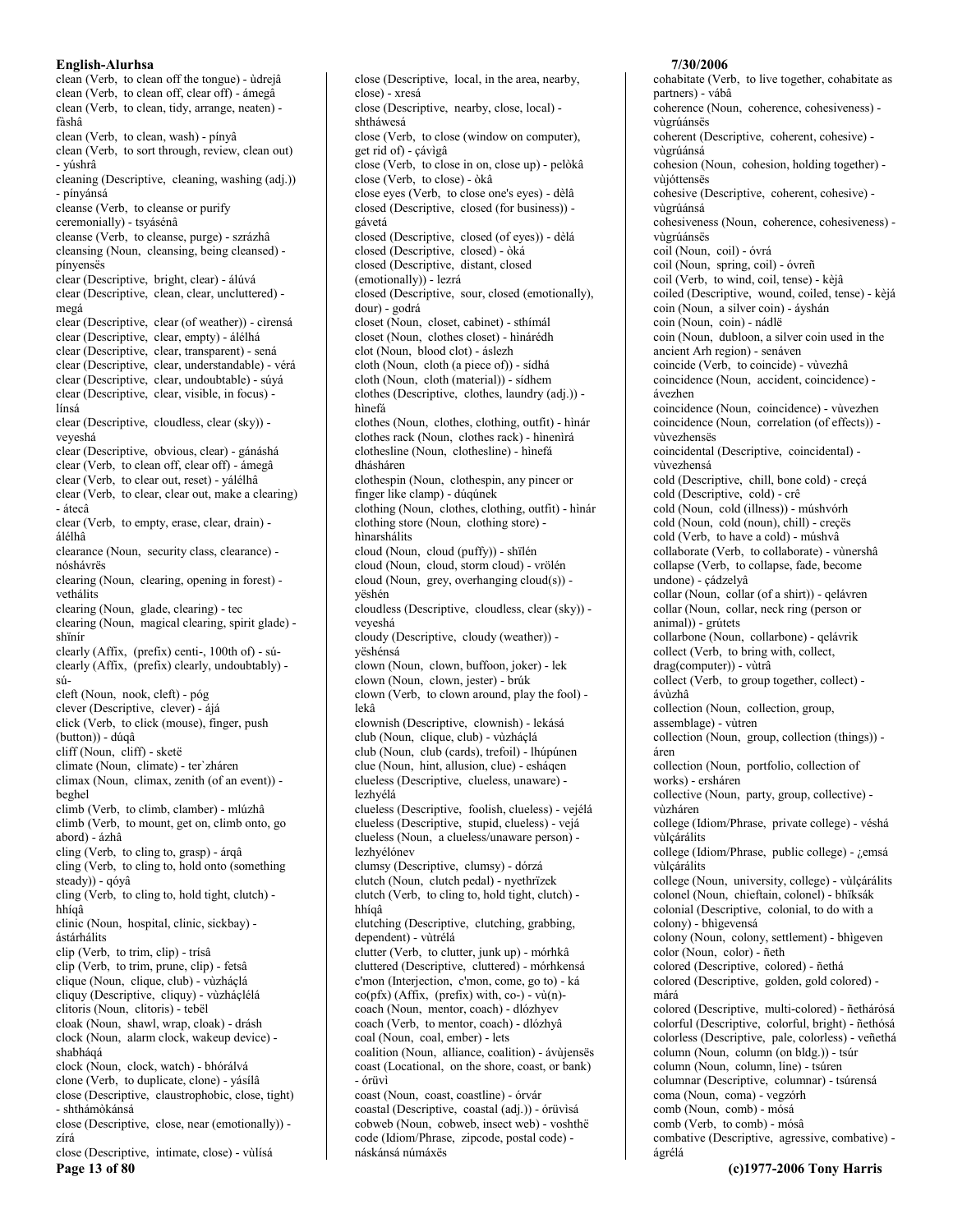combination (Noun, combination (numeric)) vùnúmáxár combination (Noun, combination) - vùrshen combine (Verb, to combine) - vùrshâ combustible (Descriptive, flammable, combustible) - ìtsévrá come (Verb, to approach, come close to) áxreznâ come (Verb, to come up w/an idea) - ínévâ come (Verb, to come up with (an idea)) - elyínâ come (Verb, to come) - qíëdâ come (Verb, to come/go with, accompany) vùqïdâ come (Verb, to fall off, come off) - betâ come true (Verb, to come true) - verhselyâ comedy (Noun, comedy (play or story)) - álíces comet (Noun, comet) - púklúvá comfort (Noun, comfort (emotional/spiritual)) thóshen comfort (Noun, comfort woman, prostitute) threshá comfort (Noun, comfort) - threshës comfort (Noun, comfort, being comfortable) threshenses comfort (Verb, to comfort (emotionally/spiritually)) - thóshâ comfortable (Descriptive, comfortable) threshánsá comfortable (Verb, to be comfortable) - threshâ comforter (Noun, Paraclete, Comforter (Holy Spirit)) - vùnágónev comforting (Descriptive, fond, warm, comforting) - mláná coming (Descriptive, this coming (in time references)) - úseqá coming (Noun, coming, advent) - qíëdës coming (Noun, comming-together) - vùndzálës comma (Noun, comma) - ñózhásven command (Noun, command, order) - kánál command (Noun, headquarters, command center) - kánálits command (Verb, to ordain, command) kánelvâ command (Verb, to take over, take command of) - ákánelyâ commander (Noun, leader, commander) válqónev commander(sfx) (Affix, (suffix)commander or military chief of) - - ák commandline (Idiom/Phrase, command line interface) - vílósá gzáreskváts commandment (Noun, commandment) kánázen commandment (Noun, spiritual law, commandment) - kars comment (Noun, comment, commentary,  $remark(s)$  - vùnòvren comment (Noun, documentation, comment) vùzílshen comment (Verb, to document, comment) vùzílshâ comments (Noun, feedback, comments) tsúcádezhven commerce (Noun, business, commerce) bánárës commission (Noun, commission, mission, assignment, orders) - áskánensës commission (Verb, to send on a mission, commission, appoint) - tsábráshâ commit (Verb, to commit adultery) - vlíëshâ commit (Verb, to commit to, pledge to (item, way, task)(+acc)) - ásólâ commit (Verb, to commit, covenant) - várzâ commit (Verb, to promise, commit) - szárâ commitment (Noun, commitment, covenant) várzen

Page 14 of 80

committed (Verb, to be determined, committed) - gózhâ committee (Noun, committee) - vùnògzevár common (Descriptive, common, omnipresent, ubiquitous) - ttòmyánsá common (Descriptive, common, shared commonly) - kálrhensá common (Descriptive, common, usual) - ¿emsá common (Descriptive, normal, ordinary, common) - bólevá common (Descriptive, shared, common) káľ rhesensá common (Noun, common, gathering place, plaza) - vùndzálits common (Verb, to overlap, have in common  $(+acc of common item(s)))$  - vùnúrâ commune (Noun, commune, kibbutz, kholkhoz) - kál`rháshvá commune (Verb, to commune with (+dat)) vitáshâ commune (Verb, to commune with) - vùdlóvâ communicate (Verb, to communicate w/ hear/speak w/) - vùgzárâ communicate (Verb, to express, communicate) - gzárâ communicator (Noun, telephone, communicator) - bhiñeváqá communion (Noun, communion ceremony) kál`rhesórhen communion (Noun, communion) - vùdlóvës communion (Noun, fellowship, communion) vùkál`rhës communist (Descriptive, communist (adj.)) vùshevánsá community (Descriptive, community (adj.)) vùdzensá community (Noun, community) - vùdzen community (Noun, connection between people, network, community) - jálshá commute (Noun, travel, commute, trip) shthálár commute (Verb, to go to work, commute) ávrejáznâ company (Noun, business, company) - bánáren companyman (Noun, businessman, company man) - bánárensev compare (Verb, to compare) - jáxâ compare (Verb, to contrast, compare) kánsájáxâ compare (Verb, to liken, compare) - simláxâ compared (Locational, compared to (+acc)) iáxï comparison (Noun, comparison) - jáxës comparison (Noun, competition, comparison, judgement) - vùjáxensës compass (Noun, compass) - díçáqá compass (Noun, direction, compass point) dícis compassion (Noun, compassion, care, loving concern) - ùrä compassion (Noun, mercy, compassion (emotion)) - bóshä compassionate (Descriptive, compassionate, caring) - ùrélá compel (Verb, to lay a geas or spell on, compel) - ïxálâ compendium (Noun, compendium) vùnelshálek compensation (Noun, pay, compensation) cávránsës competative (Descriptive, agressive, competative) - eshgesálá compete (Verb, to compete with) - vùgesâ competition (Noun, a competition) - vùgesen

competition (Noun, competition (in general)) -

vùgesánsës

#### 7/30/2006

competition (Noun, competition, comparison, judgement) - vùjáxensës competition (Noun, trouble, fighting, competition, battle (emotion)) - gesä competitive (Descriptive, competitive) vùgesélá complain (Verb, to complain) - lòzhâ complain (Verb, to whine, complain) - ñâyâ complaint (Noun, complaint (specific example)) - hedven complaint (Noun, complaint) - lòzhen complete (Descriptive, complete, perfect, finished) - gácályá complete (Descriptive, complete, total, full) ttòsvá complete (Verb, to complete) - ásvâ complete (Verb, to complete, fulfill, supercede) - gásvâ complete (Verb, to fill in, complete (a form), answer) - bóvádárâ completed (Descriptive, completed, over, finished) - ásvá completely(pfx) (Affix, (prefix) all,  $complete(1y)$  - ttòcompletion (Noun, end, completion) - ásven complex (Descriptive, complicated, not simple) - vebleñ complicated (Descriptive, complicated, not simple) - vebleñ compliment (Noun, a compliment) - zádíven compliment (Verb, to compliment) - zádívâ component (Noun, component) - vùghelám component (Noun, component, part, element) remen component (Noun, element, part, piece, component) - ghelisen component(sfx) (Affix, (suffix)component, part of, element of) - -íçë compose (Verb, to write, compose) - vílshâ composed of(sfx) (Affix, (suffix) composed of (naturally)) - -emsá compost (Noun, humus, soil, compost) - thárin comprehend (Verb, to understand, comprehend) - vùzâ comprehensive (Descriptive, comprehensive) ttòxólá compress (Verb, to compress) - tsedlerâ compromise (Verb, to compromise) - líbácâ compromise (Verb, to compromise, give in on, surrender) - lászárâ compulsion (Noun, geas, spell, strong compulsion) - ïxál computer (Idiom/Phrase, cpu, main computer) shhádhá gezálváqá computer (Noun, computer game) - gezálvánsá kridden computer (Noun, computer) - gezálvá computer (Noun, handheld, palmtop computer, PDA) - idúqásá computer (Noun, portable, laptop computer) vitrásá computer room (Noun, computer room) gezálvédh con (Verb, to be against, on the other side of) kánsúrâ concave (Descriptive, concave) - kúnyásá conceal (Verb, to hide, conceal) - sárâ conceit (Noun, vanity, conceit) - nìlës conceited (Descriptive, vain, conceited) - nìle conceive (Verb, to conceive and begin, create) zhásnâ conceive (Verb, to conceive, form as an idea) eshínâ conceive (Verb, to conceive/have a child) zháskáyâ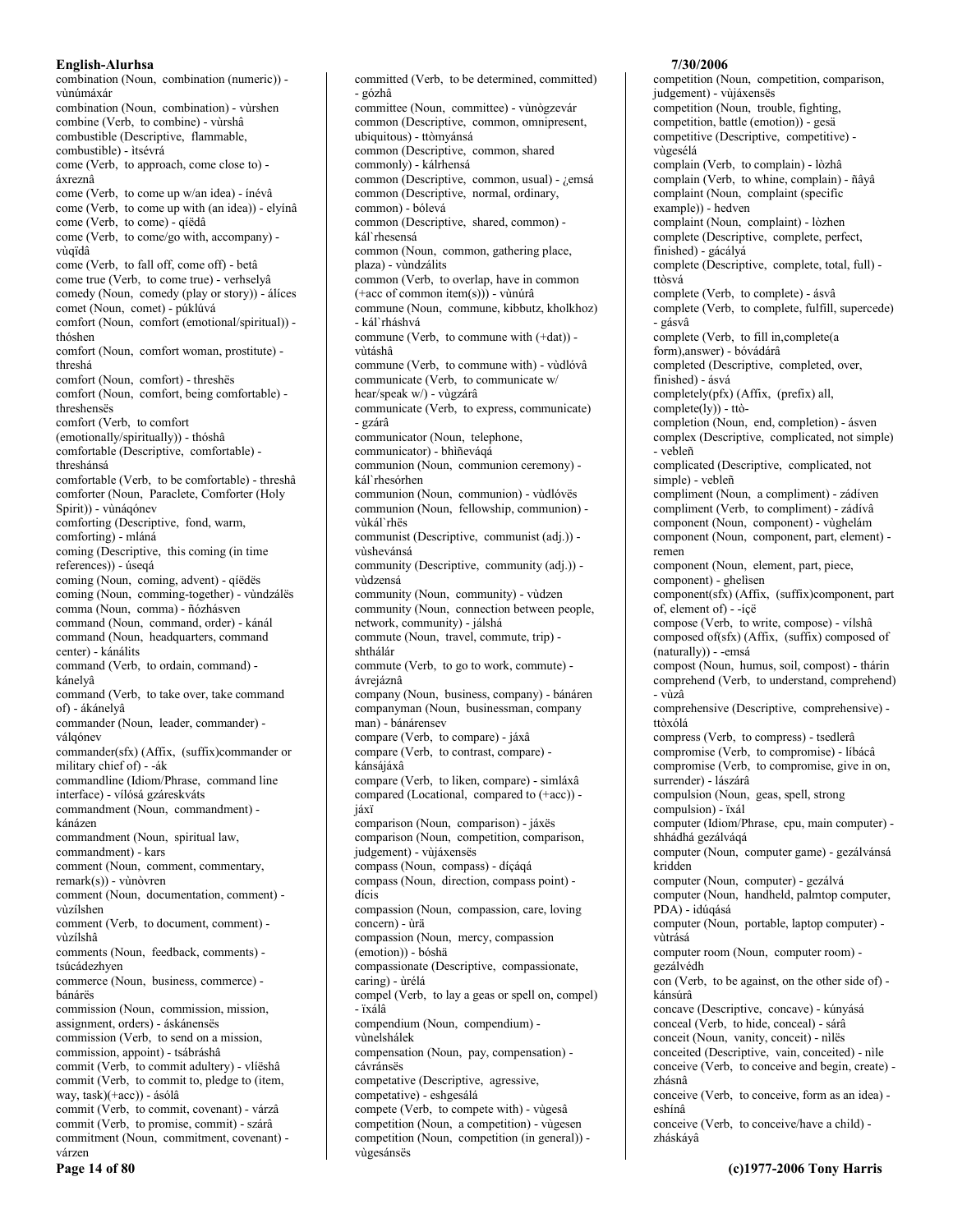concentrate (Verb, to concentrate on, focus on, keep in mind (+acc)) - ágzâ concentration (Noun, focus, concentration) árányës concept (Noun, concept) - ínésës concept (Noun, concept, collection of ideas) ínévár concept (Noun, term, phrase, concept) - thelev conception (Noun, conception (of a child)) zháskáyës conceptual (Descriptive, conceptual, having to do with concepts) - ínéyársá conceptual (Descriptive, conceptual, not (yet) real) - ínésá concern (Noun, a concern, worry) - kóleven concern (Noun, compassion, care, loving concern) - ùrä concern (Noun, issue, concern) - nògzeshen concern (Verb, to concern/involve oneself with)  $-$ lísvâ concern (Verb, to treat, concern, be on or about) - ánòvâ concerning (Locational, about, concerning  $(+abl) - n\delta v$ concise (Descriptive, concise) - ístúrá conclude (Verb, to conclude, realize, come to the conclusion) - gázâ concord (Noun, concord, peace) - vùsálä condemn (Verb, to condemn) - váshhúdrâ condemnation (Noun, emotion of rebuke or condemntation (for person doing the action)) gójä condition (Noun, condition, requirement) ensál condition (Noun, condition, status) - sèrzen conditional (Noun, conditional tense/mode) enthásva conditioner (Noun, hair conditioner) - Irüqisá únvem conduct (Verb, to channel, conduct) - ásháyâ conduct (Verb, to work out, come together) ásháyâ conducting (Noun, channelling, conducting) ásháyánsës confederation (Noun, confederation) vùbráshensës conference (Noun, conference, gathering) vùndzáren confess (Verb, to confess, admit) - fátâ confession (Noun, denomination, confession, doctrine group) - keráren confidence (Noun, confidence, trust in one's abilities (emotion)) - tsújesä confidence (Noun, self-confidence, belief in onesself) - féhhùnsës confidence (Verb, to have confidence in, trust, believe in) - tsújesâ confident (Descriptive, confident (tending to be confident)) - tsújesélá confidential (Descriptive, private, confidential, not for public) - pevéshá configure (Verb, to set, configure) - áscályâ confirm (Verb, to confirm) - vùntsilâ confirmation (Noun, confirmation) - vùntsilen conflict (Noun, war, conflict) - gáláx conform (Verb, to conform (to), obey (+acc)) túkèlâ confront (Verb, to face, deal with, confront) rishnâ confuse (Verb, to confuse) - vezâ confuse (Verb, to garble, confuse, mix up) ávezâ confused (Verb, to glaze over, become bored or confused) - ávegzâ confusing (Descriptive, confusing) - vezánsá

understandable thing) - lëvùzévren congratulations (Interjection, congratulations (interj.)) - zápándî congregation (Noun, church, congregation) vìnélevár congregation (Noun, congregation, community of believers) - vùkerónevár congress (Noun, parliament, legislature, congress) - qármen conjugate (Verb, to inflect, conjugate, decline) nveleksâ conjugate (Verb, to transform, reshape) nveleksâ connect (Verb, to connect, dial in) - ájóttâ connect (Verb, to join, connect to) - jóttâ connect (Verb, to love, feel a bond or connection with) - ázírâ connection (Noun, affection, love, friendship, connection felt between people) - ázírä connection (Noun, connection between people, network, community) - jálshá connection (Noun, connection, link) - vùjótten connection (Noun, link, connection) - jótten connector (Noun, connector, plug) - jóttá connector (Noun, link, connector) - ásáqen conquer (Verb, to conquer, defeat) - dlázhâ conqueror (Noun, conqueror, one who conquers) - dlázhónev conqueror (Noun, conqueror, ruler, victor) dlázhád conscience (Noun, conscience, sense of right and wrong) - áréne conscience (Noun, righteousness, good conscience) - thánsélës consciousness (Noun, consciousness) - gezárës consequence (Noun, consequence) - ensvezhen consider (Verb, to consider  $x(acc)$  to be y(nom)) - ólvárrâ consider (Verb, to consider) - gzerámâ consider (Verb, to evaluate, consider, review) ánògzâ console (Noun, console, terminal) - cáyáqá consonant (Noun, consonant (sound)) - vùréyál constant (Descriptive, constant (adj.)) venyefélá constant (Noun, constant (noun)) - venyefen construct (Verb, to assemble, construct, put together) - vùdâ construct (Verb, to build, construct) - vrídâ construct (Verb, to construct) - vreleksâ construction (Noun, construction (phrase), way of speech) - ñeveleksë construction site (Noun, construction site) vreleksálits consult (Verb, to co-decide, consult, reach consensus) - vùbácâ consult (Verb, to consult on, inquire about (subject=acc, person=dat)) - sívâ consulting (Descriptive, consulting, advising (adj)) - vínánsá consume (Verb, to eat, consume food) - ttáshâ contact (Noun, contact, meeting, touch) vùzgës contact (Verb, to contact) - ávuñevâ contact (Verb, to touch, meet, have contact) vùzgâ contagious (Descriptive, sickening, infectious, contagious) - álesvánsá contain (Verb, to contain, have inside) - tsexólâ contain (Verb, to contain, keep/hold inside) tseklâ contain (Verb, to hold, contain, have room for) - ìrâ container (Affix, (suffix) a container made  $from) - -ir$ 

confusion (Noun, source of confusion, non-

## 7/30/2006

container (Noun, container) - íren container (Noun, storage container) - mlótsìrá contaminant (Noun, contaminant, pollutant) álodlem contaminate (Verb, to contaminate) - álodlâ contemporary (Descriptive, current, contemporary) - gónsá contend (Verb, to contend with/against, have strife with) - kánsìlâ contend (Verb, to contend, strive, fight (for)) ágesvámâ content (Descriptive, content, contented) sáliksá content (Descriptive, satisfied, content) - mófá content (Noun, content system) - tsexóleskváts contention (Noun, contention, strife) - kánsilës contentment (Noun, contentment, peace, happiness) - sálikä contentment (Noun, satisfaction, contentment (emotion)) - mófã context (Noun, context) - shtháñevensár continent (Noun, continent) - inishárre continual (Descriptive, continual, chronic) góvá continue (Verb, to continue, last, endure) - góyâ continue (Verb, to last, continue, endure) - gólâ continue (Verb, to survive, continue) - pròshëvâ continue(sfx) (Affix, (suffix) continue, pursue, keep on) - - óvcontinuity (Noun, continuity) - góyensës continuity (Noun, progression, continuity) segóvës contra(pfx) (Affix, anti-, contra-) - káns(á)contract (Noun, lease, contract) - shóthes contradiction (Noun, contradiction) - kánsál contradictory (Descriptive, contradictory) kánsálensá contrary (Descriptive, negative, contrary, minus (of numbers, follows number, indeel.)) - ákánsá contrast (Verb, to contrast, compare) kánsájáxâ control (Descriptive, chaotic, out of control) veshándá control (Descriptive, control (adj.) also ctrlkey) - kánefá control (Noun, air traffic control (abbrev.)) kányánevár control (Noun, air traffic control) - kánónevár nyáshánsësá control (Noun, authority, control) - vál control (Noun, control panel) - kánáqár control (Noun, switch, control) - lyíkán control (Verb, to be in chaos, be out of control) - veshándâ control (Verb, to control, cause to work for) ánvárshâ control (Verb, to control/rule absolutely) gárrevnâ control (Verb, to dominate, control, put down) ár`zâ control (Verb, to lose control) - áveñkánâ control (Verb, to set right, set in order, take control of) - áshándâ control (Verb, to take control/charge of) fakánâ controlled (Descriptive, moderate, temperate, controlled) - dlírhá convenience (Noun, convenience) - fáksánsës convenient (Descriptive, convenient) - fáksánsá convergence (Noun, convergence, merger) ávùdzelyës conversation (Noun, conversation) - vùñevár convert (Noun, to convert) - ávùnyefâ convex (Descriptive, convex) - vrïtálsá convince (Verb, to convince, win over) - áskenâ

Page 15 of 80

cook (Noun, chef, chief cook) - híqák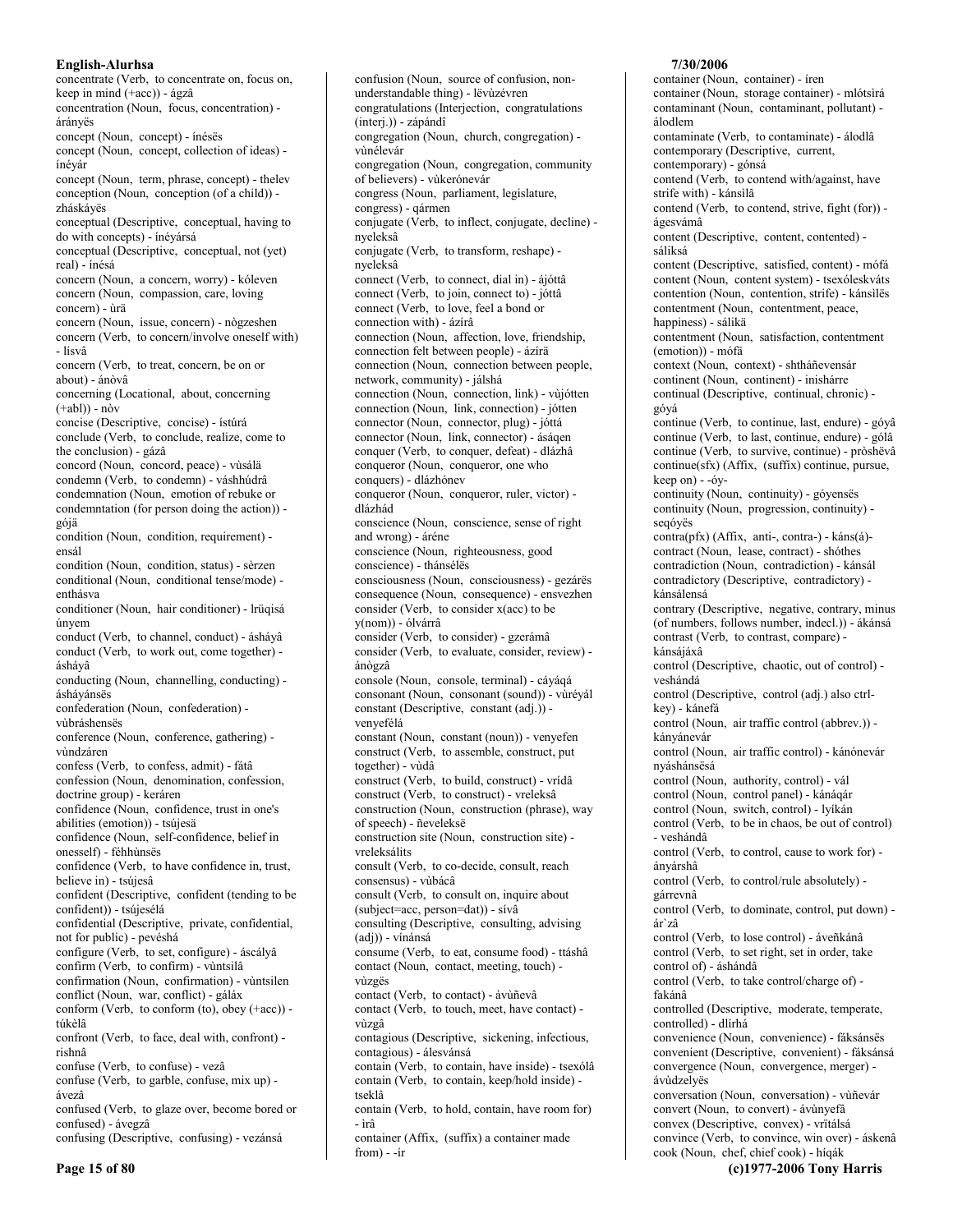cook (Noun, cook, chef) - híqónev cook (Verb, to cook) - híqâ cook (Verb, to fry, cook by frying) - tsírshâ cooked (Descriptive, cooked) - híqensá cooked (Noun, cooked item, food) - higen cookie (Noun, cookie, truffle) - vontísh cooking (Noun, cooking, culinary arts, cuisine) - híqánsës cool (Descriptive, (slang) cool, in, hip) - vósá cool (Descriptive, cool) - crenyá cool (Descriptive, cool, neat, awesome, nifty, sweet) - ríshá cool (Idiom/Phrase, to keep one's head, keep calm, keep cool) - kánâ zhë dlóven cool (Verb, to cool down) - crenyónâ cool (Verb, to cool down, become cooler) ácrenyâ cooler (Noun, wine cooler, a fruit drink) thénälúská coolness (Noun, coolness) - crenyës copier (Noun, copier) - ásílálvá copy (Descriptive, backup, copy of (adj.)) ásílársá copy (Noun, a backup copy) - ásíláren copy (Noun, a copy) - ásílen copy (Noun, replica, copy (item)) - ásíleshken copy (Verb, to back up, copy/save) - ásílárâ copy (Verb, to copy) - ásílâ copy (Verb, to image, duplicate, capture the likeness of) - áyánáshâ copycat (Noun, copycat, mimic) - sávúshev copyright (Noun, right, copyright, ownership) kúwál cord (Noun, cord, rope, line) - pútë cord (Noun, wire, cable, cord) - pútál cork (Noun, plug, block, stop, cork) - púdlálvá corn (Noun, a soft, bright green plant, corn-like leaves) - ïsád corner (Noun, corner) - kúnyë corner (Noun, corner, bend (outward)) - vrïtál corner (Noun, niche, corner, spot) - dhútë cornmeal (Noun, cornmeal) - maísá qesh corporate (Descriptive, business, corporate (adj.)) - bánárensá corps (Noun, corps) - vùnár correct (Descriptive, correct, suitable, appropriate) - lhùshá correct (Descriptive, perfect, all correct) ttòcálá correct (Descriptive, right, correct) - cálá correct (Verb, to be right, correct) - cálâ correct (Verb, to correct, make right) - ácálâ correct (Verb, to discipline, correct) - ándlúshâ correction (Noun, correction (in general)) yácálánsës correctness (Noun, perfection, correctness) ttòcálës correlation (Noun, correlation (of effects)) vivezhensës correspond (Verb, to correspond via msg/letter) - náskâ correspondance (Noun, letter, correspondance) - násken correspondance (Noun, mail, post, correspondance) - náskáren correspondence (Noun, correspondence) lívílánsës corridor (Noun, hall, corridor) - jèlen corrupt (Descriptive, corrupt, crooked) - qáçlá corruptable (Descriptive, corruptable) qáçlévrá corruption (Noun, corruption, crookedness) qáçlës cosmetics (Noun, makeup, act of putting on makeup, maquillage) - ányeszánsés

ányeszem cosmetics (Verb, to make up, use cosmetics) ányeszâ cosmos (Noun, universe, cosmos) gálsvarrenvë cost (Noun, cost, value) - makén cost (Noun, expense, cost) - kómseshen cost (Noun, price, cost, duty) - cávál cost (Verb, to cost, be valued at/for sale at  $(+acc)$ ) - makâ costly (Descriptive, expensive, costly) - maká cot (Noun, cot, small bed) - dhárányá cottage (Noun, cottage) - sígványá cotton (Noun, a plant with white, stringy leaves, used like cotton) - ïzíd cotton (Noun, cotton (borrowed word)) - kätán couch (Noun, couch, sofa, loveseat) - tesúl couch (Noun, loveseat, couch) - tesúlányá couch (Noun, TV lover, couch potato) bhìnásháqíhev cougar (Noun, cougar, catamount, a mediumsized cat) - gáfil cough (Descriptive, anti-cough, to prevent coughs) - kánsóxá cough (Noun, cough) - ¿óx cough (Verb, to cough) - ¿óxâ council (Noun, board, council) - bácúrevár council (Noun, council, board, legislature) qármës council (Verb, to meet in council, debate) qármâ counsel (Noun, advice, counsel) - vínár counsel (Verb, to advise, counsel to) - vínâ count (Noun, count, sum) - jershen count (Verb, to measure, tell, count) - ánvilâ count (Verb, to tell, count) - jershâ counter (Noun, counter, shelf) - dhìcál counter (Verb, to beat the odds, run counter to the expected) - fáiâ country (Descriptive, country, rural) - tásÿensá country (Noun, country (not city)) - tásÿë country (Noun, country person, hick) tásÿensev country (Noun, land, region, country) - tir country (Noun, nation, country) - seren county (Noun, region, state, county) - serányá couple (Noun, a twosome, couple, pair) síláren couple (Noun, married couple, husband and wife) - shthárevú couple (Noun, mister and missus, couple (title)) - jevnú couple(sfx) (Affix, (suffix) couple, pair of) - -ú courage (Noun, courage) - jesélés courage (Noun, courage, bravery) - jesrä courageous (Descriptive, courageous, brave) jesélá course (Idiom/Phrase, eureka, of course, that's it) - ádhrù course (Noun, course of study, major/minor) elcázen course (Noun, course, class) - thásádár course (Noun, direction, course) - díçen course (Noun, following, course) - ontës course (Syntactic, certainly, of course) - tsilme course (Verb, to change course or direction) nyedíçâ court (Noun, judgement place, court) yúdráshálits court (Verb, to love, spoon, court, have a tryst with) - wesâ courthouse (Noun, courthouse) - yúdráshentá cousin (Noun, cousin, clan or tribe member) vùrev

cosmetics (Noun, makeup, cosmetics) -

## 7/30/2006 cousin (Noun, cousin, member of same branch of tribe or clan) - shthúrev cousin (Noun, female cousin on father's side) kìkálá cousin (Noun, female cousin on mother's side) sekálá cousin (Noun, male cousin on father's side) kìkále cousin (Noun, male cousin on mother's side) sekále cousin (Noun, male cousin) - kále cousine (Noun, female cousin) - kálá cove (Noun, cove, inlet) - nólísá covenant (Noun, commitment, covenant) várzen covenant (Noun, covenant) - vùbráshen covenant (Verb, to commit, covenant) - várzâ cover (Noun, cover) - telám cover (Verb, to cover) - telámâ cover (Verb, to spread, cover with) - íjâ cover up (Verb, to cover up, hide) - váyónâ coverage (Noun, extent, amount, coverage) rregel covered (Descriptive, covered (with), smothered (with)) - telsá covering (Locational, over, covering (preposition)) - telmï cow (Noun, a milk-producing herbivore) mácish

cowardly (Descriptive, cowardly) - vejrá cower (Verb, to huddle, cower (in fear)) shústâ cower (Verb, to tremble, cower (with fear)) úshthâ coy-dog (Noun, coyote, coy-dog) - úlúnyá coyote (Noun, coyote, coy-dog) - úlúnyá cpu (Idiom/Phrase, cpu, main computer) shhádhá gezálvágá

crab (Noun, a crab-like creature) - wölex crabmeat (Noun, crabmeat, meat from wölex) wölexesh

crack (Interjection, crack, cracking sound) tákrë

crack (Noun, crack, gap) - módányá

crack (Verb, to break, smash, crack) - çákâ

crack (Verb, to crack, break) - tákrâ

cracked (Descriptive, ajar, cracked, open) hólyísá

cracked (Descriptive, broken (in pieces), cracked) - tákrá

cracked (Descriptive, broken, cracked) tákrensá

cracker (Noun, cracker, biscuit) - vádhól cracker (Noun, crisp, cracker, flake (of cereal)) - krishen

cradle (Noun, perch, cradle (for devices)) súgísá

craft (Noun, art, craft (in general)) - kólrávës craft (Noun, probe, exploratory craft/ship) tìdhrávárh

craft (Noun, riverboat, rivercraft, craft, boat) árhvárh

craft (Noun, skill, art, craft) - lrávës

craft (Noun, work of art, craft) - kólráven craft (Verb, to make or do a work of art or

craft) - kólrávâ cramp (Noun, a cramp) - rùycen

cramp (Verb, to cramp, have a cramp in (+acc of bodypart)) - rùycâ

cranberry (Descriptive, cranberry, made from cranberries) - ólùzeshká

cranberry (Noun, cranberry (small, blue berry grown in swamps)) - ólùze

crash (Verb, to crash, break) - shhráxâ

cravatte (Noun, tie, necktie, cravatte) - grútíhye crave (Verb, to crave) - grízhâ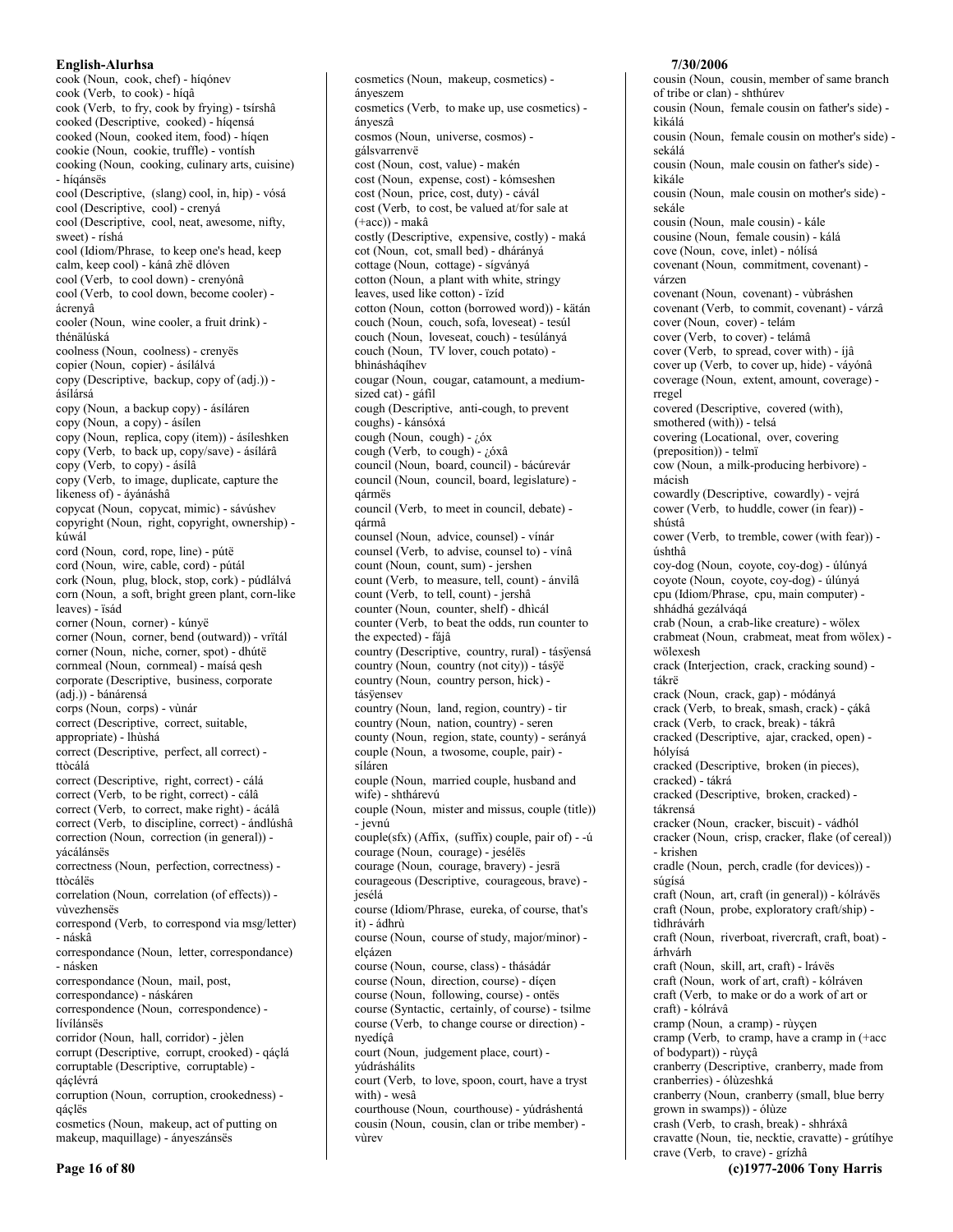craving (Noun, craving, desire) - grízhës craving (Noun, desire, craving, thing craved) grízhen crawdad (Noun, crayfish, crawdad, a small lobster-like crustacean) - júgrish crawl (Verb, to crawl) - zhrúvâ crayfish (Noun, crayfish, crawdad, a small lobster-like crustacean) - júgrish crayon (Noun, crayon, wax pen) - shhúlï crazy (Descriptive, crazy, insane) - legezánsá crazy (Descriptive, crazy, mad, unbalanced (person)) - çábá crazy (Descriptive, crazy, mad, unbalanced (thought or action)) - çábánsá crazymaker (Noun, upsetor, distressor, crazymaker) - cábáthónev creak (Interjection, squeak, creak (sound made)) - ríts creak (Noun, squeak, creak) - rítsen creak (Verb, to creak) - yírkâ creak (Verb, to squeak, creak) - rítsâ cream (Noun, cream, milkfat) - mlóth create (Verb, to conceive and begin, create) zhásnâ create (Verb, to create/make artificially) - eshkâ create (Verb, to make, form, create) - ónyâ creation (Noun, creation, being made) ónvensës creation (Noun, creation, created thing) - ónyen creation (Noun, makeup, creation) - ershensës creative (Descriptive, artistic, creative) kólrávélá creative (Descriptive, creative) - ányershánsá creative (Descriptive, creative, having ideas) ínélá creative (Noun, creative person) - ányershélev creativity (Noun, creativity) - ányershánsës creativity (Noun, creativity, ability to create) ánvershávrës creator (Noun, creator) - ónvónev credit (Noun, 1/10 credit (money unit)) - náven credit (Noun, credit (money unit)) - návár credit (Noun, credit, recognition, acknowledgement) - ándíves credit card (Idiom/Phrase, credit card) návánsá ghóleven creep (Verb, to creep, sneak) - lrushthâ crevasse (Noun, crevasse) - tsitïrá crew (Noun, crew, staff) - názh crew (Noun, crewmember, staffmember) názhev crick (Noun, crick (of joints)) - yèken cricket (Idiom/Phrase, baseball or cricket (sort of), a game involving hitting a ball with a stick) - vrexensá hìván crime (Noun, crime (in general)) - vetársës crime (Noun, crime (specific act)) - vetársen criminal (Noun, criminal (habitual)) vetársónev criminal (Noun, criminal, perpetrator) vetársóvá crisis (Noun, crisis) - káhálárren crisis (Noun, emergency or crisis center, dispatch) - pekávezhálits crisp (Descriptive, crisp, crispy) - dliská crisp (Descriptive, toasted, crisp) - ákrishá crisp (Noun, crisp, cracker, flake (of cereal)) krishen crisp (Verb, to toast, crisp) - ákrïshâ criterion (Noun, criterion) - báceren critical (Descriptive, critical, fatal, serious (of errors or problems)) - ttòlèvá critical (Descriptive, critical, full of criticism) hedvósá critical (Descriptive, critical, tending to criticize) - hedvélá Page 17 of 80

critical (Descriptive, significant, serious, critical, absolute) - clásá criticism (Noun, criticism (in general)) - hedvës criticize (Verb, to criticize) - hedvâ critique (Noun, critique, review) - tsúvúdres critique (Noun, review, critique (written)) ólvárres critique (Verb, to critique) - tsúyúdrâ critique (Verb, to critique) - yúnògzâ crooked (Descriptive, corrupt, crooked) - qáçlá crookedness (Noun, corruption, crookedness) gáclës  $\text{crop}(\text{Noun}, \text{ crop}, \text{ cultivated plant}(s))$  - dhiqen cross (Noun, cross stitch design) - jútsáken cross (Noun, cross, crossroad) - ták cross (Verb, to cross (fingers, arms, etc.), weave) - mírgâ cross (Verb, to cross (of limbs)) - ákítâ cross (Verb, to cross stitch) - jútsákâ cross (Verb, to cross, go across) - sánzâ cross (Verb, to span, cross) - kólyâ crossbeam (Noun, crossbeam, yardarm) píxáren crossbow (Noun, crossbow) - lévólzhen crossed (Descriptive, akimbo, folded, crossed (of arms, legs, etc.)) - ákítensá crossexamination (Noun, cross-examination) vùsávlensës crossroad (Noun, cross, crossroad) - ták crowd (Noun, crowd, group) - bóyenár crowd (Noun, crowd, mob) - vùrren crown (Noun, crown, headpiece symbolizing authority) - ste crown (Noun, crown, leader's headpiece) thórïn crown (Verb, to sit atop, crown) - bemyâ crucify (Verb, to crucify) - tákelyónâ crud (Noun, matter, buildup, stuff, crud) hózhen crud (Noun, tongue crud) - drejen cruel (Descriptive, cruel) - zhrágá cruel (Noun, monster, cruel, horrid person) shhátrázhev cruel (Verb, to be cruel) - zhrágâ cruelty (Noun, a cruelty) - zhrágen cruelty (Noun, cruelty (in general)) - zhrágës crumb (Noun, crumb, splinter, chip) - túr crunch (Verb, to crunch) - rinçâ crush (Verb, to crush, break, open as a nut) júgräshâ crush (Verb, to crush, squeeze, press) - dlekrâ crushed (Descriptive, spirit-dead, having the spirit quelled or crushed) - táshmóghá crusher (Noun, press, crusher) - dlekrálvá cry (Noun, cry, pout (noun)) - wir cry (Noun, cry, shout (noun)) - hìren cry (Verb, to cry in anger/frustration) - yághâ cry (Verb, to cry, cry out) - kìrâ cry (Verb, to cry, pout) - wirâ cry (Verb, to cry, shout) - hìrâ cry (Verb, to moan, cry) - úlâ cry (Verb, to shout, cry, scream) - dárshâ crystal (Noun, crystal (material)) - sháthem crystal (Noun, crystal, shard or stone of mineral salts) - preleks cube (Noun, block, hunk, cube) - mlúd cuddly (Descriptive, cute, cuddly, lovable) sínyá cuisine (Noun, cooking, culinary arts, cuisine) híqánsës culdesac (Descriptive, dead end, cul-de-sac, having no exit) - vetiksá cultivate (Verb, to farm, cultivate) - dhiqâ culture (Noun, culture) - enesne culture (Noun, good manners, culture) -

zálázgës

cultured (Descriptive, civilized, cultured) enesnósá cultured (Descriptive, civilized, cultured, not barbarians) - zánesnósá cumin (Noun, cumin, a spice) - ektólish cup (Noun, cup, mug, glass) - ñmáz cup (Noun, cupful, glass, cup (measure)) ñmázen cup (Noun, measuring cup) - rzänáz cupboard (Noun, cabinet, cupboard) - sthícä cupful (Noun, cupful, glass, cup (measure)) ñmázen cur (Noun, dog, cur) - refágh curiosity (Noun, curiosity (emotion)) - bízhyä curious (Descriptive, curious, investigative) ézhvélá curious (Descriptive, curious, strange) ézhyelshá curious (Verb, to be curious (about=acc)) bízhvâ curl (Noun, curl (hair, rope, etc.)) - mírál curl (Noun, curl, wave (of hair)) - dlòlrüqë curly (Descriptive, curly) - mírálósá currency (Noun, currency) - návës current (Descriptive, current, contemporary) gónsá current (Noun, current (electrical)) - sháyegvës current (Noun, current, energy flow) sháyegvám current (Noun, current, flow) - sháyázen curriculum (Noun, curriculum) - thásárársen curse (Noun, curse word, expletive) - hhínsva curse (Noun, curse) - shháqá curse (Noun, curse, outburst, swear) - hhinen curse (Verb, to curse, let out an expletive) hhínâ cursed (Descriptive, cursed, f<sup>\*\*</sup>king) - keçlá cursor (Noun, cursor (computer)) - cáyádhrá curtain (Noun, curtain) - náshìn curtain (Noun, curtain, drape (often beads)) fòshín curve (Noun, curve, turn) - vresh curve (Verb, to bend, turn, curve) - vrényâ curve (Verb, to turn, bend, curve, go in a curve) - vrïtáznâ curving (Descriptive, arching, curving) - ànásá curving (Descriptive, winding, twisting, curving) - gávrïtárrá cushion (Verb, to cushion, soften) - pulvâ custom (Noun, custom) - ¿óváren custom (Noun, law, rule, custom) - társ customizable (Descriptive, customizable) ádlóvelévrá customize (Verb, to customize, personalize) ádlóvelâ cut (Verb, to cut with scissors/shears) - trólâ cut (Verb, to cut) - tsáxâ cut (Verb, to log, lumber, cut trees) - tsábhelkâ cut (Verb, to pierce, cut through) - tsíëxâ cute (Descriptive, cute, cuddly, lovable) - sínyá cute (Descriptive, cute, good-looking, attractive) - kólsá cutie (Noun, cutie, cute-one) - kólsáná cyan (Descriptive, cyan, light blue-green) lvúrá cycle (Noun, biorhythm, life cycle) - hándláren cycle (Noun, cycle, hertz, measure of change) dlárvi cycle (Noun, cycle, rhythm) - dláren cycle (Verb, to cycle, ebb and flow) - dlárâ  $cycle(sfx)$  (Affix, (suffix) cycle, system) - eskvë daddy (Noun, daddy, dad) - kishe daemon (Noun, daemon, service) - kasósven daily (Locational, every day, daily (adv.)) -

7/30/2006

ttòsnëhlé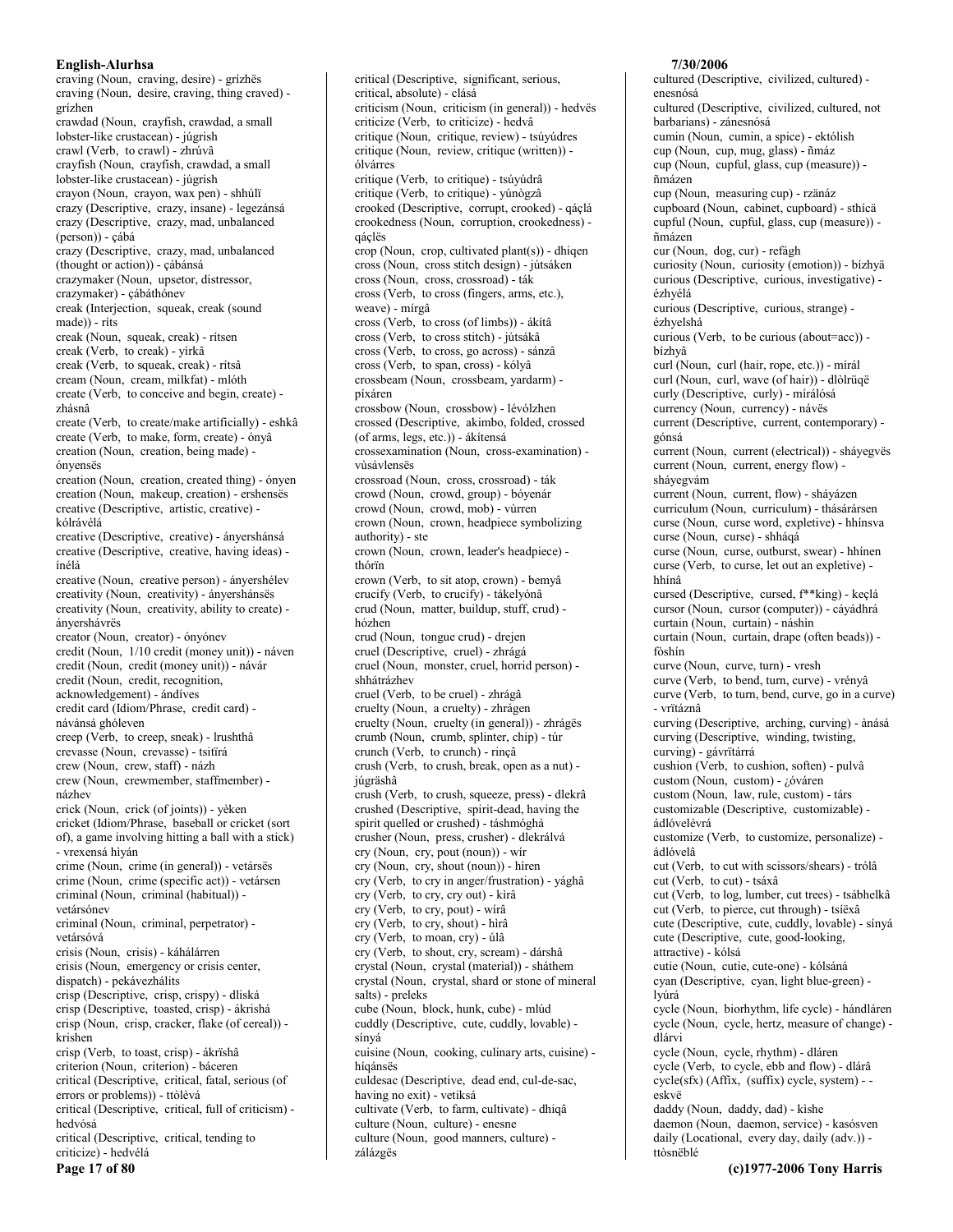dale (Noun, dale, glen) - hónáyex dalliance (Noun, affair, dalliance) - wágáçlen dally (Verb, to dally, waste time, delay) lezáfenâ dam (Noun, dam) - dúqálsken damage (Noun, damage) - äxrád damage (Verb, to damage) - äxrádâ damage (Verb, to ruin, damage severely) dlócâ damn (Interjection, a cry of anger or frustration, damn, blast, shit) - yágh damned (Descriptive, damned (curse, adj.)) váshhúsá damned (Descriptive, damned, blasted) - ráyçá damp (Descriptive, damp) - káyshányá damp (Descriptive, wet damp) - káyësh dance (Noun, ball, dance) - sásznávórhen dance (Noun, dance) - sásznává dance (Noun, dance-story, ballet) - sáréës dance (Noun, hornpipe, a dance to the horn flute) - firálhensá dance (Verb, to dance) - sásznávâ danger (Noun, danger) - nexvá dangerous (Descriptive, dangerous) - nexvánsá dare (Interjection, challenge! I dare you!) ádhxeln dare (Verb, to challenge, dare) - ádhxâ dare (Verb, to dare, have courage to) - dháxâ daring (Descriptive, daring, bold) - levne dark (Descriptive, dark (color)) - nvátsá dark (Descriptive, dark, blackish) - nvelásá dark (Descriptive, dark, morbid, negative) ámághá dark (Descriptive, dark, shaded) - ánvelá dark (Descriptive, dark, troubled) - kárrósá dark (Descriptive, grotesque, twisted, dark, monstrous) - lláshthághá dark (Descriptive, stinging, dark (of looks or glances)) - shírósá dark (Noun, dark mood, morbid, negative, pessimistic) - ámághä dark (Noun, night, total dark time) - álúsh darkening (Noun, darkening, shadowing) ányekleskës darkness (Noun, darkness) - velúván dash (Noun, hyphen, dash) - jóttásven dash (Verb, to run, race, dash) - ídlásâ data (Noun, data element) - cádezhyìsen data (Noun, data) - cádezhyár data (Noun, metadata, data about data) telcádezhyár database (Noun, database) - cádezhyáren datafile (Noun, datafile) - cáyál date (Noun, date, day) - kálesv date (Noun, date, note of day) - bléyál dative (Noun, dative (case)) - ányánsva datum (Noun, datum, piece of information) cádezhyen daughter (Noun, bastard, daughter, girl born out of wedlock) - kéçá dawn (Noun, dawn, morning) - mátës dawn (Verb, to dawn, rise (sun, stars, etc.), sunrise, brighten) - mátâ dawn (Verb, to have an idea dawn on one) ínélyâ dawn (Verb, to realize, have dawn on one) fadezhvâ day (Locational, day before yesterday (alt.) form)) - prëprexná day (Locational, one day (future)) - ímás day (Locational, one day (general)) - ilef day (Noun, date, day) - kálesv day (Noun, day (total rotation of planet)) bhóran day (Noun, day of the week) - shhável day (Noun, day, daylight period) - blé Page 18 of 80

day (Noun, wednesday, fourth day of week) lyíshháv daylight (Noun, day, daylight period) - blé deactivate (Verb, to deactivate, take offline) lefárâ deactivated (Descriptive, inactive, deactivated, offline) - lefárá dead (Descriptive, dead) - móghã dead (Descriptive, spirit-dead, having the spirit quelled or crushed) - táshmóghá deadend (Descriptive, dead end, cul-de-sac, having no exit) - vetiksá deadly (Descriptive, deadly) - móghónélá dead-tree (Noun, a dead-tree. Black leaves/stems) - móghän deaf (Descriptive, deaf) - lerá deal (Verb, to deal with, endure) - lròshthâ deal (Verb, to face, deal with, confront) - rishnâ dear (Descriptive, dear, beloved (alt.form)) náshá dear (Descriptive, dear, beloved) - shthávárhn dear (Descriptive, special, dear) - zálátá dear (Interjection, oh dear!) - hì-ná death (Noun, death, dying) - móghës death announcement (Noun, obituary, death announcement) - móghílshes debate (Noun, debate, exchange of views) líñeven debate (Verb, to debate, exchange views) líñevâ debate (Verb, to meet in council, debate) qármâ decade (Noun, decade) - delsíznâ decaffinated (Descriptive, decaffinated) vekáfézhënsá decalogue (Noun, law, cannon, decalogue) kársáren deceit (Noun, deceit) - náljës deceive (Verb, to deceive (someone=dat) about (something=acc)) - náliâ deceive (Verb, to deceive, act falsely towards) levsázgâ deceived (Verb, to be deceived, deluded) levserâ decelerate (Verb, to slow down, decelerate) álesgâ december (Noun, last month of Alurian year) belnáze deception (Noun, deception) - náljen deceptive (Descriptive, tricky, sly, deceptive) náljá deci- (Affix, (prefix) deci-, tenth of) - ládecibel (Noun, decibel (measure of loudness)) dlúránvi decide (Verb, to co-decide, consult, reach consensus) - vùbácâ decide (Verb, to decide, choose) - ábácâ decide (Verb, to determine, decide) - eshbácâ decimal (Noun, decimal (system). (noun)) delsáxánsës decimeter (Noun, decimeter, alurian measure of 4.2 inches) - lávlen decision (Noun, decision or choice that must be made) - báceshen decision (Noun, decision, choice, that which is decided or chosen) - bácen decision (Noun, decision, that which is decided) - ábácen deck (Noun, porch, balcony, deck) - stówë deck (Noun, upper deck, balcony, stage, poopdeck) - telál deck (Verb, to deck, knock over, hit powerfully) - dhegrâ declare (Verb, to declare, proclaim) - ádívâ declassify (Verb, to reveal, declassify) -

cáletsigâ

### descriptive)) - áthrizâ decline (Verb. to inflect, conjugate, decline) nyeleksâ decline (Verb, to transform, reshape) - nyeleksâ decongestant (Noun, decongestant) - ùshfánsem decorate (Verb, to adorn, decorate) - pándzâ decorating (Noun, adornment, decorating (activity)) - pándzës decoration (Noun, ornament, adornment, decoration) - pándzen decrease (Verb, to wane, descend, decrease, shrink) - lhányâ dedicated (Descriptive, dedicated, self-giving) dhícelélá dedication (Noun, dedication, sacrifice) dhícelës deep (Descriptive, deep) - tserá deep (Descriptive, deep, low (pitch of music or voice)) - mózhá deep (Descriptive, deep, meaningful) - gásigósá deep (Locational, deep inside) - tsevá deep (Noun, a deep, moving emotion) - púlä deer (Noun, a deer-like antilope) - láhín deer (Noun, arctic deer, reindeer) - vóndzá deerskin (Descriptive, deerskin(adj.), made of deerskin) - láhínátveshká default (Descriptive, default (adj.)) - kávezhá defeat (Verb, to conquer, defeat) - dlázhâ defeat (Verb, to defeat, beat, win against) gákrâ defecate (Verb, to defecate) - ùmvâ defecate (Verb, to relieve onesself) - ùlmâ defend (Verb, to defend) - grïshâ defender (Noun, defender) - grïshónev defense (Noun, defense (in general)) grïshánsës defiance (Noun, defiance, disagreement) kánsúrä deficit (Noun, insufficiency, deficit) - lehásen define (Verb, to define, clarify, pin down) zhenâ define (Verb, to define, give meaning to) sigámónâ define (Verb, to define, say/tell meaning of) sigámálgâ definite (Descriptive, definite) - zhená definition (Noun, definition, meaning) - sigám definition (Noun, precision, definition) zhenánsës definitive (Descriptive, precise, definitive) zhenánsá deflowered (Descriptive, non-virgin, deflowered) - thùshensá degree (Noun, degree (measure of temperature)) - hìvin degree (Noun, diploma, certificate, degree) kályásves dehumidifier (Noun, dehumidifier) - çálálskáqá dehydrator (Noun, dryer, drying machine, dehydrator) - áveskálvá dejavu (Descriptive, déjà-vu (adj)) shávëzhensá dejavu (Noun, déjà-vu (experience)) shávëzhensës deka(pfx) (Affix, (prefix)ten, deka-) - dedekameter (Noun, dekameter, alurian measure of 420 inches (35 feet)) - devlen delay (Verb, to dally, waste time, delay) lezáfenâ delay (Verb, to delay, hinder) - bólerhâ delay (Verb, to delay, slow down) - bólevâ delay (Verb, to postpone, delay) - ágávâ delay (Verb, to tarry, go slowly, delay) - leszâ delete (Verb, to erase, delete) - túghâ

7/30/2006

decline (Verb, to decline (a noun or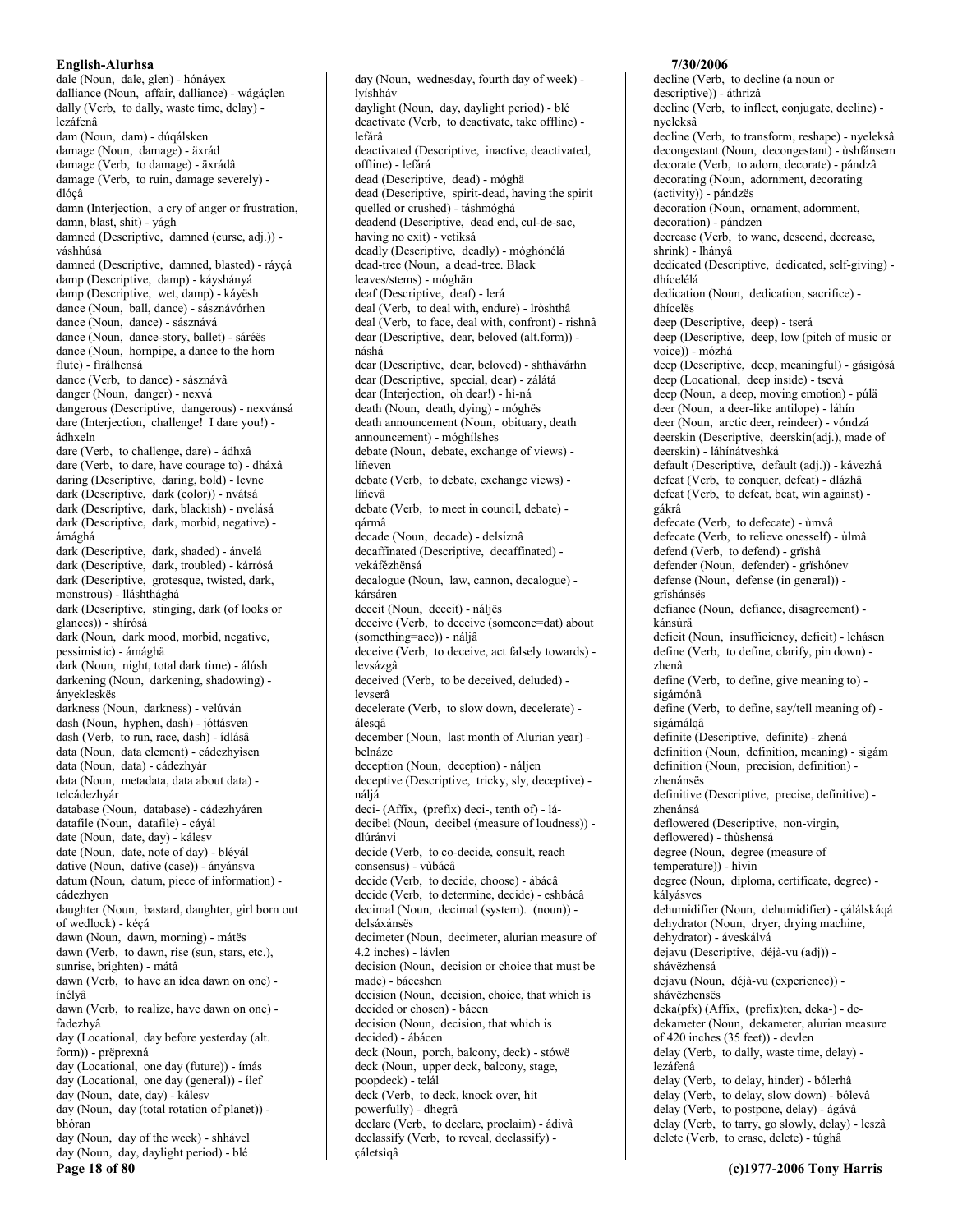deliberate (Descriptive, intended, intentional, deliberate) - ózhensá deliberate (Descriptive, purposeful, deliberate) - álshá deliberately (Descriptive, on purpose, deliberate) - álsháxne delicate (Descriptive, delicate, fragile, requiring care and a gentle touch) - ¿ásílá delicate (Descriptive, delicate, needing extra care) - szirtá delight (Descriptive, delightful, pleasing) ánúmánsá delight (Noun, delight (thing), favorite thing/stuff) - likárren delight (Noun, pleasure, delight) - númä delight (Verb, to delight in, be delighted by) lékrâ delightful (Descriptive, delightful (feeling)) dhílikeshá delightful (Descriptive, delightful (smell)) shâlikeshá delightful (Descriptive, delightful (taste. adj)) jólikeshá deliver (Verb, to deliver (acc) from (abl), redeem) - elcávrâ deliver (Verb, to deliver, send, drop off) ástrónâ deluded (Verb, to be deceived, deluded) levserâ deluge (Noun, deluge, downpour) - dlónázhge deluge (Noun, downpour, torrential rain) dlónázhge demand (Noun, demand) - mlúdzen demand (Verb, to demand) - mlúdzâ demand (Verb, to insist, demand) - kánózhâ democracy (Noun, democracy, government by the people) - válámsës demon (Noun, demon, evil spirit) - váshhúne demystify (Verb, to reveal, unveil, demystify) cávávâ demystifying (Descriptive, revealing, demystifying) - çáváyánsá den (Noun, nest, den, burrow) - dláv denomination (Noun, denomination, confession, doctrine group) - keráren dentist (Noun, dentist) - dhánsátárh dentistry (Noun, dentistry) - dhánsátárhës deny (Verb, to deny) - áhheñâ deny (Verb, to deny, reject) - vedâ deodorant (Noun, deodorant) - veçúkáfáçlem depart (Verb, to away, depart, leave) - gháznâ depart (Verb, to leave, depart (alt. dialectal form)) - vándrhâ depart (Verb, to leave, depart (dialectal form)) vârâ departure (Noun, departure, leaving (more formal)) - vánrhës departure (Noun, departure, leaving) - gháznës depend (Verb, to depend, be linked (on=dative)) - eshjóttê dependent (Descriptive, clutching, grabbing, dependent) - vùtrélá depending on (Locational, depending on) - póv depreciative(sfx) (Affix, (suffix) depreciative, use in anger/hate) - - ágh depreciative(sfx) (Affix, (suffix)depreciative, less force than -áçlá or -ágh) - -e $\zeta$ depressant (Noun, an herb with depressant qualities, St. John's Wort or Valerian Root) - tàl depressed (Descriptive, depressed) - gúrá depressing (Descriptive, depressing) - gúránsá depression (Noun, depression (economic)) veñelshelyës depression (Noun, depression) - gúrã derelict (Descriptive, abandoned, derelict) skevensá Page 19 of 80

descend (Verb, to wane, descend, decrease, shrink) - lhánvâ descendant (Noun, descendant) - gáyev describe (Verb., to classify, describe) - mevâ describe (Verb, to describe) - nòvrâ description (Noun, description) - nòvren descriptive (Noun, adjective/adverb, descriptive word) - nòvre desert (Noun, desert, dry area) - veñskánthá desert (Noun, desert, dry place) - veñskálits deserve (Verb, to deserve, merit, earn) - svírâ design (Noun, cross stitch design) - jútsáken design (Noun, design, design process) ínleksánsës design (Noun, design, layout) - ínleksen design (Noun, design, pattern) - másen design (Noun, latch hook design) ddóscúqensen design (Verb, to design) - ínleksâ design (Verb, to design, make a pattern) - másâ design (Verb, to design, plan, lay out) - ínershâ design (Verb, to engineer, design) - vríthálâ designer (Noun, engineer, designer) vríthálónev desirable (Descriptive, desirable, worth wanting) - bleshvelshá desire (Noun, craving, desire) - grízhës desire (Noun, desire, craving, thing craved) grízhen desire (Noun, lust, wicked desire) - shártsä desire (Noun, passion, gusto, appetite, desire) zátsä desire (Noun, urge, push, pull, desire) - shúdrá desire (Verb, to desire) - bleshvárrâ desirous (Descriptive, greedy, desirous) bleshvélá desk (Noun, desk, work cabinet/center) sthóren desk (Noun, desk, workstation) - sívázhën desktop (Noun, software load, system, desktop) - ttósvárám desperate (Descriptive, desperate, deeply urgently driven) - jírá desperate (Noun, desperate attempt) - jáwken desperate (Verb, to be desperate, deeply urgently driven) - jírâ desperately (Verb, to try desperately) - jáwkâ desperation (Noun, desperation, deep urgent drive) - jírä despicable(sfx) (Affix, (suffix) despicable, pejorative) - -áçlá despise (Verb, to despise, consider of no use/value) - veshtâ destination (Noun, goal, destination) - yáqen destine (Verb, to fate, chance, destine, give luck) - pándâ destiny (Noun, destiny) - ásvezhen destiny (Noun, destiny, tahlmorra) - yáshúne destressing (Noun, unstressing, process of becoming de-stressed) - cábrázhelyës destroy (Verb, to destroy) - dlághâ destroy (Verb, to undo, destroy, disrupt) çárshâ detail (Noun, detail, intricacy) - kálrányá detail (Noun, feature, detail) - kálren detailed (Descriptive, detailed, intricate) kálrányósá detect (Verb, to detect) - áthévâ detection (Noun, detection) - áthéyës detective (Noun, investigator, detective) ézhvónev determination (Noun, resolve, determination) bácleshä determine (Verb, to determine, decide) eshbácâ

descend (Verb, to descend, go down) - ánkasâ

#### bácleshâ determine (Verb. to tell. determine) - íshâ determined (Verb, to be determined, committed) - gózhâ develop (Verb, to develop (software)) ttósvrídâ develop (Verb, to develop, work on or towards) - eshkályâ develop (Verb, to develop, work on) - ányershâ development (Noun, neighborhood, development) - sígváren development (Noun, software development) ttósvrídánsës devout (Descriptive, pious, devout, faithful) áiìnensá dew (Noun, dew) - súlh dewrinkle (Verb, to de-wrinkle) - çálïplonâ dewy (Descriptive, dewy, dew covered) súlhósá dht (Noun, DHT (dihydrotestosterone)) sedhevezhálskïn diabetes (Noun, diabetes) - vesévilsháles diacritic (Noun, accent, diacritic mark) túrásven diacritic (Noun, mark, X, diacritic) - ïdòshh diagram (Noun, diagram) - vùzïnáqen diagram (Verb, to diagram) - vùzïnáqâ dial (Noun, selector, knob, dial) - bácálvá dial (Verb, to connect, dial in) - ájóttâ dialect (Noun, dialect) - hályevá diamond (Noun, diamond) - sindá diaper (Noun, diaper, swaddling cloth) - ítinen diarrhea (Noun, diarrhea (illness)) - ùskórh diarrhea (Noun, diarrhea (substance)) - ùskem diarrhea (Noun, diarrhea) - ùmvórh diarrhea (Verb, to have diarrhea) - ùskâ diaspora (Noun, diaspora, exodus) - bhiksúntës dichotomy (Noun, dichotomy) - seghálsánsës dictator (Noun, military governor, dictator) serák dictatorship (Noun, dictatorship (government run by a dictator)) - seráken dictatorship (Noun, dictatorship, tyranny) serákensës dictionary (Noun, dictionary) - ñeváren dieresis (Noun, dieresis, umlaut, trema) - túkú different (Noun, new, different) - nyefá difficult (Descriptive, difficult, hard) - lefsá difficult (Descriptive, difficult, making things difficult) - lefánsá difficult (Descriptive, hard, difficult) - rráxá difficult (Descriptive, rough, difficult, painful) dlírgá dig (Noun, mine, dig) - kámìzhen dig (Verb, to claw, dig or rake with claws) úgrâ dig (Verb, to dig) - getâ dig (Verb, to mine, dig out) - kámizhâ digital (Descriptive, digital (not analog)) númáxensá dignitary (Noun, dignitary, worth, VIP, honored one (female)) - bhálá dignitary (Noun, dignitary, worth, VIP, honored one (in general)) - bhálë dignitary (Noun, dignitary, worth, VIP, honored one (male)) - bhále digress (Verb, to go off on a tangent, digress) itrávâ dihydrotestosterone (Noun, DHT (dihydrotestosterone)) - sedhevezhálskïn diligence (Noun, diligence) - tárzéles diligence (Noun, discipline, diligence,

7/30/2006

determine (Verb, to resolve, determine) -

application (emotion)) - tsárzä diligent (Descriptive, diligent) - tárzá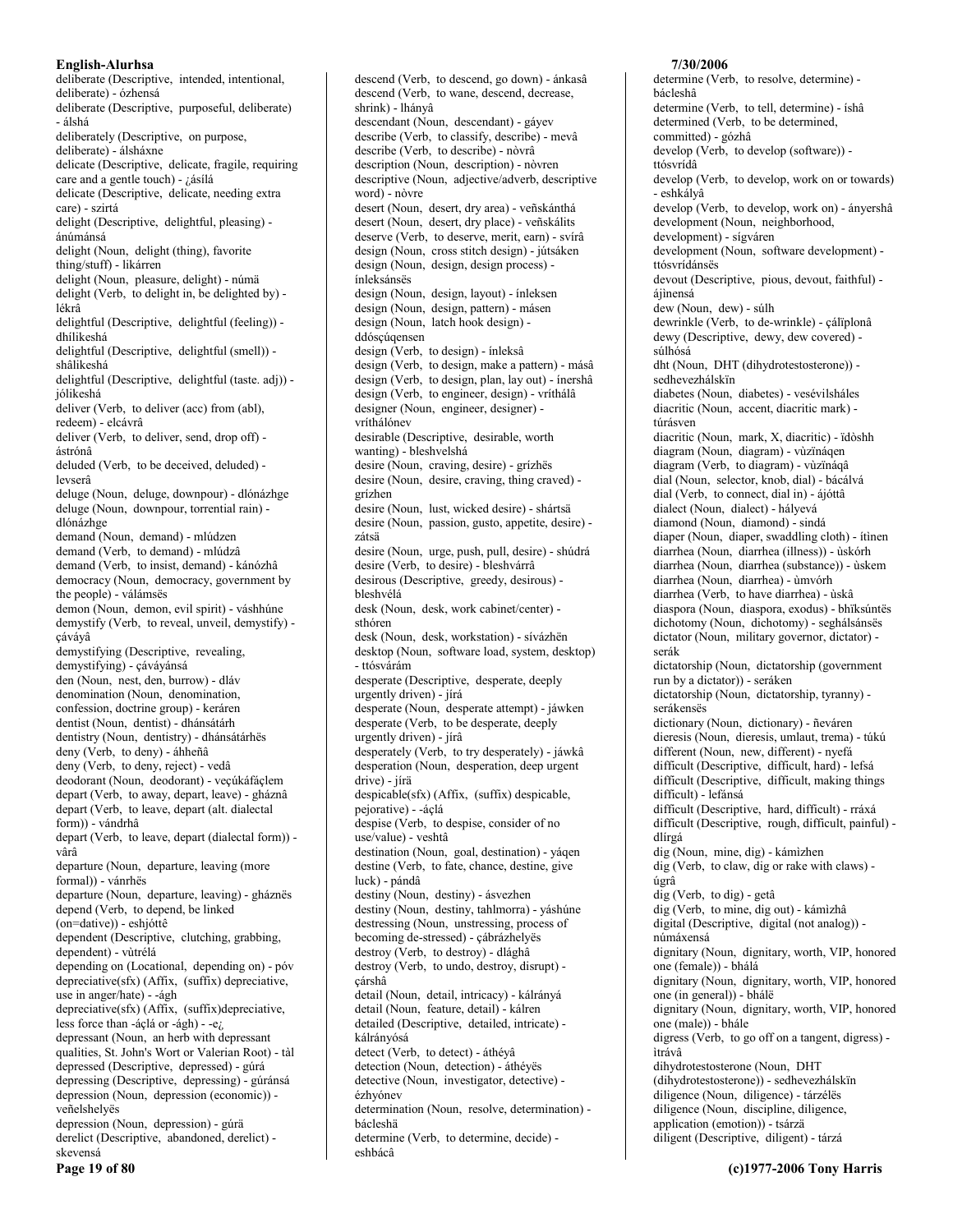diligent (Descriptive, diligent, responsable) tsárzá diligent (Descriptive, sober, serious, reliable, diligent, studious) - gvózhá diligent (Verb, to persist, be diligent) - tsárzâ dill (Noun, a pungent herb, dill) - dzín dim (Descriptive, dim, poorly lit) - lëlúvá diminutive(sfx) (Affix, (suffix) diminutive, endearing) - - ányá diminutive(sfx) (Affix, (suffix) diminutive, small and cozy) - -ísá diminutive(sfx) (Affix, (suffix) dinimutive, used with childhood things) - -íshtá dine (Verb, to dine together, go out to dinner) vùçalâ dine (Verb, to dine, eat a meal) - calâ dining room (Noun, dining room) - çalédh dinner (Noun, meal, dinner) - çalen dinner-bread (Noun, a bread-like food w/meat and veg.) - dhórhentá dip (Noun, fool, dip) - lezhyev diploma (Noun, diploma, certificate, degree) kályásves dipper (Noun, the big dipper (constellation)) trelávrï cìrá direct (Descriptive, direct, without deviation) dishthe direct (Verb, to aim, go, point in a direction) dícâ direction (Locational, in the other direction) vádíce direction (Noun, direction, compass point) dícis direction (Noun, direction, course) - díçen direction (Verb, to change course or direction) nvedícâ directionless (Descriptive, aimless, directionless) - vedíçensá directions (Noun, directions, instructions for travel) - dícánsës directions (Noun, path, location, URL, directions) - tsemyes director (Noun, director (play, music, etc.)) vúshárák director (Noun, minister, secretary, director) válónev director (Noun, router, director (machine)) ádícágá directory (Noun, folder, directory) - cádezhyìrá dirt (Descriptive, dirt, made of dirt) - kámeshká dirt (Noun, dirt, filth) - grózen dirt (Noun, dirt, ground) - kámen dirt (Noun, dirt, soil) - kám dirty (Descriptive, dirty) - grözne dirty (Descriptive, dirty, dirtying) - ágröznánsá dirty (Verb, to dirty) - ágröznâ dis-(sfx) (Affix, (suffix)dis-, spread widely) - úntdisagree (Verb, to disagree emotionally with (dat) about (acc)) - lesmìlâ disagree (Verb, to disagree in opinion of facts with (dat) about (acc)) - kánságzâ disagree (Verb, to disagree) - kánsdívâ disagreement (Noun, defiance, disagreement) kánsúrä disappear (Verb, to begin not to see) - faleghlâ disappointed (Verb, to be disappointed) - pòshâ disappointment (Noun, disappointment) - pòshä disaster (Noun, disaster) - gálezárren disasterous (Descriptive, disasterous) gálesárrá disbelief (Noun, disbelief, unbelief, doubt) vekerä disbelief (Noun, doubt, disbelief, uncertainty) vekrä disbelieve (Verb, to doubt, disbelieve) - vekrâ Page 20 of 80

discard (Verb, to discard, throw out/away) nváçâ discern (Verb, to discern) - gáthó¿â discern (Verb, to discern, perceive with discernment) - vúthó¿â discerning (Descriptive, discerning, discreet) gáthó<sub>/.</sub>élá discernment (Noun, discernment (action)) yúthó<sub>i.</sub>ës discernment (Noun, discernment (gift or ability)) - yúthó¿ávrës disciple (Noun, disciple, follower) - kèlánzhyev disciple (Noun, disciple, student) - ólzhyev disciple (Verb, to be a disciple of, follow, study under) - ólzhyâ disciple (Verb, to be a disciple or follower of  $(+acc)$ ) - kilánzhyâ disciple (Verb, to become a disciple (acc=teacher or teaching)) - kèlánzhyelyâ disciple (Verb, to make a disciple (person=acc) (dat=teacher or teaching)) - ákèlánzhyâ discipleship (Noun, discipleship) - kèlánzhyës discipleship (Noun, obedience, surrender, discipleship) - kèlës discipline (Noun, discipline, diligence, application (emotion)) - tsárzä discipline (Verb, to discipline, correct) ándlúshâ disconnect (Verb, to disconnect) - çájóttâ disconnect (Verb, to disconnect, unlink) cáljóttâ disconnected (Descriptive, disconnected) çájóttensá disconnected (Descriptive, disconnected, disjointed, separate) - vejóttá discord (Noun, discord) - lyíshthárrä discouraged (Verb, to be discouraged, dismayed) - lánshâ discouragement (Noun, discouragement, dismay) - llánshä discover (Verb, to discover) - eléyâ discreet (Descriptive, discerning, discreet) gáthó¿élá discuss (Verb, to discuss) - áñevâ discussion (Noun, discussion) - áñeven disease (Noun, sickness, disease) - álesvórh disease (Noun, skin disease) - tváçáles disgust (Noun, disgust) - góráshä disgust (Noun, disgust, grossed out (emotion)) álláshthä disgust (Verb, to disgust, gross out) - álláshthâ disgusted (Verb, to be disgusted by or about (+acc)) - góráshâ disgusting (Descriptive, disgusting) - górásh disgusting (Descriptive, gross, disgusting) lláshthe dish (Noun, casserole dish, glass cookware) lëdház dish (Noun, dish, pan, silverware (general eating implement)) - çalálvá dish (Noun, dish, type of prepared food) çalám dish (Noun, plate, dish) - shel dishes (Noun, the dishes (in general)) - çalálvár dishonorable (Descriptive, dishonorable, unjust) - veteshá disjointed (Descriptive, disconnected, disjointed, separate) - vejóttá disk (Noun, cd, dvd, laser or compact disk) tuklúvázhen disk (Noun, disk) - dlòleskven diskette (Noun, diskette) - dlòlázhen dislike (Noun, dislike, unhappiness, annoyance) - vebä

## dislike (Verb, to dislike, be unhappy with, be annoyed by) - vebâ

## 7/30/2006

disliking (Descriptive, unhappy, annoyed, disliking something) - vebá dismay (Noun, discouragement, dismay) llánshä dismayed (Verb, to be discouraged, dismayed) lánshâ dismount (Verb, to dismount, get off) - lezhâ disobedient (Descriptive, disobedient (currently)) - vekèlá disobedient (Descriptive, disobedient, tending to disobey) - vekèlélá disobey (Verb, to disobey, act against (+dat person) concerning (+acc order)) - lèsâ disorder (Noun, disorder) - veseqánsës disorganized (Descriptive, unplanned, unexpected, disorganized) - lëthálsá disowned (Descriptive, disowned, without tribe, bastard, illigitimate) - vebólesá dispair (Noun, grief, dispair) - múrzä dispatch (Noun, emergency or crisis center, dispatch) - pekávezhálits dispense (Verb, to spend, dispense) - kómâ disperse (Verb, to scatter, disperse) - ághálsárrâ dispersed (Descriptive, distributed, settled, dispersed) - bhïksúntá dispersed (Descriptive, scattered, dispersed) ághálsárrá dispersion (Verb, to live in dispersion, scattered about) - gevúntâ display (Descriptive, on display, on show) náshúntá display (Noun, a display) - náshúnten display (Noun, display, show) - náshúntës display (Verb, to display, show off) - náshúntâ display (Verb, to show, display) - náqâ disregard (Verb, to ignore, disregard) - venògzâ disrupt (Verb, to undo, destroy, disrupt) cárshâ dissident (Noun, rebel, dissident) - gányefélev distance (Noun, distance learning, online classes) - bhìlánzhyánsës distant (Descriptive, distant (in time)) - qìlá distant (Descriptive, distant, closed (emotionally)) - lezrá distant (Descriptive, distant, far) - bhilá distract (Verb, to distract) - itrâ distract (Verb, to distract, lead away) - gheláqâ distracted (Descriptive, distracted) - ìtrá distraught (Descriptive, upset, distraught, unbalanced or out of balance) - çábáthá distress (Noun, upset, distress, unbalance, out of balance (emotion)) - çábáthä distressing (Descriptive, upsetting, distressing, unbalancing, setting one out of balance) cábáthánsá distressor (Noun, upsetor, distressor, crazymaker) - çábáthónev distributed (Descriptive, distributed, settled, dispersed) - bhïksúntá district (Noun, district (political division)) delváren district (Noun, district) - helensáren district (Noun, Inkelná, n-e district of Galar, next to Intárná) - inkelná district (Noun, Intárná, s-w district of Lyivna, next to Inkelná) - intárná disturb (Verb, to disturb, bother, interrupt) kìlâ diuretic (Noun, diuretic) - ùlzánsem dive (Verb, to dive) - kanshâ diversity (Noun, diversity) - lesmelárës divide (Noun, gulf, divide, separation) ághárren divide (Verb, to divide, separate into pieces) ághálsâ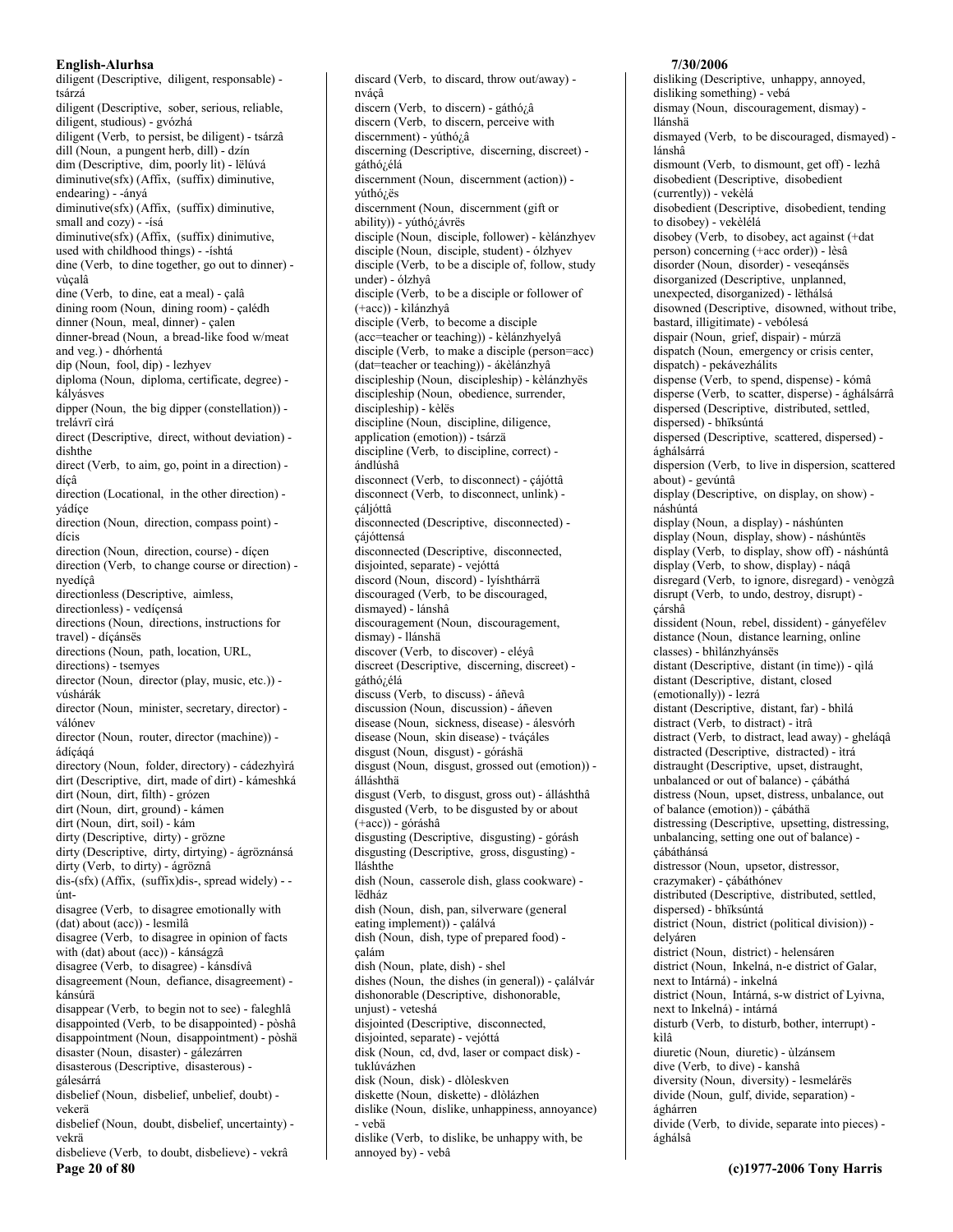divide (Verb, to split into fractions, divide, separate) - ányátâ divided (Descriptive, divided) - ghálensá divided (Descriptive, divisive, fractious, divided) - ághálsélá dividing (Descriptive, dividing, separating) ághálsánsá divine (Descriptive, divine) - jìnesá divine (Verb, to guess, intuit, divine) - oskâ divinity (Noun, divinity) - jìnesës division (Affix, (suffix) division of, piece of) -isen divisive (Descriptive, divisive, fractious, divided) - ághálsélá divvy (Verb, to divvy up, pass out) - ákál`rhâ dizziness (Noun, dizziness, vertigo) - vrïtáles dna (Noun, DNA) - shevádlòrem do (Verb, to do one's best) - ázálevnâ do (Verb, to do, keep (habitually)) - kelyélâ do (Verb, to do, make, produce) - ershâ do (Verb, to do, work at, fight or engage in, participate in) - vùkâ do (Verb, to make or do a work of art or craft) kólrávâ dock (Noun, wharf, dock) - ánishá dock (Noun, wharf, dock, pier) - vásen docks (Noun, port, docks, wharves) - vásáren dockworker (Noun, dockworker, wharfrat) ánishev doctor (Noun, doctor, physician) - ástárhónev doctor (Noun, spirit-healer, like soul-doctor) táshnónev doctor (Noun, veterinarian, animal doctor) zhórátárh doctor(sfx) (Affix, (suffix)doctor of) - - átárh doctrine (Noun, denomination, confession, doctrine group) - keráren doctrine (Noun, doctrine, thing taught) fázhven document (Verb, to document) - síhálâ document (Verb, to document, comment) vùzílshâ documentation (Noun, documentation) - síhálen documentation (Noun, documentation, comment) - vùzílshen documentation (Noun, papers, documentation) átses documenter (Noun, documenter) - síhálóvá dodecahedron (Noun, dodecahedron, 12-sided 3D object) - delsásárxánsës dog (Noun, dog) - áref dog (Noun, dog, cur) - refágh doggy (Noun, doggy (child word)) - refishtá doghouse (Noun, doghouse) - árefentá doing(sfx) (Affix, (suffix) doing, acting out, performing) - - álye doll (Noun, doll) - íkin dolphin (Noun, dolphin, a water-dwelling playful animal) - láksúl dom(sfx) (Affix, (suffix) -dom) - - als domain (Noun, domain) - rrevnáls dome (Noun, dome) - hìyevnä domestic (Descriptive, domestic, of the house or home) - sígvâsá domestic (Descriptive, home (adj.), domestic) ánsígvánsá dominate (Verb, to dominate) - gáválâ dominate (Verb, to dominate, control, put down) - ár`zâ donate (Verb, to present, give, donate) - tsúqâ done (Affix, (suffix) having done) - - ásvá done (Descriptive, perfect, done, accomplished) - gákályá done (Verb, to finish with, be done with) shunâ donjon (Noun, keep, donjon, tower) - tárhá Page 21 of 80

doom (Noun, doom, fate) - vórgës door (Noun, door jam) - hólyenìrá door (Noun, door) - hólyen dot (Noun, dot, point) - tuk doubleminded (Descriptive, double-minded) segezensá doubt (Descriptive, questionable, in doubt) gálvelshá doubt (Idiom/Phrase, there is no doubt) - ñe lhôñ vekrévrá doubt (Noun, disbelief, unbelief, doubt) vekerä doubt (Noun, doubt, disbelief, uncertainty) vekrä doubt (Verb, to doubt, disbelieve) - vekrâ doubt (Verb, to doubt, mistrust) - lehhâ dour (Descriptive, sour, closed (emotionally), dour) - godrá douse (Verb, to extinguish, douse (a light)) cálúvâ douse (Verb, to squelch, douse) - bletsâ dove (Noun, dove, a soft, gentle bird) - étän down (Descriptive, loose, down (of hair)) velíhvá down (Idiom/Phrase, down there, down here) vá kasi down (Interjection, down with...!) - ádlágh down (Locational, down, downward) - eshkas down (Noun, weekend, off time, down time) levreshh down (Verb, to descend, go down) - ánkasâ down (Verb, to land, touch down) - eshkámâ down (Verb, to tear down, reduce to ruin or rubble) - berçâ download (Noun, downlod (process)) ghálínyës download (Verb, to download) - ghálínyâ downpour (Noun, deluge, downpour) dlónázhge downpour (Noun, deluge, downpour) dlónázhge downpour (Noun, downpour, torrential rain) dlónázhge downpour (Noun, downpour, torrential rain) dlónázhge downstairs (Locational, downstairs) - kasì draft (Noun, breeze, draft) - lhushényá draft (Verb, to induct, draft) - ányúrevâ drag (Verb, to bring with, collect, drag(computer)) - vùtrâ drag (Verb, to drag, pull along) - skriçâ dragon (Noun, dragon, a large carnivorous lizard) - káshír dragon (Noun, The Dragon's Throat, famous pass from Genesh into Kalash) - isqe káshírá drain (Verb, to empty, erase, clear, drain) álélhâ drain (Verb, to milk, drain, squeeze) - júdzâ drain (Verb, to strain, drain (liquid from something)) - ishlâ drama (Noun, play, drama) - vëzhálqes drape (Noun, curtain, drape (often beads)) fòshín draw (Verb, to attract, draw magnetically) átrìzhâ draw (Verb, to draw (water), take/measure) ígâ draw (Verb, to draw, limn, sketch) - drálhâ draw (Verb, to take out, get out, draw) - shòdrâ drawer (Noun, drawer) - idrë drawing (Noun, drawing, sketch) - drálhen dream (Noun, bad dream, nightmare) síkáháclen dream (Noun, dream) - síkáhen dream (Verb, to dream) - síkáhâ dreaming (Noun, dreaming (action)) - síkáhës

#### 7/30/2006

dreams (Idiom/Phrase, sweet dreams (phrase)) thósháme síkáháyv dredge (Verb, to keelhaul, dredge along the bottom) - thírízhâ dress (Noun, dress, robe, skirt-plus) - gáttìshen dressing (Noun, light vinagre dressing) ködásh dressing (Noun, ranch-style dressing, herbal dressing) - ïtháleshká ködásh dressing (Noun, sweet dressing, like thousandisland) - vilshá ködásh drift (Verb, to drift) - lhúshthâ drifter (Noun, nomad, drifter, wanderer) pashthélev drink (Noun, a sweet, strong drink, rum) vilshál drink (Noun, an intoxicating drink made from the tàl herb) - tàlish drink (Noun, wine cooler, a fruit drink) thénälúská drink (Verb, to drink) - sóvâ drinking (Descriptive, drinking, potable) pesóvá drip (Noun, drip) - níf drip (Verb, to drip) - nífâ drive (Noun, desperation, deep urgent drive) iírä drive (Noun, inspiration, motivation, drive) lhéshä drive (Noun, will, drive) - vózä drive (Verb. to drive away, repel) - ányácâ drive (Verb, to drive out, expel) - ányüsqâ drive (Verb, to drive, force, impel) - ádlerâ drive (Verb, to drive, lead (a horse, etc.)) ákshâ drive (Verb, to drive, pilot, steer) - árzâ drive (Verb, to get rid of, drive out/away) ghìmâ drive (Verb, to go, ride, drive) - zheznâ drive (Verb, to inspire, fill and motivate, drive) - lhéshâ driven (Descriptive, desperate, deeply urgently driven) - jírá driven (Verb, to be desperate, deeply urgently driven) - jírâ driver (Noun, driver (computer program)) áfárósven driveway (Noun, driveway) - zhólváles driving (Noun, driving, piloting (action or skill)) - árzës droop (Verb, to droop, wilt) - bolâ drop (Noun, drop (of liquid)) - skí drop (Noun, drop, fall) - tál drop (Verb, to deliver, send, drop off) - ástrónâ drop (Verb, to drop, release by accident) vleskâ drop (Verb, to drop, throw down (intentionally)) - ádlâ drop (Verb, to fall, drop) - tálâ drop (Verb, to let go of, drop, unhand) ghádheskâ drown (Verb, to drown (v.i.)) - móskâ drudgery (Descriptive, boring, drudgery (adj)) mlezhgánsá drug (Noun, drug) - theren drug (Verb, to drug, affect w/a drug) - therâ drum (Noun. drum) - túm drunk (Descriptive, drunk, high, intoxicated) megtá drunken (Descriptive, drunken, tending towards drunkenness) - megtélá dry (Descriptive, dry) - veñská dry (Noun, dry land, terra firma) - kámír dry (Verb, to dry, dry off) - áveskâ dryer (Noun, dryer, drying machine, dehydrator) - áveskálvá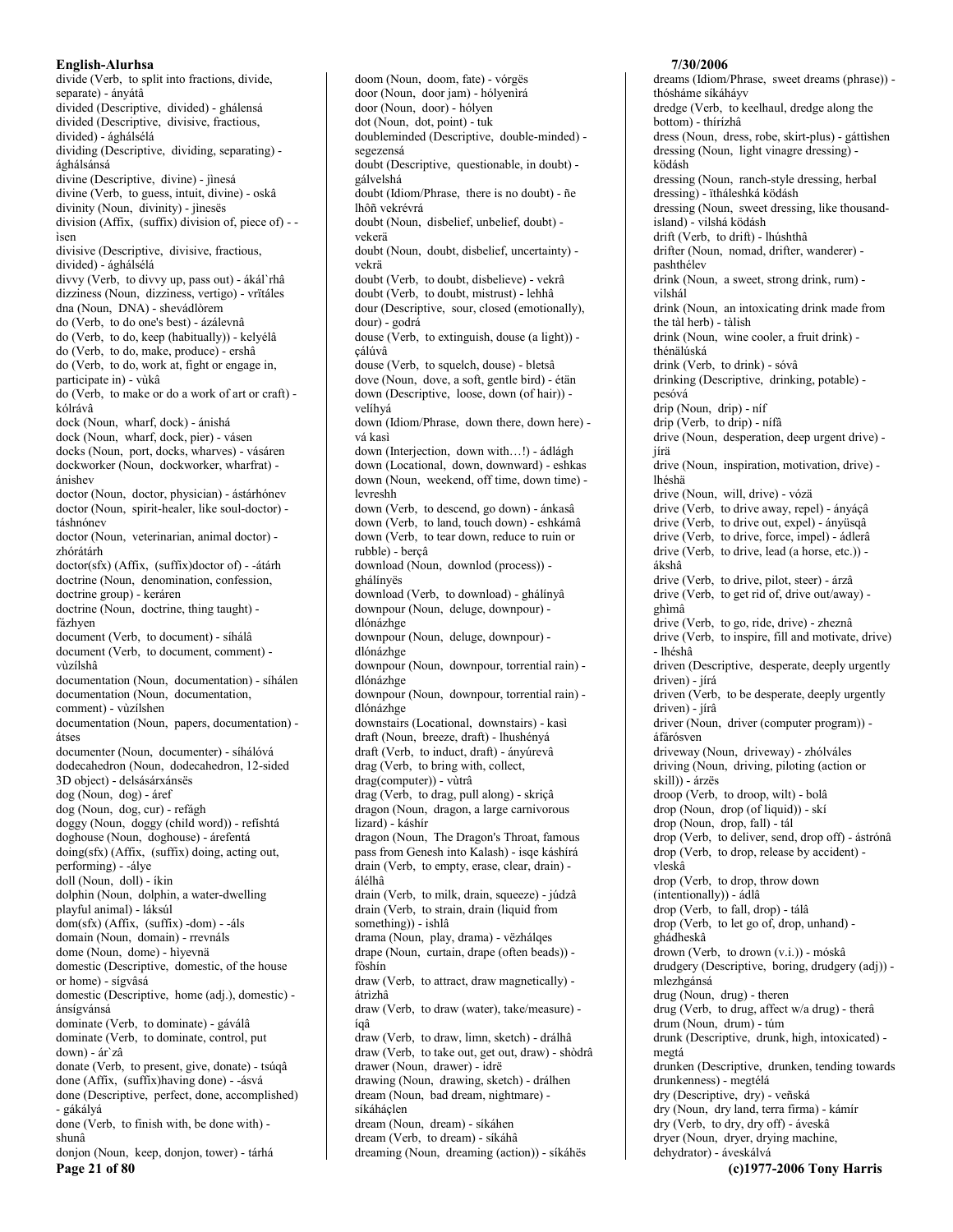dual (Affix, (pfx) bi-, dual) - sedubloon (Noun, dubloon, a silver coin used in the ancient Arh region) - senáven duck (Noun, duck, an herbivorious waterfowl) rezká duck (Verb, to duck) - váxâ dude (Noun, (slang) guy, dude) - tel (2) dude (Noun, boy, dude, pup) - vényá duet (Noun, duet) - wálú dulcimer (Noun, a hammered, string instrument) - ttászárhná dulcimer (Noun, hammered dulcimer) pöshéná dulcimer (Noun, mountain dulcimer) dläshthárún dull (Descriptive, boring, dull) - lezhak dull (Descriptive, brainless, mindless, dull, thick) - vegezná dull (Descriptive, dull, not sharp) - leshná dumb (Descriptive, mute dumb unable to speak) - leñá duplicate (Descriptive, duplicate (adj)) - yásílsá duplicate (Verb, to duplicate, clone) - yásílâ duplicate (Verb, to image, duplicate, capture the likeness of) - áyánáshâ duplicitous (Descriptive, duplicitous, lacking integrity) - segheszá duplicity (Noun, duplicity, lack of integrity) segheszánsës duration (Noun, duration, length of time) góvánvi duration (Verb, to time, measure duration of) góyánvâ during (Locational, while, during) - gó dust (Noun, dust) - fòrh dust (Verb, to dust, remove dust from) - çáfòrhâ duty (Noun, price, cost, duty) - cávál duty (Noun, responsibility, duty) - henárhvës duty (Noun, sacred duty) - ólhenárvá duty (Noun, sense of duty or responsibility) henárhvä duty (Noun, task, duty) - henárhven duty (Noun, tax, toll, duty) - kómsálen dvd (Noun, cd, dvd, laser or compact disk) tuklúvázhen dwell (Verb, to dwell, live) - gevâ dwell (Verb, to dwell, sit in authority over, rule) - qenâ dweller (Noun, lake dweller) - lhékánsev dwelling (Noun, dwelling, appartment) geválits dwelling (Noun, habitation, dwelling) - geven dwelling (Noun, native house, birth dwelling) ángev dwelling (Noun, seat, dwelling place) - qentá dying (Noun, death, dying) - móghës dynamic (Descriptive, dynamic, real-time) áttórsensá dysfunctional (Descriptive, dysfunctional) lezáfárélá dysphoria (Noun, transsexuality, gender dysphoria) - lezábólensës eachother (Pronoun, one another, each other) áyáshé eager (Descriptive, eager, willing) - gálshá eager (Descriptive, eager, willing, excited) gálshárrá eager (Noun, volunteer, eager doer) - gálshóvá eager (Verb, to be eager, willing) - gálshâ eagle (Noun, (myth) giant black eagle/hawk) glendre eagle (Noun, eagle, a bird of prey named after its cry) -  $\zeta$ írígh eagle (Noun, eagle, a large bird of prey) - áglan ear (Noun, ear (outside)) - révá ear (Noun, ear) - rélvá Page 22 of 80

earliest (Descriptive, earliest, first) - prevná earliest (Descriptive, first, earliest) - prëyevná early (Descriptive, early (adj)) - ásvlansá early (Descriptive, early) - prensá early (Idiom/Phrase,  $X$ -amount early (+ time reference)) - presá zó early (Verb, to be early, be slow (of clocks)) prëyâ earn (Verb, to deserve, merit, earn) - svírâ earn (Verb, to make a living, earn a living) vùshevázâ earphones (Noun, earphones, headphones) réyáqányár earring (Noun, earring) - tsévír ears (Noun, the ears (collectively)) - rélvár ears (Verb, to clean the ears) - ùrishkâ earth (Noun, earth (planet. name given by Alurian community)) - zhírtá earwax (Noun, earwax) - rishkád east (Locational, eastward) - eshmáçis east (Locational, on the east of, on the east side  $of$  (+gen)) - máçisì east (Noun, east) - máçis easter (Noun, resurrection, Easter) váshevelyës eastern (Noun, The Spine, colloquial term for the Eastern Mts.) - zhë lhekshárren easy (Descriptive, easy, light) - lerxá easy (Descriptive, easy, not hard) - fákse easy (Descriptive, smooth, easy, problem-free) - vekáhá easychair (Noun, armchair, easychair) - fälárïn easychair (Noun, stuffed easychair) - súgìn eat (Verb, to dine, eat a meal) - calâ eat (Verb, to eat, consume food) - ttáshâ eaten (Idiom/Phrase, I have eaten well, I am stuffed) - sétteshásvùlÿ  $\text{eater(sfx)}$  (Affix, (suffix) eater of, -ivore) - áshebb (Verb. to cycle, ebb and flow) - dlárâ ecclesia (Noun, church, ecclesia, called-out ones) - gháthrávensáren ecclesiastic (Descriptive, ecclesiastic, church (adj)) - vùnélevársá echo (Noun, echo) - yárésá economic (Descriptive, economic, to do w/the economy) - vùsheskvá economy (Noun, economy) - vùsheskváts ecumenical (Descriptive, interfaith, ecumenical) - líkerársá edge (Descriptive, extreme, at the edge) ástúbelsá edge (Noun, edge) - bel edge (Noun, extreme, edge) - ttògen edge (Noun, outside, outer part, periphery, edge) - elvácen edge (Noun, shoulder, breakdown lane, edge (of roadway)) - shtháwál ediface (Noun, building, structure, ediface) enten edit (Verb, to edit, look at again, review) yárvâ edition (Noun, version, edition) - elyeksen educate (Verb, to educate) - ázhyárâ educated (Descriptive, educated, learned) elçásvá educated (Descriptive, highly educated, learned) - gelánzhyásvá education (Noun, education, learning) ázhyáren effect (Noun, affect, effect) - zgálen effect (Noun, side effect) - pelóven effective (Descriptive, successful, effective) zákályósá

effort (Noun, one's best effort) - ázálevnen

#### 7/30/2006

effort (Verb, to venture, make the effort to) jushâ effulgent (Descriptive, effulgent) - elúvánsá eggnog (Noun, eggnog-like drink) - vénäl eggshaped (Descriptive, ovoid, egg-shaped, egg-like) - óvùnásá eight (Numeric, eight) - zlúr eighth (Noun, eighth planet in the Alurian system) - dläsír either (Syntactic, either, as well, neither) tsivën ejaculate (Verb, to ejaculate) - eldheveshâ elan (Noun, spirit, magic, élan) - ïtásh elbow (Noun, elbow) - brír elder (Noun, elder, trustee) - henárhvónev elder (Noun, headman, town/village/precinct leader) - páláñ elder (Noun, local tribal elder) - góshe election (Noun, election) - óftáren electralysis (Noun, hair removal (body or beard), electralysis) - ávelrúkánsës electralysist (Noun, electralysist) - ávelrúkónev electrical (Descriptive, electrical, electric, power) - enegyámsá electricity (Noun, electricity) - enegvám element (Noun, component, part, element) remen element (Noun, data element) - cádezhyìsen element (Noun, element, part, piece, component) - ghelisen element(sfx) (Affix, (suffix) element) - - izhem elevator (Noun, elevator) - ántelsvárh elk (Noun, elk, a large herbivore in the deer family) - gáláhín else (Pronoun, someone else) - yáshólvá elsewhen (Locational, elsewhen, another time) yáshelef elsewhere (Locational, elsewhere) - váshemyá elude (Verb, to elude) - gázhrâ elude (Verb, to elude, stay away from) - ghálstâ email (Noun, email system) - náskáreskváts email (Noun, letter, correspondance) - násken email (Verb, to correspond via msg/letter) náskâ embarassing (Descriptive, embarassing) ántúshthámánsá embarrass (Verb, to embarrass (alt. Form)) ántúshthámâ embarrassed (Descriptive, embarrassed) rúshányá embarrassing (Descriptive, embarrassing) rúshányánsá embarrassment (Noun, embarrassment) rúshányës embassy (Noun, embassy (building)) kìvelyentá ember (Noun, coal, ember) - lets embrace (Noun, hug, embrace) - çevnä embrace (Verb, to embrace) - líbrâ embrace (Verb, to embrace, accept fully) áwshâ embrace (Verb, to hug, embrace) - çevnâ embracing (Noun, embracing, the emotion of full acceptance) - áwshä emerald (Descriptive, emerald (color)) - gìnárá emerald (Noun, emerald (jewel)) - ginárë emerge (Verb, to emerge, come out) - átiksâ emergence (Noun, emergence, coming out) átiksánsës emergency (Descriptive, emergency response (adj)) - pekávezhá emergency (Noun, emergency (situation)) kávezhen emergency (Noun, emergency or crisis center, dispatch) - pekávezhálits emissary (Noun, emissary) - kìvelyev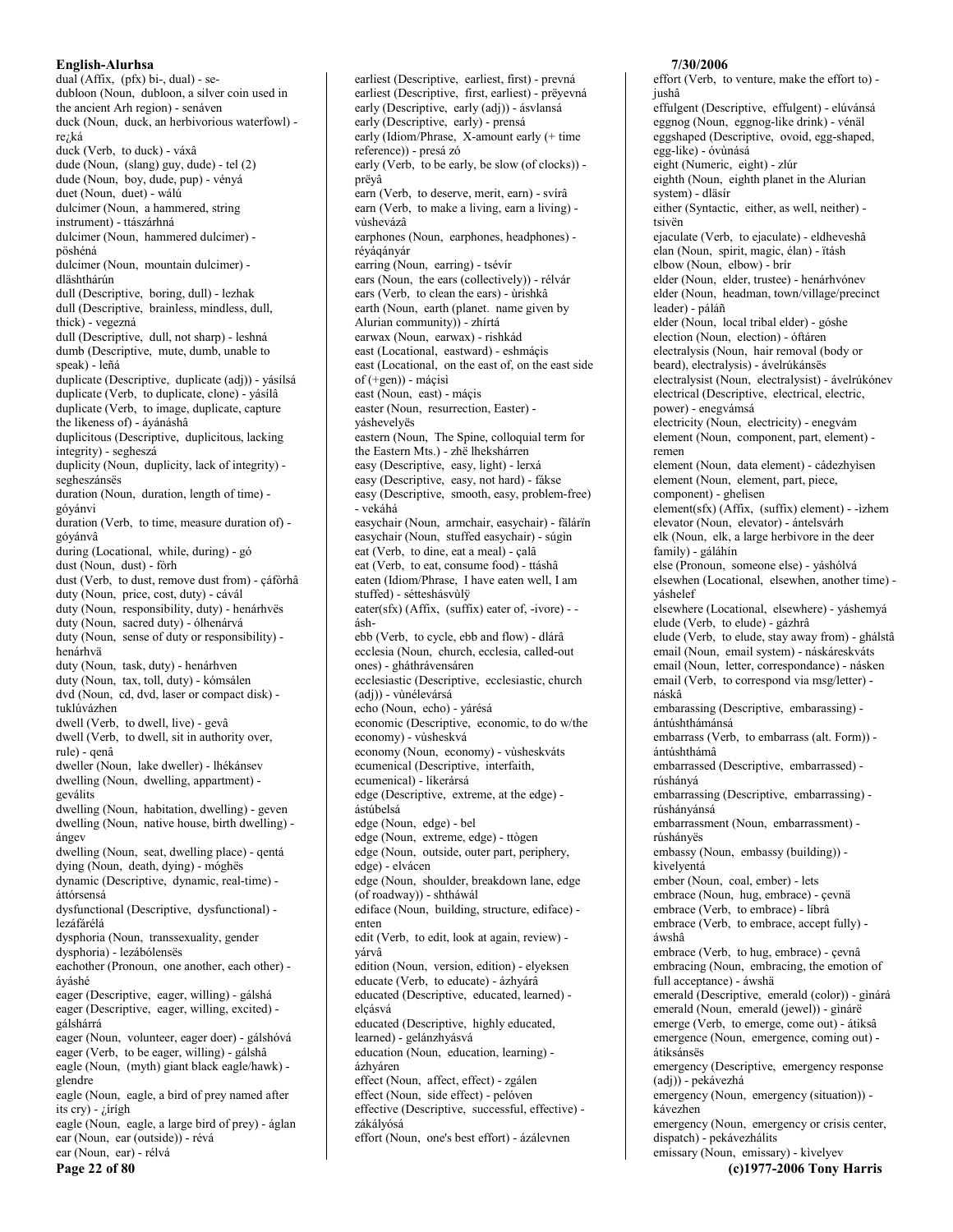emotion (Noun, a deep, moving emotion) - púlä emotion (Noun, emotion, feeling) - ìlensës emotion (Noun, feeling (emotion)) - ilen emotion (Verb, to feel (emotion)) - ilâ  $emotion(sfx) (Affix, (suffix) emotion, feeling) -$ -ä emotional (Descriptive, emotional, sensitive) ìlósá emotionless (Descriptive, emotionless, apathetic) - veñilá emotions (Noun, soul, emotions, will) - dlóve emotions (Noun, the emotions) - ilenár emperor (Noun, Emperor, High King) - gánár emphasis (Noun, emphasis) - áheknes emphasize (Verb, to emphasize) - áheknesâ emphatic (Descriptive, bold, emphatic (colors, font, etc.)) - hekná emphatic (Syntactic, emphatic particle) - szë empire (Noun, empire, imperial domain) gánáráls employ (Verb, to hire, employ) - ácávrâ employ (Verb, to use, employ) - árshâ employee (Noun, employee) - ácávrensev employer (Noun, employer) - ácávrónev employment (Noun, employment) - ácávrensës empower (Verb, to strenghen, empower) áfestónâ empowering (Descriptive, empowering) ámóvránsá emptiness (Noun, emptiness) - lélhës emptiness (Noun, vacuum, emptiness) - vélhál empty (Descriptive, clear, empty) - álélhá empty (Descriptive, empty) - lélhá empty (Descriptive, hollow, empty, cavernous) - gúrlá empty (Descriptive, vain, empty, futile) - áñésá empty (Verb, to empty, erase, clear, drain) álélhâ empty (Verb, to pour out, empty) - eljúrâ enable (Verb. to enable) - ánvávrâ enable (Verb, to support, aid, enable) - píksâ enact (Noun, to ratify or enact (treaty, law, agreement)) - vùtársónâ enamel (Noun, ivory, enamel of teeth) - kìzhïn enchant (Verb, to enchant, ensorcel) - Iráksâ enchantment (Noun, enchantment, emotion of magic) - Iráksä encircle (Verb, to loop, encircle, circle) átsoshâ enclose (Verb, to enclose, shut up) - ányòkâ encoding (Noun, relexification, encoding) nyeñevensës encourage (Verb, to exhort, encourage) ájesónâ encouragement (Noun, affirmation, encouragement) - ányelshánsen encouraging (Descriptive, encouraging) ájesónélá encyclopedia (Noun, encyclopedia) cádezhyárek encyclopedia (Noun, encyclopedia) cádezhyekáren end (Descriptive, end, final (adj)) - belná end (Noun, end) - belen end (Noun, end, completion) - ásven end (Noun, reason, purpose, end) - áskályës end (Noun, terminator, end) - belnáqá endanger (Verb, to threaten, endanger) - ánexvâ endearing(sfx) (Affix, (suffix) diminutive, endearing) - -ányá  $endearment(sfx)$  (Affix, (suffix) endearment) - áshá ending (Noun, ending, case or verb ending) gáñeványen ending (Noun, suffix, ending) - segásven endless (Descriptive, endless) - vebelensá Page 23 of 80

endmark (Noun, end of chapter/section mark) sicásven endmark (Noun, end of text/story mark) belenásven endowed (Descriptive, rich, fertile, wellendowed) - kúlá endtable (Noun, nightstand, endtable) - sívnísá endure (Verb, to continue, last, endure) - góyâ endure (Verb. to deal with, endure) - lròshthâ endure (Verb, to last, continue, endure) - gólâ endure (Verb, to suffer, endure pain/ill) lròshthárâ enemy (Noun, enemy) - lekmev energetic (Descriptive, energized, energetic) enegvósá energize (Verb, to power, energize, give energy to) - enegvâ energized (Descriptive, energized, energetic) enegvósá energized (Descriptive, powered, energized) enegvensá energy (Noun, energy) - enegvë energy (Noun, light energy, solar heat) - lúvem energy (Noun, pressure/energy) - dleregyës enflame (Verb, to enflame) - álitsâ enfold (Verb, to wrap up, enfold) - livâ enforcement (Noun, law enforcement, police) társónevár enforcement (Noun, police, law enforcement officer) - társónev engage (Verb, to do, work at, fight or engage in, participate in) - vùkâ engage (Verb, to engage (gears)) - thrïzálâ engine (Noun, engine, motor) - ánegvágá engine (Noun, search engine (program)) peghílósven engineer (Noun, engineer, designer) vríthálónev engineer (Verb, to engineer, design) - vríthálâ engulf (Verb, to engulf in flames) - falitsâ enhance (Verb, to enhance, make bold, strong, or sharp) - thá¿lâ enhance (Verb, to enlarge, make larger or greater, enhance) - zárrevónâ enhance (Verb, to extend, enhance) - ágelâ enhanced (Descriptive, bold, strong, sharp, enhanced) - thá¿lá enhancing (Descriptive, enlarging, enhancing, making larger or greater) - zárrevánsá enjoy (Verb, to enjoy) - brúkâ enjoyable (Descriptive, enjoyable) - brúkévrá enjoyable (Descriptive, enjoyable, causing enjoyment) - ábrúkánsá enlarge (Verb, to enlarge, make larger or greater, enhance) - zárrevónâ enlargement (Noun, growth, enlargement) ázárrës enlarging (Descriptive, enlarging, enhancing, making larger or greater) - zárrevánsá enlighten (Verb, to enlighten, fill with light) lúvénâ enlightened (Descriptive, enlightened (spiritually)) - zátáshnensá enlightenment (Noun, elightenment (spiritual)) - átáshnensës enlightenment (Noun, enlightenment (spiritual)) - zátáshnensës enmity (Noun, enmity, hostility (emotion)) lekmä enmity (Noun, enmity, hostility (situation)) lekmës ennui (Noun, boredom, ennui) - mlezhgä enough (Affix, (pfx) enough, sufficient) - sé(n)enough (Descriptive, enough, satisfactory, right, pleasing) - séná

## 7/30/2006

enough (Locational, in time, soon enough) sébhórì enough (Noun, satisfaction, having enough (emotion)) - sehìlä enough (Noun, sufficiency, enough) - sehen enough (Numeric, enough) - sehene enough (Verb, to suffice, be enough) - sehâ enraged (Descriptive, enraged, furious) gashrósá enrich (Verb, to enrich) - ákúlâ enriched (Descriptive, enriched) - ákúlánsá enroll (Verb, to register, enroll) - átsílâ ensorcel (Verb, to enchant, ensorcel) - Iráksâ ensorcel (Verb, to lay a geas or spell on, compel) - ïxálâ enter (Verb, to enter, go into) - elvâ enter (Verb, to enter, inform) - cáyâ enter (Verb, to enter, input) - tsecáyâ enter (Verb, to enter, key in, type) - cìlshâ enter (Verb, to sneak-enter, break and enter) lrushthelvâ entertain (Verb, to entertain) - zhabrâ entertain (Verb, to entertain, amuse) - vínshâ entertainment (Noun, entertainment) zhabránsës enthrone (Verb, to enthrone) - áthárâ enthroned (Descriptive, enthroned) - áthárensá entrance (Noun, entrance) - elvám entrance (Noun, entrance, entry) - elven entry (Noun, entrance, entry) - elven entry (Noun, entry, value) - cáyë entryway (Noun, vestibule, entryway, antechamber) - áñlédh envelop (Verb, to wrap, envelop) - ploshâ envelope (Noun, wrapper, envelope) - ploshen envelopping (Locational, around, wrapping or envelopping (+gen, dat, abl)) - ploshï environment (Noun, environment, milieu) shtheváren environment (Noun, environment, nature) övùnánsës environmental (Descriptive, environmental, natural) - övùnánsá envy (Noun, envy, jealosy) - shhóghä envy (Verb, to envy, be jealous of) - shhóghâ epiglottis (Noun, epiglottis (lit. mouth-tail)) mishúká episode (Noun, episode, occurence) - vëzhilen episodic (Descriptive, episodic, relating to occurences) - vëzhilensá epistle (Noun, letter, epistle) - vílám equal (Descriptive, of equal ability or power) sivrá equal (Descriptive, of equal value) - silshá equal (Numeric, of equal amount, equal amt of) - sirá equal (Verb, to balance, be equal) - báthâ equal (Verb, to be equal, of like value) - sirâ equality (Noun, balance, equality, fairness) bátháven equator (Noun, equator) - líkólits equinox (Noun, equinox) - sirálúvál equip (Verb, to arm, equip (person=acc, with=dat)) - áláxâ equitable (Descriptive, fair, equitable) - shàlyá era (Noun, era, age, time) - tsór erase (Verb, to empty, erase, clear, drain) álélhâ erase (Verb, to erase, delete) - túghâ eraser (Noun, eraser (pencil, blackboard, etc.)) túghï error (Noun, error, fault, failure) - lecen error (Noun, error, mistake) - vecen error (Noun, typo, typing error) - lezáshútílshen escape (Descriptive, inescapable, unable to be

escaped) - lëzhráyévrá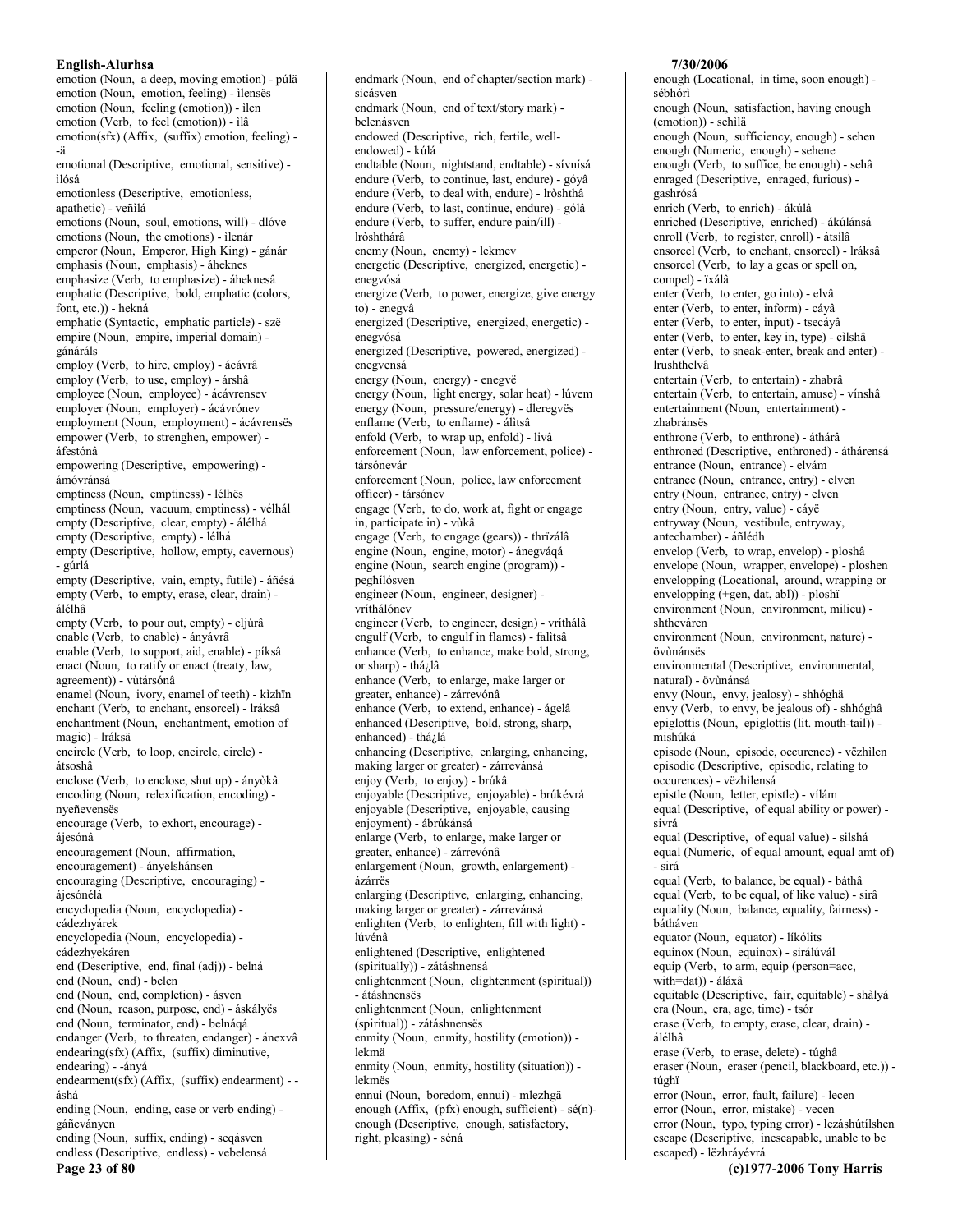escape (Descriptive, unable to escape) lëzhráyávrá escape (Noun, escape (in general, action of)) zhráyës escape (Noun, escape, break-away, break-out) zhráven escape (Noun, escape, flight (noun)) - zhrávál escape (Noun, getway, escape) - äçén escape (Verb, to escape, break free from) zhráyâ escape (Verb, to flee, escape) - gháyâ especial (Descriptive, especial, special, selected) - ádhrá especially (Descriptive, especially) - ádhráme espionage (Noun, espionage) - sághánsës espionage (Noun, espionage) - tsigánses espoused (Descriptive, espoused, fiancé, promised (man)) - szárále espoused (Descriptive, espoused, fiancée, promised (woman)) - száráthá essay (Noun, essay, treatise) - ánòven essential (Descriptive, essential, basic, fundamental) - pezháská essential objectives (Idiom/Phrase, essential objectives, required learning) - gánelhá ánzhveshenár establish (Verb, to found, establish) - vrídámâ estimate (Noun, estimate) - velnúen estimate (Verb, to estimate) - velnúâ estrogen (Noun, estrogen, female hormone) thávìzhën etcetera (Idiom/Phrase, etc., and so on...) - ddá bhìlávánÿ eternal (Descriptive, eternal) - sevánsá eternally (Locational, forever more, eternally) seváná eternity (Noun, eternity) - sevánsës ethic (Noun, ethic (specific example)) elsházgen ethic (Noun, value, ethic) - gir ethical (Descriptive, ethical) - elsházgá ethics (Noun, ethics (in general)) - elsházgës ethnic (Descriptive, ethnic) - mársá ethnism (Noun, nationalism, ethnism) -¿ámsátsen eureka (Idiom/Phrase, eureka, of course, that's it) - ádhrù evaluate (Verb, to evaluate, consider, review) ánògzâ evaluate (Verb, to evaluate, examine) - gírshâ evaluate (Verb, to interview, evaluate) ñevvúdrâ evaluate (Verb, to weigh, evaluate, grade) vúdrâ evaluation (Noun, evaluation, grade) - yúdren evaluation (Noun, interview, evaluation) ñevyúdren even (Descriptive, even (of numbers)) - sílensá even (Descriptive, even, stable, normalized) simlensá even (Syntactic, even so, even still, still) - ece even (Syntactic, even, même, aún) - eç evening (Noun, twilight, evening) - velúvál event (Noun, event (at a celebration)) máthìlen ever (Locational, ever, at any time) - áyámás ever (Syntactic, any+pron, pron+ever) - ¿eyë every way (Descriptive, in every way) ttóváxne everybody (Pronoun, everyone, everybody) ttólvá everyone (Pronoun, everyone, everybody) ttólvá everytime (Descriptive, every time, each time) ttèrze

evidence (Noun, evidence, proof) - áfrenáren Page 24 of 80

evidence (Noun, evidence, visual proof) frenáshen evidence (Verb, to evidence, show proof of (+acc)) - frenáshâ evidently (Descriptive, apparently, evidently) árme evil (Descriptive, evil, bad (morally impure)) váshhá evil (Descriptive, heinous, greatly evil) váshhárrá evil (Noun, evil, wickedness) - váshhës evil (Noun, heinousness, great evil) váshhárrës evil (Noun, sin, evil deed, evil thing) - váshhen evil (Verb, to sin, do evil or wrong) - váshhâ evolution (Noun, evolution, change) ásttólevánsës evolve (Verb, to evolve, change) - ásttólevâ ex- (Descriptive, former, old, ex-) - ñávensá  $ex-(pfx)$  (Affix, (prefix) ex-, former) -  $ñá(v)$ exact (Affix, (prefix) exact, exactly, very) - túexact (Descriptive, exact) - túrrá exactly (Syntactic, exactly like) - túkólfe exactness (Noun, precision, exactness) - túrrës exaggerate (Verb, to exaggerate) - ázárrónâ exalt (Verb, to exalt, glorify, magnify) ámexvâ exalted (Descriptive, glorified, exalted, magnified) - ámexvá exam (Noun, a test, exam) - lrvázhen examination (Affix, (suffix) -ology, study and examination of, checking) - -eprálës examine (Verb, to evaluate, examine) - gírshâ examine (Verb, to examine) - sperrâ examine (Verb, to question, cross-examine) vùsávlâ examine (Verb, to test, examine, prove one's knowledge) - lrvázhâ examiner (Affix, (suffix) -ologist, one who studies or examines, one who checks) - -eprálev example (Descriptive, for example) ánzhyádhráme example (Noun, example) - ánzhyádhren example (Noun, object, unit, example) - útsen excel (Verb, to be expert in, excel at) - gelávrâ excellent (Descriptive, fine, good, excellent) gázále except (Syntactic, but, except that) - nezá except (Syntactic, but, unless, except that)  $ne$ <sub>i</sub>,elñ exception (Noun, exception) - ne¿en exceptional (Descriptive, exceptional, unusual) - náshqensá exceptional (Descriptive, exceptional, way beyond expectations) - gátsíránsá excess (Noun, overabundance, excess) gásehenës excessive (Descriptive, excessive) - ttògelsá excessive (Descriptive, ultimate, surpassing) ttògelsá excessively (Descriptive, out of ones way, excessively) - ttògelsáme exchange (Noun, to exchange) - tsúbhésâ exchange (Verb, to change, exchange, transfer) - línyâ exchange (Verb, to swap, exchange) - lífórhâ exchange (Verb, to trade, exchange gifts) lícelâ excited (Descriptive, eager, willing, excited) gálshárrá excited (Descriptive, excited, happy) - tsírá excited (Verb, to be excited) - tsírâ exclamation (Interjection, exclamation indicating minor annoyance) - dhash exclusive (Descriptive, exclusive) - sùlánsá

## 7/30/2006 exclusive (Descriptive, mutually exclusive) ávsá excruciating (Descriptive, excruciating) úñárránsá excuse (Interjection, excuse me, please repeat) yádíveln excuse (Noun, excuse) - elyensen excuse (Verb, to excuse, give an excuse for) elvensâ exercize (Noun, physical exercize in general) ányúdránsës exercize (Noun, physical exercize, technique) ányúdren exercize (Noun, problem, exercize (on a test)) lrvòren exercize (Verb. to exercize (physical)) ányúdrâ exert (Verb, to labor at, exert oneself at (+acc)) - lezshâ exhale (Verb, to exhale, breathe out) - el'rehâ exhausted (Descriptive, mentally exhausted) gáveñgá exhort (Verb, to exhort, encourage) - ájesónâ exile (Verb, to banish, exile) - gházhónâ exist (Verb, to exist) - deldelzyû exist (Verb, to live, exist) - shevâ exodus (Noun, diaspora, exodus) - bhïksúntës expect (Verb, to anticipate, expect) - prëkerâ expect (Verb, to expect, assume) - pregzâ expect (Verb, to expect, be ready for) - qushâ expect (Verb, to expect, require) - shárvâ expect (Verb, to expect, want, believe one will get) - bleshkerâ expectancy (Noun, expectation, expectancy, the feeling of requiring) - shárvä expectation (Noun, expectation, expectancy, the feeling of requiring) - shárvä expectation (Noun, expectation, requirement) shárven expected (Descriptive, expected, required) shárvensá expected (Verb, to beat the odds, run counter to the expected) - fájâ expel (Verb, to drive out, expel) - ányüsqâ expense (Noun, expense, cost) - kómseshen expensive (Descriptive, expensive, costly) maká expensive (Descriptive, expensive, worth a lot) - reshká experience (Noun, experience, happening) vezhensár experience (Noun, practicum, experience, internship) - kelyánsen

experience (Verb, to happen, affect,

experience) - vëzhâ

experiment (Noun, experiment) - ttoláren experimental (Descriptive, experimental, being tested) - ttolárensá

experimental (Descriptive, experimental, for an experiment) - ttolárefá

expert (Noun, an expert) - gelávrónev

expert (Verb, to be expert in, excel at) - gelávrâ expiration (Noun, expiration) - ászánzës expiration (Noun, expiration, breathing out) -

el rehánsës

expire (Verb, to expire (transative)) - ászánzâ expired (Descriptive, expired) - ászánzá explain (Verb, to clarify, explain) - ávérâ explain (Verb, to clarify, explain) - vùzénâ explain (Verb, to explain) - vùzónâ explanation (Noun, explanation) - vùzónës expletive (Noun, curse word, expletive) hhínsva

explode (Verb, to explode (of bombs, etc.)) çònâ

explode (Verb, to explode) - ttuçâ (c)1977-2006 Tony Harris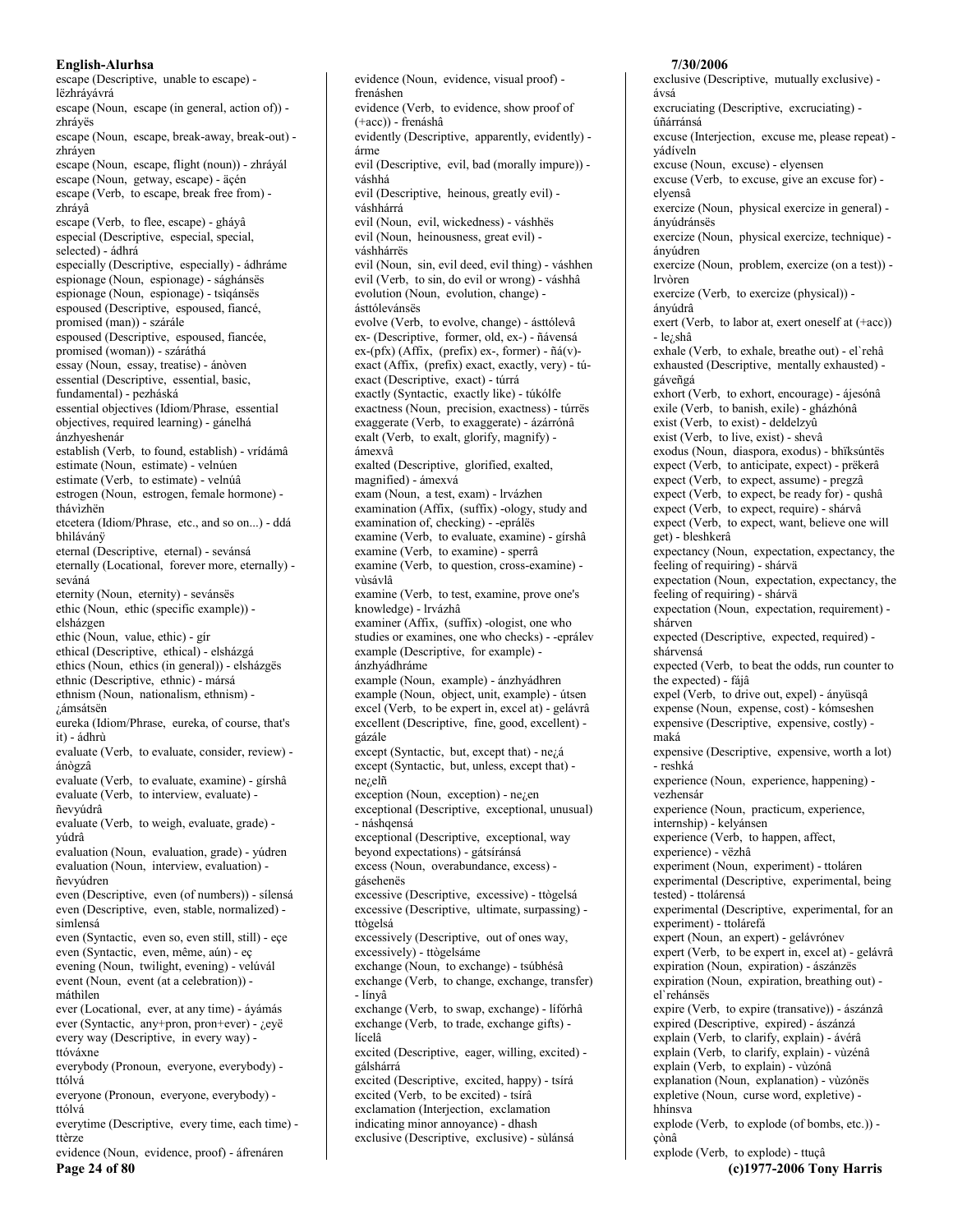English-Alurhsa exploit (Verb, to exploit) - gelórlhâ explore (Verb, to explore, investigate) - tìdhrâ explosive (Descriptive, explosive, causing to explode) - çònánsá explosive (Descriptive, explosive, like an explosion) - çònásá explosive (Descriptive, explosive, tending to explode) - çònélá explosive (Noun, bomb, explosive) - çòn exponent (Noun, exponent, power (in math)) dhíxnës express (Verb, to express, communicate) gzárâ express (Verb, to express, share thoughts on  $(+acc)$ ) - elgezâ expression (Noun, expression) - gzárës expression (Noun, expression, look, body language) - náshìlen expressive (Descriptive, expressive) - gzárósá extend (Verb, to extend, enhance) - ágelâ extended (Descriptive, extended) - ágelensá extent (Noun, extent, amount, coverage) rregel external (Descriptive, outer, outside, external) üsqelsá external (Descriptive, outer, peripheral, external) - elvácá extinction (Noun, extinction) - vedeldzánës extinguish (Verb, to extinguish, douse (a light)) - çálúvâ extract (Verb, to extract, pull out) - elyízhâ extraordinary (Descriptive, extraordinary) gelttá extravagant (Descriptive, extravagant) gákelyósá extreme (Descriptive, extreme (adj.)) - ttògá extreme (Descriptive, extreme, at the edge) ástúbelsá extreme (Descriptive, extreme, beyond the accepted) - ágelsá extreme (Descriptive, surpassing, supreme) ágelsá extreme (Noun, extreme, edge) - ttògen extreme (Verb, to be unbalanced, take an extreme viewpoint, argue illogically) - vebáthâ extremism (Noun, extremism, bynd the accepted) - ágelsátsën extremist (Noun, extremist, one who goes bynd accepted) - ágelsónev extremist (Noun, extremist, one who pushes boundries) - ástúbelsónev eye (Idiom/Phrase, eyeliner (makeup)) shthákóleszem delváyá eye (Idiom/Phrase, eyeshadow (makeup)) ányeszem dèlá eye (Idiom/Phrase, needle's eye, eye of the needle) - návárh zhë fíná eye (Noun, black eye) - gìnìshen delváyá eye (Noun, eye) - delvá eye (Noun, the Great Lake, the Eye of the World (alt term)) - delvárren eye (Noun, the Great Lake, the Eye of the World) - sekúren eyebrow (Noun, eyebrow) - teçlë eyelash (Noun, eyelash) - vùçë eyelashes (Noun, eyelashes (collectively)) vùcár eyelid (Noun, eyelid) - dèlë eyes (Noun, eyes (collectively)) - delvár fabulous (Descriptive, fabulous, mystical, mythical) - sálqénsá face (Idiom/Phrase, until I'm blue in the face (lit. until I become dark grey)) - ás dzelyánálÿ áveván face (Noun, face) - gheszrë

face (Noun, face, form, case (noun, pron., adj.)) - gheszren face (Noun, face, side) - ásqe face (Verb, to face, accept) - ágzerâ face (Verb, to face, deal with, confront) - rishnâ face (Verb, to face/point towards, face head on) - eshnâ facility (Noun, facility, installation) - fárálits facility (Noun, power plant, facility, powerstation) - enegválits fact (Interjection, actually, in fact) - kelni fact (Interjection, really, in fact) - verhsì fact (Noun, fact, piece of truth) - verhsilen fact (Noun, truth, fact, true thing) - verhsen factory (Noun, factory) - ershálits fade (Verb, to begin not to see) - faleghlâ fade (Verb, to collapse, fade, become undone) çádzelyâ fade (Verb, to faint, fade) - eshmónâ fade (Verb, to pale, fade away, pine) - ámólrâ fade (Verb, to pine, fade, wither) - mólrâ faded (Descriptive, faded) - álghá faded (Descriptive, pale, faded) - mólrá faggot (Noun, faggot, gay/lesbian) - simwágágh fail (Verb, to fail to do something, neglect) lláshâ fail (Verb, to fail, give/run out) - tsálâ fail (Verb, to fail, not succeed) - gónjâ fail (Verb, to malfunction, fail) - lefrâ fail (Verb, to miss, fail to hit) - vúçâ fail (Verb, to miss, fall short of, fail to reach) veyáqâ failed (Descriptive, failed) - gónjá failure (Noun, error, fault, failure) - lecen failure (Noun, iniquity, failure, missing) vevágës failure (Noun, malfunction, failure) - lefren faint (Descriptive, vague, faint) - velrá faint (Verb, to faint, fade) - eshmónâ fair (Descriptive, fair, equitable) - shàlyá fair (Descriptive, so-so, fair) - ñelsá faire (Noun, faire, market) - verhál fairness (Noun, balance, equality, fairness) hátháven fairy (Noun, woodlander, fairy) - pók fairytale (Noun, a children's story, fairytale) sálqényá faith (Verb, to have faith in) - áféhhâ faithful (Descriptive, faithful, trustworthy) féhhelshá faithful (Descriptive, pious, devout, faithful) áiìnensá faithful (Verb, to be faithful, reliable, loyal) féhhólâ faithfulness (Noun, faithfulness, trustworthiness) - féhhelshës fall (Noun, autumn, fall (alt.form)) - átrelás fall (Noun, autumn, harvest time) - átrëlánsva fall (Noun, drop, fall) - tál fall (Verb, to be the turn of, fall to (+acc of person)) - pághâ fall (Verb, to fall off, come off) - betâ fall (Verb, to fall off, fall away, fall out) - ghátâ fall (Verb, to fall, drop) - tálâ fall (Verb, to miss, fall short of, fail to reach) veyáqâ fallow (Descriptive, idle, fallow) - lerlhá false (Descriptive, false, untrue, lying) - levsá false (Noun, false tooth) - dhánseshká falsehood (Noun, lie, falsehood) - jíszevren falsehoods (Interjection, bullshit, falsehoods) rïshád familiar (Descriptive, familiar, known) gnevélá familiar (Descriptive, famous, familiar, well-

known (of things)) - dezhyúntá

## 7/30/2006

familiar (Descriptive, known, familiar) - gensá familiar (Verb, to use the familiar forms, tutoyer) - ányólâ family (Descriptive, family (adj.), for or of the family) - pebólevá family (Noun, family (extended), tribe, clan) bóleyává family (Noun, family (immediate)) - bóleyá family (Noun, family member) - bóleyúrev family (Noun, family tree, bloodline) - shthávál family (Noun, family/tribe name) - bóleyelev famine (Noun, famine) - ttrìsházen famous (Descriptive, famous, familiar, wellknown (of things)) - dezhyúntá famous (Descriptive, famous, renowned, well known (of people)) - gnevúntá fan (Noun, fan, blower) - ázhálvá fan(sfx) (Affix, (suffix) one who is a fan of, likes, is into) - - ihev fanciful (Descriptive, whimsical, fanciful) beszá fancy (Descriptive, fancy) - círá fancy (Noun, whim, fancy) - beszen fancy (Verb, to whim, fancy) - beszâ fang (Noun, fang, canine) - dhánsárre fantasize (Verb, to fantasize) - gánáqâ fantasy (Noun, fantasy (subject)) - gánáqës fantasy (Noun, fantasy, a fantasy) - gánáqen far (Descriptive, distant, far) - bhìlá far (Idiom/Phrase, so far so good) - ás vány zále fare (Verb, to fare, be) - vórâ farewell (Interjection, goodbye, farewell) sashthálï farm (Noun. farm) - dhiqáren farm (Verb, to farm, cultivate) - dhiqâ farmer (Noun, farmer) - dhiqónev fascinating (Descriptive, fascinating) ttòzhakánsá fashion (Noun, style, fashion, form) - leksáls fast (Descriptive, fast) - qálsá fast (Noun, fast, abstention) - vettës fast (Verb, to be late, be fast (of clocks)) - gáyâ fast (Verb, to fast, not eat, abstain from  $(+acc)$ ) - vettâ fast (Verb, to go fast, speed) - qálâ fasten (Verb, to fasten) - ányidâ fasten (Verb, to fasten, latch, lace, tie) - ddósâ fasten (Verb, to twist around, fasten) - vrïtúqâ fasten (Verb, to zip, fasten) - kólzâ fastener (Noun, zipper, fastener) - kólzáqá fastening (Noun, fastening, lace, latch) - ddósen fastening (Noun, sandal, open shoe) - ddósen fat (Descriptive, fat, chubby) - ghürák fat (Descriptive, fat, obese, overweight) ghürákárrá fat (Verb, to get fat) - ághürákâ fatal (Descriptive, critical, fatal, serious (of errors or problems)) - ttòlèvá fatal (Descriptive, fatal) - móghánsá fate (Descriptive, by chance, by fate, it so happened) - pándáme fate (Noun, doom, fate) - vórgës fate (Noun, fate, chance) - pánden fate (Noun, position (social), role, fate) - pándë fate (Verb, to fate, chance, destine, give luck) pándâ father (Noun, father) - kályeshe fathom (Verb, to fathom, know deeply) thír'zhyâ fatten (Verb, to feed well, overfeed, stuff, fatten up (+acc of person or animal, +instr of food)) sétteshâ faucet (Noun, faucet, spigot, tap) - sívgál fault (Noun, error, fault, failure) - lecen fault (Verb, to be at fault for (+acc)) - ráshâ

faulty (Descriptive, wrong, faulty) - lecá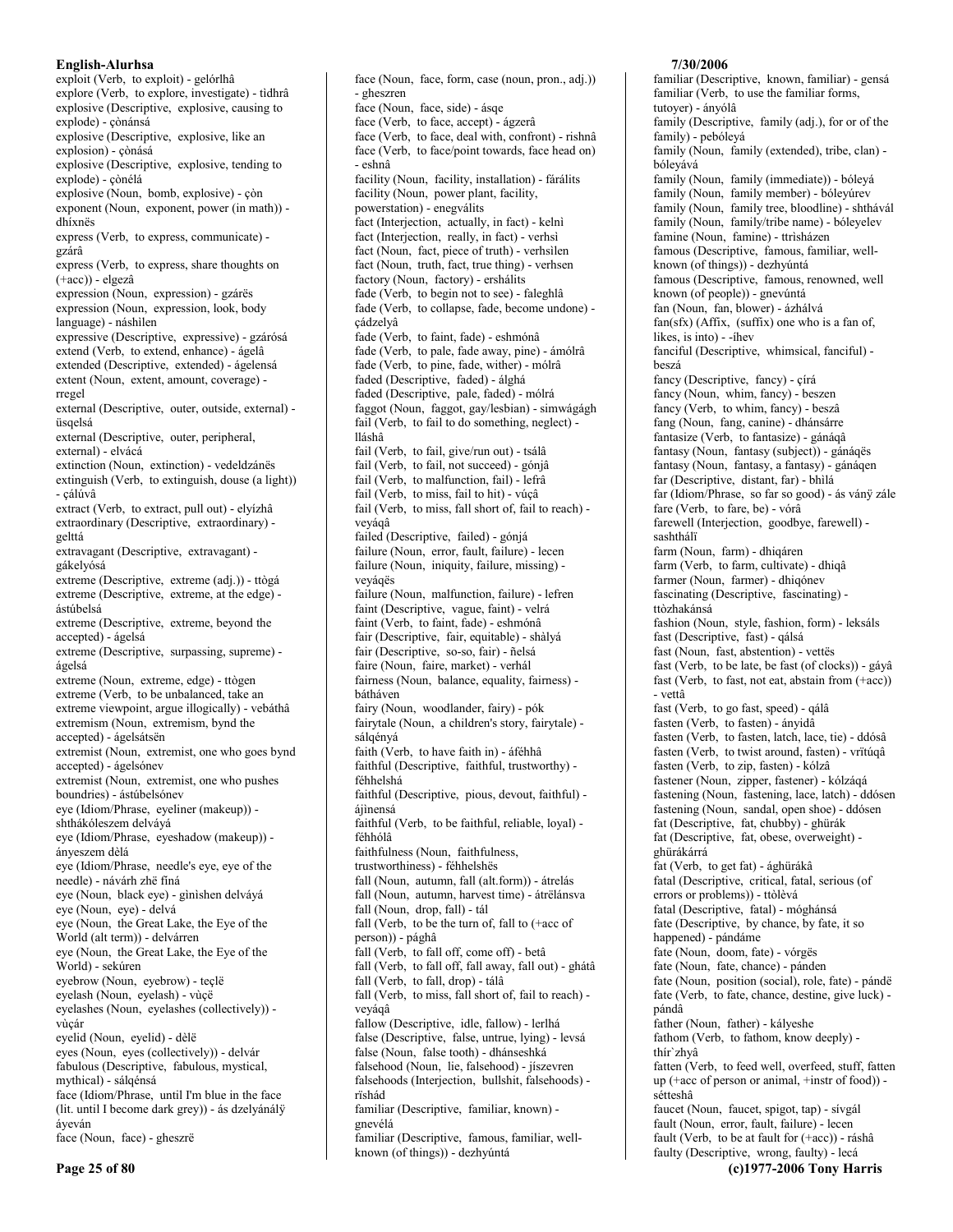faux-pas (Noun, faux-pas, inappropriateness) velhùshen favor (Locational, in favor of  $(+dat)$ ) - kivense favor (Noun, favor, boon, goodness) - zályen favor (Noun, favor, good deed) - jàvól favor (Noun, favor, goodness, kindness) zályés favor (Verb, to be with, in favor of, on the side of) - vùnìlâ favor (Verb, to call for, speak/act in favor of) ákenyávâ favorable (Descriptive, positive, favorable) ányeshá favorite (Descriptive, favorite) - bíhávná favorite (Noun, delight (thing), favorite thing/stuff) - likárren favoritism (Noun, preference, favoritism (emotion)) - ábíhávä fear (Noun, fear, thing one fears) - shthámen fear (Verb, to fear) - shthámâ feast (Noun, feast) - çalár feast (Noun, feast, food party) - gáçalen feast (Noun, feast, gathering) - vùnçalár feast (Verb, to feast, gorge, party) - gáçalâ feasting (Noun, feasting, gorging, partying) gáçalës feather (Noun, feather) - pílá feature (Noun, feature, detail) - kálren february (Noun, February) - crenyáze feces (Noun, feces) - ùmven fed up (Verb, to be tired of, fed up with) zhídlâ feed (Noun, food, feed, meal, nourishment) ttáshen feed (Verb, to feed well, overfeed, stuff, fatten up (+acc of person or animal, +instr of food)) sétteshâ feed (Verb, to feed, give food to) - áttáshâ feed (Verb, to feed, graze (animals)) - zhórâ feedback (Noun, feedback, comments) tsúcádezhven feedback (Noun, feedback, responses) tsúñevilár feel (Verb, to be in a mood (good/bad), to feel) - dlórâ feel (Verb, to feel (emotion)) - ilâ feel (Verb, to feel (physically)) - dhílâ feel (Verb, to feel at home) - ánìlâ feel (Verb, to feel like, be in the mood for) eshìlâ feel (Verb, to feel like, give the feeling of  $(+acc)$ ) - silâ feel (Verb, to feel, sense by touch/feeling) zgúâ feel (Verb, to move, cause to feel) - ìlónâ feel (Verb, to sense, perceive, feel) - ínshâ feel (Verb, to think, believe, feel (more nebulous)) - kélâ feeling (Noun, emotion, feeling) - ilensës feeling (Noun, expectation, expectancy, the feeling of requiring) - shárvä feeling (Noun, feeling (emotion)) - ilen feeling (Noun, feeling of being spied on or watched) - sághensä feeling (Noun, feeling of belonging) - úrevä feeling (Noun, feeling, the way something feels) - dhílen  $\text{feeling}(sfx)$  (Affix, (suffix) emotion, feeling) - ä feet (Noun, feet (collectively)) - fekár fell (Verb, to knock over, topple, fell) - krusâ fellow (Noun, fellow believer, samideano) vùkerónev fellow (Noun, fellow student) - vùnelçónev fellowship (Noun, fellowship, communion) -

vùkál'rhës Page 26 of 80

female (Descriptive, female (adj)) - dhásá female (Noun, female partner in sex act) átsefeshá femininity (Noun, femininity) - dhásánsës feminization (Noun, feminization) - ádhásánsës feminize (Verb, to feminize, make feminine) ádhásâ fence (Noun, fence) - ddáshhám  $-fer(sfx)$  (Affix, (suffix)  $-ful$ , -fer, bearing)  $$ átrá ferment (Verb, to brew, ferment) - smólâ fern (Noun, a small palm-tree-like fern) - shilha ferriswheel (Noun, ferriswheel) - dlòrázhge fertile (Descriptive, fertile smelling (soil, etc.)) - shrefá fertile (Descriptive, fruitful, fertile) - shretá fertile (Descriptive, rich, fertile, well-endowed) - kúlá fertility (Noun, fertility (land, soil, plants)) shretës fertility (Noun, fertility (people, animals)) zháskávrës fertilizer (Noun, fertilizer) - áshrëtánsem fervent (Descriptive, passionate, fervent  $(about=+dat))$  - gìlá festival (Noun, All-Souls-Day, festival) móghóen festival (Noun, Festival of Light) - lúváskyets festival (Noun, festival of mid-Lhányeszvá) skánánsës festival (Noun, festival of mid-Lháskyetsvá) lúvársës festival (Noun, festival of Midyear) - lhányóen festival (Noun, festival of New Year) lháskvets festival (Noun, festival of puberty, adulthood) bóynelyës festival (Noun, festival) - mátháren festival (Noun, festival, holiday) - máthár festival (Noun, Planting Festival) - áshrëtóen festival (Noun, Thanksgiving Day) - kselóen festival(sfx) (Affix, (suffix) festival, holiday) - óen fetch (Verb, to fetch, get, go after) - shòkâ fever (Noun, blood-fever, passion) - áslártsä fevor (Noun, fevor) - faldren fevor-herb (Noun, a small herb, pointed, reduces fevor) - Iràndïl fevorish (Verb, to be fevorish, have a fevor) faldrâ few (Numeric, a few) - yánye few (Numeric, little, not much, few) - ñórá fiance (Descriptive, espoused, fiancé, promised (man)) - szárále fiancee (Descriptive, espoused, fiancée, promised (woman)) - száráthá fiber (Noun, a natural fiber) - szál fiddle (Verb, to handle, fumble or fiddle with) zgúiâ field (Descriptive, real, field, real life (adj)) lùmsá field (Noun, field (data, item in a record)) cádezhyìlen field (Noun, field (farm), garden) - dhiqer field (Noun, field of study) - árválen field (Noun, field, meadow) - ágál field (Noun, reality, the world, the field, real life) - lùmës field (Noun, science, field of study) - elçánsës fierce (Descriptive, fierce) - grózhá fig (Noun, fig) - jepesh

felt (Noun, marker, felt pen) - dòshhï

fight (Noun, war, fight) - gresen fight (Verb, to brawl, fight for no reason) gesáçlâ

ágesvámâ fight (Verb, to do, work at, fight or engage in, participate in) - vùkâ fight (Verb, to fight, battle) - gesvâ fight (Verb, to fight, battle, war (against =  $acc.)$ ) - gres $\hat{a}$ fight (Verb, to struggle, thrash about, fight) rigâ fighting (Noun, trouble, fighting, competition, battle (emotion)) - gesä figment (Noun, figment/piece of imagination) ïnáqìlen figtree (Noun, fig tree) - jep figurative (Descriptive, metaphoric, figurative) - nágzárensá figure (Noun, number, figure) - númáxen figure (Verb, to calculate, figure (from=elÿ)) dlúxâ figure (Verb, to resolve, figure out) - ádlóshâ fill (Verb, to fill in, complete(a form), answer) bóvádárâ fill (Verb, to line, fill the edges or sides of) tseyâ film (Noun, movie, film, screenplay) rávsálgen filmmaker (Noun, film maker) - ráysálgónev filter (Noun, filter) - fir`zhál filter (Verb, to filter (out=acc, from=dat)) fír`zhálâ filth (Noun, dirt, filth) - grózen final (Descriptive, end, final (adj)) - belná finally (Locational, finally, at last!) - évárre finance (Noun, finance(s)) - návársës financial (Descriptive, financial) - návársá find (Verb, to find) - ghílâ finding (Noun, report, finding, result of inquiry or research) - síhen fine (Descriptive, fine, good, excellent) - gázále finger (Noun, finger) - dúqë finger (Verb, to click (mouse), finger, push (button)) - dúqâ fingers (Noun, fingers (collectively)) - dúqár finish (Verb, to finish with, be done with) shunâ finish (Verb, to finish) - belnâ finish (Verb, to use up, finish) - pëçâ finished (Descriptive, complete, perfect, finished) - gácályá finished (Descriptive, completed, over, finished) - ásvá finished (Verb, used up, gone, finished) - peçá fir (Noun, fir tree, hemlock) - ránd fir (Noun, fir tree, spruce) - írshä fir (Noun, hemlock, fir tree) - rend fire (Noun, fire (alt. word)) -  $i$ ets fire (Noun, fire) - itsä fire (Verb, to fire, bake (brick, pottery)) gròshâ firebird (Noun, phoenix, firebird, a rare red and orange bird) - ìtsál firefighter (Noun, firefighter, fireman) cálitsónev firefly (Noun, firefly, a flashing bug) - ¿áyúk fireplace (Noun, fireplace (not hearth)) -¿etsálits fireplace (Noun, hearth, fireplace) - ¿etsál firm (Descriptive, firm, hard) - luvyen firm (Descriptive, firm, solid) - ghólm firm (Descriptive, fixed, firm on its own) dhíghólmánsá firm (Verb, to firm up, solidify) - ághólmâ first (Descriptive, at first) - prëyevnáme first (Descriptive, earliest, first) - prevná

7/30/2006

fight (Verb, to contend, strive, fight (for)) -

first (Descriptive, first, earliest) - prëyevná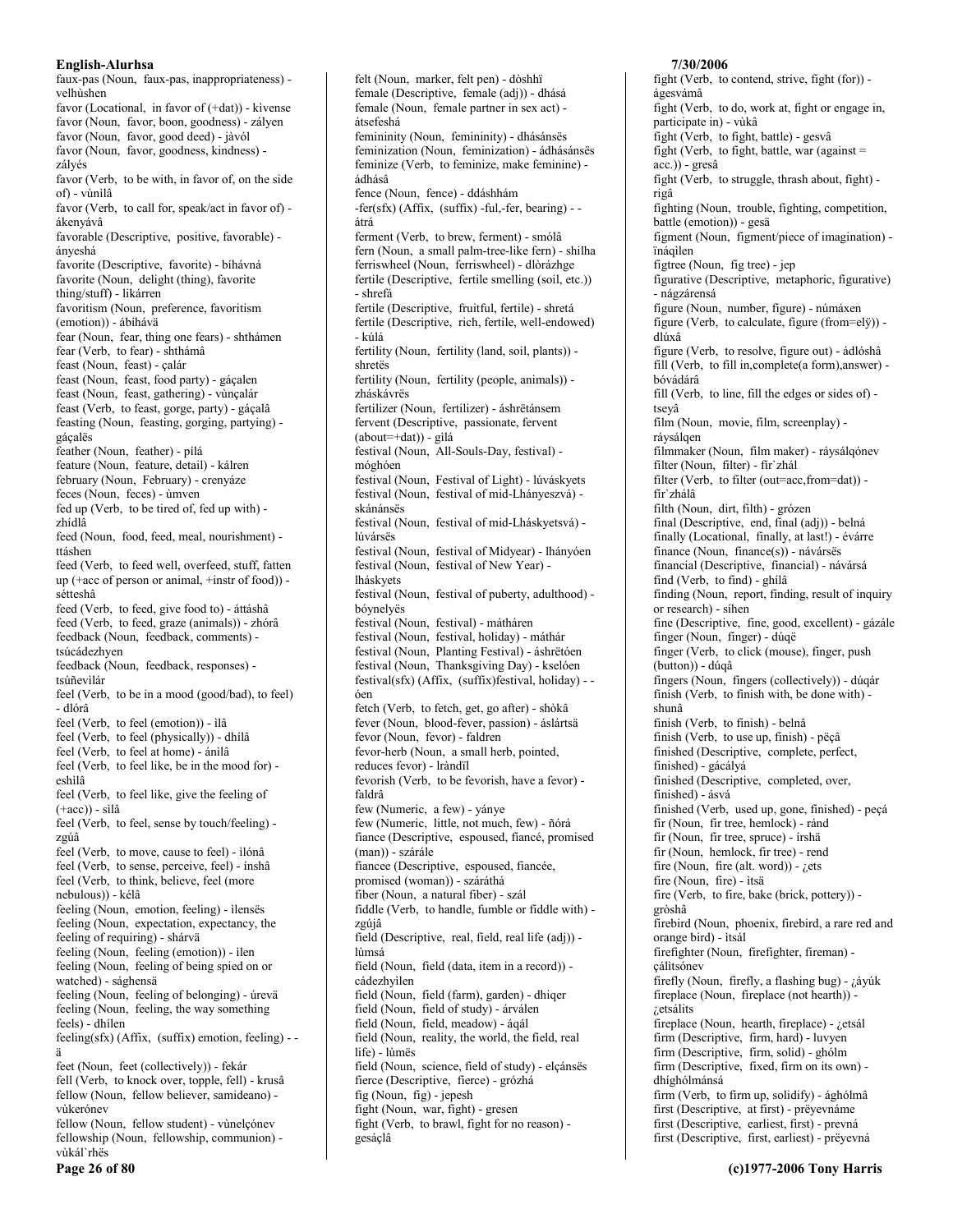first (Idiom/Phrase, in the first place) - eç prë úmázhëç first (Noun, the first week of the month) pífáshh fish (Verb, to fish, catch fish) - lákâ fishtank (Noun, aquarium, fishtank) - láksìrá fist (Noun, fist) - hìyásk fit (Verb, to fit, be the right size for  $(+acc)$ ) shòrâ fit (Verb, to fit, go, suit) - çeqâ fitful (Descriptive, fitful, intermittent, irregular) - pílepsá five (Numeric, five) - ksònye fix (Noun, solution, resolution, fix) - dlóshen fix (Verb, to fix, repair) - yáfárónâ fix (Verb, to fix, repair, put back together) yáfâ fix (Verb, to solve, resolve, fix) - dlóshâ fixed (Descriptive, fixed, firm on its own) dhíghólmánsá fixed (Descriptive, fixed, unchanging) - vettólá fjord (Noun, fjord) - bhakúná flag (Noun, flagpole) - móhhirá flag (Noun, the red-white-brown, the Alurian flag) - sínkishnává flake (Noun, crisp, cracker, flake (of cereal)) krishen flake (Noun, flake, chip) - púnyá flaking (Descriptive, scaly, flaking, scurvy) shídzá flame (Noun, flame) - lìtsä flames (Verb, to engulf in flames) - falitsâ flammable (Descriptive, flammable, combustible) - itsévrá flap (Noun, tag, flap) - vótë flap (Verb, to rustle, flap, whoosh) - tushâ flap (Verb, to wave, flap in the breeze) - hápnâ flash (Noun, little idea, flash of insight) ínényá flash (Verb, to flash, blink) - ¿áyâ flash (Verb, to flash, spark) - lútsâ flasher (Noun, flasher, blinker, blinking light)  $i$ áyin flask (Noun, bottle, flask (for liquids)) - áñmál flask (Noun, flask, canteen) - ñmén flat (Descriptive, flat) - ddeksá flat (Descriptive, two-dimensional, flat) ddeksálsá flattering (Descriptive, flattering, good looking) - zásává flatulate (Verb, to flatulate) - ùftâ flavor (Noun, flavor, taste) - dólen flavor (Noun, flavor, theme, spirit) - sèlen flaw (Noun, flaw, vice) - meshh flee (Verb, to flee, become a refugee) gházhráyâ flee (Verb, to flee, escape) - gháyâ flee (Verb, to flee, run away) - ghìdlâ flesh (Noun, flesh) - nózhën flex (Verb, to stretch, flex) - pínÿâ flexible (Descriptive, flexible) - pínÿávrá flicker (Verb, to flicker) - ömishâ flickering (Descriptive, flickering) - ömishélá flight (Noun, aeronautics, science of flight) nváshárválës flight (Noun, escape, flight (noun)) - zhráyál flight (Noun, flight (journey)) - nyáshen flight (Noun, flight (process)) - nyáshës flight (Noun, flight path) - nyáshthál flip (Verb, to cast (lots), throw (dice), flip  $(coin)$ ) - ápándâ flip (Verb, to flip, turn over) - bevrâ flipflop (Noun, sandal, flipflop) - mlòzhen flipflops (Noun, pair of sandals or flipflops) mlòzhú flirtation (Noun, affair, flirtation) - wágányen

Page 27 of 80

float (Noun, float, buoy) - pósken float (Verb, to float (on water)) - póskâ float (Verb. to float) - póshâ float (Verb, to float, hold position) - póshvâ float (Verb, to hover, float above) - telshâ flock (Noun, herd, flock) - vùr flood (Noun, flood) - káskárren flood (Noun, torrent, flood) - skáyrren flood (Verb, to flood (with=instru.)) - kaskárrâ flood (Verb, to inundate, flood) - kanyëvâ floor (Locational, on the ground floor) kámensi floor (Noun, floor, i.e. not ceiling) - kámál floor (Noun, floor, level, story) - rélen floor (Noun, forest floor) - kabhelk flour (Noun, flour, meal) - gesh flour (Noun, grist mill, flour mill) - áqeshálits flour (Noun, white (bread) flour) - vonsá qesh flour (Verb, to grind, mill into flour) - ágeshâ flourish (Verb, to flourish) - áttvinâ flow (Noun, current, flow) - sháyázen flow (Verb, to cycle, ebb and flow) - dlárâ flow (Verb, to flow) - lórshâ flow (Verb, to run, flow (as water)) - sháyâ flowchart (Noun, outline, flowchart) ásegámílshen flowchart (Verb, to outline, flowchart) ásegámílshâ flower (Noun, a large and richly petaled, very fragrant, flower) - meghesz flower (Noun, a red and silver flower) - lhírnä flower (Noun, a small, bulb-shaped flower) sthóylän flower (Verb. to bloom. flower) - áttávâ fluff (Noun, fluff) - shilen fluffy (Descriptive, puffy, fluffy) - shilá fluid (Noun, fluid, liquid) - álskem fluorescent (Descriptive, fluorescent (of colors)) - lúvitsá flush (Verb, to flush, rinse out) - tsúshhâ flute (Noun, flute) - wípálh flute (Noun, hornpipe, a flute made from the kóshthe horn) - firálh flutter (Verb, to blink, flutter the eyelids) dèlázâ flutter (Verb, to flutter) - tsítsíyâ fly (Verb, to fly away) - ghányáshâ fly (Verb, to fly) - nyáshâ focus (Descriptive, clear, visible, in focus) línsá focus (Noun, focus (object of)) - árányen focus (Noun, focus, concentration) - árányës focus (Noun, to focus on, narrow view to) árányâ focus (Verb, to be focused on, absorbed in) thír'zhakâ focus (Verb, to concentrate on, focus on, keep in mind (+acc)) - ágzâ focus (Verb, to focus (the eyes) on (+acc)) túráyâ focused (Descriptive, targeted, focused upon) árányensá focused (Descriptive, targeted, focused, intense or intensive) - árányánsá focused(sfx) (Affix, (suffix) centered or focused on) - -írsá fodder (Noun, fodder, animal food) - zhórttesh fog (Noun, mist, fog) - lháshen foggy (Descriptive, stuffed (of toys), foggy (of thoughts, brain, etc.)) - shilósá fold (Noun, fold, pleat) - shlé fold (Verb, to fold, pleat) - áshléyâ folded (Descriptive, akimbo, folded, crossed (of arms, legs, etc.)) - ákítensá folded (Descriptive, pleated, folded) - shlésá folder (Noun, folder) - ólevirá

### 7/30/2006

folder (Noun, folder, directory) - cádezhyìrá foliage (Noun, foliage season) - bhórh zhë ñethá foliage (Noun, foliage) - púnár follow (Verb, to be a disciple of, follow, study under) - ólzhyâ follow (Verb, to follow (a path, line, direction), lead (of paths, etc.)) - ontâ follow (Verb, to follow) - seqâ follow (Verb, to follow, obey) - bèlesâ follow (Verb, to pursue, follow, hunt) - gáseqâ follow (Verb, to track, follow) - ázhókâ follower (Affix, (suffix) ist, one who follows a philosophy) - -átsev follower (Noun, disciple, follower) kèlánzhyev following (Descriptive, below, following, next (on page)) - kasá following (Noun, following, course) - ontës following (Noun, obedience, following the lead of) - bèlesä fond (Descriptive, fond, warm, comforting) mláná font (Noun, font, letter style) - vílálsen food (Noun, cooked item, food) - higen food (Noun, dish, type of prepared food) çalám food (Noun, fodder, animal food) - zhórttesh food (Noun, food, feed, meal, nourishment) ttáshen food (Noun, food, nourishment) - ttesh fool (Noun, fool, dip) - lezhyev fool (Verb, to clown around, play the fool) lekâ foolish (Descriptive, foolish, clueless) - vejélá foolish (Descriptive, foolish, ignorant) - lezhyá foolish (Descriptive, nonsensical, foolish) rishá foolishness (Noun, stupidity, foolishness, a foolish act) - veien foot (Noun, foot or base of an object) - betsá foot (Noun, foot) - fek football (Noun, soccer, football (an Alurhsa sport, more dance-like, involving sophisticated ways of passing a ball between two or more players)) - fekensá hiyán footfall (Noun, footstep, footfall) - endúk footnote (Noun, footnote) - kascádezhyes footprint (Noun, footprint, track) - náshek footstep (Noun, footstep, footfall) - endúk for (Locational, for, for the benefit of) - epná for (Verb, to be for, on the side of) - kìvúrâ for some reason (Locational, for some reason) ávensá for(sfx) (Affix, (suffix) intended for, for the purpose of) - -efforbid (Verb, to forbid) - vélâ forbidden (Descriptive, forbidden) - vélá force (Noun, force, power) - ávné force (Verb, to drive, force, impel) - ádlerâ force (Verb, to force to x) - fáhâ force (Verb, to make, force to) - zhónâ forces (Noun, military, armed forces) gesnáren forearm (Noun, forearm) - kétál forehead (Noun, forehead) - prel foreign (Descriptive, foreign (alt. term)) váshersá foreign (Descriptive, outland (adj.), foreign) yáshtirsá foreign (Noun, foreign land (alt. term)) - yásher foreign (Noun, outland, foreign land) - yáshtir foreigner (Noun, foreigner, person from a foreign land (alt. term)) - yásherev foreigner (Noun, outlander, foreigner) yáshtirev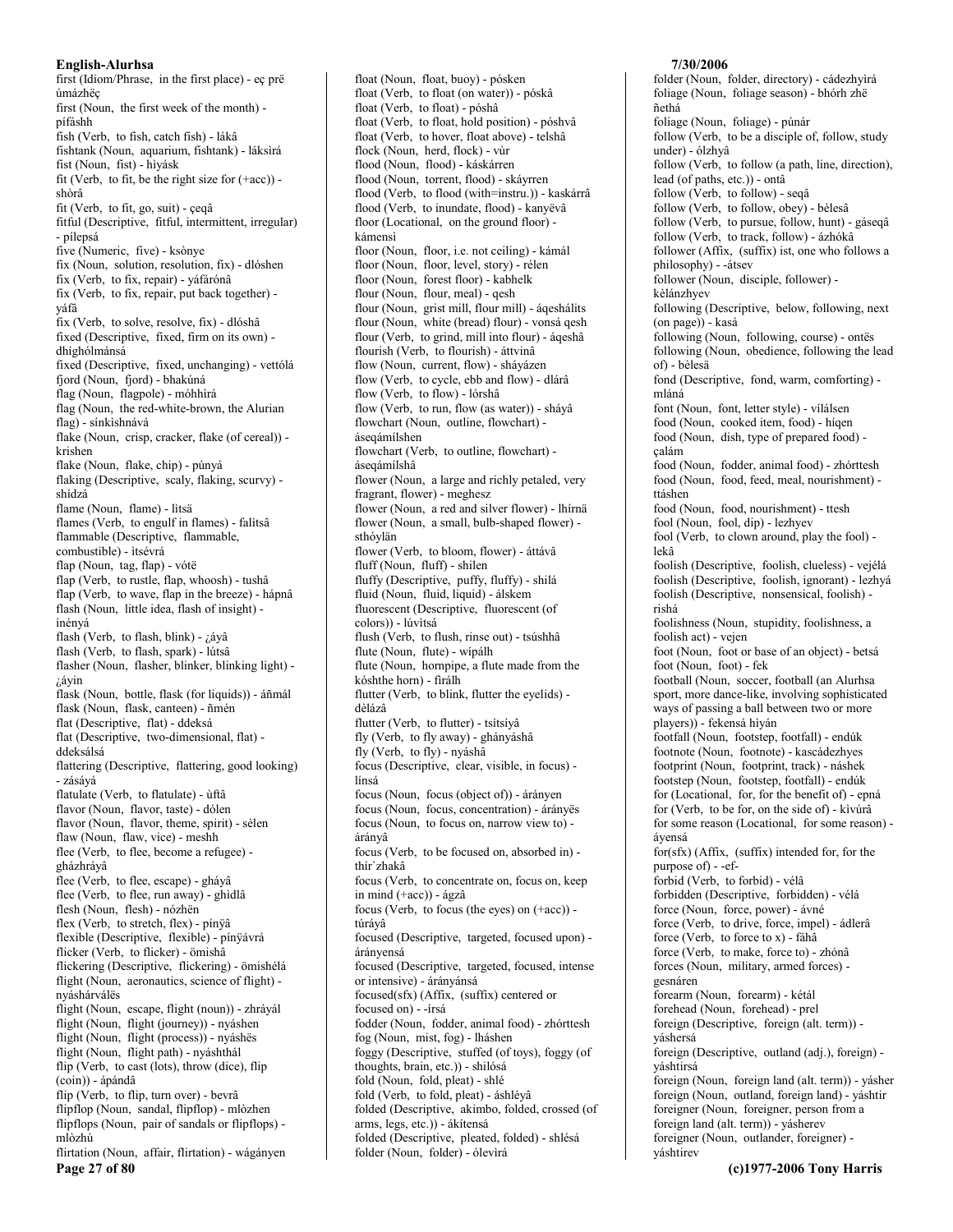foreknowledge (Noun, foreknowledge) prëdezhyen forest (Descriptive, forest(adj.), among trees) lvíbhelká forest (Noun, forest, woods (as a whole)) bhelkáren forest (Noun, forest, woods) - bhelkár forest (Noun, rainforest valley (narrow, damp gulfs in Mónesár)) - dlónex forever (Idiom/Phrase, to the grave, unto death) - gel móghenánÿ forever (Locational, forever more, eternally) seváná foreword (Noun, foreword) - prëñeven forfeit (Descriptive, forfeit, forfeited, surrendered) - pelámá forget (Verb, to forget) - veklâ forget (Verb, to forget, be forgetting) - áveklâ forgetfulness (Noun, forgetfulness) - veklës forgive (Interjection, I am sorry, forgive me) mòsheln forgive (Verb, to forgive) - mòshâ forgiveness (Noun, forgiveness, being forgiven)  $-m\delta$ shensës forgiving (Descriptive, forgiving) - mòshélá fork (Noun, fork (larger cooking/working utensil)) - Iräcin fork (Noun, fork in road, Y) - seshthá fork (Noun, fork, eating utensil) - lruvnä form (Noun, face, form, case (noun, pron., adj.)) - gheszren form (Noun, form, page) - leksár form (Noun, form, questionnaire) - sávláres form (Noun, form, shape) - heleksë form (Noun, shape, form) - sháqá form (Noun, style, fashion, form) - leksáls form (Verb, to form, make up) - remâ form (Verb, to form, make up, shape) - leksâ form (Verb, to make, form, create) - ónyâ formal (Descriptive, formal) - enátsá formal (Verb, to use the formal forms, vouvoyer) - ányólyevâ format (Noun, format, layout) - heleksám format (Noun, template, format) - tháleksë former (Descriptive, former, old, ex-) - ñávensá  $former(pfx)$  (Affix, (prefix) ex-, former) - $\tilde{n}$ á(v)formless (Descriptive, formless) - veleksá formlessness (Noun, chaos, void, formlessness) - veleksës formula (Noun, formula (chem.)) - eshkónex formula (Noun, formula (math)) - mástúmex fornicate (Verb, to fornicate, do something sexually perverted) - thùsháclâ fornication (Noun, fornication, perversion) thùsháclës forsake (Verb, to forsake, turn away from) ghávrâ forsee (Verb, to forsee, scry) - páthâ forth (Locational, back and forth) - kélyesh forth (Verb, to hold forth, hold out) - eshdúqâ fortitude (Noun, strength, capability, bodily fortitude, health) - tsáv fortunately (Descriptive, fortunately) - zálexne forum (Noun, forum, market) - háverh forward (Descriptive, bold, forward (of people)) - iesá forward (Descriptive, front, frontal, forward) kélsá forward (Interjection, Success! To Victory! Forward!) - áyák forward (Locational, forward) - eshkél forward (Locational, forward, in front of) - kél forward (Locational, onward, forward) - kéle forward (Verb, to advance, go forward) kéláznâ Page 28 of 80

foundation (Idiom/Phrase, foundation (makeup)) - thírsá ányeszem foundation (Noun, base, bottom, foundation) thívresk foundation (Noun, cake makeup, foundation (powder)) - onteszem foundation (Noun, foundation, base) - bevreská foundational (Descriptive, basic, fundamental, foundational) - sívgá foundational (Descriptive, fundamental, foundational) - vreskánsá founded (Locational, based on, founded on, from (+instr)) - zháskï four (Numeric, four) - elká foursome (Noun, foursome, all four) - ttòselken fourth (Noun, fourth planet in the Alurian system) - mórdá fourth (Noun, the fourth (last) week of the month) - belnáshh fourth (Noun, wednesday, fourth day of week) lvíshháv fox (Noun, a small carnivore, fox-like) - ddúrën fraction (Verb, to split into fractions, divide, separate) - ányátâ fractious (Descriptive, divisive, fractious, divided) - ághálsélá fragile (Descriptive, delicate, fragile, requiring care and a gentle touch) - ¿ásílá fragile (Descriptive, fragile) - tákrélá fragileness (Noun, fragileness) - ¿ásílës frame (Noun, frame, structure, skeleton) ttòzhál frame (Noun, picture frame) - nágirá frantic (Descriptive, panicky, frantic) - jáçósá free (Descriptive, free, having unfettered liberty) - lívrá free (Descriptive, free, uninhibited) - velèvensá free (Descriptive, free, without cost or strings) veshá free (Descriptive, unplanned, unallocated, free) - vethálsá free (Verb, to escape, break free from) - zhráyâ free (Verb, to free, give freedom/liberty to) lívrâ free (Verb, to release, free, un-addict, un-trap) çáddóxâ freedom (Noun, freedom, liberty) - lívrës freezer (Noun, freezer) - zhelóyáqá frenzy (Noun, panic, frenzy (action)) - jáçës frenzy (Noun, panic, frenzy (emotion)) - jáçä frenzy (Verb, to panic, be in a frenzy) - jáçâ frequency (Noun, frequency (sound or radio, etc.)) - síváshánvi frequent (Descriptive, frequent) - sevlánsá fresh (Descriptive, fresh, new) - tháshá freshen (Verb, to freshen, renew) - átháshâ friday (Noun, Friday) - belnsva friend (Idiom/Phrase, best friend) - zírávná kólm friend (Noun, deep friend, soul mate) - tálórh friend (Noun, friend (general term)) - kólm friend (Noun, friend, acquaintance) - genev friend (Noun, friend, one with whom a bond or connection is felt) - ázírev friend (Noun, mate, bud, friend (colloquial)) vùsh friends (Noun, circle of friends) - kólmáren friends (Verb, to become friends with) - ákólmâ friends (Verb, to befriend, make friends with) kólmónâ friendship (Noun, affection, love, friendship, connection felt between people) - ázírä friendship (Noun, friendship (emotion)) -

kólmä

found (Verb, to found, establish) - vrídámâ

Jaskarna) - bórásht frightened (Descriptive, scared, afraid, frightened) - shthámá frightening (Descriptive, scary, frightening) shthámánsá frigid (Descriptive, arctic, frigid, hyperboreal) gátólhársá frilly (Descriptive, frilly, frilled) - lhírísá frizzy (Descriptive, frizzy) - áshtháçlá frog (Noun, frog, a green aphibian with 6 legs) - mlúts from (Idiom/Phrase, from now on) - les vneresá from (Locational, from, away from) - ghel  $from (pfx) (Affix, (prefix) away, from, de-)$ gháfront (Descriptive, front, frontal, forward) kélsá front (Locational, forward, in front of) - kél front (Locational, in front, ahead) - kéli front (Noun, front (weather formation)) áter`zhë front (Noun, front) - kélen frontal (Descriptive, front, frontal, forward) kélsá frontier (Noun, border, frontier (of a region)) tirbelen frost (Noun, frost) - tòlhár frost (Noun, rime, hoar-frost) - tòlh frost(adj) (Descriptive, frozen, frost(adj)) tólhensá frostlands (Noun, arctic, tundra, frostlands) tólhárná frosty (Descriptive, frosty) - tólhársá frozen (Descriptive, frozen, frost(adj)) tólhensá frozen (Descriptive, iced, frozen) - zhelsá fruit (Idiom/Phrase, fruit (as opposed to vegetable)) - vilshá rúdd fruit (Idiom/Phrase, fruit of ones labor) - kályen zháls-le<sub>i</sub>, shenáxná fruit (Noun, a red grape, a cherry-like fruit) sínít fruit (Noun, a red, juicy, sweet fruit) - keleñÿ fruit (Noun, a small blue fruit rather like a peach) - tásáre fruit (Noun, apricot, a small, blue, soft, furry fruit) - Irúnísúdd fruit (Noun, banana, a long fruit (Alurian bananas are green, peel is soft & edible)) - qená fruit (Noun, fruit, soft and juicy, red inside, rich brown rind) - móríshä fruit (Noun, fruit, vegitable) - rúdd fruit (Noun, pear, a bulb-shaped fruit) sthóvlish fruit (Noun, wine cooler, a fruit drink) thénälúská fruit dessert (Noun, a fruit and cream dessert, fruit salad) - rúddálï fruitful (Descriptive, fruitful (of people), having many offspring) - káyósá fruitful (Descriptive, fruitful) - rúddsá fruitful (Descriptive, fruitful, fertile) - shretá fruitsalad (Noun, a sweet fruit salad) rúddilshán frustrated (Verb, to be frustrated with (+acc)) fózÿâ frustration (Interjection, a cry of anger or frustration, damn, blast, shit) - vágh frustration (Interjection, expletive used in frustration) - tëshád frustration (Verb, to cry in anger/frustration) yághâ fry (Noun, french fry or other deep fried veg.) tsírshál

7/30/2006

friendship-cup (Noun, friendship-cup, used in

fry (Verb, to fry, cook by frying) - tsírshâ (c)1977-2006 Tony Harris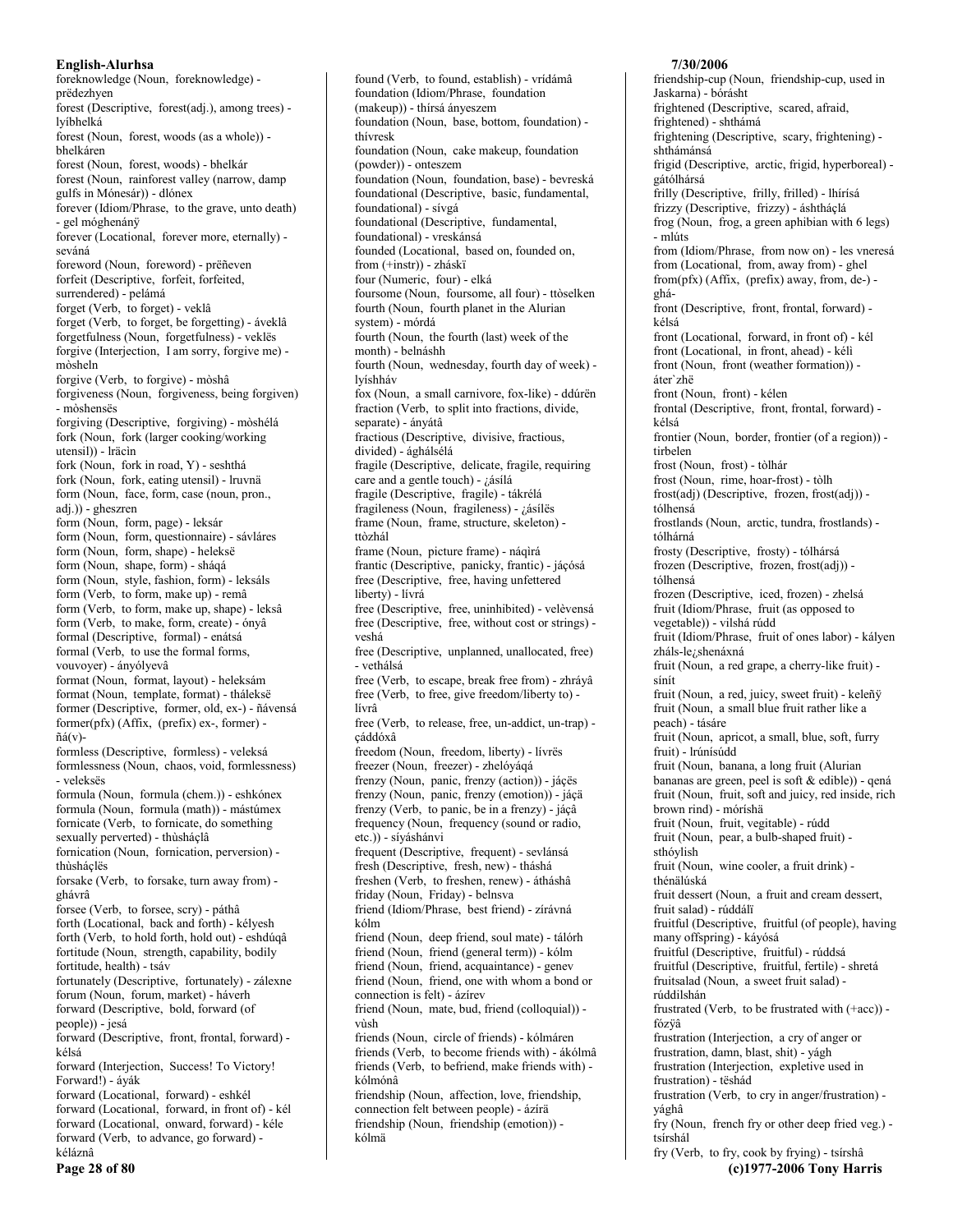ftp (Noun, ftp, an ftp program, a transfer routine) - línyósven fuck (Verb, to fuck up, screw up) - ájúrdâ fuck (Verb, to fuck, have sex with (slang term)) - júthâ fucked (Descriptive, fucked up, screwed up) ájúrdá fucking (Descriptive, fucking (curse, adj.)) júrdá fuel (Noun, fuel) - wend fuel (Verb, to fuel (+acc of object fueled, +instr of fuel)) - áwendâ ful(sfx) (Affix, (suffix) -ful,-fer, bearing) - - átrá fulfill (Verb, to complete, fulfill, supercede) gásvâ fulfilling (Descriptive, fulfilling, rewarding) sáthránsá fulfillment (Noun, sense of fulfillment, accomplishment) - sáthrä full (Descriptive, complete, total, full) - ttòsvá full (Descriptive, full of life, real) - shevósá full (Descriptive, full) - lhényá full (Descriptive, full-blood, full-blooded) ttòshthává full (Verb, to be full (after eating)) - tteshqâ full of(sfx) (Affix, (suffix) full of) - - ósá fullness (Noun, fullness) - lhényës fumble (Verb, to handle, fumble or fiddle with) - zgúiâ fumes (Noun, fumes) - wozhë fun (Verb, to scorn, mock, make fun of) - vróçâ function (Verb, to work, function, serve) - fárâ fundamental (Descriptive, basic, fundamental, foundational) - sívgá fundamental (Descriptive, essential, basic, fundamental) - pezháská fundamental (Descriptive, fundamental, foundational) - vreskánsá funeral (Noun, funeral altar, funeral home) móghensálits funeral (Noun, funeral pyre) - móghìtsen funeral (Noun, funeral) - móghenses fungus (Noun, a brittle, white fungus, bush sized, in humid, dark valleys) - ólsád fungus (Noun, mold, fungus) - ttúçä funnel (Noun, funnel) - esháválvá funnel (Verb, to funnel) - esháyâ funny (Descriptive, funny, humorous) - álícá fur (Noun, fur, animal hair) - ólçî furious (Descriptive, enraged, furious) gashrósá furious (Verb, to be furious) - gáshthárrâ furnace (Noun, oven, furnace) - veqár furrow (Noun, furrow) - lyestë furry (Descriptive, hairy, furry) - lrüqósá fuse (Noun, wick, fuse) - ¿etsír futile (Descriptive, vain, empty, futile) - áñésá futility (Noun, vanity, futility) - áñésës future (Noun, future tense) - gávezhásva future (Noun, future) - gávezhen fuzzy (Descriptive, fuzzy, uncaring, lethargic, thoughtless) - venògzá fuzzy (Descriptive, fuzzy, unthinking, lethargic, thoughtless) - vegezá fuzzy (Descriptive, obscure, fuzzy, undifferentiated) - vedhrá gag (Noun, gag, talk-preventer) - lëñeváqá gag (Verb, to choke, gag (intransitive, on=instrumental)) - mlóxâ gag (Verb, to choke, gag) - ghixâ galaxy (Noun, Andromeda galaxy) - lúvék galaxy (Noun, galaxy) - lúváyá galaxy (Noun, the Milky-Way galaxy) dláskúyád gamble (Verb, to gamble, wager) - áxávâ

game (Noun, computer game) - gezálvánsá kridden game (Noun, game) - kridden game (Noun, game, match) - gesin game (Noun, sport, game) - gekriddál gang (Noun, band or gang of bandits) - vüçár gap (Noun, crack, gap) - módányá gap (Noun, gap) - mód gap (Noun, line, gap, layer, thing btwn 2 things) - lyídzen garage (Noun, garage) - várhentá garbage (Descriptive, trashy, worthless, garbage) - kójá garbage (Noun, trash, garbage, thrown out stuff) - kójen garble (Verb, to garble, confuse, mix up) ávezâ garbled (Descriptive, garbled, mixed up) ávezá garden (Noun, field (farm), garden) - dhiqer garden (Noun, garden, glade) - pár gargle (Verb, to gurgle, gargle) - tutüxâ garlic (Noun, a pungent root used like garlic) vújäl garment (Noun, garment) - hinen gas (Noun, accelerator, gas pedal) - qálek gas (Noun, gas (air), gas pocket) - zháfen gasoline (Noun, gasoline) - èsálem gasp (Interjection, gasp (interj)) - hhá gasp (Verb, to gasp) - hháyâ gasp (Verb, to gasp, rasp) - hhalhâ gate (Noun, gate) - hólám gateway (Noun, gateway, interface (computers)) - lyíjóttágám gateway (Noun, gateway, portal, mouth (of tunnel or cave)) - háser gateway (Noun, portal, gateway (screen or program)) - hólyósven gather (Verb, to gather together) - ávùnâ gather (Verb, to harvest, gather) - átrëlâ gathering (Noun, conference, gathering) vùndzáren gathering (Noun, feast, gathering) - vùnçalár gathering (Noun, open-house, gathering) náshóen gay (Verb, to have gay sex) - sezárâ gazebo (Noun, pavillion, gazebo (square)) elkentá gazette (Noun, newspaper, gazette) ándezhválek gear (Noun, gear (mechanical)) - ghrúzhen geas (Noun, geas, spell, strong compulsion) ïxál geas (Verb, to lay a geas or spell on, compel) ïxálâ geek (Noun, computer hobbyist, geek, nerd, hacker) - gezálvíhev geesh! (Interjection, geesh, good grief!) zënácïn gender (Noun, sex, gender) - bólës gender (Noun, transsexuality, gender dysphoria) - lezábólensës genderless (Descriptive, unisex, genderless, neuter, asexual) - dhósónsá genderless (Noun, genderlessness, neuterness) dhósónsës genderless (Noun, neuter, genderless) - dhósá general (Descriptive, general, non-specific) ledhrá general (Descriptive, general, public) ásttólvánsá general (Syntactic, in general, normally) bólevì generator (Noun, generator (electric)) enegválvá

## 7/30/2006

generator (Noun, generator (program)) ershósven genesis (Noun, Genesis) - zhásníres genitals (Noun, femal genitals (all together, in general)) - búlen genitals (Noun, genitals (male or female, slang)) - lyílíshú genitals (Noun, genitals (male or female, standard term)) - pebóláqen genitals (Noun, male genitals (all together, in general), the groin) - çápál genitive (Noun, genitive/locative case, instative) - myánsva genre (Noun, genre, type of writing) vílsheksen gentile (Noun, Gentile, non-Jew) - lëvúdev gentle (Descriptive, gentle) - pólhá gentle (Descriptive, soft, gentle, softening, mellow) - átesá geography (Noun, geography) - delnáshës get (Verb, to dismount, get off) - lezhâ get (Verb, to fetch, get, go after) - shòkâ get (Verb, to get fat) - ághürákâ get (Verb, to get out of the way (of=abl)) çákélùn get (Verb, to get to work) - favrejâ get (Verb, to get, acquire) - ákrâ get (Verb, to take out, get out, draw) - shòdrâ get up (Verb, to stand up, move to get up) eshrïtsâ getaway (Noun, getway, escape) - äçén ghost (Noun, ghost, apparition) - getáshne ghost-tree (Noun, a ghost-tree, white leaves/grey trunk) - táshnäl gift (Noun, gift) - celen gigabyte (Noun, gigabyte, gig) - dúzlúren giggle (Noun, a giggle) - líëcányá giggle (Verb, to giggle) - líëcánvâ gird (Verb, to gird) - lìnâ gird (Verb, to prepare for a long and difficult task, for a battle, gird up one's loins) - átsárzâ girdle (Noun, girdle, belt) - linen girl (Noun, bastard, daughter, girl born out of wedlock) - kéçá girl (Noun, girl (5 to 10 yrs)) - létáná girl (Noun, girl (over 10 yrs)) - bóvelsá girl (Noun, girl child, baby (up to 5 yrs)) - ítená girl (Noun, girl, wench) - lushá girlfriend (Noun, girlfriend) - zábóvelsá git (Interjection, git! Go! (interj)) - xá give (Verb, to compromise, give in on, surrender) - lászárâ give (Verb, to give away, put away) - nvácâ give (Verb, to give) - celâ give (Verb, to present, give, donate) - tsúqâ give (Verb, to sacrifice, give of oneself) - zhícâ give up (Verb, to give, surrender, give up) lámâ given (Descriptive, given) - cëlensá given (Noun, given, a known thing) - dezhyen giving (Descriptive, dedicated, self-giving) dhícelélá giving (Noun, charity, giving) - zácelës glad (Verb, to rejoice, be glad) - ányálvâ glade (Noun, garden, glade) - pár glade (Noun, glade, clearing) - tec glade (Noun, magical clearing, spirit glade) shïnír glare (Verb, to glare, glower at) - delghâ glare (Verb, to glare, stare angrily, at (+acc)) gróyâ glass (Descriptive, glass, made of glass) heledheshká glass (Noun, cup, mug, glass) - ñmáz glass (Noun, cupful, glass, cup (measure)) -

nmázen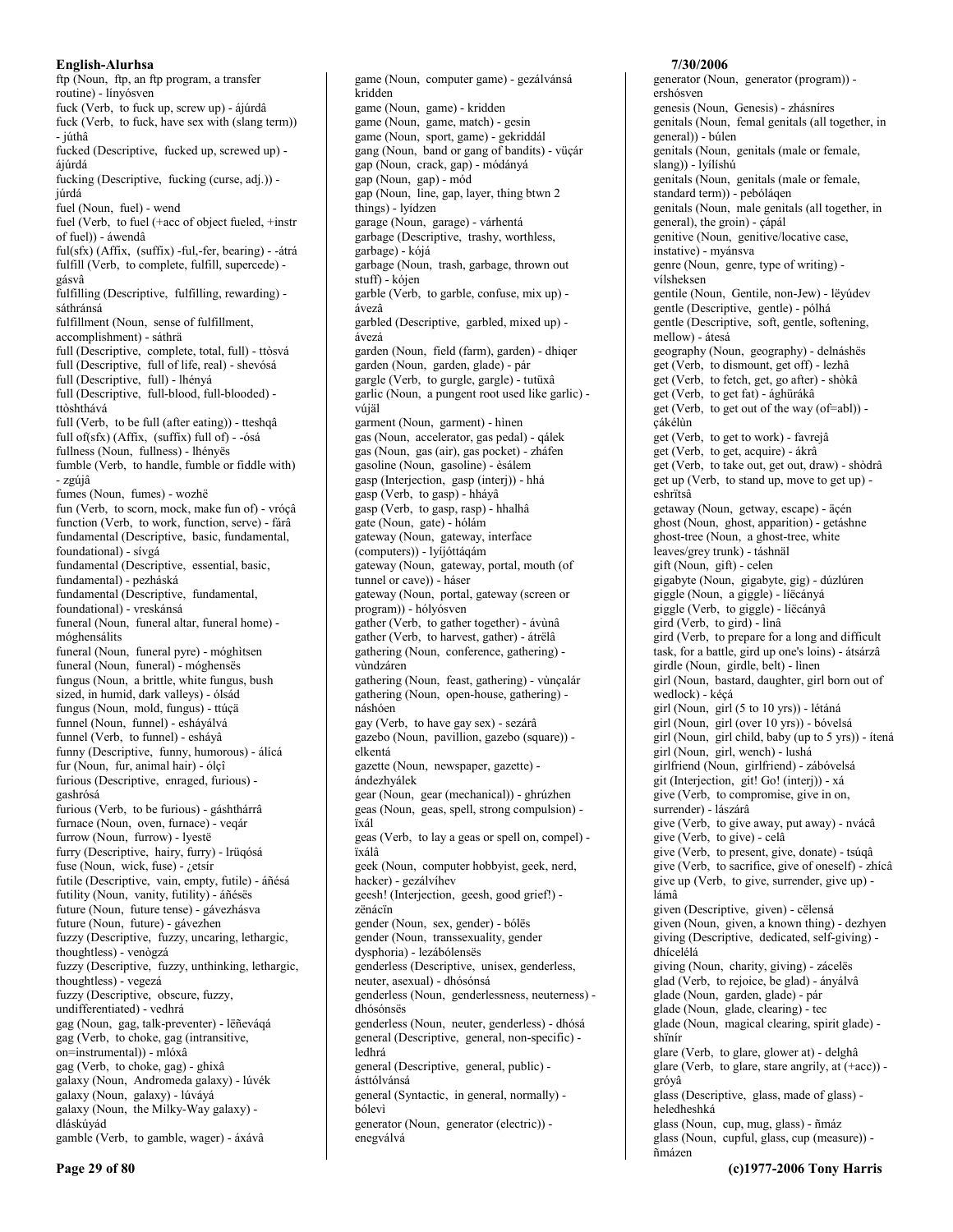English-Alurhsa glass (Noun, drinking glass) - söváz glass (Noun, glass (material)) - heledh glaze (Verb, to glaze over, become bored or confused) - ávegzâ glen (Noun, dale, glen) - hónávex glide (Noun, runner, glide mechanism) údrásháyen glide (Verb, to glide, move smoothly) - shálhâ glob (Noun, glob) - mlót global (Descriptive, wide, vast, throughout, global) - ttòxímsá globally (Locational, widely, vastly, throughout, globally) - ttòxíme globe (Descriptive, globe, ball, globular (adj.)) - hìyánsá gloomy (Descriptive, sombre, gloomy) tsevójensá glorified (Descriptive, glorified, exalted, magnified) - ámexvá glorify (Verb, to exalt, glorify, magnify) ámexvâ glorify (Verb, to glorify) - fárshónâ glorious (Descriptive, glorious) - fárshánsá glorious (Descriptive, splendid, glorious, radiant) - karsá glory (Noun, glory (alt.form)) - fárshä glory (Noun, glory) - fárshá glory (Noun, splendor, glory, radiance) - kársës glove (Noun, glove, mitten) - dheskinen gloves (Noun, pair of gloves or mittens) dheskìnú glow (Descriptive, glowing, aglow) - lírshá glow (Noun, a glow) - lírshen glow (Verb, to glow) - lírshâ glower (Verb, to glare, glower at) - delghâ glue (Noun, glue, cement) - tsuját glue (Noun, mortar, glue) - jóttem gnat (Noun, a small biting insect) - púk gnaw (Verb, to gnaw, grind the teeth on (+acc)) - ròniâ go (Idiom/Phrase, to go pee (poopoo) (child term)) - kelyâ ùzan(ùmán) go (Interjection, c'mon, come, go to) - ká go (Interjection, git! Go! (interj)) - xá go (Noun, turn, time, go) - pághen go (Verb, to aim, go, point in a direction) - dicâ go (Verb, to attend, go to, visit) - ácedzâ go (Verb, to away, depart, leave) - gháznâ go (Verb, to come/go with, accompany) vùqïdâ go (Verb, to fit, go, suit) - çeqâ go (Verb, to go on foot, walk) - álznâ go (Verb, to go to work, commute) - ávrejáznâ go (Verb, to go together, accompany (destination=dat, person=acc)) - vùznâ go (Verb, to go, ride, drive) - zheznâ go (Verb, to go, travel (alt.word)) - eznâ go (Verb, to go, travel) - shthálâ go (Verb, to let go of, release, stop holding onto (something steady)) - lóqâ go away (Verb, to get away, go away, scat) äçâ go up (Verb, to ascend, go up) - ántelzâ goal (Noun, goal, destination) - yáqen goal (Noun, goal, task, to-do) - kályeshen goal (Noun, goal, vision, purpose) - gáleshen goat (Noun, goat, a small antelope relative with long fur.) - núdzë goatee (Noun, goatee, chin hair) - dúzhnüqî god (Descriptive, God-centered) - ájinírsá god (Noun, god (generic term), God) - jìne god (Noun, Holy Omniscient One, All Knowing, a name of God) - ttòzhyìne god (Noun, Holy Savior, a name of God) hálìne

god (Noun, Holy Weaver, a name of God) kítìne god (Noun, LifeGiver, a name of God) cásheván god (Noun, The Holy Guide (a name of God)) áqárìne godly (Descriptive, godly) - jìnósá goforit (Verb, to take the initiative, go for it, get going) - ákálâ gold (Descriptive, golden, gold colored) - márá gold (Noun, gold) - márem golden (Descriptive, golden) - máremsá golden (Descriptive, golden, gold colored) márá golden (Descriptive, golden, gold-colored) máre gone (Verb, used up, gone, finished) - peçá good (Affix, (prefix) good, healthy) - ólgood (Descriptive, appropriate, good) çeqelshá good (Descriptive, fine, good, excellent) gázále good (Descriptive, good) - zále good (Descriptive, good, just (morally pure)) thánsá good (Descriptive, important, good, weighty, that matters) - ùlevá good (Descriptive, joyous, happy, good) álvánsá good (Descriptive, tasty, good) - túsá good (Idiom/Phrase, so far so good) - ás vány zále good (Interjection, good luck! (interj.)) - pezálî good (Interjection, holy cow! good grief!) índëge good (Interjection, okay? okay! good!) - za good (Noun, good wishes) - záleshen good (Verb, perfect, all good, holy) - túthánsá good (Verb, to go, set out) - elyáznâ good deed (Noun, favor, good deed) - jàvól goodbye (Interjection, goodbye, farewell) sashthálï goodbye (Interjection, goodbye, slán agat) salálstï goodbye (Verb, to say goodbye) - ñështhálâ goodie (Noun, treat, goodie (for eating)) tteshányá goodlooking (Descriptive, good looking, shapely) - záleksá goodness (Noun, favor, boon, goodness) zályen goodness (Noun, favor, goodness, kindness) zálvés goodness (Noun, quality, measure of goodness) - zálánvi goodnight (Interjection, good night (interj.)) zónva goods (Noun, necessities, survival goods) pròshëvánsem goofy (Descriptive, silly, goofy) - lícísá goose (Noun, goose, a large waterfowl) - yâñ gorge (Noun, gorge, narrow canyon) - grún gorge (Verb, to feast, gorge, party) - gáçalâ gorging (Noun, feasting, gorging, partying) gáçalës gospel (Noun, gospel) - zásálqes gossip (Noun, gossip, rumor) - gáñyen gossip (Verb, to gossip, rumor) - gáñyâ govern (Verb, to govern) - kálstrâ government (Noun, government) - rrevnánsës government (Noun, member of government) rrevnánsúrev government (Noun, regime, rule, government) kálstránsës government (Noun, tribal rule, tribal

government) - bóleyánsës

#### 7/30/2006

governor (Noun, governor) - kálstróvá governor (Noun, governor, viceroy) karrevnóvá governor (Noun, military governor, dictator) serák gov't bldg. (Noun, gov't. building, city hall) átsentá grab (Verb, to seize, grab) - faqâ grabbing (Descriptive, clutching, grabbing, dependent) - vùtrélá grace (Noun, grace (of God)) - celám grace (Noun, grace, poise) - rílís graceful (Descriptive, graceful) - rílísá gracious (Descriptive, gracious, full of grace) celámósá grade (Noun, evaluation, grade) - vúdren grade (Verb, to weigh, evaluate, grade) - yúdrâ graduation (Noun, graduation ceremony) kályásvóen grain (Descriptive, made of spelt (grain)) igreshká grain (Descriptive, spelt (grain), to do with spelt (adj)) - igrásá grain (Noun, an earthy-tasting grain like quinoa) - blír grain (Noun, grain (in general)) - mósh grain (Noun, grain of sand) - sikátilen grain (Noun, porridge, grain stew) - móshï grain (Noun, spelt (grain)) - igrá gramma (Noun, gramma, granny (father's mom)) - kisá gramma (Noun, gramma, granny (mother's mom)) - seská grammar (Noun, grammar point or rule) gárrévnen grampa (Noun, grampa (in general, endearing term)) - késhe grampa (Noun, grampa, grandad (father's dad)) - kike grampa (Noun, grampa, grandad (mother's dad)) - seke grandchildren (Noun, grandchildren) - gákáyár granddaughter (Noun, granddaughter) - gákáyá grandfather (Noun, grandfather, father's father) - kikishe grandfather (Noun, grandfather, mother's father) - sekishe grandmother (Noun, grandmother, father's mother) - kisekrá grandmother (Noun, grandmother, mother's mother) - sesekrá grandparents (Noun, maternal grandparents) seshthávár grandparents (Noun, paternal grandparents) kishthávár grandson (Noun, grandson) - gákáye granery (Noun, granery, grain-house) móshentá granite (Noun, granite) - eghritsë grape (Noun, a grape-like berry, grows in clusters) - tsít grape (Noun, a red grape, a cherry-like fruit) sínít grapes (Noun, a bunch of grapes (tsit berries)) tsítár graphical (Descriptive, graphical) - náqerósá graphical (Idiom/Phrase, graphical user interface) - nágerósá gzáreskváts grasp (Verb, to cling to, grasp) - árqâ grasp (Verb, to realize, grasp) - gádezhyâ grass (Noun, a grass-like reddish moss) - yásh grass (Noun, grass, moss) - ghár grass (Noun, rough, sharp-edged grass in the Lezánthá) - máveg grass (Noun, sea grass, a bitter edible grass) -

mávish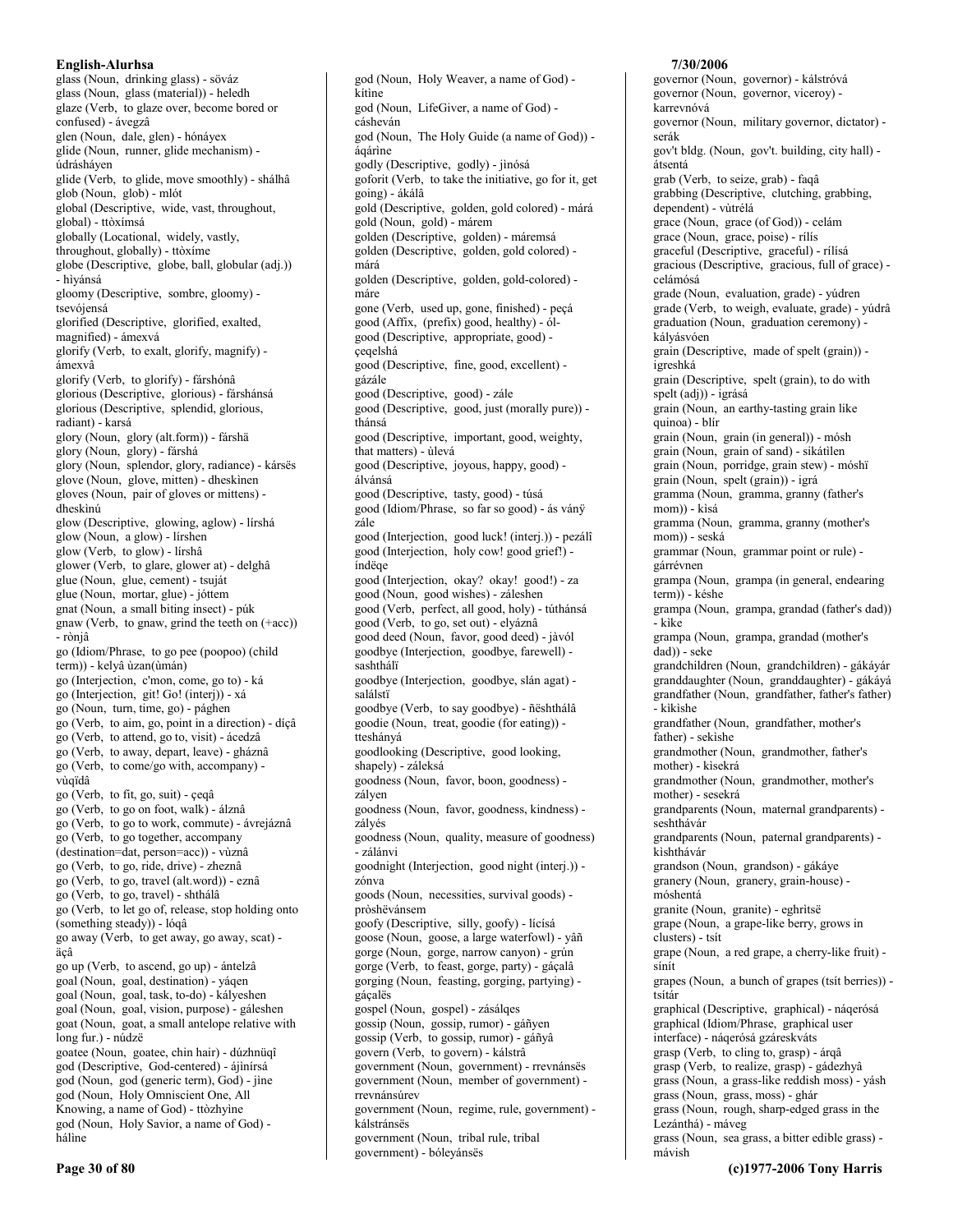grateful (Descriptive, grateful) - kselámósá gratitude (Noun, gratitude, thanksgiving, thankfulness) - kselä grave (Idiom/Phrase, grave accent) - eshlháksá túrásven grave (Idiom/Phrase, to the grave, unto death) gel móghenánÿ grave (Noun, grave, burial spot) - tsekámálits gravel (Noun, gravel) - néfár gravelpit (Noun, gravelpit) - néfárálits gravestone (Noun, gravestone) - tsekámúen graveyard (Noun, graveyard, burial ground, cemetery) - tsekámánthá gravity (Noun, gravity) - óñentránsës gravy (Noun, sauce, gravy) - teçá gray (Descriptive, gray, dark gray) - ávev gray (Descriptive, gray, silver colored) - áyesh graze (Verb, to feed, graze (animals)) - zhórâ graze (Verb, to graze, nibble over a wide area) ttáshúntâ grease (Verb, to grease, make slippery) ászúnvâ grease (Verb, to oil, grease with oil) - ányèsâ greasy (Descriptive, greasy) - èsensá greasy (Descriptive, greasy, slippery) - szúnyá great (Descriptive, big, great, large) - zárre great (Descriptive, great, honored) - mexná great (Descriptive, special, worth seeing, nice, great, important) - ghelshá great (Noun, the Great Lake, the Eye of the World (alt term)) - delvárren great (Noun, the Great Lake, the Eye of the World) - sekúren greatly (Descriptive, greatly, very) - zárreme greed (Noun, greed (emotion)) - bleçä greed (Noun, greed, greediness) - bleçës greedy (Descriptive, greedy, desirous) bleshvélá greedy (Verb, to be greedy for) - bleçâ green (Descriptive, cyan, light blue-green) lvúrá green (Descriptive, green (emerald)) - gaín green (Descriptive, green, plant colored) - sóyä greet (Verb, to greet) - ñëláshâ greet (Verb, to meet, greet, run into) - vùñlâ greet (Verb, to see, meet, greet) - áñlâ greeting (Idiom/Phrase, in here only joy, greeting on entering house) - tsye vá sùló álvá greeting (Interjection, hello! hi! informal greeting) - kalsí greeting (Interjection, morning greetings) álúválî greeting (Noun, greeting, salutation) - áñlen greetings! (Interjection, greetings!) - ñëláshkî grey-green (Descriptive, grey-green) - shurëv grid (Noun, network, web, grid) - tólárensés grief (Descriptive, grief-filled, joyless) veñálvá grief (Interjection, holy cow! good grief!) índëqe grief (Noun, grief, dispair) - múrzä grill (Noun, grill, cooking grate) - çír grill (Verb, to grill, cook over a fire grate) - círâ grind (Verb, to grind, mill into flour) - áqeshâ grind (Verb, to pulverize, grind to powder) óntâ grind teeth (Verb, to gnaw, grind the teeth on  $(+acc)$ ) - rònjâ grip (Noun, grip, handle) - gráthen grip (Noun, grip, hold) - gráthës grip (Verb, to grip, hold onto) - gráthâ grist (Noun, grist mill, flour mill) - áqeshálits grocery (Noun, grocery item, domestic item) sígvâsen grog (Noun, grog, booze, a watery intoxicant made of distilled tísí flowers) - tíská Page 31 of 80

gross (Descriptive, gross, disgusting) - lláshthe gross (Verb, to disgust, gross out) - álláshthâ grossed (Noun, disgust, grossed out (emotion)) - álláshthä grotesque (Descriptive, grotesque, appalling) gálláshthe grotesque (Descriptive, grotesque, twisted, dark, monstrous) - lláshthághá ground (Noun, dirt, ground) - kámen ground (Verb, to ground (electrically)) - ákámâ ground-floor (Locational, on the ground floor) kámensi group (Noun, clan, tribe, group, herd (Pashthár dialect)) - vúr (dialectal) group (Noun, clan, tribe, group, herd) - vùren group (Noun, collection, group, assemblage) vùtren group (Noun, crowd, group) - bóyenár group (Noun, group) - vùzhë group (Noun, group, collection (things)) - áren group (Noun, party, group, collective) vùzháren group (Noun, people, race, ethnic group) - már group (Verb, to group together, collect) ávùzhâ grow (Verb, to grow (as plants)) - shrëtâ grow (Verb, to grow, get bigger) - ázárrá grow (Verb, to grow, get older/bigger) - bóyâ grow (Verb, to grow, increase) - gáshrëtâ grow (Verb, to mature, grow up) - ábóynâ grow (Verb, to wax, ascend, increase, grow) lháskâ growl (Verb, to growl) - èrzâ growth (Noun, growth, enlargement) - ázárrës growth (Noun, growth, maturing process) ábóvnázës grub (Noun, a grub-like parasite, lives in trees) - kíráson grumble (Verb, to grumble about, mutter against  $(+acc)$ ) - grashthâ grumble (Verb, to grumble, declare angrily) zhídvâ grunt (Interjection, (interj) grunt of exercion) údvë grunt (Verb, to grunt) - uñkâ guarantee (Noun, warranty, guarantee) féhhánsál guard (Noun, guard, police officer) - nóshánsev guard (Noun, watchman, guard (female)) bhëlíñá guard (Noun, watchman, guard (male)) bhëlíñe guard (Verb, to keep, guard, preserve) - ttóxâ guardian (Noun, keeper, watcher, guardian) ttóxónev guards (Noun, guards or police (organization)) nóshánsevár guess (Verb, to guess, intuit, divine) - oskâ guess (Verb, to rethink, reconsider, second guess) - yánògzâ guess (Verb, to suppose, guess, imagine) - núâ guest (Noun, guest) - làsev guest (Noun, guestroom) - làsédh guest (Noun, honored guest) - nór gui (Idiom/Phrase, graphical user interface) náqerósá gzáreskváts guide (Noun, guide (person)) - ágányóvá guide (Noun, guide (thing)) - áqányálvá guide (Noun, The Holy Guide (a name of God)) - ágárine guide (Verb, to guide) - ágányâ guide (Verb, to lead, guide, command by guiding) - válqâ guile (Descriptive, sneaky, sly, full of guile) cveshá

## 7/30/2006

guile (Noun, guile, sneakiness, slyness) cveshä guilt (Noun, guilt (emotion)) - mejä guilt (Verb, to blame, lay guilt on) - ámejâ guilty (Descriptive, guilty, feeling guilty, blamed) - mejósá guilty (Verb, to feel guilty) - mejâ gulf (Noun, bay (geogr.), gulf) - nólen gulf (Noun, gulf, divide, separation) - ághárren gulf (Noun, strait (water), pass, gulf (land)) veçex gull (Noun, gull, a white seabird) - kìshrá gun (Noun, gun (colloquial)) - gesk gurgle (Verb, to bubble, gurgle) - ddúddúyâ gurgle (Verb, to gurgle, gargle) - tutüxâ gust (Noun, gust (of wind)) - hhír gusto (Noun, passion, gusto, appetite, desire) zátsä gutteral (Descriptive, gutteral) - áxensá guy (Noun, (slang) guy, dude) - tel (2) habit (Noun, habit, tendency) - ányélázen habitation (Noun, habitation, dwelling) - geven hacker (Noun, computer hobbyist, geek, nerd, hacker) - gezálvíhev had (Verb, to had better, be more than supposed  $\mathbf{r}$ (c) -  $\mathbf{z}$ úxâ hail (Noun, hail (precipitation)) - áwxás hail (Verb, to hail (precipitation)) - áwxásâ hair (Descriptive, hair (adj), for/of hair or fur) lrüqisá hair (Noun, beard, facial hair) - gheszügî hair (Noun, goatee, chin hair) - dúzhnüqî hair (Noun, hair (single strand)) - lrüqìlen hair (Noun, hair on body, pubic or eyebrow) ïlník hair (Noun, hair removal (body or beard), electralysis) - ávelrúkánsës hair (Noun, hair) - Irüqî hair (Noun, moustache, lip hair) - kashâqî hair (Noun, strand of hair) - Irügirá hairless (Descriptive, hairless) - velrüqisá hairloss (Noun, hair loss) - velrügiselyes hairpiece (Noun, wig, hairpiece) - lrüqeshkál hair-plant (Noun, a hair plant) - Iruqän hairtie (Noun, hairtie (stretchy)) - kálóyñen hair-tree (Noun, a hairy tree) - molrän hairy (Descriptive, hairy, furry) - lrüqósá half-and-half (Idiom/Phrase, half and half) sílátá-sílátá halfling (Noun, halfling, small mythological being) - ísev hall (Noun, gov't. building, city hall) - átsentá hall (Noun, hall, corridor) - jèlen hall (Noun, hall, meeting hall, auditorium) vùdh hall (Noun, meetingplace, town hall) - vùdzentá hallmark (Noun, hallmark, trademark, perfect image) - túnásháqá ham (Idiom/Phrase, ham sandwich (pita)) weñgesh vonírá ham (Idiom/Phrase, ham sandwich) - weñgesh vonúyá ham (Noun, open-faced ham sandwich) weñgeshávon hamburger (Noun, hamburger) - hámbúrksen hammer (Noun, hammer, mallet) - shthes hammock (Noun, hammock, hanging chair) dháshúgë hamper (Noun, hamper, holder for clothes to be washed) - pínyeshìrá hand (Descriptive, by hand, manual) dheskúlensá hand (Idiom/Phrase, on the one hand) - nòs zhë dwixná hand (Idiom/Phrase, on the other hand (phrase))

- nòs zhë yáshëxná (c)1977-2006 Tony Harris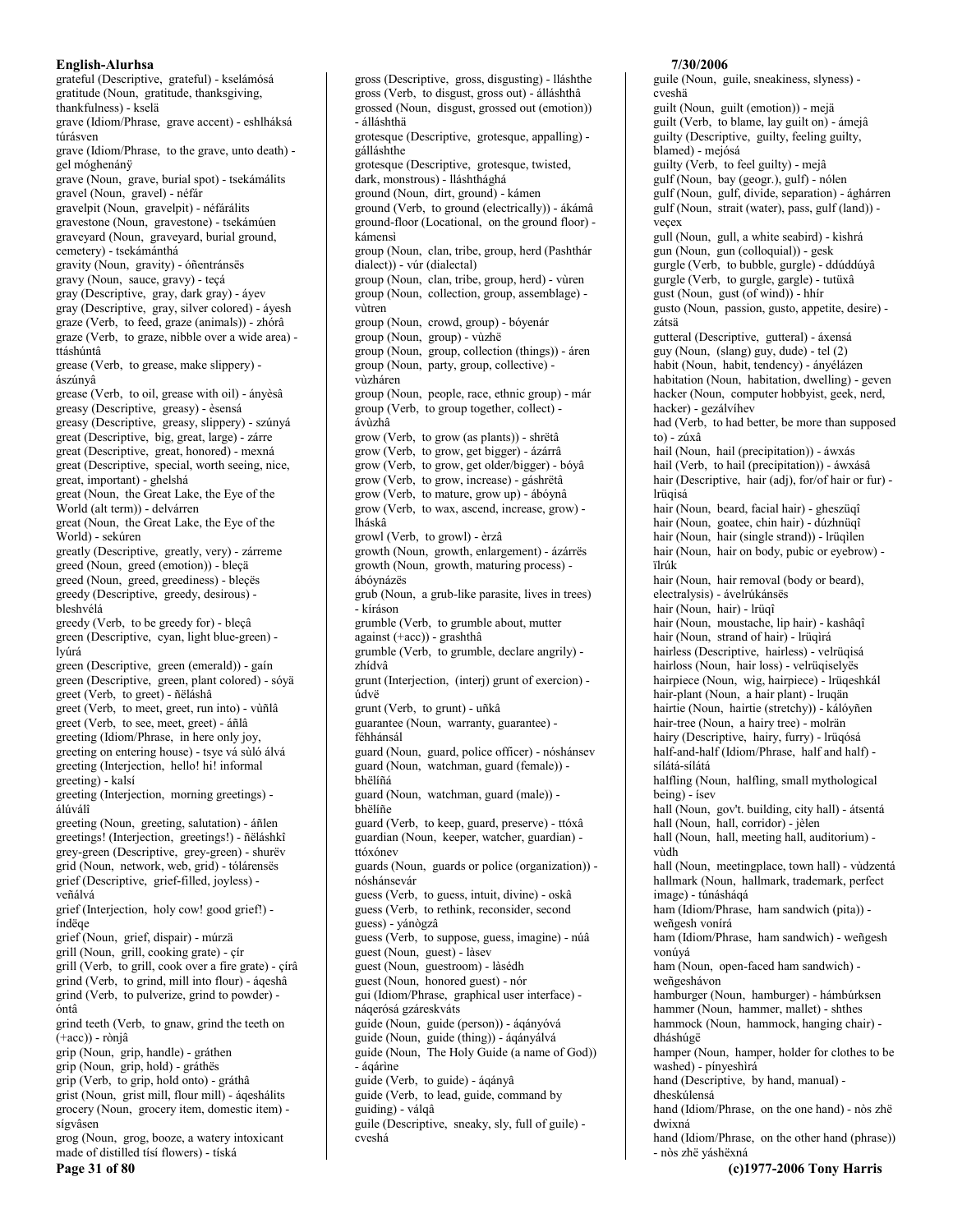English-Alurhsa hand (Noun, hand) - dheskúl hand (Verb, to be at hand, near, on the point of arriving) - áscedzâ handcuffs (Noun, handcuffs, manacles) ándheskádleñkár handful (Noun, handful) - dheskám handheld (Descriptive, handheld (adj)) pedheskúlá handheld (Noun, handheld, palmtop computer, PDA) - idúqásá handkerchief (Noun, tissue, handkerchief, kleenex) - ùshfól handle (Noun, grip, handle) - gráthen handle (Noun, handle, knob) - dúqál handle (Verb, to handle) - zgúvrâ handle (Verb, to handle, fumble or fiddle with) - zgújâ handout (Noun, charity, alm, handout) - zácel handset (Noun, handset, receiver (of phone)) vùgzáráqá handtruck (Noun, cart, handtruck, wagon) várhísá handtruck (Noun, handtruck) - várháqá hang (Verb, to hang, be hanging) - dháshâ hanger (Noun, hanger (for clothes, also a hook)) - dháshálvá happen (Verb, to happen, affect, experience) vëzhâ happening (Noun, experience, happening) vezhensár happiness (Noun, contentment, peace, happiness) - sálikä happy (Descriptive, blessed, happy (greek makarios)) - sálikensá happy (Descriptive, content, contented) sáliksá happy (Descriptive, excited, happy) - tsírá happy (Descriptive, happy, causing one to be happy) - likánsá happy (Descriptive, joyous, happy, good) álvánsá happy (Verb, to be happy) - likâ harbor (Noun, haven, harbor, shelter, safe place) - hálés harbor (Noun, port (city, station)) - hálés harbor (Verb, to harbor, shelter) - hálésâ hard (Descriptive, difficult, hard) - lefsá hard (Descriptive, firm, hard) - luvyen hard (Descriptive, hard (not soft)) - dávrá hard (Descriptive, hard, difficult) - rráxá hard (Descriptive, hard, laborious) - le¿shá hard (Idiom/Phrase, hard heart, closed soul) òká dlóve harden (Verb, to set, harden, become hard) ghólmelyâ harm (Verb, to harm, hurt) - gheçlâ harm (Verb, to hurt, harm, be bad for) - lezgâ harming (Descriptive, hurtful, harming, bad) lezgánsá harmless (Descriptive, innocent, harmless) pésá harmonious (Descriptive, harmonious) vùnìlánsá harmony (Noun, harmony (emotion)) vùnìlánsä harmony (Noun, song, tune, harmony) - selá harmony (Verb, to be in harmony with, go with (+acc)) - vùlhùshâ harness (Noun, voke, harness) - dishák harness (Verb, to harness, hitch for burdens, yoke) - ádishâ harp (Noun, harp, lyre) - fershá harsh (Descriptive, rough, harsh (sound)) dláshvá harvest (Noun, autumn, fall (alt.form)) - átrelás

harvest (Noun, autumn, harvest time) átrëlánsva harvest (Verb, to harvest, gather) - átrëlâ hasty (Descriptive, hasty, quick) - ápshá hat (Noun, a warm, furry hat) - fótish hat (Noun, cap, beret, hat) - mór hat (Noun, cap, hat) - jelë hat (Noun, hat, bonnet, a simple cloth head covering) - fál hate (Verb, to hate back, hate in return) tsútheçâ hate (Verb, to hate) - theçâ hatred (Noun, hatred) - theçä haunch (Verb, to squat down, sit down onto one's haunches) - áplonâ haunch (Verb, to squat, be in a squat, sit on one's haunches) - plonâ haunt (Verb, to haunt, weigh down with one's presence) - óshâ haunted (Descriptive, haunted) - óshensá have (Affix, (suffix) having done) - - ásvá have (Verb, to contain, have inside) - tsexólâ have (Verb, to contain, keep/hold inside) tseklâ have (Verb, to have to, must (irr.)) - deshâ have (Verb, to have) - xólâ have (Verb, to include, have with) - vùxólâ haven (Noun, haven, harbor, shelter, safe place) - hálés haven (Noun, port (city, station)) - hálés having(sfx) (Affix, (suffix) having/needing to  $be) - \overrightarrow{-} e \overrightarrow{sh}$ hawk (Noun, a hawk-like bird of prey) - ádínÿ hay (Noun, hay, dried grass) - ghárish he (Pronoun, he) - dhe he (Pronoun, he/she/it (spiritual/divine)) dháne head (Idiom/Phrase, off the top of ones head) táneres elÿ zhë mishnáç head (Idiom/Phrase, to keep one's head, keep calm, keep cool) - kánâ zhë dlóven head (Noun, head wind) - kánsávës head (Noun, head) - várë head (Noun, head, chief, boss) - kelyák head (Noun, nozzle, head, mouth, opening) mishnál head (Noun, tribal chief, head of tribe) - shócre head over heels (Idiom/Phrase, head over heels, ass over teakettle) - tele zhë fekár head up (Verb, to head up, go up) - eshtelzâ headache (Noun, headache) - várúñen header (Noun, header, column title) - berelev headman (Noun, headman, town/village/precinct leader) - páláñ headphones (Noun, earphones, headphones) réyáqányár headpiece (Noun, crown, leader's headpiece) thórïn headquarters (Noun, headquarters, command center) - kánálits headwaters (Noun, headwaters, source (of a river, etc.)) - pífálskets heal (Verb, to heal (intrans.)) - yátárhâ heal (Verb, to heal (transitive)) - yáltárhâ heal (Verb, to heal, make well) - ástárhâ heal (Verb, to recover (health)) - yátárhâ healer (Noun, spirit-healer, like soul-doctor) táshnónev healing bush (Noun, a bush w/healing properties) - fírnä healing salve (Noun, a healing salve from the fírnä) - fírnázhïn health (Descriptive, health, medical (adj.)) óltárhsá

health (Noun, strength, capability, bodily fortitude, health) - tsáv

healthy (Descriptive, healthy, promoting health) - óltárhánsá healthy (Descriptive, healthy, well) - óltárhá heap (Noun, pile, heap) - bozhál hear (Verb, to hear about, receive news of) réaâ hear (Verb, to hear) - rélâ hear (Verb, to hear, percieve/realize by hearing) - gélâ heart (Idiom/Phrase, (idiom) my heart is heavy) - zhë táshne lhôñ tsye zhë hhesqüyá heart (Idiom/Phrase, hard heart, closed soul) òká dlóve heart (Noun, center, middle, heart, source) - lírá heart (Noun, heart) - vitsë heart (Noun, heart, center, joining point of soul and body) - jádze heart (Noun, soul, emotions, will) - dlóve heartbeat (Noun, pulse, heartbeat) - shevezuñ heartburn (Noun, heartburn) - çághìtsä heartfelt (Descriptive, heartfelt, from the heart (adj)) - eltáshnesá heartfelt (Descriptive, heartfelt, from the heart of the soul) - dlóvensá hearth (Noun, hearth, fireplace) - ¿etsál hearty (Descriptive, rich (soil), nourishing, hearty (food)) - gáttáshélá heat (Descriptive, horny, desiring sex, in heat) áthùshélá heat (Descriptive, warm, making one warm, generating/radiating heat) - hìlánsá heat (Noun, heat) - hìlen heat (Verb, to heat up) - hìlónâ heater (Noun, heater) - hìláqá heave (Verb, to throw, heave) - çóhhâ heavenward (Locational, heavenward, up, upwards, skyward) - eshcìrá heavy (Descriptive, heavy) - llájá heavy (Verb, to make heavy, weigh down) álláiâ hecta(pfx) (Affix, (prefix)hundred, hecta-) - káhedonism (Noun, hedonism, pleasure-centric living) - fenzánsátsen heel (Noun, heel) - fór height (Locational, at a-the height of, x-high (+acc)) - dlúnï height (Noun, height, stature) - dlúnvi height (Noun, level, height) - rén heinous (Descriptive, heinous, greatly evil) váshhárrá heinousness (Noun, heinousness, great evil) váshhárrës heir (Noun, heir, heiress) - shthóvránev helicopter (Noun, helicopter) - póshvárhen helicopter (Noun, helicopter) - vrïtányásh helium (Noun, helium) - velshizhem helium (Noun, helium) - velzháfem hello (Interjection, ahoy, hello, hey) - háy-ká hello (Interjection, hello! hi! informal greeting) - kalsí help (Noun, help, aid) - áksen help (Noun, program, aid program, help system) - ákseskváts help (Verb, to help) - áksâ helper (Noun, helper, assistant) - áksónev helpful (Descriptive, merciful, helpful, pityfilled/pitying) - nìshélá helping (Descriptive, auxiliary, helping) áksefá helpless (Descriptive, helpless, incapable) veñávrá helplessness (Noun, helplessness, powerlessness) - veñávrës hemlock (Noun, fir tree, hemlock) - ránd

hemlock (Noun, hemlock, fir tree) - rend

(c)1977-2006 Tony Harris

7/30/2006

healthy (Affix, (prefix) good, healthy) -  $\delta$ l-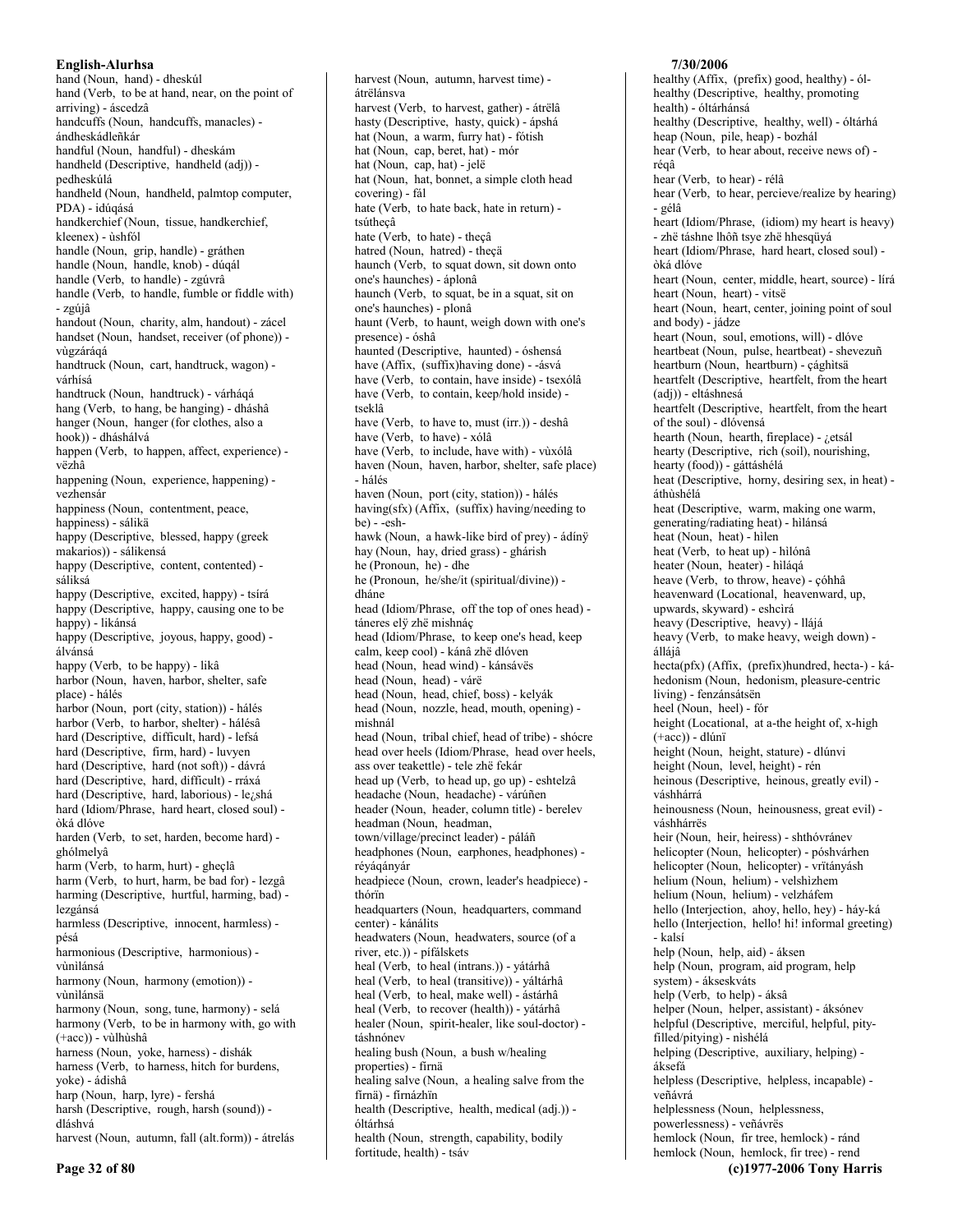her (Pronoun, his, her, its own, Shortform zháls-, refers to closest subject) - zháles her (Pronoun, his, her, its) - dhyánsherb (Noun, a pungent herb, dill) - dzín herb (Noun, a small herb, pointed, reduces fevor) - Iràndïl herb (Noun, an herb with depressant qualities, St. John's Wort or Valerian Root) - tàl herb (Noun, herb, flavorful plant) - ïthál herbal (Descriptive, herbal, make from herbs) ïtháleshká herbivore (Noun, a large herbivore) - vuráps herbivore (Noun, large herbivore, like cross btwn moose and antilope, Y-prong horn, loose skin folds) - vebeks herbivore (Noun, vegitarian, herbivore) thelnáshélev herbivorous (Descriptive, vegitarian, herbivorous) - thelnáshélá herd (Noun, clan, tribe, group, herd (Pashthár dialect)) - vúr (dialectal) herd (Noun, clan, tribe, group, herd) - vùren herd (Noun, herd, flock) - vùr herdsman (Noun, herdsman, herder) - vùrónev here (Idiom/Phrase, back there, back here) - vá kilsì here (Idiom/Phrase, down there, down here) vá kasi here (Idiom/Phrase, right here, this area) túrráme delÿ here (Idiom/Phrase, right here, this spot) túrráme vlór here (Idiom/Phrase, up there, up here (in front), ahead) - vá kéli here (Idiom/Phrase, up there, up here) - vá teli here (Locational, here, in this area/region) delÿ here (Locational, here, in this spot/location) vlór here (Locational, here, in this very spot, right here) - túvlórá here (Pronoun, here, there, pron. of place, also voilà, voici) - vá here is (Verb, here is, voilà, behold, look!) rávv heresy (Noun, heresy (polite form)) kánsákeren heresy (Noun, heresy, false heretical belief) keráclen heretic (Noun, heretic (polite form)) kánsákerónev heretic (Noun, heretic, infidel, unbeliever) keráclónev heritage (Noun, cultural/national heritage) enesnál hermaphroditic (Descriptive, hermaphroditic) ttòsíbólsá hermit (Noun, hermit, monk, nun) - insùlónev hermitage (Noun, monastery, abbey, hermitage) - insùlálits hernia (Noun, hernia, rupture) - drísháles hero (Noun, hero, heroine) - cálin hero (Noun, hero, person of reknown) - fárshev hero (Noun, hero, protagonist, main character) shhádhóves hertz (Noun, cycle, hertz, measure of change) dlárvi hesitant (Descriptive, hesitant, unwilling) - lózá hesitate (Verb, to hesitate) - álózâ hesitate (Verb, to hesitate, shy away, recoil) shàlâ hey (Interjection, ahoy, hello, hey) - háy-ká hi (Interjection, hello! hi! informal greeting) kalsí hi (Interjection, hi! g'day! hey! (very informal greeting)) - zólé

Page 33 of 80

hiccup (Noun, hiccup) - íká hiccup (Verb, to hiccup) - íkâ hick (Noun, country person, hick) - tásÿensev hidden (Descriptive, hidden, having been intentionally hidden) - sárensá hidden (Descriptive, secret, hidden) - etsìqá hidden (Noun, a secret, hidden thing) - etsigen hide (Verb, to cover up, hide) - váyónâ hide (Verb, to hide behind, use for protection) lírzâ hide (Verb, to hide, conceal) - sárâ hide (Verb, to hide, minimize (window on computer)) - leghlénâ hide(sfx) (Affix, (suffix)skin of, hide of, outer wrapping) - - átvá hide-n-seek (Noun, hide-n-seek (children's game)) - sárá-sárá high (Descriptive, drunk, high, intoxicated) megtá high (Descriptive, high (pitch of music or voice)) - sítá high (Descriptive, high, beyond (adj.)) - gelsá high (Descriptive, tall, high) - dlúná high (Locational, at a-the height of, x-high  $(+acc)$ ) - dlúnï high (Locational, high, high up) - ádlún high (Noun, high peaks region of Kritsen) gávìgháren high (Noun, high, trance) - jádhílës high (Noun, pope, high priest) - menák high (Verb, to be on a high, drug or trance induced) - jádhílâ high (Verb, to be x tall or high) - dlúnâ highchair (Noun, highchair) - súgíshtá higher (Descriptive, higher, upper (with number ranges, sizes, etc.)) - ávásá highlight (Verb, to highlight) - ádhráñethâ highlighter (Noun, highlighter (pen)) ádhráñethï highly (Descriptive, highly skilled) - lrávsárra highvoltage (Descriptive, high-voltage (adj)) negvirrásá hike (Verb, to raise, lift, hike) - telzâ hill (Noun, hill) - kahín hill (Noun, hive (bees), mound/hill (ants), hatchery/rookery (birds)) - vùntá hillock (Noun, mound, hillock) - hínyá himself (Pronoun, him/her/it-self (reflex.pron)) - dhí hinder (Verb, to delay, hinder) - bólerhâ hinder (Verb, to hinder, interfere w/) - lezáksâ hinge (Noun, hinge) - vrisá hint (Noun, hint, allusion, clue) - esháqen hint (Noun, hint, taste, touch) - gzón hint (Verb, to hint at, allude to (+acc)) - esháqâ hip (Descriptive, (slang) cool, in, hip) - vósá hip (Noun, hip) - kruvish hire (Verb, to hire, employ) - ácávrâ his (Pronoun, his, her, its own. Shortform zháls-, refers to closest subject) - zháles his (Pronoun, his, her, its) - dhyánshiss (Verb, to hiss (in anger or frustration)) ilhâ hiss (Verb, to whistle (wind), hiss) - szászâ hissing (Descriptive, sibilant, hissing) - ászensá historians (Noun, the press, historians/storvtellers) - sálgónevár history (Noun, history) - sálgáren hit (Verb, to beat, hit) - grúçâ hit (Verb, to deck, knock over, hit powerfully) dhegrâ hit (Verb, to hit (a target)) - çúddâ hit (Verb, to hit, strike) - çokâ hitch (Verb, to harness, hitch for burdens, yoke) - ádishâ

7/30/2006 hitch (Verb, to hitch (an animal), moor (a boat)) - ádâ hive (Noun, hive (bees), mound/hill (ants). hatchery/rookery (birds)) - vùntá hmph (Interjection, hmph, humph (grunt)) mliix hobby (Noun, hobby, passtime) - fenál hobby (Verb, to spend hobby time at, putter at  $(+acc)$ ) - fenálâ hold (Interjection, hold, avast, stand (interj)) zhól-vá hold (Noun, belaying pin, rope hold, hook) zárïden hold (Noun, grip, hold) - gráthës hold (Noun, stand, holding, resistance) - grúës hold (Verb, to brace, splint, hold still or in place) - vedrâ hold (Verb, to cling to, hold onto (something steady)) - qóyâ hold (Verb, to cling to, hold tight, clutch) hhíqâ hold (Verb, to contain, keep/hold inside) tseklâ hold (Verb, to grip, hold onto) - gráthâ hold (Verb, to hold forth, hold out) - eshdúqâ hold (Verb, to hold in/on the arms) - ibrâ hold (Verb, to hold prisoner, imprison) - nyír zâ hold (Verb, to hold) - idúqâ hold (Verb, to hold, contain, have room for) ìrâ hold (Verb, to stand, hold on, hold out) - grúâ hold (Verb, to stretch out, hold out) - ghápínÿâ hold (Verb, to support, hold up or out) - píxâ hold (Verb, to take, take hold of) - ándúqâ holder (Noun, holder, sheath, holster) - ìren holder (Noun, tray, holder) - dhìcen holder for(sfx) (Affix, (suffix) holder for) - - ìrá hole (Noun, bunghole, hole for spigot or cork) lhíshkúz hole (Noun, hole, pit) - vúzh hole (Noun, hole, small poked hole) - dúz hole (Noun, pit, hole) - vlózh hole (Noun, swimming pool, place, or hole) dósá holiday (Noun, festival, holiday) - máthár holiday(sfx) (Affix, (suffix)festival, holiday) - óen holiness (Noun, holiness) - ines hollow (Descriptive, hollow, empty, cavernous) - gúrlá hollow (Descriptive, hollow, without filling) vélvá holster (Noun, holder, sheath, holster) - ìren holy (Descriptive, perfectly or exactly holy) túine holy (Descriptive, sacred, for holy purposes) ìnefá holy (Noun, Holy Omniscient One, All Knowing, a name of God) - ttòzhyìne holy (Noun, Holy Savior, a name of God) hálìne holy (Noun, Holy Weaver, a name of God) kítìne holy (Noun, sanctification, being made holy) inelvensës holy (Noun, sanctification, making something holy) - inelyánsës holy (Noun, The Holy Guide (a name of God)) - ágárine holy (Verb, perfect, all good, holy) - túthánsá holy one (Noun, holy one, Most Holy) - inevne holycow (Interjection, holycow! good grief!) índëqe home (Descriptive, home (adj.), domestic) ánsígvánsá home (Locational, at home) - ánsígvì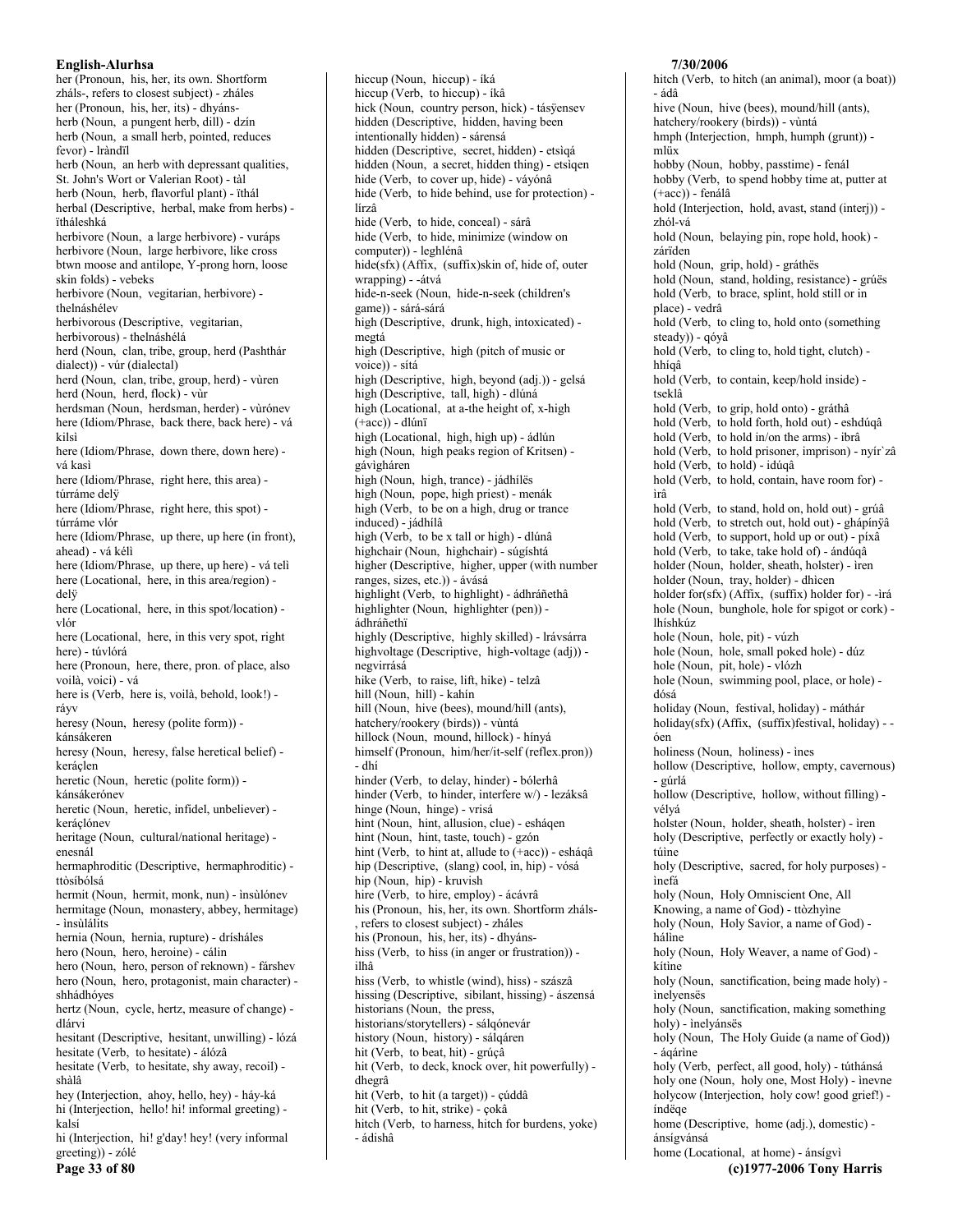English-Alurhsa home (Noun, home) - ánsígvâ home (Verb, to feel at home) - ánilâ home (Verb, to go home) - ánsígváznâ homeland (Noun, homeland) - ántir homeless (Descriptive, homeless, having no house/home) - vesígvá homemaker (Noun, homemaker) - ánámlónev homework (Noun, task, chore, homework) kelveshen homeworld (Noun, Alt. term for Aluria, the Alurhsa homeworld) - áyshárdá homeworld (Noun, homeworld) - ánóñen homosexual (Descriptive, homosexual (adj.)) simwágélá honest (Descriptive, honest, sincere) - févá honestly (Syntactic, honestly, swearing to) eltásh honeydew (Noun, fruit, soft and juicy, red inside, rich brown rind) - móríshä honor (Descriptive, having integrity, honor) dwigheszá honor (Noun, honor (what you have/receive)) thírshál honor (Noun, honor, respect (what you feel for someone)) - thírshä honor (Noun, integrity, honor) - dwigheszánsës honor (Noun, justice, honor, the right thing) teshës honor (Syntactic, in honor of (+acc)) - thírshï honor (Verb, to honor, respect) - thírshâ honorable (Descriptive, honorable, worthy) thírshelshá honorable (Descriptive, just, honorable, does the right thing) - teshá honored (Descriptive, great, honored) - mexná honored (Noun, dignitary, worth, VIP, honored one (female)) - bhálá honored (Noun, dignitary, worth, VIP, honored one (in general)) - bhálë honored (Noun, dignitary, worth, VIP, honored one (male)) - bhále hood (Noun, hood (of jacket, etc.)) - wól hook (Noun, belaying pin, rope hold, hook) zárïden hook (Noun, hook) - çúqë hook (Noun, latch hook design) - ddóscúgensen hook (Noun, latch hook) - ddósçúqen hoot (Verb, to hoot) - úyâ hop (Verb, to hop) - dlúfâ hope (Noun, hope) - lhásvá hope (Verb, to hope for) - lhásvâ hope (Verb, to hope to the end, to the fullest) ttòlhásvâ horde (Noun, swarm, horde) - mójen horizon (Noun, horizon) - bhìghelen horizontal (Descriptive, horizontal) - vírsá hormone (Noun, estrogen, female hormone) thávìzhën hormone (Noun, testosterone, male hormone) dhevezhën horn (Noun, horn (of an animal)) - fir hornpipe (Noun, hornpipe, a dance to the horn flute) - firálhensá hornpipe (Noun, hornpipe, a flute made from the kóshthe horn) - firálh horny (Descriptive, horny, desiring sex, in heat) - áthùshélá horse (Noun, a trained horse/unicorn) kóláshthe horse (Noun, horse, unicorn) - kóshthe horseman (Noun, horseman, rider (by profession)) - kólónev hose (Noun, hose (pipe or tube)) - húnyá hose (Noun, stockings, hose, tights) - núlú hospitable (Descriptive, hospitable) - làsélá hospital (Noun, hospital (building)) - ástárhentá Page 34 of 80

hospital (Noun, hospital, clinic, sickbay) ástárhálits hospitality (Noun. hospitality) - làsës hospitality (Verb, to show hospitality to, be host to) - làsâ host (Noun, host, army) - láxáren host (Verb, to receive, welcome, host, man a front desk) - áshulâ host (Verb, to show hospitality to, be host to) làsâ hostage (Noun, hostage) - bhényír hostile (Descriptive, hostile, belligerent) - geçá hostile (Descriptive, hostile, inimical) - lekmá hostility (Noun, enmity, hostility (emotion)) lekmä hostility (Noun, enmity, hostility (situation)) lekmës hot (Descriptive, angry, hot tempered, tending towards anger) - shthárrélá hot (Descriptive, hot) - hìlá hotdog (Noun, sausage, hotdog) - pushtál hotel (Noun, hotel, inn) - tiszálits hour (Noun, hour, time) - bhór house (Noun, house) - sígvâ house (Noun, native house, birth dwelling) ángev house (Noun, quonsett-shaped house common in Kritsen esp. Monesár and Kolexná) - àntesh house (Verb, to keep house) - ánámlâ houseboat (Noun, houseboat (used by lakedwellers)) - gevosh hover (Verb, to hover, float above) - telshâ hovercraft (Noun, skimmer, hovercraft) telshávárh how (Descriptive, how, what status) - salye how (Descriptive, how? like what?) - shthólfe how many (Numeric, how much, many) shthórá how much (Numeric, how much, many) shthórá how often (Locational, how often) - shthevlá however (Syntactic, but, however) - he however (Syntactic, nevertheless, however) negel hub (Noun, hub) - líjá huddle (Verb. to huddle, cower (in fear)) shústâ hug (Noun, hug, embrace) - çevnä hug (Verb, to hug, clasp formally on the shoulders) - sháqâ hug (Verb, to hug, embrace) - çevnâ huge (Descriptive, huge, massive) - gázárre hum (Verb, to hum) - mumâ human (Descriptive, human (adj.) (alt. Form)) kóvlá human (Descriptive, human (adj.), a human being) - kóvlik human (Descriptive, human (alt. form)) kóvlánsá human (Noun, human (depreciative)) - kóvlágh humanity (Noun, mankind, humanity) kólváren humanoid (Descriptive, humanoid) - kóvlásá humble (Descriptive, humble) - kózhá humble (Descriptive, humble, meek) - mlúsá humble (Descriptive, humble, poor, ignoble, of low station) - pásthá humble (Verb, to be humble about  $(+acc)$ ) kózhâ humble (Verb, to humble oneself (about=acc)) ákózhâ humble (Verb, to line up, form a queue) ákózhâ humid (Descriptive, humid) - zháfálská humidity (Noun, humidity) - zháfálskës humility (Noun, humility) - kózhä

### humor (Noun, humor) - álícës humorour (Descriptive, funny, humorous) álícá humph (Interjection, hmph, humph (grunt)) mliix humus (Noun, humus, soil, compost) - thárin hundred (Numeric, hundred) - delselká hundred(pfx) (Affix, (prefix)hundred, hecta-) káhundredbillion (Numeric, hundred billion) dinçálá hundred-million (Numeric, hundred million) dírádhá hundred-thousand (Numeric, hundred thousand) - dóvírá hunger (Noun, hunger) - ttrìshä hunger (Verb, to hunger for) - ttrìshâ hungry (Descriptive, hungry) - ttrìshá hungry (Verb, to have an appetite for, be hungry for, be passionate about) - zátsâ hunk (Noun, block, hunk, cube) - mlúd hunt (Verb, to hunt) - hhélâ hunt (Verb, to pursue, follow, hunt) - gáseqâ hunted (Noun, prey, quarry, thing hunted) hhélen hunter (Noun, hunter) - hhélónev hurricane (Noun, hurricane) - hávrólázhge hurry (Verb, to be in a hurry) - árrászâ hurry (Verb, to hurry, rush) - rrászâ hurt (Descriptive, hurt, hurting, in pain) - lezgá hurt (Noun, pain, hurt) - úñen hurt (Verb, to harm, hurt) - gheçlâ hurt (Verb, to hurt, ache (emotional)) - ñúdhâ hurt (Verb, to hurt, be in pain (emotional)) lhezâ hurt (Verb, to hurt, be painful) - úñâ hurt (Verb, to hurt, harm, be bad for) - lezgâ hurtful (Descriptive, hurtful, harming, bad) lezgánsá hurting (Descriptive, hurt, hurting, in pain) lezgá husband (Noun, husband) - dhevin husk (Noun, peel, rind, husk) - átvë husk (Verb, to peel, skin, husk) - çátvâ husks (Noun, chaff, husks, extra unneeded  $_{\text{stuff}}$ ) - faz hydrogen (Noun, hydrogen) - lúvìzhem hymn (Noun, hymn, praise song) - páshálá hymnal (Noun, songbook, hymnal) - selárek hyper (Verb, to wind up, get hyper or jittery) ácíslâ hyperboreal (Descriptive, arctic, frigid, hyperboreal) - gátólhársá hyphen (Noun, hyphen, dash) - jóttásven hypocrisy (Noun, hypocrisy (act)) - szevrúshen hypocrisy (Noun, hypocrisy (emotion)) szevrúshä hypocrit (Noun, hypocrit) - szevrúshónev hypocritical (Descriptive, hypocritical) szevrúshá hysterectomy (Noun, hysterectomy) veshhúránsës i (Pronoun, I) - lhe, lhá ice (Noun, ice) - zhel iceberg (Noun, iceberg, ice block) - zhelárren ice-cream (Noun, ice-cream, sherbet) - zhelish iced (Descriptive, iced, frozen) - zhelsá icon (Noun, icon, avatar) - ányïnáqer icon (Noun, icon, image (computer)) - náqényá icon (Noun, idol, icon) - eshkine icy (Descriptive, icy, chilled) - cerá id (Noun, user ID, username, ID) - nóshelev idea (Noun, idea) - íné idea (Noun, little idea, flash of insight) - ínényá idea (Verb, to come up w/an idea) - ínévâ idea (Verb, to come up with (an idea)) - elyínâ (c)1977-2006 Tony Harris

7/30/2006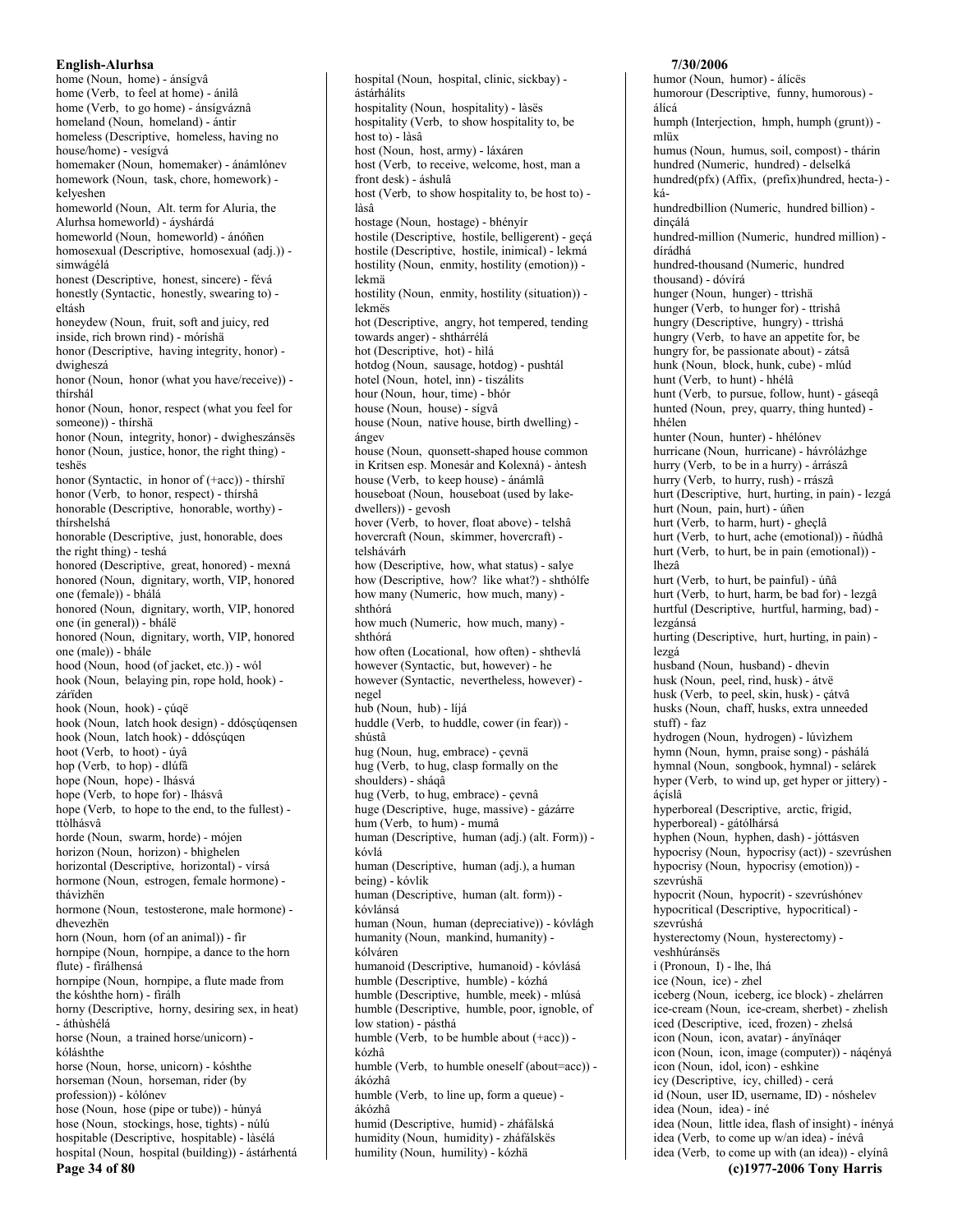idea (Verb, to have an idea dawn on one) ínélyâ ideas (Descriptive, creative, having ideas) ínélá ideas (Noun, concept, collection of ideas) ínéyár identical (Descriptive, exactly alike, identical) ttòsimle identify (Verb, to associate  $x(acc)$  with  $y(dat)$ ) vùsigâ identifying (Descriptive, identifying) - áxelánsá identity (Noun, identity) - áxelánsës ideosyncracy (Noun, oddity, ideosyncracy) blesaál idiot (Noun, idiot, imbecile) - vezágh idiot (Noun, idiot, moron) - lezhvágh idle (Descriptive, idle, fallow) - lerlhá idol (Noun, idol, icon) - eshkine idolatry (Noun, idolatry) - eshkináçlës if (Syntactic, as if...) - kóleñ if (Syntactic, if only, only if) - sùleñ if (Syntactic, if) - elñ if (Syntactic, what if...) - shthóleñ iffy (Descriptive, iffy, unreliable) - enthásá iffy (Descriptive, possible, unproven, alleged) enthásá ignoble (Descriptive, humble, poor, ignoble, of low station) - pásthá ignorance (Noun, ignorance, lack of training or knowledge) - lejës ignorant (Descriptive, foolish, ignorant) lezhyá ignorant (Descriptive, ignorant, stupid due to lack of training or knowledge) - lejá ignorant (Verb, to be unaware/ignorant of) lezhvâ ignore (Verb, to ignore, disregard) - venògzâ ill (Descriptive, sick, ill) - álesvá ill (Verb, to get sick, become ill) - ányálesvâ illegal (Descriptive, illegal) - vetársá illiteracy (Noun, illiteracy, lack of knowledge how to read) - vevelávrës illiterate (Descriptive, illiterate) - lëvelávrá illogically (Verb, to be unbalanced, take an extreme viewpoint, argue illogically) - vebáthâ illuminate (Verb, to light, illuminate) - álúvâ illusion (Noun, appearance, illusion) - sesál image (Noun, hallmark, trademark, perfect image) - túnásháqá image (Noun, icon, image (computer)) nágényá image (Noun, image) - ïnágen image (Noun, reflection, image) - yánágen image (Verb, to image, duplicate, capture the likeness of) - áyánáshâ image (Verb, to scan, image) - lúvelâ imagery (Noun, imagery, art, pictorialism) ïnáqánsës imagery (Noun, imagery, poetry) - ïnáqesës imagery (Noun, imagery, symbolism) ányïnágës imagination (Noun, figment/piece of imagination) - ïnáqilen imagination (Noun, imagination (ability)) ïnágávrës imagine (Verb, to suppose, guess, imagine) núâ  $imal(sfx)$  (Affix, (suffix) base x (of numbers), imal/inary) - - áxánsimbecile (Noun, idiot, imbecile) - vezágh imitate (Verb, to imitate) - sáyázgâ imitate (Verb, to imitate) - sáyázgâ imitate (Verb, to imitate) - sáyázgâ imitate (Verb, to imitate) - sáyázgâ imitation (Noun, imitation (act of imitating)) sáyázgës

immaculate (Descriptive, spotless, immaculate) - vedóçensá immediate (Descriptive, immediate) táneresárrá immediate (Descriptive, immediate, of the moment) - neresá immediately (Locational, immediately) táneresárre immerse (Verb, to baptize, immerse) - ttòtseyâ immerse (Verb, to immerse, baptize) ántseyónâ immigrant (Noun, immigrant) - ápagvónev imminent (Descriptive, imminent, about to happen) - kìzhá immortal (Descriptive, immortal) - vemóghá imp (Noun, imp, a small mischevious being) tvíshná impala (Noun, an impala-like animal) - ìvens impart (Verb, to train, teach/impart a skill req. practice) - pácâ impatience (Noun, impatience) - vesújä impatient (Descriptive, impatient (by nature)) vesújélá impatient (Descriptive, impatient (now)) vesújá impeach (Verb, to impeach, remove from office) - ñávátsénâ impel (Verb, to drive, force, impel) - ádlerâ impending (Descriptive, impending) - túsvlansá imperative (Noun, imperative tense/mode) kánásva imperfection (Noun, imperfection) - lëttòzálës impersonate (Verb, to impersonate) - bóynáshâ impetus (Noun, cause, reason, impetus) - ensës imply (Verb, to imply) - gzénâ imply (Verb, to mean, intend to say, imply) vízâ import (Noun, import, imported item) - tsetren import (Verb, to bring in, import) - tsetrâ importance (Noun, priority, importance) ádwivensës important (Descriptive, important) - spezháne important (Descriptive, important, good, weighty, that matters) - ùlevá important (Descriptive, important, priority (adj)) - áskélá important (Descriptive, special, worth seeing, nice, great, important) - ghelshá important (Noun, priority, important thing) ádwivensen important (Verb, to be important, matter) ùlevâ importer (Noun, importer, one who imports) tsetrónev impossible (Descriptive, impossible) - lëmóvrá impress (Verb, to impress, cause to feel positively about) - ányilónâ impression (Noun, reflection, impression, shadow) - tsúnáshen impressive (Descriptive, impressive) ányìlánsá imprison (Verb, to hold prisoner, imprison) nvír`zâ imprison (Verb, to make a prizoner of) nvír`zénâ imprison (Verb, to throw in prizon) - fanyír'zâ imprisoned (Descriptive, unable to escape) lëzhrávávrá imprisonment (Noun, bondage, captivity, imprisonment) - nyír'zensës improbable (Descriptive, improbable, unlikely) - vendzá improve (Verb, to improve, make better) zálevónâ

impure (Descriptive, ceremonially unclean or

impure) - lözé

impure (Descriptive, evil, bad (morally impure)) - váshhá impure (Descriptive, impure, unclean) - lodlá in (Interjection, really, in fact) - verhsì in (Locational, at, in, on (time)) - vú in (Locational, in, inside) - tsye in (Locational, location in, at, on) - tye in exchange (Locational, in exchange for  $(+acc)$ ) - vùshe in heat (Descriptive, in heat) - thùsheshá in order to (Locational, in order to) - pólef in other words (Syntactic, in other words) yáshóváxne in public (Idiom/Phrase, in public, with others) - vùn yáshevárá in public (Locational, publicly, in public) yáshevì in spite of (Locational, in spite of) - fájï  $in(ptx)$  (Affix, (prefix) in, into) - tse- $\text{in}(\text{pfx})$  (Affix, (prefix) not, in-, un-) - lë(i)inactive (Descriptive, inactive, deactivated, offline) - lefárá inappropriate (Descriptive, incorrect, unsuitable, inappropriate) - velhùshá inappropriateness (Noun, faux-pas, inappropriateness) - velhùshen inbound (Descriptive, inbound, inward, ingrown) - átsegelsá incapable (Descriptive, helpless, incapable) veñávrá incarnation (Noun, divine avatar, manifestation of God, incarnation) - násháne incase (Descriptive, just in case (adj.)) pequshá incase (Descriptive, just in case (adv. and phrase)) - pequsháme incense (Noun, incense) - çúkinál inch (Noun, centimeter, inch, alurian measure of .42 inch) - súvlen incisor (Noun. incisor (tooth)) - tróládh inclination (Noun, tendency, inclination) ányélës incline (Noun, bank, incline) - vesh incline (Noun, slope, incline) - ákles incline (Verb, to slope, incline) - áveshâ inclined (Verb, to tend to, be inclined to) ányélâ include (Verb, to add, include, put with) - vùdrâ include (Verb, to include, have with) - vùxólâ including (Syntactic, including, together with, as well) - vùne incomparable (Descriptive, incomparable) vejáxévrá incomplete (Descriptive, scanty, incomplete) pálh incongruent (Descriptive, blatant, obtrusive, incongruent, in one's face) - vùnáclá inconsiderable (Descriptive, inconsiderable, out of the question) - lënogzévrá inconsiderate (Descriptive, thoughtless, inconsiderate, rash) - venògzélá incorrect (Descriptive, incorrect, unsuitable, inappropriate) - velhùshá incorrect (Descriptive, wrong, incorrect) - vecá incorrect (Verb, to be wrong, incorrect) - vecâ increase (Verb, to grow, increase) - gáshrëtâ increase (Verb, to increase) - ávelyâ increase (Verb, to increase, advance (+instr of in what)) - eshávâ increase (Verb, to wax, ascend, increase, grow)

7/30/2006

- lháskâ increasingly (Descriptive, increasingly, more and more) - ányáváme

increment (Noun, increment) - ávùsen

increment (Verb, to increment (by=zó)) - ávùsâ incremental (Descriptive, incremental) - ávùsá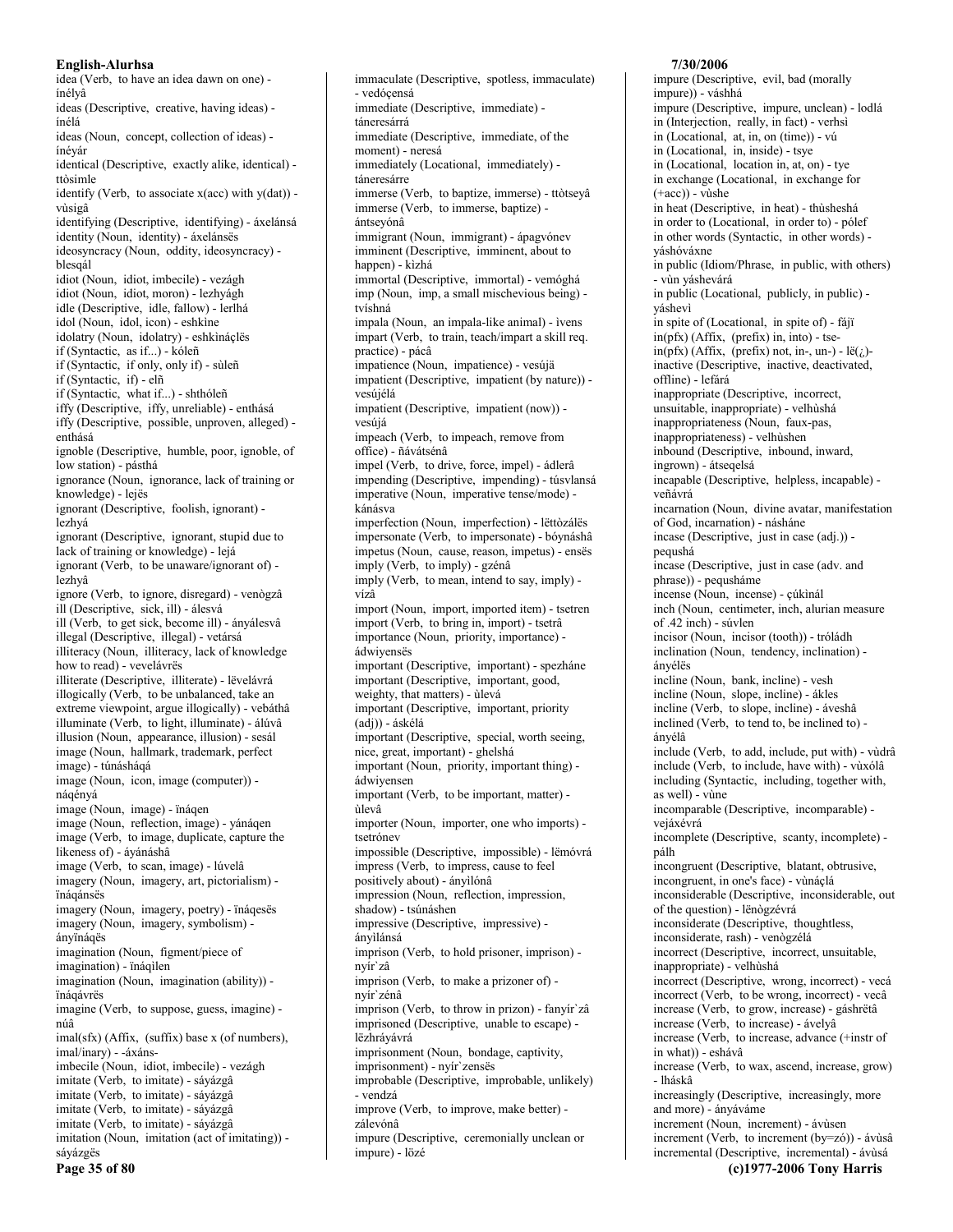incremented (Descriptive, plus, ++, incremented (by=zó)) - vùsá indecisive (Descriptive, indecisive) - lëbácélá indeed (Syntactic, indeed, quite, very) - clá indefinite (Descriptive, indefinite) - lezhná indentation (Noun, indentation) - áshútë independence (Noun, independence) sùlívránsës independent (Descriptive, independent) sùlívránsá indian (Noun, indian, a red skinned person) rúcev indicate (Verb, to indicate, add up to) - ástúrâ indicate (Verb, to indicate, make obvious) ádhrâ indicate (Verb, to point to, indicate) - túrâ indication (Noun, sign, indication) - ántúren indicator (Noun, indicator) - ánásháqá indifference (Noun, indifference, uncaringness) - veñlevës indifferent (Verb, to be indifferent to, ambivalent twrds) - veñlevâ individual (Noun, individual (person)) - dwiyev indivisible (Descriptive, undivided, indivisible) - lëghálensá induct (Verb, to induct, draft) - ányúrevâ inescapable (Descriptive, inescapable, unable to be escaped) - lëzhrávévrá inevitable (Descriptive, inevitable) veváshóvná inexpensive (Descriptive, inexpensive, low cost) - vemká inexpressable (Descriptive, inexpressable) lëgzárévrá infancy (Noun, infancy) - ítenës infant (Noun, baby, infant, newborn (up to 5 yrs)) - íten infection (Noun, infection) - tselesvórh infectious (Descriptive, sickening, infectious, contagious) - álesvánsá infidel (Noun, heretic, infidel, unbeliever) keráclónev infinity (Numeric, infinity, an infinite amount of (number)) - gánúmáxá inflect (Verb, to inflect, conjugate, decline) nyeleksâ inflect (Verb, to transform, reshape) - nyeleksâ influence (Noun, influence, causing) verzánsës influence (Verb, to influence (events or circumstances)) - verzâ influence (Verb, to influence (people or opinion)) - ìlárzâ infonet (Noun, infonet, internet) cádezhyeskváts inform (Verb, to enter, inform) - cáyâ inform (Verb, to inform, make aware of) cádezhyâ information (Noun, datum, piece of information) - cádezhyen information (Noun, information) - cádezhyës information (Noun, news, information) ándezhvál informatique (Noun, informatique, I.S., I.T., D.P.) - gezálvánsës ing(sfx) (Affix, (suffix) -ing) - -ázingot (Noun, brick, bar, ingot) - vóçál ingredient (Noun, ingredient) - remeshken ingredient (Noun, ingredient, component) ershefen ingrown (Descriptive, inbound, inward, ingrown) - átseqelsá inhabit (Verb, to settle, inhabit) - bhïksâ inhabitant (Noun, inhabitant) - gevónev inhabitant (Noun, villager, settler, inhabitant of town/village) - bhïksónev Page 36 of 80

inhale (Verb, to inhale, breathe in) - tserehâ inherit (Verb, to inherit, receive as inheritance) - shthóvrâ inhibit (Verb, to prevent, inhibit) - lénâ inhumane (Descriptive, inhuman, inhumane) vesóvénsá inimical (Descriptive, hostile, inimical) - lekmá inimical (Descriptive, tending to have/be enemies, inimical) - lekmélá iniquity (Noun, iniquity, failure, missing) veyágës initialize (Verb, to initialize) - ápífénâ initiative (Verb, to take the initiative, go for it, get going) - ákálâ injure (Verb, to wound, injure) - ányúñâ injury (Noun, wound, injury) - ányúñ ink (Noun, ink) - dòshhem inkelna (Noun, Inkelná, n-e district of Galar, next to Intárná) - inkelná inky (Descriptive, murky, inky, brackish) nveshá inland (Descriptive, inland, away from the coast) - tsenishá inland (Locational, inland, away from the coast  $(loc.))$  - tsenishi inlander (Noun, inlander, a non-coastal person (depreciative)) - tsenishe<sub>i</sub>, inlander (Noun, inlander, landlubber (insulting)) - tsenishágh inlander (Noun, inlander, non coastal person) tsenishev inlay (Verb, to tile, inlay) - telákâ inlet (Noun, cove, inlet) - nólísá inlet (Noun, inlet (water)) - tsemúnyë inn (Noun, hotel, inn) - tiszálits inn (Noun, tavern, inn) - ïríshen innate (Descriptive, normal, characteristic, innate) - nórshá innocence (Noun, innocence, naïveté) - fàlhës innocence (Noun, innocence, not guilt) - melës innocent (Descriptive, blameless, innocent) vemejévrá innocent (Descriptive, innocent, harmless) pésá innocent (Descriptive, innocent, naïve) - fàlhá innocent (Descriptive, innocent, not guilty) melá input (Verb, to enter, input) - tsecáyâ inquire (Verb, to consult on, inquire about (subject=acc, person=dat)) - sívâ inquire (Verb, to inquire) - ásávlâ inquiry (Noun, inquiry, query, questioning) sávlánsës insane (Descriptive, crazy, insane) - legezánsá insect (Noun, a small biting insect) - púk insect (Noun, bug, insect) - júk insect (Noun, insect, animal having 3 life stages) - lhúshevilòts insert (Verb, to insert) - ántseqâ insert (Verb, to intrude, insert, stick in) tsedüshâ inside (Descriptive, inside-out) - tseyüsi inside (Locational, deep inside) - tsevá inside (Locational, in, inside) - tsye inside (Noun, inside, inner part) - tsegen insight (Noun, insight) - ávùzen insight (Noun, little idea, flash of insight) ínénvá insist (Verb, to insist, demand) - kánózhâ insist (Verb, to persist, insist) - gelózhâ inspect (Verb, to look into, inspect) - tseráyâ inspiration (Noun, inspiration, breathing in) tserehánsës inspiration (Noun, inspiration, motivation, drive) - lhéshä

### inspire (Verb, to inspire, fill and motivate, drive) - lhéshâ install (Verb, to appoint, install (in office)) átsónâ install (Verb, to install (make work)) - ántsefárâ install (Verb, to install, put in place) átsepóndrâ installation (Noun, facility, installation) fárálits instantly (Locational, at once, at that moment) táneres instative (Noun, genitive/locative case, instative) - myánsva instead (Locational, instead, in its place, alternatively) - bhésì instincts (Noun, instincts) - ágilár institute (Noun, institute (organization)) gálçárrálits institute (Noun, institute, office, board) átsáren instruction (Noun, instruction, step) ácádezhven instructions (Noun, instructions) - ácádezhyár instrument (Noun, a hammered, string instrument) - ttászárhná instrument (Noun, a stringed instrument) szelná instrument (Noun, a violin-like instrument) míláyá instrument (Noun, flute) - wípálh instrument (Noun, musical instrument) músnáqá insufficiency (Noun, insufficiency) vesehánsës insufficiency (Noun, insufficiency, deficit) lehásen insufficient (Descriptive, insufficient) - lehásá insulation (Noun, insulation) - ásulónágem insult (Noun, insult) - ñeclen insult (Verb. to insult) - ñeclâ insult (Verb, to use the insulting forms) ányólveñkâ insurance (Noun, insurance) - ántsilánses insurmountable (Descriptive, unsolvable, insurmountable) - vedlóshévrá intarna (Noun, Intárná, s-w district of Lyivna, next to Inkelná) - intárná integrity (Descriptive, having integrity, honor) dwigheszá integrity (Noun, integrity, honor) dwigheszánsës intelligent (Descriptive, intelligent (of life), having speech) - sóvénsá intend (Verb, to intend, be of a mind to) - ózhâ intend (Verb, to mean, intend to say, imply) vízâ intend (Verb, to will, intend, set oneself to) vözâ intended (Descriptive, intended, intentional, deliberate) - ózhensá intense (Descriptive, targeted, focused, intense or intensive) - árányánsá intensity (Noun, loudness, intensity (of sound)) - dlúrës intention (Noun, intention, will, thing intended or willed) - ózhen intention (Noun, meaning, intention) - vízen intention (Noun, will, intention) - ózhä intentional (Descriptive, intended, intentional, deliberate) - ózhensá intentional (Descriptive, intentional) - ózhá interest (Verb, to begin to interest) - fazhakâ interest (Verb, to interest) - zhakâ interface (Idiom/Phrase, command line interface) - vílósá gzáreskváts

7/30/2006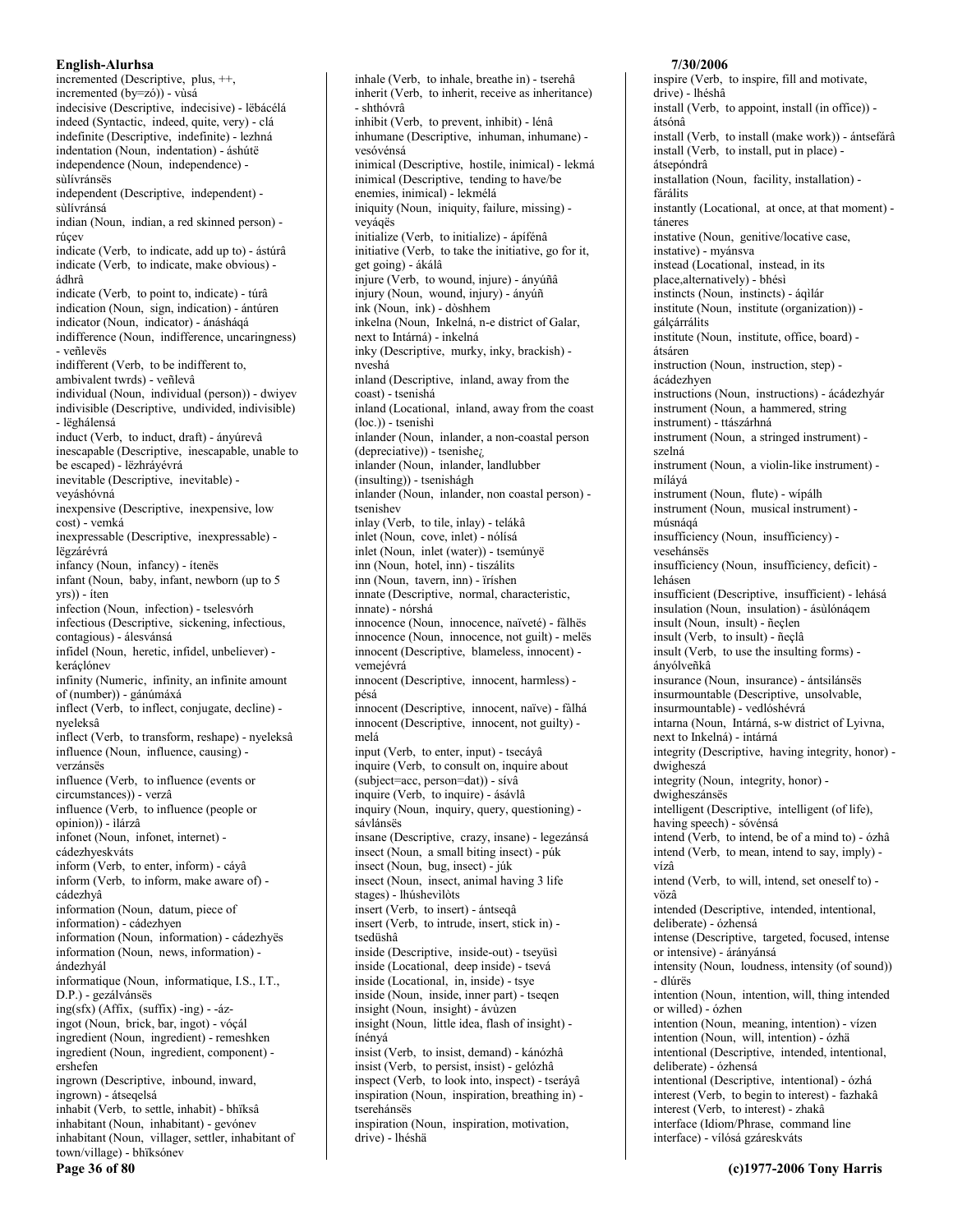interface (Idiom/Phrase, graphical user interface) - náqerósá gzáreskváts interface (Noun, API, programming interface) lyíjóttósvám interface (Noun, gateway, interface (computers)) - lyíjóttáqám interface (Noun, interface, comm-system) gzáreskváts interfaith (Descriptive, interfaith, ecumenical) líkerársá interfere (Verb, to block, interfere with) - lèvâ interfere (Verb, to hinder, interfere w/) lezáksâ interfere (Verb, to interfere) - lízgâ intermission (Noun, break, pause, intermission) - lvízhen intermittent (Descriptive, fitful, intermittent, irregular) - pílepsá international (Descriptive, international) líserensá internecine (Descriptive, civil, internecine, people's) - simárá internet (Noun, infonet, internet) cádezhveskváts internship (Noun, practicum, experience, internship) - kelyánsen interpret (Verb, to translate, interpret) - lyívályâ interpreter (Noun, translator, interpreter) lyívályónev interrupt (Verb, to disturb, bother, interrupt) kìlâ interrupt (Verb, to interrupt) - ápeshrâ interruption (Noun, interruption) - ápeshren intervene (Verb, to intervene) - tseyóvnâ intervention (Noun, intervention) - tseyóvnës interview (Noun, interview) - vùkálrházen interview (Noun, interview, evaluation) ñevvúdren interview (Verb, to interview, evaluate) ñevvúdrâ interwoven (Descriptive, tangled, interwoven) mírgäshá intestinal (Descriptive, intestinal, stomach (adj)) - hhesqüsá intimacy (Noun, intimacy) - vùlísës intimate (Descriptive, intimate, close) - vùlisá  $into(pfx)$  (Affix, (prefix) in, into) - tseintolerable (Descriptive, intolerable) lë<sub>č</sub>ándlévrá intolerance (Noun, intolerance) - veñándlélës intolerant (Descriptive, intolerant) - veñándlélá intolerant (Verb, to be intolerant of) veñándlélâ intoxicated (Descriptive, drunk, high, intoxicated) - megtá intoxicating (Noun, an intoxicating drink made from the tàl herb) - tàlish intraveinous (Descriptive, intraveinous) tsegáslensá intricacy (Noun, detail, intricacy) - kálrányá intricate (Descriptive, detailed, intricate) kálrányósá intrigue (Noun, intrigue, mystery) - váyçál intriguing (Descriptive, intriguing, mysterious) - vávcálsá introduction (Noun, introduction (course for a subject)) - ánzhványës introduction (Noun, introduction) - áqázhyes introduction (Noun, introduction, first  $lesson(s)$ ) - fadezhyës introductory (Descriptive, introductory, for the purpose of beginning learning) - fadezhyefá introspect (Verb, to look within, introspect) átserávâ introspective (Descriptive, introspective (adj.)) - átserávélá

Page 37 of 80

intrusion (Noun. intrusion. break-in) lrushthelvës intuit (Verb, to guess, intuit, divine) - oskâ inundate (Verb, to inundate, flood) - kanyëvâ inus (Noun, Inus, pre-unification language of Intárná and Inkelná) - inús invade (Verb, to invade, swarm into or over) mójâ invasion (Noun, invasion) - mójánsës invent (Verb, to invent, build) - vrínévâ invented (Descriptive, invented) - vrínéyásá invention (Noun, invention (object or discovery)) - vrínéyen inventory (Noun, inventory) - xólensenár invert (Verb, to reverse, invert) - ttòvrïtâ investigate (Verb, to explore, investigate) tìdhrâ investigate (Verb, to investigate) - ézhyâ investigative (Descriptive, curious, investigative) - ézhyélá investigator (Noun, investigator, detective) ézhvónev invitation (Noun, invitation) - cedzálen invite (Verb, to invite, ask one's presence) cedzálâ invoke (Verb, to call out, call unto/upon, invoke) - thrávâ invoke (Verb, to run, invoke, start) - á¿shâ involve (Verb, to concern/involve oneself with) - lísvâ inward (Descriptive, inbound, inward, ingrown) - átsegelsá iou (Noun, certificate, IOU) - száres irish (Descriptive, irish (lang., cult.)) - érsá iron (Noun, iron (metal)) - dlárhem ironic (Descriptive, ironic) - kánsigá irony (Noun, irony) - kánsiges irregular (Descriptive, arrhythmic, irregular) lëtúrsá irregular (Descriptive, fitful, intermittent, irregular) - pílepsá irregular (Descriptive, irregular, outside the norm) - vedhushensá irritate (Verb, to annoy, irritate) - írgâ irritate (Verb, to irritate (skin, eyes, etc.)) - ¿ítsâ irritating (Descriptive, annoying, irritating) írgánsá irritating (Descriptive, irritating, annoying) shthárrányánsá irritating (Descriptive, unpleasant, irritating, sucky) - dlíçá irritation (Noun, annoyance, irritation) - írgen irritation (Noun, irritation, annoyance (emotion)) - írgä irritation (Noun, irritation, annoyance (that which irritates or annoys)) - írgánsen is (Verb, is (3rd. sing. pres. of delzyû)) - lhôñ ish(sfx) (Affix, (suffix) seeming, looking, -ish)  $-4$ s $(4)$ island (Noun, island (alt. term)) - reg island (Noun, island) - inish  $ism(sfx)$  (Affix,  $(suffix)$ -ism) - -átsën isolate (Descriptive, isolated, isolate) - sùlághá isolate (Verb, to isolate) - sùlághâ isolated (Descriptive, isolated, isolate) - sùlághá issue (Noun, issue, concern) - nògzeshen issue (Noun, issue, important item) - ùleven ist (Affix, (suffix) -ist, -ologist, one who studies to learn about) - - árválev ist (Affix, (suffix) ist, one who follows a philosophy) - - átsev isthmus (Noun, isthmus) - kólyinish it (Noun, informatique, I.S., I.T., D.P.) -

gezálvánsës

intrude (Verb, to intrude, insert, stick in) -

tsedüshâ

### 7/30/2006

it (Pronoun, it (of non-material things)) - dhó it (Pronoun, it) - dhë, dhó itch (Verb, to itch, feel itchy) - çocâ itch (Verb, to scratch (an itch)) - tsrashâ item (Noun, grocery item, domestic item) sígvâsen item (Noun, provision, item) - ácëlén item (Noun, thing, item, belonging, stuff) - gith item (sfx) (Affix, (suffix) one item of a collective) - - ilits (Pronoun, his, her, its own. Shortform zháls-, refers to closest subject) - zháles its (Pronoun, his, her, its) - dhyánsivore(sfx) (Affix, (suffix) eater of, -ivore) - áshivory (Noun, ivory, enamel of teeth) - kìzhïn jack (Noun, jack, outlet) - tsettúsh jackal-lizard (Noun, a nasty lizard, weasle, jackal) - çútöñ jacket (Noun, a warm, furry jacket) - páláx jacket (Noun, jacket, blazer) - berits jacket (Noun, jacket, windbreaker) - çïrál jailer (Noun, jailer) - nyír'zónev jam (Noun, door jam) - hólyenirá jam (Noun, jam, jelly, fruit spread) - rúddázhën january (Noun, first month of Alurian year) lháskyetsvá jar (Noun, can, canning jar (metal or glass)) ttóxìrá jar (Noun, jar, bottle) - ledhen jaw (Noun, jaw) - graçë jealosy (Noun, envy, jealosy) - shhóghä jealous (Descriptive, jealous, possessive) áttícá jealous (Verb, to be jealous of (acc=person, inst=action or state)) - nídzâ jealous (Verb, to envy, be jealous of) - shhóghâ jealousy (Noun, jealousy) - nídzä jealousy (Noun, jealousy, possessiveness) áttícä jelly (Noun, jam, jelly, fruit spread) rúddázhën jerk (Noun, jerk, asshole) - ázgágh jerky (Noun, a dried travelling meat, beef jerky) - dúzhïn jester (Noun, clown, jester) - brúk jesus (Noun, Jesus) - yëshúä jewel (Noun, jewel, precious stone) - shhàrë jewelry (Noun, piece of jewelry) - shhàren jewish (Descriptive, jewish) - yúdásá jingle (Verb, to jingle, tinkle) - dliñâ jittery (Descriptive, wound, jittery, fast-paced) çíslá jittery (Noun, feeling of being wound, jittery) çíslä jittery (Verb, to wind up, get hyper or jittery) ácíslâ job (Descriptive, work or job related) - pevrejá job (Noun, position, job) - vrejáren job (Noun, work, job, position) - vrejál john (Noun, John) - yóánes join (Verb, to become a member of) - úrevelyâ join (Verb, to clasp, join (of hands)) - áttâ join (Verb, to join (a group)) - úrelyâ join (Verb, to join, connect to) - jóttâ joined (Descriptive, clasped, joined (of hands)) - áttensá joke (Noun, a joke) - çüçén joke (Verb, to joke, kid) - çüçâ joker (Noun, clown, buffoon, joker) - lek journal (Noun, journal) - víláren journal (Noun, magazine, journal) - sálqázek journalist (Noun, reporter, journalist) - réqónev journalists (Noun, the press, historians/storytellers) - sálqónevár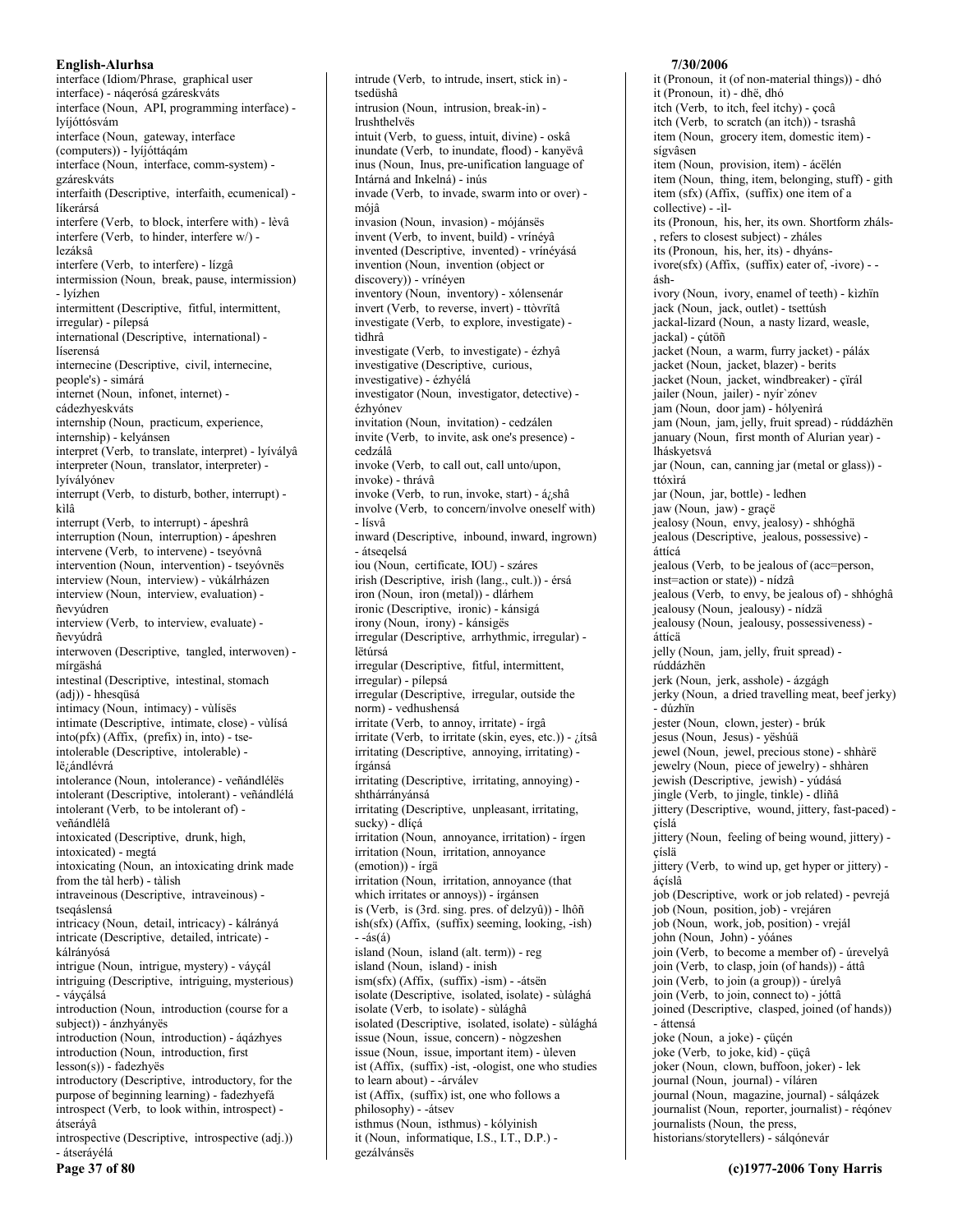journey (Noun, journey (under one's own power)) - álznár journey (Noun, journey) - zheznár journey (Noun, trip, travelling, journey) shthálës joy (Noun, joy) - álvá joyful (Descriptive, joyful) - álváyósá joyless (Descriptive, grief-filled, joyless) veñálvá joyous (Descriptive, joyous, bringing or causing joy) - ányálvánsá joyous (Descriptive, joyous, happy, good) álvánsá judge (Verb, to judge) - yúdráshâ judgement (Idiom/Phrase, to sue, seek judgement) - hídhâ vúdráshësán judgement (Noun, competition, comparison, judgement) - vùjáxenses judgement (Noun, judgement) - yúdráshës jug (Noun, bottle, jug) - ñmáren jug (Noun, jug, pitcher, ceramic pot w/handle) ñemen juice (Noun, juice) - rúsken july (Noun, July) - hiláze jump (Verb, to jump up and down) - dlúfázâ jump (Verb, to jump, jump up) - dleçâ junction (Noun, junction) - vùqíëden june (Noun, sixth month of Alurian year) lhányelÿ jungle (Noun, jungle) - mírshá junk (Noun, bulk or general mail/email, junk mail, spam) - náskúntës junk (Verb, to clutter, junk up) - mórhkâ jupiter (Noun, Jupiter (planet)) - zárretá jurisprudence (Noun, jurisprudence, study of law) - tárelçës just (Descriptive, good, just (morally pure)) thánsá just (Descriptive, just in case (adj.)) - pequshá just (Descriptive, just in case (adv. and phrase)) - pequsháme just (Descriptive, just, honorable, does the right thing) - teshá just (Descriptive, just, right (of an act or decision)) - záyúdrá just (Descriptive, just, righteous (of a person)) záyúdrélá just (Descriptive, just, simply, only) - ttòsvì just (Locational, just now, a moment ago) úneres just (Syntactic, almost, just) - kìn just (Syntactic, just (to have just...)) - ce just (Syntactic, just in case) - pándefi justice (Noun, justice, honor, the right thing) teshës justification (Noun, justification) thánselyenses ka (Noun, being, spirit, ka) - táshén kalash (Noun, a pre-unification language spoken in the Kalash) - ósán kale (Noun, kale, a leafy vegetable) - áltish keelhaul (Verb, to keelhaul, dredge along the bottom) - thírízhâ keep (Idiom/Phrase, to keep one's head, keep calm, keep cool) - kánâ zhë dlóven keep (Noun, keep, donjon, tower) - tárhá keep (Verb, to concentrate on, focus on, keep in mind  $(+acc)$  - ágzâ keep (Verb, to contain, keep/hold inside) tseklâ keep (Verb, to do, keep (habitually)) - kelyélâ keep (Verb, to keep awake) - shabhóyónâ keep (Verb, to keep house) - ánámlâ keep (Verb, to keep track of) - zhókâ keep (Verb, to keep, cause to stay) - álstónâ keep (Verb, to keep, guard, preserve) - ttóxâ Page 38 of 80

keep (Verb, to keep, retain) - áklâ keep (Verb, to maintain, keep up, tend) - ámlâ keep (Verb, to store, keep) - mlótsâ keep up (Verb, to stay with, keep up with) vùstâ keeper (Noun, keeper, maintainer, maintenance person, steward) - ámlónev keeper (Noun, keeper, watcher, guardian) ttóxónev kept up (Descriptive, cared for, kept up) - melsá kerosene (Noun, kerosene) - shhúlèsem kettle (Noun, cauldron, deep stew/soup kettle) sudlá kettle (Noun, tea-kettle) - álskápáls key (Descriptive, key, choosing (adj.)) - bácefá key (Descriptive, key, pivotal, primary) - ádúká key (Descriptive, key, prime, principle) dúqánsá key (Noun, button (on a machine), key (keyboard)) - shútágá key (Noun, key) - hólvá key (Noun, key, pivot, primary component) ádúk key (Verb, to enter, key in, type) - cilshâ key (Verb, to type, key) - shútílshâ keyboard (Noun, keyboard) - shútáqáren keychain (Noun, keychain, keyring, keyholder) - hólvìrá keyring (Noun, keychain, keyring, keyholder) hólvìrá keys (Noun, keys, keyring, set of keys) - hólvár kholkhoz (Noun, commune, kibbutz, kholkhoz) - kál`rháshvá kibbutz (Noun, commune, kibbutz, kholkhoz) kál`rháshvá kick (Verb, to kick) - fedlâ kickback (Noun, recoil, kickback, backlash) tsúkilsës kickback (Verb, to recoil, kick back, backlash) - tsúkilsâ kid (Noun, squirt, kid, pup, little one) - tersk kid (Verb, to joke, kid) - çüçâ kill (Verb, to slay, kill) - dlàshâ kiln (Noun, kiln) - gròsháqá kilo- (Affix, (prefix) kilo-, 1000 times) - zákilo (Noun, pound, kilo, a measure of weight) kevi kilo (Noun, pound, kilo, a measure of weight, large amount) - drozh kilobyte (Noun, kilobyte, K) - zázlúren kilohertz (Noun, kilohertz) - zádlárvi kilometer (Noun, mile, kilometer (1.1km)) závlen kind (Descriptive, kind, bighearted, widesouled) - góshhá kind (Descriptive, kind, kind hearted) - tëkàshá kind (Descriptive, some kind of) - áyáls kind (Noun, kind, type, sort) - álsen kindness (Noun, favor, goodness, kindness) zályés kind-of (Descriptive, kind of, sort of, a little bit (+adj/adv)) - nísále king (Noun, a ruler's title from the east, sultan, king, maharajah) - válád king (Noun, Emperor, High King) - gánár king (Noun, king) - nár kingdom (Noun, kingdom) - náráls kiss (Verb, to kiss) - òstâ kitty (Noun, kitty (child word)) - filsíshtá kiw (Descriptive, deep, low (pitch of music or voice)) - mózhá kleenex (Idiom/Phrase, tissue paper, kleenex) ùshfánsá ólevem kleenex (Noun, tissue, handkerchief, kleenex) *ishfól* kleptomania (Noun, kleptomania) - hushélës

### 7/30/2006

kleptomaniac (Noun, kleptomaniac) - hushélev klingon (Descriptive, klingon (lang., cult.)) dliñánsá knee (Noun, knee) - ñír kneel (Verb, to kneel, stoop down) - ñírâ knife (Noun, carving or bread knife) - dhúr knife (Noun, chopping or slicing knife, general knife) - páç knife (Noun, hunting knife) - ròsh knife (Noun, pocket knife) - trókïs knit (Verb, to weave, knit) - kítâ knob (Noun, handle, knob) - dúqál knob (Noun, knob (turning, not a handle)) vrúaë knob (Noun, selector, knob, dial) - bácálvá knock (Noun, knock, rap) - ddok knock (Verb, to deck, knock over, hit powerfully) - dhegrâ knock (Verb, to knock, rap) - ddokâ knock off (Verb, to knock off) - beçlâ knock over (Verb, to knock over) - kaçlâ knock over (Verb, to knock over, topple, fell) krusâ knot (Noun, knot) - dlúpen knot (Verb, to tie, make a knot) - dlúpâ know (Interjection, y'know) - náshé know (Verb, to fathom, know deeply) thír`zhyâ know (Verb, to know how something works, understand) - xízhâ know (Verb, to know why, understand) házhyâ know (Verb, to know why, understand, accept, approve, agree) - kezâ know (Verb, to meet, get to know) - ágnevâ knowing (Descriptive, wise, knowing) gádezhyá knowing (Noun, Holy Omniscient One, All Knowing, a name of God) - ttòzhyìne knowing (Noun, the Meeting. Celeb. Of Mtg of Kalyesh and Sekandra) - ágnevelyes knowledgable (Descriptive, smart, knowledgable (alt. term)) - dezhyósá knowledgable (Descriptive, smart, knowledgable) - dezhyá knowledge (Noun, knowledge of how something works) - xízhës knowledge (Noun, knowledge) - dezhyës known (Descriptive, familiar, known) - gnevélá known (Descriptive, famous, familiar, wellknown (of things)) - dezhyúntá known (Descriptive, famous, renowned, well known (of people)) - gnevúntá known (Descriptive, known, familiar) - gensá known (Noun, given, a known thing) - dezhyen knows (Idiom/Phrase, who knows?) - ddá ve dezhyé (tázhë) knuckle (Noun, knuckle (bend in finger)) vrigë knuckle (Noun, knuckle (on hand, not finger)) ándúgen labia (Noun, labia, nether lips) - búshkë labor (Descriptive, labor, toil (adj.)) vrejárránsá labor (Idiom/Phrase, fruit of ones labor) kályen zháls-le¿shenáxná labor (Noun, labor, task) - leishen labor (Verb, to be in labor, be giving birth) wuskâ labor (Verb, to labor at, exert oneself at (+acc))  $-lei<sub>i</sub>shâ$ labor (Verb, to work, labor) - vrejâ laborious (Descriptive, hard, laborious) - le¿shá laborious (Descriptive, laborious, challenging) lezshánsá lace (Descriptive, lace (made of)) - lhíremeshká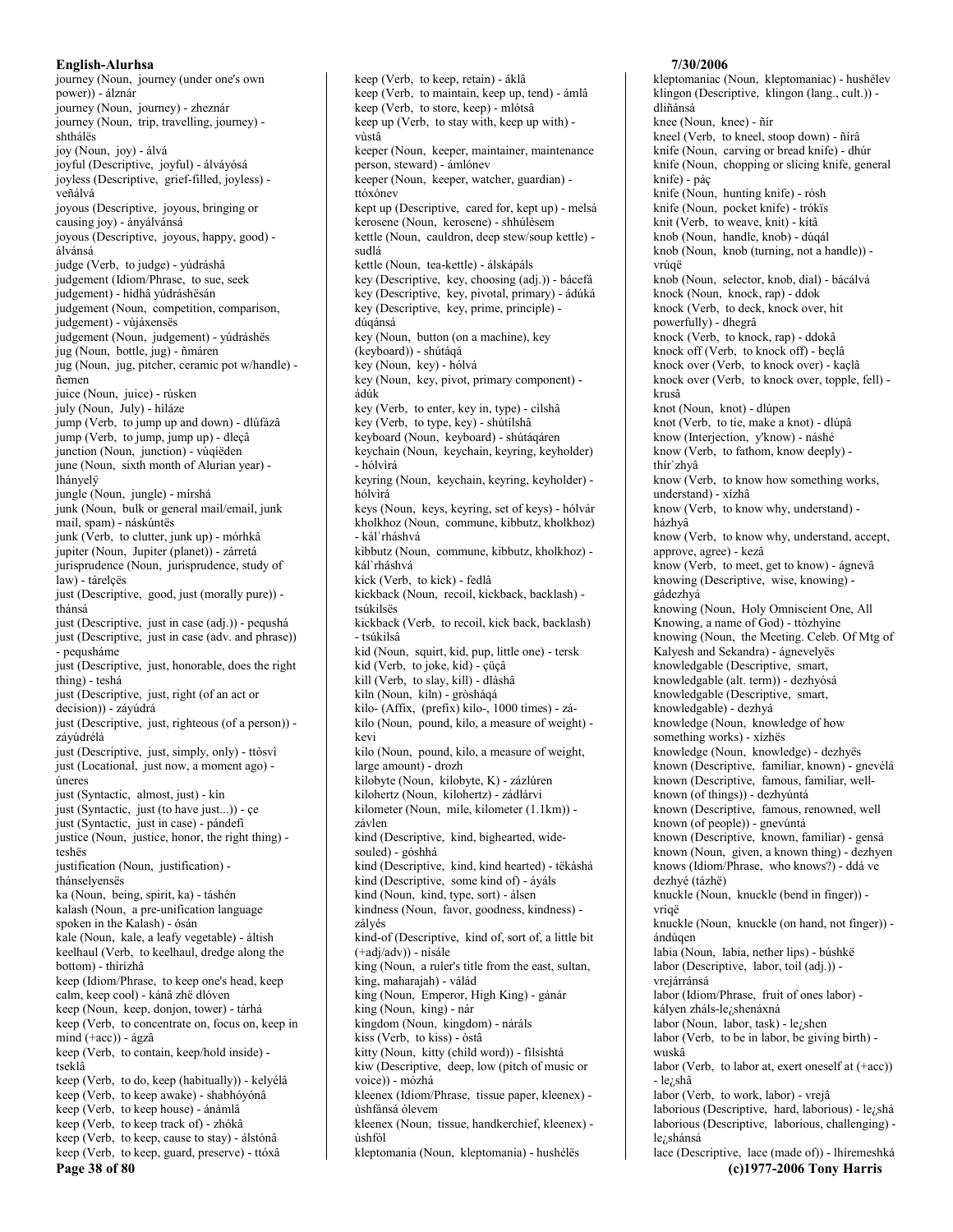lace (Noun, fastening, lace, latch) - ddósen lace (Noun, lace (material)) - lhírem lace (Noun, lace (material, not string/tie)) kítírál lace (Noun, sandal, open shoe) - ddósen lace (Verb, to fasten, latch, lace, tie) - ddósâ lack (Noun, ignorance, lack of training or knowledge) - lejës lack (Noun, lack, feeling that something's missing) - llándä lack (Verb, to lack, want) - llándâ lacking (Descriptive, lacking, short) - llándá lacking (Descriptive, lacking, short) - llándá lacking (Descriptive, missing, lacking) - llándá lacking (Descriptive, missing, lacking) - llándá ladder (Noun, ladder) - mlúzhets ladder (Noun, stool, step ladder) - ritsál ladle (Noun, ladle, serving spoon) - vwólárre lady (Noun, lady (Kritsenese title)) - éshná lady (Noun, lady (title of nobility)) - éhená/á lake (Noun, lake dweller) - lhékánsev lake (Noun, lake) - lhékan lake (Noun, the Great Lake, the Eye of the World (alt term)) - delvárren lake (Noun, the Great Lake, the Eye of the World) - sekúren lamb (Noun, lamb (offspring of ágen)) - ágáye lamb (Noun, lamb, mutton, sheep meat) - ágesh lamentation (Verb, lamentation) - mùláren lamp (Noun, lamp, light) - lúvin lamp (Noun, light fixture, lamp, light) - lúváqá lan (Noun, computer network, LAN, WAN) gezálveskváts land (Noun, dry land, terra firma) - kámír land (Noun, land, plot, acrage) - kár land (Noun, land, region, country) - tir land (Noun, land, region, province) - ser land (Noun, world, land) - tiren land (Verb, to alight, land on (not ground)) ávenváshâ land (Verb, to come ashore, land) - ányórvâ land (Verb, to land, touch down) - eshkámâ  $land(sfx)$  (Affix, (suffix) realm, world, land of) - -ná landingpad (Noun, landingpad) - eshkámálits landlord (Noun, landlord) - gvánéshne landlubber (Noun, inlander, landlubber  $(insulting))$  - tsenishágh landmine (Noun, mine, landmine) - kaçòn landscape (Noun, landscape, place picture) delnáqës landscape (Noun, landscape, terrain) - serkáren lane (Noun, path, lane, way) - shthál lane (Noun, shoulder, breakdown lane, edge (of roadway)) - shtháwál language (Descriptive, asketan, of Asketana, incl. Language spoken there pre-unification) ásketánsá language (Descriptive, of Läzín, region in NE. Lhékáná, incl. Pre-unification language spoken there) - läzínsá language (Noun, a pre-unification language spoken in central Kritsen) - karasik language (Noun, a pre-unification language spoken in the Kalash) - ósán language (Noun, Chontal, a language once spoken in the Arh region) - còntál language (Noun, Inus, pre-unification language of Intárná and Inkelná) - inús language (Noun, language) - hálye language (Noun, language, speech) - hályës language (Noun, pre-unification language spoken in central Lyívná, near Seneká) - neská language (Noun, pre-unification language) spoken in Geneshlìcá) - geneshká

language (Noun, pre-unification language) spoken in Iskárá, a region in S. Lhékáná) - iská language (Noun, pre-unification language) spoken in Kalendir region of Lyívná) - kálendí language (Noun, pre-unification language spoken in Mahal river region (Kashandir, Mahalaren, Queysh, etc.)) - máhálí language (Noun, programming language) ttósválye language (Noun, V'sul, a language once spoken in SE Balashan and islands) - vësúl language (Verb, pre-unification language spoken in Eskál) - eskálik lap (Noun, bosom, lap, safe place) - szár lap (Noun, lap (top of legs)) - vítáren lap (Noun, lap, circuit, loop) - pelen laptop (Noun, portable, laptop computer) vitrásá large (Descriptive, big, great, large) - zárre lasciviousness (Noun, lasciviousness, unbridled lust) - shártsárrës laser (Noun, laser) - tuklúvës last (Descriptive, last) - belnávná last (Descriptive, last, prior (time references)) prevá last (Descriptive, past, last, just over) - çesá last (Descriptive, penultimate, next-to-last) prëbelná last (Noun, the fourth (last) week of the month) - belnáshh last (Verb, to continue, last, endure) - góyâ last (Verb, to last, continue, endure) - gólâ latch (Noun, fastening, lace, latch) - ddósen latch (Noun, latch hook design) - ddóscúgensen latch (Noun, latch hook) - ddósçúqen latch (Noun, sandal, open shoe) - ddósen latch (Verb, to fasten, latch, lace, tie) - ddósâ late (Idiom/Phrase, X-amount late (+ time) reference)) - gásá zó late (Verb. to be late, be fast (of clocks)) - gáyâ lately (Locational, lately) - exnársáme later (Locational, afterwards, later on) - gáváme latin (Descriptive, latin (language, culture)) látínsá laugh (Noun, a laugh) - líëcen laugh (Verb, to laugh scorningly at, mock) vròshcâ laugh (Verb, to laugh together, share a laugh) vùlícâ laugh (Verb, to laugh) - líëcâ laughter (Noun, laughter) - líëcár launch (Verb, to take off, lift off, launch) eshcìrâ launchpad (Noun, launchpad) - eshcìrálits laundry (Descriptive, clothes, laundry (adj.)) hìnefá lavatory (Noun, bathroom, lavatory) - ùlmédh lavender (Descriptive, lavender (pale), sky colored) - szer law (Noun, jurisprudence, study of law) tárelcës law (Noun, law enforcement, police) társónevár law (Noun, law, cannon, decalogue) - kársáren law (Noun, law, rule, custom) - társ law (Noun, natural law, law of nature) - övárs law (Noun, police, law enforcement officer) társónev law (Noun, spiritual law, commandment) - kars lawless (Descriptive, lawless, unruly) vetársélá lawyer (Noun, lawyer, attorney) - kìtársónev lawyer (Noun, lawyer, legal scholar) tárelçónev laxitive (Noun, laxitive specific to bowels) -

ùmvánsem

# 7/30/2006

laxitive (Noun, laxitive) - ùlmánsem lay (Verb, to lay, lay down) - ápálâ lay down (Verb, to lie down, lay down) - pálâ lay out (Verb, to design, plan, lay out) - ínershâ layer (Noun, level, layer) - réël layer (Noun, line, gap, layer, thing btwn 2 things) - lyídzen layout (Noun, design, layout) - ínleksen layout (Noun, format, layout) - heleksám layout (Noun, layout, arrangement) - heleksës lazin (Descriptive, of Läzín, region in NE. Lhékáná, incl. Pre-unification language spoken there) - läzínsá laziness (Noun, laziness) - mlevës lazy (Descriptive, lazy) - mleve lazy (Descriptive, sleepy (wanting to sleep), lazy) - bleshkélá lead (Noun, lead (metal)) - tezhem lead (Verb, to drive, lead (a horse, etc.)) - ákshâ lead (Verb, to lead (path, direction)) - ányontâ lead (Verb, to lead the way, take the lead) kélágâ lead (Verb, to lead) - áqâ lead (Verb, to lead, guide, command by guiding) - válqâ leader (Noun, leader, commander) - válqónev leader (Noun, master, leader, sovereign) - kòre leaf (Noun, leaf, needle (tree), blade (grass)) púná leak (Noun, leak) - çéf leak (Verb, to leak) - céfâ lean (Verb, to lean (on)) - klesâ learn (Verb, to learn) - ánzhyâ learn (Verb, to learn, notice, realize) - ándezhyâ learn (Verb, to teach, cause to learn) - ánzhyónâ learn (Verb, to train, learn/acquire a skill req. practice) - círâ learned (Descriptive, educated, learned) elcásvá learned (Descriptive, highly educated, learned) - gelánzhyásvá learned (Noun, objective, thing to be learned) ánzhveshen learner (Noun, student, learner) - ánzhyónev learning (Noun, distance learning, online classes) - bhilánzhyánsës learning (Noun, education, learning) - ázhyáren learning (Verb, to teach, be responsible for learning) - fázhyâ lease (Noun, lease, contract) - shóthes lease (Verb, to rent, lease, take on lean) shóthâ least (Descriptive, least) - évne  $least(sfx)$  (Affix, (suffix) least) - -[á]nvé leather (Descriptive, leather (made of)) átveshká leather (Noun, leather (material)) - átveshken leave (Verb, to away, depart, leave) - gháznâ leave (Verb, to leave (behind)) - pázhâ leave (Verb, to leave behind) - dershâ leave (Verb, to leave, depart (alt. dialectal form)) - vándrhâ leave (Verb, to leave, depart (dialectal form)) vârâ leave (Verb, to let be, leave alone) - lepshâ leave-alone (Verb, to set down, leave alone, stop touching or doing with) - ávezgúâ leaven (Noun, leaven) - rákánsem leaving (Noun, departure, leaving (more formal)) - vánrhës leaving (Noun, departure, leaving) - gháznës leech (Noun, leech, bloodsucking parasite) qüdish leer (Verb, to leer, stare evily or lecherously) ráyçlâ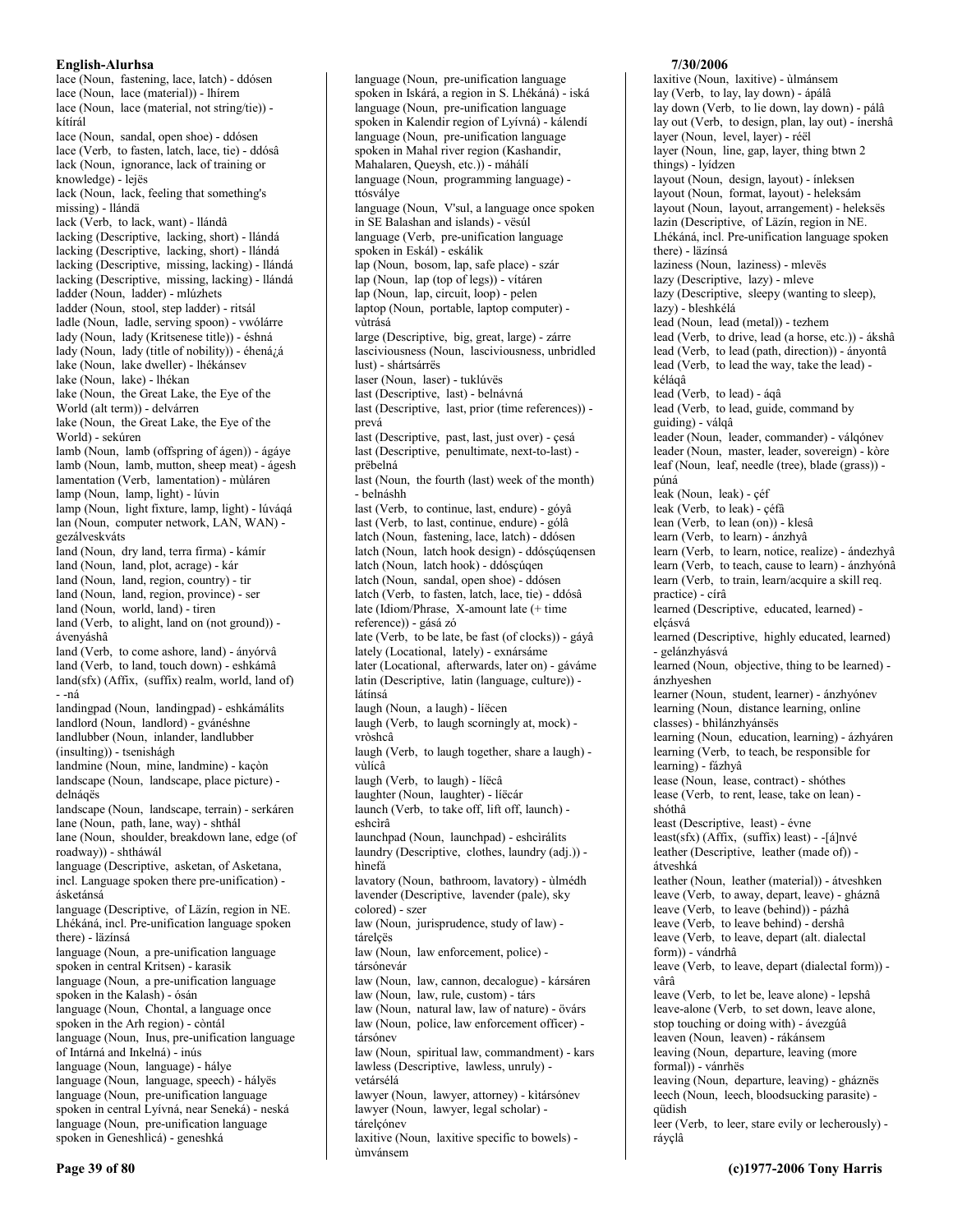leering (Descriptive, leering or sexually staring) - ráythùshá left (Descriptive, left (side)) - lháksá left (Descriptive, left, left side (dialect form)) leshá left (Locational, on the left side) - lháksi lefthander (Noun, lefthander) - lháksev leftward (Locational, leftward, towards the left) - eshlháksá leg (Noun, leg) - krutsë leg (Noun, lower leg) - álkë leg (Noun, pant leg, trouser leg) - krutsál leg (Noun, upper leg) - vítë legalistic (Descriptive, legalistic) - társensá legislature (Noun, council, board, legislature) gármës legislature (Noun, parliament, legislature, congress) - qármen lesbian (Verb, to have lesbian sex) - sebúlâ less (Affix, (prefix)not, without, -less) - veless (Descriptive, less) - éve less (Syntactic, minus, less (in math)) - ányéve less (Verb, to reduce, make less, lose) - ányévâ  $less(sfx)$  (Affix, (suffix) less) - -[á]né lessen (Verb, to lessen, abate) - évelyâ lesson (Noun, lesson, activity, project) lrvòrázen lesson (Noun, lesson, material to be learned) lrvòrev lest (Syntactic, lest, so that not) - spé let (Idiom/Phrase, let alone, never mind, to say nothing of) - veñ nògzâ let (Verb, to allow, let) - lévâ let (Verb. to let be, leave alone) - lepshâ let (Verb, to let go of, release, stop holding onto (something steady)) - lóqâ let down (Verb, to lower, let down, put down) ákasâ let go (Verb, to let go of, drop, unhand) ghádheskâ let go (Verb, to release, let go) - veshâ letdown (Noun, betrayal, abandonment, letdown (act or incident)) - mlìzhen letdown (Noun, betrayal, feeling of being betrayed, abandoned, or let down) - mlìzhä lethargic (Descriptive, fuzzy, uncaring, lethargic, thoughtless) - venògzá lethargic (Descriptive, fuzzy, unthinking, lethargic, thoughtless) - vegezá lethargic (Descriptive, lethargic) - tsúrttá lethargy (Noun, lethargy) - tsúrttä letter (Noun, greeting card, letter, postcard) áñles letter (Noun, letter (of alphabet), rune) - víl letter (Noun, letter or word written in Asketan script) - kólír letter (Noun, letter, correspondance) - násken letter (Noun, letter, epistle) - vílám letter (Noun, V'sul letter) - shthil lettuce (Noun, a leafy vegitable) - jöttázhën level (Noun, floor, level, story) - rélen level (Noun, level, height) - rén level (Noun, level, layer) - réël liar (Noun, habitual liar) - jídlásélev liberate (Verb, to free, give freedom/liberty to) - lívrâ liberation (Noun, women's liberation (event)) dhálívránsës liberty (Noun, freedom, liberty) - lívrës license (Noun, license) - elkúwes license (Noun, license, pass, permit) - léves licentiousness (Noun, licentiousness) - lívráçlës lichen (Noun, a bitter, edible lichen grown in arctic) - módlets lichen (Noun, lichen) - shrúk lick (Noun, a lick, a small amount) - álgen Page 40 of 80

lie (Noun, lie, falsehood) - jíszevren lie (Noun, lie, untruth) - levs lie (Verb, to be, sit, lie (location of item)) tsemvâ lie (Verb, to lay, lay down) - ápálâ lie (Verb, to lie, tell a lie) - jíszevrâ lie down (Verb, to lie down, lay down) - pálâ life (Descriptive, full of life, real) - shevósá life (Noun, biology, life) - shevensës life (Noun, DNA) - shevádlòrem life (Noun, life (spiritual)) - hánórh life (Noun, living thing, life form) - shevál life (Noun, reality, the world, the field, real life) - lùmës lifeform (Noun, living thing, life form (dialect) form)) - gelv lifegiver (Noun, LifeGiver, a name of God) cásheván lift (Noun, ride, lift) - zhezen lift (Verb, to lift, raise) - ántelâ lift (Verb, to lift, steal, sneak off with) - cvedâ lift (Verb, to purloin, lift, steal secretly) hhushâ lift (Verb, to raise, lift, hike) - telzâ lift (Verb, to take off, lift off, launch) - eshcìrâ light (Descriptive, easy, light) - lerxá light (Descriptive, light (colored)) - lítsá light (Descriptive, light (weight)) - velshá light (Descriptive, light, not thick or strong (taste)) - vúná light (Noun, Festival of Light) - lúváskyets light (Noun, flasher, blinker, blinking light)  $i$ áyin light (Noun, lamp, light) - lúvin light (Noun, light energy, solar heat) - lúvem light (Noun, light fixture, lamp, light) - lúváqá light (Noun, light) - lúván light (Noun, rotating light, emergency vehicle bubble) - dlòrin light (Noun, signal light or traffic light) - kánin light (Verb, to light (fire, candle, light, etc.)) lúvónâ light (Verb, to light, illuminate) - álúvâ lightbulb (Noun, lightbulb) - shthóylúván lightening (Noun, lightening, a bolt of lightening) - fálzen lightening (Verb, to lightening) - falzâ lighthouse (Idiom/Phrase, lighthouse, phare) pelúváná báshán like (Descriptive, how? like what?) - shthólfe like (Descriptive, something like) - simlánye like (Idiom/Phrase, something like that, something like it) - áyáls simlányá like (Interjection, no, not like that) - vesì like (Interjection, yes, like that) - kólfi like (Syntactic, exactly like) - túkólfe like (Syntactic, like) - kólf like (Verb, to like) - bíhâ likeminded (Descriptive, like minded) simlegzélá liken (Verb, to liken, compare) - simláxâ likeness (Noun, look, likeness, resemblance, the way something looks) - sáyen limb (Noun, limb, arm or leg) - ódá limit (Noun, limit) - szánzen limit (Verb. to limit) - szánzâ limitless (Descriptive, unlimited, limitless) veszánzá limn (Verb, to draw, limn, sketch) - drálhâ limp (Verb, to limp) - untâ line (Noun, column, line) - tsúren line (Noun, cord, rope, line) - pútë line (Noun, line, gap, layer, thing btwn 2 things) - lyídzen line (Noun, line, queue) - kózhen

lick (Verb, to lick) - álgâ

# 7/30/2006

line (Noun, line, rule) - kólen line (Noun, rack, line (of things hung)) dhásháren line (Noun, row, line) - lár line (Noun, verse, line) - ñevilen line (Verb, to humble oneself (about=acc)) ákózhâ line (Verb, to line up, form a queue) - ákózhâ line (Verb, to line, fill the edges or sides of) tseyâ liner (Idiom/Phrase, eyeliner (makeup)) shthákóleszem delvává liner (Idiom/Phrase, lip liner (makeup)) shthákóleszem luqá liner (Noun, liner, outliner (makeup)) shthákóleszem linguist (Noun, linguist, one who studies and learns about languages) - hályárválev linguistics (Noun, linguistics, study of language) - hályárválës lining (Noun, lining) - tseyem link (Noun, connection, link) - vùjótten link (Noun, link (of a chain)) - dleñkilen link (Noun, link, connection) - jótten link (Noun, link, connector) - áságen link (Verb, to bind/link with chains) - dleñkâ linked (Verb, to depend, be linked (on=dative)) - eshióttê lion (Noun, saber-toothed lion, large fanged cat) - röshád lip (Idiom/Phrase, lip liner (makeup)) shthákóleszem luqá lip (Noun, lip) - puqë lipstick (Noun, lipstick) - áñeth pugá liquid (Descriptive, liquid (adj.)) - álskemsá liquid (Noun, fluid, liquid) - álskem list (Idiom/Phrase, shopping list) - zharvánsá tsíl list (Noun, list) - tsíl list (Noun, listserv, mailing list) - vùnáskáren listen (Verb, to listen to) - révâ listserv (Noun, listserv, mailing list) vùnáskáren litany (Noun, official prayers, litany) - hécá liter (Noun, liter, liquid measure) - lítren literal (Descriptive, literal) - nòsvílensá literal (Descriptive, literal, exactly as written) túvílensá literary piece(sfx) (Affix, (suffix) litterary piece) - -es literature (Noun, literature) - sálqánsës literature (Noun, literature, publications) sálkáren lithe (Descriptive, lithe, supple) - shedhá litre (Noun, litre, quart, a larger liquid measure) - ñmánvi litterbox (Noun, bedpan, litterbox) - ùlmìrá little (Descriptive, kind of, sort of, a little bit  $(+adj/adv))$  - nísále little (Descriptive, small, little) - zánye little (Noun, squirt, kid, pup, little one) - tersk little (Numeric, a little bit, a tiny minuscule amount (number)) - vírísá little (Numeric, little, not much, few) - ñórá live (Descriptive, live (of performances or events)) - kélisá live (Verb, to dwell, live) - gevâ live (Verb, to live for, live out) - áshevâ live (Verb, to live in dispersion, scattered about) - gevúntâ live (Verb, to live together, cohabitate as partners) - vábâ live (Verb, to live) - hánâ live (Verb, to live, exist) - shevâ live (Verb, to truth, to live, walk, say, do act truth) - áverhsâ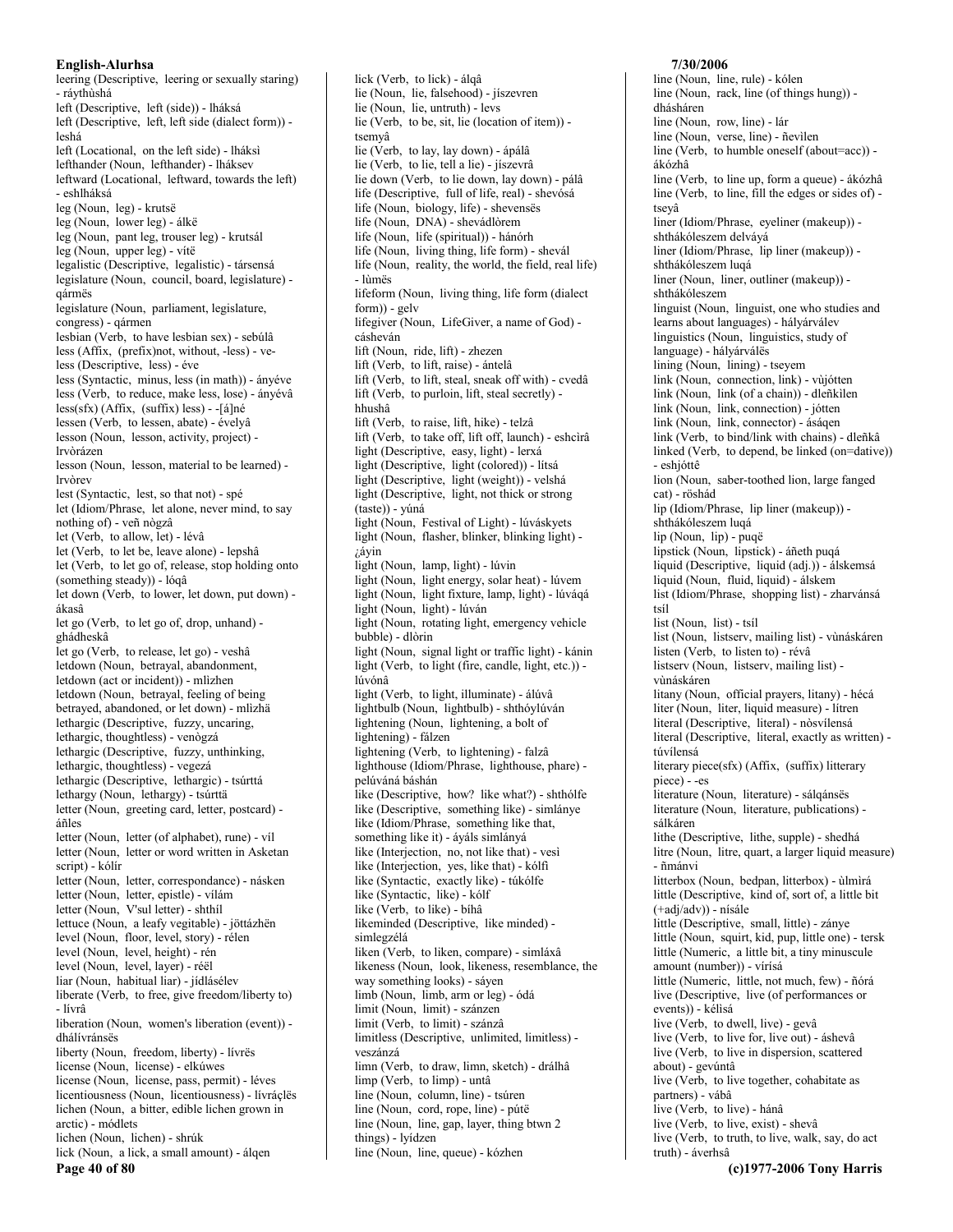living (Descriptive, living, alive) - háná living (Noun, living thing, life form) - shevál living (Verb, to make a living, earn a living) vùshevázâ living room (Noun, living room) - vùnédh lizard (Noun, a large, lumbering, omnivorous lizard, rather like a bear) - óneg lizard (Noun, a small cat-sized predatory lizard) - wásád lizard (Noun, a small grain-eating lizard) szekäl lizard (Noun, a small lizard found in the mountains) - llászïl lizard (Noun, a small orange lizard or salamander) - bhìszïl lizard (Noun, dragon, a large carnivorous lizard) - káshír lo (Interjection, behold, know that, lo) - shhá load (Noun, burden, load) - nóryen load (Verb, to weigh down, burden, load) ánóryâ loaf (Noun, bread, loaf) - ólyávon loan (Noun, loan, loaned item) - dúçen loan (Noun, loan, mortgage (financial)) dúcámen loan (Verb, to loan, allow to use) - dúçâ lob (Verb, to lob, throw in battle or anger) fírzâ lobster (Noun, lobster) - gájúgrish local (Descriptive, local, in the area, nearby, close) - xresá local (Descriptive, local, nearby) - vlórsá local (Descriptive, nearby, close, local) shtháwesá locate (Verb, to locate, place) - tsemyónâ locate (Verb, to spot, locate) - ámyâ location (Locational, here, in this spot/location) - vlór location (Locational, location in, at, on) - tye location (Locational, there, in that spot/location) - var location (Noun, location) - tsemyen location (Noun, location, site) - tsemyálits location (Noun, location, where something is) tsemvá location (Noun, path, location, URL, directions) - tsemyes location (Noun, place, location, spot) - shthevá location (Noun, site, location) - shtheven locational (Noun, locational (word type)) myávádhrásva lock (Noun, lock of hair, strands) - vletë lock (Verb, to lock) - karzâ locust (Noun, locust, grasshopper, flying swarming bug) - fóleñÿ lodge (Verb, to stay, lodge, spend the night) tiszâ log (Descriptive, log (adj.), made of logs) lháxeshká log (Noun, log) - lháx log (Noun, log, record) - vëzhes log (Noun, rotting log) - shix log (Verb, to log, lumber, cut trees) - tsábhelkâ logger (Noun, logger, lumberjack) tsábhelkónev logging (Noun, logging) - tsábhelkánsës logic (Noun, logic, reason, sense) - sigásqës logical (Descriptive, logical, practical) sigásgensá logical (Descriptive, logical, reasoned, making sense) - sigásqá logo (Noun, logo) - ñevïnáqen loins (Verb, to prepare for a long and difficult task, for a battle, gird up one's loins) - átsárzâ lonely (Descriptive, lonely) - dwensilá

long (Descriptive, how long) - shthórsá long (Descriptive, long (distance or things)) qensá long (Descriptive, long (time, duration)) - qórsá long (Descriptive, so long, for so much time, for such a long (or short) time) - kórsá long (Verb, to be x long) - qënâ long for (Verb, to long for) - gábleshvâ long last (Locational, at long last) - gelévárre long time (Descriptive, for so long, such a long time) - sá órsáme longsuffering (Descriptive, patient, longsuffering) - sújósá loo (Noun, bathroom, lavatory) - ùlmédh look (Noun, expression, look, body language) náshìlen look (Noun, look, likeness, resemblance, the way something looks) - sáyen look (Noun, searched-for item, looked-for item) - hídhen look (Verb, here is, voilà, behold, look!) - ráyv look (Verb, to look at with sexual overtones) rávthùshâ look (Verb, to look at, see) - ráyâ look (Verb, to look back) - yeshráyâ look (Verb, to look back/behind) - kil`ráyâ look (Verb, to look for, seek) - hídhâ look (Verb, to look into, inspect) - tseráyâ look (Verb, to look up, look towards) - eshráyâ look (Verb, to look within, introspect) átseráyâ look (Verb, to look, appear, seem) - gheszâ look (Verb, to look, sense) - bhelvâ look (Verb, to percieve, look at something) thó; $\hat{a}$ look (Verb, to resemble, be (look) like) - sáyâ look around (Verb, to look around) - pel'ráyâ look forward to (Verb, to look forward to) prëtsírâ looking(sfx) (Affix, (suffix) seeming, looking,  $ish) - 4s(4)$ lookout (Verb, to watch for, be on the lookout for) - gráyvâ loop (Noun, lap, circuit, loop) - pelen loop (Noun, loop (ring)) - tsoshá loop (Noun, loop) - dlòlë loop (Verb, to loop, encircle, circle) - átsoshâ loose (Descriptive, loose) - leshká loose (Descriptive, loose, down (of hair)) velíhvá loosen (Verb, to loosen) - aleshkâ loot (Noun, loot, booty, plunder) - dlaçensár loot (Verb, to loot) - gáruçâ looting (Noun, looting) - gáruçánsës lord (Noun, lord) - éshne lord (Noun, lord, master (ancient title of nobility)) - ehene lord (Noun, master, owner, lord) - kánev lords (Noun, seder, Lord's Supper, meal celebr. the Divine) - ròcánith lose (Verb, to lose control) - áveñkánâ lose (Verb, to lose) - nvázhâ lose (Verb, to lose, be beaten) - lísâ lose (Verb, to reduce, make less, lose) - ányévâ loss (Noun, loss, losing) - nvázhës loss (Noun, missing (emotion)) - trashä lost (Descriptive, lost, missing (of people)) ánvá lost (Descriptive, missing, lost) - shenvá lost (Verb, to become lost, go astray) - ánvâ lost (Verb, to miss, be missing/lacking/lost) shenvâ

loner (Descriptive, loner, liking to be alone

(adj.)) - dwensélá

lot (Noun, lot of, bunch of, pile of) - bozhën lotion (Noun, ointment, lotion) - únyem

7/30/2006

lottery (Noun, lottery, pool) - áxávánsës lotus (Noun, lotus-shaped flower) - láshtï lotus (Verb, to get into a lotus position) átrémâ lotus (Verb, to sit in a lotus position) - trémâ loud (Descriptive, loud) - dlúrá loud (Verb, to shout, talk loud or raspingly) ushâ loudness (Noun, loudness, intensity (of sound)) - dlúrës lovable (Descriptive, cute, cuddly, lovable) sínvá love (Noun, affection, love, friendship, connection felt between people) - ázírä love (Noun, love, agape (emotion), charity) wágä love (Noun, love, attraction (emotional)) - tárä love (Noun, love, attraction (physical)) - shárä love (Noun, love, sympathy) - lígzä love (Verb, to have sex/make love) - thùshâ love (Verb, to love (agape)) - wágâ love (Verb, to love, feel a bond or connection with) - ázírâ love (Verb, to love, spoon, court, have a tryst with) - wesâ love (Verb, to make love) - wágámâ lovely (Descriptive, lovely, delightful (appearance)) - delikeshá lover (Noun, lover, beloved (female)) - sáyá lover (Noun, lover, beloved (female)) - wesá lover (Noun, lover, beloved (male)) - lúre lover (Noun, lover, beloved (male)) - wese loveseat (Noun, bench, loveseat) - vùhólen loveseat (Noun, couch, sofa, loveseat) - tesúl loveseat (Noun, loveseat, couch) - tesúlányá loving (Descriptive, loving) - wágélá loving (Descriptive, loving, full of love) wágósá lovingkindness (Noun, lovingkindness (emotion)) - álä low (Descriptive, short, low) - vedlá low (Idiom/Phrase, low blow, blow below the belt) - peshá çok lower (Descriptive, lower (with number ranges, sizes, etc.)) - évesá lower (Noun, lower leg) - álkë lower (Verb, to lower (pitch)) - ámózhâ lower (Verb, to lower (volume, loudness)) álhúshâ lower (Verb, to lower, let down, put down) ákasâ lower (Verb, to lower, set/put down) - kasâ lower guard (Idiom/Phrase, to lower one's guard) - kasâ zhë skensán lowlands (Noun, plains, lowlands) - mórshek loyal (Descriptive, loyal (being loyal to)) - ólá loyal (Descriptive, loyal, tending to be loyal to) - ólélá loyal (Verb, to be faithful, reliable, loyal) féhhólâ loyal (Verb, to be loyal to) - ólâ loyalty (Noun, loyalty (feeling)) - ólä loyalty (Noun, patriotism, ethnic loyalty) -¿ámsólä luck (Interjection, good luck! (interj.)) - pezálî luck (Noun, luck) - lrvórhná lucky (Idiom/Phrase, I got lucky, I was lucky) záleme pándásvelÿ luggage (Noun, luggage, belongings) - githìrár lukewarm (Descriptive, lukewarm) - lecrá lull (Verb, to lull) - sasálkâ lumber (Verb, to log, lumber, cut trees) tsábhelkâ lumberjack (Noun, logger, lumberjack) tsábhelkónev luna (Noun, Earth's moon, the moon) - áyeshtá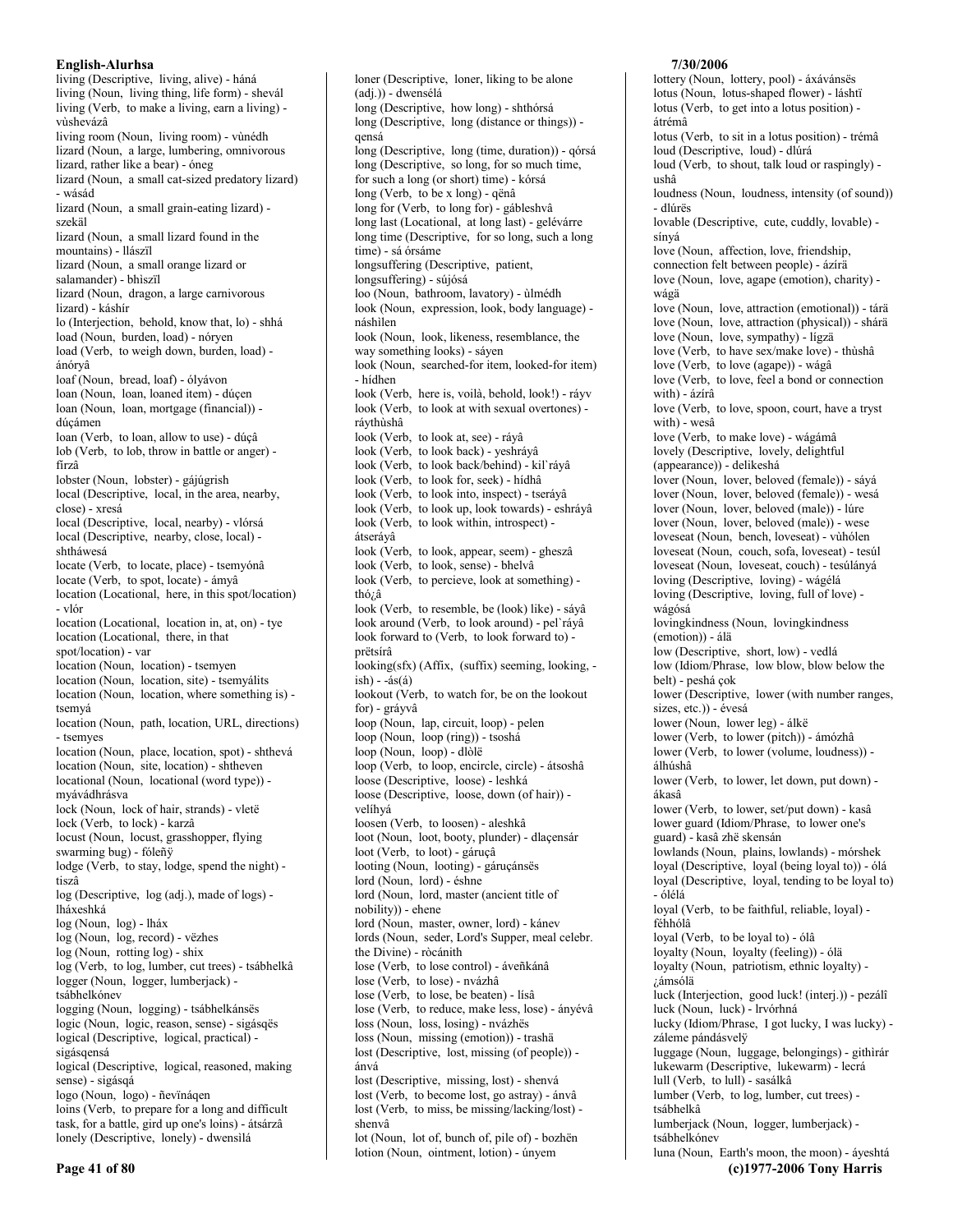luna (Noun, Luna, Earth's moon) - áyshtá lunch (Idiom/Phrase, lunch, midday meal) lvíblésá calen lunch (Noun, lunch (alt. form)) - lyíçal lung (Noun, lung) - ráhál lurk (Verb, to lurk, watch quietly or secretly) rávñâ lust (Noun, lasciviousness, unbridled lust) shártsárrës lust (Noun, lust, wicked desire) - shártsä lust (Noun, sexual lust) - thùshártsä lust (Verb, to set the heart on, lust after, want) áshártsâ luxurious (Descriptive, luxurious) - árishtósá luxury (Noun, a luxury) - árishten luxury (Noun, luxury (in general)) - árishtës lying (Descriptive, false, untrue, lying) - levsá lyre (Noun, harp, lyre) - fershá machete (Noun, machete, harvesting knife) trelë machine (Noun, machine) - ersháqá machine (Noun, treadmill, walking machine) endárágá machine (Noun, x-ray machine) - xílúvemágá mad (Descriptive, crazy, mad, unbalanced (person)) - çábá mad (Descriptive, crazy, mad, unbalanced (thought or action)) - cábánsá madam (Noun, ms., mrs., miss, ma'am) - jevná made of(sfx) (Affix, (suffix) made of (formed out of)) - -eshká magazine (Noun, magazine, journal) - sálqázek mage (Noun, mage, adept) - nújád magic (Noun, magic) - Iráksne magic (Noun, spirit, magic, élan) - ïtásh magical (Descriptive, magical) - Iráksánsá magician (Noun, witch, wizard, magician) lráksónev magnet (Noun, magnet) - trìzhen magnetic (Descriptive, magnetic) - trìzhá magnetic (Verb, to attract, draw magnetically) átrìzhâ magnetize (Verb, to magnetize) - trìzhónâ magnified (Descriptive, glorified, exalted, magnified) - ámexvá magnify (Verb, to exalt, glorify, magnify) ámexvâ magnify (Verb, to magnify, praise/honor greatly) - thírshárrâ magus (Noun, prophet, seer, wiseman, magus) vóne maharajah (Noun, a ruler's title from the east, sultan, king, maharajah) - válád mail (Noun, bulk or general mail/email, junk mail, spam) - náskúntës mail (Noun, mail, post, correspondance) náskáren mail (Noun, post, mail system) - náskánsës mail (Verb, to correspond via msg/letter) náskâ mailing (Noun, listserv, mailing list) vùnáskáren main (Descriptive, chief, main) - shhádhá mainland (Noun, mainland) - zádír maintain (Verb, to maintain, cause to remain/continue) - dáznâ maintain (Verb, to maintain, keep running) fáróvónâ maintain (Verb, to maintain, keep up, tend) ámlâ maintainer (Noun, keeper, maintainer, maintenance person, steward) - ámlónev maintainer (Noun, support person, technician, maintainer) - fáróyónev maintenance (Noun, keeper, maintainer, maintenance person, steward) - ámlónev

Page 42 of 80

maintenance (Noun, support, maintenance) fáróyánsës major (Noun, course of study, major/minor) elçázen majority (Descriptive, the majority of, most) ávnensá majority (Noun, majority) - ávnen make (Noun, work, oeuvre, obra, opus, build, make) - ershen make (Verb, to create/make artificially) - eshkâ make (Verb, to design, make a pattern) - másâ make (Verb, to do, make, produce) - ershâ make (Verb, to form, make up) - remâ make (Verb, to make or do a work of art or craft) - kólrávâ make (Verb, to make, add up to, amount to  $(+acc)$ ) - áshâ make (Verb, to make, force to) - zhónâ make (Verb, to make, form, create) - ónyâ make up (Verb, to make up, be part of, be a component of) - tseremâ makeup (Idiom/Phrase, eyeliner (makeup)) shthákóleszem delváyá makeup (Idiom/Phrase, eyeshadow (makeup)) ánveszem dèlá makeup (Idiom/Phrase, foundation (makeup)) thírsá ányeszem makeup (Idiom/Phrase, lip liner (makeup)) shthákóleszem luqá makeup (Noun, blush, rouge (makeup)) shemineszem makeup (Noun, cake makeup, foundation (powder)) - onteszem makeup (Noun, liner, outliner (makeup)) shthákóleszem makeup (Noun, makeup, act of putting on makeup, maquillage) - ányeszánsës makeup (Noun, makeup, cosmetics) - ányeszem makeup (Noun, makeup, creation) - ershensës makeup (Verb, to make up, use cosmetics) ánveszâ male (Descriptive, male (adj)) - dhesá male (Noun, male partner in sex act) - átheleshe malfunction (Noun, malfunction, failure) lefren malfunction (Verb, to malfunction, fail) - lefrâ malice (Noun, malice, intention to harm or hurt) - gheçlä mall (Noun, market, mall) - karshánthá mallet (Noun, hammer, mallet) - shthes mammal (Noun, mammal, animal that suckles its young) - pevishtál mammoth (Noun, mammoth, elephant, large dógát relative) - dógázhge man (Noun, man) - dheve man (Noun, man, person) - bóyen man (Noun, young man, adult) - çebóyne manacles (Noun, handcuffs, manacles) ándheskádleñkár manage (Verb, to manage, administer) éshnámâ manager (Noun, manager, administrator) éshnámóvá manger (Noun, manger) - zhórtteshìrá manhood (Noun, manhood) - dhevensës manifest (Verb, to manifest, show forth) ánáshâ manifestation (Noun, divine avatar, manifestation of God, incarnation) - násháne manifestation (Noun, manifestation) - ánáshës mankind (Noun, mankind, humanity) - kólváren manly (Descriptive, manly, man's (adj)) dhevesá manner (Descriptive, in all manners, in all ways or any way) - ttólfe

# 7/30/2006

manners (Descriptive, having good manners (adj)) - zálázgá manners (Noun, good manners, culture) zálázgës mansion (Noun, mansion) - zágevár manual (Descriptive, by hand, manual) dheskúlensá manual (Noun, manual, reference book) cádezhyálek manually (Verb, to do/process manually) dheskázâ many (Descriptive, many at a time) - órárze many (Descriptive, many times) - óráxne many-colored (Descriptive, many-colored) óráñethsá map (Noun, map) - delnáshen maple (Noun, a tree w/sweet sap, maple) tölásh maquillage (Noun, makeup, act of putting on makeup, maquillage) - ányeszánsés marble (Noun, marble (stone)) - rácyem march (Noun, March (month)) - lhúváze march (Verb, to march) - çámâ margerine (Noun, a soft spread like butter) mácázhën marine (Descriptive, underwater, submerged, marine (adj)) - kasálskensá mark (Noun, birthmark, mark, scar) shthávensá útven mark (Noun, blemish, spot, mark) - dóç mark (Noun, mark, spot) - dòshh mark (Noun, mark,  $\hat{X}$ , diacritic) - idòshh mark (Verb, to mark, tag) - vídhrâ marker (Noun, marker, felt pen) - dòshhï market (Noun, faire, market) - verhál market (Noun, forum, market) - háverh market (Noun, market, mall) - karshánthá market (Verb, to market, sell) - karshónâ marketing (Descriptive, marketing (adj)) karshánsá marketing (Noun, marketing (action or procedure)) - karshánsës maroon (Descriptive, maroon (colored)) vleshnä maroon (Descriptive, maroon, dark red) - yësin marriage (Noun, marriage (institution and individual)) - vùrrólne marrow (Noun, marrow) - áslónám marrow (Noun, marrow, blood-prod. material) áslónem marry (Verb, to marry) - shthárâ mars (Noun, Mars (planet)) - síntá marvellous (Descriptive, marvellous) - kerïsá mary (Noun, Mary) - máryá mascara (Idiom/Phrase, mascara, eyelash thickening makeup) - ázárrem vùçárá masculinity (Noun, masculinity) - dhesensës mask (Noun, mask) - gventë mass (Noun, blob, mass) - dlúdh massage (Noun, massage (in general or technique of)) - shásherës massage (Noun, massage (one instance of)) shásher massage (Verb, to massage) - shásherâ massive (Descriptive, huge, massive) - gázárre mast (Noun, mast (of a ship)) - vokárren master (Noun, lord, master (ancient title of nobility)) - ehene master (Noun, master (of a skill)) - ttòcírev master (Noun, master builder) - vrídánsák master (Noun, master, leader, sovereign) - kòre master (Noun, master, owner, lord) - kánev master (Verb, to master (a skill)) - ttòcírâ masturbate (Verb, to masturbate (female)) áñárùn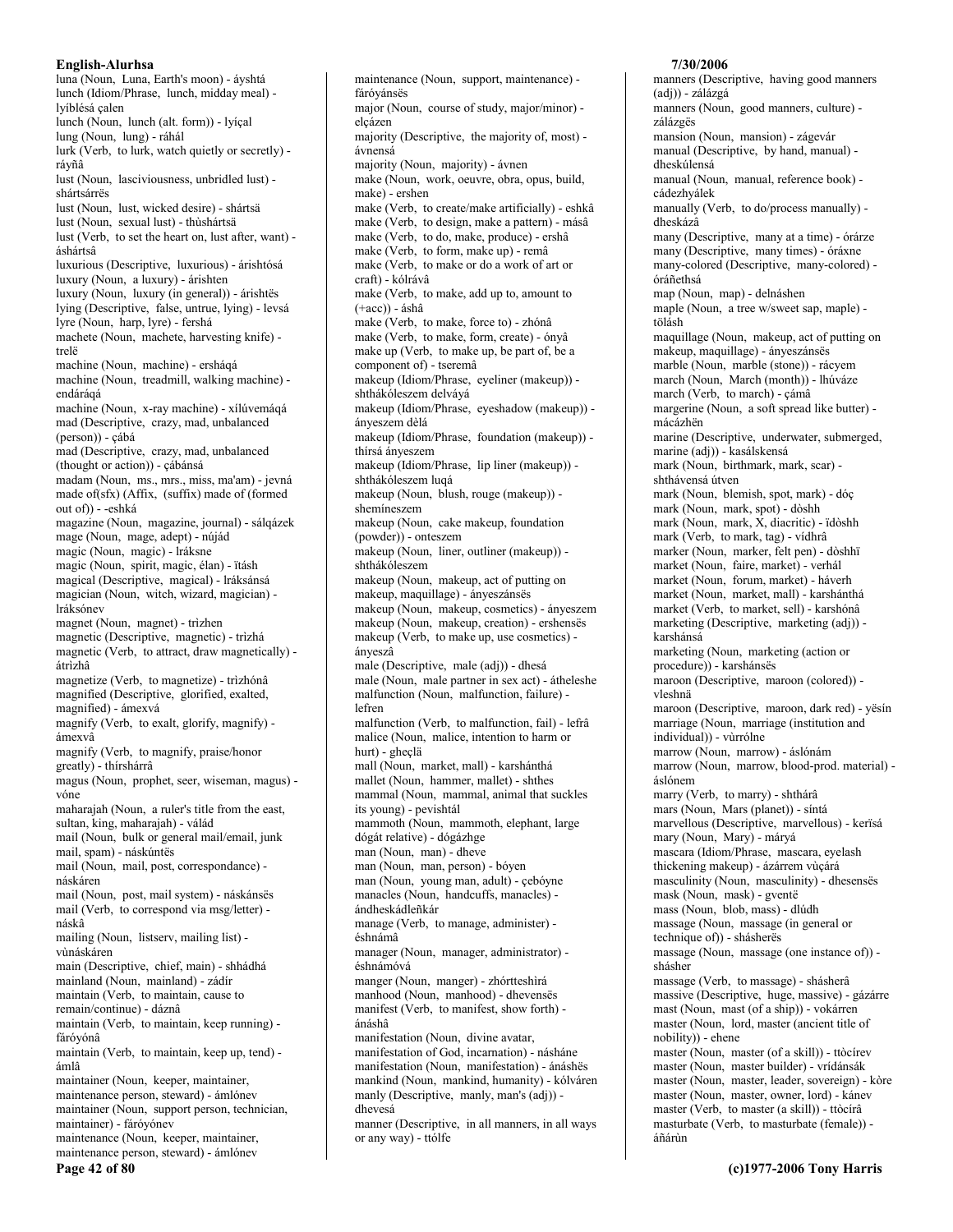masturbate (Verb, to masturbate (male)) eldheveshùn masturbation (Noun, masturbation (male)) eldheveshùnsës match (Noun, game, match) - gesin mate (Noun, mate, bud, friend (colloquial)) vùsh material (Descriptive, material, made of atoms) - ttògháleshká material (Descriptive, material, physical) svárránsá material (Descriptive, material, substantive (adj)) - githánsá material (Noun, cloth (material)) - sídhem material (Noun, material or physical world) svárránsës material (Noun, material, substance) - ezhem material (Noun, material, substance) - githánsës material(sfx) (Affix, (suffix) material, substance) - -em materialism (Noun, materialism) - kúwósélës materialism (Noun, materialism, possessioncentric living) - githánsátsën materialistic (Descriptive, materialistic) kúwósélá maternal (Descriptive, birth, maternal, native) shthávensá mathematical (Descriptive, mathematical, for calculations) - dlúxánsá mathematics (Noun, arithmetic, mathmatics) númáxánsës matter (Noun, matter, buildup, stuff, crud) hózhen matter (Verb, to be important, matter) - ùlevâ mattress (Noun, mattress) - dhárvin mature (Descriptive, old, mature (in comparisons, vs. young/new)) - bóyá mature (Verb, to mature, grow up) - ábóynâ maturing (Noun, growth, maturing process) ábóvnázës maximum (Noun, maximum) - ávni may (Noun, May (month)) - ttúvináze maybe (Syntactic, maybe, perhaps) - enthá mayor (Noun, headman, town/village/precinct leader) - páláñ meadow (Noun, field, meadow) - ágál meadow (Noun, prairie, meadow) - áqálen meal (Idiom/Phrase, lunch, midday meal) lyíblésá çalen meal (Noun, flour, meal) - qesh meal (Noun, food, feed, meal, nourishment) ttáshen meal (Noun, meal, dinner) - çalen mean (Descriptive, mean, nasty (alt. word)) grezgá mean (Descriptive, mean, nasty) - qódze mean (Verb, to mean, intend to say, imply) vízâ meaning (Noun, definition, meaning) - sigám meaning (Noun, meaning) - sigen meaning (Noun, meaning, intention) - vízen meaningful (Descriptive, deep, meaningful) gásigósá meaningful (Descriptive, meaningful) - sigósá meaningless (Descriptive, meaningless) vesïgá means (Locational, by, by means of) - móshvá measure (Verb, to draw (water), take/measure)  $-$ ígâ measure (Verb, to measure) - rzánvâ measure (Verb, to measure, tell, count) - ánvilâ measure (Verb, to survey, measure land) ákárvâ measure (Verb, to weigh, measure the weight of) - llánvâ

measurement (Noun, system of measurement) rzánsës measurement(sfx) (Affix, (suffix) measurement of) - -ánvi meat (Noun, meat from regúb, crumbly or ground) - regúbesh meat (Noun, meat) - keth meat pie (Noun, a bread or pie w/meat and veg.) - dhónástï meatpie (Noun, meatpie) - kethósin meatspread (Noun, meat spread, pâté) ketházhïn mechanic (Noun, repairman, mechanic, technician) - yáfárónev medical (Descriptive, health, medical (adj.)) óltárhsá medicine (Noun, medicine) - dírä meditate (Idiom/Phrase, to pray and meditate) ráyvâ zhë lìtsän meditate (Verb, to meditate upon) - nògzárâ meditation (Idiom/Phrase, thinking/meditation stones) - gezánsá néfár meditation (Noun, personal meditation and prayer (time or exercize)) - zgúvá medium (Descriptive, midsized, medium) lvòrá meek (Descriptive, humble, meek) - mlúsá meet (Verb, to meet in council, debate) - qármâ meet (Verb, to meet, be (somewhere)) - dzálâ meet (Verb, to meet, get to know) - ágnevâ meet (Verb, to meet, greet, run into) - vùñlâ meet (Verb, to see, meet, greet) - áñlâ meet (Verb, to touch, meet, have contact) vùzgâ meeting (Noun, contact, meeting, touch) vùzgës meeting (Noun, meeting place, rendezvous) dzálits meeting (Noun, meeting) - vùdzálen meeting (Noun, time, period, session, meeting) - bhórhen  $\text{ meeting}(sfx)$  (Affix, (suffix) meeting) - -orhen meetingplace (Noun, meetingplace, town hall) vùdzentá mega(pfx) (Affix, (prefix)mega, million) - dúmegabyte (Noun, megabyte, meg) - gázlúren megahertz (Noun, megahertz) - gádlárvi mellow (Descriptive, mellow feeling (adj)) téshá mellow (Descriptive, soft, gentle, softening, mellow) - átesá mellow (Noun, mellow (emotion)) - téshä melon (Noun, a very juicy purple melon, watermelon) - rúskin melon (Noun, melon (in general)) - rúddìn melt (Verb, to melt) - áshhâ member (Noun, church member, parishioner) vùnélev member (Noun, cousin, clan or tribe member) vùrev member (Noun, cousin, member of same branch of tribe or clan) - shthúrev member (Noun, crewmember, staffmember) názhev member (Noun, family member) - bóleyúrev member (Noun, member of government) rrevnánsúrev member (Noun, member) - úrev member (Verb, to become a member of) úrevelvâ memoir (Noun, memoir(s)) - kóvílshes memory (Locational, in memory of (+acc)) kóvï memory (Noun, computer memory) - kóvìrem

memory (Noun, memory (the process in general)) - kóvës

### 7/30/2006

menora (Noun, candelabra, menora) - lécáren mentor (Noun, mentor, coach) - dlózhyev mentor (Verb, to mentor, coach) - dlózhyâ menu (Noun, menu, choice list) - bácáren meow (Noun, meow sound, made by assorted animals) - râw meow (Verb, to meow, make a meow sound) râwâ merchant (Noun, tinker, travelling merchant (Kritsen)) - ákális merciful (Descriptive, merciful) - bóshánósá merciful (Descriptive, merciful, helpful, pityfilled/pitying) - nìshélá merciless (Descriptive, merciless) - vebóshélá mercury (Noun, mercury (metal)) - áslizhem mercury (Noun, Mercury (planet)) - gálstá mercy (Noun, mercy, compassion (emotion)) bóshä mercy (Noun, mercy, not giving bad as deserved) - bóshen mercy (Noun, mercy, pity, desire to help) nìshä mercy (Verb, to show mercy towards) - bóshâ mercy (Verb, to spare, have mercy/pity on) ábóshâ merge (Verb, to merge, mix) - thrïzâ merger (Noun, convergence, merger) ávùdzelyës merger (Noun, mix, mixture, merger) - thrïzén merit (Verb, to deserve, merit, earn) - svírâ mesh (Noun, screen, mesh) - fir'zhen message (Noun, announcement) - ásálqen message (Noun, announcement) - ásálqen message (Noun, bulletin board, message board) - ásálqáren message (Noun, bulletin, posting, message) ásálgen message (Noun, bulletin, posting, message) ásálgen message (Noun, message) - ásálqám message (Verb, to announce, give a message) ásálqâ messenger (Noun, messenger) - ásálqámónev messiah (Noun, Messiah, annointed one) únvásev metadata (Noun, metadata, data about data) telcádezhyár metal (Noun, metal) - tselem metaphore (Noun, metaphore) - nágzáren metaphoric (Descriptive, metaphoric, figurative) - nágzárensá meter (Noun, meter, yard, alurian measure of 42 inches) - vlen method (Noun, way, method) - ¿óv methodology (Noun, methodology, study of method) - kelyóvárválës microbe (Noun, microbe) - zányezh microphone (Noun, microphone) - révíláqá microscope (Noun, microscope) - gázányíksá midday (Descriptive, noon, midday (adj.)) lvíblésá midday (Idiom/Phrase, lunch, midday meal) lvíblésá calen middle (Noun, center, middle, heart, source) lírá middle-aged (Descriptive, middle aged, in the middle of their age group/range) - lyízá mid-level (Descriptive, moderate, mid-level, mid-range) - lyísá mid-Lhányeszva (Noun, festival of mid-Lhányeszvá) - skánánsës mid-Lhaskyetsva (Noun, festival of mid-Lháskyetsvá) - lúvársës midlife (Descriptive, midlife (adj.)) - lyíshevá midnight (Noun, raven, midnight bird) lúshóvná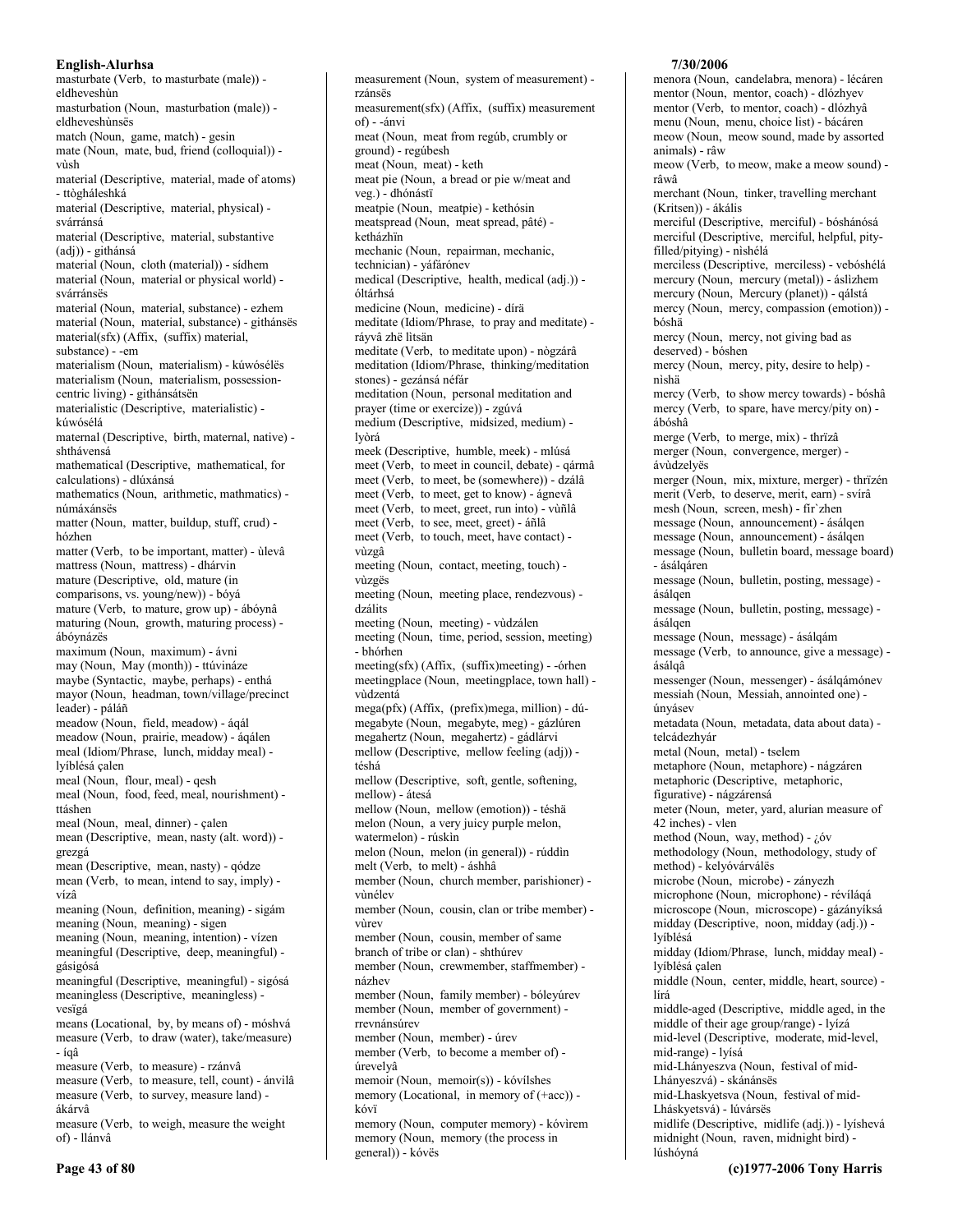mid-range (Descriptive, moderate, mid-level, mid-range) - lyísá midsized (Descriptive, midsized, medium) lvòrá midst (Verb, to be in the midst of) - túvëzhâ midyear (Noun, festival of Midyear) - lhányóen might (Verb, to might-as-well) - pelefâ migrate (Verb, to migrate) - pagvâ migratory (Descriptive, migratory) - pagvélá mile (Noun, mile, kilometer (1.1km)) - závlen milieu (Noun, environment, milieu) shtheváren mililitre (Noun, ounce, millilitre, a small liquid measure) - ñmányá military (Noun, military, armed forces) gesnáren milk (Noun, milk) - mácä milk (Noun, milk, mother's milk (never used of animal milk)) - vishen milk (Noun, spiced, mulled dógát milk, used in Friendship-cup) - páláji milk (Verb, to milk, drain, squeeze) - júdzâ milkstone (Noun, milkstone, pearl, a jewel) máshrel milkstone (Noun, milkstone, white quartz) máceshòn milkyway (Noun, the Milky-Way galaxy) dláskúvád mill (Noun, grist mill, flour mill) - áqeshálits mill (Verb, to grind, mill into flour) - áqeshâ millenium (Noun, millenium) - denelsíznâ milli- (Affix, (prefix) milli-, 1000th of) - nimillimeter (Noun, millimeter, alurian measure of .042 inch) - nívlen million (Numeric, million) - dóvenyá million(pfx) (Affix, (prefix)mega, million) - dúmimic (Noun, copycat, mimic) - sávúshev mimic (Verb, to mimic) - sávúshâ mind (Idiom/Phrase, let alone, never mind, to say nothing of) - veñ nògzâ mind (Verb, to change one's mind) - nyegzâ minded (Descriptive, like minded) - simlegzélá mindless (Descriptive, brainless, mindless, dull, thick) - vegezná mindless (Descriptive, mindless, thoughtless) veñgezá mine (Noun, mine, dig) - kámìzhen mine (Noun, mine, landmine) - kaçòn mine (Pronoun, mine, my (independant form)) lháles mine (Verb, to mine, dig out) - kámizhâ minefield (Noun, minefield) - kaçònálits miner (Noun, miner) - kámizhónev mineral (Noun, crystal, shard or stone of mineral salts) - preleks mineral (Noun, mineral) - dleshórh minimize (Verb, to hide, minimize (window on computer)) - leghlénâ miniscule (Descriptive, tiny, miniscule) zányísá miniscule (Numeric, a little bit, a tiny minuscule amount (number)) - vírísá minister (Idiom/Phrase, prime minister) shhádhá válónev minister (Noun, minister, secretary, director) válónev minister (Noun, pastor, minister) - mëláqóvá ministry (Descriptive, serving, ministry minded) - kólskázélá ministry (Noun, ministry) - ákólskázen minivan (Noun, van, minivan) - várhálen minor (Noun, course of study, major/minor) elcázen minus (Descriptive, negative, contrary, minus (of numbers, follows number, indecl.)) - ákánsá

ányéve minute (Noun, minute) - peshen minutes (Noun, a while, a time, a few minutes) - seneren miracle (Noun, miracle) - yárál miraculous (Descriptive, miraculous) - várálsá mirror (Noun, mirror) - yánásháqá mis(pfx) (Affix, (prefix) mis-) - lezmisbehaved (Descriptive, unruly, misbehaved) - ázgáçlósá misfunction (Noun, misfunction, bug) - lezáfren misfunction (Verb, to misfunction, function incorrectly) - lezáfrâ misrepresent (Verb, to misrepresent) - lezrégâ miss (Noun, ms., mrs., miss, ma'am) - jevná miss (Verb, to miss) - trashâ miss (Verb, to miss, be missing/lacking/lost) shenvâ miss (Verb, to miss, fail to hit) - vúçâ miss (Verb, to miss, fall short of, fail to reach) vevágâ miss (Verb, to overlook, miss) - veghelâ missile (Noun, missile base) - cònvárhálits missile (Noun, missile silo) - çònvárhìrá missile (Noun, missile, bomb-bearing rocket) cònvárh missing (Descriptive, lacking, short) - llándá missing (Descriptive, lost, missing (of people)) - ánvá missing (Descriptive, missing, lacking) - llándá missing (Descriptive, missing, lost) - shenvá missing (Noun, iniquity, failure, missing) vevágës missing (Noun, lack, feeling that something's missing) - llándä missing (Verb, to be missing, in unknown location) - lezhghâ mission (Noun, commission, mission, assignment, orders) - áskánensës missionary (Noun, missionary) - tsámensev missions (Noun, missions, sending forth) tsámensës misspell (Verb, to misspell) - lezávílâ misspelling (Noun, misspelling, typo) lezávílen missus (Noun, mister and missus, couple (title)) - jevnú mist (Noun, mist, fog) - lháshen mist (Noun, mist, misty rain) - dlishen mist (Verb, to mist, rain like mist) - dlishâ mistake (Noun, error, mistake) - vecen mister (Noun, mister and missus, couple (title)) - ievnú mister (Noun, sir, mister) - jevne mistreat (Verb, to mistreat) - lezázgâ mistrust (Noun, mistrust) - káhhä mistrust (Noun, mistrust) - veféhhä mistrust (Verb, to doubt, mistrust) - lehhâ mistrust (Verb, to mistrust, suspect) - káhhâ mistype (Verb, to mistype, do a typo) lezáshútílshâ misuse (Verb, to misuse) - lezárshâ mitten (Noun, glove, mitten) - dheskinen mittens (Noun, pair of gloves or mittens) dheskìnú mix (Noun, mix, mixture, merger) - thrïzén mix (Verb, to merge, mix) - thrïzâ mix (Verb, to stir, mix, agitate) - shùtrâ mixed (Descriptive, garbled, mixed up) - ávezá mixup (Verb, to garble, confuse, mix up) ávezâ mnemonic (Noun, note, reminder, mnemonic) kóves moan (Verb, to moan, cry) - úlâ

mob (Noun, crowd, mob) - vùrren

minus (Syntactic, minus, less (in math)) -

#### 7/30/2006

moccasin (Noun, moccasin, a soft hide shoe) tevlá moccasin (Noun, pair of moccasins) - tevlú mock (Verb, to laugh scorningly at, mock) vròsheâ mock (Verb, to scorn, mock, make fun of) vróçâ mocking (Descriptive, mocking, scornful) vrócósá mode (Noun, mode, state, status) - vóren model (Noun, model, simulation) - estrúen model (Verb, to model, simulate) - estrúâ moderate (Descriptive, moderate, mid-level, mid-range) - lyísá moderate (Descriptive, moderate, temperate, controlled) - dlírhá moderately (Verb, to use sparingly, moderately) - ¿eyuntsâ modern (Descriptive, modern) - exnársá modern (Descriptive, post-modern) - gáexensá modern (Noun, post-modern person) gáexensev modify (Verb, to change, modify) - nyefórhâ module (Noun, module, object, building block (program)) - ttósvilen molar (Noun, molar (tooth)) - rònjádh mold (Noun, mold (for shaping)) - ásháqen mold (Noun, mold, fungus) - ttúcä mold (Noun, to mold, shape) - ásháqâ molest (Verb, to molest (sexually), commit an indecent act with or against) - thùclâ molester (Noun, molestor (sexually)) thùçlónev moment (Descriptive, immediate, of the moment) - neresá moment (Locational, in a moment, right away) - presvla moment (Locational, now, at the moment) vneres moment (Noun, moment) - neres mommy (Noun, mommy, mom, ma) - sesá monarchy (Noun, monarchy, government by king or ruler) - válnárës monastery (Noun, monastery, abbey, hermitage) - insùlálits monastery (Noun, monastery, retreat group) insùláren monday (Noun, Monday) - sílánsva money (Noun, 1/10 credit (money unit)) náven money (Noun, cheque (money)) - návám money (Noun, credit (money unit)) - návár money (Noun, rent money) - shóthál monism (Noun, monism) - dwiyátsën monitor (Noun, monitor, screen) - ráyáqá monk (Noun, hermit, monk, nun) - insùlónev mono (Affix, (pfx) mono, single) - dimonochrome (Descriptive, monochrome, monocolor) - diñethá monologue (Noun, monologue) - dwiñeves monster (Noun, beast, monster) - zhörágh monster (Noun, monster, cruel, horrid person) shhátrázhev monstrous (Descriptive, grotesque, twisted, dark, monstrous) - lláshthághá month (Noun, first month of Alurian year) lháskvetsvá month (Noun, last month of Alurian year) belnáze month (Noun, month) - zenyá month (Noun, sixth month of Alurian year) lhányelÿ month 2 (Noun, 2nd month of the Alurian year, April) - áshrëtáze month 3 (Noun, 3rd month of the Alurian year) - lúváze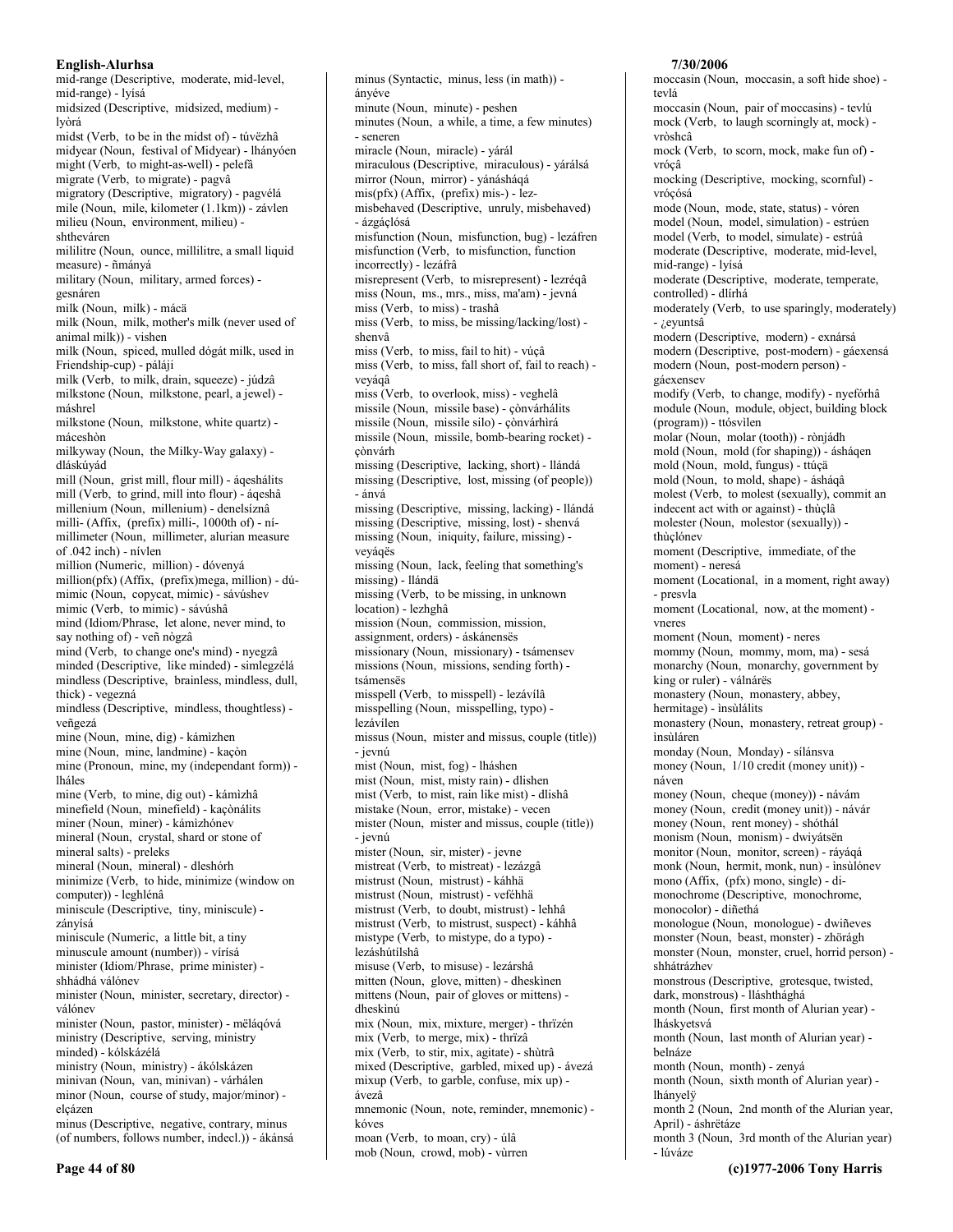month 4 (Noun, 4th month of the Alurian year) - cályáze month 5 (Noun, 5th month of the Alurian year, Oct.) - átrëláze month 7 (Noun, 7th month of the Alurian year) - mógháze month 8 (Noun, 8th month of the Alurian year) - nveláze month 9 (Noun, 9th month of the Alurian year) - mekráze mood (Noun, mood swings) - nyefilázen mood (Verb, to be in a mood (good/bad), to feel) - dlórâ mood (Verb, to feel like, be in the mood for) eshìlâ moon (Noun, Earth's moon, the moon) áyeshtá moon (Noun, larger moon of Arikan (2nd planet)) - lóran moon (Noun, largest moon of Morda (4th planet)) - áliská moon (Noun, largest moon of Nalasv (9th planet)) - rönesh moon (Noun, Luna, Earth's moon) - ávshtá moon (Noun, moon of Vodeg (5th planet)) intüs moon (Noun, moon) - kálzóñen moon (Noun, moon, satellite) - kálzám moon (Noun, smaller moon of Arikan (2nd planet)) - zhíran moor (Verb, to hitch (an animal), moor (a boat)) - ádâ moose (Noun, a moose-like large antelope) núk moose (Noun, large herbivore, like cross btwn moose and antilope, Y-prong horn, loose skin folds) - vebeks mope (Verb, to mope (cause=acc)) - múzâ moped (Noun, motorcycle, moped, scooter, a self-propelled two-wheeler) - zhisedlòren morbid (Descriptive, dark, morbid, negative) ámághá morbid (Noun, dark mood, morbid, negative, pessimistic) - ámághä more (Descriptive, increasingly, more and more) - ányáváme more (Descriptive, more (adv.)) - áváme more (Idiom/Phrase, more and more, ever more) - ává vùn áváyá more (Numeric, more) - ává morning (Interjection, good morning! (interj.)) zósha morning (Interjection, morning greetings) álúválî morning (Noun, dawn, morning) - mátës morning (Noun, morning) - lúvál moron (Noun, idiot, moron) - lezhyágh mortar (Noun, mortar, glue) - jóttem mortgage (Noun, loan, mortgage (financial)) dúcámen mosaic (Idiom/Phrase, mosaic) - telákeshká náger mosquito (Noun, a small biting insect) - púk moss (Noun, a grass-like reddish moss) - yásh moss (Noun, grass, moss) - ghár moss (Noun, moss) - nòr mosswife (Noun, mosswife, a mythical nymph or witch) - nòrává most (Descriptive, the majority of, most) ávnensá moth (Noun, butterfly, moth) - tsítsúk mother (Noun, mother) - sekrá motherhood (Noun, motherhood) - sekránsës motion (Noun, motion) - údrázen motion (Verb, to motion over, wave to come or go) - shívâ Page 45 of 80

motionless (Descriptive, still, motionless) veñúdrá motionsickness (Noun, nausea, motion sickness) - çúles motivate (Verb, to inspire, fill and motivate, drive) - lhéshâ motivate (Verb, to motivate) - eshónâ motivation (Noun, inspiration, motivation, drive) - lhéshä motivation (Noun, motivation (emotion)) eshónä motor (Noun, engine, motor) - ánegváqá motorcycle (Noun, motorcycle, moped, scooter, a self-propelled two-wheeler) - zhísedlòren motorcyclist (Noun, motorcyclist, biker) zhísedlòrev motto (Noun, saying, proverb, motto) - iltóm mound (Noun, hive (bees), mound/hill (ants), hatchery/rookery (birds)) - vùntá mound (Noun, mound, hillock) - hínyá mount (Noun, mount) - zólex mount (Noun, steed, mount (animal for riding)) - kóle mount (Verb, to mount up, get on) - ákólâ mount (Verb, to mount, get on, climb onto, go abord) - ázhâ mount (Verb, to mount, put up (of things)) bedrâ mountain (Noun, mountain top, peak) - vìghë mountain (Noun, mountain) - mónes mountain (Noun, the Black Mountain region of N.E. Jaskarna) - nvelex mountains (Noun, The Spine, colloquial term for the Eastern Mts.) - zhë lhekshárren mountainside (Noun, mountainside) - zúrek mounted (Locational, abord, mounted on  $(+gen, dat,abl)) - ázhi$ mourn (Verb, to mourn) - gályùn mourn (Verb, to mourn) - mùlâ mourner (Noun, mourner) - gályùnev mourning (Noun, mourning robe) - gálùtá mourning (Noun, mourning, sorrow) - gályä mourning (Noun, mourning, weeping) gálùnsës mouse (Noun, pointer, mouse, trackball, etc.) túrálvá mouse (Noun, snake-like mouse w/many legs) zól moustache (Noun, moustache, lip hair) kashâgî mouth (Noun, gateway, portal, mouth (of tunnel or cave)) - háser mouth (Noun, mouth of a river or stream) neká mouth (Noun, mouth) - mishnë mouth (Noun, nozzle, head, mouth, opening) mishnál mouthwash (Idiom/Phrase, mouthwash) tsúshhem mishná move (Verb, to glide, move smoothly) - shálhâ move (Verb, to move) - údrâ move (Verb, to move, cause to feel) - ìlónâ move (Verb, to move, change living quarters/location) - gevúdrâ move (Verb, to move, change residences) nyegevâ move (Verb, to postpone, delay) - ágávâ move (Verb, to prepone, move up, advance) áprevâ move (Verb, to stir, move slightly) - údrísâ movement (Noun, movement, carriage, way of moving) - údróven movie (Noun, movie, film, screenplay) ráysálgen moving (Noun, a deep, moving emotion) - púlä mr. (Noun, sir, mister) - jevne

### 7/30/2006

ms. (Noun, ms., mrs., miss, ma'am) - jevná much (Numeric, many, much) - órá much (Syntactic, so, so much) - sá mucus (Noun, snot, mucus inside nose) shâfáclem mud (Noun, mud) - móllë muddy (Descriptive, muddy, soft (ground)) móllélá muddy (Descriptive, muddy, mudfilled (water)) - móllósá muffin (Noun, muffin (usually square and nearly flat)) - eskï muffin (Noun, muffin, a small pastry) - ñemä muffin (Noun, muffin, also english muffin) getï mug (Noun, cup, mug, glass) - ñmáz multi- (Affix, (prefix) multi-, poly-) - ór(á)multi-colored (Descriptive, multi-colored) ñethárósá multicultural (Descriptive, multicultural) órenesná multicultural (Descriptive, multicultural) órenesnesá multilingual (Descriptive, multilingual, polyglot) - óráhályensá multiply (Verb, to multiply) - áxnelvâ multiply (Verb, to multiply, make abundant) gelershâ multitude (Noun, multitude) - óren murky (Descriptive, murky, inky, brackish) nveshá muscle (Noun, muscle) - ádrásh museum (Noun, museum) - kóvárnálits mushroom (Noun, mushroom, toadstool) - voiïl music (Noun, music) - músne music (Noun, worship song or music) áspësálá musician (Noun, musician) - músónev must (Verb, to have to, must (irr.)) - deshâ mutate (Verb, to change, mutate) - ttólevâ mute (Descriptive, mute, dumb, unable to speak) - leñá mutter (Verb, to grumble about, mutter against  $(+acc)$ ) - grashthâ mutton (Noun, lamb, mutton, sheep meat) ágesh mutually (Descriptive, mutually exclusive) ávsá my (Pronoun, mine, my (independant form)) lháles my (Pronoun, my) - lhálsmysterious (Descriptive, intriguing, mysterious) - vávcálsá mysterious (Descriptive, mysterious) - váyá mystery (Noun, intrigue, mystery) - váyçál mystery (Noun, mystery) - váyen mystic (Noun, seer, mystic, wiseman/woman) páthónev mystical (Descriptive, fabulous, mystical, mythical) - sálqénsá mystical (Descriptive, mystical) - váyensá mysticism (Noun, mysticism (pertaining to mystics)) - váyensës mysticism (Noun, mysticism (religious practice)) - váyátsën mystique (Noun, mystique, emotion of mystery) - vávä myth (Noun, myth) - váyálsen mythical (Descriptive, fabulous, mystical, mythical) - sálqénsá mythological (Descriptive, mythological) váválsá mythology (Noun, mythology) - váyálsenár mythology (Noun, mythology, study of myths) - váyálsenárválës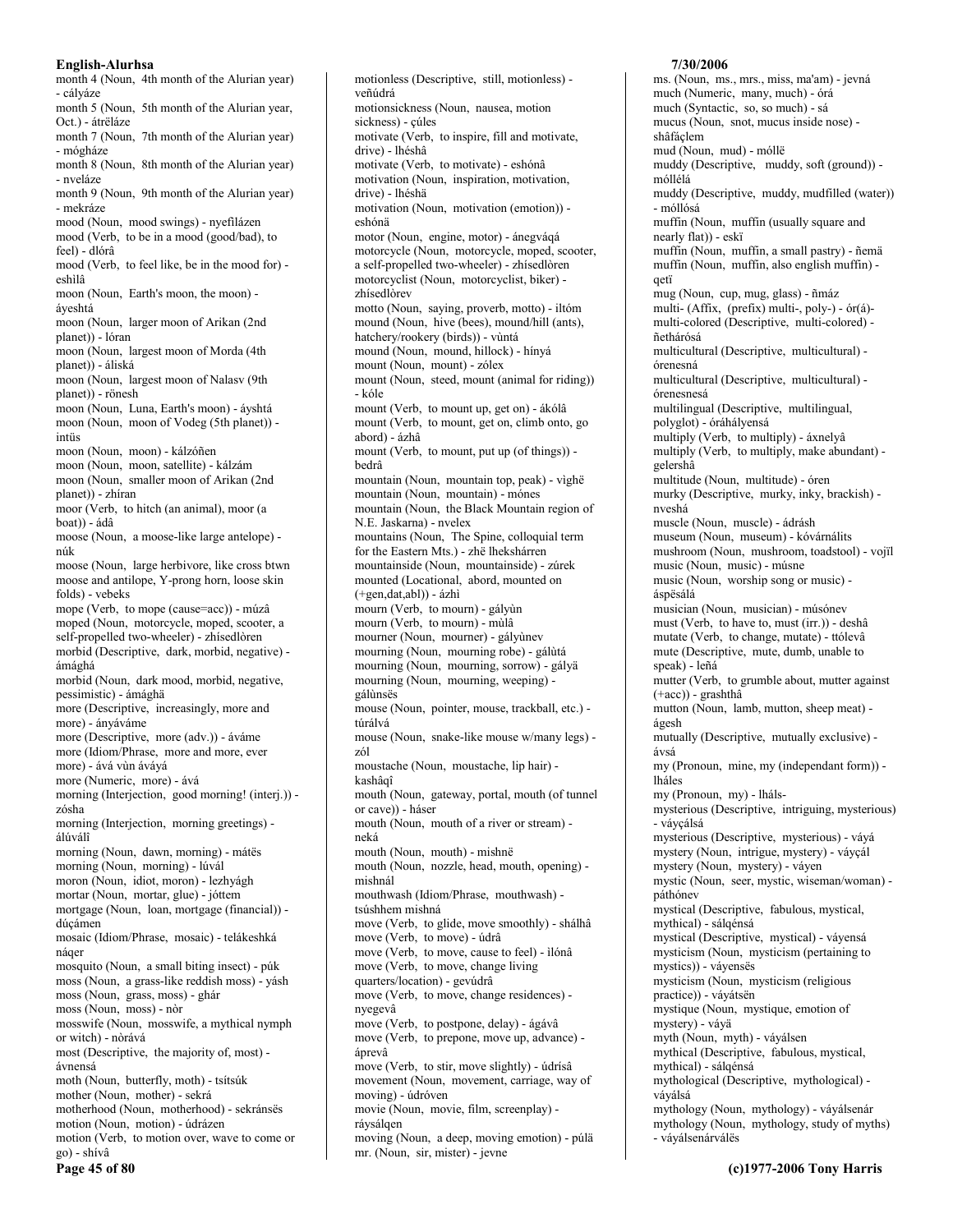nacreous (Descriptive, pearly, nacreous) máshrelásá nail (Idiom/Phrase, nail polish remover) - úqefá cáláñeth nail (Idiom/Phrase, nail polish) - úgefá áñeth nail (Noun, nail (finger/toe), claw) - úqë nail (Noun, nail, spike) - nikë nails (Noun, nails, claws (collectively)) - úqár naive (Descriptive, innocent, naïve) - fàlhá naivete (Noun, innocence, naïveté) - fàlhës naked (Descriptive, nude, naked) - kalesna name (Descriptive, of the same name (+dat of person or thing)) - tálevsá name (Noun, family/tribe name) - bóleyelev name (Noun, middle name, patronymic) kálveshelev name (Noun, name, first name, title) - elev name (Noun, noun, name of thing) - sódle name (Noun, The Holy Guide (a name of God)) - ágárine name (Noun, user ID, username, ID) - nóshelev name (Verb, to be called, named) - xelâ name (Verb, to be named/called (thing)) - sódlâ name (Verb, to name, cause to be called) xelónâ nap (Noun, nap, short sleep) - kányen nap (Verb, to nap, take a nap) - kányâ nape (Noun, nape of the neck) - fán napkin (Noun, napkin) - nyúfë napkinholder (Noun, napkinholder) - nyúfirá narcotic (Noun, a narcotic powder made from tísí leaves and flowers) - eshtís narrate (Verb, to tell, narrate, recount) - sálqâ narration (Noun, a moving narration, poem) ïnáqes narrative (Noun, narrative) - sálqen narrow (Descriptive, narrow) - veçá narrow (Verb, to refine/narrow a selection) túbácâ nasal (Descriptive, nasal (for the nose)) peshâfá nasal (Descriptive, nasal (sound or vowel)) shâfensá nasty (Descriptive, mean, nasty (alt. word)) grezgá nasty (Descriptive, mean, nasty) - gódze nasty (Descriptive, vicious, nasty) - dlúje nation (Noun, nation, country) - seren national (Noun, national, person from an ethnic group or nation) - márev nationalism (Noun, nationalism, ethnism) -¿ámsátsën native (Descriptive, birth, maternal, native) shthávensá native (Descriptive, birth, maternal, native) shthávensá native (Descriptive, original, native) - elírá native (Noun, native house, birth dwelling) ángev natural (Descriptive, environmental, natural) övínánsá natural (Descriptive, natural) - övùnásá natural (Descriptive, natural, unshaped, raw) venyeleksá natural (Descriptive, natural, untouched) veñeshká naturalism (Noun, naturalism) - övùnátsën nature (Noun, environment, nature) - övunánsës nature (Noun, natural law, law of nature) övárs nature (Noun, nature) - övùná nature (Noun, nature, characteristics) - kálsen nausea (Noun, nausea, motion sickness) - çúles near (Descriptive, close, near (emotionally)) zírá near (Locational, near) - xre Page 46 of 80

near (Verb, to be at hand, near, on the point of arriving) - áscedzâ near (Verb, to catch up, draw near) - áxrevâ near(pfx) (Affix, (prefix) near, beside)  $shthá(w)$ nearby (Descriptive, local, in the area, nearby, close) - xresá nearby (Descriptive, local, nearby) - vlórsá nearby (Descriptive, nearby, close, local) shtháwesá nearby (Descriptive, surrounding, nearby) nelsá nearer (Locational, nearer) - xrevá nearest (Locational, nearest) - xrevná nearness (Noun, proximity, nearness) - xresës neat (Descriptive, clean, tidy, neat) - fàshá neat (Descriptive, cool, neat, awesome, nifty, sweet) - ríshá neaten (Verb, to clean, tidy, arrange, neaten) fàshâ necessary (Descriptive, needed, necessary) nelhá necessities (Noun, necessities, survival goods) pròshëvánsem necessity (Noun, need, necessity) - nelhen neck (Noun, nape of the neck) - fán neck (Noun, neck) - grútë necklace (Noun, necklace) - grúshets necktie (Noun, tie, necktie, cravatte) - grútíhye nectar (Noun, cider, fruit nectar) - kitish need (Noun, need, necessity) - nelhen need (Verb, to need) - nelhâ needed (Descriptive, needed, necessary) - nelhá needed (Idiom/Phrase, as needed) - nòs nelhenáxná needing(sfx) (Affix, (suffix) having/needing to  $be) - e sh$ needle (Idiom/Phrase, needle's eye, eye of the needle) - návárh zhë fíná needle (Noun, leaf, needle (tree), blade (grass)) - púná needle (Noun, needle) - fin needles (Noun, tingly feeling, pins and needles) - tsídhës needles (Verb, to tingle, be pins and needles) tsídhâ needy (Descriptive, needy) - nelhósá negative (Descriptive, dark, morbid, negative) ámághá negative (Descriptive, negative, contrary, minus (of numbers, follows number, indecl.)) - ákánsá negative (Descriptive, negative, pessimistic) álezá negative (Noun, dark mood, morbid, negative, pessimistic) - ámághā neglect (Verb, to fail to do something, neglect) - Iláshâ neglect (Verb, to neglect) - vemlâ negligent (Descriptive, negligent) - vemlánsá neighborhood (Noun, neighborhood, development) - sígváren neither (Syntactic, either, as well, neither) tsivën neptune (Noun, Neptune (planet)) - segaíntá nerd (Noun, computer hobbyist, geek, nerd, hacker) - gezálvíhev nervous (Descriptive, nervous) - lóshhá nervous (Verb, to be nervous about (+acc)) lóshhâ nervousness (Noun, nervousness) - lóshhä  $ness(sfx)$  (Affix, (suffix) -ity, -ness, -ship) - ánsës nest (Noun, nest, den, burrow) - dláv net (Descriptive, web, net (adj.)) - tólensá net (Noun, net, web) - tólen

# 7/30/2006

network (Noun, computer network, LAN, WAN) - gezálveskváts network (Noun, computer workgroup or network) - gezálvár network (Noun, connection between people, network, community) - jálshá network (Noun, network, web, grid) tólárensës neuter (Descriptive, unisex, genderless, neuter, asexual) - dhósónsá neuter (Noun, neuter, genderless) - dhósá neuterness (Noun, genderlessness, neuterness) dhósónsës neutral (Descriptive, neutral, ambivalent) lívìlá neutral (Descriptive, neutral, in between) líváshthá neutral (Descriptive, politically neutral) veñólánsá never (Idiom/Phrase, let alone, never mind, to say nothing of) - veñ nògzâ never (Locational, at no time, never) - ñórsá never (Locational, never (from now on)) gámás never (Locational, never (up till now)) - ñelef nevertheless (Syntactic, nevertheless, however) - negel new (Descriptive, fresh, new) - tháshá new (Descriptive, new, never before existing) nóvë new (Descriptive, new, new to me) - zhírá new (Noun, new, different) - nyefá new age (Noun, new age (culture)) nvefenesne newborn (Noun, baby, infant, newborn (up to 5) yrs)) - íten news (Noun, news article) - ándezhyáles news (Noun, news, information) - ándezhvál news (Noun, the News, informative session) ándezhválár news (Verb, to hear about, receive news of) réqâ newspaper (Noun, newspaper, gazette) ándezhyálek newt (Noun, a newt-like amphibian) - víragän newyear (Noun, festival of New Year) lháskyets next (Descriptive, below, following, next (on page)) - kasá next (Descriptive, next (alt. term)) - gáqïdá next (Descriptive, next) - seqá next (Descriptive, next, coming+time expr.) gásá next (Descriptive, penultimate, next-to-last) prëbelná next (Locational, beside, next to) - shtháwe next (Verb, to be next, come after) - gáqïdâ nib (Noun, nib or point of a pen) - sháyáshín nibble (Verb, to graze, nibble over a wide area) - ttáshúntâ nice (Descriptive, nice, fr. sympathique) - fáshá nice (Descriptive, special, worth seeing, nice, great, important) - ghelshá niche (Noun, alcove, niche) - gványál niche (Noun, niche, corner, spot) - dhútë nickname (Noun, nickname) - eleványá nifty (Descriptive, cool, neat, awesome, nifty, sweet) - ríshá night (Noun, night) - ñevan night (Noun, night, total dark time) - álúsh nightingale (Noun, a singing night-bird, grey with red wings) - mälír nightmare (Noun, bad dream, nightmare) síkáháçlen nightstand (Noun, nightstand, endtable) sívnísá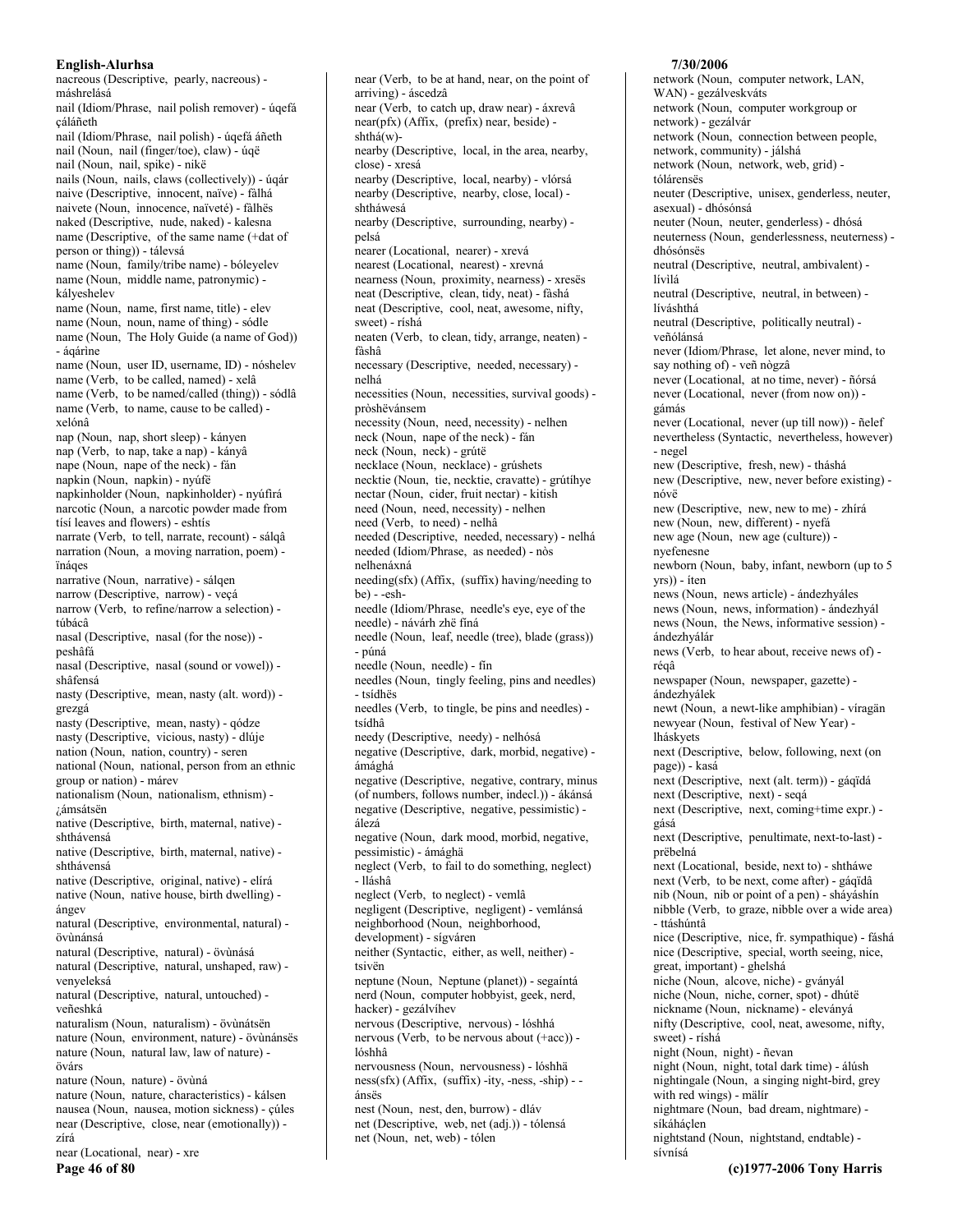nine (Numeric, nine) - vlórhyë ninth (Noun, ninth planet in the Alurian system) - nálásy nipple (Noun, nipple, teat) - sílh no (Interjection, no (reversing other's statement)) - hheñ no (Interjection, no) - heñ no (Interjection, no, not like that) - vesì no (Verb, to say no, refuse) - heñâ no (Verb, to shake the head no) - váreñâ no longer (Descriptive, no longer) - ñets no matter (Locational, no matter, notwithstanding) - ñóvexne no more (Descriptive, no more, no longer) ñává no one (Pronoun, no one, nobody) - ñévá no way (Descriptive, in no way) - ñóváxne no wonder (Idiom/Phrase, no wonder, it is obvious) - ányádhrù noah (Noun, Noah) - nóz nobility (Noun, nobility) - zámexës noble (Descriptive, noble, royal) - zámexá noble (Noun, noble person) - zámexev nobody (Pronoun, no one, nobody) - ñévá nod (Verb, to nod the head yes) - várkenâ noise (Noun, noise, cacophony) - réçlá noise (Noun, sound, noise) - réyë noisy (Descriptive, noisy) - réyósá no-longer (Locational, no longer, no more) ñóve nomad (Noun, nomad, drifter, wanderer) pashthélev nomad (Noun, nomad, wanderer) - páshthónev nomad (Noun, the large square wagon used by the Pashthár nomads) - lúxen nomad (Noun, the rough, brown robe worn by the Pashthár nomads) - mlázhìn nomad (Noun, wanderer, nomad) - pashthónev nomadic (Descriptive, nomadic) - pashthélá nomads (Noun, nomadic people of the Lezánthá) - pashthár nonexistance (Noun, nonexistance) - lëdeldzës nonexistant (Descriptive, nonexistant) lëdeldzá nonprofit (Descriptive, nonprofit) - lëpecávrá nonsense (Noun, nonsense) - rishen nonsensical (Descriptive, nonsensical, foolish) rishá non-virgin (Descriptive, non-virgin, deflowered) - thùshensá noodles (Noun, rice noodles) - álác nook (Noun, nook, cleft) - póg noon (Descriptive, noon, midday (adj.)) lvíblésá norm (Descriptive, regular, following the norm) - ádhushensá norm (Noun, standard, norm) - bóleven normal (Descriptive, normal, characteristic, innate) - nórshá normal (Descriptive, normal, ordinary, common) - bólevá normal (Descriptive, normal, what one is used to) - dhushá normalized (Descriptive, even, stable, normalized) - simlensá normally (Syntactic, in general, normally) hólevì north (Locational, in the north of, on the north side of  $(+gen)$ ) - kálisi north (Locational, northward) - eshkális north (Noun, north) - kális northeast (Noun, northeast) - máçkális northwest (Noun, northwest) - veçkális nose (Noun, nose) - shâf nostril (Noun, nostril) - shâfányá not (Affix, (prefix)not, without, -less) - ve-

Page 47 of 80

not (Syntactic, not) - ñe not much (Numeric, little, not much, few) ñórá not(pfx) (Affix, (prefix) not, in-, un-) -  $l\ddot{e}(i)$ notable (Descriptive, notable) - áthelshá notably (Descriptive, notably) - áthelsháme notch (Noun, notch, pass) - éshek note (Noun, note, reminder, mnemonic) - kóves note (Noun, note, scribble) - ávílë note (Noun, note, short writing) - vílányen note (Noun, tone, musical note) - músilen noted (Descriptive, noted, noteworthy, special) - sálqelshá nothing (Descriptive, vain, of nothing) - ñésá nothingness (Noun, vanity, nothingness) - ñésës notice (Noun, notice, alert) - ándezhyen notice (Noun, notice, writ) - ándezhyes notice (Verb, to learn, notice, realize) ándezhyâ notice (Verb, to notice, become aware of) - áthâ noticeable (Descriptive, noticeable) - áthévrá notwithstanding (Locational, no matter, notwithstanding) - ñóvexne noun (Noun, noun, name of thing) - sódle nouns(sfx) (Affix, (suffix) forms abstract noun)  $\ddot{e}s$ nouns(sfx) (Affix, (suffix) forms noun) - -en nourish (Verb, to get nourishment/strength from) - gáttáshâ nourishing (Descriptive, rich (soil), nourishing, hearty (food)) - gáttáshélá nourishment (Noun, food, feed, meal, nourishment) - ttáshen nourishment (Noun, food, nourishment) - ttesh november (Noun, November) - kseláze now (Idiom/Phrase, from now on) - les vneresá now (Idiom/Phrase, now and then, from time to time) - vneres-váneres now (Interjection, well, so, now then) - kalesh now (Locational, just now, a moment ago) úneres now (Locational, now, at the moment) - vneres nowadays (Noun, these days, nowadays) exnár nowhere (Locational, nowhere) - ñemyá nozzle (Noun, nozzle, head, mouth, opening) mishnál nude (Descriptive, bare, nude, without clothing) - vehìná nude (Descriptive, nude, naked) - kalesna numb (Descriptive, numb, blank (emotionally)) - leñtá numb (Descriptive, numb, having no feeling (physical)) - vesrá number (Noun, amount, number, total) - áxen number (Noun, number, figure) - númáxen number (Noun, number, position in sequence) sáxen number system (Noun, number system) númáxeskváts numbness (Noun, numbness (phys.)) - vesrës numbness (Noun, numbness, blankness (emotional)) - leñtës numerology (Noun, numerology) númáxárválës numerous (Descriptive, plentiful, numerous) órensá nun (Noun, hermit, monk, nun) - insùlónev nurse (Noun, nurse, physician's assistant) ástárháksev nurse (Verb, to nurse, give suck (from mother's point of view)) - vishâ nurse (Verb, to nurse, suckle (from child's point of view)) - ávishâ

nut (Noun, a crescent shaped nut, tastes like a

sweet acorn) - vólzhan

### 7/30/2006 nut (Noun, a maroon nut with soft, pulpy meat) - bóran nut (Noun, acorn, nut sometimes used for flour) - júdesh nut (Noun, nut (in general)) - ddásh nymph (Noun, mosswife, a mythical nymph or witch) - nòrává

oak (Noun, oak tree, a tree w/nut (used for  $flow) - júd$ 

oath (Noun, oath) - szólen oath (Verb, to swear, take an oath) - szólâ

oatmeal (Noun, oatmeal, rolled oats (not flour)) - fálnïsh

oats (Noun, an oat-like grain) - fálnï

obedience (Noun, obedience, following the lead of) - bèlesä

obedience (Noun, obedience, surrender, discipleship) - kèlës

obeissance (Verb, to bow, make obeissance, get on one's face) - yúshkùn

obese (Descriptive, fat, obese, overweight) ghürákárrá

obesity (Noun, obesity) - ghürákárrës obey (Verb, to conform  $(to)$ , obey  $(+acc)$ ) túkèlâ

obey (Verb, to follow, obey) - bèlesâ obey (Verb, to obey) - kèlâ

obituary (Noun, obituary, death announcement) - móghílshes

object (Noun, module, object, building block (program)) - ttósvilen

object (Noun, object, unit, example) - útsen

object (Noun, predicate, obj. of) - sálqásva object (Verb, to object to) - nezávâ

objective (Noun, accusative, objective (case)) kelvensva

objective (Noun, objective, purpose) - áskályen objective (Noun, objective, thing to be learned) - ánzhveshen

obscure (Descriptive, obscure, fuzzy,

undifferentiated) - vedhrá

obsess (Verb, to obsess about, be obsessed with (+acc)) - ttòsùlevâ

obsessed (Descriptive, preoccupied, obsessed) ttòsùlevá

obsession (Noun, preoccupation, obsession) ttòsùlevës

obsidian (Noun, obsidian) - lìcem

obtrusive (Descriptive, blatant, obtrusive,

incongruent, in one's face) - vùnáclá

obvious (Descriptive, obvious) - ádhrásá obvious (Descriptive, obvious, clear) - gánáshá obvious (Verb, to indicate, make obvious) ádhrâ

obviously (Idiom/Phrase, no wonder, it is obvious) - ányádhrù

occasional (Descriptive, occasional) - bhèrzisá occasionally (Descriptive, occasionally) bhèrzísáme

occupied (Descriptive, busy, occupied (of people)) - bánensá

occupied (Descriptive, busy, occupied, in use  $($ of things $))$  - árshensá

occupy (Verb, to occupy, make/keep busy) ábánâ

occurence (Noun, episode, occurence) vëzhìlen

occurence (Noun, time, occurence) - bhèrz ocean (Noun, ocean) - kólex

octal (Descriptive, octal) - zlúráxánsá octopus (Noun, octopus, an 8-limbed fish) -

zlúláks

odd (Descriptive, odd (of numbers)) - vesílensá odd (Descriptive, strange, odd) - blesqë oddity (Noun, oddity, ideosyncracy) - blesqál oddity (Noun, strangeness, an oddity) - blesqen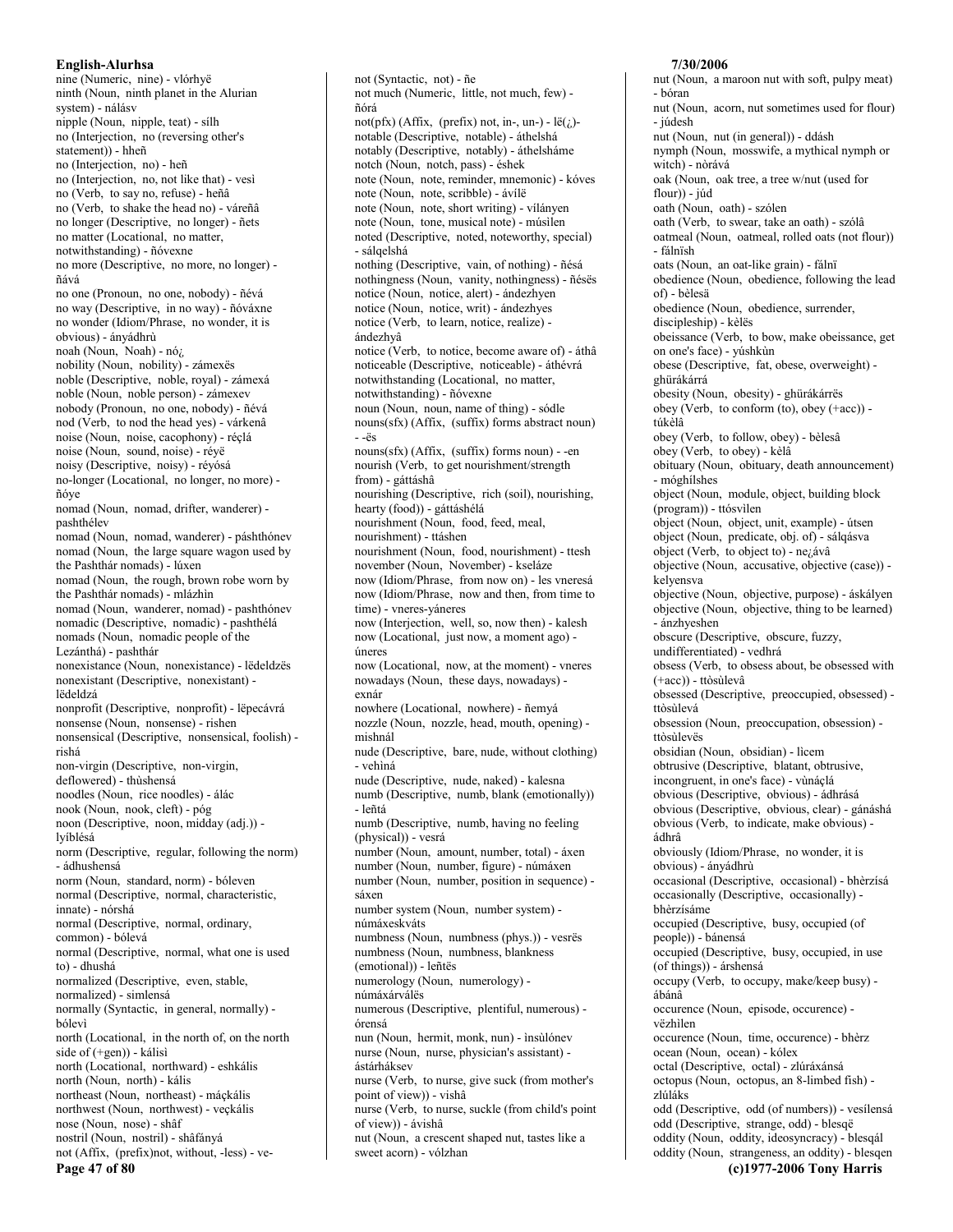oddity (Noun, strangeness, oddity) - blesqës odds (Verb, to beat the odds, run counter to the expected) - fáiâ odometer (Noun, odometer) - shthálánváqá odor (Noun, odor, stench) - cúkáfáclá odor (Verb, to smell, percieve a scent) - çúkâ of (Idiom/Phrase, eureka, of course, that's it) ádhrù off (Locational, off (of) world, island, etc.) üste off (Noun, weekend, off time, down time) levreshh off (Verb, to dismount, get off) - lezhâ off (Verb, to fall off, come off) - betâ off (Verb, to knock off) - beçlâ off (Verb, to take off, strip (clothing)) - çáhìnâ off (Verb, to turn off (colloquial)) - álepâ off (Verb, to turn off, take offline) - lëfarâ offend (Verb, to offend) - ìçlâ offense (Noun, offense) - ìçlen offer (Noun, offer, offering) - eshcen offer (Verb, to offer) - eshcâ offer (Verb, to sacrifice, offer up for a holy purpose) - eshcinâ offering (Noun, offer, offering) - eshcen offering (Noun, sacrifice, holy offering) eshcinen office (Noun, institute, office, board) - átsáren office (Noun, office) - átsédh office (Noun, office, reception) - áshulédh office (Noun, workroom, office) - vrejédh officer (Noun, guard, police officer) nóshánsev officer (Noun, police, law enforcement officer) - társónev official (Descriptive, official) - átsá offline (Descriptive, inactive, deactivated, offline) - lefárá offline (Verb, to deactivate, take offline) lefárâ offline (Verb, to turn off, take offline) - lëfárâ offspring (Noun, child, offspring) - káyë offspring (Noun, offspring) - áyël offworld (Descriptive, alien, offworld (adj)) váshóñensá offworld (Noun, offworld, another world) yáshóñen offworlder (Noun, alien, offworlder) yáshóñenyev often (Locational, often) - sevlá oh (Interjection, oh dear!) - hì-ná oil (Noun, oil (not petroleum)) - èsen oil (Noun, oil (petroleum based)) - nvelsen oil (Verb, to oil, grease with oil) - ányèsâ oily (Descriptive, oily) - èsá ointment (Noun, ointment, lotion) - únyem okay (Idiom/Phrase, to be okay with something (idiom)) - móvrî vùznâ ñólyësán okay (Interjection, okay? okay! good!) - za old (Descriptive, former, old, ex-) - ñávensá old (Descriptive, old (things)) - elín old (Descriptive, old (to subject), had/known for a long time, opp. of zhírá) - náká old (Descriptive, old, aged (person)) - hálddye old (Descriptive, old, mature (in comparisons, vs. young/new)) - bóyá old (Descriptive, old, out of date, passé) ñárshá old (Descriptive, stale, old) - lethshá old (Noun, age, years/time old) - dhalés old (Verb, to be x old, of age) - dhalâ old man (Noun, old man, old person) hálddvev old ways (Noun, old way(s), tradition) -  $i$  6sh older (Verb, to grow, get older/bigger) - bóyâ

ologist (Affix, (suffix) -ist, -ologist, one who studies to learn about) - - árválev ologist (Affix, (suffix) -ologist, one who studies or examines, one who checks) - -eprálev ology (Affix, (suffix) -ology, study and examination of, checking) - -eprálës  $\log y(sfx)$  (Affix, (suffix) - $\log y$ , study/subj. of) - -árválës om (Interjection, a word used in relaxation, om) - álhárá omen (Noun, omen, portent) - prezhnë omnipotence (Noun, omnipotence) ttòmóvrósës omnipotent (Descriptive, omnipotent, allpowerful, almighty) - ttòmóvrósá omnipresence (Noun, omnipresence) ttòcedzës omnipresent (Descriptive, common, omnipresent, ubiquitous) - ttòmyánsá omnipresent (Descriptive, omnipresent) ttòcedzá omniscience (Noun, omniscience) ttòdezhyósës omniscient (Descriptive, omniscient, allknowing) - ttòdezhyósá omniscient (Noun, Holy Omniscient One, All Knowing, a name of God) - ttòzhyìne omnivore (Noun, omnivore) - ttòsnáshélev omnivorous (Descriptive, omnivorous) ttòsnáshélá on (Locational, at, in, on (time)) - vú on (Locational, atop, at the top of, on top of) ber on (Locational, location in, at, on) - tye on (Locational, on) - be on (Verb, to put on (clothing)) - áhìnâ on (Verb, to turn on, power on) - ánegvâ on behalf of (Locational, on behalf of) - kìvá on every side (Locational, on every side) ttòseae on the other hand (Syntactic, on the other hand) - yáshexne on time (Descriptive, on time, timely) - vúnsá on time (Locational, on time (at the right time)) - bhórì once (Locational, once, once upon a time, ago) - ápreme once (Locational, once, one time, at one point) bhèrzì one (Locational, one day (future)) - ímás one (Locational, one day (general)) - ilef one (Numeric, one) - dwi one (Pronoun, this one, the one (of two)) - úshe one another (Pronoun, one another, each other) - áváshé one who does(sfx) (Affix, (suffix) one who does x habitually) - - ónev one who(sfx) (Affix, (suffix) one who does x now) - -óvá oneness (Noun, oneness) - dwesës oneself (Pronoun, oneself (pronoun)) - zhí onesself (Verb, to talk to onesself) - ñevùn oneway (Descriptive, oneway) - didíçensá onion (Noun, an acidic root used in cooking, onion) - ddántül online (Descriptive, active, online) - áfárá only (Descriptive, just, simply, only) - ttòsvì only (Syntactic, if only, only if) - sùleñ only-begotten (Descriptive, only-begotten) sùlshthávensá onomonopoeia (Noun, onomonopoeia) siréyánsës

onomonopoetic (Descriptive, onomonopoetic) siréyánsá

onshore (Descriptive, coastal (adj.)) - órüvisá

# 7/30/2006

onshore (Locational, on the shore, coast, or bank) - órüvì onward (Locational, onward, forward) - kéle oops (Interjection, oops) - yú<sub>i</sub> opal (Noun, opal (precious stone)) - írdálisz open (Descriptive, ajar, cracked, open) - hólyísá open (Descriptive, open (for business)) - pefárá open (Descriptive, open (of eyes)) - çádá open (Descriptive, open) - hólsá open (Descriptive, open, not secret) - vesárá open (Descriptive, open, not secret, public) vìoá open (Descriptive, willing, freely open to) ttészá open (Verb, to crush, break, open as a nut) júgräshâ open (Verb, to open the eyes) - çádâ open (Verb, to open) - hólyâ open eyes (Verb, to open one's eyes) - çèlâ openhearted (Descriptive, openhearted, trusting) - kál`rhùná open-house (Noun, open-house, gathering) náshóen opening (Noun, clearing, opening in forest) vethálits opening (Noun, nozzle, head, mouth, opening) mishnál openness (Noun, openness, not keeping secrets) - vìgës opera (Noun, chorale, opera or operetta, singing program) - seláren operate (Verb, to operate, perform surgery on (+acc)) - tsetárhâ operating (Noun, operating system (computer)) - ánvórlhósven operation (Noun, operation (medical)) tárhkelyánsës operation (Noun, operation, surgery) - tsetárhës operetta (Noun, chorale, opera or operetta, singing program) - seláren opinion (Noun, opinion) - nògzen opinion (Verb, to think, be of the opinion that) gzerâ opponent (Noun, opponent (political, debate, etc.)) - kánsúrev opponent (Noun, opponent, adversary) - kánsev opportunity (Noun, opportunity, good option) pezálávrës opportunity (Noun, opportunity, possible path) - móvrálës opposed (Syntactic, as opposed to, versus) váshéne opposing (Descriptive, opposing, alternate (of views)) - yáshilánsá opposite (Descriptive, opposite) - lesmelárre opposite (Pronoun, other (of two), opposite) ttóshe opposition (Noun, opposition, opposing viewpoint) - váshìlánsen oppositionist (Noun, oppositionist, member of the oppos.) - yáshìlánsev oppress (Verb, to oppress, suppress) - gelár`zâ optimistic (Descriptive, positive, optimistic) ázálá optimistic (Verb, to be optimistic, believe the best) - ker'zálâ option (Noun, option, choice) - bácévren option (Noun, option, possibility) - móvren optional (Descriptive, optional) - bácévrá optometrist (Noun, optometrist, opthalmologist, eye doctor) - delvátárh opus (Noun, work, oeuvre, obra, opus, build, make) - ershen orange (Descriptive, orange (color)) - bhìyä orange (Noun, an orange fruit (Alurian version is not citrus)) - bhìyál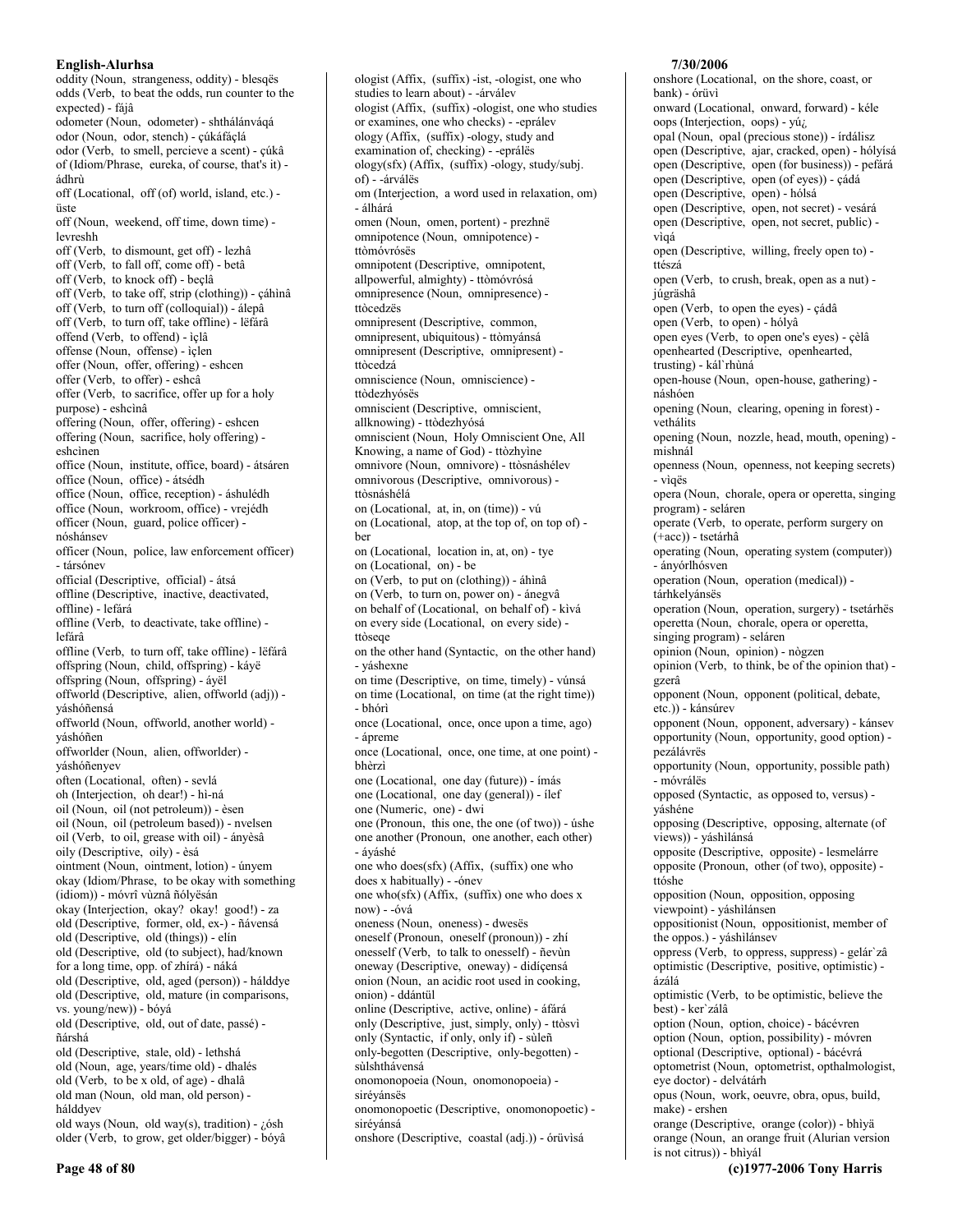orate (Verb, to orate, speak to a group) - kéláñâ oration (Noun, speech, oration) - áñen orator (Noun, chief speaker, orator) - ñevónev orator (Noun, orator, speaker) - kéláñev orb (Noun, bulb, orb) - sthóvle orbit (Noun, orbit) - kálzen orbit (Verb, to orbit) - kálzâ ordain (Verb, to appoint, ordain) - ányárhvâ ordain (Verb, to ordain, command) - kánelyâ order (Noun, command, order) - kánál order (Noun, organization, order) - segársánsës order (Noun, relationship, order, chain) vùseqársál order (Noun, sequence, order) - seqársës order (Verb, to order, request for purchase) pezharâ order (Verb, to organize, put in order) seqársónâ order (Verb, to set right, set in order, take control of) - áshándâ orders (Noun, commission, mission, assignment, orders) - áskánensës ordinary (Descriptive, normal, ordinary,  $common)$  - bólevá organization (Noun, institute (organization)) gálçárrálits organization (Noun, organization, association) vùndzárës organization (Noun, organization, order) segársánsës organize (Verb, to organize, put in order) segársónâ orgasm (Noun, orgasm (female)) - shashir orgasm (Noun, orgasm (male)) - thóxnásh orgasm (Verb, to have an orgasm (female)) shashírâ orgasm (Verb, to have an orgasm (male)) thóxnáshâ oriented (Descriptive, team oriented, team player (adj)) - vù/shélá origin (Noun, source, origin, basis) - sívgen original (Descriptive, original) - zhásná original (Descriptive, original, native) - elírá ornament (Noun, ornament, adornment, decoration) - pándzen ornate (Descriptive, ornate) - gápándzá ornithology (Noun, ornithology) - óynárválës orphan (Descriptive, orphan, orphaned) veshthávrá other (Idiom/Phrase, at other times) - yáshë bhèrsáxne other (Locational, in the other direction) yádíce other (Locational, on the other side of) váshege other (Noun, partner, significant other (female)) - vábá other (Noun, partner, significant other (general)) - vábev other (Noun, partner, significant other (male)) váhe other (Pronoun, other (of two), alternate) - yále other (Pronoun, other (of two), opposite) ttóshe other (Pronoun, other, another) - váshë others (Noun, public, others (noun)) - yáshevár otherwise (Syntactic, otherwise) - yásheme otter (Noun, a playful, otter-like salamander) míjú otter (Noun, a water-dwelling snake-like mouse) - pïtsog ought (Verb, to ought to, should (irr.)) - lefà ounce (Noun, ounce, millilitre, a small liquid measure) - ñmányá ounce (Noun, ounce, small measure of weight, small amount) - tsíf Page 49 of 80

our (Pronoun, our) - ólvesout (Descriptive, inside-out) - tseyüsì out (Descriptive, out of ones way, excessively) - ttògelsáme out (Noun, emergence, coming out) - átiksánsës out (Verb, to channel, conduct) - ásháyâ out (Verb, to emerge, come out) - átiksâ out (Verb, to get out of the way (of=abl)) çákélùn out (Verb, to stretch out, hold out) - ghápínÿâ out (Verb, to take out, get out, draw) - shòdrâ out (Verb., to work out, come together) - áshávâ out (Verb, used up, gone, finished) - peçá out loud (Locational, out loud) - wáláxne out of (Locational, out of (material)) - eshkï out of (Locational, out of) - ely out(pfx) (Affix, (prefix) out, out of) - eloutburst (Noun, curse, outburst, swear) - hhínen outburst (Noun, outburst) - fakiren outcome (Noun, result, outcome) - elvezhen outcome (Verb, to result from, come out of) elvezhâ outdoors (Locational, outside, outdoors) - üsqel outdoors lover (Noun, outdoors lover) üsaelíhev outer (Descriptive, outer, outside, external) üsqelsá outer (Descriptive, outer, peripheral, external) elvácá outfit (Noun, clothes, clothing, outfit) - hinár outgoing (Descriptive, sent, outgoing) tsámensá outland (Descriptive, outland (adj.), foreign) váshtirsá outland (Noun, outland, foreign land) - yáshtir outlander (Noun, outlander, foreigner) yáshtirev outlet (Noun, jack, outlet) - tsettúsh outline (Noun, outline, flowchart) ásegámílshen outline (Verb, to outline, flowchart) ásegámílshâ outliner (Noun, liner, outliner (makeup)) shthákóleszem output (Verb, to output, share) - elcáyâ outside (Locational, outside, outdoors) - üsgel outside (Noun, outside, outer part, periphery, edge) - elvácen outside (Verb, to go outside) - üsqáznâ outsider (Noun, outsider (Pashthár dialect)) bhiksey oval (Descriptive, oval (adj and noun)) - ónùshá oven (Noun, oven, furnace) - vegár over (Descriptive, completed, over, finished) ásvá over (Locational, over, covering (preposition)) telmï over (Verb, to knock over) - kaçlâ over (Verb, to roll over (intrans.)) - dlòvrïtâ overabundance (Noun, overabundance, excess) - gásehenës overcome (Verb, to overcome) - nírâ overcome (Verb, to overcome, trump) - gásísâ overfeed (Verb, to feed well, overfeed, stuff, fatten up (+acc of person or animal, +instr of food)) - sétteshâ overhang (Noun, overhang (of dirt or ground)) telkám overhead (Noun, overhead projector) telnásháqá overlap (Noun, overlap, union) - vùnúrës overlap (Verb, to overlap, have in common (+acc of common item(s))) - vùnúrâ overlook (Noun, scenic overlook, view place) ghelits

overlook (Verb, to overlook, miss) - veghelâ

7/30/2006 overlook (Verb, to overlook, see from above) teľ ráyâ overmountain (Noun, overmountain, a name for north/central Kritsen, esp. coast) - gelmónesná overpowering (Descriptive, overpowering) gáfestá override (Verb, to override) - gákánâ override (Verb, to overrule) - gákánâ overrule (Verb, to override) - gákánâ overrule (Verb, to overrule) - gákánâ overtone (Noun, overtone) - vùrésës overweight (Descriptive, fat, obese, overweight) - ghürákárrá overwhelm (Verb, to overwhelm (w/emotion)) gádlerâ overwork (Noun, workaholism, overwork) gávrejélës ovoid (Descriptive, ovoid, egg-shaped, egglike) - óvùnásá owe (Verb, to owe, be indebted to (dat) for  $(acc)$ ) - vúddâ owl (Noun, a bird whose eyes look forward) kélává own (Pronoun, his, her, its own. Shortform zháls-, refers to closest subject) - zháles owner (Noun, master, owner, lord) - kánev ownership (Noun, right, copyright, ownership) - kúwál ox (Noun, ox, a large cattle-like animal) - ízhól oxygen (Noun, oxygen) - rúçálsem oxymoron (Noun, oxymoron) - ávensës pacify (Verb, to calm, still, pacify) - álhárâ pack (Verb, to pack, ready for travel) - tsókâ package (Noun, package) - tsóken packed (Descriptive, thick, packed) - vùdrá pact (Noun, agreement, pact) - kensen pad (Noun, pad of paper) - ólevár pad (Noun, pad) - nòsh pad (Noun, pad, book of paper) - óleváren paedophile (Noun, paedophile) - letáthùshev page (Noun, form, page) - leksár page (Noun, page, side/sheet of paper) - óleven page (Noun, piece of paper, page) - ólevá pagent (Noun, pagent, show) - ámáth pail (Noun, bucket, pail) - lìren pain (Descriptive, hurt, hurting, in pain) - lezgá pain (Interjection, expletive used in pain) ttëszá pain (Noun, emotional pain, sting) - lhezä pain (Noun, pain (feeling)) - úña pain (Noun, pain, ache (emotional)) - ñúdhä pain (Noun, pain, hurt) - úñen pain (Noun, soul pain) - dlóvúñen pain (Verb, to hurt, be in pain (emotional)) lhezâ pain (Verb, to suffer, be in pain) - mòdhrâ painful (Descriptive, painful) - úñánsá painful (Descriptive, painful, aching (emotionally)) - ñúdhánsá painful (Descriptive, painful, stinging (emotionally)) - lhezánsá painful (Descriptive, rough, difficult, painful) dlírgá painful (Verb, to hurt, be painful) - úñâ paint (Noun, paint) - áñeth paint (Noun, primer, pre-paint) - prëyáñeth paint (Verb, to draw, limn, sketch) - drálhâ paint (Verb, to paint) - áñethâ painter (Noun, painter, picture artist) drálhónev pair (Noun, a twosome, couple, pair) - síláren pair (Noun, pair of sandals or flipflops) mlòzhú pair (Noun, pair, twosome) - sílen pair(sfx) (Affix, (suffix) couple, pair of) - -ú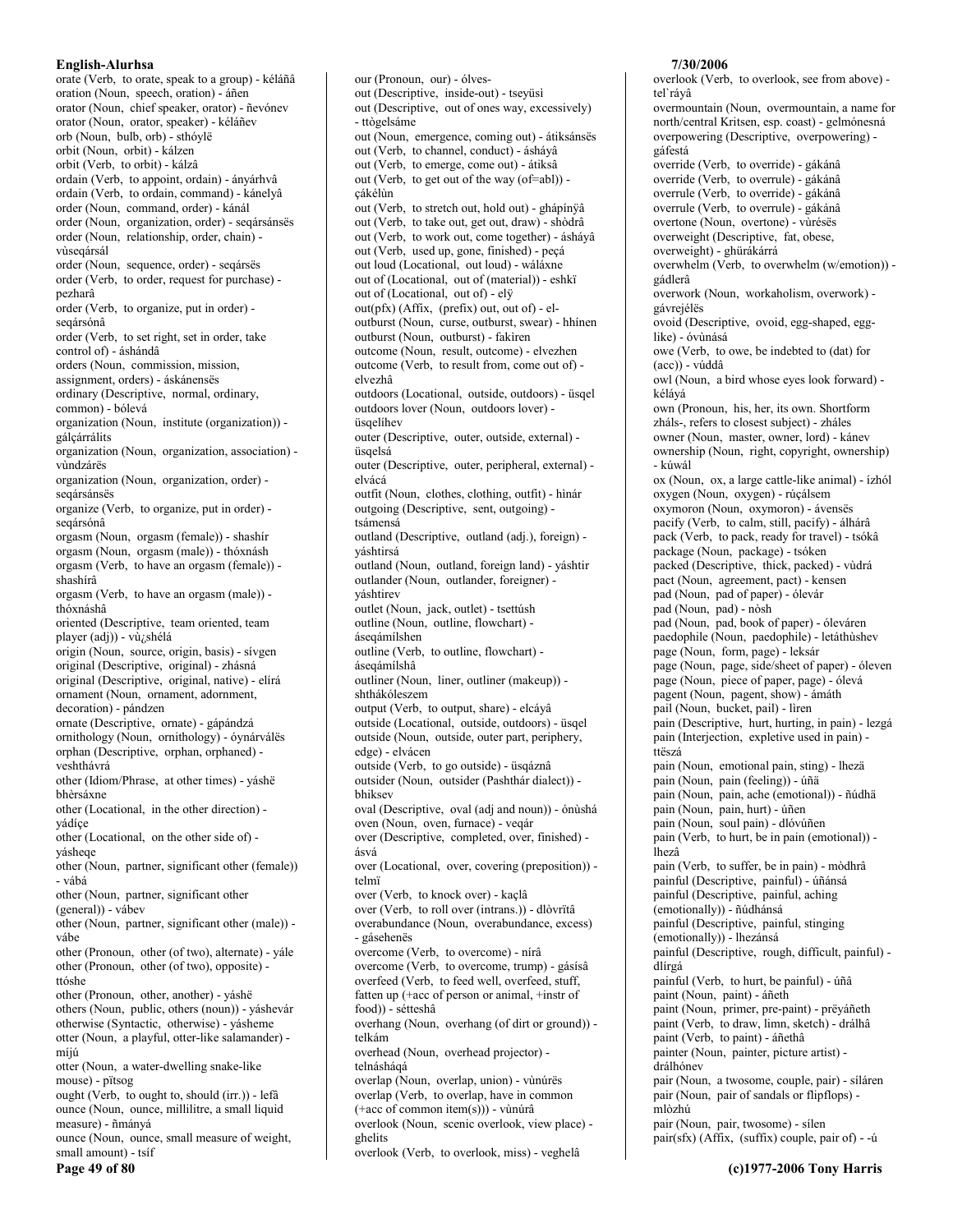palatte (Noun, hard palatte (in mouth)) dhìcósh palatte (Noun, soft palatte (in mouth)) - lösósh pale (Descriptive, pale, colorless) - veñethá pale (Descriptive, pale, faded) - mólrá pale (Verb, to pale, fade away, pine) - ámólrâ palm (Noun, palm (of the hand)) - másín palm (Noun, palm tree (generic), any tree with fronds instead of leaves) - áshlhál palm (Noun, palm tree) - ddïszál palmetto (Noun, saw palmetto (medicine made from plant)) - szúládem palmetto (Noun, saw palmetto, a palm bush with berries) - szúlád pamphlet (Noun, tract, pamphlet) - vílényá pan (Noun, dish, pan, silverware (general eating implement)) - çalálvá pan (Noun, pot, pan) - nëpáls pancake (Noun, pancake) - ddeksï pancake (Noun, pancake, a flat cake-food) ddeksál pane (Noun, screen, pane (window)) - ráyeledh panel (Noun, control panel) - kánáqár panic (Descriptive, panicky, frantic) - jáçósá panic (Noun, panic, frenzy (action)) - jáçës panic (Noun, panic, frenzy (emotion)) - jáçä panic (Verb, to panic, be in a frenzy) - jáçâ pant (Verb, to pant, perspire) - shálâ pantheism (Noun, pantheism) - ttòjìnátsën panties (Noun, shorts, panties) - bheshányá panties (Noun, underpants, shorts, panties) kabhesh pants (Noun, pants, trousers) - bheshún paper (Descriptive, paper, made of paper (adj.)) - óleveshká paper (Noun, a piece of paper) - ólevúz paper (Noun, pad of paper) - ólevár paper (Noun, pad, book of paper) - óleváren paper (Noun, piece of paper, page) - ólevá papers (Noun, papers, documentation) - átses parable (Noun, parable) - ánzhyálqen parable (Verb, to tell a parable) - ánzhyálqâ paradigm (Noun, paradigm) - thó¿óven paradox (Noun, paradox) - gádlòleskvës paragraph (Noun, passage, piece, paragraph) vílshen parallel (Descriptive, parallel, multi-flow, many at a time) - vùrzánsá parameter (Noun, argument, parameter) pócáyál paranormal (Descriptive, paranormal, to do w/superstition) - gávùzilá paranormal (Noun, paranormality, superstition) - gávùzìlen parasol (Noun, umbrella, parasol) - átelák parent (Descriptive, possessing, parent (organizationally)) - kúwánsá parents (Noun, parents, father and mother) shthávár parishioner (Noun, church member, parishioner) - vùnélev park (Verb, to park) - zhólvâ parkinglot (Noun, parkinglot) - zhólvánthá parkingplace (Noun, parkingplace) - zhólválits parliament (Noun, parliament, legislature, congress) - qármen parrot (Noun, parrot, a large multicolored bird) - áñethäl parsnip (Noun, an edible root veg., carrot, parsnip) - áshendül part (Affix, (suffix)component, part of, element  $of) - i$ çë part (Noun, body part (in general)) - krenfilen part (Noun, component, part, element) - remen part (Noun, element, part, piece, component) ghelisen

Page 50 of 80

part (Noun, part, piece) - gheles part (Noun, role, part) - vúshen part (Noun, section, part) - ghálsám part (Verb, to participate in, take part in) tsemáthâ partial (Descriptive, partial) - átá participate (Verb, to participate in, take part in) - tsemáthâ partition (Noun, wall, partition, inside wall separating rooms) - òkárrá partner (Noun, associate, partner) - vùnershev partner (Noun, female partner in sex act) átsefeshá partner (Noun, male partner in sex act) átheleshe partner (Noun, partner, significant other (female)) - vábá partner (Noun, partner, significant other (male)) - vábe partnet (Noun, partner, significant other (general)) - vábev partridge (Noun, a partridge-like wild fowl) këtáth party (Noun, feast, food party) - gácalen party (Noun, party, group, collective) vùzháren party (Noun, revel, party) - prílíyen party (Verb, to feast, gorge, party) - gáçalâ party (Verb, to revel, party) - prílíyâ partying (Noun, feasting, gorging, partying) gácalës partying (Noun, revelling, partying) - prílíyës pass (Noun, license, pass, permit) - léves pass (Noun, mountain pass, high and barren) ddal pass (Noun, notch, pass) - éshek pass (Noun, strait (water), pass, gulf (land)) vecex pass (Noun, The Dragon's Throat, famous pass from Genesh into Kalash) - isge káshírá pass (Verb, to circulate (news), spread, pass around) - lítrâ pass (Verb, to divvy up, pass out) - ákál`rhâ pass (Verb, to pass through) - xíznâ pass (Verb, to pass, go past or beyond) - gelznâ pass (Verb, to pass, go past, go by) - shtheznâ pass (Verb, to pass, seem correct or approved) cálsâ pass (Verb, to refer, pass towards) - eshcelâ pass (Verb, to skip, pass over) - çútâ pass (Verb, to spend (time), pass) - fenâ passable (Descriptive, passable, seeming correct or approved) - cálsánsá passable (Descriptive, passable, tolerable) sehévrá passage (Noun, airway, breathing passage) ráháyen passage (Noun, alley, passage) - shthálényá passage (Noun, passage, piece, paragraph) vílshen passage (Noun, secret passage) - jèliqë passé (Descriptive, old, out of date, passé) ñárshá passion (Noun, blood-fever, passion) - áslártsä passion (Noun, passion, gusto, appetite, desire) - zátsä passion (Noun, passion, strong feelings) - gilä passion (Noun, passion, thing one feels strongly about) - gilen passionate (Descriptive, passionate, fervent  $(about=+dat))$  - gilá passionate (Verb, to be passionate about, feel strongly about (+acc)) - gilâ passionate (Verb, to have an appetite for, be hungry for, be passionate about) - zátsâ passive (Descriptive, passive) - vekelyélá

### 7/30/2006

passive (Descriptive, passive, having things done to one) - kelyensá passtime (Noun, hobby, passtime) - fenál password (Noun, password) - nóshñeven past (Descriptive, past (adj)) - prëvezhensá past (Descriptive, past (adj.), prior) - prëvezhá past (Descriptive, past, last, just over) - çesá past (Descriptive, past+time expression) - presá past (Descriptive, this past (in time references)) - úprevá past (Locational, beyond, past) - gel past (Locational, past, by) - shthezá past (Noun, past tense) - prëvezhásva past (Noun, past, the past) - prëvezhen pasta (Noun, pasta) - fétác<br>pasta dish (Noun, a meat/veg/pasta stew with pesto-like sauce) - käleshthá pastor (Noun, pastor, minister) - mëláqóvá pastry (Noun, muffin, a small pastry) - ñemä patchwork (Descriptive, patchwork, quilted (adj.)) - eláksársá pâté (Noun, meat spread, pâté) - ketházhïn path (Noun, flight path) - nyáshthál path (Noun, path, lane, way) - shthal path (Noun, path, location, URL, directions) tsemves path (Noun, route, path, trail) - eznë path (Noun, route, path, travels) - ïshthál path (Noun, sliding path, trail, slide) szúnyáználits path (Noun, the center path, the path of balance) - lyíznen path (Noun, trail, trace, path (left by something)) - ontál pathetic (Descriptive, pathetic) - ávshágë patience (Noun, patience) - súja patient (Descriptive, patient, having patience) súiá patient (Descriptive, patient, longsuffering) súiósá patriotic (Descriptive, patriotic) - ¿ámsólá patriotism (Noun, patriotism) - serólä patriotism (Noun, patriotism, ethnic loyalty) -¿ámsólä patrol (Verb, to patrol) - bhëlázâ patronymic (Noun, middle name, patronymic) kályeshelev pattern (Noun, design, pattern) - másen pattern (Noun, pattern) - másit pattern (Verb, to design, make a pattern) - másâ patterned (Descriptive, patterned, displaying or covered with a pattern) - másitensá paul (Noun, Paul) - páwlës pause (Noun, break, pause) - rèksál pause (Noun, break, pause, intermission) lvízhen pause (Noun, pause (when speaking)) lyíñevázen pause (Noun, pause (when writing)) - lyívílázen pavillion (Noun, pavillion, gazebo (square)) elkentá pay (Noun, pay, compensation) - cávránsës pay (Verb, to pay a tax) - kómsálâ pay (Verb, to pay a wage or salary) - cávrâ pay (Verb, to pay, pay for) - kómsâ payback (Verb, to repay, return, pay back) tsúcâ pda (Noun, handheld, palmtop computer, PDA) - idúgásá pea (Noun, bean, pea) - walís peace (Descriptive, at peace, not at war) vegesvá peace (Noun, concord, peace) - vùsálä peace (Noun, contentment, peace, happiness) sálikä

peace (Noun, peace, lack of strife) - lésä (c)1977-2006 Tony Harris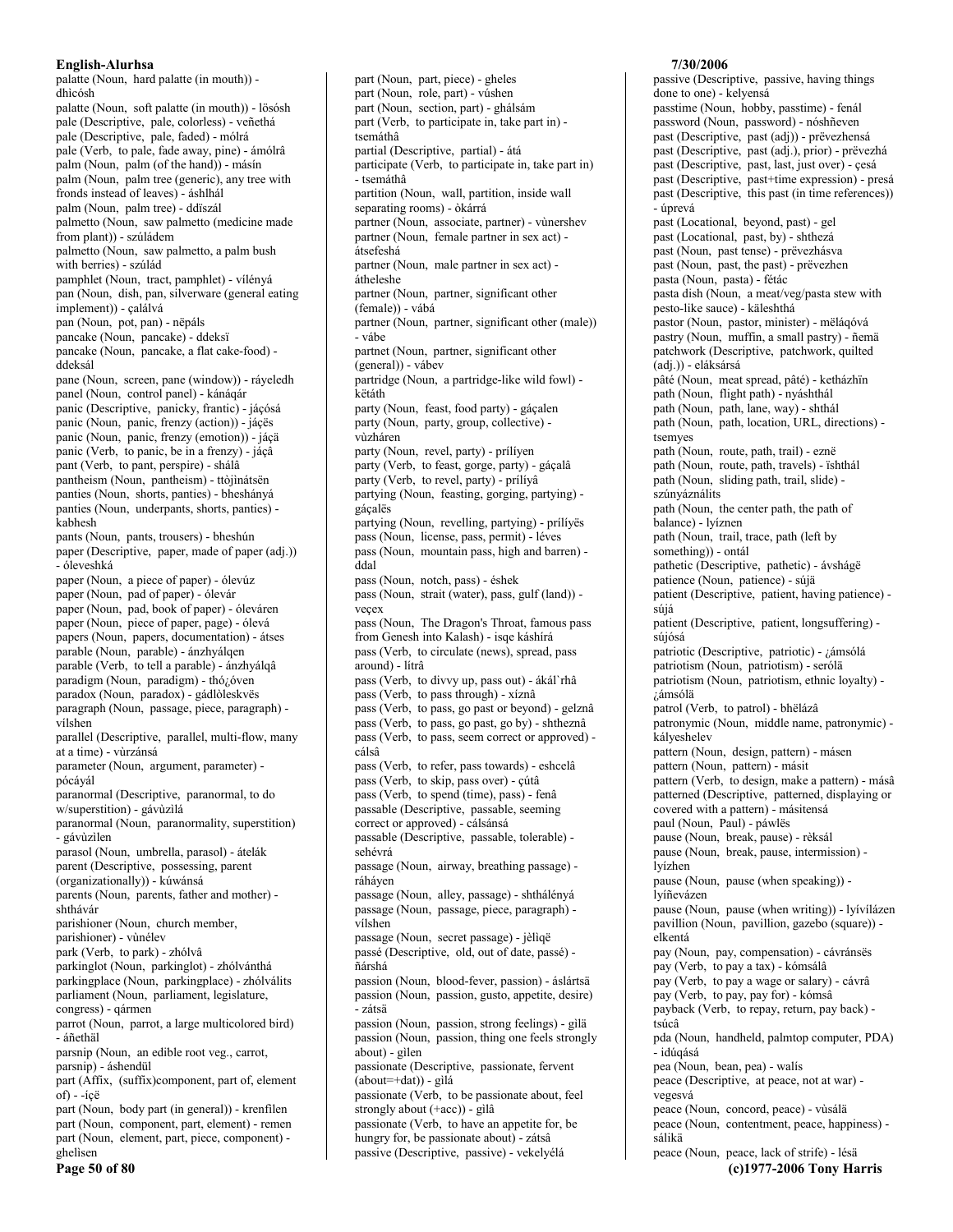peace (Noun, peace, not war) - vegesne peace (Noun, peace, sense of doing the right thing) - ófrä peace (Noun, peace, tranquility) - sálä peace (Verb, to have a peace about (+acc)) ófrâ peaceful (Descriptive, content, contented) sáliksá peaceful (Descriptive, peaceful, at peace) - sálá peaceful (Descriptive, peaceful, having no strife) - lésá peaceful (Descriptive, peaceful, pleasant, tranquil) - sálánsá peaceful (Verb, to relax, become peaceful) ásálâ peach (Noun, a small blue fruit rather like a peach) - tásáre peak (Noun, mountain top, peak) - vìghë peaks (Noun, high peaks region of Kritsen) gávìgháren peanut (Idiom/Phrase, peanut butter) rätsáddeshká ízhem peanut (Noun, peanut, a hard nutlike tuber) rätsáddesh pear (Noun, pear, a bulb-shaped fruit) sthóvlish pearl (Noun, milkstone, pearl, a jewel) máshrel pearly (Descriptive, pearly, nacreous) máshrelásá pebble (Noun, pebble) - néfányá peck (Verb, to peck) - jïkâ pedal (Noun, accelerator, gas pedal) - qálek pedal (Noun, brake pedal) - zhólek pedal (Noun, clutch pedal) - nyethrïzek pee (Idiom/Phrase, to go pee (poopoo) (child term)) - kelyâ ùzan(ùmán) pee (Noun, pee, pipi (child word)) - ùzá peek (Verb, to peek (at)) - ghísâ peel (Noun, peel, rind, husk) - átvë peel (Verb, to peel, skin, husk) - çátvâ pejorative(sfx) (Affix, (suffix) despicable, pejorative) - -áçlá pelt (Verb, to pelt, throw hard) - túlâ pen (Noun, marker, felt pen) - dòshhï pen (Noun, pen, writing instrument) - vilshi penalty (Noun, penalty) - dlúzhál pencil (Noun, pencil) - vílshínyá pendulum (Noun, pendulum) - zhúzáqá penetrate (Verb, to penetrate) - átseyâ penetration (Noun, penetration, act of penetrating) - átseyës penetration (Noun, penetration, being penetrated) - átseyensës peninsula (Noun, peninsula (alt. term)) - ódáreg peninsula (Noun, peninsula) - bráqinish penis (Noun, penis, male sex organ) - çápë penultimate (Descriptive, penultimate, next-tolast) - prëbelná people (Noun, people, race) - ¿áms people (Noun, people, race, ethnic group) - már people's (Descriptive, civil, internecine, people's) - simárá people's (Descriptive, people's, public) jámsefá perceive (Verb, to discern, perceive with discernment) - yúthó¿â perceive (Verb, to hear, percieve/realize by hearing) - gélâ perceive (Verb, to perceive, pick up, see) elzhvâ perceive (Verb, to percieve, look at something) - thó¿â perceive (Verb, to see, percieve/realize by seeing) - gírâ

perfect (Verb, perfect, all good, holy) - túthánsá perfection (Noun, perfection (quality)) ttòzáles perfection (Noun, perfection (spiritual)) ttòthánsës perfection (Noun, perfection, correctness) ttòcálës perfectionism (Noun, perfectionism) ttòzáleshátsën perfectionist (Noun, perfectionist (person)) ttòzáleshev perform (Verb, to perform (act) entertainment) - kélúshâ perform (Verb, to perform, act out) - áskelyâ performance (Noun, performance, act) kélúshen performer (Noun, performer, actor (amateur)) kélúshóvá performer (Noun, performer, actor (professional)) - kélúshónev performing(sfx) (Affix, (suffix) doing, acting out, performing) - - álye perhaps (Syntactic, maybe, perhaps) - enthá period (Noun, age, long period) - qórám period (Noun, period (punctuation)) - zhólásven period (Noun, period, division of time) bhórhìsen period (Noun, phase, period, time) - bhórhál period (Noun, time, period, session, meeting) bhórhen peripheral (Descriptive, outer, peripheral, external) - elvácá peripheral (Noun, peripheral, related item) peljótten periphery (Noun, outside, outer part, periphery, edge) - elvácen perish (Verb, to perish, come to nought) áñélyâ permeate (Verb, to permeate, pervade) xílhényâ permission (Noun, permission) - lévánsës permit (Noun, license, pass, permit) - léves perpetrator (Noun, perpetrator) - ámòdhónev persecute (Verb, persecute) - gáhhélâ persecution (Noun, persecution) - gáhhélës persist (Verb, to persist, be diligent) - tsárzâ persist (Verb, to persist, insist) - gelózhâ person (Descriptive, self or person centered) ázhívírsá person (Noun, creative person) - ányershélev person (Noun, inlander, a non-coastal person (depreciative)) - tsenishe<sub>i</sub>, person (Noun, inlander, landlubber (insulting)) - tsenishágh person (Noun, inlander, non coastal person) tsenishev

perceive (Verb, to sense, peceive via senses) -

perceive (Verb, to sense, perceive, feel) - ínshâ

percent (Numeric, percent (adj and numeric,

perch (Noun, perch, cradle (for devices)) -

perennial (Descriptive, perennial, yearly) -

perfect (Descriptive, perfect (spiritually)) -

perfect (Descriptive, perfect, all correct) -

perfect (Descriptive, perfect, without wrong) -

perfect (Descriptive, complete, perfect,

perfect (Descriptive, perfect) - túzále

perfect (Descriptive, perfect, done,

accomplished) - gákályá

follows number)) - súcá

thógâ

súgísá

ttòsíznensá

ttòthánsá

ttòcálá

ttòzále

finished) - gácályá

#### 7/30/2006

person (Noun, man, person) - bóyen person (Noun, national, person from an ethnic group or nation) - márev person (Noun, post-modern person) gáexensev person(sfx) (Affix, (suffix) person) - -ev persona (Noun, persona, voice (in literature)) elthó<sub>i.</sub>ës personal (Descriptive, personal (intimate)) bhálísá personal (Descriptive, personal) - dlóvelányä personal (Descriptive, personal, person-like) bóyensásá personality (Noun, personality) - dlóvensës personalize (Verb, to customize, personalize) ádlóvelâ personally (Descriptive, personally) - bhálíxne perspective (Noun, perspective, view(point)) gheló<sub>/.</sub>en perspective (Noun, point of view, perspective) thó<sub>i.</sub>en perspective (Noun, vanishing point perspective (in pictures)) - ádwïvùnsálits perspective (Noun, world view) - thózenár perspire (Verb, to pant, perspire) - shálâ pervade (Verb, to permeate, pervade) - xílhényâ pervasive (Descriptive, pervasive) xílhényánsá perversion (Noun, fornication, perversion) thùsháclës perverted (Descriptive, perverted (sexually)) thùsháclá pessimistic (Descriptive, negative, pessimistic) - álezá pessimistic (Noun, dark mood, morbid, negative, pessimistic) - ámághã pet (Noun, pet (used of animal that accompanies)) - vùzhör pet (Noun, pet, close animal friend) - ázör pet (Verb, to stroke, pet) - washthâ petition (Noun, petition) - ákenyáven petroleum (Noun, petroleum) - nvelsem pew (Noun, bench, pew) - hóláren pharmacy (Noun, pharmacy) - dírálits phase (Noun, phase, period, time) - bhórhál phenomenon (Noun, phenomenon, unusual occurance) - náshqë phew (Interjection, phew! stinky!) - úc philosopher (Noun, philosopher) - sezhyónev philosophy (Noun, philosophy (study of)) sezhyárváles philosophy (Noun, philosophy (way of thought)) - sezhyáren phlegm (Noun, phlegm) - mlówë phoenix (Noun, phoenix, firebird, a rare red and orange bird) - ìtsál phone msg. (Noun, voice msg, phone msg.) bhiñeváqásá ásálqám phoneme (Noun, sound, phoneme) - révál phonology (Noun, phonology) - réyálársës photograph (Noun, photograph) - náqál photographer (Noun, photographer) - náqónev photon (Noun, photon) - lúvemìlen phrase (Noun, term, phrase, concept) - thelev physical (Descriptive, material, physical) svárránsá physical (Descriptive, physical, related to the corporeal world) - svárrá physical (Noun, material or physical world) svárránsës physical (Noun, physical, material world (n)) krenfës physician (Noun, doctor, physician) ástárhónev pick (Verb, to choose, pick) - bácâ pick (Verb, to pick, seize) - práxâ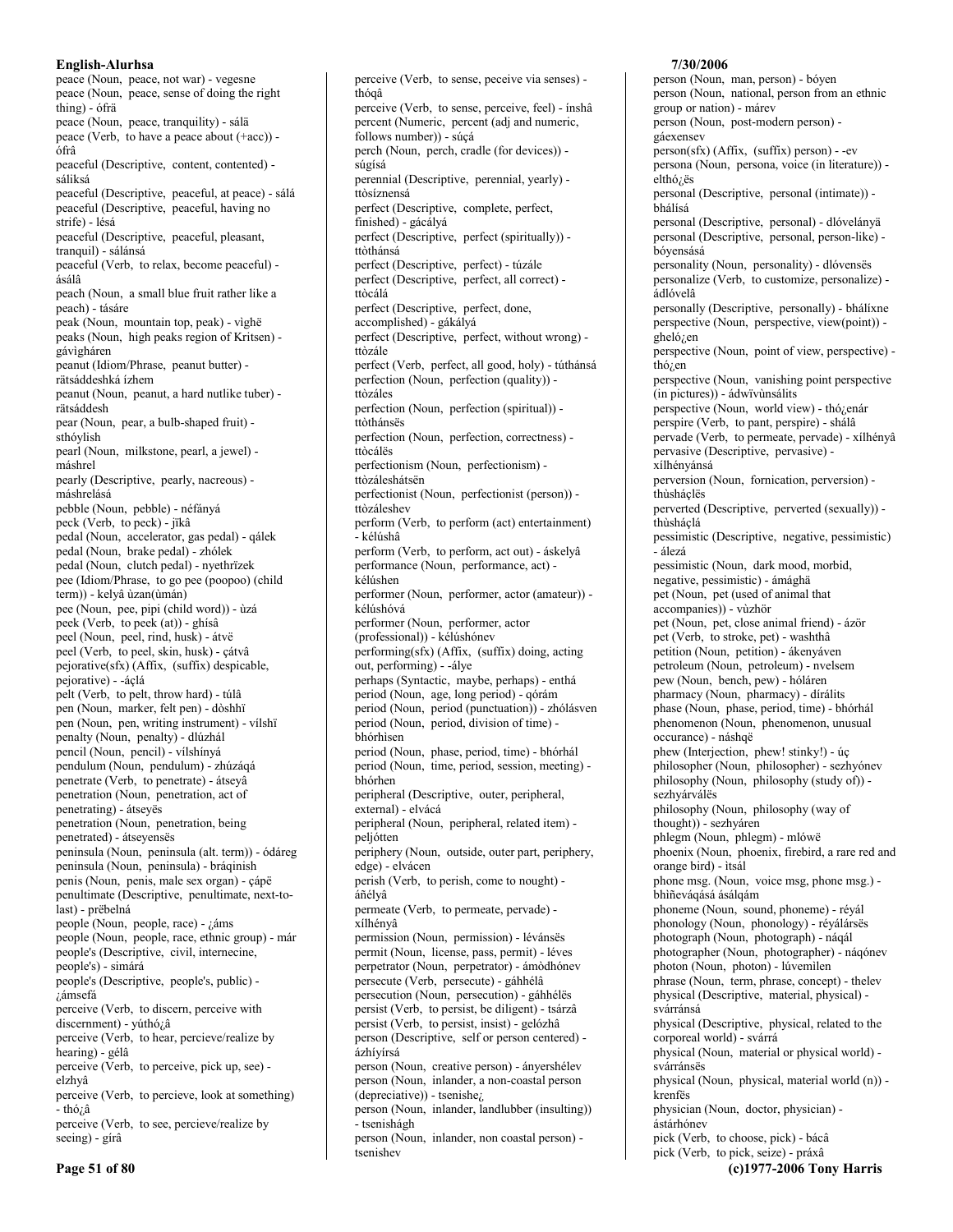English-Alurhsa pick (Verb, to pick, select) - leszvâ pick (Verb, to take, pick up) - zárâ pick nose (Verb, to pick or clean the nose) ùshfà pick up (Verb, to perceive, pick up, see) elzhvâ pickle (Noun, pickle) - kökémeshken pickled (Descriptive, pickled) - ködémeshká picture (Noun, landscape, place picture) delnáqës picture (Noun, picture) - náqer piece (Affix, (suffix)a piece of, a sample of, a slice of  $) -4iz$ piece (Noun, a piece of paper) - ólevúz piece (Noun, a piece of wood) - bhelkúz piece (Noun, a piece or slice of bread) - vonúz piece (Noun, element, part, piece, component) ghelisen piece (Noun, passage, piece, paragraph) vílshen pier (Noun, wharf, dock, pier) - vásen pierce (Verb, to pierce, cut through) - tsíëxâ pig (Noun, a pig-sized rodent) - regúb pig (Noun, meat from regúb, crumbly or ground) - regúbesh pig (Noun, pig, boar, a pig-like animal) - weñgë pike (Noun, spear, pike) - dúnÿ pile (Noun, lot of, bunch of, pile of) - bozhën pile (Noun, pile, heap) - bozhál pilgrimage (Noun, pilgrimage) - shthálázen pill (Noun, pill (medicine)) - hìyeth pillow (Noun, pillow) - pulvin pillowcase (Idiom/Phrase, pillowcase) - telám pulviná pilot (Verb, to drive, pilot, steer) - árzâ piloting (Noun, driving, piloting (action or skill)) - árzës pimple (Noun, pimple, acne spot) - dóçál pimple (Noun, sty, pimple) - sísh pin (Noun, belaying pin, rope hold, hook) zárïden pin (Noun, pin (safety or common)) - tsíntá pincers (Noun, claw, pincers (crab, lobster,  $etc.)$ ) -  $\ddot{i}$  $\dot{u}$ g pinch (Verb, to squeeze, pinch) - júgrâ pine (Verb, to pale, fade away, pine) - ámólrâ pine (Verb, to pine, fade, wither) - mólrâ pins (Noun, tingly feeling, pins and needles) tsídhës pins (Verb, to tingle, be pins and needles) tsídhâ pious (Descriptive, pious, devout, faithful) áiìnensá pipe (Noun, chimney, stove pipe, smokestack) máxún pipe (Noun, pipe, tube) - húnál pipes (Noun, uillean pipes, a bagpipe wind instrument) - úlúmká pipi (Noun, pee, pipi (child word)) - ùzá pirate (Noun, pirate) - dlaçónev pirate ship (Noun, a pirate's sailing ship) vílóren pit (Noun, hole, pit) - vúzh pit (Noun, pit, hole) - vlózh pita (Idiom/Phrase, ham sandwich (pita)) weñgesh vonírá pita (Noun, sandwich, pocket, pita) - vonír pitch (Noun, pitch (musical or tonal)) - klewës pitch (Verb, to throw, pitch, toss) - kósâ pitcher (Noun, jug, pitcher, ceramic pot w/handle) - ñemen pitcher (Noun, pitcher (for water, drink)) - júrek pity (Noun, mercy, pity, desire to help) - nìshä pity (Noun, pity, sympathy, feeling sorry for) mlásä

pity (Verb, to pity, feel sorry for) - mlásâ Page 52 of 80

pity (Verb, to spare, have mercy/pity on) ábóshâ pitying (Descriptive, merciful, helpful, pityfilled/pitying) - nìshélá pivot (Noun, key, pivot, primary component) ádúk pivot (Verb, to circle, pivot, fly or go around) dlònzâ pivotal (Descriptive, key, pivotal, primary) ádúká placard (Noun, sign, placard) - ttúvin place (Idiom/Phrase, in the first place) - eç prë úmázhëç place (Noun, meeting place, rendezvous) dzálits place (Noun, place, area) - shthely place (Noun, place, location, spot) - shthevá place (Noun, place, spot, point) - shthár place (Noun, spot or place where something belongs) - póná place (Noun, storage place) - mlótsálits place (Verb, to install, put in place) átsepóndrâ place (Verb, to locate, place) - tsemyónâ place (Verb, to put, place) - póndrâ place(sfx) (Affix, (suffix) place where) - - álits place(sfx) (Affix, (suffix) world, place, isle) - tá plaid (Descriptive, plaid (colored)) - nízírá plain (Descriptive, plain, average looking) lëkólsá plain (Idiom/Phrase, it's as plain as the nose on your face) - ttònáshù plain (Noun, tundra, frozen plain) - certá plains (Noun, plains, lowlands) - mórshek plait (Noun, plait, braid (hair)) - kílrüqár plait (Verb, to plait or braid the hair) - kílrüqâ plan (Noun, plan) - thálen plan (Noun, plan, written intention) - ózhes plan (Verb, to arrange, plan together) - vùthálâ plan (Verb, to design, plan, lay out) - ínershâ plan (Verb, to plan) - thálâ plan (Verb, to schedule, plan (time)) - thálfenâ plane (Noun, plane (of existance or reality)) gásvárren planet (Noun, Aluria, homeworld, 1st planet in Alurian system) - álurhná planet (Noun, Arikan, 2nd planet of Alurian system) - árïkán planet (Noun, eighth planet in the Alurian system) - dläsír planet (Noun, fourth planet in the Alurian system) - mórdá planet (Noun, ninth planet in the Alurian system) - nálásy planet (Noun, tenth planet in the Alurian system) - berïshan planet (Noun, the 7th planet of the Alurian system) - àshíd planet (Noun, third planet in the Alurian system) - kisál planet (Noun, world, planet) - óñen planet 5 (Noun, the 5th planet of the Alurian system) - vódeg planetarium (Noun, planetarium) óñenyárválits planetary (Descriptive, world (adj.), planetary) - óñensá plank (Noun, board, plank) - bós plank (Noun, box side, plank, wall) - bósnä plant (Noun, a plant with white, stringy leaves, used like cotton) - ïzíd plant (Noun, a soft, bright green plant, corn-like leaves) - ïsád plant (Noun, a tall, leafy plant w/leaves in circle) - gáshthiqä

plant (Noun, mobile, starfish-like plant) ksònísek plant (Noun, plant (vegitation)) - theln plant (Noun, power plant, facility, powerstation) - enegválits plant (Verb, to bury, also to plant) - tsekámâ plant (Verb, to plant, seed) - áthelâ plant(sfx) (Affix, (suffix) plant which bears x) --áthlá planting (Noun, Planting Festival) - áshrëtóen planting (Noun, spring, planting time) áshrëtánsva plastic (Descriptive, plastic, made of plastic (adj.)) - èseshká plastic (Noun, plastic (material)) - èseshkem plate (Noun, plate, dish) - shel plateau (Noun, plateau, stage) - sívnám platitude (Noun, platitude, empty saying) sigásqátes platitude (Noun, platitude, false or partial comfort) - thóshátes play (Descriptive, play, pretend, simulated  $(adj.)$ ) - vúshá play (Noun, play, drama) - vëzhálqes play (Noun, playback (video)) - áráyvës play (Verb, to carry high, play up) - telçárâ play (Verb, to clown around, play the fool) lekâ play (Verb, to play (a game)) - kriddâ play (Verb, to play (a role), pretend) - vúshâ play (Verb, to play (an instrument)) - ámúsâ play (Verb, to play (audio)) - áréyâ play (Verb, to play or toy with) - kinâ play (Verb, to playback (audio)) - áréyvâ play (Verb, to playback (video)) - áráyvâ play (Verb, to pretend, play) - krináqâ player (Descriptive, team oriented, team player (adj)) - vù¿shélá player (Noun, reader, player (device)) - veláqá plaything (Noun, toy, plaything) - kesnë plaza (Noun, common, gathering place, plaza) vindzálits pleasant (Descriptive, beautiful, pleasant to Alur. 6th sense) - ábhá pleasant (Descriptive, peaceful, pleasant, tranquil) - sálánsá please (Interjection, excuse me, please repeat) yádíveln please (Verb, to feel phys.good, provide phys.pleasure) - fenzâ please (Verb, to please, make happy/satisfied) fóshâ pleasing (Descriptive, delightful, pleasing) ánúmánsá pleasing (Descriptive, enough, satisfactory, right, pleasing) - séná pleasing (Descriptive, sensuous, pleasing all the senses) - fánzerá pleasing (Descriptive, wonderful, more than pleasing) - gáfánzá pleasure (Noun, pleasure, delight) - númä pleat (Noun, fold, pleat) - shlé pleat (Verb, to fold, pleat) - áshléyâ pleated (Descriptive, pleated, folded) - shlésá pledge (Verb, to commit to, pledge to (item, way, task)(+acc)) - ásólâ plentiful (Descriptive, plentiful, numerous) órensá plentiful (Descriptive, plentiful, thick) - ányórá plenty (Noun, feeling of prosperity, sufficiency, wealth, plenty) - zákúsä plod (Verb, to plod, trudge) - lláznâ plot (Noun, land, plot, acrage) - kár plow (Noun, plow (tool)) - grushen plow (Verb, to plow (a field)) - grushâ plug (Noun, connector, plug) - jóttá (c)1977-2006 Tony Harris

7/30/2006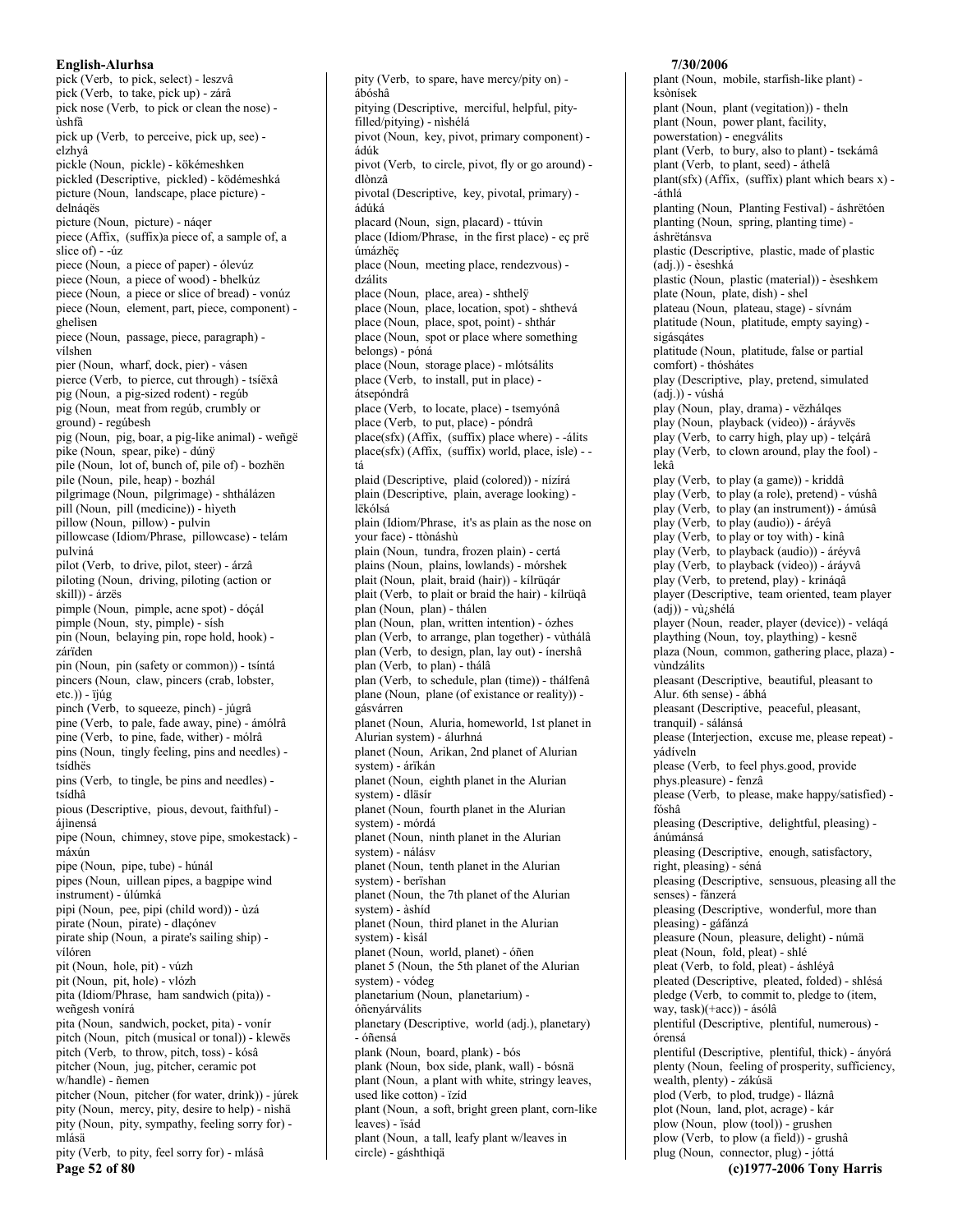plug (Noun, plug, block, stop, cork) - púdlálvá plump (Descriptive, plump) - lherak plunder (Noun, loot, booty, plunder) - dlaçensár plural (Noun, plural) - órásva plus (Descriptive, plus, ++, incremented  $(by=z6)) - vùsá$ plus (Syntactic, plus (in math)) - vù pluto (Noun, Pluto (planet)) - zheltá pocket (Noun, pocket) - shúdë pocket (Noun, sandwich, pocket, pita) - vonír podiatrist (Noun, podiatrist) - fekátárh poem (Noun, a moving narration, poem) ïnáqes poet (Noun, poet) - ïnáqónev poetry (Noun, imagery, poetry) - ïnáqesës point (Idiom/Phrase, another time, at another point) - yáshë bhèrzì point (Idiom/Phrase, tipping point, moment of change) - neres nyefórha point (Locational, once, one time, at one point) - bhèrzì point (Locational, to the point where, with the result of  $(+inf)$  - álef point (Noun, direction, compass point) - dícis point (Noun, dot, point) - tuk point (Noun, nib or point of a pen) - sháyáshín point (Noun, place, spot, point) - shthár point (Noun, point (of angle)) - shin point (Noun, point of view, perspective)  $tho$ <sub>i</sub>en point (Noun, point, prominence (place)) dhrálen point (Noun, vanishing point perspective (in pictures)) - ádwïvùnsálits point (Verb, to face/point towards, face head on) - eshnâ point (Verb, to point to, indicate) - túrâ pointer (Noun, pointer, mouse, trackball, etc.) túrálvá pointless (Descriptive, pointless) - veñkályá pointy (Descriptive, pointy, sharp tipped) áshín poise (Noun, grace, poise) - rílís poison (Noun, poison) - shhádle poison (Verb, to poison) - shhádlâ poisonous (Verb. poisonous) - shhádlánsá poke (Noun, poke (instance)) - zgíren poke (Verb, to poke (coals), prod into action) árwâ poke (Verb, to poke with a sharp object) - zgírâ poke (Verb, to poke, stick) - düshâ poker (Noun, poker (fireplace tool)) - árwálvá pokey (Descriptive, slow, pokey, casual) - leszá pole (Noun, flagpole) - móhhirá pole (Noun, pole (axis)) - vrízhë pole (Noun, pole, post) - vok pole (Noun, rod, pole, stick) - zár pole (Verb, to row or pole a boat) - tráznâ police (Noun, guard, police officer) - nóshánsev police (Noun, guards or police (organization)) nóshánsevár police (Noun, law enforcement, police) társónevár police (Noun, police, law enforcement officer) társónev policy (Noun, policy) - ¿óvensen policy (Noun, rule (game, office, etc.), policy) táren polish (Idiom/Phrase, nail polish remover) úqefá çáláñeth polish (Idiom/Phrase, nail polish) - úqefá áñeth polish (Verb, to polish, shine) - náshthâ political (Descriptive, political) - rrevnátsá politics (Noun, politics) - rrevnátsën pollutant (Noun, contaminant, pollutant) álodlem

poly- (Affix, (prefix) multi-, poly-) - or(a)polyglot (Descriptive, multilingual, polyglot) óráhálvensá poncho (Noun, a wooly poncho, made from ágól) - dlújen poncho (Noun, a woven poncho with hood) lókan pond (Noun, pond, pool) - lhékísá pond (Noun, pool, puddle, small pond) - múnÿ pond-animal (Noun, a black, slimy, pond animal) - módásh ponder (Verb, to ponder) - nògzâ pondering (Noun, ritual/ceremony of pondering) - ánògzélës ponytail (Noun, ponytail (hair)) - púqî pool (Noun, lottery, pool) - áxávánsës pool (Noun, pond, pool) - lhékísá pool (Noun, pool, puddle, small pond) - múnÿ pool (Noun, swimming pool, place, or hole) dósá poopdeck (Noun, upper deck, balcony, stage, poopdeck) - telál poopoo (Idiom/Phrase, to go pee (poopoo) (child term)) - kelyâ ùzan(ùmán) poopoo (Noun, poopoo, caca (child word)) imá poor (Descriptive, humble, poor, ignoble, of low station) - pásthá poor (Descriptive, poor, having little) - vekúsá poor (Descriptive, poor, unfortunate (alt. term)) - blvév poor (Descriptive, poor, unfortunate) - tolá poor (Descriptive, poor, worthy of sympathy) mláselshá pope (Noun, pope, high priest) - menák popular (Descriptive, popular) - ányemsá popularity (Noun, popularity) - ányemsës popularize (Verb, to popularize, make popular) - ánvemsâ population (Noun, population) - geváránsës population (Noun, population) - gevónevár porcelain (Noun, porcelain) - ledheshòn porch (Noun, porch, balcony, deck) - stówë porcupine (Noun, porcupine) - finálhekshá pork (Noun, pork, pig or boar meat) - weñgesh pornography (Noun, pornography) thùnáshálës porridge (Noun, porridge, grain stew) - móshï port (Noun, haven, harbor, shelter, safe place) hálés port (Noun, port (city, station)) - hálés port (Noun, port, docks, wharves) - vásáren port (Verb, to carry, port) - çárâ portal (Noun, gateway, portal, mouth (of tunnel or cave)) - háser portal (Noun, portal, gateway (screen or program)) - hólyósven portal (Noun, portal, viewport, window(computer)) - návárh portent (Noun, omen, portent) - prezhnë portfolio (Noun, portfolio, collection of works) - ersháren portray (Verb, to present, portray) - ámáshâ position (Noun, number, position in sequence) sáxen position (Noun, position (social), role, fate) pándë position (Noun, position, job) - vrejáren position (Noun, work, job, position) - vrejál positive (Descriptive, positive, favorable) ányeshá positive (Descriptive, positive, optimistic) -

ázálá

positive (Noun, affirmation, positive) - ázáláqá

positive (Syntactic, positive (of numbers.

follows the number)) - áxólá

7/30/2006

possess (Verb, to possess) - kúwâ possessing (Descriptive, possessing, parent (organizationally)) - kúwánsá possession (Noun, possession, owned item) kúwen possessive (Descriptive, jealous, possessive) áttícá possessiveness (Noun, jealousy, possessiveness) - áttícä possibility (Noun, option, possibility) - móvren possible (Descriptive, iffy, unreliable) - enthásá possible (Descriptive, possible) - móvrá possible (Descriptive, possible, unproven, alleged) - enthásá post (Descriptive, post-modern) - gáexensá post (Noun, mail, post, correspondance) náskáren post (Noun, pole, post) - vok post (Noun, post, mail system) - náskánsës post (Noun, post-modern person) - gáexensev postcard (Noun, greeting card, letter, postcard) - áñles poster (Noun, poster, advertisement) - sálqer posting (Noun, announcement) - ásálgen posting (Noun, bulletin, posting, message) ásálgen postoffice (Noun, post office) - náskálits postpone (Verb, to postpone, delay) - ágávâ posture (Noun, posture, stance) - rïtsóven pot (Noun, pot, pan) - nëpáls potable (Descriptive, drinking, potable) pesóvá potato (Noun, a potato-like vegetable) - rátsel potato (Noun, TV lover, couch potato) bhìnásháqíhev potato (Noun, yam, sweet potato) - vírátsen pothole (Noun, pothole in river or road) nëpázh potter (Noun, potter) - ñárónev potty (Noun, potty, child's word for toilet) ùzen pounce (Verb, to pounce on) - dhushâ pound (Noun, pound, kilo, a measure of weight) - kevi pound (Noun, pound, kilo, a measure of weight, large amount) - drozh pound (Verb, to pound, beat) - grúnâ pour (Verb, to pour out, empty) - eljúrâ pour (Verb, to pour) - júrâ pout (Noun, cry, pout (noun)) - wir pout (Verb, to cry, pout) - wirâ poverty (Noun, poverty) - vekúsánsës powder (Noun, cake makeup, foundation (powder)) - onteszem powder (Noun, powder) - ónte powder (Verb, to pulverize, grind to powder) óntâ power (Noun, exponent, power (in math)) dhíxnës power (Noun, force, power) - ávné power (Noun, power plant, facility, powerstation) - enegválits power (Noun, power, ability) - móvrës power (Verb, to power, energize, give energy to) - enegvâ power (Verb, to turn on, power on) - ánegvâ powered (Descriptive, powered, energized) enegvensá powerlessness (Noun, helplessness, powerlessness) - veñávrës practical (Descriptive, logical, practical) sigásqensá practice (Verb, to practice) - sícályâ practicum (Noun, practicum, experience, internship) - kelyánsen prairie (Noun, prairie, meadow) - áqálen (c)1977-2006 Tony Harris

Page 53 of 80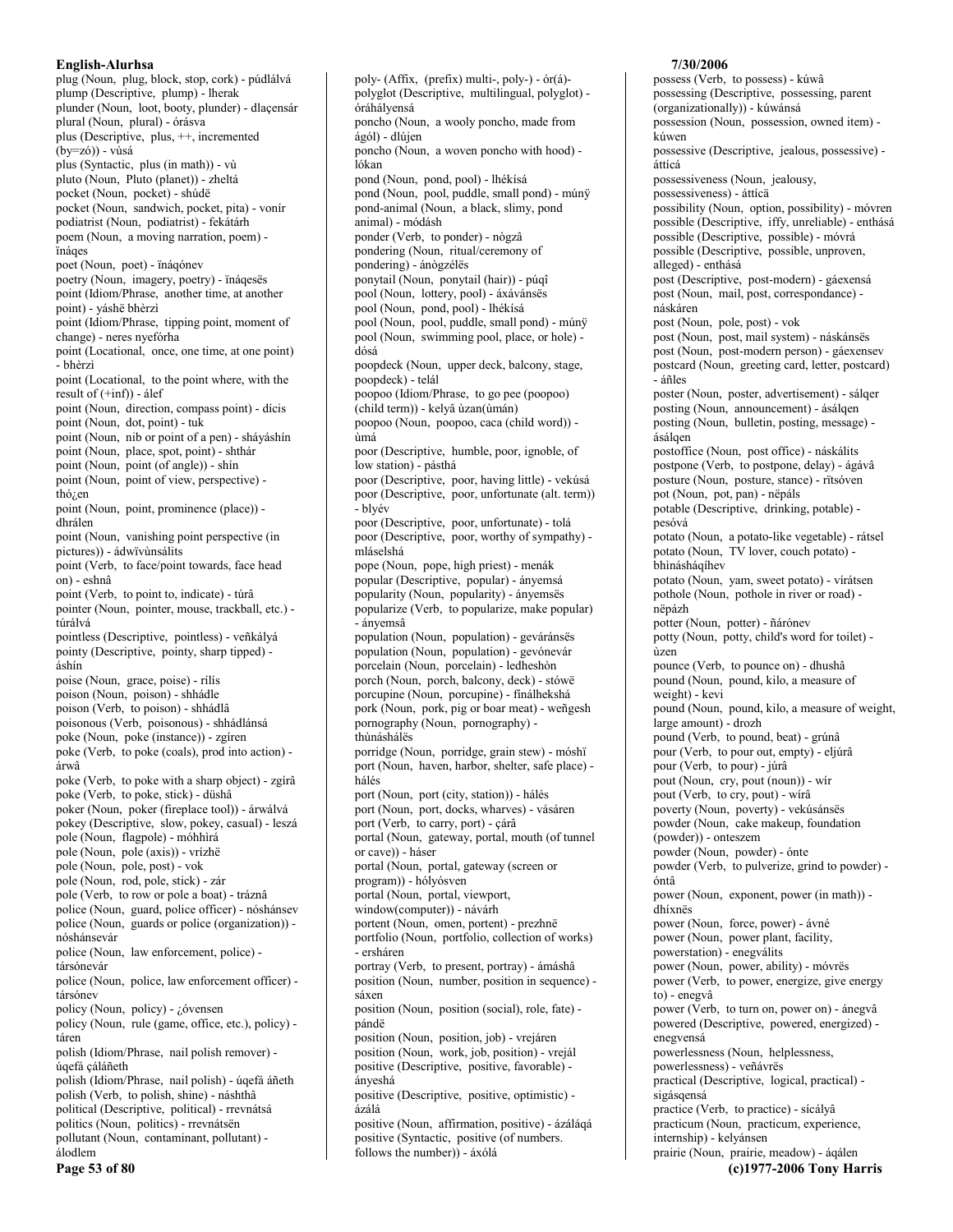praise (Noun, a praise, lifting word) - páshen praise (Verb, to praise) - páshâ pray (Idiom/Phrase, to pray and meditate) ráyvâ zhë lìtsän pray (Verb, to pray) - élâ prayer (Noun, official prayers, litany) - hécá prayer (Noun, personal meditation and prayer (time or exercize)) - zgúvá prayer (Noun, prayer (in general), act of praying) - élës prayer (Noun, prayer (specific instance)) - élen prayer (Noun, prayer/meditation group meeting) - vùnélës prayer (Noun, worship prayer) - áspësén prayermeeting (Noun, prayer meeting) vùnélórhen praying (Noun, prayer (in general), act of praying) - élës preach (Verb, to preach) - kélzhyónâ preaching (Noun, sermon, preaching/teaching presentation) - kélzhyen precaution (Noun, precaution) - ádhóstánsen precautionary (Descriptive, precautionary, causing one to be cautious) - ádhóstánsá precautionary (Descriptive, precautionary, for the reason/purpose of being cautious) - dhóstefá precious (Descriptive, precious, beyond worth) - gáreshká precise (Descriptive, precise, definitive) zhenánsá precision (Noun, precision, definition) zhenánsës precision (Noun, precision, exactness) - túrrës predestination (Noun, predestination) váshúnensës predestined (Descriptive, predestined) váshúnensá predicate (Noun, predicate, obj. of) - sálgásva prefer (Verb, to prefer) - bíhávâ preference (Noun, preference) - bíháven preference (Noun, preference, favoritism (emotion)) - ábíháva prefill (Verb, to prime, prefill) - prëlhényâ prefix (Noun, prefix) - kélásven pregnant (Descriptive, pregnant) - káyánsá premonition (Noun, premonition) - prilen preoccupation (Noun, preoccupation, obsession) - ttòsùlevës preoccupied (Descriptive, preoccupied, obsessed) - ttòsùlevá preoccupied (Idiom/Phrase, to be preoccupied or obsessed with) - vórâ ttòsùlevá nòv preowned (Descriptive, used, pre-owned) shárshá preparation (Noun, preparation, act of being made ready) - cályensës prepare (Verb, to prepare for a long and difficult task, for a battle, gird up one's loins) átsárzâ prepare (Verb, to prepare) - cályónâ prepone (Verb, to prepone, move up, advance) áprevâ presence (Locational, in the presence of) cedzá presence (Noun, presence) - cedzës present (Noun, present tense) - vezhásva present (Verb, to attend, go to, be at/present) cedzâ present (Verb, to present (as done w/newborns)) - kélnáshâ present (Verb, to present, give, donate) - tsúqâ present (Verb, to present, introduce a story or idea) - késgâ present (Verb, to present, portray) - ámáshâ present (Verb, to teach, present (a course)) fázhvénâ

Page 54 of 80

present (Verb, to teach, present) - ánzhyénâ presentation (Noun, presentation, dog-and-pony show) - ámáthányá presentation (Noun, show, program, presentation) - ánáshen preserve (Verb, to can, preserve) - ttóxìrâ preserve (Verb, to keep, guard, preserve) - ttóxâ president (Noun, President of Aluria) ólhenárhvóvá press (Noun, press, crusher) - dlekrálvá press (Verb, to crush, squeeze, press) - dlekrâ press (Verb, to press) - dlerâ pressure (Noun, pressure (measure, strong or weak)) - dlervi pressure (Noun, pressure, pushing) - dlerës pressure (Noun, pressure/energy) - dleregvës pressurize (Verb, to pressurize) - dlervâ pressurized (Descriptive, pressurized) dlervensá presumptious (Descriptive, presumptious) áskeráclá presumptuous (Descriptive, presumptuous) gáthrázhá preteen (Noun, childhood, pre-teen years) letánës pretend (Descriptive, play, pretend, simulated  $(\text{adj.})) - \text{vúshá}$ pretend (Verb, to play (a role), pretend) - vúshâ pretend (Verb, to pretend, play) - krináqâ preunification (Descriptive, preunification) prenesnerrëvsá prevent (Verb, to prevent, inhibit) - lénâ prevent (Verb, to prevent, stop from) - feñâ preview (Verb, to preview) - prerávâ previous (Descriptive, previous, just before) kiprë previous (Descriptive, previous, just finished) kisvá prey (Noun, prey, quarry, thing hunted) hhélen price (Noun, price, cost, duty) - cávál pricker (Noun, pricker, bramble) - jídlek pride (Noun, pride (emotion)) - thrázhä pride (Noun, pride, source of pride) - thrázhen prideful (Descriptive, proud, prideful (neg. connotation)) - tházhósá priest (Noun, pope, high priest) - menák priest (Noun, priest) - mene priest (Noun, priest, shaman) - dún priestess (Noun, priestess) - mená priesthood (Noun, priesthood (male or female)) - menáren primary (Descriptive, key, pivotal, primary) ádúká primary (Noun, key, pivot, primary component) - ádúk prime (Descriptive, key, prime, principle) dúqánsá prime (Descriptive, prime (of numbers)) veghálsá prime (Descriptive, top, prime (adj.)) - bersá prime (Idiom/Phrase, prime minister) - shhádhá válónev prime (Verb, to prime, prefill) - prëlhényâ primer (Noun, primer, pre-paint) - prëyáñeth primitive (Descriptive, primitive) - yeñsá primitive (Descriptive, primitive, undeveloped) - óvná principle (Descriptive, key, prime, principle) dúqánsá principle (Noun, principle, operating/motivating) - fáróven print (Noun, footprint, track) - náshek

print (Noun, report, printout, print) - ányílshen print (Verb, to print (mechanically)) - ányílshâ 7/30/2006

printout (Noun, report, printout, print) ányílshen prior (Descriptive, last, prior (time references)) - prevá priority (Descriptive, important, priority (adj)) áskélá priority (Noun, priority (item)) - áskélen priority (Noun, priority, importance) ádwivensës priority (Noun, priority, important thing) ádwiyensen prison (Noun, prison building) - nyír'zentá prison (Noun, prison) - nyír`zálits prisoner (Noun, prisoner) - nyírózin prisoner (Verb, to hold prisoner, imprison) nvír`zâ privacy (Noun, privacy) - véshánsës private (Descriptive, private) - véshá private (Descriptive, private, confidential, not for public) - pevéshá private (Idiom/Phrase, private college) - véshá vùlçárálits private (Locational, alone, in private) - sùlì private (Locational, in private) - véshì prize (Noun, prize, booty, spoil) - náz prize (Noun, reward, prize) - zácen pro- (Affix, (prefix) for, pro, for the good/purpose) - pepro (Verb, to be for, on the side of) - kìvúrâ probable (Descriptive, probable) - ándzá probably (Descriptive, probably) - ándzáme probe (Noun, probe, exploratory craft/ship) tìdhrávárh problem (Descriptive, problematic, having/being a problem) - káhálsá problem (Noun, problem) - káhál problem (Noun, problem, exercize (on a test)) -*Irv*òren problem (Verb, to be a problem for) - káhâ problematic (Descriptive, serious, problematic) - káhánsá procedure(pfx) (Affix, (suffix) system, procedure) - -eskváts proceed (Verb, to proceed, come/go before) kélzâ proceed (Verb, to proceed, happen before) prëvezhâ proceed (Verb, to take steps, proceed in stages) - nòlâ process (Noun, design, design process) ínleksánsës process (Noun, process) - kelyázen process (Noun, process, way, method, technique) - kelvóven process (Verb, to be in the process of  $(\text{+inf})$ ) óvzâ process (Verb, to process (by computer)) gezálvâ processor (Noun, word processor) - vílshósven proclaim (Verb, to declare, proclaim) - ádívâ procrastinate (Verb, to procrastinate) - ágávóyâ procrastination (Noun, procrastination) ágávóvës prod (Verb, to poke (coals), prod into action) árwâ produce (Verb, to do, make, produce) - ershâ produce (Verb, to produce, yield) - elyershâ produce (Verb, to release, put out, produce) elcëlâ produce (Verb, to sponsor, produce) - ányensâ produce (Verb, to succeed, produce positive results) - zákályâ product (Noun, product, result) - elyershen productive (Descriptive, productive) ershélánsá

productivity (Noun, productivity) - ershélánsës (c)1977-2006 Tony Harris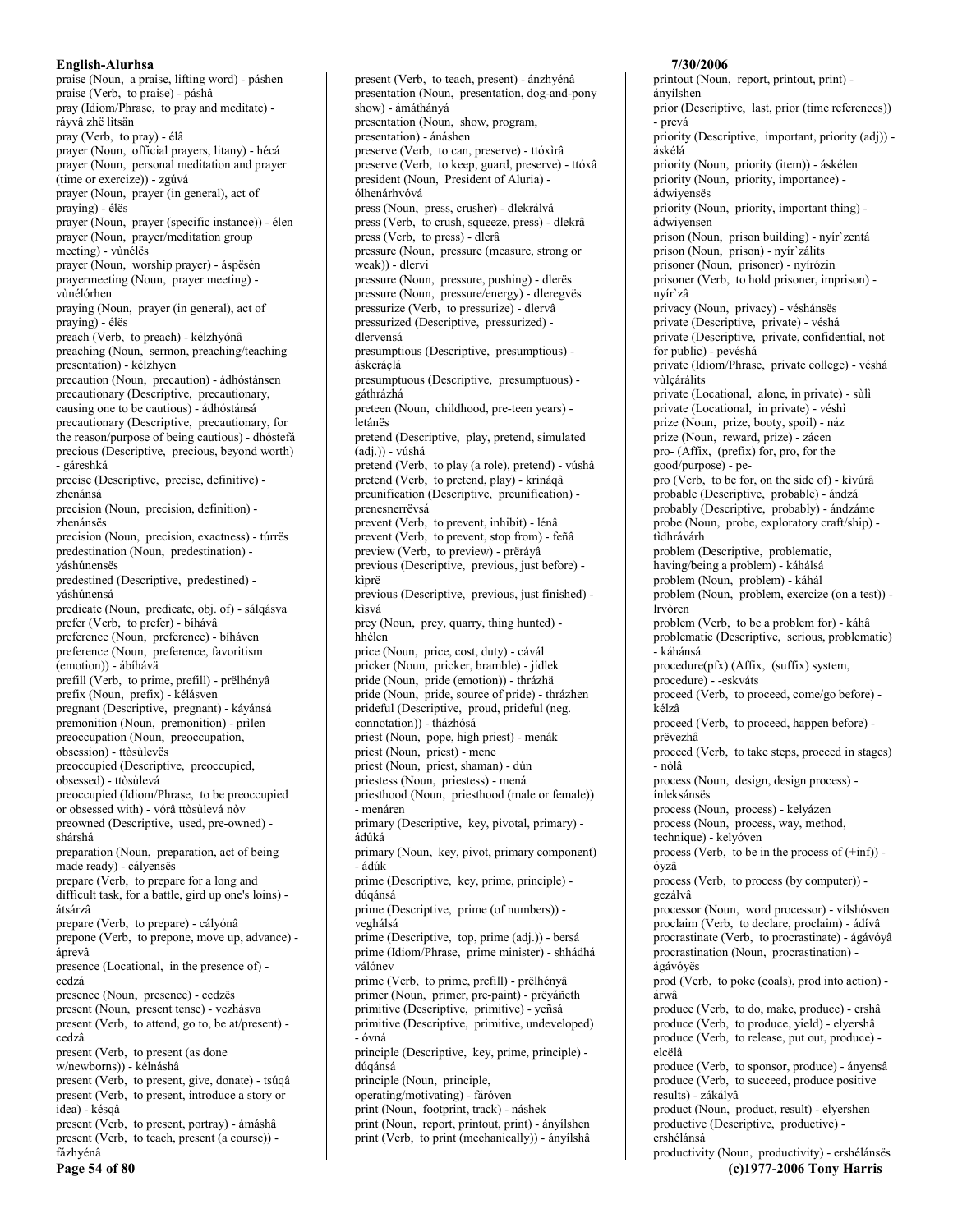profane (Descriptive, profane, for secular use) vényefá profane (Descriptive, profane, secular) - vénye program (Noun, program of studies) - elçáren program (Noun, program, aid program, help system) - ákseskváts program (Noun, program, assignment) - ttósven program (Noun, show, program, presentation) ánáshen program (Verb, to program, assign) - ttósvâ program(sfx) (Affix, (suffix) program, application that does  $X$ ) - -ósven programmer (Noun, programmer) - ttósvónev programming (Descriptive, programming (adj.), for the purpose of programming) - pettósvá programming (Noun, software, programming) ttósváren progress (Noun, progress) - ákélzës progress (Verb, to progress, move ahead) ákélzâ progression (Noun, progression, continuity) segóvës project (Noun, lesson, activity, project) -*<u><u>İrvòrázen</u>*</u></u> project (Noun, project) - thálár project (Noun, project, tasks) - vrejár project (Verb, to project oneself, have an attitude (good/bad)) - dhízgâ projection (Noun, attitude, projection) - dhízgä projector (Noun, overhead projector) telnáshágá prominence (Noun, point, prominence (place)) dhrálen prominence (Noun, prominence) - ádhrùsës prominent (Descriptive, prominent) - ádhrùsá promise (Noun, promise) - száren promise (Verb, to promise, commit) - szárâ promised (Descriptive, espoused, fiancé, promised (man)) - szárále promised (Descriptive, espoused, fiancée, promised (woman)) - száráthá promote (Verb, to promote) - ándzónâ promotor (Noun, reason, promotor) - kivës pronoun (Noun, pronoun) - bhésódle pronounce (Verb, to pronounce, say out loud) elñevâ pronunciation (Noun, pronunciation) elñevánsës proof (Noun, evidence, proof) - áfrenáren proof (Noun, evidence, visual proof) frenáshen proof (Noun, proof) - frenës property (Noun, wealth, property) - kúwár prophecy (Noun, a prophecy) - predíven prophecy (Noun, prophecy, prophetic or divine announcement) - vónák prophesy (Verb, to prophesy) - prëdivâ prophet (Noun, prophet) - prëdivónev prophet (Noun, prophet, seer, wiseman, magus) - vóne prophetess (Noun, prophetess, seeress, wisewoman) - vóná prophetic (Descriptive, prophetic) - prëdívensá proposal (Noun, suggestion, proposal) - elvínen propose (Verb, to suggest, propose) - elvínâ prose (Noun, storytelling, prose) - sálqesës prosper (Verb, to prosper, succeed, be well) ázlâ prosperity (Noun, feeling of prosperity, sufficiency, wealth, plenty) - zákúsä prosperity (Noun, prosperity) - séxä prosperity (Noun, prosperity, success) - ázles prosperous (Descriptive, prosperous) - séxá prostitute (Noun, comfort woman, prostitute) threshá

protagonist (Noun, hero, protagonist, main character) - shhádhóyes protect (Verb, to protect) - nóshâ protein (Noun, protein) - negìzhem protrude (Verb. to protrude, stick out) - eldüshâ protrude (Verb, to stick out, protrude) - eltúrâ proud (Descriptive, proud, prideful (neg. connotation)) - tházhósá proud (Verb, to be proud of) - thrázhâ prove (Verb, to evidence, show proof of  $(+acc)$ ) - frenáshâ prove (Verb, to prove) - frenâ prove (Verb, to test, examine, prove one's knowledge) - lrvázhâ prove (Verb, to validate, prove) - átsilménâ proverb (Noun, saying, proverb, motto) - iltóm provide (Verb, to provide) - ácëlâ provided (Syntactic, as long as, provided that) erná province (Noun, land, region, province) - ser provision (Noun, provision, item) - ácëlén proximity (Noun, proximity, nearness) - xresës proxy (Noun, proxy (person)) - bhécedzónev prudent (Descriptive, prudent) - vlefne prune (Verb, to trim, prune, clip) - fetsâ puberty (Noun, festival of puberty, adulthood) bóynelyës public (Descriptive, general, public) ásttólvánsá public (Descriptive, open, not secret, public) vìgá public (Descriptive, people's, public) - ¿ámsefá public (Idiom/Phrase, public college) - ¿emsá vùlcárálits public (Noun, public, others (noun)) - yáshevár publication (Noun, publication, thing published) - ghálílshen publications (Noun, literature, publications) sálkáren publish (Verb. to publish) - ghálílshâ publisher (Noun, publisher (company), publishing house) - ghálílshánsen publisher (Noun, publisher (person)) ghálílshánsev pucker (Verb, to pucker, bulge (intransitive)) sthóypâ puddle (Noun, pool, puddle, small pond) múnÿ puddle (Noun, puddle) - lúsh puff (Verb, to puff up or out) - áshilâ puffy (Descriptive, puffy, fluffy) - shilá pugnacious (Descriptive, pugnacious, tending to hit or fight) - çokélá pull (Noun, urge, push, pull, desire) - shúdrá pull (Verb, to drag, pull along) - skriçâ pull (Verb, to extract, pull out) - elyízhâ pull (Verb, to pull (a wagon, cart, etc.)) - gátrâ pull (Verb, to pull apart) - ízhatâ pull (Verb, to pull away) - ghelizhâ pull (Verb, to pull) - ízhâ pull (Verb, to pull, tug) - ányízhâ pulp (Noun, pulp) - ónteskem pulpy (Descriptive, pulpy) - ónteská pulse (Noun, pulse, beat (one instance)) - zuñen pulse (Noun, pulse, beat, pulsation (in general, or as an activity)) - zuñës pulse (Noun, pulse, heartbeat) - shevezuñ pulse (Verb, to pulse, beat quickly) - zuñâ pulverize (Verb, to pulverize, grind to powder)  $-$ óntâ pump (Noun, pump) - këtúm punch (Noun, awl, punch) - shínák punish (Verb, to punish) - dlúzhâ pup (Noun, boy, dude, pup) - vényá pup (Noun, squirt, kid, pup, little one) - tersk purchase (Verb, to buy, purchase) - zharâ

### boughten) - zharensá pure (Descriptive, ceremonially clean or pure) tsvásá pure (Descriptive, good, just (morally pure)) thánsá pure (Descriptive, pure) - bodlá pure (Descriptive, pure, made completely of) ttòsá purge (Verb, to cleanse, purge) - szrázhâ purification (Noun, purification) - ábodlánsës purification (Noun, purification, being purified) - ábodlensës purify (Verb, to cleanse or purify ceremonially) - tsyásénâ purify (Verb, to purify) - ábodlâ purloin (Verb, to purloin, lift, steal secretly) hhushâ purple (Descriptive, purple) - vlónë purple (Descriptive, purple/brown eye colored, amaranthine (adj)) - mílyá purpose (Descriptive, on purpose, deliberate) álsháxne purpose (Noun, goal, vision, purpose) gáleshen purpose (Noun, objective, purpose) - áskályen purpose (Noun, reason, purpose, end) - áskályës purpose (Verb, to use, make serve its purpose) órlhâ purposeful (Descriptive, purposeful, deliberate) - álshá purposeful (Descriptive, purposeful, purpose driven) - pekályá purse (Noun, backpack, carry-bag, tote, purse) vóshád pursue (Verb, to pursue, follow, hunt) - gáseqâ push (Noun, urge, push, pull, desire) - shúdrá push (Verb, to click (mouse), finger, push  $(\text{button}) - \text{dúgâ}$ push (Verb. to push away) - gháshútâ push (Verb, to push in) - tseshútâ push (Verb, to push) - shútâ push (Verb, to push, shove with both hands  $\&$ body) - lèmâ push (Verb, to shove, push hard) - gáshtâ pushing (Noun, pressure, pushing) - dlerës put (Verb, to add in, put away) - ápóndrâ put (Verb, to add, include, put with) - vùdrâ put (Verb, to assemble, construct, put together) - vùdâ put (Verb, to give away, put away) - nvácâ put (Verb, to install, put in place) - átsepóndrâ put (Verb, to lower, set/put down) - kasâ put (Verb, to put back, replace) - yápóndrâ put (Verb, to put on (clothing)) - áhinâ put (Verb, to put to sleep, set down for the night) - ákázâ put (Verb, to put, place) - póndrâ put (Verb, to put/go to bed) - ádhárâ put (Verb, to release, put out, produce) - elcëlâ put (Verb, to stand for, take, put up w/) - ándlâ put (Verb, to tolerate, put up with) - lensâ put down (Verb, to lower, let down, put down) - ákasâ put in (Verb, to put in, put inside, refl. euph. for sexual intercourse from male view) - tsepóndrâ putrify (Verb, to rot, putrify) - tvixâ putter (Verb, to spend hobby time at, putter at  $(+acc)$ ) - fenálâ puzzle (Noun, puzzle, challenge) - tìdhreshen pyjamas (Noun, pyjamas, sleeping robe) - kázin pylon (Noun, pylon, specifically The Pylon in Seneká) - dájól pyramid (Noun, pyramid, 3-sided 3D object) lhúvárxánsës

7/30/2006

purchased (Descriptive, bought, purchased,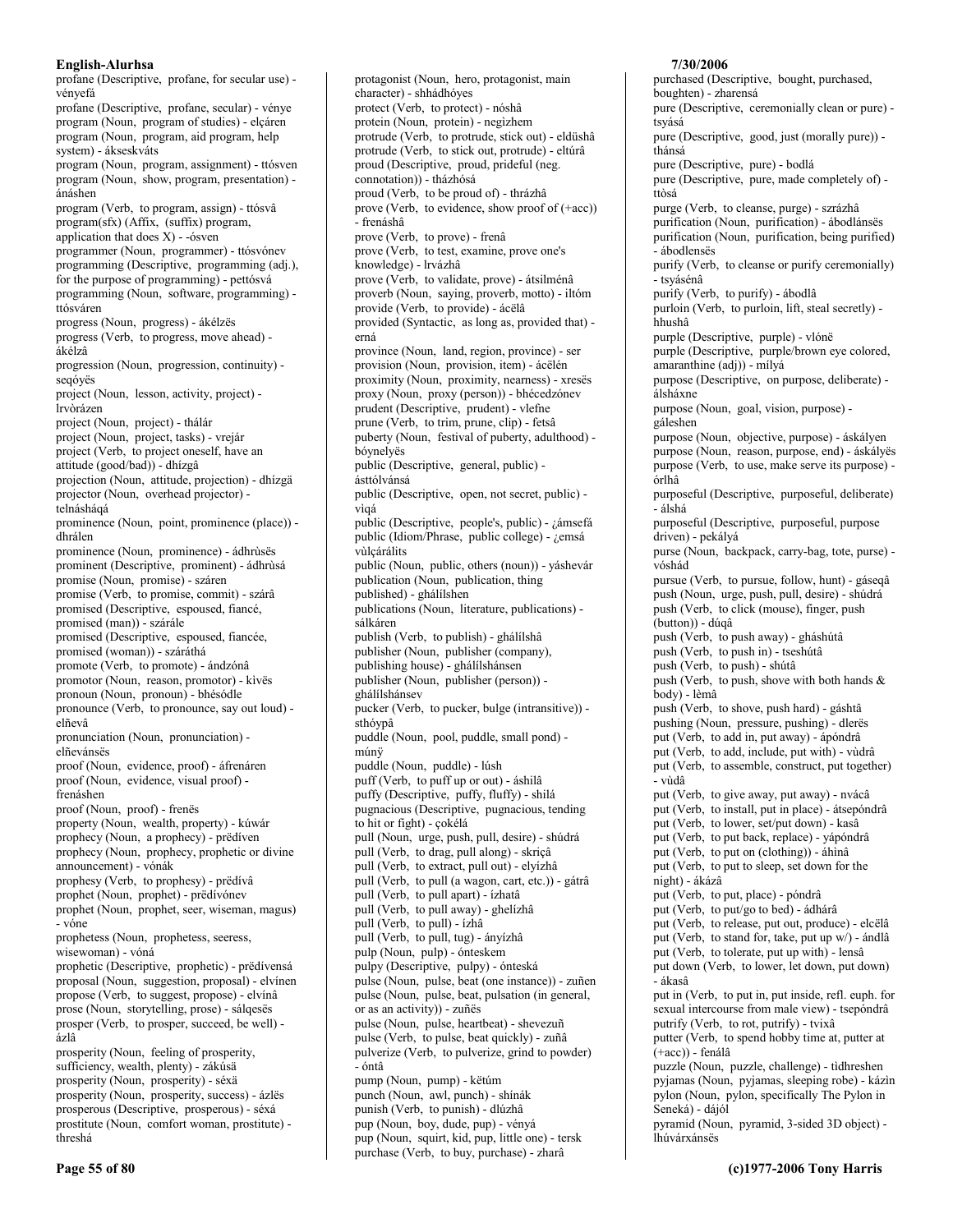pyre (Noun, funeral altar, funeral home) móghensálits pyre (Noun, funeral pyre) - móghitsen quality (Noun, quality, measure of goodness) zálánvi quality (Noun, quality, trait, characteristic) nórshä quality (Noun, tone, quality (of sound)) résálës quarry (Noun, prey, quarry, thing hunted) hhélen quart (Noun, litre, quart, a larger liquid measure) - ñmánvi quartz (Noun, milkstone, white quartz) máceshòn queen (Noun, queen) - nelázá quelled (Descriptive, spirit-dead, having the spirit quelled or crushed) - táshmóghá query (Noun, inquiry, query, questioning) sávlánsës query (Noun, search, query) - hídhál quest (Noun, quest, search) - gìdhen quest (Noun, vision quest) - shïleshen quest (Verb, to quest or search for (+acc)) gìdhâ question (Noun, question) - sávël question (Syntactic, question forming particle) ve question (Verb, to question, cross-examine) visávlâ questionable (Descriptive, questionable, in doubt) - gálvelshá questioning (Noun, inquiry, query, questioning) - sávlánsës questioning (Noun, questioning attitude) - sávlä questionnaire (Noun, form, questionnaire) sávláres queue (Noun, line, queue) - kózhen queue (Verb, to humble oneself (about=acc)) ákózhâ queue (Verb, to line up, form a queue) - ákózhâ quick (Descriptive, hasty, quick) - ápshá quick (Descriptive, quick, rapid-fire, swift) rrászá quiet (Descriptive, quiet, still) - qedá quiet (Descriptive, silent, without noise, quiet) veñrésá quiet (Descriptive, soft (not loud)) - lhúshá quiet (Noun, stillness, quiet) - qedës quiet (Verb, to quiet down, make quiet) - áqedâ quite (Syntactic, indeed, quite, very) - clá quonsett (Noun, quonsett-shaped house common in Kritsen esp. Monesár and Kolexná) - àntesh quotation (Noun, quotation, reference) elsálqen quote (Noun, double-quote (symbol)) sesálqásven quote (Noun, quote (symbol)) - sálgásven quote (Verb, to quote, reference) - elsálqâ rabbit (Noun, rabbit, a rodent w/large ears) húpïl raccoon (Noun, a raccoon-like animal) leshhkú race (Noun, Alt. term for The Alur, the Alurian or Alurhsa Race, also The Silver Ones) ávshárá race (Noun, people, race) -  $i\,$ áms race (Noun, people, race, ethnic group) - már race (Noun, race (speed event)) - qáláren race (Noun, The Alur, The Alurian or Alurhsa race) - álurhen race (Verb, to race, speed) - qálárâ race (Verb, to run, race, dash) - ídlásâ raceway (Noun, raceway, race track) - qálárálits racing (Noun, racing (speed)) - qálárës Page 56 of 80

rack (Noun, clothes rack) - hìnenìrá rack (Noun, rack, line (of things hung)) dhásháren rack (Noun, towelrack, towel holder) - veskirá rack (Verb, to rack with pain, give a seizure to  $(+acc)$ ) - çölâ radiance (Noun, radiance) - lírshánsës radiance (Noun, splendor, glory, radiance) kársës radiant (Descriptive, splendid, glorious, radiant) - karsá radio (Noun, radio (general)) - pelegven radio (Noun, radio (receiver)) - pelegvám radio (Noun, radio (transmissions, waves)) pelegvës radio wave (Noun, radio wave) - pelegvìren rage (Noun, rage, fury) - gashrä rage (Verb, to rage (of storms or weather)) vrólâ ragged (Descriptive, ragged, ratty, in poor condition) - ddízÿá ragged (Descriptive, scruffy, ragged) - vríshká rags (Noun, rags, tattered clothing or cloth) ddízven rail (Noun, rail, bannister) - zárásh railroad (Idiom/Phrase, railroad) - dlárhemsá shthálen railroad (Noun, train, trailor-set, railroad-train) - gátrázen rain (Noun, deluge, downpour) - dlónázhge rain (Noun, downpour, torrential rain) dlónázhge rain (Noun, mist, misty rain) - dlishen rain (Noun, rain) - dlónen rain (Noun, spitting rain, sprinkling rain) bhèdlen rain (Verb, to mist, rain like mist) - dlishâ rain (Verb, to rain) - dlónâ rain (Verb, to spit rain, sprinkle) - bhèdlâ rainbow (Noun, rainbow) - ñëthén raincoat (Noun, raincoat, slicker) - veskáx raindrop (Noun, raindrop) - dlónìlen rainforest (Noun, rainforest valley (narrow, damp gulfs in Mónesár)) - dlónex rainy (Descriptive, rainy) - dlónósá raise (Verb, to lift, raise) - ántelâ raise (Verb, to raise (pitch)) - ásítâ raise (Verb, to raise (volume, loudness)) ádlúrâ raise (Verb, to raise, lift, hike) - telzâ rake (Noun, rake (tool)) - üslàñ rake (Verb, to claw, dig or rake with claws) úgrâ rake (Verb, to rake (leaves, etc.)) - üslàñâ ram (Verb, to ram, butt) - breshâ random (Descriptive, random, unordered) vesqá randomness (Noun, chaos, randomness) vesaál randomness (Noun, randomness) - vesqës range (Noun, range, spread) - línven ransom (Verb, to redeem, buy back, ransom) ghácávrâ rap (Noun, knock, rap) - ddok rap (Verb, to knock, rap) - ddokâ rape (Verb, to rape, violate) - thráçlâ rapid (Descriptive, quick, rapid-fire, swift) rrászá rapids (Noun, rapids, whitewater) - shúrish rare (Descriptive, rare, uncommon) - lebá rarely (Locational, rarely, not often) - ñólá rash (Descriptive, thoughtless, inconsiderate, rash) - venògzélá rasp (Verb, to gasp, rasp) - hhalhâ rasping (Verb, to shout, talk loud or raspingly) ushâ

### 7/30/2006

rat (Noun, a rat-like animal) - núts rate (Locational, at the rate of) - zó rate (Verb, to assess, rate) - yúrzâ ratify (Noun, to ratify or enact (treaty, law, agreement)) - vùtársónâ rating (Noun, assessment, rating (one instance of)) - vúrzen rating (Noun, assessment, rating (process of)) yúrzës rattle (Noun, baby's rattle) - setsíshtá rattle (Noun, rattle (sound)) - këkor rattle (Verb, to rattle) - setsâ rattle (Verb, to rattle, make a rattling sound) këkorâ ratty (Descriptive, ragged, ratty, in poor condition) - ddízvá rauckus (Descriptive, unruly, riotous, rauckus, badly behaved) - lezázgósá raven (Noun, a gray scavenger bird) - lrúzhá raven (Noun, raven, midnight bird) - lúshóyná raw (Descriptive, natural, unshaped, raw) venyeleksá raw (Descriptive, raw, uncooked) - líqá ray (Noun, beam or ray of light) - lúvilen razor (Noun, razor) - çálrüqálvá reach (Verb, to reach for) - eshqâ reach (Verb, to reach, achieve, arrive at) - yáqâ re-acquire (Verb, to re-acquire) - yákrâ react (Verb, to react (emotionally)) - tsúlâ react (Verb, to react, respond) - tsúkelyâ reaction (Noun, reaction (specific act)) tsúkelven reactions (Noun, reactions, reacting) - tsúkelyës read (Verb, to read) - velâ reader (Noun, reader, player (device)) - veláqá reading (Noun, reading, act of reading) - veles ready (Descriptive, ready) - cályá ready (Verb, to be ready) - cályâ ready (Verb, to expect, be ready for) - qushâ ready (Verb, to wash up, get ready (person)) áshvâ reaffirm (Verb, to reaffirm, re-establish) yághólmâ real (Descriptive, full of life, real) - shevósá real (Descriptive, real) - verhsánsá real (Descriptive, real, field, real life (adj)) lùmsá real (Descriptive, unfeigned, not played, real) lëvúshá real (Verb, to become real) - verhsánselyâ reality (Noun, reality, the world, the field, real life) - lùmës realize (Verb, to conclude, realize, come to the conclusion) - gázâ realize (Verb, to hear, percieve/realize by hearing) - gélâ realize (Verb, to learn, notice, realize) ándezhvâ realize (Verb, to realize, grasp) - gádezhyâ realize (Verb, to realize, have dawn on one) fadezhvâ realize (Verb, to see, percieve/realize by seeing) - gírâ really (Interjection, really, in fact) - verhsi realm(sfx) (Affix, (suffix) realm, world, land of) - -ná realtime (Descriptive, dynamic, real-time) áttórsensá rear (Descriptive, rear, back (adj.)) - kilsá reason (Locational, for some reason) - áyensá reason (Noun, cause, reason, impetus) - ensës reason (Noun, logic, reason, sense) - sigásqës reason (Noun, reason) - kályës reason (Noun, reason, promotor) - kivës reason (Noun, reason, purpose, end) - áskályës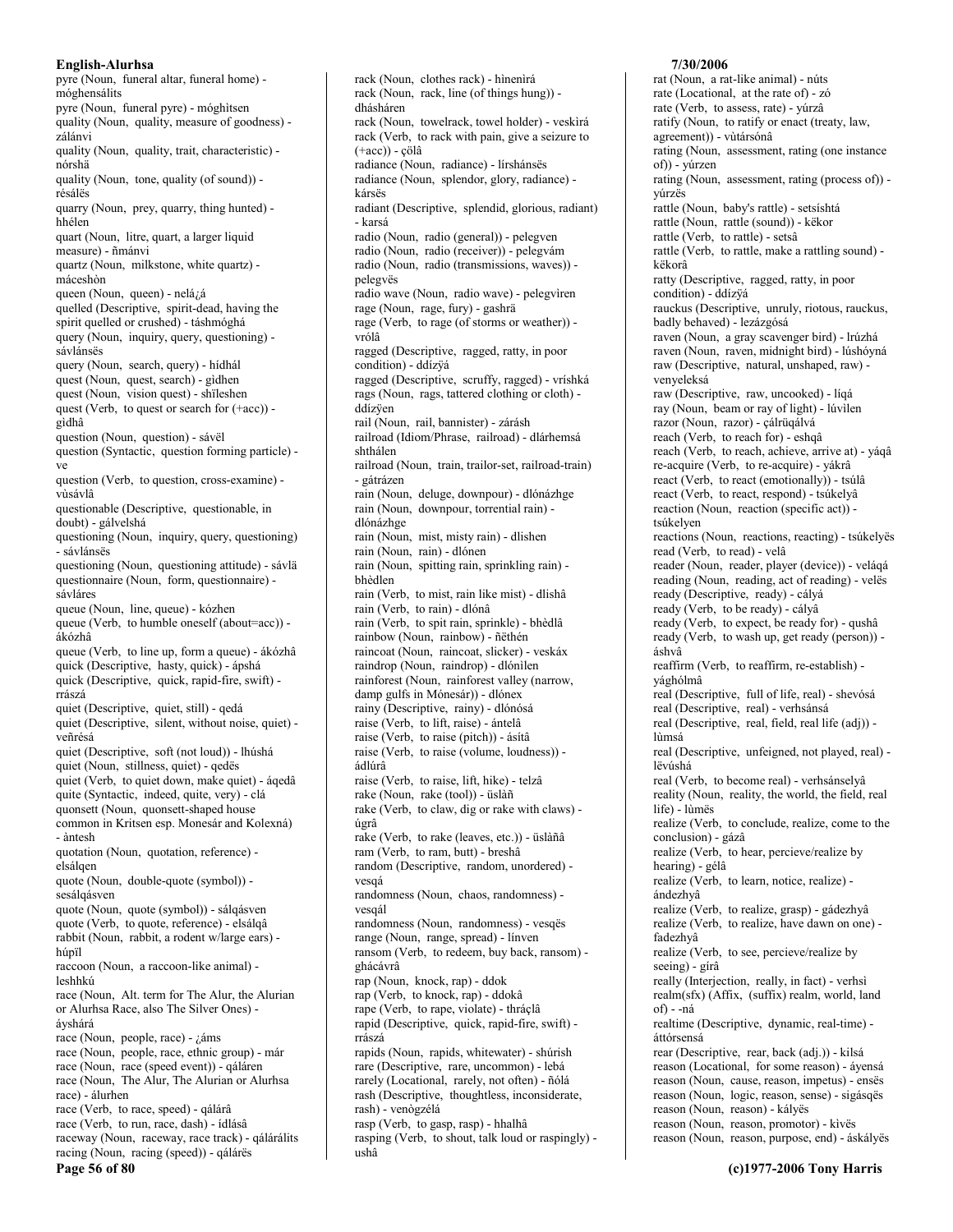reason (Syntactic, why?, for what reason?) hálÿ reasoned (Descriptive, logical, reasoned, making sense) - sigásqá rebel (Noun, rebel, dissident) - gányefélev rebel (Verb, to rebel, revolt, rise up) - eshvrâ rebel (Verb, to revolt, change (violently)) ghányefâ rebel (Verb, to transgress, rebel against (+acc)) - kánsázgâ rebellion (Noun, rebellion, revolt) - eshvránsës rebellion (Noun, rebellion, transgression (in general)) - kánsázgës rebellious (Descriptive, rebellious) - kánsázgélá rebellious (Descriptive, riotous, rebellious) eshránsá rebelliousness (Noun, rebelliousness) kánsázgélës rebuild (Verb, to renew, rebuild, remake) vázhírâ rebuke (Noun, emotion of rebuke or condemntation (for person doing the action)) gójä rebuke (Verb, to rebuke, speak sharply/correctingly) - gójâ receive (Verb, to hear about, receive news of) réaâ receive (Verb, to receive) - ányákrâ receive (Verb, to receive, accept, allow, take on) - kenvâ receive (Verb, to receive, welcome, host, man a front desk) - áshulâ receiver (Noun, handset, receiver (of phone)) vùgzáráqá recent (Descriptive, recent, shortly past) prenyá recently (Locational, recently, just a little while ago) - prenyáme reception (Noun, office, reception) - áshulédh recipe (Noun, recipe (for cooking)) - híqáles recognition (Noun, credit, recognition, acknowledgement) - ándíves recognize (Verb, to recognize) - rágnevâ recognize (Verb, to recognize, remember) kórâ recoil (Noun, recoil, kickback, backlash) tsúkilsës recoil (Verb, to hesitate, shy away, recoil) shàlâ recoil (Verb, to recoil, kick back, backlash) tsúkilsâ recommend (Verb, to recommend, speak well of) - kéfâ recommend (Verb, to suggest, recommend) ánvéfâ reconcile (Verb, to reconcile with (+dat) over (+acc)) - tsúlhúyâ reconsider (Verb, to rethink, reconsider, second guess) - yánògzâ record (Noun, log, record) - vëzhes record (Noun, record (data, collection of fields)) - cáyen record (Noun, record) - ávílen record (Verb, to record) - ávílâ recorded (Descriptive, written, recorded) - vílsá recorder (Noun, recorder (flute-like instrument)) - shúrátá recorder (Noun, tape player, tape recorder, tape machine) - líhyáláqá recording (Noun, audio recording) - révilen recording (Noun, recording, recordkeeping) ávílensës recordkeeping (Noun, recording, recordkeeping) - ávílenses recount (Verb, testify, tell, recount, relate) gásálqâ Page 57 of 80

recount (Verb, to tell, narrate, recount) - sálgâ recover (Verb, to heal (intrans.)) - yátárhâ recover (Verb. to recover (health)) - vátárhâ recovery (Noun, recovery (health)) - yátárhës recovery room (Noun, recovery room) yátárhédh rectum (Noun, rectum, apeture) - gòrránëv recycle (Verb, to reuse, recycle) - yáórlhâ red (Descriptive, maroon, dark red) - yësin red (Descriptive, russet, rust red-brown) násíná red fruit (Noun, a red, juicy, sweet fruit) keleñÿ redeem (Verb, to deliver (acc) from (abl), redeem) - elcávrâ redeem (Verb, to redeem, buy back, ransom) ghácávrâ redemption (Noun, redemption, act of redeeming) - elcávrës redirect (Verb, to redirect) - nyedíçónâ redirection (Noun, redirection (in general)) nvedícánsës redskin (Noun, indian, a red skinned person) rúcev reduce (Verb, to reduce, make less, lose) ányévâ reduced (Descriptive, on sale, reduced in price) - kómséve reed (Noun, wicker, a reed used in weaving) zórhgïm reef (Noun, reef) - ¿árná re-entry (Noun, re-entry (of data)) - yátsecáyës re-establish (Verb, to reaffirm, re-establish) yághólmâ refer (Verb, to refer to, make a reference to  $(+acc)$ ) - ánògâ refer (Verb, to refer, pass towards) - eshcelâ reference (Noun, manual, reference book) cádezhválek reference (Noun, quotation, reference) elsálqen reference (Verb, to quote, reference) - elsálqâ refine (Verb, to refine/narrow a selection) túbácâ reflect (Verb, to reflect) - yánáshâ reflection (Noun, reflection) - vánáshen reflection (Noun, reflection, image) - yánáqen reflection (Noun, reflection, impression, shadow) - tsúnáshen reflective (Descriptive, shiny, reflective) náshthá refocus (Verb, to refocus, renew concentration/focus) - yárányâ reform (Verb, to restore, reform, reshape) yáleksâ refrain (Noun, chorus, refrain) - yályíves reframe (Verb, to reframe, reimagine) nyenáqâ refresh (Verb, to refresh, renew) - yázávórâ refrigerator (Noun, refrigerator) - crenóyáqá refrigerator (Noun, refrigerator, food storage unit, stasis unit) - ttóxálvá refugee (Noun, refugee) - gházhráyev refugee (Verb, to flee, become a refugee) gházhráyâ refusal (Noun, refusal) - heñës refuse (Verb, to say no, refuse) - heñâ regal (Descriptive, regal, royal) - nársá regardless (Locational, regardless of (+acc)) veñùleve regime (Noun, regime, rule, government) kálstránsës region (Locational, here, in this area/region) delÿ region (Locational, there, in that area/region) dzalÿ

# 7/30/2006

region (Noun, area, region) - delyen region (Noun, high peaks region of Kritsen) gávìgháren region (Noun, land, region, country) - tir region (Noun, land, region, province) - ser region (Noun, region (political division)) tirányá region (Noun, region, state, county) - serányá region (Noun, the Black Mountain region of N.E. Jaskarna) - nvelex regional (Descriptive, regional, spotty, separate) - ghelesná regionalism (Noun, regionalism) - tirátsen register (Verb, to register, enroll) - átsílâ regret (Noun, sadness, regret) - núshä regret (Verb, to be sorry, regret (+acc), be saddened by) - núshâ regrettably (Descriptive, unfortunately, regrettably) - dhékánsáme regrow (Verb, to regrow) - yáshrëtâ regular (Descriptive, regular, following a set rhythm, pattern, or sequence) - túrsá regular (Descriptive, regular, following the norm) - ádhushensá reheat (Verb, to reheat) - yáhìlónâ reimagine (Verb, to reframe, reimagine) nyenágâ reincarnation (Noun, reincarnation) vátsekrenfelyës reindeer (Noun, arctic deer, reindeer) - vóndzá reinitialize (Verb, to reinitialize) - vápífénâ reject (Verb, to deny, reject) - vedâ rejected (Descriptive, rejected) - vedensá rejoice (Verb, to rejoice, be glad) - ányálvâ relate (Verb, testify, tell, recount, relate) gásálgâ related (Descriptive, related (family or genetic)) - bójá related (Descriptive, related, relative) tsúióttensá related (Noun, peripheral, related item) peljótten relationship (Noun, relationship (btwn people)) - vùgnevës relationship (Noun, relationship (family or genetic)) - bójës relationship (Noun, relationship, order, chain) vùseqársál relationship (Verb, to have a relationship with  $(+acc)$ ) - vùgnevâ relative (Descriptive, related, relative) tsújóttensá relativism (Noun, relativism) - nòsthó¿átsën relax (Verb, to relax, become peaceful) - ásálâ relax (Verb, to relax, unstress) - árèksâ relax (Verb, to rest (relax)) - rèksâ relaxation (Interjection, a word used in relaxation, om) - álhárá relaxing (Descriptive, relaxing (now), causing now to relax) - rèksánsá relaxing (Descriptive, relaxing, causing one to relax) - rèksónélá relearn (Verb, to relearn) - yánzhyâ release (Verb, to drop, release by accident) vleskâ release (Verb, to let go of, release, stop holding onto (something steady)) - lógâ release (Verb, to release, free, un-addict, untrap) - cáddóxâ release (Verb, to release, let go) - veshâ release (Verb, to release, put out, produce) elcëlâ relent (Verb, to relent) - shhévâ relentless (Descriptive, relentless) - veshhévá relexification (Noun, relexification, encoding) -

(c)1977-2006 Tony Harris

nveñevensës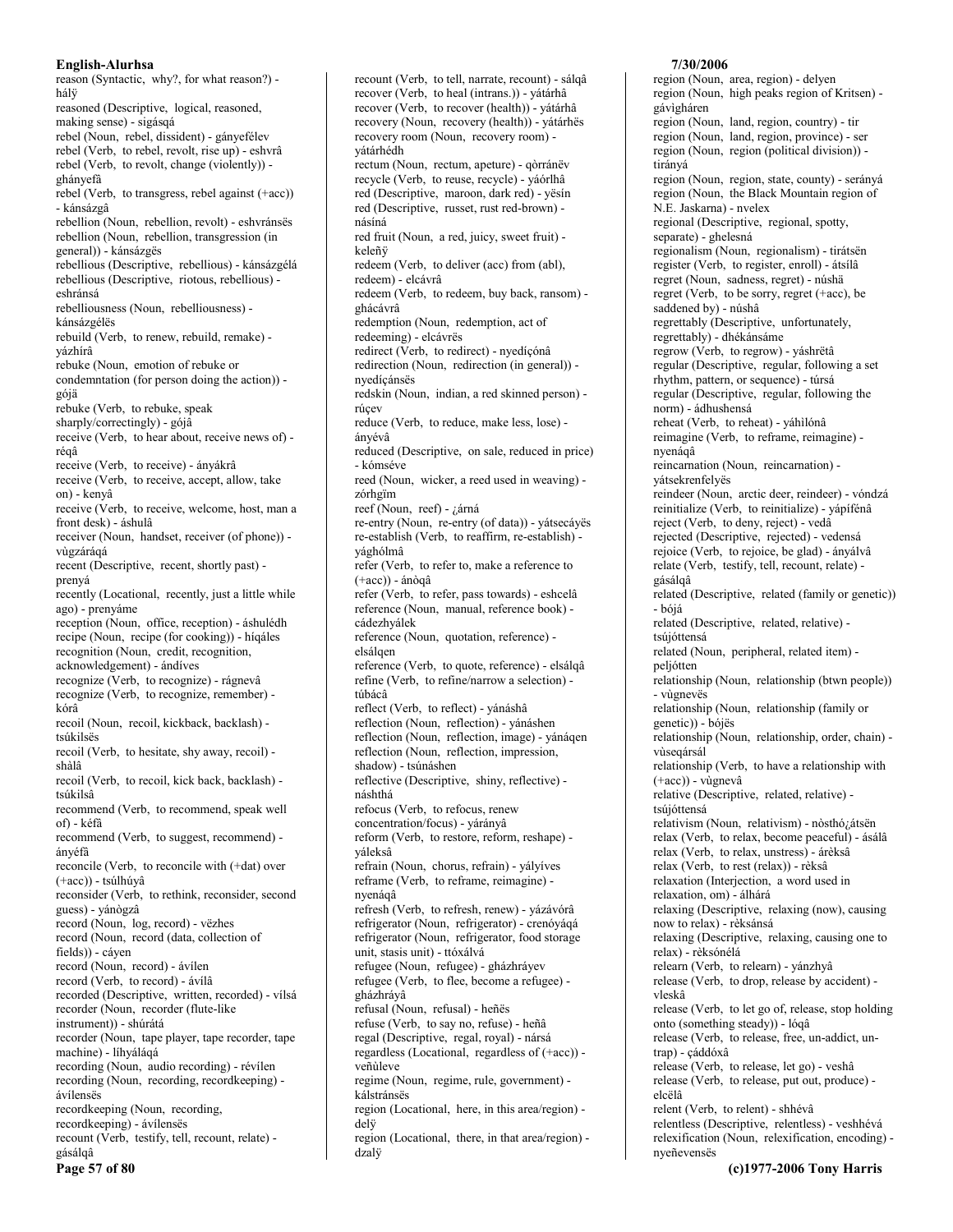reliable (Descriptive, sober, serious, reliable, diligent, studious) - gvózhá reliable (Verb, to be faithful, reliable, loyal) féhhólâ relief (Noun, relief (a specific example of relief)) - áshálen relief (Noun, relief (what you feel)) - áshálä relief (Noun, relief (what you provide to another)) - áshálës relieve (Verb, to relieve onesself) - ùlmâ relieve (Verb, to relieve) - áshálá religion (Noun, religion, belief system) kereskváts rely (Verb, to rely upon) - rálhâ remain (Verb, to stay, remain (place)) - álstâ remaining (Descriptive, rest, remaining) dershá remake (Verb, to renew, rebuild, remake) yázhírâ remark (Noun, comment, commentary,  $remark(s)$  - vùnòvren remarkable (Descriptive, remarkable) - gelelshá remember (Verb, to recognize, remember) kórâ remember (Verb, to remember) - kóvâ remind (Verb, to remind) - kóvónâ reminder (Noun, note, reminder, mnemonic) kóves reminder (Noun, reminder) - kóvánsen remote (Affix, (prefix) remote in time, pra-) sharemoval (Noun, hair removal (body or beard), electralysis) - ávelrúkánsës remove (Verb, to impeach, remove from office) - ñávátsénâ remove (Verb, to remove) - ghìzhâ remove (Verb, to remove, take out) - elyónâ remover (Idiom/Phrase, nail polish remover) úqefá çáláñeth rename (Verb. to rename) - nyelevâ rendezvous (Noun, meeting place, rendezvous) - dzálits renew (Verb, to freshen, renew) - átháshâ renew (Verb, to refresh, renew) - yázávórâ renew (Verb, to renew, rebuild, remake) vázhírâ renew (Verb, to renew, restore) - yánóvâ renovate (Verb, to renovate) - yázálénâ renowned (Descriptive, famous, renowned, well known (of people)) - gnevúntá rent (Noun, rent money) - shóthál rent (Verb, to rent, lease, take on lean) - shóthâ rentalbooth (Noun, rentalbooth, rental counter) - shóthághár reorganization (Noun, reorganization) nyeseqársës repaint (Verb, to repaint) - yáñethâ repair (Verb, to fix, repair) - yáfárónâ repair (Verb, to fix, repair, put back together) yáfâ repairman (Noun, repairman, mechanic, technician) - yáfárónev repay (Verb, to repay, return, pay back) - tsúcâ repeal (Verb, to undo, unmake, repeal) - çálâ repeat (Interjection, excuse me, please repeat) vádíveln repeat (Verb, to repeat (tr) (an action)) - yázâ repeater (Noun, repeater, booster (device)) festágá repel (Verb, to drive away, repel) - ányáçâ repent (Verb, to repent of, turn from) - ghelvrītâ repent (Verb, to turn away, repent) - ghávrïtâ repentence (Noun, repentence) - ghelvritës repetition (Noun, series, repetition) - ázáren replace (Verb, to put back, replace) - yápóndrâ

replace (Verb, to replace, be instead of that which exists) - ábhésâ replace (Verb, to replace, cause  $x(acc)$  to replace y(dat)) - ábhésónâ replace(pfx) (Affix, (prefix) replace, change)  $hhé(s)$ replica (Descriptive, replica (adj)) - ásíleshká replica (Noun, replica, copy (item)) - ásíleshken replicate (Verb, to replicate) - ásíleshkâ reply (Noun, answer, reply) - tsúñeven reply (Noun, answer, reply, info said back to something) - tsúdíven reply (Verb, to answer, reply, say in return) tsúdívâ reply (Verb, to reply, respond, answer) tsúñevâ report (Noun, a printed/written report) cádílshen report (Noun, report, finding, result of inquiry or research) - síhen report (Noun, report, printout, print) - ányílshen report (Noun, report, story) - réqes report (Noun, status report) - vóres report (Verb, to write a report) - cádílshâ reporter (Noun, reporter, journalist) - régónev repot (Verb, to transplant (a plant), repot) nyekámónâ represent (Verb, to represent) - kivelyâ represent (Verb, to represent, symbolize) ányïnáqâ representative (Noun, representative) kivelyóvá reprint (Verb, to reprint) - yányílshâ reptile (Noun, reptile, bird, animal born from an egg) - elyónùvyòts republic (Noun, republic) - válámsen request (Noun, reservation, request to hold) ányákles request (Verb, to order, request for purchase) pezharâ require (Verb, to expect, require) - shárvâ require (Verb, to require) - gánelhâ required (Descriptive, expected, required) shárvensá requirement (Noun, condition, requirement) ensál requirement (Noun, expectation, requirement) shárven requiring (Noun, expectation, expectancy, the feeling of requiring) - shárvä rescue (Verb, to rescue, save) - hálâ rescuer (Noun, rescuer) - hálóvá research (Verb, to research) - ányelçâ research (Verb, to research, study the past) áprelçâ resemblance (Noun, look, likeness, resemblance, the way something looks) - sáyen resemble (Verb, to resemble, be (look) like) sávâ resent (Verb, to resent, be bitter about (+acc)) vrícâ resentful (Descriptive, bitter, resentful) - vríçá resentment (Descriptive, bitter, causing resentment) - vríçánsá resentment (Noun, resentment, bitterness) vríçä reservation (Noun, reservation, request to hold) - ányákles reserve (Verb, to reserve) - ányáklâ reset (Verb, to clear out, reset) - yálélhâ resettle (Verb, to resettle) - yábhïksónâ resettlement (Noun, resettlement) - yábhïkánsës reshape (Verb, to inflect, conjugate, decline) nyeleksâ

reshape (Verb, to restore, reform, reshape) váleksâ

# 7/30/2006

reshape (Verb, to transform, reshape) nyeleksâ reshaping (Noun, restoration, reshaping) yáleksensës resignation (Noun, resignation, surrender (emotion)) - léçä resigned (Descriptive, resigned (to), surrendering) - léçá resigned (Verb, to be resigned to  $(+acc)$ ) - léçâ resist (Verb, to resist) - ákánsâ resist (Verb, to resist, stand against) - kánságrúâ resistance (Noun, stand, holding, resistance) grúës resolution (Noun, solution, resolution, fix) dlóshen resolve (Noun, resolve, determination) bácleshä resolve (Verb, to resolve, determine) - bácleshâ resolve (Verb, to resolve, figure out) - ádlóshâ resolve (Verb, to solve, resolve, fix) - dlóshâ resonance (Noun, resonance, timbre) mózhánsës resound (Verb, to resound) - yárésâ resource (Noun, resource) - órlhen respect (Noun, honor, respect (what you feel for someone)) - thírshä respect (Noun, self respect) - shépä respect (Verb, to have self respect) - shépâ respect (Verb, to honor, respect) - thírshâ respect (Verb, to respect, acknowledge the worth of) - ányelshâ respond (Verb, to react, respond) - tsúkelyâ respond (Verb, to reply, respond, answer) tsúñevâ responses (Noun, feedback, responses) tsúñevilár responsibility (Noun, responsibility, duty) henárhvës responsibility (Noun, sense of duty or responsibility) - henárhvä responsible (Descriptive, adult, responsible for actions, of age) - dhínárhvá responsible (Descriptive, diligent, responsable) - tsárzá responsible (Verb, to be responsible for) henárhvâ rest (Descriptive, rest, remaining) - dershá rest (Verb, to rest (relax)) - rèksâ restart (Verb, to restart, begin again) - yápífâ restate (Verb, to restate, reword) - nyedívâ restaurant (Noun, restaurant, eating place) calits restless (Descriptive, restless, stressed) verèksá restoration (Noun, restoration, reshaping) yáleksensës restore (Verb, to renew, restore) - yánóvâ restore (Verb, to restore, bring back) - jàlâ restore (Verb, to restore, reform, reshape) yáleksâ result (Locational, to the point where, with the result of  $(+\inf)$  - álef result (Noun, accomplishment) - kályen result (Noun, accomplishment, result) - kályen result (Noun, product, result) - elyershen result (Noun, report, finding, result of inquiry or research) - síhen result (Noun, result, outcome) - elvezhen result (Verb, to result from, come out of) elvezhâ results (Verb, to succeed, produce positive results) - zákályâ resume life (Verb, to resume life/living) fayáshevázâ resurrection (Noun, resurrection, Easter) váshevelyës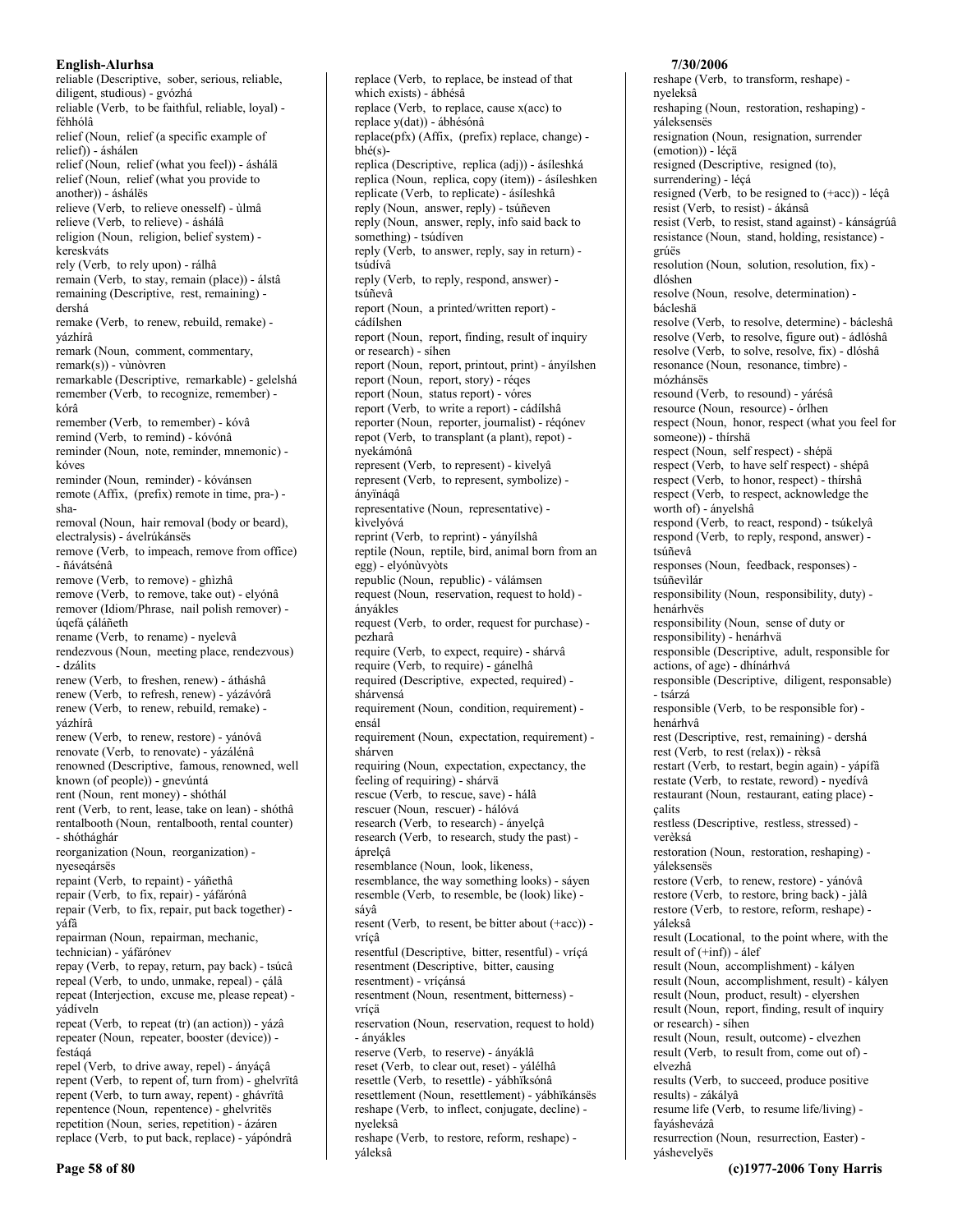retain (Verb, to keep, retain) - áklâ rethink (Verb, to rethink, reconsider, second guess) - yánògzâ retreat (Noun, monastery, retreat group) insùláren retreat (Noun, prayer retreat) - vùnélóen retreat (Noun, spiritual center, retreat) táshnárálits retreat (Verb, to retreat, fall back) - ákilzâ retreat (Verb, to retreat, go backward) kilsáznâ return (Verb, to go back in) - yátseyáznâ return (Verb, to repay, return, pay back) - tsúcâ return (Verb, to return with, give/bring back) tsútrâ return (Verb. to return, bring back) - vátrâ reusable (Descriptive, reusable) - yáórlhévrá reuse (Verb, to reuse, recycle) - yáórlhâ reveal (Verb, to reveal, declassify) - cáletsigâ reveal (Verb, to reveal, unhide) - çásárâ reveal (Verb, to reveal, unveil, demystify) cávávâ reveal (Verb, to show, reveal) - náshâ revealing (Descriptive, revealing, demystifying) - cávávánsá revel (Noun, revel, party) - prílíyen revel (Verb, to revel, party) - prílíyâ revelation (Noun, revelation, being revealed or shown forth) - elnáshensës revelling (Noun, revelling, partying) - prílíyës revenge (Noun, vengeance, desire for revenge) - qèrzä revenge (Noun, vengeance, specific instance of revenge) - qèrzen revenge (Verb, to revenge, avenge, take vengence on (+dat) for (+acc)) - qèrzâ reverberate (Verb, to reverberate) - yáshírrázâ reverse (Verb, to reverse, invert) - ttòvrïtâ reverse(pfx) (Affix, (prefix) un-, undo, reverse)  $-$  çá(1) $$ review (Noun, critique, review) - tsúyúdres review (Noun, review) - yálven review (Noun, review, critique (written)) ólvárres review (Verb, to edit, look at again, review) várvâ review (Verb, to evaluate, consider, review) ánògzâ review (Verb, to review) - yálçâ review (Verb, to sort through, review, clean out) - yúshrâ revolt (Noun, rebellion, revolt) - eshvránsës revolt (Noun, revolution, revolt) - ghányefës revolt (Verb, to rebel, revolt, rise up) - eshvrâ revolt (Verb, to revolt, change (violently)) ghányefâ revolution (Noun, revolution, revolt) ghányefës reward (Noun, reward, prize) - zácen reward (Verb, to reward (acc=prize,dat=recvr))  $-$ zácâ rewarding (Descriptive, fulfilling, rewarding) sáthránsá reword (Verb, to restate, reword) - nyedívâ rhythm (Noun, cycle, rhythm) - dláren rhythm (Noun, rhythm) - dlashárës rhythmic (Descriptive, regular, following a set rhythm, pattern, or sequence) - túrsá rhythmic (Descriptive, rhythmic) - dlashárá rib (Noun, rib) - dlír ribbon (Noun, ribbon) - íhen ribcage (Noun, ribcage) - dlírár rice (Descriptive, rice, made of rice) - tágeshká rice (Noun, a rice-like grain) - tágá rice (Noun, rice (borrowed word)) - rízÿ

rich (Descriptive, rich (soil), nourishing, hearty (food)) - gáttáshélá rich (Descriptive, rich, fertile, well-endowed) kúlá rich (Descriptive, rich, having much) - kúwósá rich (Descriptive, savory, tasty, rich) - yúránsá rid (Verb, to close (window on computer), get rid of) - çávìgâ rid (Verb, to get rid of, drive out/away) - ghìmâ ride (Noun, ride, lift) - zhezen ride (Verb, to go, ride, drive) - zheznâ ride (Verb, to ride (an animal, esp. a kóláshthe)) - kólâ rider (Noun, horseman, rider (by profession)) kólónev rider (Noun, rider (one who is riding a beast)) kólóvá right (Descriptive, enough, satisfactory, right, pleasing) - séná right (Descriptive, just, right (of an act or decision)) - záyúdrá right (Descriptive, right (side)) - yáská right (Descriptive, right, correct) - cálá right (Idiom/Phrase, right here, this area) túrráme delÿ right (Idiom/Phrase, right here, this spot) túrráme vlór right (Locational, here, in this very spot, right here) - túvlórá right (Locational, on the right side) - váskì right (Noun, conscience, sense of right and wrong) - áréne right (Noun, peace, sense of doing the right thing) - ófrä right (Noun, right, copyright, ownership) kúwál right (Verb, to be right, correct) - cálâ right (Verb, to correct, make right) - ácálâ right (Verb, to have the right to) - kúwálâ right (Verb, to set (of broken things), right (of tipped things or wrongs)) - tsùcâ right-away (Locational, in a moment, right away) - presvla righteous (Descriptive, just, righteous (of a person)) - záyúdrélá righteous (Descriptive, righteous, upright) thánsálá righteous (Noun, a righteous, upright person) thánsálev righteousness (Noun, righteousness) - thánsálës righteousness (Noun, righteousness, good conscience) - thánsélës rightful (Descriptive, rightful, having/deserving the right of/to) - kúlásá righthander (Noun, righthander) - yáskev rightsideup (Locational, rightside up) - berteli rightward (Locational, rightward, towards the right) - eshyáská rim (Noun, rim (cup, mug, etc., or galaxy)) belets rime (Noun, rime, hoar-frost) - tòlh rind (Noun, peel, rind, husk) - átvë ring (Noun, collar, neck ring (person or animal)) - grútets ring (Noun, ring (band, jewelry)) - tsoshets ring (Noun, ring (sound)) - reñen ring (Noun, ring, circlet) - ádlásk ring (Verb, to ring (of a bell)) - reñâ ringer (Noun, ringer) - reñálvá rinse (Noun, rinse, wash (liquid)) - tsúshhem rinse (Verb, to flush, rinse out) - tsúshhâ rinse (Verb, to rinse (acc) from (abl)) - shínyâ riotous (Descriptive, riotous, rebellious) eshránsá riotous (Descriptive, unruly, riotous, rauckus,

badly behaved) - lezázgósá

### 7/30/2006

rip (Verb, to rip, tear) - rïcâ rip (Verb, to rip/tear off/away) - ghárïçâ rip (Verb, to tear, rip) - dríshâ rise (Verb, to dawn, rise (sun, stars, etc.), sunrise, brighten) - mátâ rise (Verb, to get out of bed) - eldhárâ rise (Verb, to rebel, revolt, rise up) - eshvrâ rise (Verb, to rise, soar or float upwards) átelshâ risk (Noun, risk) - xáven risk (Verb, to risk, run the risk of) - xávâ rite (Noun, rite, ceremony) - ïmáth ritual (Noun, ritual of blanking mind) ávegzánsës ritual (Noun, ritual/ceremony of pondering) ánògzélës river (Noun, mouth of a river or stream) - neká riverboat (Noun, riverboat, rivercraft, craft, boat) - árhvárh rivulet (Noun, rivulet, runoff) - pöshthán rivulet (Noun, runnel, rivulet) - sháyányá road (Noun, road, way) - shthálen roar (Verb, to roar) - rrázhâ robber (Noun, thief, robber) - ruc robe (Noun, dress, robe, skirt-plus) - gáttìshen robe (Noun, mourning robe) - gálùtá robe (Noun, the rough, brown robe worn by the Pashthár nomads) - mlázhìn robin (Noun, robin (bird, flaming blue chest)) hvór robot (Noun, apparatus, robot) - vrejáqá robot (Noun, robot, android, artificial person) eshkev rock (Noun, rock (material), stone) - dleshem rock (Noun, rock) - dleshòn rocket (Noun, missile, bomb-bearing rocket) çònvárh rockperson (Noun, a rock person (myth)) dleshev rod (Noun, rod, pole, stick) - zár rod (Noun, support rod) - píx rodent (Noun, a pig-sized rodent) - regúb rodent (Noun, meat from regúb, crumbly or ground) - regúbesh role (Locational, as, in the role of (+acc)) vúshï role (Noun, position (social), role, fate) - pándë role (Noun, role, actions, behaviour) - ázgál role (Noun, role, part) - vúshen role (Noun, script, role, written part to play) vúshes roll (Noun, roll, bun (bread)) - vonyá roll (Verb, to roll over (intrans.)) - dlòvrïtâ roll (Verb, to trill, roll) - rráshâ rollback (Verb, to rollback, undo a commitment) - çátsilónâ romance (Verb, to make love) - wágámâ romantic (Descriptive, romantic) - wágánsá roof (Noun, roof) - húvnä rookery (Noun, hive (bees), mound/hill (ants), hatchery/rookery (birds)) - vùntá room (Noun, chamber (large), room) - gvárren room (Noun, guestroom) - làsédh room (Noun, room in hotel/inn, lodging) tiszédh room (Noun, room, chamber) - gvâ room (Noun, room, space) - lòshthá room (Verb, to hold, contain, have room for) ìrâ room(sfx) (Affix, (suffix) room where) - -édh root (Noun, root (of plant)) - púzhë rope (Noun, cord, rope, line) - pútë rope (Noun, rope) - párre ropes (Noun, bonds, ropes) - dlúpáqen rot (Verb, to rot, putrify) - tvixâ rotate (Verb, to rotate, spin) - dlòrâ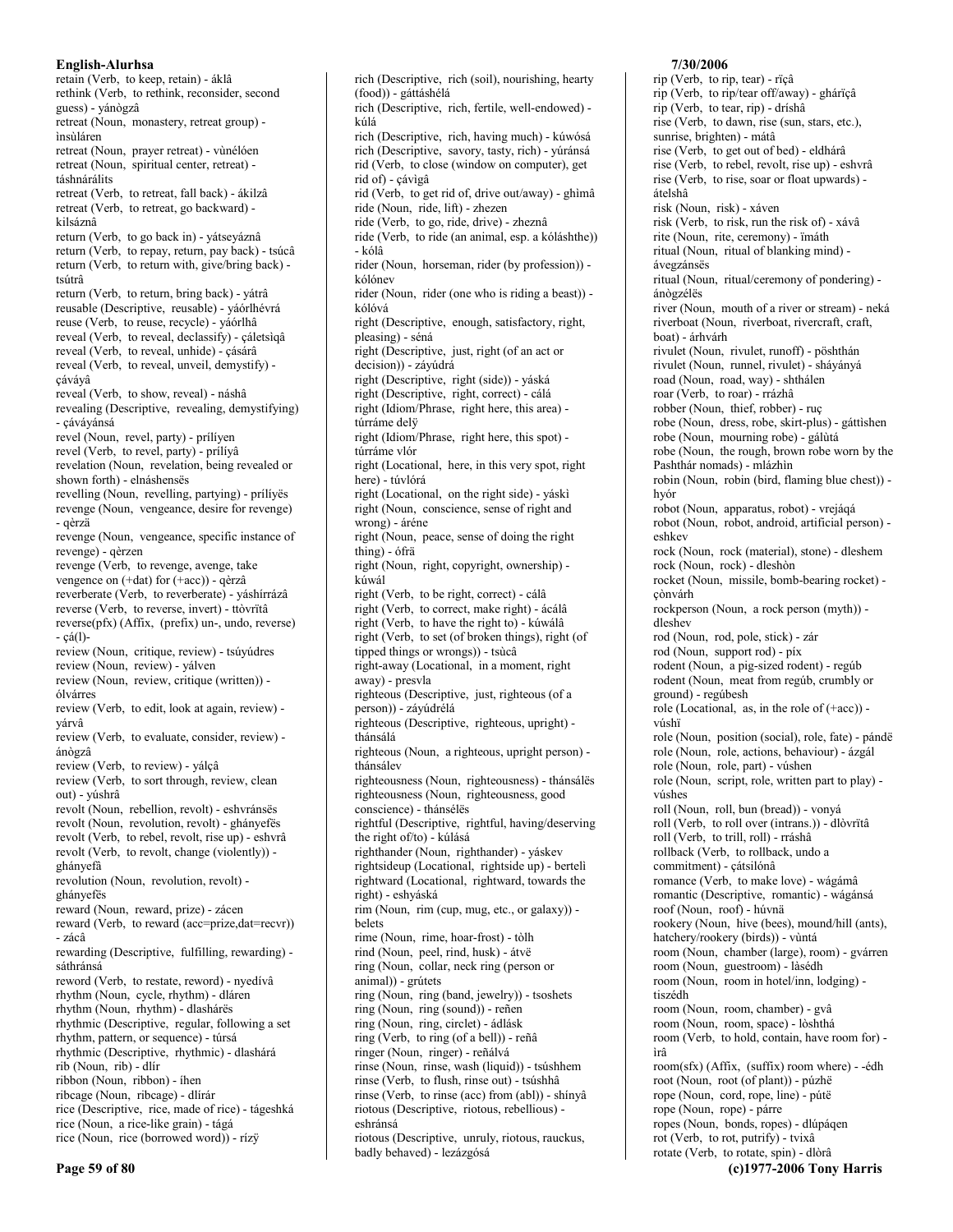rotten (Descriptive, rotten, spoiled) - tvixá rouge (Noun, blush, rouge (makeup)) shemineszem rough (Descriptive, rough (water, sea, flight, trip, road)) - cúdrá rough (Descriptive, rough, difficult, painful) dlírgá rough (Descriptive, rough, harsh (sound)) dláshvá rough (Descriptive, rough, not smooth) dreshvá rough (Descriptive, unfinished, rough, not done) - vekálsá round (Descriptive, round) - dlòleská round (Noun, round (song), chorus) - yásel route (Noun, route, path, trail) - eznë route (Noun, route, path, travels) - ïshthál router (Noun, router, director (machine)) ádícágá row (Noun, row, line) - lár row (Verb, to row or pole a boat) - tráznâ royal (Descriptive, noble, royal) - zámexá royal (Descriptive, regal, royal) - nársá rub (Noun, to rub) - sháshâ rubber (Descriptive, rubber, made of rubber (adj.)) - lóyñemeshká rubber (Noun, rubber, a rubbery material) lóyñem rubberplant (Noun, rubber plant, a plant whose sap makes rubber) - lóyñäl rubbery (Descriptive, rubbery, stretchy) - lóyñá rubble (Noun, rubble, ruin) - bercen ruby (Noun, ruby (gem)) - gäsíl ruckus (Noun, ruckus, noise) - rézhge rudder (Noun, rudder) - árzeg rudimentary (Descriptive, rudimentary) vebóvnensá ruin (Noun, rubble, ruin) - bercen ruin (Noun, ruin, ruined building) - dlóçëm ruin (Verb, to ruin, damage severely) - dlóçâ rule (Noun, grammar point or rule) - gárrévnen rule (Noun, law, rule, custom) - társ rule (Noun, line, rule) - kólen rule (Noun, regime, rule, government) kálstránses rule (Noun, rule (game, office, etc.), policy) táren rule (Noun, tribal rule, tribal government) bólevánsës rule (Verb, to control/rule absolutely) gárrevnâ rule (Verb, to dwell, sit in authority over, rule) qenâ rule (Verb, to rule) - rrevnâ ruler (Noun, a ruler's title from the east, sultan, king, maharajah) - válád ruler (Noun, conqueror, ruler, victor) - dlázhád rum (Noun, a sweet, strong drink, rum) - vilshál rumor (Noun, gossip, rumor) - gáñyen rumor (Verb, to gossip, rumor) - gáñyâ run (Verb, to fail, give/run out) - tsálâ run (Verb, to meet, greet, run into) - vùñlâ run (Verb, to run away, go wandering) gháshthâ run (Verb, to run) - dlárrâ run (Verb, to run, flow (as water)) - sháyâ run (Verb, to run, invoke, start) - á¿shâ run (Verb, to run, race, dash) - ídlásâ runaway (Noun, runaway (person)) gháshthóvá rune (Noun, letter (of alphabet), rune) - vil runnel (Noun, runnel, rivulet) - sháyányá runner (Noun, runner, glide mechanism) údrásháven running (Noun, running away, wandering (noun)) - gháshthës Page 60 of 80

runway (Noun, runway (for planes)) ánváshthálen rupture (Noun, hernia, rupture) - drísháles rural (Descriptive, country, rural) - tásÿensá rush (Verb, to hurry, rush) - rrászâ russet (Descriptive, russet, rust red-brown) násíná rust (Descriptive, russet, rust red-brown) násíná rust (Noun, rust) - rúçem rust (Verb, to rust) - rúçâ rustle (Verb, to rustle, flap, whoosh) - tushâ rustproof (Descriptive, rustproof) - verúçévrá rust-resistant (Descriptive, rust-resistant, stainless) - verúcélá rusty (Descriptive, rusty, rust colored) - rúçá rut (Noun, rut) - mor ruthless (Descriptive, ruthless) - gazhrá rutted (Descriptive, rutted) - morósá sabbath (Noun, Saturday, the sabbath, the 7th day of the week.) - shhává sabotage (Noun, act of sabotage) - kánsályen sabotage (Noun, sabotage (in general)) kánsálvës sabotage (Noun, self sabotage) - kánsályùnsës sabotage (Verb, to sabotage) - kánsályâ saboteur (Noun, saboteur) - kánsályóvá sack (Noun, burlap sack, tote bag) - dletír sack (Noun, sack, bag) - vósh sacred (Descriptive, sacred, for holy purposes) ìnefá sacred duty (Noun, sacred duty) - ólhenárvá sacrifice (Noun, dedication, sacrifice) - dhícelës sacrifice (Noun, sacrifice, giving of oneself) zhícánsës sacrifice (Noun, sacrifice, holy gift) - cëlinen sacrifice (Noun, sacrifice, holy offering) eshcìnen sacrifice (Noun, sacrifice, one who has been sacrificed) - cùrelev sacrifice (Verb, to sacrifice) - cùrâ sacrifice (Verb, to sacrifice, give of oneself) zhícâ sacrifice (Verb, to sacrifice, offer up for a holy purpose) - eshcìnâ sacrificial (Descriptive, sacrificial, tending to give of oneself) - zhícélá sacrosanct (Descriptive, sacrosanct, completely holy) - ttòsìne sad (Descriptive, sad) - múrá sad (Verb, to be sad) - múrâ sad (Verb, to be sorry, regret (+acc), be saddened by) - núshâ sadden (Verb, to sadden, make sad) - ámúrâ saddle (Noun, saddle, horse blanket) - Iràgìn sadness (Noun, sadness) - múrä sadness (Noun, sadness, regret) - núshä safe (Descriptive, safe (providing safety)) hálánsá safe (Descriptive, safe (status)) - hálá safe (Descriptive, safe, secure) - nóshá said(sfx) (Affix, (suffix) so-called, said to be  $(but not)) - ónja$ sail (Noun, sail (sheet)) - lhushidh sail (Noun, spinnaker, steering sail) - árzídh sail (Noun, topsail (on a ship)) - bersidh sail (Verb, to sail, travel on water) - páznâ saint (Noun, saint, holy man or woman) - inev salad (Noun, a fruit and cream dessert, fruit salad) - rúddálï salamander (Noun, a newt-like amphibian) víragän salamander (Noun, a playful, otter-like salamander) - míjú

runoff (Noun, rivulet, runoff) - pöshthán

# 7/30/2006

salamander (Noun, a small orange lizard or salamander) - bhìszïl salamander (Noun, salamander-like amphibian) - mlógï salary (Noun, salary, wages, pay) - cávren sale (Descriptive, on sale, reduced in price) kómséve sale (Noun, bake sale) - vegarshánsës sale (Noun, tag sale, lawn sale, garage sale) vótarshánsës sale (Verb, to put up for sale) - pekarshâ saliva (Noun, saliva) - miskem salt (Noun, salt (mineral)) - preshem salt (Noun, salt) - presh saltshaker (Noun, saltshaker, saltcellar) preshìrá salty (Descriptive, salty) - preshá salutation (Noun, greeting, salutation) - áñlen salute (Verb, to salute, greet with honor and respect) - láshkâ salvation (Noun, salvation, being saved) hálensës same (Descriptive, of the same name (+dat of person or thing)) - tálevsá samideano (Noun, fellow believer, samideano) - vùkerónev sample (Affix, (suffix)a piece of, a sample of, a slice of  $) -4iz$ sanctification (Noun, sanctification, being made holy) - inelyensës sanctification (Noun, sanctification, making something holy) - inelyánsës sanctify (Verb, to sanctify) - inelyónâ sanctuary (Noun, zoo, wildlife sanctuary) zhórits sand (Noun, grain of sand) - sikátilen sand (Noun, sand) - sikátë sandal (Noun, fastening, lace, latch) - ddósen sandal (Noun, sandal, flipflop) - mlòzhen sandal (Noun, sandal, open shoe) - ddósen sandals (Noun, pair of sandals or flipflops) mlòzhú sandles (Noun, sandles, open footware) ddóshú sandwich (Affix, open-faced sandwich (root used only in compounds)) - - ávon sandwich (Idiom/Phrase, ham sandwich (pita)) - weñgesh vonírá sandwich (Idiom/Phrase, ham sandwich) weñgesh vonúyá sandwich (Noun, open faced meat sandwich) kethávon sandwich (Noun, open-faced ham sandwich) weñgeshávon sandwich (Noun, sandwich, 2 slices of bread) vonú sandwich (Noun, sandwich, pocket, pita) vonír sane (Descriptive, sane, of sound mind) ólgezánsá sanity (Noun, sanity) - ólgezánsës sapphire (Noun, sapphire) - káníshá sass (Verb, to talk back, sass) - tsúñeváçlâ satellite (Noun, moon, satellite) - kálzám satisfaction (Noun, satisfaction, contentment (emotion)) - mófã satisfaction (Noun, satisfaction, having enough (emotion)) - sehìlä satisfactory (Descriptive, enough, satisfactory, right, pleasing) - séná satisfied (Descriptive, satisfied, content) - mófá saturday (Noun, Saturday, the sabbath, the 7th day of the week.) - shhává saturn (Noun, Saturn (planet)) - tsoshetá sauce (Noun, sauce, gravy) - teçá sausage (Noun, sausage, hotdog) - pushtál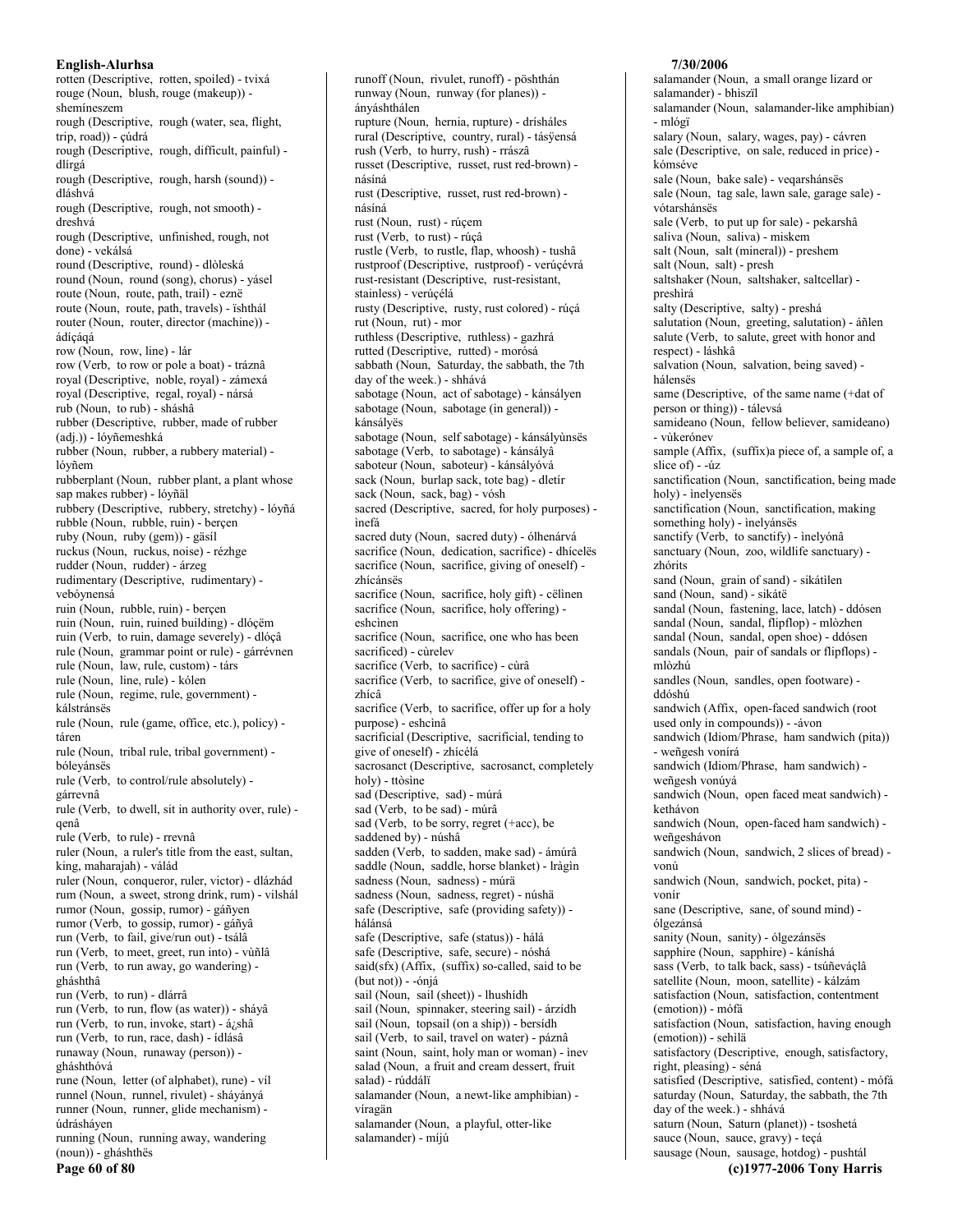savage (Descriptive, savage, attack-prone) vrídze save (Verb, to back up, copy/save) - ásílárâ save (Verb, to rescue, save) - hálâ save (Verb., to save, store (file)) - ámlótsâ savior (Noun, Holy Savior, a name of God) hálìne savior (Noun, savior) - hálónev savor (Verb, to savor) - yúrâ savory (Descriptive, savory, tasty, rich) yúránsá saw (Noun, saw palmetto (medicine made from plant)) - szúládem saw (Noun, saw palmetto, a palm bush with berries) - szúlád say (Verb, to say goodbye) - ñështhálâ say (Verb, to say out, put forth) - náshdívâ say (Verb, to say, tell) - dívâ saying (Noun, platitude, empty saying) sigásgátes saying (Noun, saying, proverb, motto) - iltóm scale (Noun, scale (of reptile or fish)) - ishid scale (Noun, scale, weighing apparatus) llájánváqá scallop (Noun, a round shellfish, scallop) míson scaly (Descriptive, scaly, flaking, scurvy) shídzá scaly (Descriptive, scaly, having scales) - ïshídá scan (Verb, to scan, image) - lúvelâ scan (Verb, to search quickly, scan) - beridhâ scan (Verb, to study quickly, scan) - berelçâ scanner (Noun, scanner (picture device)) lúvelágá scanty (Descriptive, scanty, incomplete) - pálh scar (Noun, birthmark, mark, scar) - shthávensá útven scar (Noun, scar) - útven scared (Descriptive, scared, afraid, frightened) shthámá scarlet (Descriptive, scarlet) - gásíná scary (Descriptive, scary, frightening) shthámánsá scat (Verb, to get away, go away, scat) - äçâ scatter (Verb, to scatter, disperse) - ághálsárrâ scatter (Verb, to scatter, strew about) - eshúntâ scattered (Descriptive, scattered, dispersed) ághálsárrá scattered (Descriptive, scattered, strewn about) - eshúntá scattered (Verb, to live in dispersion, scattered about) - gevúntâ scenic (Noun, scenic overlook, view place) ghelits scent (Noun, scent) - çúkáfá scent (Verb, to smell, have a scent) - çúkáfâ scent (Verb, to smell, percieve a scent) - çúkâ scented (Descriptive, scented) - çúkáfsá schedule (Noun, schedule (written)) - thálfenes schedule (Verb, to schedule, make an appointment (with=acc)) - thálesvâ schedule (Verb, to schedule, plan (time)) thálfenâ scheme (Noun, trick, scheme) - levsál scholar (Noun, lawyer, legal scholar) tárelçónev school (Noun, school building) - tsnólyentá school (Noun, school) - tsnólÿ schooner (Noun, yacht, schooner, a small but classy ship) - méd science (Noun, aeronautics, science of flight) nyáshárválës science (Noun, science, field of study) elçánsës science (Noun, science, study of natural law) övárelçës Page 61 of 80

scientific (Descriptive, scientific, having to do with the laws of nature) - övársá scientist (Noun, scientist) - övárelçónev scientist (Noun, student, scientist) - elçónev scissors (Noun, scissors) - trólvú scoot (Verb, to scurry, scoot) - shishilâ scooter (Noun, motorcycle, moped, scooter, a self-propelled two-wheeler) - zhísedlòren scope(sfx) (Affix, (suffix) -scope) - - iksá scorch (Verb, to scorch) - gárantsâ scorn (Verb, to scorn, mock, make fun of) vrócâ scornful (Descriptive, mocking, scornful) vrócósá scrape (Verb, to skim, scrape the top of) - ásqâ scratch (Verb, to scratch (an itch)) - tsrashâ scratch (Verb, to scratch, claw) - tsírzâ scream (Noun, scream) - shriten scream (Verb, to scream) - shrítâ scream (Verb, to shout, cry, scream) - dárshâ screen (Noun, monitor, screen) - ráyáqá screen (Noun, screen, mesh) - fir'zhen screen (Noun, screen, pane (window)) ráyeledh screen (Noun, screen, view, field of vision) rávál screen (Noun, shield, screen) - lírzen screenhouse (Noun, screenhouse) - firzhentá screenplay (Noun, movie, film, screenplay) ráysálgen screw (Noun, screw (fastener)) - vrí screw (Verb, to fuck up, screw up) - ájúrdâ screw (Verb, to screw in) - ávríâ screw (Verb, to unscrew) - çávríâ screwdriver (Noun, screwdriver) - ávríqá screwed (Descriptive, fucked up, screwed up) ájúrdá scribble (Noun, note, scribble) - ávílë script (Noun, script, role, written part to play) vúshes scrollbar (Noun, scrollbar, view mover) návúdrágá scruffy (Descriptive, scruffy, ragged) - vríshká scry (Verb, to forsee, scry) - páthâ sculptor (Noun, sculptor) - estrúónev scum (Noun, surface layer, scum) - ásgen scurry (Verb, to scurry, scoot) - shishilâ scurvy (Descriptive, scaly, flaking, scurvy) shídzá scythe (Noun, scythe) - trelóde sea (Noun, sea (dialect form)) - bhawyán sea (Noun, sea) - bhayán sea (Noun, surf, tide, sea) - nyúvë seabird (Noun, gull, a white seabird) - kìshrá seafood (Noun, seafood) - bhayánesh seagull (Noun, a blue-grey coastal bird) góshal seal (Noun, signature, seal) - ányelev seal (Noun, stamp, seal, sticker) - dhútsen seal (Verb, to stick, seal, apply a stamp/seal) dhútsâ seam (Noun, seam) - lyestál seamstress (Noun, tailor, seamstress) - fisónev search (Descriptive, search (adj.), for searching) - peghílá search (Noun, quest, search) - gìdhen search (Noun, search (noun)) - hídhánsës search (Noun, search engine (program)) peghílósven search (Noun, search, query) - hídhál search (Noun, searched-for item, looked-for item) - hídhen search (Verb, to quest or search for (+acc)) gìdhâ search (Verb, to search briefly, skim the surface) - ásqídhâ

### 7/30/2006

search (Verb, to search deeply) - tseqídhâ search (Verb, to search in depth, dredge) thírídhâ search (Verb, to search quickly, scan) - beridhâ search (Verb, to search until finding) - ásídhâ searchlight (Noun, searchlight) - peghílin season (Noun, foliage season) - bhórh zhë ñethá season (Noun, season) - bhórhës seat (Noun, seat) - áhólen seat (Noun, seat, dwelling place) - qentá seaworthy (Descriptive, seaworthy) - páznelshá second (Noun, 1.26 seconds, 1/10 of neren) nerényá second (Noun, 12.6 seconds, 1/10 of peshen) neren second (Noun, the second week of the month) seláshh second (Verb, to rethink, reconsider, second guess) - yánògzâ secret (Descriptive, in secret, behind one's back) - vegádezhye secret (Descriptive, secret, hidden) - etsìqá secret (Noun, a secret, hidden thing) - etsiqen secret (Noun, secret passage) - jèliqë secret (Noun, secret) - váyál secretary (Noun, minister, secretary, director) válónev section (Noun, borough, section of a city) lánve section (Noun, chapter, section) - sicä section (Noun, section, part) - ghálsám secular (Descriptive, profane, for secular use) vényefá secular (Descriptive, profane, secular) - vénye secular (Descriptive, secular, non-religious) vekerósá secure (Descriptive, safe, secure) - nóshá security (Noun, security) - nóshánsës seder (Noun, seder, Lord's Supper, meal celebr. the Divine) - ròcánith see (Interjection, see you soon, write soon, etc.) - svlaní see (Verb, to begin to see) - faghelâ see (Verb, to have a vision, see (spirit)) - shïnâ see (Verb, to look at, see) - ráyâ see (Verb, to perceive, pick up, see) - elzhyâ see (Verb, to see) - ghelâ see (Verb, to see, meet, greet) - áñlâ see (Verb, to see, percieve/realize by seeing) gírâ see (Verb, to see, sense) - bhelâ see (Verb, to visit, go see (doctor, etc.)) - áráyâ seed (Noun, seed) - fesh seed (Noun, sperm, male seed) - dhevesh seed (Verb, to plant, seed) - áthelâ seek (Idiom/Phrase, to sue, seek judgement) hídhâ yúdráshësán seek (Verb, to look for, seek) - hídhâ seek (Verb, to seek spiritual things) - shiniqâ seek (Verb, to seek/wish for a vision) - shïleshâ seeker (Noun, seeker, one who seeks spiritual things) - shïníqev seeking (Descriptive, having to do with spiritual seeking) - shïníqá seem (Verb, to look, appear, seem) - gheszâ seem (Verb, to pass, seem correct or approved) - cálsâ seem (Verb, to seem to be) - sâ seem (Verb, to sound like, seem (sound)) - résâ seeming(sfx) (Affix, (suffix) seeming, looking,  $-ish) - ás(á)$ seer (Noun, prophet, seer, wiseman, magus) vóne seer (Noun, seer, mystic, wiseman/woman) páthónev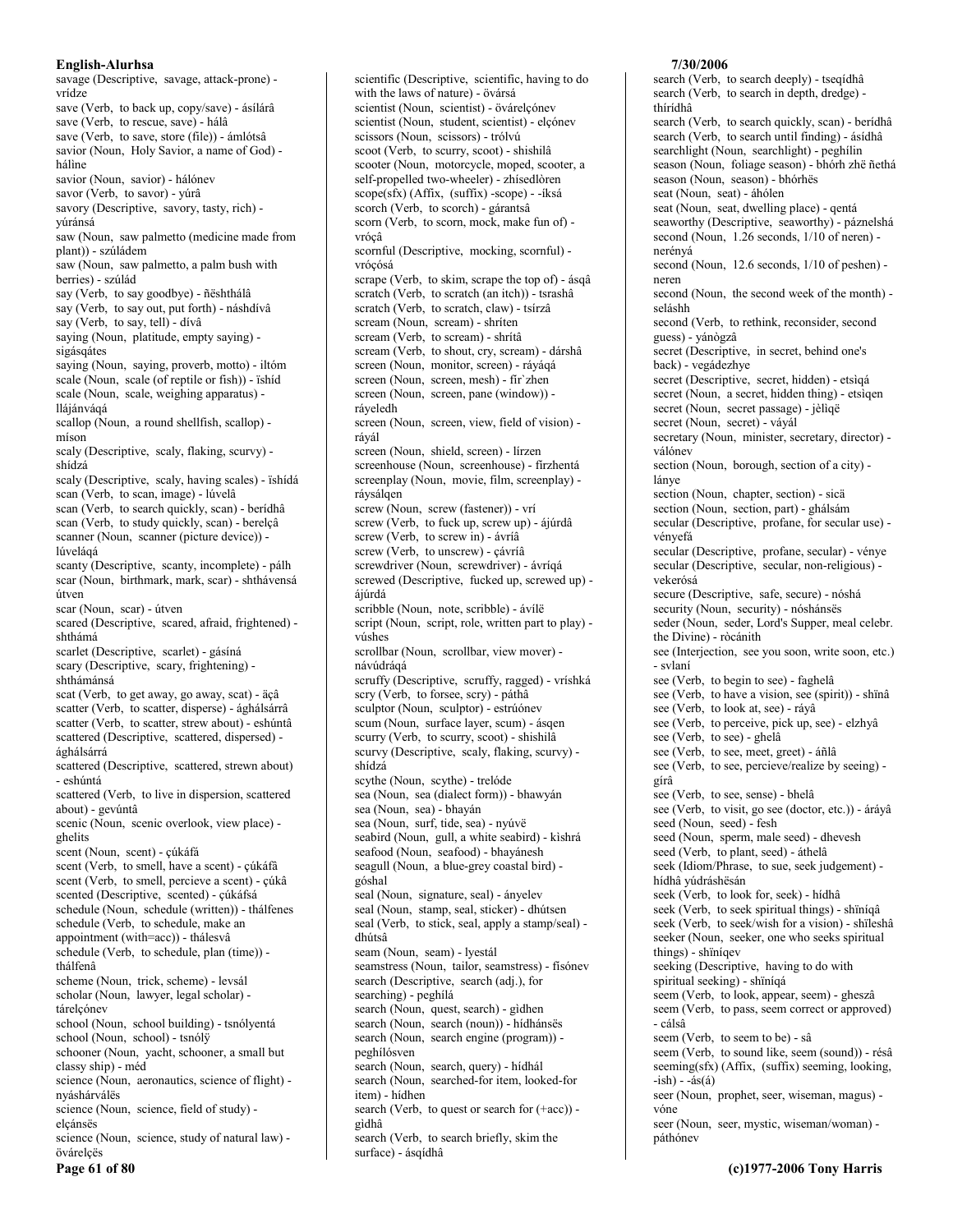seeress (Noun, prophetess, seeress, wisewoman) - vóná see-saw (Noun, see-saw, teeter-totter) - teltál seize (Verb, to pick, seize) - práxâ seize (Verb, to seize, capture, steal) - dlacâ seize (Verb, to seize, grab) - faqâ seize (Verb, to take, seize in battle or with violence) - vógrâ seizure (Noun, attack, seizure (pain)) - çölád select (Verb, to pick, select) - leszvâ select (Verb, to refine/narrow a selection) túbácâ select (Verb, to select, choose out) - elbácâ selected (Descriptive, especial, special, selected) - ádhrá selector (Noun, selector, knob, dial) - bácálvá self (Descriptive, self or person centered) ázhívírsá self (Noun, self respect) - shépä self (Verb, to have self respect) - shépâ self-confidence (Noun, self-confidence, belief in onesself) - féhhùnsës self-confidence (Noun, self-confidence, belief in self) - dhíkerës self-importance (Noun, arrogance, selfimportance) - öçélës self-important (Descriptive, arrogant, selfimportant) - öcélá selfish (Descriptive, selfish, for the benefit of oneself) - zhíyepnásá selfish (Descriptive, selfish, self-centered) dhísùlùrá selfish (Descriptive, selfish, tending only towards onesself) - zhívepnélá selfsabotage (Noun, self sabotage) kánsálvùnsës selfsubsisting (Descriptive, self-subsisting) zhívùnsá selfwilled (Descriptive, willful, self-willed) dhívözósá selfworth (Noun, feeling of self-worth) zhílshä sell (Verb, to market, sell) - karshónâ sell (Verb, to sell) - karshâ semester (Noun, semester, lit. trimester) lhúzenyës send (Verb, to broadcast, send out) - tsámúntâ send (Verb, to deliver, send, drop off) - ástrónâ send (Verb, to send away, banish) - ghátsámâ send (Verb, to send on a mission, commission, appoint) - tsábráshâ send (Verb, to send) - tsámâ send (Verb, to send/put to bed) - dhárónâ sending (Noun, missions, sending forth) tsámensës sense (Descriptive, logical, reasoned, making sense) - sigásqá sense (Noun, logic, reason, sense) - sigásqës sense (Noun, sense (sight, hearing, taste, etc.)) thógen sense (Noun, sense of taste) - jórës sense (Noun, the senses (collectively)) - thóqár sense (Verb, to look, sense) - bhelvâ sense (Verb, to see, sense) - bhelâ sense (Verb, to sense, peceive via senses) thógâ sense (Verb, to sense, perceive, feel) - ínshâ sensitive (Descriptive, emotional, sensitive) ilósá sensitive (Descriptive, sensitive, caring) - ùrìlá sensitive (Descriptive, sensitive, thinskinned) tesìlá sensuous (Descriptive, sensuous, pleasing all the senses) - fánzerá sent (Descriptive, sent, outgoing) - tsámensá sentence (Noun, sentence) - gzáren

Page 62 of 80

separate (Descriptive, disconnected, disjointed, separate) - vejóttá separate (Descriptive, regional, spotty, separate) - ghelesná separate (Descriptive, separate, apart from) ághálsá separate (Verb, to divide, separate into pieces) ághálsâ separate (Verb, to separate) - gálívâ separate (Verb, to split into fractions, divide, separate) - ányátâ separating (Descriptive, dividing, separating) ághálsánsá separation (Noun, gulf, divide, separation) ághárren separatism (Noun, separatism) - ághálsátsen separatist (Noun, separatist) - ághálsátsev september (Noun, September) - vlórhyáze septic (Noun, septic tank, also waste treatment  $tank$  or vat) - ulmójirá sequence (Noun, sequence, order) - seqársës sequential (Descriptive, regular, following a set rhythm, pattern, or sequence) - túrsá serene (Descriptive, calm, serene) - lhúlá serenity (Noun, serenity, calm) - lhúlä serial (Descriptive, serial, single-flow, one at a time) - dwirzánsá series (Noun, series, repetition) - ázáren serif (Noun, serif (on letters), tittle) ghádháshen serious (Descriptive, critical, fatal, serious (of errors or problems)) - ttòlèvá serious (Descriptive, serious, problematic) káhánsá serious (Descriptive, significant, serious, critical, absolute) - clásá serious (Descriptive, sober, serious, reliable, diligent, studious) - gvózhá sermon (Noun, sermon, preaching/teaching presentation) - kélzhven serpent (Noun, serpent) - szendá servant (Noun, servant) - kólskónev serve (Verb, to serve, wait on, service) kóleksâ serve (Verb, to use, make serve its purpose) órlhâ serve (Verb, to work, function, serve) - fárâ server (Noun, server (machine)) - kólskázálvá server (Noun, waiter, waitress, server, CSR) kóleksóvá service (Noun, church/religious service) vìnélánsës service (Noun, daemon, service) - kasósven service (Noun, service, thing/action available) kelvensës service (Noun, service, thing/activity offered) kólskázen serving (Descriptive, serving, ministry minded) - kólskázélá servitude (Noun, slavery, servitude, bondage) kólesñës session (Noun, time, period, session, meeting) bhórhen session (Noun, webinar, distance learning session) - bhìlánzhyánsen session (Noun, workshop, session) - vùnelçórh set (Verb. to set (of broken things), right (of tipped things or wrongs)) - tsùcâ set (Verb, to set (sun, stars, etc.)) - vetâ set (Verb, to set, configure) - áscályâ set (Verb, to set, harden, become hard) ghólmelyâ set out (Verb, to go, set out) - elyáznâ set right (Verb, to set right, set in order, take control of) - áshándâ

### 7/30/2006

set-down (Verb, to set down, leave alone, stop touching or doing with) - ávezgúâ set-of-ten (Noun, a set of ten, dixaine) delsáren settle (Verb, to settle, inhabit) - bhïksâ settled (Descriptive, distributed, settled, dispersed) - bhïksúntá settlement (Noun, colony, settlement) bhìgeven settlement (Noun, village, settlement, town) bhïksen settler (Noun, villager, settler, inhabitant of town/village) - bhïksónev set-up (Verb, to set up, make work) - fárónâ seven (Numeric, seven) - nestá several (Numeric, several) - órhál several (Numeric, several, a fair amount of) órányá sew (Verb, to sew on, attach) - áfísâ sew (Verb, to sew) - fisâ sew (Verb, to stitch up, sew together) - ájútsâ sewingmachine (Noun, sewingmachine) físágá sex (Noun, female partner in sex act) átsefeshá sex (Noun, male partner in sex act) - átheleshe sex (Noun, sex, gender) - bólës sex (Verb, to have gay sex) - sezárâ sex (Verb, to have lesbian sex) - sebúlâ sex (Verb, to have sex/make love) - thùshâ sexual (Descriptive, leering or sexually staring) - ráythùshá sexual (Verb, to look at with sexual overtones) - rávthùshâ sexualize (Verb, to sexualize) - áthùshónâ sexy (Descriptive, sexy, arousing) - áthùshá sexy (Descriptive, sexy, good in bed) - záthùshá shade (Noun, shade, blinds) - sávárhen shade (Noun, shade, shadow) - eklesk shaded (Descriptive, dark, shaded) - ánvelá shading (Noun, variations of light/dark, shading) - nyefekleskës shadow (Idiom/Phrase, eyeshadow (makeup)) ányeszem dèlá shadow (Noun, reflection, impression, shadow) - tsúnáshen shadow (Noun, shade, shadow) - eklesk shadowing (Noun, darkening, shadowing) ánvekleskës shadowperson (Noun, a shadow person (myth)) - eklev shaft (Noun, shaft, tunnel) - tsúrál shake (Verb, to shake the head no) - váreñâ shake (Verb, to shake) - rráksâ shake (Verb, to shake, wave back and forth) rrácâ shake (Verb, to shiver, shake) - verrâ shale (Noun, shale) - rélek shallow (Descriptive, shallow) - vezrá shaman (Noun, priest, shaman) - dún shame (Noun, shame (the feeling)) - rúshä shame (Noun, shame, shameful thing) - rúshen shameful (Descriptive, shameful) - rúshánsá shameless (Descriptive, shameless) verúshensá shampoo (Noun, shampoo, hair soap) - lrüqisá nínvem shape (Noun, form, shape) - heleksë shape (Noun, shape, form) - sháqá shape (Noun, shape, thing) - sháqen shape (Noun, to mold, shape) - ásháqâ shapechanger (Noun, a legendary shapechanging monster) - grágín shapeless (Descriptive, shapeless) - vesháqensá shapely (Descriptive, good looking, shapely) záleksá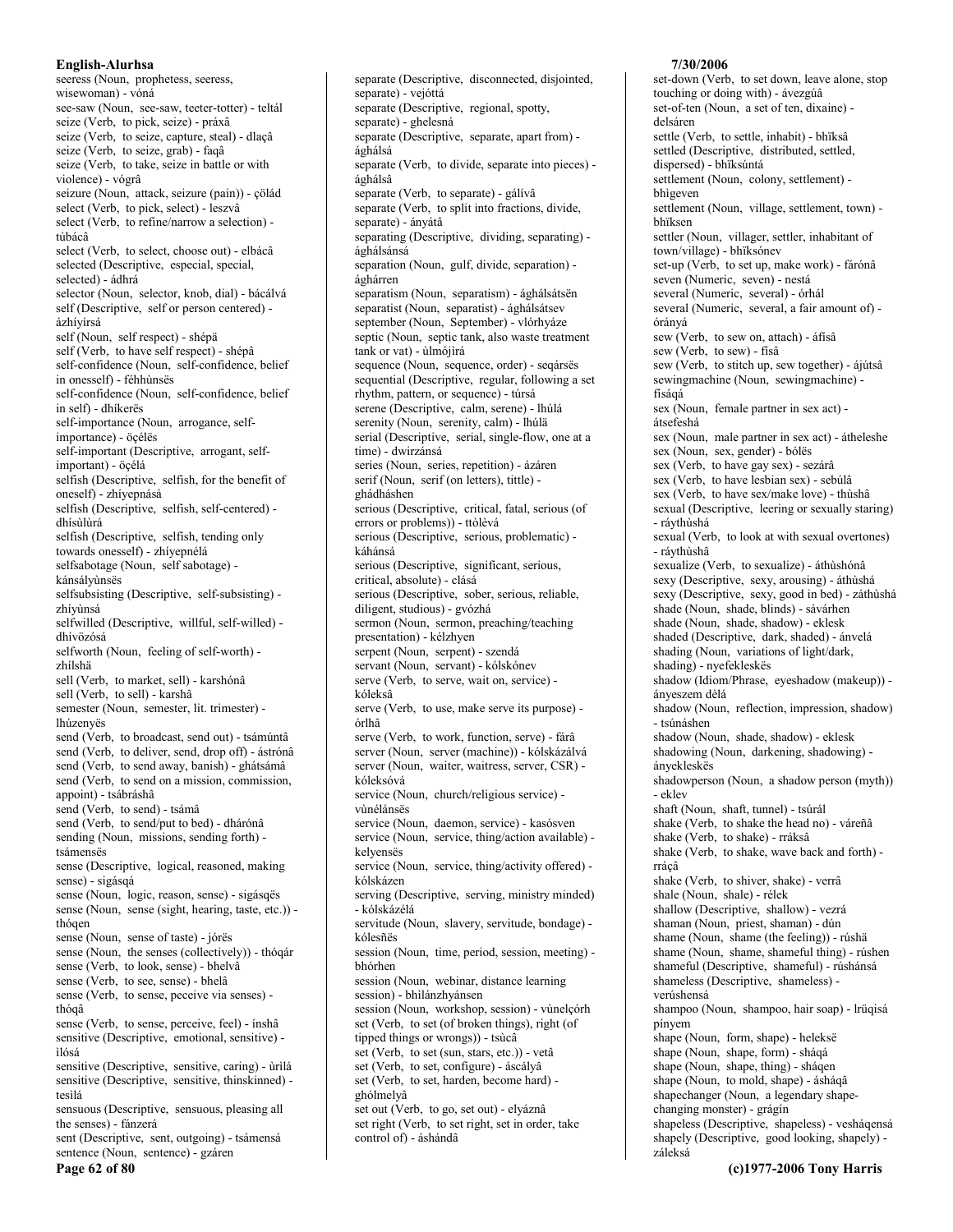shapeshifter (Noun, shapeshifter) - nyeleksùnev shard (Noun, crystal, shard or stone of mineral salts) - preleks<br>share (Descriptive, to do with ones share of work etc.) - pághálsá share (Noun, share (of work, reward, etc.)) pághál share (Noun, share, shared item) - kál`rhesen share (Verb, to output, share) - elcáyâ share (Verb, to share) - kálrhesâ shared (Descriptive, common, shared commonly) - kálrhensá shared (Descriptive, shared, common) kál`rhesensá sharing (Noun, sharing, action or state of being shared) - kál`rhesensës sharp (Descriptive, bold, strong, sharp, enhanced) - thá<sub>i</sub>lá sharp (Descriptive, pointy, sharp tipped) - áshín sharp (Descriptive, sharp) - shiná sharp (Verb, to enhance, make bold, strong, or sharp) - thá<sub>i</sub>lâ shatter (Verb, to shatter) - thrátsâ shave (Verb, to shave, remove hair) - cálrüqâ shaving (Noun, shaving, act of hair removal) çálrüqánsës shaving-cream (Noun, shaving cream) cálrügánsá únvem shawl (Noun, shawl, wrap) - ilish shawl (Noun, shawl, wrap, cloak) - drásh she (Pronoun, she) - dhá sheath (Noun, holder, sheath, holster) - ìren shed (Verb, to shed (clothes, skin, etc.)) - áçìnâ sheep (Noun, a sheep-like animal) - ágen sheet (Noun, sheet, bedsheet) - livísá shelf (Noun, counter, shelf) - dhìcál shelf (Noun, shelf) - dhìcä shelte (Verb, to harbor, shelter) - hálésâ shelter (Noun, haven, harbor, shelter, safe place) - hálés shelter (Noun, port (city, station)) - hálés shelter (Noun, shelter, safe place) - hálits sherbet (Noun, ice-cream, sherbet) - zhelish shield (Noun, shield) - skensá shield (Noun, shield, screen) - lírzen shift (Verb, to shift gears) - nyethrïzâ shifting lever (Noun, shifting lever) nyethrïzálvá shine (Verb, to polish, shine) - náshthâ shine (Verb, to shine) - áslúvâ shiny (Descriptive, shiny) - náshthánsá shiny (Descriptive, shiny, reflective) - náshthá ship (Idiom/Phrase, when my/your/his/etc. ship comes in) - hólef ándzálánô zákúsä ship (Noun, ark, barge, ship) - bósnárísh ship (Noun, probe, exploratory craft/ship) tìdhrávárh ship (Noun, ship, ocean vessel) - rísh ship (Noun, yacht, schooner, a small but classy ship) - méd ship (Verb. large 3 mast ship like a junk) páznórh shirt (Noun, shirt) - rìtsä shirt (Noun, tube top, sleveless strapless shirt) húnálitsä shit (Interjection, a cry of anger or frustration, damn, blast, shit) - yágh shiver (Interjection, blow me down, shiver me timbers) - ónvüvelÿ shiver (Verb, to shiver, shake) - verrâ shocked (Idiom/Phrase, to be shocked, be blown away) - hólyê zhë dlóve shod (Descriptive, shod, wearing shoes) dúr'zhensá shoe (Noun, fastening, lace, latch) - ddósen shoe (Noun, moccasin, a soft hide shoe) - tevlá Page 63 of 80

shoe (Noun, sandal, open shoe) - ddósen shoe (Noun, shoe) - dúr'zhen shoes (Noun, pair of moccasins) - tevlú shoes (Noun, pair of shoes) - dúr zhú shoot (Verb, to shoot) - tsakâ shop (Verb, to browse, window-shop) zharválâ shop (Verb, to shop) - zharvâ shop(sfx) (Affix, (suffix)-ery, shop, place where x is sold) - -arshálits shopping (Descriptive, shopping, for the purpose of shopping (adj)) - pezharvá shopping (Idiom/Phrase, shopping list) zharvánsá tsíl shopping (Noun, shopping (in general)) zharvánsës shore (Locational, on the shore, coast, or bank) - órüvì shore (Noun, shore, beach) - órüv short (Descriptive, lacking, short) - llándá short (Descriptive, missing, lacking) - llándá short (Descriptive, short (duration)) - lórqá short (Descriptive, short (length or distance, not  $time)$ ) - legá short (Descriptive, short, low) - vedlá short (Descriptive, so long, for so much time, for such a long (or short) time) - kórsá short (Descriptive, ultrashort (vowels), brief (duration)) - gálórqá short (Noun, short story) - sálqányes short (Syntactic, in short, in summary) bhésálgáme short (Verb, to miss, fall short of, fail to reach) - veyáqâ shorts (Noun, shorts, panties) - bheshányá shorts (Noun, shorts, short pants) - bheshúnísá shorts (Noun, underpants, shorts, panties) kabhesh should (Verb, to ought to, should (irr.)) - lefà shoulder (Noun, shoulder (joint)) - lrvish shoulder (Noun, shoulder blade) - pógë shoulder (Noun, shoulder, breakdown lane, edge (of roadway)) - shtháwál shoulder (Noun, shoulder, the flat part btwn neck and joint) - pórül shout (Noun, cry, shout (noun)) - hiren shout (Verb, to bark, snap, shout) - tsátâ shout (Verb, to cheer, shout favorably to/about) - ávkâ shout (Verb, to cry, shout) - hìrâ shout (Verb, to shout, cry, scream) - dárshâ shout (Verb, to shout, talk loud or raspingly) ushâ shove (Verb, to barge, shove one's way (into=acc)) - lètâ shove (Verb, to push, shove with both hands  $\&$ body) - lèmâ shove (Verb, to shove, push hard) - gáshtâ shovel (Noun, shovel) - getë shovel (Verb, to shovel (something)) - ágetâ show (Descriptive, on display, on show) náshúntá show (Noun, display, show) - náshúntës show (Noun, pagent, show) - ámáth show (Noun, presentation, dog-and-pony show) - ámáthányá show (Noun, show, program, presentation) ánáshen show (Verb, to display, show off) - náshúntâ show (Verb, to manifest, show forth) - ánáshâ show (Verb, to present (as done w/newborns)) kélnáshâ show (Verb, to show forth, pull out and show) elnáshâ show (Verb, to show, display) - náqâ show (Verb, to show, reveal) - náshâ

#### 7/30/2006

show off (Verb, to show off, boast) - vrözhâ shower (Noun, shower room) - dhâshédh shower (Noun, shower stall) - dhâshághár shown (Noun, revelation, being revealed or shown forth) - elnáshenses shrink (Verb, to shrink) - ázányâ shrink (Verb, to wane, descend, decrease, shrink) - lhányâ shrinkwrap (Noun, shrinkwrap (material)) túploshem shrinkwrap (Noun, wrapper, shrink-wrap) túploshen shrug (Verb, to shrug noncomittally) - pórdâ shut (Verb, to enclose, shut up) - ányòkâ shuttle (Noun, shuttle (aircraft)) - zháfázhe shuttle (Noun, space shuttle) - skánzhe shy (Descriptive, shy, timid) - ílvón shy (Verb, to hesitate, shy away, recoil) - shàlâ sibilant (Descriptive, sibilant, hissing) - ászensá sibilant (Descriptive, sibilant, whistling) szászánsá sibling (Noun, sibling, brother or sister) kálshë sick (Descriptive, sick, ill) - álesvá sick (Verb, to be sick of (+acc)) - gázhídlâ sick (Verb, to be sick) - álesvá sick (Verb, to get sick, become ill) - ányálesvâ sickbay (Noun, hospital, clinic, sickbay) ástárhálits sickening (Descriptive, sickening, infectious, contagious) - álesvánsá sickness (Noun, sickness, disease) - álesvórh sicle (Noun, sicle) - trelávrï side (Locational, in the north of, on the north side of  $(+gen)$  - kálisi side (Locational, on the east of, on the east side of  $(+gen)$ ) - máçisì side (Locational, on the other side of) - yásheqe side (Locational, on the south of, on the south side of  $(+gen)$  - ñelisì side (Locational, on the west of, on the west side of  $(+gen)$  - vecisi side (Locational, on this side (of) +gen) - úqe side (Noun, face, side) - ásqe side (Noun, side effect) - pelóven side (Noun, side or wall of an object) - yesir side (Noun, side) - dleqá side (Noun, side, back burner, not the middle of the action) - beshá side (Verb, to be with, in favor of, on the side of) - vùnìlâ sidelong (Descriptive, sidelong, sideways (adj.)) - eshdleqensá sidenote (Syntactic, as an aside, as a sidenote) ìtráváme sidewalk (Noun, sidewalk, paved path) shtháleshká sideways (Descriptive, sidelong, sideways (adj.)) - eshdlegensá sigh (Noun, sigh) - mush sigh (Verb, to sigh) - mushâ sight (Descriptive, sight unseen, without having seen) - veráyáme sight (Noun, sight, ability to see) - ghelávrës sight (Noun, sight, view) - ghelen sight (Noun, view or sight, that which is percieved by Alur 6th sense) - bhelen sight (Noun, vision, spiritual sight/image) shïnál sign (Noun, sign, indication) - ántúren sign (Noun, sign, placard) - ttúvin sign (Verb, to sign (one's name)) - ányelevâ signal (Noun, beacon, signal light) - álshin signal (Noun, signal light or traffic light) kánin signal (Verb, to draw attention, signal) - qestâ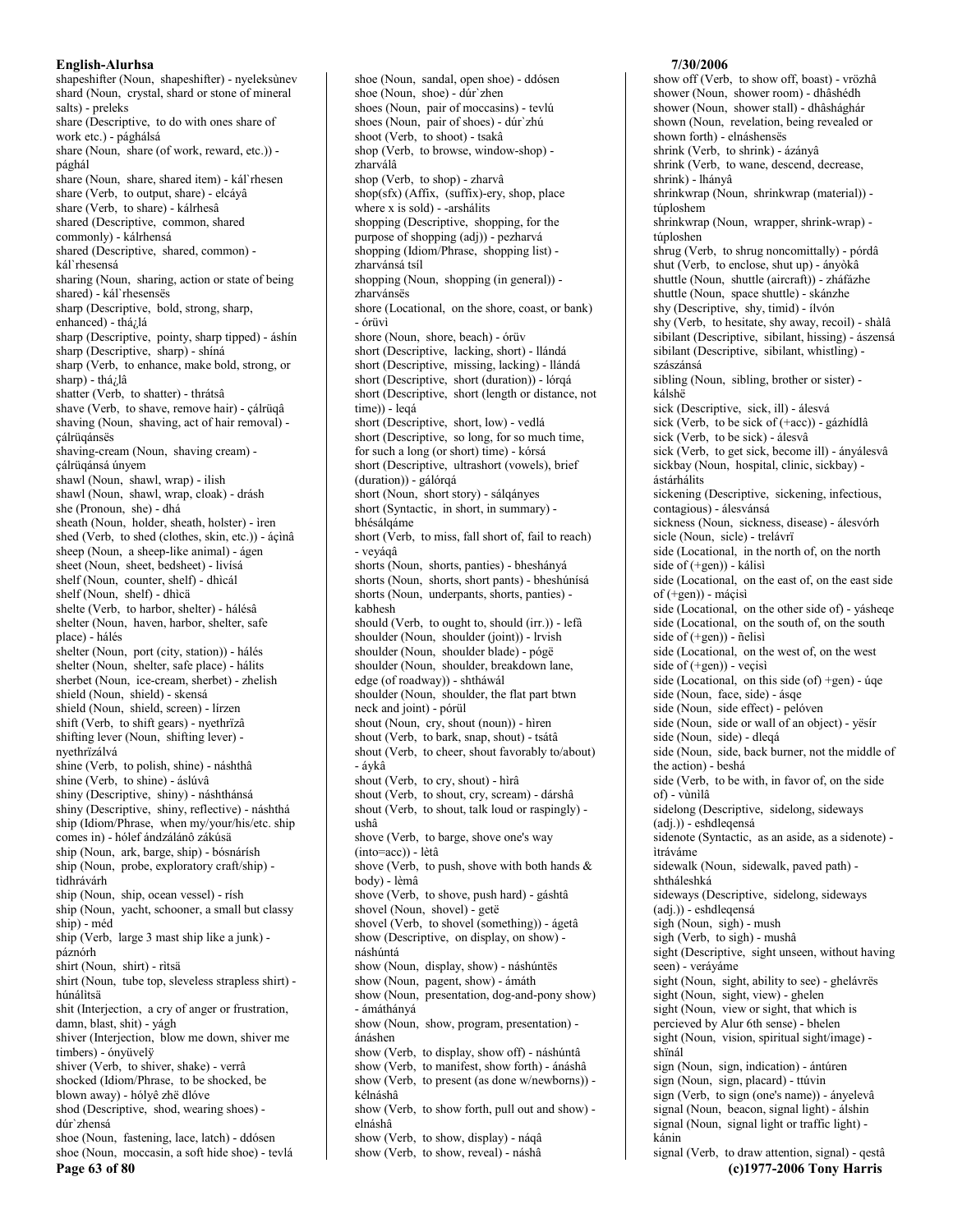signature (Noun, signature block (in email)) ányelevìrá signature (Noun, signature, seal) - ányelev signficant (Noun, partner, significant other (male)) - vábe significant (Descriptive, significant, serious, critical, absolute) - clásá significant (Noun, partner, significant other (female)) - vábá significant (Noun, partner, significant other (general)) - vábev silence (Noun, silence, noiselessness) veñrésës silent (Descriptive, silent, without noise, quiet) - veñrésá silicon (Noun, silicon) - sikátem silly (Descriptive, silly, goofy) - lícísá silly (Descriptive, silly, worthless) - vízhe silo (Noun, missile silo) - çònvárhìrá silver (Descriptive, gray, silver colored) - ávesh silver (Descriptive, silver (colored)) - áyshá silver (Noun, a silver coin) - áyshán silver (Noun, Alt. term for The Alur, the Alurian or Alurhsa Race, also The Silver Ones) - ávshárá silver (Noun, silver (metal)) - áyshem silverware (Noun, dish, pan, silverware (general eating implement)) - çalálvá similar (Descriptive, similar, alike but not exactly the same) - simlányá similarity (Noun, similarity) - simlányës similated (Descriptive, play, pretend, simulated  $(adi.))$  - vúshá simmer (Verb. to simmer, stew) - vóshthâ simple (Descriptive, simple) - bléyeñ simplification (Noun, simplification, becoming simpler) - bléyeñelyës simplify (Verb, to simplify) - ábléveñâ simply (Descriptive, just, simply, only) - ttòsvì simulate (Verb, to model, simulate) - estrúâ simulation (Noun, model, simulation) - estrúen simultaneous (Descriptive, simultaneous) vùbhórsá sin (Noun, sin, evil deed, evil thing) - váshhen sin (Verb, to sin, do evil or wrong) - váshhâ since (Locational, since) - les sincere (Descriptive, honest, sincere) - févá sincere (Descriptive, sincere) - verhsálye sincerity (Noun, sincerity) - verhsályës sing (Verb, to sing (alt. form)) - selâ singing (Noun, chorale, opera or operetta, singing program) - seláren single (Affix, (pfx) mono, single) - disingle-minded (Descriptive, single-minded) dwigezensá sink (Noun, sink, basin) - mláç sinus (Noun, sinus cavity) - shâvójen sir (Noun, sir, mister) - jevne siren (Noun, siren, alarm) - áwlen sister (Noun, brother (or sister) in a group/order) - vùlshev sister (Noun, sister (in family)) - kálshá sisterhood (Noun, bond of brotherhood or sisterhood) - vùlshä sisterhood (Noun, brotherhood or sisterhood (people involved)) - vùlshevár sisterhood (Noun, brotherhood or sisterhood (status or organization)) - vùlshës sit (Verb, to be, sit, lie (location of item)) tsemyâ sit (Verb, to get into a lotus position) - átrémâ sit (Verb, to sit atop, crown) - bemyâ sit (Verb, to sit down) - áhólâ sit (Verb, to sit in a lotus position) - trémâ sit up (Verb, to sit up) - eshólâ site (Noun, location, site) - tsemyálits Page 64 of 80

site (Noun, site, location) - shtheven situation (Noun, aspec, situation, status) xívezh situation (Noun, situation) - vëzhén six (Numeric, six) - zílvev sixth planet (Noun, sixth planet of the Alurian system) - fárendá size (Noun, size) - tòre skeleton (Noun, frame, structure, skeleton) ttòzhál skeleton (Noun, skeleton) - ttòzhár skeleton-tree (Noun, a skeleton-tree) - ttòzhárän sketch (Noun, drawing, sketch) - drálhen sketch (Verb, to draw, limn, sketch) - drálhâ skill (Noun, skill, art, craft) - Irávës skilled (Descriptive, highly skilled) - lrávsárra skilled (Descriptive, skilled, capable at) - Irávsá skim (Verb, to search briefly, skim the surface) - ásgídhâ skim (Verb, to skim, scrape the top of) - ásqâ skim (Verb, to study briefly, skim, scan) ásgelcâ skimmer (Noun, skimmer, hovercraft) telshávárh skin (Noun, skin) - tváç skin (Verb, to peel, skin, husk) - çátvâ skin disease (Noun, skin disease) - tváçáles skin(sfx) (Affix, (suffix)skin of, hide of, outer wrapping) - - átvá skinless (Descriptive, skinless, skinned) vetvácensá skip (Verb, to skip, pass over) - çútâ skirt (Noun, skirt) - ttìshá skull (Noun, skull) - váròzhen sky (Descriptive, lavender (pale), sky colored) szer sky (Noun, sky) - cir skylight (Noun, skylight, sunroof) - telnávárh skyscraper (Noun, skyscraper) - dlúnentá skyward (Locational, heavenward, up, upwards, skyward) - eshcìrá slap (Verb, to spank, slap) - shàtâ slave (Noun, slave (female)) - kólesñá slave (Noun, slave (general term)) - kólesñë slave (Noun, slave (male)) - kólesñe slavery (Noun, slavery, servitude, bondage) kólesñës slay (Verb, to abort a child, slay an infant) káydlâ slay (Verb, to slay, kill) - dlàshâ sleazy (Descriptive, sleazy) - dzúttá sleep (Noun, sleep) - kázen sleep (Verb, to put to sleep, set down for the night) - ákázâ sleep (Verb, to sleep) - kâ sleepiness (Noun, sleepiness) - kázélés sleepy (Descriptive, sleepy (wanting to sleep), lazy) - bleshkélá sleepy (Descriptive, sleepy, causing one to sleep) - bleshkélánsá sleepy (Descriptive, sleepy, needing sleep) kázósá sleepy (Verb, to be sleepy) - bleshkélâ sleet (Noun, snow, sleet (old word)) - vríshë sleeve (Noun, sleeve or pantleg) - ódál sleeve (Noun, sleeve) - bráqál sleeveless (Descriptive, sleeveless) - vebráqálsá slice (Affix, (suffix)a piece of, a sample of, a slice of  $) - iiz$ slice (Noun, bread, slice) - ólyávilen slice (Verb, to carve, slice (meat or bread)) dhúrâ slice (Verb, to chop, slice) - páçâ slice (Verb, to slice) - tsíshâ slicker (Noun, raincoat, slicker) - veskáx

#### 7/30/2006

slide (Noun, slide, place/setup for sliding) tsísál slide (Noun, sliding path, trail, slide) szúnváználits slide (Verb, to slide) - szúnyáznâ slide (Verb, to slide, slip) - tsísâ slide (Verb, to slip, slide) - szúnyâ slip (Verb, to slide, slip) - tsísâ slip (Verb, to slip, slide) - szúnyâ slipper (Noun, slipper, soft shoe) - dúr'zhísá slippers (Noun, pair of slippers) - dúr zhísú slippery (Descriptive, greasy, slippery) - szúnyá slippery (Descriptive, slippery) - tsísánsá slippery (Verb, to grease, make slippery) ászúnyâ slope (Noun, slope, incline) - ákles slope (Verb, to slope, incline) - áveshâ slow (Descriptive, slow) - lesqá slow (Descriptive, slow, pokey, casual) - leszá slow (Verb, to be early, be slow (of clocks)) prëyâ slow (Verb, to delay, slow down) - bólevâ slow (Verb, to go slow) - lesqâ slow down (Verb, to slow down, decelerate) álesgâ sly (Descriptive, sneaky, sly, full of guile) cveshá sly (Descriptive, tricky, sly, deceptive) - náljá slyness (Noun, guile, sneakiness, slyness) cveshä small (Descriptive, small, little) - zánye small (Descriptive, unimportant, not critical, small) - lespá small (Noun, the small of the back) - Irägésh smart (Descriptive, smart, knowledgable (alt. term)) - dezhvósá smart (Descriptive, smart, knowledgable) dezhvá smart card (Idiom/Phrase, smart card) cádezhvósá ghóleven smash (Verb, to break, smash, crack) - çákâ smell (Descriptive, fertile smelling (soil, etc.)) shrefá smell (Noun, aroma, smell (good)) - záçúká smell (Verb, to smell, have a scent) - çúkáfâ smell (Verb, to smell, percieve a scent) - cúkâ smell (Verb, to smell, sniff, seek the scent of) çúvâ smile (Noun, smile) - lrwinë smile (Verb, to smile) - lrwinâ smitten (Descriptive, sweetened (of things), smitten (of persons in love)) - ávilshensá smoke (Noun, smoke (from intentional woodfire)) - máxá smoke (Noun, smoke (in general)) - woshhen smoke (Verb, to smoke) - woshhâ smokey (Descriptive, smokey, smoked) woshhensá smokey (Descriptive, smokey, smoke-filled) woshhósá smooth (Descriptive, smooth) - lhásá smooth (Descriptive, smooth, easy, problemfree) - vekáhá smother (Verb, to smother, suffocate) - verehâ smothered (Descriptive, covered (with), smothered (with)) - telsá snack (Descriptive, snack (adj.)) - óyddefá snack (Idiom/Phrase, bedtime snack, last meal of day) - kázánsá calen snack (Noun, a snack) - óydden snack (Verb, to snack, have a snack) - óyddâ snag (Verb, to catch, snag (tr.)) - dzatâ snag (Verb, to catch, snag) - prekâ snap (Verb, to bark, snap, shout) - tsátâ snapshot (Noun, snapshot, capture) - faqánsës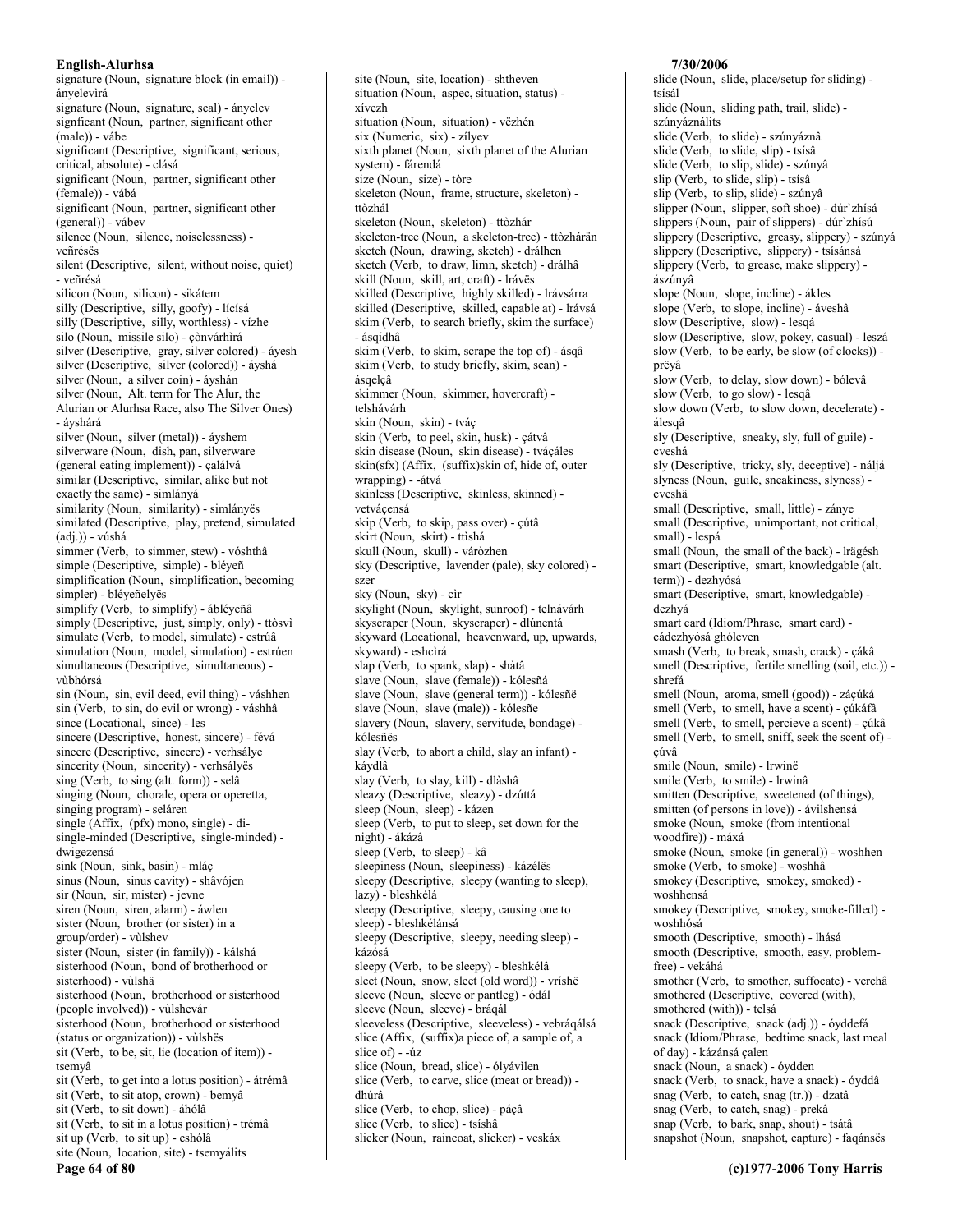snapshot (Verb, to snapshot, capture state) faqánsâ snare (Noun, snare) - ïddóx snarl (Noun, tangle, snarl) - mírgäshen sneak (Verb, to creep, sneak) - lrushthâ sneak (Verb, to lift, steal, sneak off with) cvedâ sneak (Verb, to sneak-enter, break and enter) lrushthelvâ sneakiness (Noun, guile, sneakiness, slyness) cveshä sneaky (Descriptive, sneaky, sly, full of guile) cveshá sneeze (Noun, sneeze) - átsyá sneeze (Verb, to sneeze) - átsyâ sniff (Verb, to smell, sniff, seek the scent of) cúvâ snore (Verb, to snore) - rrûyâ snot (Noun, snot, mucus inside nose) shâfáclem snotty (Descriptive, having a bad attitude, snotty, bitchy) - dhízgáçlá snow (Noun, snow) - zhelám snow (Noun, snow, sleet (old word)) - vríshë snowblower (Noun, snowblower) çázhelámálvá snowflake (Noun, snowflake) - zhelámìlen snowman (Noun, snowman, snowperson) zhelámev snowshoe (Noun, snowshoe) - tólúr zhen snowshoes (Noun, a pair of snowshoes) tólúr`zhú snowstorm (Noun, snowstorm) - vríshén so (Descriptive, in such a way, thus, like so) kóváxne so (Idiom/Phrase, so far so good) - ás váný zále so (Interjection, well, so, now then) - kalesh so (Syntactic, so, so much) - sá so (Syntactic, therefor, so) - eref so long (Descriptive, so long (time), (adj)) - sá órsá so many (Numeric, so much, so many) - kórá so much (Numeric, so much, so many) - kórá so(sfx) (Affix, (suffix) so-called, said to be (but not)) - -ónjá soak (Verb, to bathe, soak) - zlúshâ soaking (Noun, bath, soaking) - zlúshá soap (Noun, soap) - pínyem sober (Descriptive, sober, serious, reliable, diligent, studious) - gvózhá soccer (Noun, soccer, football (an Alurhsa sport, more dance-like, involving sophisticated ways of passing a ball between two or more players)) - fekensá hiyán social (Descriptive, social, to do w/people interacting) - vùyensá society (Noun, association, society) vùnersháren sociology (Noun, sociology) - vùyensárválës sock (Noun, sock, stocking) - núlísá socks (Noun, pair of socks, stockings) - núlísú sofa (Noun, couch, sofa, loveseat) - tesúl soft (Descriptive, muddy, soft (ground)) móllélá soft (Descriptive, soft (not loud)) - lhúshá soft (Descriptive, soft (yielding and gentle to the touch)) - tesóf soft (Descriptive, soft, gentle, softening, mellow) - átesá soft (Descriptive, tender, soft) - tesá soften (Verb, to cushion, soften) - pulvâ soften (Verb, to soften) - átesâ software (Noun, software load, system, desktop) - ttósvárám software (Noun, software, programming) ttósváren Page 65 of 80

soil (Noun, dirt, soil) - kám soil (Noun, humus, soil, compost) - thárin solar system (Noun, solar/stellar system) óñáren solid (Descriptive, firm, solid) - ghólm solidify (Verb, to firm up, solidify) - ághólmâ solitaire (Noun, solitaire, any of several games played alone) - dwensárin solitude (Noun, solitude, aloneness) - dwensës solstice (Noun, solstice) - lúvrïtánsës solution (Noun, solution, resolution, fix) dlóshen solve (Verb, to solve, resolve, fix) - dlóshâ sombre (Descriptive, sombre, gloomy) tsevójensá some (Pronoun, some, some of it) - váve some kind (Descriptive, some kind of) - áyáls somebody (Pronoun, someone, somebody) ñólvá someday (Locational, someday) - áyexen somehow (Descriptive, somehow) - áyóváxne someone (Pronoun, someone else) - yáshólvá someone (Pronoun, someone, somebody) ñólvá something (Descriptive, something like) simlánye something (Idiom/Phrase, something like that, something like it) - áyáls simlányá something (Pronoun, something) - ñólyës sometime (Locational, sometime) - áyelef sometimes (Descriptive, sometimes) bhèrzáxne somewhat (Descriptive, somewhat, to some extent) - váme somewhere (Locational, somewhere) - áyemyá son (Noun, bastard, son, boy born out of wedlock) - kéçe son (Noun, son) - káye song (Noun, hymn, praise song) - páshálá song (Noun, song, tune, harmony) - selá song (Noun, worship song or music) - áspësálá songbook (Noun, songbook, hymnal) - selárek soon (Interjection, see you soon, write soon, etc.) - svlaní soon (Locational, as soon as) - svlarre soon (Locational, in time, soon enough) sébhórì soon (Locational, soon) - svla soothing (Descriptive, calming, soothing) lhúlánsá sorceress (Noun, sorceress) - lásóá sore (Descriptive, sore, stinging) - peñsá sore (Verb, to be sore, sting) - peñâ sorrow (Noun, mourning, sorrow) - gályä sorry (Interjection, I am sorry, forgive me) mòsheln sorry (Noun, pity, sympathy, feeling sorry for) mlásä sorry (Verb, to be sorry (for, ens+instrum.)) dhékâ sorry (Verb, to be sorry, regret (+acc), be saddened by) - núshâ sorry (Verb, to be sorry, sympathize (+ acc of subject, +dat of person)) - vùgályùn sorry (Verb, to pity, feel sorry for) - mlásâ sort (Descriptive, kind of, sort of, a little bit (+adj/adv)) - nísále sort (Noun, kind, type, sort) - álsen sort (Verb, to sort through, review, clean out) yúshrâ so-so (Descriptive, so-so, fair) - ñelsá soul (Noun, heart, center, joining point of soul and body) - jádze soul (Noun, soul, emotions, will) - dlóve soul-companion (Noun, soul-companion, used

only of God) - gátálórh

soulmate (Noun, deep friend, soul mate) tálórh soulpain (Noun. soul pain) - dlóvúñen sound (Descriptive, sane, of sound mind) ólgezánsá sound (Noun, sound, noise) - réyë sound (Noun, sound, phoneme) - révál sound (Noun, tone, sound) - résálen sound (Verb, to make a sound) - révâ sound (Verb, to sound like) - sévâ sound (Verb, to sound like, seem (sound)) résâ soundwave (Noun, soundwave) - réyìlen soup (Idiom/Phrase, soup spoon) - vóshthínyefá vwólë soup (Noun, soup) - vóshthínyá sour (Descriptive, sour, closed (emotionally), dour) - godrá sour (Descriptive, sour, tart) - levshá source (Noun, cause, source) - móshven source (Noun, center, middle, heart, source) lírá source (Noun, headwaters, source (of a river, etc.)) - pífálskets source (Noun, source of confusion, nonunderstandable thing) - lëvùzévren source (Noun, source, origin, basis) - sívgen sourcream (Noun, sourcream (made from a fungus, yogurtlike)) - ánáyish south (Locational, on the south of, on the south side of  $(+gen)$  - ñelisi south (Locational, southward) - eshñelis south (Noun, south) - ñelis southeast (Noun. southeast) - mácñelis southwest (Noun, southwest) - veçñelis sovereign (Noun, master, leader, sovereign) kòre sovreign (Descriptive, sovreign, all-ruling) ttòrevná sovreign (Descriptive, sovreign, having authority, rule, power) - ttòrre sovreignty (Noun, sovreignty) - rrevnùnsës space (Noun, room, space) - lòshthá space (Noun, space shuttle) - skánzhe space (Noun, space, spot, cell) - lòshthen space (Noun, space, the Void) - skán space (Noun, spacesuit) - skánin space (Verb, to stare distantly, look into space) - jálâ spacecraft (Noun, spacecraft, spaceship) skánvárh spam (Noun, bulk or general mail/email, junk mail, spam) - náskúntës span (Verb, to span, cross) - kólyâ spank (Verb, to spank, slap) - shàtâ spare (Verb, to spare, have mercy/pity on) ábóshâ sparingly (Verb, to use sparingly, moderately) *i*.eyuntsâ spark (Verb, to flash, spark) - lútsâ sparse (Descriptive, sparse, thin) - lúsá speak (Verb, to address, speak to, call (+acc)) áñâ speak (Verb, to address, speak to, call (+acc)) áñâ speak (Verb, to orate, speak to a group) - kéláñâ speak (Verb, to speak) - ñevâ speak (Verb, to speak, give a speech) - áñâ speak (Verb, to speak, give a speech) - áñâ speaker (Noun, chief speaker, orator) - ñevónev speaker (Noun, loud speaker) - révágá speaker (Noun, orator, speaker) - kéláñev speaker (Noun, speaker (person)) - ñevóvá spear (Noun, spear, pike) - dúnÿ special (Descriptive, especial, special, selected)

7/30/2006

- ádhrá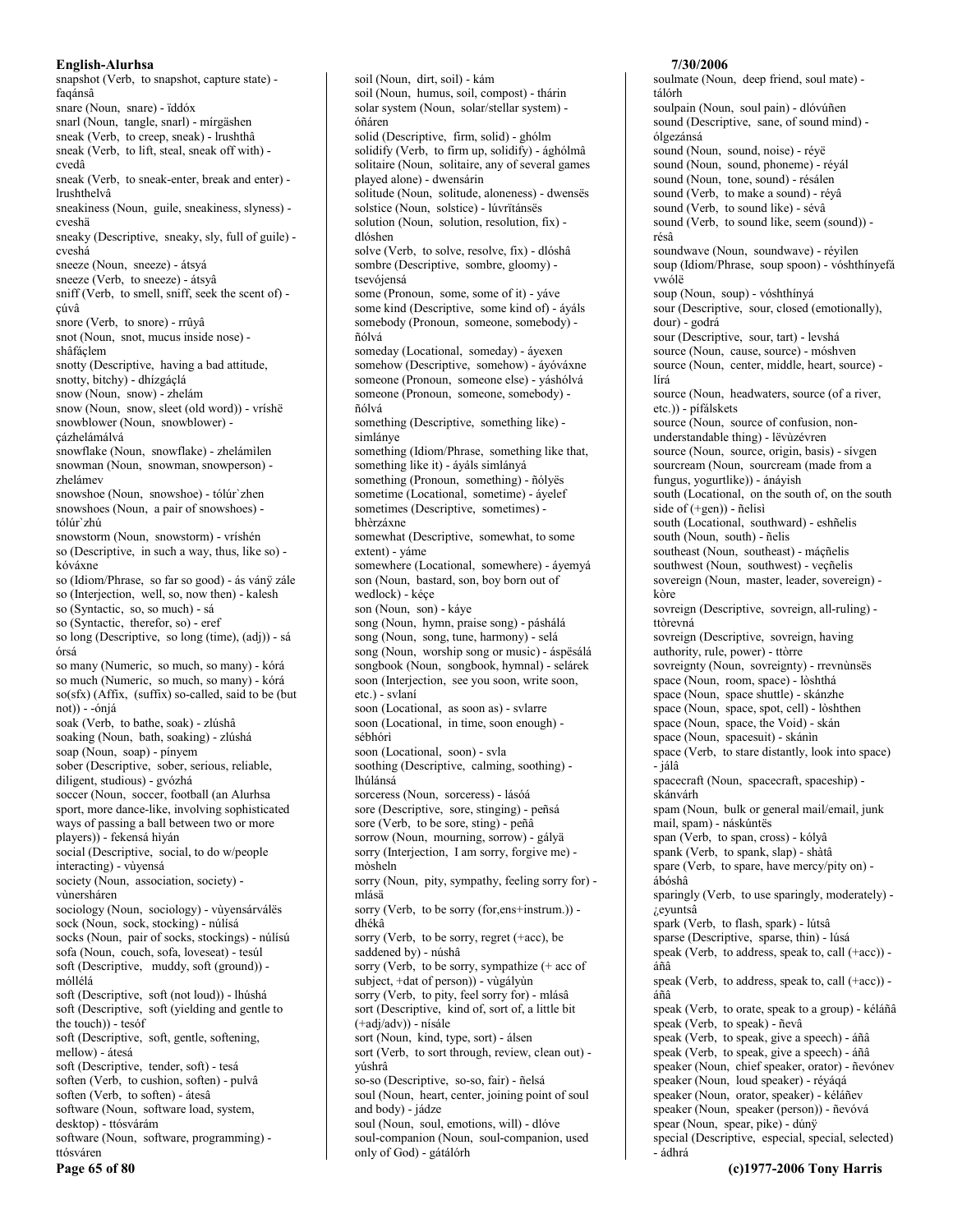special (Descriptive, noted, noteworthy, special) - sálqelshá special (Descriptive, special, dear) - zálátá special (Descriptive, special, worth seeing, nice, great, important) - ghelshá specific (Descriptive, specific) - ádhrensá speech (Noun, language, speech) - hályës speech (Noun, speech) - ñevës speech (Noun, speech, oration) - áñen speed (Noun, speed) - qálës speed (Noun, speed, ability to go fast) gálávrës speed (Verb, to go fast, speed) - qálâ speed (Verb, to race, speed) - qálárâ speed (Verb, to speed, make go fast) - qálónâ speed up (Verb, to speed up, accelerate) - ágálâ speedometer (Noun, speedometer) - qálánváqá spell (Noun, geas, spell, strong compulsion) ïxál spell (Verb, to spell, write out) - vílelyâ spelt (Descriptive, made of spelt (grain)) igreshká spelt (Descriptive, spelt (grain), to do with spelt  $(\dot{a}d\dot{\theta})$  - igrása spelt (Noun, spelt (grain)) - igrá spend (Verb, to spend (time), pass) - fenâ spend (Verb, to spend, dispense) - kómâ sperm (Noun, sperm, male seed) - dhevesh spew (Verb, to spew out, spew forth (trans.)) tsewâ sphere (Noun, ball, sphere) - hìván spice (Noun, cumin, a spice) - ektólish spice (Noun, spice) - ïthish spiced-milk (Noun, spiced, mulled dógát milk, used in Friendship-cup) - páláji spicy (Descriptive, spicy) - shíránsá spider (Noun, spider, an 8 legged insect) - zlúk spied (Noun, feeling of being spied on or watched) - sághensä spigot (Noun, faucet, spigot, tap) - sívgál spike (Noun, nail, spike) - nikë spike (Noun, spike) - inik spin (Verb, to rotate, spin) - dlòrâ spin (Verb, to spin (into thread)) - tírshâ spinach (Noun, spinach, a leafy vegetable) múnác spine (Noun, spine) - lhekshá spine (Noun, The Spine, colloquial term for the Eastern Mts.) - zhë lhekshárren spinnaker (Noun, spinnaker, steering sail) árzídh spire (Noun, spire) - shíntárh spirit (Descriptive, spirit-dead, having the spirit quelled or crushed) - táshmóghá spirit (Noun, a wailing spirit, a banshee) shíntá spirit (Noun, being, spirit, ka) - táshén spirit (Noun, flavor, theme, spirit) - sèlen spirit (Noun, spirit) - táshne spirit (Noun, spirit, magic, élan) - ïtásh spirit-healer (Noun, spirit-healer, like souldoctor) - táshnónev spiritual (Descriptive, having to do with spiritual seeking) - shïníqá spiritual (Descriptive, spiritual) - táshnesá spiritual (Descriptive, spiritual, wide-souled (of people)) - dlóváncá spiritual (Noun, seeker, one who seeks spiritual things) - shïníqev spiritual (Noun, spiritual center, retreat) táshnárálits spiritual (Verb, to seek spiritual things) shïnígâ spirituality (Noun, spirituality) - táshnensës spirituality (Noun, spirituality, wide-souledness (of people)) - dlóvánçës

bhèdlen spit (Verb, to spit rain, sprinkle) - bhèdlâ spit (Verb, to spit) - túhâ spite (Noun, spite (emotion)) - gèrzányä spiteful (Descriptive, spiteful (action)) qèrzányensá spiteful (Descriptive, spiteful (person)) qèrzányélá splash (Verb, to splash) - tsáshâ splat (Noun, splat (sound)) - dláts splatter (Verb, to splatter) - dlátsâ splendid (Descriptive, splendid, glorious, radiant) - karsá splendor (Noun, splendor, glory, radiance) kársës splint (Noun, brace, splint) - vedrálvá splint (Verb, to brace, splint, hold still or in place) - vedrâ splinter (Noun, crumb, splinter, chip) - túr spoil (Noun, prize, booty, spoil) - náz spoiled (Descriptive, rotten, spoiled) - tvixá sponge (Noun, sponge) - yúshqé spongy (Descriptive, spongy) - yúshqésá sponsor (Verb, to sponsor, adopt, take into tribe/family) - áyvúrâ sponsor (Verb, to sponsor, produce) - ányensâ spooky (Descriptive, spooky) - úmlá spoon (Idiom/Phrase, soup spoon) vóshthínyefá vwólë spoon (Noun, ladle, serving spoon) - vwólárre spoon (Noun, spoon) - vwóle spoon (Verb, to love, spoon, court, have a tryst with) - wesâ spoonful (Noun, spoonful (small), teaspoon (measure)) - vwólányen spoonful (Noun, spoonful, tablespoon (measure)) - vwólen sport (Noun, sport, game) - gekriddál spot (Locational, here, in this spot/location) vlór spot (Locational, here, in this very spot, right here) - túvlórá spot (Locational, there, in that spot/location) var spot (Locational, vonder, vonder spot) - vúr spot (Noun, blemish, spot, mark) - dóç spot (Noun, mark, spot) - dòshh spot (Noun, niche, corner, spot) - dhútë spot (Noun, place, location, spot) - shthevá spot (Noun, place, spot, point) - shthár spot (Noun, space, spot, cell) - lòshthen spot (Noun, spot or place where something belongs) - póná spot (Verb, to spot, locate) - ámyâ spotless (Descriptive, spotless, immaculate) vedóçensá spotty (Descriptive, regional, spotty, separate) ghelesná spouse (Noun, spouse) - shthárev sprain (Verb. to twist, sprain) - vrītúñâ spread (Affix, (suffix)dis-, spread widely) - úntspread (Noun, jam, jelly, fruit spread) rúddázhën spread (Noun, meat spread, pâté) - ketházhïn spread (Noun, range, spread) - línven spread (Noun, spread, butter) - ízhem spread (Noun, spread, spreadable stuff) gnizhïn spread (Verb, to circulate (news), spread, pass around) - lítrâ spread (Verb, to spread, cover with) - íjâ spreadsheet (Noun, table, rows and columns,

spreadsheet) - lártsúren

spit (Noun, spitting rain, sprinkling rain) -

### shretás spring (Noun, spring, coil) - óvreñ spring (Noun, spring, planting time) áshrëtánsva spring (Noun, spring, water source) - sívgan spring (Verb, to spring forth, bubble up) - sívgâ sprinkle (Noun, spitting rain, sprinkling rain) bhèdlen sprinkle (Verb, to spit rain, sprinkle) - bhèdlâ spruce (Noun, fir tree, spruce) - írshä spy (Noun, spy) - sághónev spy (Noun, spy) - tsìqónev spy (Verb, to spy on) - sághâ spy (Verb, to spy on) - tsìqâ spying (Noun, spying) - sághës square (Descriptive, square (adj)) - eláksá square (Noun, square (noun)) - eláksë squash (Verb, to squish, squash) - nyújâ squat (Verb, to squat down, sit down onto one's haunches) - áplonâ squat (Verb, to squat, be in a squat, sit on one's haunches) - plonâ squeak (Interjection, squeak, creak (sound made)) - ríts squeak (Noun, squeak, creak) - ritsen squeak (Verb, to squeak, creak) - rítsâ squeeze (Verb, to crush, squeeze, press) dlekrâ squeeze (Verb, to milk, drain, squeeze) - júdzâ squeeze (Verb, to squeeze into or through a tight place) - józnâ squeeze (Verb, to squeeze, pinch) - júgrâ squelch (Verb, to squelch, douse) - bletsâ squirm (Verb, to wiggle, squirm) - mídzâ squirrel (Noun, a small, cute mammal like squirrel or gerbil) - petíshá squirrel (Noun, squirrel, small tree-dwelling rodent) - voshi squirt (Noun, squirt) - çútt squirt (Noun, squirt, kid, pup, little one) - tersk squirt (Verb, to squirt) - cúttâ squish (Verb, to squish, squash) - nyújâ stab (Verb, to stick, stab) - Iräcâ stability (Noun, stability) - ghólës stable (Descriptive, even, stable, normalized) simlensá stable (Descriptive, stable, unmoving) - ghólá stable (Noun, stable, barn) - zhórentá stack (Noun, chimney, stove pipe, smokestack) - máxún staff (Noun, crew, staff) - názh staff (Noun, crewmember, staffmember) názhev staff (Noun, staff, walking stick) - véyër stage (Noun, plateau, stage) - sívnám stage (Noun, step, stage) - nòl stage (Noun, upper deck, balcony, stage, poopdeck) - telál stagger (Verb, to stagger) - tëtoznâ stainless (Descriptive, rust-resistant, stainless) verúçélá stair (Noun, step (of stairs), stair) - etsen staircase (Noun, stairs, staircase) - etsár stairs (Noun, stairs, staircase) - etsár stalactite (Noun, stalactite, stalagmite) tsúrvóien stalagmite (Noun, stalactite, stalagmite) tsúrvójen stale (Descriptive, stale, old) - lethshá stale (Descriptive, stale, stuffy) - òkáfsá stale (Noun, stale or stuffy air) - òkáfá stalk (Noun, trunk (of tree), stalk (of plant)) ríjë stall (Noun, bathroom stall) - ùlmághár stall (Noun, shower stall) - dhâshághár (c)1977-2006 Tony Harris

7/30/2006

spring (Noun, spring (season)(alt.form)) -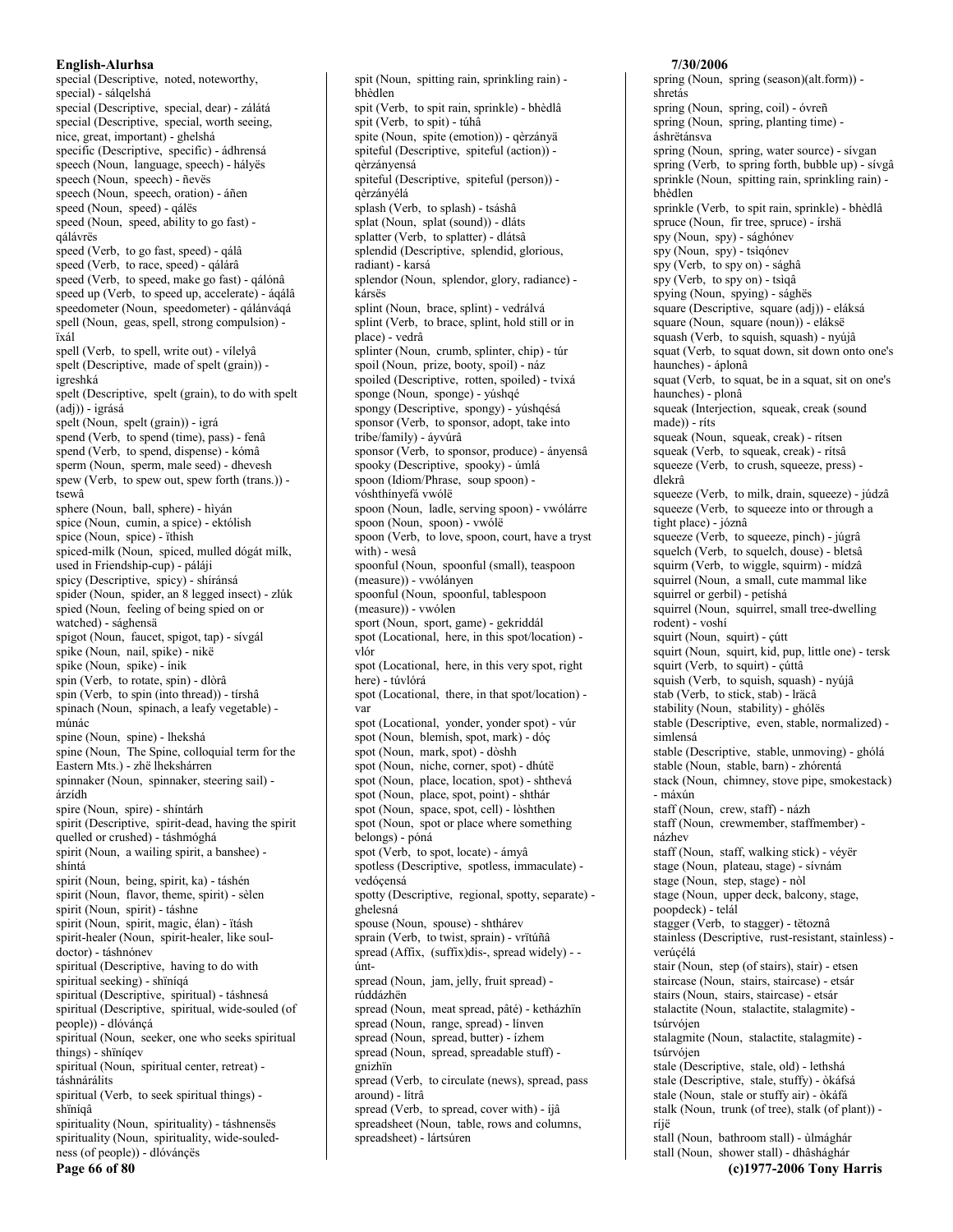stamp (Noun, stamp, seal, sticker) - dhútsen stamp (Verb, to stick, seal, apply a stamp/seal) dhútsâ stance (Noun, posture, stance) - rïtsóven stand (Interjection, hold, avast, stand (interj)) zhól-vá stand (Noun, stand, brace, bookend) - rïtsáqá stand (Noun, stand, holding, resistance) - grúës stand (Verb, to resist, stand against) - kánságrúâ stand (Verb, to stand back up) - yárïtsâ stand (Verb, to stand for, take, put up w/) ándlâ stand (Verb, to stand up, arise) - árïtsâ stand (Verb, to stand) - rïtsâ stand (Verb, to stand, hold on, hold out) - grúâ stand up (Verb, to stand up, move to get up) eshrïtsâ standard (Descriptive, standard, standardized) bólevensá standard (Noun, standard, norm) - bóleven staple (Noun, staple) - tsídúqál stapler (Noun, stapler) - tsídúqálvá star (Noun, star, sun) - lúvá stare (Verb, to glare, stare angrily, at (+acc)) gróyâ stare (Verb, to leer, stare evily or lecherously) rávclâ stare (Verb, to stare (at)) - delvázâ stare (Verb, to stare distantly, look into space) jálâ starfish (Noun, mobile, starfish-like plant) ksònísek staring (Descriptive, leering or sexually staring) - rávthùshá start (Noun, start, beginning) - pífen start (Verb, to begin, start) - pífâ start (Verb, to run, invoke, start) - á¿shâ start (Verb, to turn on, start) - pífónâ startle (Verb, to startle) - aszlâ startup (Descriptive, startup, start, activation, boot-up (adj.)) - pífánsá startup (Noun, startup, boot-up, activation (process)) - pífánsës starve (Verb, to starve (intransitive)) - dlúghâ starve (Verb, to starve (transitive), make hungry) - áttrìshâ starve (Verb, to starve, be starving) - gáttrìshâ stasis (Noun, refrigerator, food storage unit, stasis unit) - ttóxálvá stasis (Noun, stasis box (small and portable)) góvrá state (Descriptive, static, concerning the state of something) - vórensá state (Idiom/Phrase, state verb, verb to do with state of something) - vórensá ázñeven state (Noun, mode, state, status) - vóren state (Noun, region, state, county) - serányá static (Descriptive, static, being (adj)) delzvósá static (Descriptive, static, concerning the state of something) - vórensá static (Descriptive, unchanging, static) vettólevá station (Noun, filling station, fuel station) wendálits station (Noun, mazecar station, bus station, taxi stand) - xrevárhálits station (Noun, power plant, facility, powerstation) - enegválits station (Noun, radio station, broadcaster) pelegvánsen station (Noun, TV station, broadcaster) bhìnáshánsen statue (Noun, statue) - estrúë stature (Noun, height, stature) - dlúnvi status (Noun, aspec, situation, status) - xívezh

status (Noun, mode, state, status) - vóren status (Noun, status report) - vóres status (Noun, status, welfare) - vór stay (Verb, to beware, stay away from, be cautious of) - ázhrâ stay (Verb, to keep, cause to stay) - álstónâ stay (Verb, to stay, lodge, spend the night) tiszâ stay (Verb, to stay, remain (place)) - álstâ stay with (Verb, to stay with, keep up with) vùstâ steal (Verb, to lift, steal, sneak off with) - cvedâ steal (Verb, to purloin, lift, steal secretly) hhushâ steal (Verb, to seize, capture, steal) - dlacâ steal (Verb, to steal, take) - hushâ stealing (Descriptive, thieving, stealing (adj)) rucá stealing (Noun, theft, thievery, stealing) hushánsës steam (Noun, steam, vapor) - shícá steamy (Descriptive, steamy) - shícósá steed (Noun, steed, mount (animal for riding)) kóle steel (Noun, steel) - shárem steep (Descriptive, steep (incline)) - klesá steer (Verb, to drive, pilot, steer) - árzâ stench (Noun, odor, stench) - çúkáfáçlá step (Idiom/Phrase, step by step (motion)) etsámá-etsámá step (Idiom/Phrase, step by step (process)) nòlá-nòlá step (Noun, instruction, step) - ácádezhyen step (Noun, step (of stairs), stair) - etsen step (Noun, step (walking)) - endá step (Noun, step, stage) - nòl step (Noun, stool, step ladder) - ritsál step (Verb, to step, step up) - etsâ step (Verb, to step, walk) - endâ step (Verb, to take steps, proceed in stages) nòlâ stethoscope (Noun, stethoscope) - gárévíksá stew (Noun, a kritsenese tangy stew) - bhögán stew (Noun, an asketan stew) - bíshárá stew (Noun, porridge, grain stew) - móshï stew (Noun, stew) - vóshthï stew (Verb, to simmer, stew) - vóshthâ steward (Noun, keeper, maintainer, maintenance person, steward) - ámlónev stewardship (Noun, stewardship, duty of tending) - ámlárhvës stick (Noun, rod, pole, stick) - zár stick (Noun, staff, walking stick) - véyër stick (Noun, stick, twig) - xányá stick (Verb, to intrude, insert, stick in) tsedüshâ stick (Verb, to poke, stick) - düshâ stick (Verb, to protrude, stick out) - eldüshâ stick (Verb, to stick out, protrude) - eltúrâ stick (Verb, to stick, seal, apply a stamp/seal) dhútsâ stick (Verb, to stick, stab) - Iräcâ sticker (Noun, stamp, seal, sticker) - dhútsen sticky (Descriptive, sticky) - tsuttá stiff (Descriptive, stiff (of joints)) - yèká stiff (Descriptive, stiff (of muscles and joints)) úvrá still (Descriptive, quiet, still) - qedá still (Descriptive, still, motionless) - veñúdrá still (Syntactic, even so, even still, still) - eçe still (Verb, to calm, still, pacify) - álhárâ stillness (Noun, stillness, quiet) - qedës sting (Noun, emotional pain, sting) - lhezä sting (Verb, to be sore, sting) - peñâ

status (Noun, condition, status) - sèrzen

(emotionally)) - lhezánsá stinging (Descriptive, sore, stinging) - peñsá stinging (Descriptive, stinging) - shírá stinging (Descriptive, stinging, dark (of looks or glances)) - shírósá stink (Verb, to stink) - úçâ stinky (Descriptive, stinky) - úçá stinky (Interjection, phew! stinky!) - úç stir (Verb, to stir, mix, agitate) - shùtrâ stir (Verb, to stir, move slightly) - údrísâ stirfry (Noun, stir fry (generic term)) - bhógá stir-fry dish (Noun, a stir fry dish w/meat and veg.) - pálrásh stitch (Noun, cross stitch design) - jútsáken stitch (Noun, stitch (one sew)) - jútsen stitch (Verb, to cross stitch) - jútsákâ stitch (Verb, to stitch (do one sew operation)) jutsâ stitch (Verb, to stitch up, sew together) - ájútsâ stocking (Noun, sock, stocking) - núlísá stockingfoot (Descriptive, stockingfooted, wearing socks) - núlísfek stockings (Noun, pair of socks, stockings) núlísú stockings (Noun, stockings, hose, tights) - núlú stolen (Descriptive, stolen (adj.)) - hushensa stolen (Noun, theft, stolen thing or item) hushen stomach (Descriptive, intestinal, stomach (adj)) - hhesqüsá stomach (Noun, stomach) - ttáshqë stomp (Verb, to stomp (on=acc)) - dzándâ stomp (Verb, to stomp, walk angrily) - shthárzâ stone (Descriptive, composed naturally of stone) - néfemsá stone (Descriptive, made from stone) - néfeshká stone (Noun, crystal, shard or stone of mineral salts) - preleks stone (Noun, rock (material), stone) - dleshem stone (Noun, sitting-stone, a stone to sit on) hólánéf stone (Noun, stone) - senéf stone (Verb, to stone (to death)) - dleshmóghâ stones (Idiom/Phrase, thinking/meditation stones) - gezánsá néfár stool (Noun, stool, step ladder) - ritsál stoop (Verb, to kneel, stoop down) - ñírâ stop (Noun, plug, block, stop, cork) - púdlálvá stop (Verb, to block, stop up) - púdlâ stop (Verb, to prevent, stop from) - feñâ stop (Verb, to stop) - zhólâ stop (Verb, to stop, cease (doing something)) lepâ storage (Noun, refrigerator, food storage unit, stasis unit) - ttóxálvá storage (Noun, storage container) - mlótsìrá storage (Noun, storage place) - mlótsálits storage (Noun, storage) - mlótsës store (Noun, clothing store) - hìnarshalits store (Verb, store) - karshálits store (Verb, to save, store (file)) - ámlótsâ store (Verb, to store, keep) - mlótsâ storehouse (Noun, warehouse, storehouse) mlótsentá storeroom (Noun, storeroom) - mlótsédh storm (Noun, cloud, storm cloud) - vrölén storm (Noun, storm) - vrólexne storm (Noun, wind storm) - gáhávárren stormy (Descriptive, stormy (weather)) vrölénsá stormy (Descriptive, stormy, tempestuous) vrólósá story (Noun, a children's story, fairytale) sálgényá

story (Noun, floor, level, story) - rélen

(c)1977-2006 Tony Harris

7/30/2006

stinging (Descriptive, painful, stinging

sting (Verb, to sting, produce sharp pain) - shírâ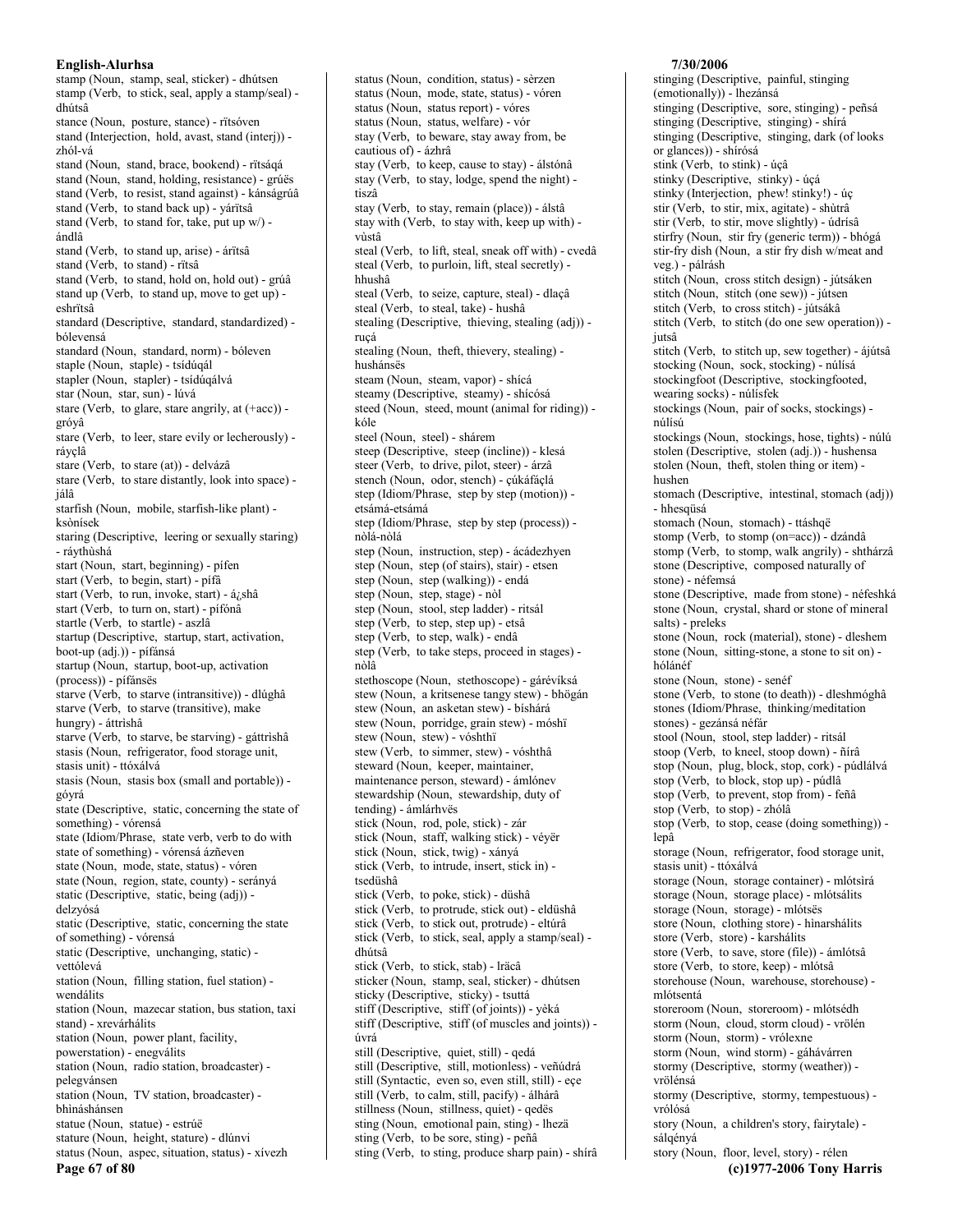story (Noun, report, story) - réqes story (Noun, short story) - sálqányes story (Noun, story) - sálges story (Noun, vignette, short story) - sálqísen storyteller (Noun, word-weaver, storyteller) ñevítá storytellers (Noun, the press, historians/storytellers) - sálqónevár storytelling (Noun, storytelling, prose) sálgesës stove (Noun, stove) - itsen straight (Descriptive, straight) - záxá straighten (Verb, to straighten, make straight) ánzáxâ strain (Verb, to strain, drain (liquid from something)) - ishlâ strait (Noun, strait (water), pass, gulf (land)) vecex strands (Noun, lock of hair, strands) - vletë strange (Descriptive, curious, strange) ézhyelshá strange (Descriptive, strange, odd) - blesqë strange (Verb, bizarre, strange, wierd) - özáwle strangeness (Noun, strangeness, an oddity) blesaen strangeness (Noun, strangeness, oddity) blesqës stranger (Noun, stranger) - legnev strawberry (Noun, strawberry, a hairy-berry) ólcóná stream (Noun, stream, small brook) - skávë street (Noun, street) - shtháles strength (Noun, strength) - festës strength (Noun, strength, capability, bodily fortitude, health) - tsáv strengthen (Verb, to strenghen, empower) áfestónâ strengthening (Descriptive, strong, causing a strengthening of will) - ájesá strengthening (Noun, strengthening) áfestánsës stress (Noun, accent, stress) - shútól stress (Noun, stress, tension (feeling)) - brázhä stress (Verb, to accent, stress) - shútólâ stressed (Descriptive, restless, stressed) verèksá stressful (Descriptive, stressful) - brázhánsá stressful (Descriptive, stressful, tense) brázhónélá stretch (Verb, to stretch out, hold out) ghápínÿâ stretch (Verb, to stretch, flex) - pínÿâ stretcher (Noun, stretcher, carry-frame) - çárál stretchy (Descriptive, rubbery, stretchy) - lóyñá strew (Verb, to scatter, strew about) - eshúntâ strewn (Descriptive, scattered, strewn about) eshúntá strife (Noun, contention, strife) - kánsìlës strike (Verb, to hit, strike) - çokâ string (Noun, a hammered, string instrument) ttászárhná string (Noun, string) - pir strings (Noun, a stringed instrument) - szelná stringy (Descriptive, stringy) - pírásá strip (Verb, to take off, strip (clothing)) - çáhìnâ stripe (Noun, band, stripe) - líhyen strive (Verb, to contend, strive, fight (for)) ágesvámâ stroke (Verb., to stroke, pet) - washthâ strong (Descriptive, bold, strong, sharp, enhanced) - thá¿lá strong (Descriptive, strong (of foods and tastes)) - dólárrá strong (Descriptive, strong) - festá strong (Descriptive, strong, causing a strengthening of will) - ájesá Page 68 of 80

structure (Noun, frame, structure, skeleton) ttòzhál struggle (Noun, struggle) - rigen struggle (Verb, to struggle, thrash about, fight) - rigâ stubborn (Descriptive, stubborn) - ghóçlá student (Noun, disciple, student) - ólzhyev student (Noun, fellow student) - vùnelçónev student (Noun, student, learner) - ánzhyónev student (Noun, student, scientist) - elcónev studies (Noun, studies, subject matter) elcensár study (Affix, (suffix) -ist, -ologist, one who studies to learn about) - - árválev study (Affix, (suffix) -ology, study and examination of, checking) - -eprálës study (Noun, science, field of study) - elçánsës study (Verb, to be a disciple of, follow, study under) - ólzhyâ study (Verb, to research, study the past) áprelçâ study (Verb, to study briefly, skim, scan) ásqelçâ study (Verb, to study deeply) - tseqelçâ study (Verb, to study in depth, thoroughly) thírelcâ study (Verb, to study quickly, scan) - berelçâ study (Verb, to study until getting an answer) áselcâ study (Verb, to study) - elçâ study(sfx) (Affix, (suffix) -ology, study/subj. of) - - árválës stuff (Noun, matter, buildup, stuff, crud) hózhen stuff (Noun, stuff, non-spec. subst.) - gnithem stuff (Noun, thing, item, belonging, stuff) - gith stuff (Noun, things, stuff) - githár stuff (Verb. to feed well, overfeed, stuff, fatten up (+acc of person or animal, +instr of food)) sétteshâ stuffed (Descriptive, stuffed (of toys), foggy (of thoughts, brain, etc.)) - shilósá stuffed (Descriptive, stuffed, well-fed) sétteshá stuffed (Idiom/Phrase, I have eaten well, I am stuffed) - sétteshásvùlÿ stuffy (Descriptive, stale, stuffy) - òkáfsá stuffy (Noun, stale or stuffy air) - òkáfá stumble (Verb, to stumble, trip) - tetâ stupid (Descriptive, ignorant, stupid due to lack of training or knowledge) - lejá stupid (Descriptive, stupid, clueless) - vejá stupidity (Noun, stupidity, foolishness, a foolish act) - vejen stutter (Verb, to stutter) - tëtorâ sty (Noun, sty, pimple) - sísh style (Noun, style, fashion, form) - leksáls subject (Noun, studies, subject matter) elcensár subject (Noun, subject, theme) - nòven submarine (Noun, submarine (vehicle)) kasqámvárh submerged (Descriptive, underwater, submerged, marine (adj)) - kasálskensá submission (Noun, surrender, submission, yielding (spiritual) (emotion)) - kólámä submission (Noun, surrender, submission, yielding to (spiritual) (+dat)) - kólámës submissive (Descriptive, submissive, yielding (spiritually)) - kólámélá submit (Verb, to surrender, submit, yield to (spiritual) (+dat)) - kólámâ

strong (Verb, to enhance, make bold, strong, or

sharp) - thá¿lâ

subshuttle car (Noun, a subshuttle car) kashthálvárh

#### 7/30/2006

subshuttle station (Noun, a subshuttle station) kashthálvárhálits subshuttle system (Noun, the subshuttle system) - kashthálvárheskváts substance (Noun, material, substance) - ezhem substance (Noun, material, substance) githánsës substance(sfx) (Affix, (suffix) material, substance) - -em substantive (Descriptive, material, substantive  $(adj))$  - githánsá subtropical (Descriptive, subtropical) hìr'zhányá succeed (Verb, to prosper, succeed, be well) ázlâ succeed (Verb, to succeed, produce positive results) - zákályâ success (Interjection, Success! To Victory! Forward!) - áyák success (Noun, prosperity, success) - ázlës success (Noun, success, positive effects) zákályës successful (Descriptive, successful, causing positive results) - zákályánsá successful (Descriptive, successful, effective) zákályósá such (Descriptive, so long, for so much time, for such a long (or short) time) - kórsá suck (Verb, to nurse, give suck (from mother's point of view)) - vishâ suck (Verb, to suck) - cuqâ suckle (Verb, to nurse, suckle (from child's point of view)) - ávishâ sucky (Descriptive, unpleasant, irritating, sucky) - dlíçá sudden (Descriptive, sudden (adj.)) - peshá suddenly (Descriptive, suddenly) - pesh suddenly (Locational, at once, at that moment) táneres sue (Idiom/Phrase, to sue, seek judgement) hídhâ yúdráshësán suffer (Verb, to suffer, be in pain) - mòdhrâ suffer (Verb, to suffer, endure pain/ill) lròshthárâ suffice (Verb, to suffice, be enough) - sehâ sufficiency (Noun, feeling of prosperity, sufficiency, wealth, plenty) - zákúsä sufficiency (Noun, sufficiency) - sehánsës sufficiency (Noun, sufficiency, enough) - sehen sufficient (Affix, (pfx) enough, sufficient)  $s\acute{e}(n)$ sufficient (Descriptive, sufficient) - sehásá suffix (Noun, suffix, ending) - seqásven suffocate (Verb, to smother, suffocate) - verehâ sugary (Descriptive, sugary, sweet) vilshemósá suggest (Verb, to suggest, propose) - elvínâ suggest (Verb, to suggest, recommend) - ányéfâ suggestion (Noun, suggestion, proposal) elvínen suicide (Noun, suicide) - dlàshùnsës suit (Noun, spacesuit) - skánìn suit (Noun, uniform, suit) - enátsinen suit (Verb, to fit, go, suit) - çeqâ suitable (Descriptive, correct, suitable, appropriate) - lhùshá suitcase (Noun, suitcase, carrying case) - githìrá sulphur (Noun, sulphur) - parzem sultan (Noun, a ruler's title from the east, sultan, king, maharajah) - válád sum (Noun, count, sum) - jershen sum (Noun, total, sum (number)) - ttòvùnex summary (Noun, synopsis, summary) bhésálgen summary (Syntactic, in short, in summary) bhésálqáme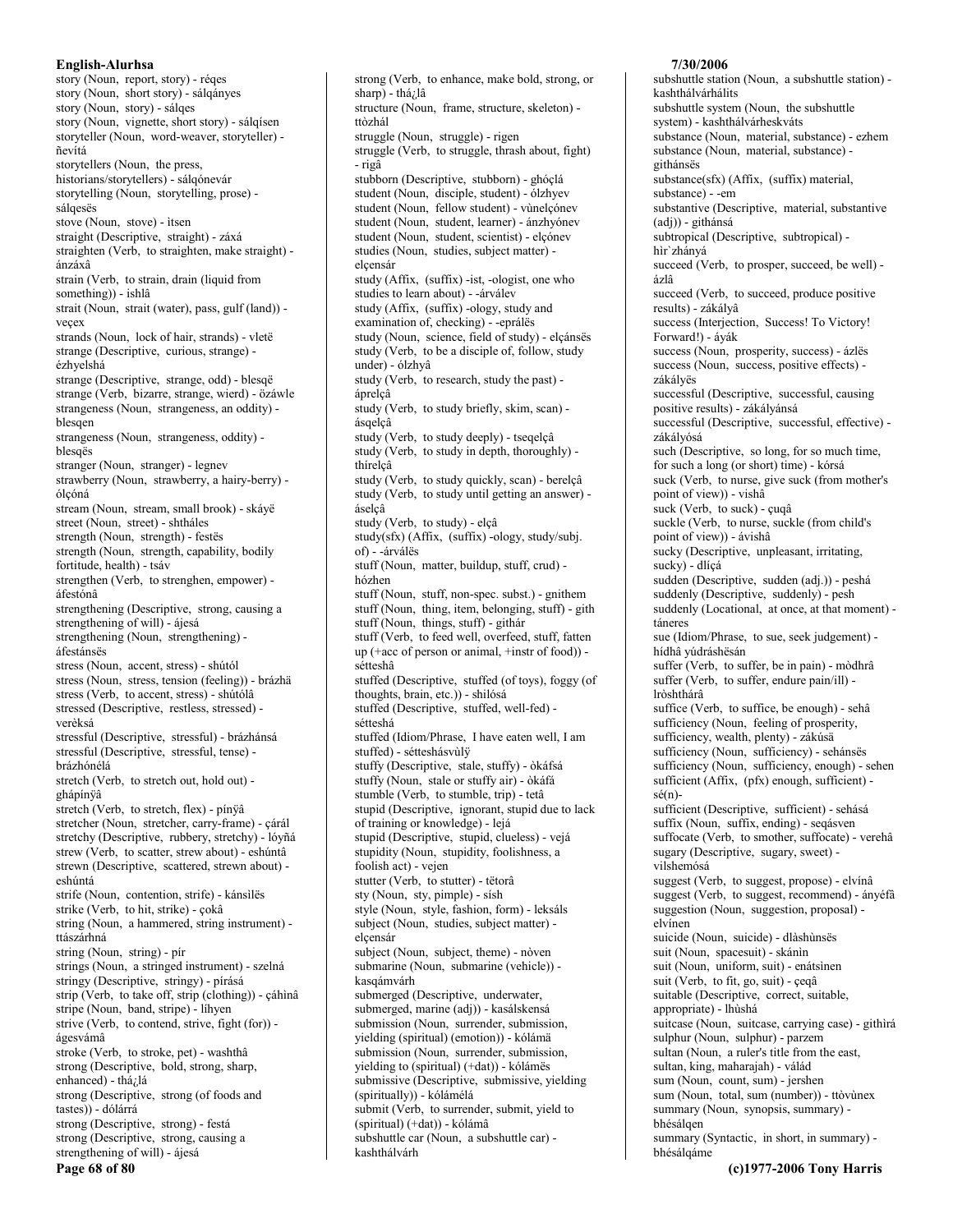summer (Noun, summer (alt.form)) - hilás summer (Noun, summer) - hìlánsva sun (Noun. star. sun) - lúvá sunday (Noun, Sunday) - dwensva sunlight (Noun, sunlight) - lúvens sunny (Descriptive, sunny (weather)) - lòndrósá sunny (Descriptive, sunny, bright) - lúvensá sunrise (Verb, to dawn, rise (sun, stars, etc.), sunrise, brighten) - mátâ sunroof (Noun, skylight, sunroof) - telnávárh superb (Descriptive, superb, beyond expectations) - gálhásvensá supercede (Verb, to complete, fulfill, supercede) - gásvâ supermarket (Noun, supermarket) karshálitsárre superstition (Descriptive, paranormal, to do w/superstition) - gávùzìlá superstition (Noun, paranormality, superstition) - gávùzilen supper (Idiom/Phrase, supper, evening meal) gávetá çalen supper (Noun, seder, Lord's Supper, meal celebr. the Divine) - ròcánith supple (Descriptive, lithe, supple) - shedhá supply (Noun, supply) - ácelám support (Noun, support person, technician, maintainer) - fáróyónev support (Noun, support rod) - píx support (Noun, support, maintenance) fáróvánsës support (Verb, to support, aid, enable) - píksâ support (Verb, to support, hold up or out) - píxâ suppose (Verb, to suppose, guess, imagine) núâ supposed (Verb, to had better, be more than supposed to) - zúxâ suppress (Verb, to oppress, suppress) - gelár`zâ suppress (Verb, to suppress) - sár'zhónâ supreme (Descriptive, extreme, beyond the accepted) - ágelsá supreme (Descriptive, surpassing, supreme) ágelsá supremely (Descriptive, supremely, very) ágelsáme sure (Descriptive, certain, sure) - tsilá sure (Verb, to be sure of) - tsilâ surefooted (Descriptive, surefooted) - tsiletsélá surf (Noun, surf, tide, sea) - nyúvë surface (Noun, surface layer, scum) - ásqen surface (Noun, surface) - ásqám surgery (Noun, operation, surgery) - tsetárhës surgery (Verb, to operate, perform surgery on  $(+acc)$ ) - tsetárhâ surging (Descriptive, surging) - sívgárrá surpassing (Descriptive, excessive) - ttògelsá surpassing (Descriptive, extreme, beyond the accepted) - ágelsá surpassing (Descriptive, surpassing, supreme) ágelsá surpassing (Descriptive, ultimate, surpassing) ttògelsá surprise (Verb, to surprise) - szólevâ surprising (Descriptive, surprising) - szólevánsá surrender (Noun, obedience, surrender, discipleship) - kèlës surrender (Noun, resignation, surrender (emotion)) - léçä surrender (Noun, surrender, submission, yielding (spiritual) (emotion)) - kólámä surrender (Noun, surrender, submission, yielding to (spiritual) (+dat)) - kólámës surrender (Verb, to compromise, give in on, surrender) - lászárâ surrender (Verb, to give, surrender, give up) lámâ Page 69 of 80

surrender (Verb, to surrender, submit, yield to (spiritual) (+dat)) - kólámâ surrendered (Descriptive, forfeit, forfeited, surrendered) - pelámá surrounding (Descriptive, surrounding, nearby) - pelsá surveillance (Noun, surveillance) - zhókánsës survey (Verb, to survey, measure land) - ákárvâ survival (Noun, survival) - shevárës survive (Verb, to survive) - shevárâ survive (Verb, to survive, continue) - pròshëvâ survivor (Noun, survivor) - shevárev suspect (Verb, to mistrust, suspect) - káhhâ suspicious (Descriptive, suspicious, untrusting) - káhhélá suspicious (Verb, to be suspicious of) - kiráyvâ swaddling (Noun, diaper, swaddling cloth) ítìnen swagger (Verb, to swagger) - vròznâ swallow (Verb, to swallow) - isq $\hat{a}$ swamp (Noun, bog, swamp) - gálë swamp (Noun, swamp) - bhajín swap (Verb, to swap, exchange) - lífórhâ swarm (Noun, swarm, horde) - mójen swarm (Verb, to invade, swarm into or over) mójâ swear (Noun, curse, outburst, swear) - hhínen swear (Syntactic, honestly, swearing to) - eltásh swear (Verb, to swear, take an oath) - szólâ swear (Verb, to vow, swear) - bráshâ sweater (Noun, sweater, sweatshirt) - hilitsä sweep (Verb, to sweep) - làñâ sweet (Descriptive, beautiful, sweet, soul-filling (general all-senses beauty)) - levíshá sweet (Descriptive, sugary, sweet) - vilshemósá sweet (Descriptive, sweet) - vilshá sweet (Idiom/Phrase, sweet dreams (phrase)) thósháme síkáhávv sweet (Noun, candy, sweet) - tísh sweet (Noun, yam, sweet potato) - vírátsen sweetened (Descriptive, sweetened (of things), smitten (of persons in love)) - ávilshensá sweetener (Noun, sweetener) - vilshánsem sweetie (Noun, sweetie, sweet-one) - vilsháná sweetness (Noun, beauty, sweetness, soulfilling general all-senses beauty) - levíshës swell (Noun, swell, swelling, wave (on ocean)) - zárrelyen swell (Verb, to swell, grow) - zárrelyâ swift (Descriptive, quick, rapid-fire, swift) rrászá swim (Verb, to swim) - skazhâ swimming (Noun, swimming pool, place, or hole) - dósá swing (Noun, swing (seat, tire, rope)) - zhúzë swing (Verb, to swing back and forth) - zhúzâ swirl (Noun, swirl) - vriñeth switch (Noun, switch, control) - lyíkán swollen (Descriptive, swollen) - ázárrá sword (Noun, sword) - kúth syllable (Noun, syllable) - ñevícë symbolic (Descriptive, symbolic) - ïnáqensá symbolism (Noun, imagery, symbolism) ányïnáqës symbolize (Verb, to represent, symbolize) ányïnáqâ sympathetic (Descriptive, sympathetic) - vùlá sympathize (Verb, to be sorry, sympathize  $(+)$ acc of subject, +dat of person)) - vùgályùn sympathize (Verb, to sympathize with (+dat) about (+acc)) - vùlâ sympathy (Noun, love, sympathy) - lígzä sympathy (Noun, pity, sympathy, feeling sorry for) - mlásä sympathy (Noun, sympathy) - vùlä symptom (Noun, symptom) - dhílensen

### symptomatic (Descriptive, symptomatic) dhílensélá synchronize (Verb. to synchronize) - vùtúrrónâ synchronous (Descriptive, synchronous) vilefsá synergy (Noun, synergy) - vùnenegvës synonomous (Descriptive, synonomous) simlesïgá synonym (Noun, synonym) - simlesïgen synopsis (Noun, synopsis, summary) bhésálgen syntactic (Noun, syntactic (word type)) gárrévnásva syntax (Noun, syntax) - ñevájóttës syrup (Noun, syrup, sweet juice) - vilsken system (Noun, content system) - tsexóleskváts system (Noun, interface, comm-system) gzáreskváts system (Noun, operating system (computer)) ányórlhósven system (Noun, Operating System) - fáráláqá system (Noun, software load, system, desktop) - ttósvárám system (Noun, system of measurement) rzánsës system (Noun, system, functional setup) fáreskváts system (Noun, tracking system) - zhókeskváts system(pfx) (Affix, (suffix) cycle, system) - eskvë system $(sfx)$  (Affix,  $(suffix)$  system, procedure) - -eskváts table (Noun, nightstand, endtable) - sívnísá table (Noun, table (data, collection of records)) - cáváren table (Noun, table) - sívnä table (Noun, table, rows and columns, spreadsheet) - lártsúren tablespoon (Noun, spoonful, tablespoon (measure)) - vwólen tadpole (Noun, tadpole, the young of an amphibian) - púkrenfë tag (Noun, tag (children's game)) - zgúvídlásá tag (Noun, tag, flap) - vótë tag (Verb, to mark, tag) - vídhrâ tagsale (Noun, tag sale, lawn sale, garage sale) vótarshánsës tail (Noun, tail (on an animal or a comet)) púká tail (Noun, tail wind) - shútávës tailor (Noun, tailor, seamstress) - fisónev tailor (Verb, to tune, tailor) - zányefâ take (Verb, to draw (water), take/measure) - íqâ take (Verb, to participate in, take part in) tsemáthâ take (Verb, to receive, accept, allow, take on) kenyâ take (Verb, to remove, take out) - elyónâ take (Verb, to stand for, take, put up w/) - ándlâ take (Verb, to steal, take) - hushâ take (Verb, to swear, take an oath) - szólâ take (Verb, to take (acc) away from (abl)) gházâ take (Verb, to take (medicine, etc.)) - ányïsqâ take (Verb, to take control/charge of) - fakánâ take (Verb, to take off, lift off, launch) - eshcìrâ take (Verb, to take off, strip (clothing)) - çáhìnâ take (Verb, to take out, get out, draw) - shòdrâ take (Verb, to take the initiative, go for it, get going) - ákálâ take (Verb, to take, accept) - áknâ take (Verb, to take, pick up) - zárâ take (Verb, to take, seize in battle or with violence) - vógrâ take (Verb, to take, take hold of) - ándúqâ take off (Verb, to take off, put off) - çìdâ (c)1977-2006 Tony Harris

7/30/2006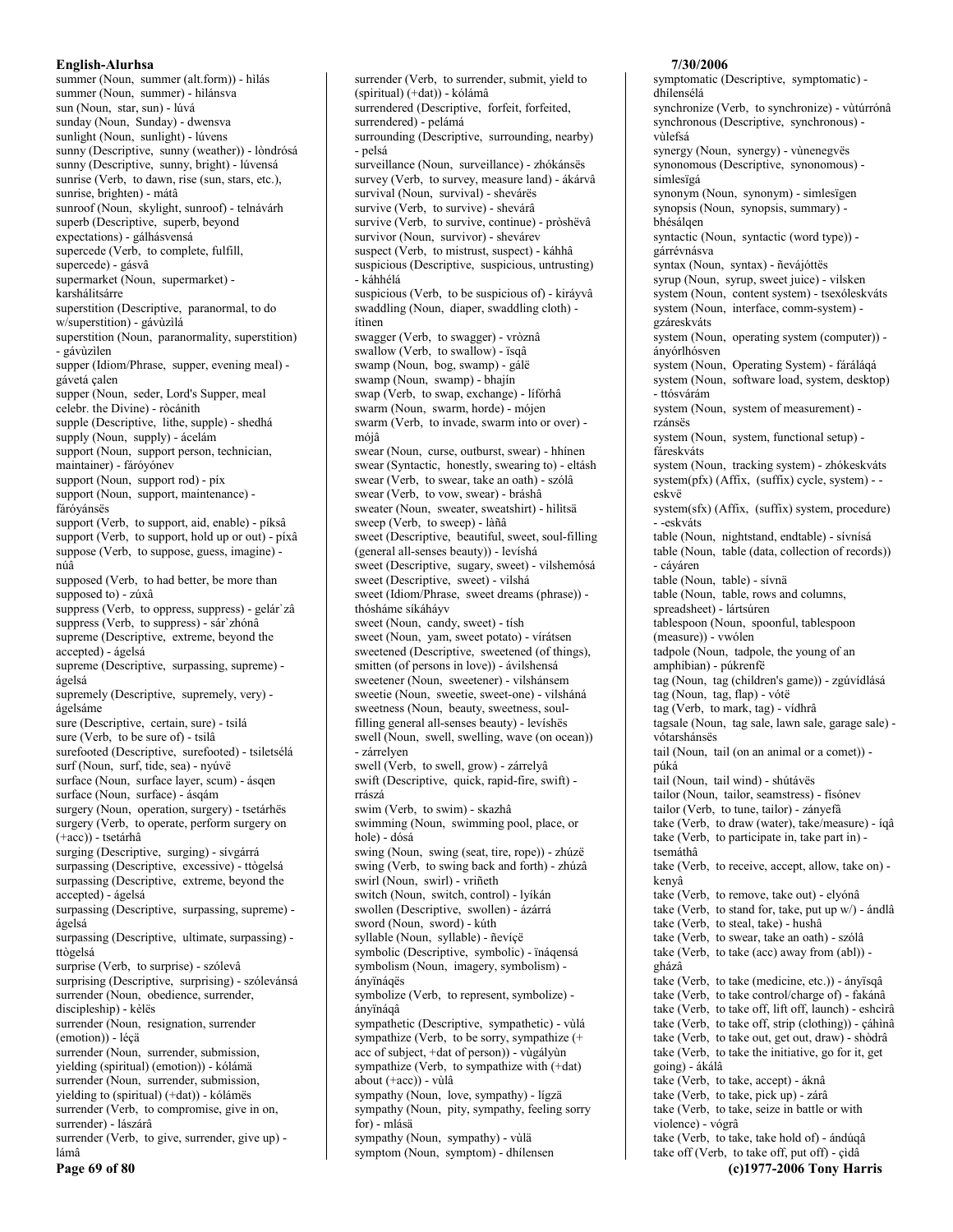take over (Verb, to take over, take command of) - ákánelyâ talented (Descriptive, talented) - Irávósá talk (Verb, to shout, talk loud or raspingly) ushâ talk (Verb, to talk alot, chatter, babble) - ñevélâ talk (Verb, to talk to onesself) - ñevùn talk back (Verb, to talk back, sass) - tsúñeváçlâ talkative (Descriptive, talkative) - ñevélá tall (Descriptive, tall, high) - dlúná tall (Descriptive, towering, tall) - tárhásá tall (Verb, to be x tall or high) - dlúnâ tan (Descriptive, tan (color)) - nátá tangent (Verb, to go off on a tangent, digress) ìtrávâ tangle (Noun, tangle, snarl) - mírgäshen tangle (Verb, to tangle) - mírgäshâ tangled (Descriptive, tangled, interwoven) mírgäshá tank (Noun, septic tank, also waste treatment tank or vat) - ùlmójìrá tank (Noun, tank, vat) - lösén tap (Noun, faucet, spigot, tap) - sívgál tap (Verb, to tic, tap) - kesva tape (Noun, tape (sticky)) - tsuttihyen tape (Noun, tape, band, cassette/cartridge tape) - líhyál tapeplayer (Noun, tape player, tape recorder, tape machine) - líhyáláqá tapestry (Noun, tapestry) - másáqen tapestry (Noun, weaving, tapestry) - kitensen target (Noun, target) - eshák targeted (Descriptive, targeted, aimed at) túcensá targeted (Descriptive, targeted, focused upon) árányensá targeted (Descriptive, targeted, focused, intense or intensive) - árányánsá tarry (Verb, to tarry, go slowly, delay) - leszâ tart (Descriptive, sour, tart) - levshá task (Noun, goal, task, to-do) - kályeshen task (Noun, labor, task) - le<sub>i</sub>shen task (Noun, task, chore, homework) - kelyeshen task (Noun, task, duty) - henárhven task (Noun, urgent activity or task) - spezhárren tasks (Noun, project, tasks) - vrejár taste (Noun, flavor, taste) - dólen taste (Noun, hint, taste, touch) - gzón taste (Noun, sense of taste) - jórës taste (Numeric, a bit of, a taste of (number)) nísál taste (Verb, to taste, have taste) - dólâ taste (Verb, to taste, seek the taste of) - jórvâ taste (Verb, to taste, sense the taste of) - jórâ tastebud (Noun, tastebud) - jóritsá tasteless (Descriptive, bland, tasteless) - vetsá tasteless (Descriptive, tasteless, bland) - vedólá tasting (Descriptive, bad tasting) - leçá tasty (Descriptive, savory, tasty, rich) - yúránsá tasty (Descriptive, tasty, good) - túsá tasty (Descriptive, tasty, having taste) - dólá tattered (Noun, rags, tattered clothing or cloth) ddízven tattoo (Noun, tattoo (symbolic of slavery in Alurian culture)) - tváçes tavern (Noun, tavern, inn) - ïríshen tax (Noun, tax, toll, duty) - kómsálen  $\text{tax}$  (Verb, to cause/make pay a tax, to tax) kómsálónâ tax (Verb, to pay a tax) - kómsálâ taxi (Noun, taxi, mazecar, local public transport vehicle) - xrevárh taxisystem (Noun, taxi system, local public transport system) - xrevárheskváts tea (Idiom/Phrase, black or green tea) - ekúshká cálá

Page 70 of 80

teach (Verb, to teach, be responsible for learning) - fázhyâ teach (Verb, to teach, cause to learn) ánzhyónâ teach (Verb, to teach, present (a course)) fázhyénâ teach (Verb, to teach, present) - ánzhyénâ teach (Verb, to train, teach/impart a skill req. practice) - pácâ teacher (Noun, teacher) - fázhyónev teaching (Noun, sermon, preaching/teaching presentation) - kélzhyen teaching (Noun, training, teaching) ányázhyánsës team (Descriptive, team oriented, team player (adj)) - vù¿shélá team (Idiom/Phrase, to work in a team) - vrejâ vù¿sháxná team (Noun, team) - vù/shá team (Noun, team, workgroup) - vùvrejë teapot (Noun, teapot, brewing pot) - çáláz tear (Noun, tear, teardrop) - deská tear (Verb, to rip, tear) - rïçâ tear (Verb, to rip/tear off/away) - ghárïçâ tear (Verb, to tear down, reduce to ruin or rubble) - berçâ tear (Verb, to tear, rip) - dríshâ tease (Verb, to tease) - vróddâ teaspoon (Noun, spoonful (small), teaspoon (measure)) - vwólányen teaspoon (Noun, teaspoon) - vwólányá teat (Noun, nipple, teat) - sílh technician (Noun, repairman, mechanic, technician) - yáfárónev technician (Noun, support person, technician, maintainer) - fáróyónev technique (Noun, physical exercize, technique) - ányúdren technology (Noun, technology) - áqársës teen (Noun, adolescence, teen years) - bóvelsës teen (Noun, boy (over 10 yrs)) - bóyelse teen (Noun, child, adolescent, teen (over 10 yrs)) - bóvels teen (Noun, girl (over 10 yrs)) - bóvelsá teeter-totter (Noun, see-saw, teeter-totter) teltál teeth (Verb, to brush the teeth) - shthánsâ telephone (Noun, telephone, communicator) bhiñevágá telescope (Noun, telescope) - bhìlíksá television (Noun, television (generally)) bhìnáshen tell (Verb, testify, tell, recount, relate) - gásálqâ tell (Verb, to measure, tell, count) - ánvilâ tell (Verb, to say, tell) - dívâ tell (Verb, to tell a parable) - ánzhyálqâ tell (Verb, to tell, count) - jershâ tell (Verb, to tell, determine) - íshâ tell (Verb, to tell, narrate, recount) - sálqâ temperate (Descriptive, moderate, temperate, controlled) - dlírhá temperature (Noun, temperature, measure of heat) - hìlánvi temperature (Noun, temperature, warmth) hìvës tempestuous (Descriptive, stormy, tempestuous) - vrólósá template (Noun, template, format) - tháleksë temple (Noun, temple (side of head and face)) shtháteçlen temple (Noun, temple, worship place) - áspál

tea (Noun, a hot, purifying drink) - pádlü

- çálá

tea (Noun, tea) - çá

tea (Noun, herbal tea, tisane, hot steeped drink)

tea (Noun, tea, a bush close to terran tea) - ekú

### 7/30/2006

temporary (Descriptive, working, temporary (adj.)) - ávrejensá tempt (Verb, to try, tempt, test, burden) kanórvâ temptation (Noun, temptation (in general)) kánóryës temptation (Noun, temptation (specific instance)) - kánóryen ten (Noun, a set of ten, dixaine) - delsáren ten (Numeric, ten) - delsá  $ten(pfx)$  (Affix, (prefix)ten, deka-) - detenbillion (Numeric, ten billion) - dúrásá tend (Verb, to maintain, keep up, tend) - ámlâ tend (Verb, to tend to, be inclined to) - ányélâ tendency (Noun, habit, tendency) - ányélázen tendency (Noun, tendency, inclination) ányélës tendency (Noun, tendency, thing tending to be done) - ányélen tender (Descriptive, tender, soft) - tesá tending (Noun, stewardship, duty of tending) ámlárhvës tending to(sfx) (Affix, (suffix) tending to) - -élten-million (Numeric, ten million) - dásálá ten-minutes (Noun, 10-minute period) - peshár tense (Descriptive, stressful, tense) - brázhónélá tense (Descriptive, wound, coiled, tense) - kèjá tense (Noun, tense, time (grammatical)) bhórhásven tense (Verb, to wind, coil, tense) - kèjâ tension (Noun, stress, tension (feeling)) brázhä tent (Noun, tent) - vléshá tentacle (Noun, tentacle) - szóden tenth (Affix, (prefix) deci-, tenth of) - látenth (Noun, tenth planet in the Alurian system) - berïshan tenth planet (Noun, tenth planet of the Alurian system) - berïshán ten-thousand (Numeric, ten thousand) - deçálá term (Noun, term, phrase, concept) - thelev terminal (Noun, console, terminal) - cáyáqá terminal (Noun, terminal, information point) cádezhyáqá terminator (Noun, terminator, end) - belnáqá terrain (Noun, landscape, terrain) - serkáren terrible (Descriptive, terrible, really bad) - síhán terrible (Descriptive, wretched, awful, in terrible shape) - boje terrified (Verb, to be terrified) - shthámárrâ terrified (Verb, to become/be terrified) fashthámárrâ terrorism (Noun, terrorism) - shthámárrátsën terrorist (Noun, terrorist) - shthámárrónev test (Descriptive, beta, test, trial, pre-release) gáttolá test (Descriptive, test, trial (adj.)) - ttolensá test (Noun, a test, exam) - lrvázhen test (Noun, test (specific instance)) - ttolen test (Verb, to test, examine, prove one's knowledge) - lrvázhâ test (Verb, to test, try out, try) - ttolâ test (Verb, to try, tempt, test, burden) - kanóryâ testicle (Noun, testicle) - ádhe testicles (Noun, the testicles, balls) - ádheyú testicles (Noun, the testicular sack) - ádhevósh testify (Verb, testify, tell, recount, relate) gásálgâ testify (Verb, to bear witness to, testify about  $(+acc)$ ) - árégâ testimony (Noun, witness, testimony) - árégen testing (Descriptive, testing, beta) - pettolá testosterone (Noun, testosterone, male hormone) - dhevezhën tetrahedron (Noun, tetrahedron, 4-sided 3D object) - elkárxánsës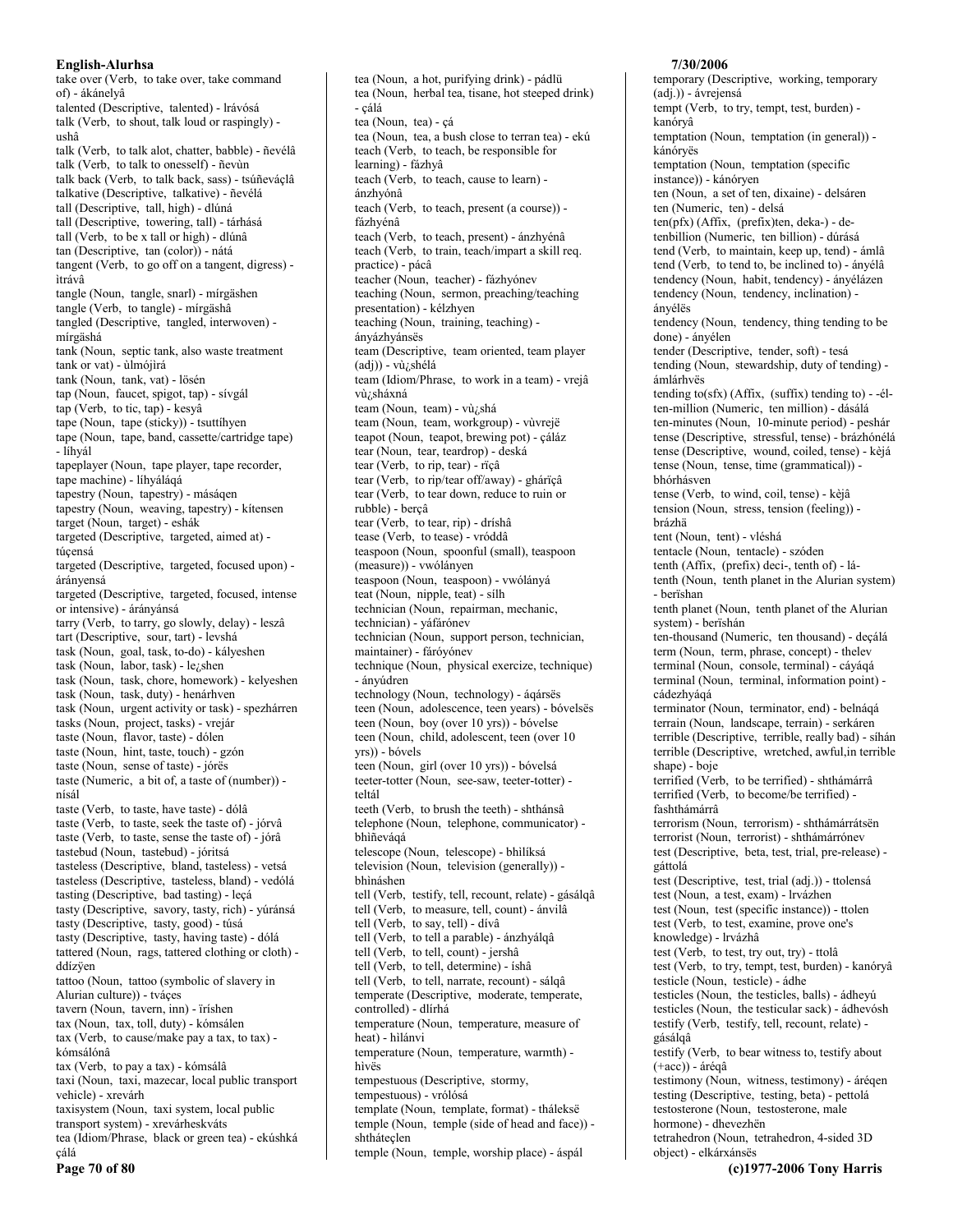text (Noun, text, writing) - vilen textbook (Noun, textbook) - ánzhyálek textual (Descriptive, textual, text) - vílósá thai (Descriptive, Thai) - tháysá thailand (Noun, Thailand) - tháyná than (Syntactic, than (comparitive)) - ól thank (Verb, to thank) - kselâ thankful (Verb, to appreciate, be thankful for) kselámâ thankfulness (Noun, gratitude, thanksgiving, thankfulness) - kselä thankless (Descriptive, unthankful, thankless) lëkselélá thanks (Interjection, thanks, thank you) kseleln thanks (Locational, thanks to (+acc)) - kseli thanksgiving (Noun, gratitude, thanksgiving, thankfulness) - kselä thanksgiving (Noun, Thanksgiving Day) kselóen thankworthy (Descriptive, thankworthy, worthy of giving thanks for) - kselelshá that (Interjection, no, not like that) - vesì that (Interjection, yes, like that) - kólfi that (Pronoun, that (near/just mentioned)) tázhë that (Pronoun, that, which) - te that (Pronoun, that, yon (far)) - zhánë that (Pronoun, which one) - ñólyë that (Syntactic, that) - el that (Syntactic, that, yon, (explative) you !) - tá that way (Idiom/Phrase, that way) - pó tázhëxná that way (Locational, that way, that direction) tácis thats-all (Idiom/Phrase, that is it, that is all there is  $(+$  gen for to it)) - vìgô zhë ttòsnë thats-it (Idiom/Phrase, that is it, that is all there is  $(+$  gen for to it)) - vìgô zhë ttòsnë thaw (Verb, to thaw out) - çázhelâ the (Syntactic, the) - zhë the Press (Noun, the press, historians/storytellers) - sálgónevár theater (Noun, theater (place where shows are done)) - ámáthálits theft (Noun, theft, stolen thing or item) hushen theft (Noun, theft, thievery, stealing) hushánsës their (Pronoun, their) - dyárstheism (Noun, theism) - jìnátsën theistic (Descriptive, theistic) - jìnátsá theme (Noun, flavor, theme, spirit) - sèlen theme (Noun, subject, theme) - nòven then (Idiom/Phrase, now and then, from time to time) - vneres-yáneres then (Interjection, well, so, now then) - kalesh then (Locational, at once, at that moment) táneres then (Locational, then, at that time) - mele then (Locational, then, not now, another time) váneres then (Syntactic, then, in that case) - zhla theological (Descriptive, theological, relating to the study of the divine) - jìnárválsá theology (Noun, theology, the study of the divine) - jìnárválës theory (Noun, theory) - móverhs therapeutic (Descriptive, therapeutic) petárhánsá therapy (Noun, therapy) - petárhës there (Idiom/Phrase, back there, back here) - vá kilsì there (Idiom/Phrase, down there, down here) vá kasì there (Idiom/Phrase, up there, up here (in front), ahead) - vá kéli Page 71 of 80

there (Idiom/Phrase, up there, up here) - vá teli there (Locational, there, in that area/region) dzalü there (Locational, there, in that spot/location) yar there (Pronoun, here, there, pron. of place, also voilà, voici) - vá therefor (Syntactic, therefor, so) - eref therefore (Syntactic, therefore, thus, for this reason) - nálÿ these days (Locational, these days) - exen they (Pronoun, they) - dyár thick (Descriptive, brainless, mindless, dull, thick) - vegezná thick (Descriptive, plentiful, thick) - ányórá thick (Descriptive, thick, not watery or light) ghená thick (Descriptive, thick, packed) - vùdrá thief (Noun, thief, robber) - ruc thievery (Noun, theft, thievery, stealing) hushánsës thieving (Descriptive, thieving, stealing (adj)) rucá thigh (Noun, inner thigh) - lish thigh (Noun, thigh) - sharat thin (Descriptive, sparse, thin) - lúsá thin (Descriptive, thin (of people, etc.)) - mlízá thin (Descriptive, thin (substance), airy, watery) - fósá thine (Pronoun, thine, thy, yours (indep.form, 2nd pers.fam.sing.)) - óles thing (Noun, shape, thing) - sháqen thing (Noun, thing, doohickey) - vent thing (Noun, thing, item, belonging, stuff) - gith things (Noun, things, stuff) - githár think (Verb, to think, be of the opinion that) gzerâ think (Verb, to think, believe, feel (more nebulous)) - kélâ thinking (Idiom/Phrase, thinking/meditation stones) - gezánsá néfár thinskinned (Descriptive, sensitive, thinskinned) - tesilá third (Noun, the third week of the month) vùnáshh third (Noun, third planet in the Alurian system) - kìsál thirst (Verb, to thirst for) - crushâ thirsty (Descriptive, thirsty) - crushá this (Affix, (prefix) this) -  $\text{im}(\hat{\mathbf{a}})$ this (Descriptive, in this way, thus) - úmólfe this (Descriptive, this coming (in time references)) - úseqá this (Descriptive, this past (in time references)) - úprevá this (Descriptive, this time) - úbhèrze this (Descriptive, this type) - úmáls this (Pronoun, this one, the one (of two)) - úshe this (Pronoun, this) - úmázhë this way (Idiom/Phrase, this way) - pó úmázhëxná this way (Locational, this way, this direction) úcis thong (Noun, thong) - mlòg thorn (Noun, thorn) - jídlë those days (Locational, in those days) melexen thou (Pronoun, you (polite singular)) - ólyev thought (Noun, thought) - gezen thought (Noun, train of thought) - gezálen thoughtless (Descriptive, apathetic, without thought) - veñgezélá thoughtless (Descriptive, fuzzy, uncaring, lethargic, thoughtless) - venògzá thoughtless (Descriptive, fuzzy, unthinking, lethargic, thoughtless) - vegezá

#### 7/30/2006

thoughtless (Descriptive, mindless, thoughtless) - veñgezá thoughtless (Descriptive, thoughtless, inconsiderate, rash) - venògzélá thoughtlessness (Noun, apathy, thoughtlessness) - veñgezéles thousand (Numeric, thousand) - denelsá thrash (Verb, to struggle, thrash about, fight) rigâ thread (Noun, thread) - pírányá threat (Noun, threat) - gol threaten (Verb, to threaten) - qolâ threaten (Verb, to threaten, endanger) - ánexvâ three (Descriptive, all three) - ttòlhúvá three (Numeric, three) - lhúvá three-dimensional (Descriptive, threedimensional) - lhényálsá threesome (Noun, a threesome) - lhúváren thrill (Noun, thrill (emotion)) - qéjä thrive (Verb, to thrive) - gáyshâ throat (Noun, The Dragon's Throat, famous pass from Genesh into Kalash) - isqe káshírá throat (Noun, throat) - isqe throb (Verb, to ache, throb) - drúñâ throb (Verb, to throb, beat slowly) - wúnâ throne (Noun, throne) - thár through (Locational, through) - xím through (Verb, to pass through) - xíznâ throughout (Descriptive, wide, vast, throughout, global) - ttòxímsá throughout (Locational, widely, vastly, throughout, globally) - ttòxime throughout (Syntactic, as long as, while, throughout) - góyáze throw (Verb, to cast (lots), throw (dice), flip (coin)) - ápándâ throw (Verb, to discard, throw out/away) nvácâ throw (Verb, to drop, throw down (intentionally) - ádlâ throw (Verb, to lob, throw in battle or anger) fírzâ throw (Verb, to pelt, throw hard) - túlâ throw (Verb, to throw, heave) - çóhhâ throw (Verb, to throw, pitch, toss) - kósâ throw (Verb, to trash, throw out as garbage) kójâ thumb (Noun, thumb) - drex thunder (Noun, thunder) - tó¿áned thunder (Verb, to thunder) - tó¿ánedâ thursday (Noun, Thursday, the 5th day of the week) - ksònyesva thus (Descriptive, in such a way, thus, like so) kóváxne thus (Descriptive, in this way, thus) - úmólfe thus (Descriptive, thus, in that way) - kólfe thus (Syntactic, therefore, thus, for this reason) - nálÿ thy (Pronoun, thine, thy, yours (indep.form, 2nd pers.fam.sing.)) - óles thy (Pronoun, your (polite singular)) - bhálsthy (Pronoun, your, thy (familiar singular)) ólstic (Verb, to tic, tap) - kesyâ tide (Noun, surf, tide, sea) - nyúvë tidy (Descriptive, clean, tidy, neat) - fàshá tidy (Verb, to clean, tidy, arrange, neaten) fàshâ tie (Idiom/Phrase, to tie to, tie up (+acc of person/object tied, +dat of object/person to which tied) - to larger, immobile objects) gádlúpâ ás tie (Idiom/Phrase, to tie to, tie up (+acc of person/object tied, +dat of object/person to which tied) - to small objects) - gádlúpâ be tie (Noun, tie, necktie, cravatte) - grútíhye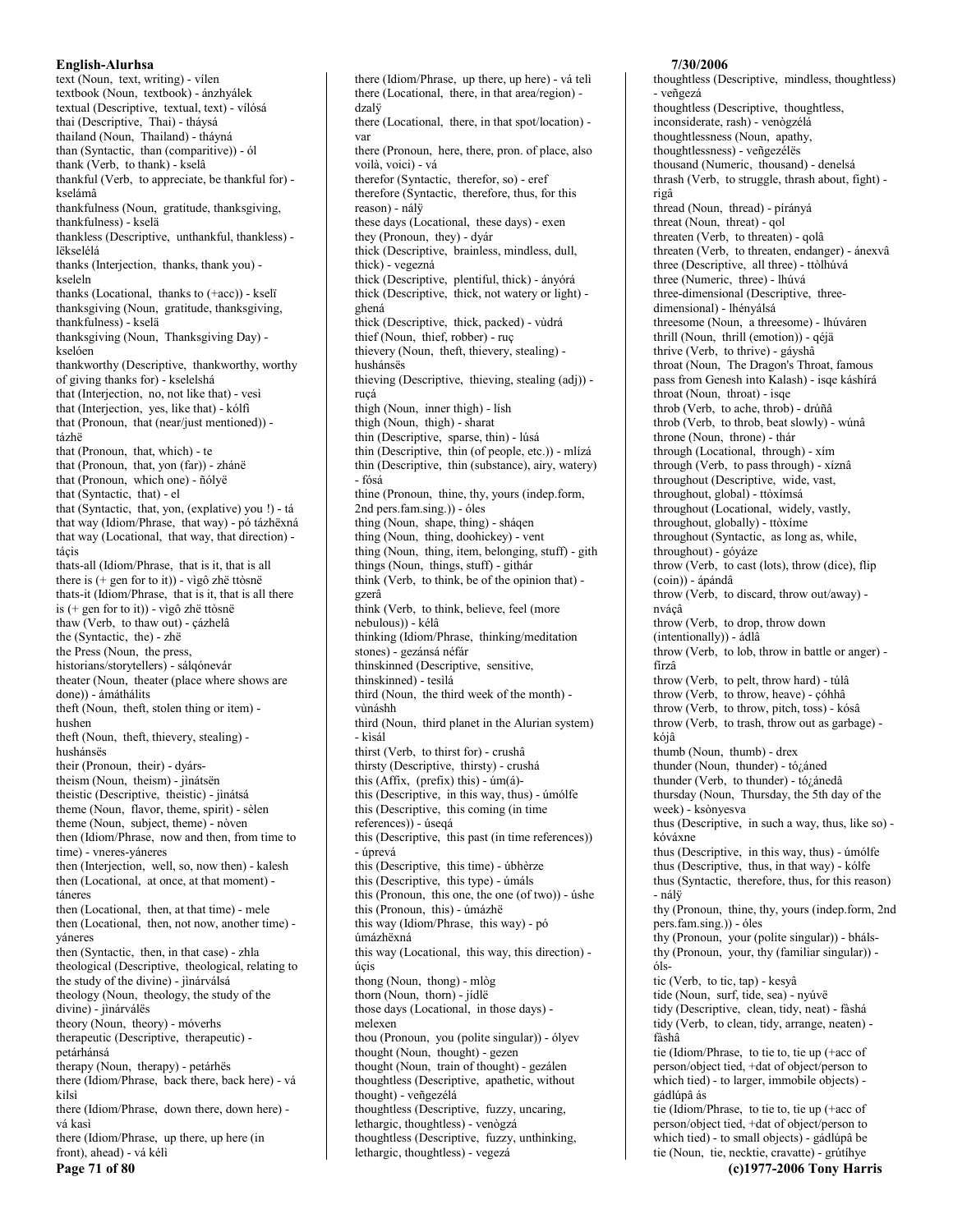tie (Verb, to fasten, latch, lace, tie) - ddósâ tie (Verb, to tie back) - líhyâ tie (Verb, to tie, make a knot) - dlúpâ tie up (Verb, to tie up, tie (something)  $up/together)$  - gádlúpa tied (Descriptive, tied back (hair, etc.)) - líhyá tight (Descriptive, claustrophobic, close, tight) shthámòkánsá tight (Descriptive, tight) - jóxá tights (Noun, stockings, hose, tights) - núlú tilde (Idiom/Phrase, tilde) - túrásven zól tile (Noun, tile) - telák tile (Verb, to tile, inlay) - telákâ till (Idiom/Phrase, until I'm blue in the face (lit. until I become dark grey)) - ás dzelyánály áveván tilt (Verb, to tilt (intransitive)) - kleskâ tilt (Verb, to tilt (transitive)) - kleskónâ tilted (Descriptive, tilted) - kleská timbers (Interjection, blow me down, shiver me timbers) - ónyüvelÿ timbre (Noun, resonance, timbre) - mózhánsës time (Descriptive, always, every time) - svóná time (Descriptive, every time, each time) ttèrze time (Descriptive, many at a time) - órárze time (Descriptive, so long, for so much time, for such a long (or short) time) - kórsá time (Descriptive, this time) - úbhèrze time (Idiom/Phrase, another time, at another point) - váshë bhèrzì time (Idiom/Phrase, at other times) - yáshë bhèrsáxne time (Idiom/Phrase, it's about time (+ phrase)) shá qíëdelû zhë bhórh time (Idiom/Phrase, now and then, from time to time) - vneres-yáneres time (Locational, in time, soon enough) sébhórì time (Locational, once, one time, at one point) bhèrzì time (Locational, then, at that time) - mele time (Locational, then, not now, another time) yáneres time (Noun, a while, a time, a few minutes) seneren time (Noun, era, age, time) - tsór time (Noun, hour, time) - bhór time (Noun, phase, period, time) - bhórhál time (Noun, tense, time (grammatical)) bhórhásven time (Noun, time of x) - bhórh time (Noun, time, occurence) - bhèrz time (Noun, time, period, session, meeting) bhórhen time (Noun, turn, time, go) - pághen time (Verb, to time, measure duration of) góyánvâ time zone (Noun, time zone) - bhóránthá timely (Descriptive, on time, timely) - vúnsá timer (Noun, timer, device for measuring duration) - góyánváqá times (Descriptive, many times) - óráxne timid (Descriptive, shy, timid) - ílvón tingle (Verb, to tingle, be pins and needles) tsídhâ tingly (Descriptive, tingly) - tsídhá tingly (Noun, tingly feeling, pins and needles) tsídhës tinker (Noun, tinker, travelling merchant (Kritsen)) - ákális tinkle (Verb, to jingle, tinkle) - dliñâ tiny (Descriptive, tiny) - gázánye tiny (Descriptive, tiny, miniscule) - zányísá tipping (Idiom/Phrase, tipping point, moment of change) - neres nyefórha Page 72 of 80

tire (Noun, tire, tyre, pneu) - dlòr'zháf tire (Verb, to be/become tired) - áñxâ tire (Verb, to tire (someone)) - áñxónâ tired (Descriptive, mentally tired) - veñgá tired (Descriptive, tired) - áñxá tired (Verb, tired from exercion) - vríntá tired (Verb, to be tired of, fed up with) - zhídlâ tissue (Idiom/Phrase, tissue paper, kleenex) ùshfánsá ólevem tissue (Noun, tissue, handkerchief, kleenex) ùshfól tit (Noun, breast, tit (dialect form)) - théshhák title (Noun, header, column title) - berelev title (Noun, name, first name, title) - elev title (Noun, title (book, etc.)) - nòvelev title (Noun, title (book, song, etc.)) - eleven tittle (Noun, serif (on letters), tittle) ghádháshen tittre (Verb, to chatter, titter) - ddíddíyâ toadstool (Noun, mushroom, toadstool) - vojil toast (Verb, to toast, crisp) - ákrïshâ toasted (Descriptive, toasted, crisp) - ákrishá today (Noun, these days, nowadays) - exnár today (Noun, today) - exná toe (Noun, toe) - feqë together (Locational, in total, together) ttòvine together (Noun, comming-together) - vùndzálës together (Syntactic, including, together with, as well) - vùne together (Verb, to assemble, construct, put together) - vùdâ together (Verb, to gather together) - ávùnâ together (Verb, to go together, accompany (destination=dat, person=acc)) - vùznâ together (Verb, to group together, collect) ávùzhâ together (Verb, to live together, cohabitate as partners) - vábâ togetherness (Noun, togetherness) - vùnës toil (Descriptive, labor, toil (adj.)) - vrejárránsá toilet (Noun, potty, child's word for toilet) ùzen toilet (Noun, toilet) - tsúlmen toiletpaper (Idiom/Phrase, toilet paper) ùlmánsá ólevem tolerable (Descriptive, passable, tolerable) sehévrá tolerant (Descriptive, tolerant) - lensélá tolerate (Verb, to tolerate, put up with) - lensâ toll (Noun, tax, toll, duty) - kómsálen tomorrow (Locational, the day after tomorrow) - gáthexán tonal (Descriptive, tonal) - músilósá tone (Noun, tone, musical note) - músilen tone (Noun, tone, quality (of sound)) - résálës tone (Noun, tone, sound) - résálen tongue (Noun, tongue crud) - drejen tongue (Noun, tongue) - lriqá tongue (Verb, to clean off the tongue) - ùdrejâ too (+adj/adv) (Syntactic, too (+adj/adv)) - me too (Idiom/Phrase, too bad, tant pis) - sá lezá tool (Noun, tool) - órlhágá tool(sfx) (Affix, (suffix) tool, receiver of action) - -ágá tool(sfx) (Affix, (suffix) tool, thing used in perf.act.) - -álvá tooth (Noun, false tooth) - dhánseshká toothbrush (Noun, toothbrush) - shthánsálvá top (Descriptive, top, prime (adj.)) - bersá top (Idiom/Phrase, off the top of ones head) táneres elÿ zhë mishnáç top (Locational, atop, at the top of, on top of) ber top (Noun, top) - beren top (Noun, top, rotating toy) - dlòrek

### top (Noun, top, tippy-top) - berísá top (Noun, tube top, sleveless strapless shirt) húnálitsä topple (Verb, to knock over, topple, fell) - krusâ topsail (Noun, topsail (on a ship)) - bersidh torch (Noun, torch) - itsin torment (Noun, torment) - vróttä tornado (Noun, tornado) - ttòvrïtén torrent (Noun, torrent, flood) - skávrren torrential (Noun, deluge, downpour) dlónázhge torrential (Noun, downpour, torrential rain) dlónázhge torso (Noun, torso) - karú torture (Noun, torture (in general)) - zhrágárrës torture (Noun, torture (specific instance)) zhrágárren torture (Verb, to torture) - zhrágárrâ toss (Verb, to throw, pitch, toss) - kósâ toss (Verb, to throw, toss) - pótsâ toss (Verb, to throw, toss) - pótsâ total (Descriptive, complete, total, full) - ttòsvá total (Idiom/Phrase, in total (Eastern Dialect)) zó ttòsnë total (Idiom/Phrase, in total (Eskal Dialect)) vú tròsná total (Locational, in total, together) - ttòvùne total (Noun, amount, number, total) - áxen total (Noun, total, sum (number)) - ttòvùnex total (Syntactic, in total (Standard Dialect)) ttòsnì tote (Noun, backpack, carry-bag, tote, purse) vóshád tote (Noun, burlap sack, tote bag) - dletír touch (Noun, contact, meeting, touch) - vùzgës touch (Noun, hint, taste, touch) - gzón touch (Verb, to affect, touch) - zgálâ touch (Verb, to land, touch down) - eshkámâ touch (Verb, to touch) - zgúvâ touch (Verb. to touch, meet, have contact) vùzgâ tourist (Descriptive, tourist, visitor (adj.)) peándzálá tourist (Noun, visitor, tourist) - ándzálóvá tourist center (Noun, visitor/tourist center) ándzálóválits towards(pfx) (Affix, (prefix) towards) - eshtowel (Noun, bathtowel) - dhâshefá veskïn towel (Noun, handtowel) - dheskúlsá veskïn towel (Noun, towel) - veskïn towel (Noun, towel, wipe) - nyúfi towelrack (Noun, towelrack, towel holder) veskirá tower (Noun, keep, donjon, tower) - tárhá tower (Noun, tower) - báshán towering (Descriptive, towering, tall) - tárhásá town (Noun, a town in Kálásh, N. Kritsen) bhárásá town (Noun, village, settlement, town) bhïksen toy (Noun, top, rotating toy) - dlòrek toy (Noun, toy) - kin toy (Noun, toy, plaything) - kesnë toy (Verb, to play or toy with) - kinâ trace (Noun, trail, trace, path (left by something)) - ontál track (Noun, footprint, track) - náshek track (Noun, raceway, race track) - qálárálits track (Verb, to keep track of) - zhókâ track (Verb, to track, follow) - ázhókâ trackball (Noun, pointer, mouse, trackball, etc.) - túrálvá tracking (Noun, tracking system) - zhókeskváts tract (Noun, tract, pamphlet) - vílényá tractor (Noun, tractor) - ízhávárh trade (Noun, trade, vocation) - vrelrës

(c)1977-2006 Tony Harris

7/30/2006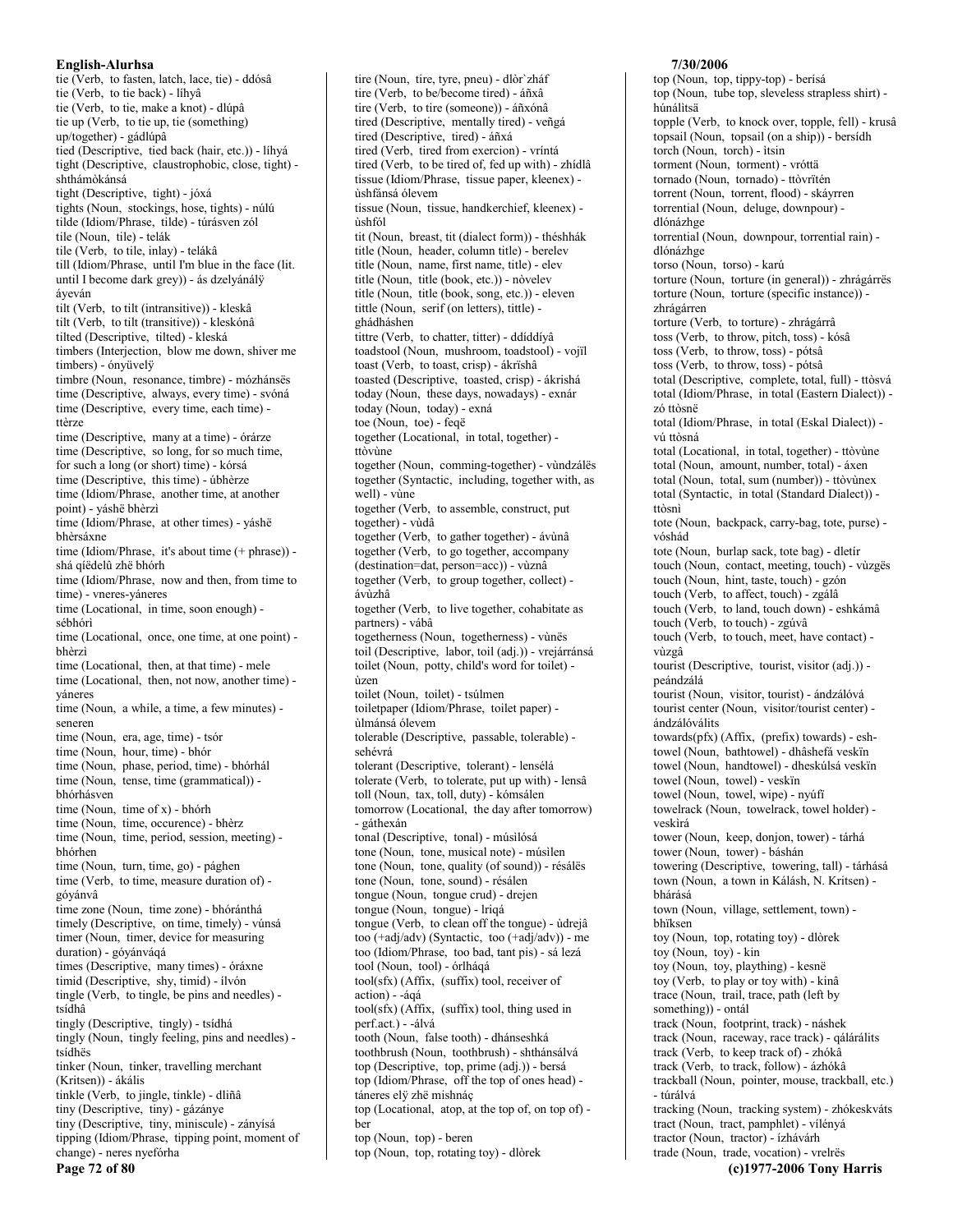trade (Verb. to trade, exchange gifts) - lícelâ trade (Verb, to trade, exchange goods/services) - vùshâ trademark (Noun, hallmark, trademark, perfect image) - túnáshágá tradition (Noun, old way(s), tradition) -  $i$  6sh traditional (Descriptive, traditional) - ¿óshá traditional (Descriptive, traditional) - ¿óshensá traditionist (Noun, traditionist, keeper of old ways) -  $i$  óshev traffic (Noun, air traffic control (abbrev.)) kányánevár traffic (Noun, air traffic control) - kánónevár nyáshánsësá traffic (Noun, signal light or traffic light) kánin traffic (Noun, traffic, circulation) - vùshtháláren tragedy (Noun, tragedy (play or story)) múrses tragedy (Noun, tragedy (tragic event)) - múrsen tragic (Descriptive, tragic) - gálelshá tragic (Descriptive, tragic) - múrsá trail (Noun, route, path, trail) - eznë trail (Noun, sliding path, trail, slide) szúnyáználits trail (Noun, trail, trace, path (left by something)) - ontál trailer (Noun, wagon, trailer) - çárvá train (Noun, train of thought) - gezálen train (Noun, train, trailor-set, railroad-train) gátrázen train (Verb, to train an animal or slave) - mlákâ train (Verb, to train, learn/acquire a skill req. practice) - círâ train (Verb, to train, teach/impart a skill req. practice) - pácâ training (Noun, training, teaching) ányázhyánsës trait (Noun, quality, trait, characteristic) nórshä traitor (Noun, traitor) - kánsáçlev trample (Verb, to trample) - kafrâ trample (Verb, to trample, run over) - gágrâ trance (Noun, high, trance) - jádhílës tranquil (Descriptive, peaceful, pleasant, tranquil) - sálánsá tranquility (Noun, peace, tranquility) - sálä transact (Verb, to transact business) - lùkarshâ transaction (Descriptive, transaction (adj.)) lùkarshánsá transaction (Noun, transaction) - lùkarshës transcend (Verb, to transcend) - sányágâ transfer (Noun, ftp, an ftp program, a transfer routine) - línvósven transfer (Noun, transfer (process)) - línyës transfer (Verb, to change, exchange, transfer) línyâ transform (Verb, to inflect, conjugate, decline) nveleksâ transform (Verb, to transform, reshape) nyeleksâ transgress (Verb, to transgress, rebel against (+acc)) - kánsázgâ transgression (Noun, rebellion, transgression (in general)) - kánsázgës transgression (Noun, transgression, rebellion (specific act)) - kánsázgen translate (Verb, to translate, interpret) - lyívályâ translation (Noun, translation, translated version) - lyívályen translator (Noun, translator, interpreter) lvíválvónev transmission (Noun, transmission (mechanical)) transmitter (Noun, transmitter) - tsámuntágá

transparent (Descriptive, clear, transparent) sená transplant (Verb, to transplant (a plant), repot) nyekámónâ transport (Verb, to bear a burden, carry, transport) - nóryâ transport (Verb, to cart, transport) - várhâ transportation (Noun, transportation, method of carrying or delivery) - várhánsës transportation (Noun, transportation, method of going) - zheznánsës transsexual (Noun, transsexual, transgendered person) - lezábólensev transsexuality (Noun, transsexuality, gender dysphoria) - lezábólenses trap (Noun, trap) - ddóxen trap (Verb, to catch, trap) - ddóxâ trash (Descriptive, trashy, worthless, garbage) kójá trash (Noun, trash, garbage, thrown out stuff) kójen trash (Verb, to trash, throw out as garbage) kóiâ travel (Noun, travel, commute, trip) - shthálár travel (Verb, to go, travel (alt.word)) - eznâ travel (Verb, to go, travel) - shthálâ travel (Verb, to sail, travel on water) - páznâ travelling (Noun, trip, travelling, journey) shthálës travels (Noun, route, path, travels) - ïshthál tray (Noun, tray, holder) - dhìcen tre (Noun, palm tree (generic), any tree with fronds instead of leaves) - áshlhál treadmill (Noun, treadmill, walking machine) endáráqá treasure (Noun, treasure) - kúren treat (Noun, treat, goodie (for eating)) tteshányá treat (Verb, to treat of, be about) - nòqâ treat (Verb. to treat. act towards) - ázgâ treat (Verb, to treat, concern, be on or about) ánòvâ treatise (Noun, essay, treatise) - ánòven treatment (Noun, septic tank, also waste treatment tank or vat) - ùlmójìrá treaty (Noun, treaty, agreement) - vùkensál tree (Noun, a tree with hard, black wood) nvezhek tree (Noun, birch tree, a white-barked tree) kìkän tree (Noun, deciduous tree, tree with leaves) púnál tree (Noun, fir tree, hemlock) - ránd tree (Noun, fir tree, spruce) - írshä tree (Noun, hemlock, fir tree) - rend tree (Noun, tree) - bhelk trema (Noun, dieresis, umlaut, trema) - túkú tremble (Verb, to tremble, cower (with fear)) úshthâ trial (Descriptive, beta, test, trial, pre-release) gáttolá trial (Descriptive, test, trial (adj.)) - ttolensá tribal (Noun, tribal rule, tribal government) bóleyánsës tribe (Noun, branch of tribe or clan) - shthúr tribe (Noun, clan, tribe, group, herd (Pashthár dialect)) - vúr (dialectal) tribe (Noun, clan, tribe, group, herd) - vùren tribe (Noun, cousin, clan or tribe member) vùrev tribe (Noun, family (extended), tribe, clan) bóleyává tribe (Noun, family/tribe name) - bóleyelev trick (Noun, trick, scheme) - levsál tricky (Descriptive, tricky, sly, deceptive) -

náliá

# 7/30/2006

tricycle (Noun, tricycle) - lhúdlòren trill (Verb, to trill, roll) - rráshâ trillion (Numeric, trillion) - dástárá trim (Verb, to trim, clip) - trísâ trim (Verb, to trim, prune, clip) - fetsâ trimester (Noun, semester, lit. trimester) lhúzenyës trinity (Noun, trinity) - lhúvánsës trip (Noun, travel, commute, trip) - shthálár trip (Noun, trip, travelling, journey) - shthálës trip (Noun, tripwire) - bhëlipir trip (Noun, walk, trip (on foot)) - álznen trip (Verb, to stumble, trip) - tetâ trivia (Noun, trivia) - vespezháren trivial (Descriptive, trivial, unimportant) vespezhá troll (Noun, troll, withered person (myth)) drúç tropical (Descriptive, tropical) - hìr'zhá trouble (Noun, bother, annoyance) - káhen trouble (Noun, trouble, fighting, competition, battle (emotion)) - gesä trouble (Verb, to be a problem for) - káhâ trouble (Verb, to trouble, worry) - kólevâ troubled (Descriptive, dark, troubled) - kárrósá trousers (Noun, pants, trousers) - bheshún truce (Noun, truce, cease-fire) - veges truce (Verb, to declare a truce or cease-fire) ávegesâ truck (Noun, truck, cargo transport) - gevárhin truck (Noun, truck, cargo vehicle) - várhálsvárh trudge (Verb, to plod, trudge) - lláznâ true (Descriptive, true) - verhsá true (Verb, to come true) - verhselyâ truffle (Noun, cookie, truffle) - vontísh trump (Verb, to overcome, trump) - gásísâ trumpet (Noun, trumpet) - mêshë trunk (Noun, trunk (of tree), stalk (of plant)) ríjë trustee (Noun, elder, trustee) - henárhvónev trusting (Descriptive, openhearted, trusting) kál`rhùná trustworthiness (Noun, faithfulness, trustworthiness) - féhhelshës trustworty (Descriptive, faithful, trustworthy) féhhelshá truth (Noun, fact, piece of truth) - verhsilen truth (Noun, truth) - verhs truth (Noun, truth, fact, true thing) - verhsen truth (Verb, to truth, to live, walk, say, do act truth) - áverhsâ try (Noun, attempt, try) - hólken try (Verb, to attempt, make an effort to) - hólkâ try (Verb, to test, try out, try) - ttolâ try (Verb, to try desperately) - jáwkâ try (Verb, to try, attempt) - vòlâ try (Verb, to try, tempt, test, burden) - kanóryâ tryst (Verb, to love, spoon, court, have a tryst with) - wesâ t-shirt (Noun, undershirt, t-shirt) - rìtsányá tub (Noun, basin, tub) - lösál tube (Noun, pipe, tube) - húnál tube (Noun, tube top, sleveless strapless shirt) húnálìtsä tuesday (Noun, Tuesday, the 3rd day of the week) - lhúvál tug (Verb, to pull, tug) - ányízhâ tummy (Noun, tummy) - tesqü tumor (Noun, tumor) - shrecen tundra (Noun, arctic, tundra, frostlands) tólhárná tundra (Noun, tundra, frozen plain) - certá tune (Noun, song, tune, harmony) - selá tune (Verb, to tune, tailor) - zányefâ tunnel (Noun, shaft, tunnel) - tsúrál turbulence (Noun, turbulence (air)) - zháfúdrës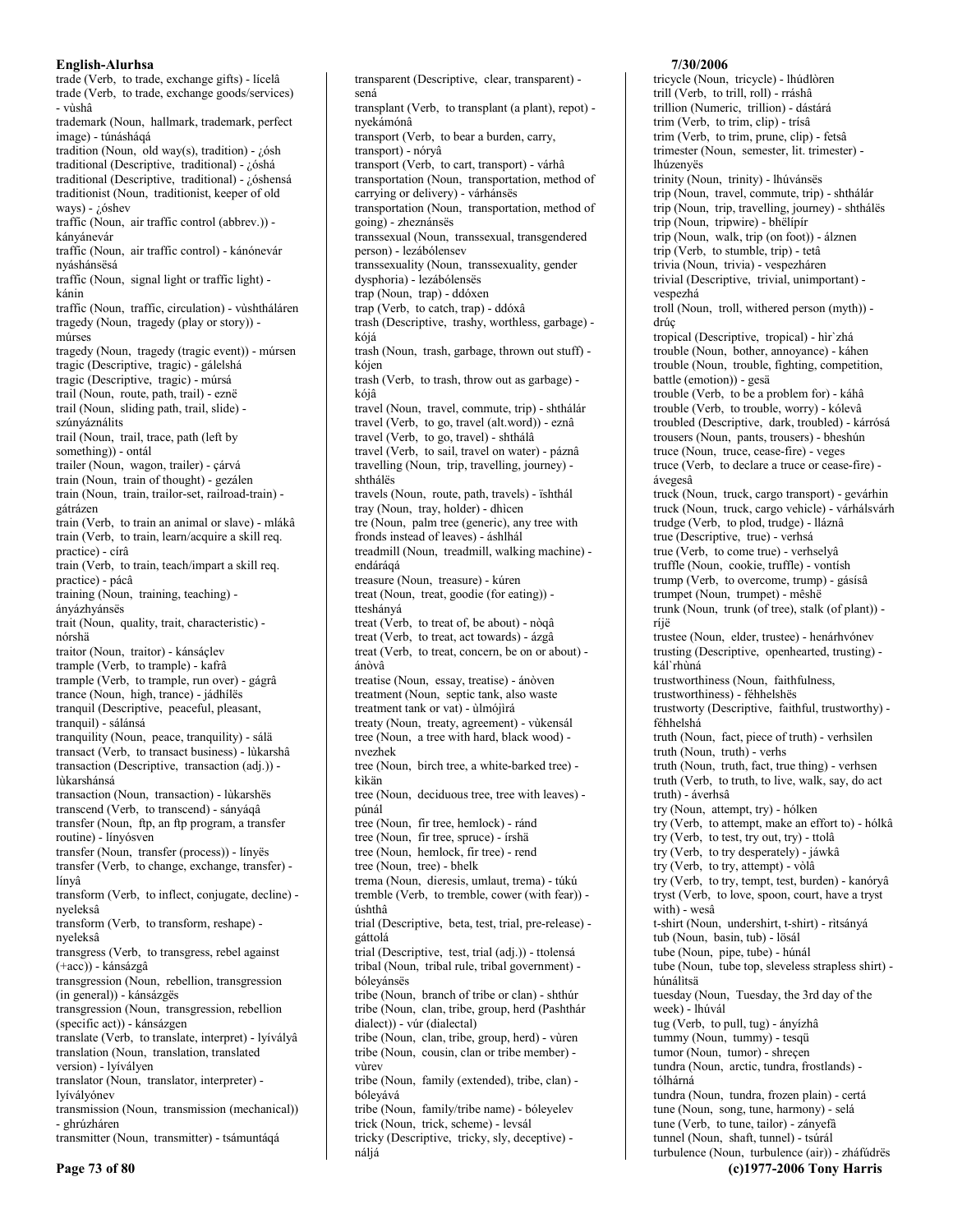turkey (Noun, Turkey (country)) - tùrkná turkey (Noun, turkey, a large cousin of dyer) düerázhoe turkish (Descriptive, Turkish) - tùrksá turn (Noun, curve, turn) - vresh turn (Noun, turn, time, go) - pághen turn (Verb, to be the turn of, fall to (+acc of person)) - pághâ turn (Verb, to bend, turn, curve) - vrényâ turn (Verb, to flip, turn over) - bevrâ turn (Verb, to forsake, turn away from) - ghávrâ turn (Verb, to repent of, turn from) - ghelvrïtâ turn (Verb, to turn (acc) against (dat)) - kánsónâ turn (Verb, to turn (age)) - ádhalâ turn (Verb, to turn away, repent) - ghávrïtâ turn (Verb, to turn off (colloquial)) - álepâ turn (Verb, to turn on, start) - pífónâ turn (Verb, to turn someone away (transitive)) ghávrïtónâ turn (Verb, to turn towards) - eshvrïtâ turn (Verb, to turn) - vrïtâ turn (Verb, to turn, bend, curve, go in a curve) vrïtáznâ turn-off (Verb, to turn off, power off) - venegvâ turn-off (Verb, to turn off, take offline) - lëfárâ turn-on (Verb, to turn on, power on) - ánegvâ turtle (Noun, turtle (cannot pull head in)) çógísh tutoyer (Verb, to use the familiar forms, tutoyer) - ányólâ tv lover (Noun, TV lover, couch potato) bhìnásháqíhev tv-set (Noun, television set) - bhìnásháqá tweet (Verb, to chirp, tweet) - tsípâ tweeze (Verb, to tweeze) - dzípâ tweezers (Noun, tweezers) - dzípálvú twig (Noun, stick, twig) - xányá twig (Noun, twig) - lécányá twilight (Noun, twilight, evening) - velúvál twin (Noun. twin) - sílánev twirl (Verb, to twirl, whirl (intransitive)) - vrízâ twist (Verb, to twist around, fasten) - vrītúqâ twist (Verb, to twist, sprain) - vrïtúñâ twist (Verb, to wind, twist) - ávrītámâ twisted (Descriptive, grotesque, twisted, dark, monstrous) - lláshthághá twisting (Descriptive, winding, twisting, curving) - gávrïtárrá two (Numeric, two) - sílá two-dimensional (Descriptive, twodimensional, flat) - ddeksálsá two-edged (Descriptive, two-edged) - sebelsá two-minds (Descriptive, causing one to be of two minds or undecided) - segzeránsá twosome (Noun, a twosome, couple, pair) síláren two-way (Descriptive, two-way) - sedíçensá type (Descriptive, this type) - úmáls type (Noun, kind, type, sort) - álsen type (Verb, to enter, key in, type) - cilshâ type (Verb, to type, key) - shútílshâ typewriter (Verb, typewriter, also word processor) - shútílsháqá typo (Noun, misspelling, typo) - lezávílen typo (Noun, typo, typing error) - lezáshútílshen typo (Verb, to mistype, do a typo) lezáshútílshâ tyranny (Noun, dictatorship, tyranny) serákensës ubiquitous (Descriptive, common, omnipresent, ubiquitous) - ttòmyánsá ugly (Descriptive, ugly (sounding)) - vësir ugly (Descriptive, ugly) - veksá ugly (Descriptive, unpleasant looking, ugly) veksányá

uillean (Noun, uillean pipes, a bagpipe wind instrument) - úlúmká ulcer (Noun, ulcer) - zhúghë ultimate (Descriptive, excessive) - ttògelsá ultimate (Descriptive, ultimate, surpassing) ttògelsá ultrashort (Descriptive, ultrashort (vowels), brief (duration)) - gálórqá umbrella (Noun, umbrella, parasol) - átelák umlaut (Noun, dieresis, umlaut, trema) - túkú  $un(pfx)$  (Affix, (prefix) not, in-, un-) -  $l\ddot{e}(i)$ unaddict (Verb, to release, free, un-addict, untrap) - çáddóxâ unallocated (Descriptive, unplanned, unallocated, free) - vethálsá unashamed (Descriptive, unashamed, freed from shame) - çárúshá unashamed (Verb, to become unashamed, get past) - çárúshelyâ unattended (Descriptive, unguarded, unattended) - vettóxensá unattended (Descriptive, unmanned, unattended) - vebóyensá unauthorized (Descriptive, unauthorized) veñátsensá unaware (Descriptive, clueless, unaware) lezhyélá unaware (Noun, a clueless/unaware person) lezhyélónev unaware (Verb, to be unaware/ignorant of) lezhvâ unbalance (Noun, upset, distress, unbalance, out of balance (emotion)) - çábáthä unbalanced (Descriptive, crazy, mad, unbalanced (person)) - çábá unbalanced (Descriptive, crazy, mad, unbalanced (thought or action)) - çábánsá unbalanced (Descriptive, upset, distraught, unbalanced or out of balance) - çábáthá unbalanced (Verb. to be unbalanced, take an extreme viewpoint, argue illogically) - vebáthâ unbalancing (Descriptive, upsetting, distressing, unbalancing, setting one out of balance) - çábáthánsá unbelief (Noun, disbelief, unbelief, doubt) vekerä unbelievable (Descriptive, unbelievable) lëkerévrá unbeliever (Noun, heretic, infidel, unbeliever) keráclónev unbending (Descriptive, unbending, unyielding (spiritually)) - vekólámá unbending (Descriptive, unyielding, unbending) - grúánsá unbind (Verb, to untie, unbind) - çádlúpâ unburden (Verb, to unburden, unload) - çánóryâ unburdened (Descriptive, unburdened) venóryensá unbutton (Verb, to unbutton) - çánúqâ uncaring (Descriptive, fuzzy, uncaring, lethargic, thoughtless) - venògzá uncertainty (Noun, doubt, disbelief, uncertainty) - vekrä unchanging (Descriptive, fixed, unchanging) vettólá unchanging (Descriptive, unchanging, static) vettólevá uncivilized (Descriptive, uncivilized) veñenesná uncle (Noun, uncle, father's brother) - kìkálshe uncle (Noun, uncle, mother's brother) - sekálshe unclean (Descriptive, ceremonially unclean or impure) - lözé unclean (Descriptive, impure, unclean) - lodlá uncluttered (Descriptive, clean, clear,

uncluttered) - megá

(feeling)) - vethreshá uncomfortable (Verb, uncomfortable, causing discomfort) - lëthreshánsá uncommit (Verb, to rollback, undo a commitment) - çátsilónâ uncommon (Descriptive, rare, uncommon) lehá unconditional (Descriptive, unconditional) veñensálsá unconquered (Descriptive, unconquered, undefeated) - vedlázhensá uncontrolled (Descriptive, chaotic, uncontrolled) - vekná uncontrolled (Descriptive, uncontrolled, wild) vekánsá uncooked (Descriptive, raw, uncooked) - líqá uncorrupt (Descriptive, uncorrupt) - lëqáçlá uncorruptable (Descriptive, uncorruptable) lëqáçlévrá uncross (Verb, to uncross (arms, legs), unknit, unweave) - çákítâ undecided (Descriptive, causing one to be of two minds or undecided) - segzeránsá undefeated (Descriptive, unconquered, undefeated) - vedlázhensá undefilable (Descriptive, undefilable) velözévrá under (Locational, below, beneath, under here) - tsekasá underarm (Noun, underarm, armpit) - pödásk undercut (Verb, to undercut) - kasgetâ underground (Descriptive, underground (adj)) kaskámensá underground (Locational, underground (loc)) kaskámì underhill (Descriptive, underhill(adj.), at/along base of hill) - kaskahíná underline (Noun, underline) - kaskólen underline (Verb. to underline) - kaskólâ underneath (Locational, underneath, on the underside of) - kír underneath (Noun, the underneath, underside) kíren underpants (Noun, underpants, shorts, panties) kabhesh undershirt (Noun, undershirt, t-shirt) - rìtsányá understand (Verb, to know how something works, understand) - xízhâ understand (Verb, to know why, understand) házhyâ understand (Verb, to know why, understand, accept, approve, agree) - kezâ understand (Verb. to understand, comprehend) vùzâ understandable (Descriptive, clear, understandable) - vérá understanding (Descriptive, wise, understanding) - vùzá underwater (Descriptive, underwater (adj)) kasgámá underwater (Descriptive, underwater, for use underwater) - pekasqámá underwater (Descriptive, underwater, submerged, marine (adj)) - kasálskensá underwear (Noun, underwear) - kashlems undeveloped (Descriptive, primitive, undeveloped) - óvná undifferentiated (Descriptive, obscure, fuzzy, undifferentiated) - vedhrá undiscovered (Descriptive, undiscovered) lë<sub>č</sub>eléyá undivided (Descriptive, undivided, indivisible) - lëghálensá undo (Verb, to undo) - çákelyâ undo (Verb, to undo, destroy, disrupt) - çárshâ

(c)1977-2006 Tony Harris

7/30/2006

uncomfortable (Descriptive, uncomfortable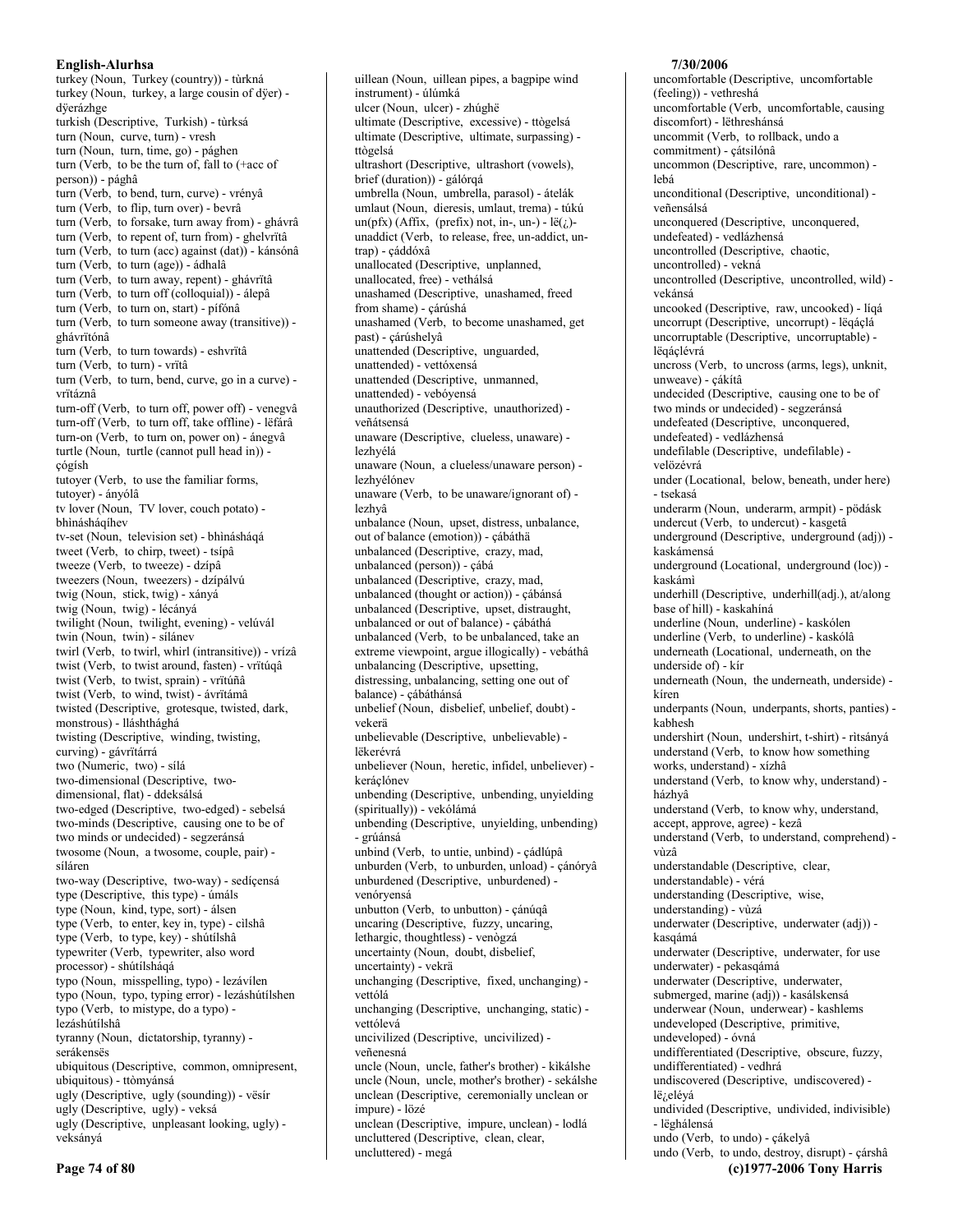undo (Verb, to undo, unmake, repeal) - cálâ undo(pfx) (Affix, (prefix) un-, undo, reverse)  $c\acute{a}(l)$ undoubtable (Descriptive, clear, undoubtable) súvá undoubtably (Affix, (prefix) centi-, 100th of) súundoubtably (Affix, (prefix) clearly, undoubtably) - súundress (Verb, to undress) - ávehinâ undulate (Verb, to undulate) - ónyázâ undulation (Noun, undulation, wave) - ónyázen unexpected (Descriptive, unexpected) - lëqushá unexpected (Descriptive, unplanned, unexpected, disorganized) - lëthálsá unfading (Descriptive, unfading) - vemólrá unfailing (Descriptive, unfailing) - vetsálélá unfair (Verb, to cheat, not play fair, be unsporting) - çëddâ unfamiliar (Descriptive, unknown, unfamiliar) legná unfamilied (Descriptive, unfamilied, in civil service) - lëbóleyávsá unfasten (Verb, to unfasten) - cálidâ unfasten (Verb, to unfasten, unlatch, untie) cáddósâ unfeigned (Descriptive, unfeigned, not played, real) - lëvúshá unfinished (Descriptive, unfinished, rough, not done) - vekálsá unfortunate (Descriptive, poor, unfortunate (alt.) term)) - blyév unfortunate (Descriptive, poor, unfortunate) tolá unfortunate (Descriptive, unfortunate, saddening) - dhékánsá unfortunately (Descriptive, unfortunately) lezáxne unfortunately (Descriptive, unfortunately, regrettably) - dhékánsáme unfruitful (Descriptive, unfruitful) - verúddsá ungodly (Descriptive, ungodly) - lëjinósá unguarded (Descriptive, unguarded, unattended) - vettóxensá unhand (Verb, to let go of, drop, unhand) ghádheskâ unhappiness (Noun, dislike, unhappiness, annoyance) - vebä unhappy (Descriptive, unhappy) - veliká unhappy (Descriptive, unhappy, annoyed, disliking something) - vebá unhappy (Verb, to dislike, be unhappy with, be annoyed by) - vebâ unhealthy (Descriptive, unhealthy, bad for one) - leshpá unhide (Verb, to reveal, unhide) - çásárâ unicorn (Noun, a trained horse/unicorn) kóláshthe unicorn (Noun, horse, unicorn) - kóshthe unification (Noun, civilizing, unification of Aluria) - enesnerrëvensës unification (Noun, unification) - dwevelyës uniform (Noun, uniform, suit) - enátsinen unimportant (Descriptive, trivial, unimportant) - vesnezhá unimportant (Descriptive, unimportant, not critical, small) - lespá uninhabited (Descriptive, wild, untamed, uninhabited) - dilwe uninhibited (Descriptive, free, uninhibited) velèvensá union (Noun, overlap, union) - vùnúrës union (Noun, union) - dwevsen unique (Descriptive, unique) - sùlensá unisex (Descriptive, unisex, genderless, neuter, asexual) - dhósónsá Page 75 of 80

unit (Noun, object, unit, example) - útsen unite (Verb, to unite, band together) - dwevâ united (Descriptive, united) - dwevsá unity (Noun, unity) - dwevsës universal (Descriptive, universal) - pettòsná universal (Descriptive, universal, for everyone) - pettólvá universe (Noun, universe, cosmos) gálsvarrenvë university (Noun, university, college) vùlçárálits unknit (Verb, to uncross (arms, legs), unknit, unweave) - çákítâ unknown (Descriptive, unknown (person)) lëgnevsá unknown (Descriptive, unknown, unfamiliar) legná unknown (Noun, unknown item) - lezhyen unlatch (Verb, to unfasten, unlatch, untie) cáddósâ unleavened (Descriptive, unleavened) verákensá unless (Syntactic, but, unless, except that) nezelñ unlikely (Descriptive, improbable, unlikely) vendzá unlimited (Descriptive, unlimited, limitless) veszánzá unlink (Verb, to disconnect, unlink) - çáljóttâ unload (Verb, to unburden, unload) - çánóryâ unlock (Verb, to unlock) - cákarzâ unlocked (Descriptive, unlocked) - lëkarzá unmaintained (Descriptive, untended, unmaintained) - veñámlensá unmake (Verb, to undo, unmake, repeal) - çálâ unmanned (Descriptive, unmanned, unattended) - vebóvensá unmarried (Descriptive, unmarried) - verrólensá unmoving (Descriptive, stable, unmoving) ghólá unobtrusive (Descriptive, unobtrusive, blending well) - závùná unobtrusiveness (Noun, unobtrusiveness, blending well) - závùnës unordered (Descriptive, random, unordered) vesgá unperceiving (Descriptive, unable to perceive/bhelâ) - lebhá unplanned (Descriptive, unplanned, unallocated, free) - vethálsá unplanned (Descriptive, unplanned, unexpected, disorganized) - lëthálsá unpleasant (Descriptive, unpleasant looking, ugly) - veksányá unpleasant (Descriptive, unpleasant, irritating, sucky) - dlícá unproven (Descriptive, iffy, unreliable) enthásá unproven (Descriptive, possible, unproven, alleged) - enthásá unreliable (Descriptive, iffy, unreliable) enthásá unreliable (Descriptive, possible, unproven, alleged) - enthásá unruly (Descriptive, lawless, unruly) - vetársélá unruly (Descriptive, unruly, misbehaved) ázgáclósá unruly (Descriptive, unruly, riotous, rauckus, badly behaved) - lezázgósá unscented (Descriptive, unscented) - veçúkáfsá unseen (Descriptive, sight unseen, without having seen) - veráyáme unshaped (Descriptive, natural, unshaped, raw) - venyeleksá unsolvable (Descriptive, unsolvable, insurmountable) - vedlóshévrá

## 7/30/2006

unspeakable (Descriptive, unspeakable (in a good way), beyond words) - gáñevévrá unsporting (Verb, to cheat, not play fair, be unsporting) - çëddâ unstable (Descriptive, unstable) - veghólá unstress (Verb, to relax, unstress) - árèksâ unstressing (Noun, unstressing, process of becoming de-stressed) - çábrázhelyës unsuitable (Descriptive, incorrect, unsuitable, inappropriate) - velhùshá untamed (Descriptive, wild, untamed, uninhabited) - dilwe untended (Descriptive, untended, unmaintained) - veñámlensá unthankful (Descriptive, unthankful, thankless) - lëkselélá unthinkable (Descriptive, unthinkable) lëgezévrá unthinking (Descriptive, fuzzy, unthinking, lethargic, thoughtless) - vegezá untie (Verb, to unfasten, unlatch, untie) cáddósâ untie (Verb, to untie, unbind) - çádlúpâ until (Locational, up to, until) - ás unto death (Idiom/Phrase, to the grave, unto death) - gel móghenánÿ untouched (Descriptive, natural, untouched) veñeshká untrap (Verb, to release, free, un-addict, untrap) - çáddóxâ untrue (Descriptive, false, untrue, lying) - levsá untruth (Noun, lie, untruth) - levs unusual (Descriptive, exceptional, unusual) náshaensá unveil (Verb, to reveal, unveil, demystify) çáváyâ unweave (Verb, to uncross (arms, legs), unknit, unweave) - cákítâ unwilling (Descriptive, hesitant, unwilling) lózá unyielding (Descriptive, unbending, unyielding (spiritually)) - vekólámá unyielding (Descriptive, unyielding, unbending) - grúánsá up (Idiom/Phrase, up there, up here (in front), ahead) - vá kéli up (Idiom/Phrase, up there, up here) - vá teli up (Verb, to prepone, move up, advance) áprevâ up to (Locational, up to, until) - ás update (Noun, update) - ányexen update (Verb, to update) - ányexâ upload (Noun, upload (process)) - áslínyës upload (Verb, to upload) - áslínyâ upper (Descriptive, higher, upper (with number ranges, sizes, etc.)) - ávásá upperarm (Noun, upperarm) - tsebrá upright (Descriptive, righteous, upright) thánsálá upright (Noun, a righteous, upright person) thánsálev uproot (Verb, to uproot) - ghápúzhâ upset (Descriptive, upset, distraught, unbalanced or out of balance) - çábáthá upset (Noun, upset, distress, unbalance, out of balance (emotion)) - çábáthä upset (Noun, upsetor, distressor, crazymaker) çábáthónev upsetting (Descriptive, upsetting, distressing, unbalancing, setting one out of balance) çábáthánsá upsidedown (Locational, upside down) berkasi upstairs (Locational, upstairs) - teli upwards (Locational, heavenward, up, upwards, skyward) - eshcìrá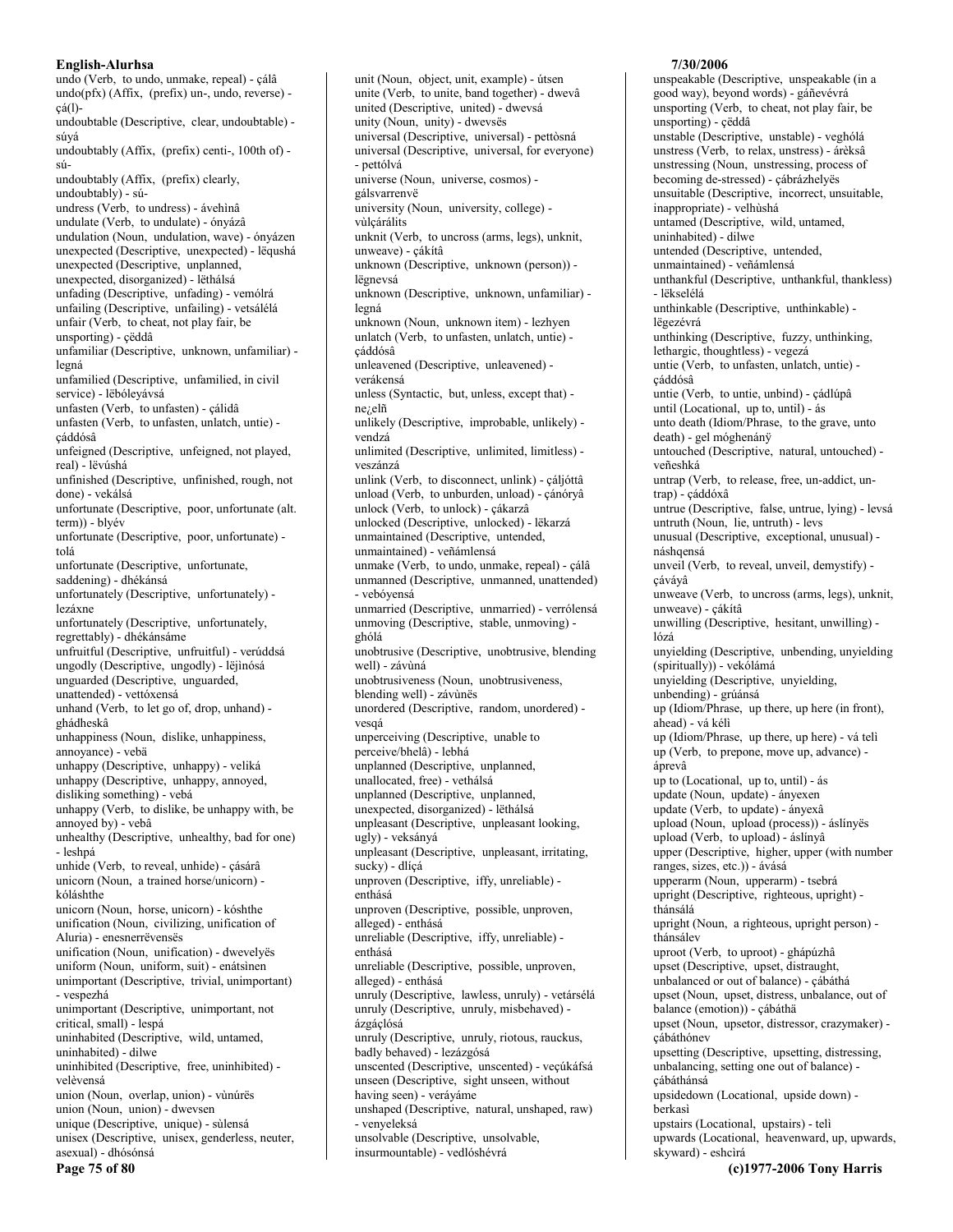upwards (Locational, upwards, up) - eshtel uranus (Noun, Uranus (planet)) - gaíntá urchin (Noun, urchin, child (depreciative)) letsë urge (Noun, urge, push, pull, desire) - shúdrá urge (Verb, to call, urge to come) - tsáqâ urge (Verb, to urge) - gájesâ urgency (Noun, urgency) - spezhárrës urgent (Descriptive, urgent) - spezhárre urgent (Descriptive, vital, very urgent) gáspezhá urgent (Noun, urgent activity or task) spezhárren urinate (Verb, to relieve onesself) - ùlmâ urinate (Verb, to urinate) - ùlzâ urine (Noun, urine) - ùlzen urologist (Noun, urologist, one who examines urine) - ùlzeprálev urology (Noun, urology, examination of urine) - ùlzeprálës us (Pronoun, we) - ólvë use (Descriptive, busy, occupied, in use (of things)) - árshensá use (Noun, access, use) - ányárshálës use (Verb, to access, use) - ányárshálâ use (Verb, to apply, put to use) - ányórlhâ use (Verb, to use the familiar forms, tutoyer) ányólâ use (Verb, to use the formal forms, vouvoyer) ánvólvevâ use (Verb, to use the insulting forms) ányólveñkâ use (Verb, to use up, finish) - pëçâ use (Verb, to use up, wear out) - á¿eyâ use (Verb, to use, employ) - árshâ use (Verb, to use, make serve its purpose) órlhâ used (Descriptive, normal, what one is used to) - dhushá used (Descriptive, used, pre-owned) - shárshá used (Verb, used up, gone, finished) - peçá useful (Descriptive, useful) - órlhá useless (Descriptive, useless, worthless) veñelshá user (Descriptive, user (adj.) for or about users) - peórlhóvá user (Noun, user (person)) - órlhóvá userid (Noun, user ID) - kúrelev userid (Noun, user ID, username, ID) nóshelev usual (Descriptive, common, usual) - ¿emsá usually (Descriptive, usually) - sevláme utensil (Noun, fork, eating utensil) - lruvnä utter (Verb, to utter) - elréyâ vacation (Noun, vacation) - rèksánsës vacuum (Noun, vacuum cleaner/device) cugálvá vacuum (Noun, vacuum, emptiness) - vélhál vagina (Noun, vagina, female sex organ) - búlë vague (Descriptive, vague, faint) - velrá vain (Descriptive, in vain, without result) áñése vain (Descriptive, vain, conceited) - nìle vain (Descriptive, vain, empty, futile) - áñésá vain (Descriptive, vain, of nothing) - ñésá valid (Descriptive, valid) - verhsátrá validate (Verb, to add validity to, make real, validate) - áverhsánselyâ validate (Verb, to validate, prove) - átsilménâ valley (Noun, rainforest valley (narrow, damp gulfs in Mónesár)) - dlónex valley (Noun, valley) - hólex valuable (Descriptive, valuable) - elshósá valuable (Noun, valuable, object of value or worth) - elshen value (Noun, cost, value) - makén Page 76 of 80

value (Noun, entry, value) - cáyë value (Noun, value, ethic) - gír value (Noun, value, worth) - elshës value (Verb, to be equal, of like value) - sirâ van (Noun, van, minivan) - várhálen vanishing (Noun, vanishing point perspective (in pictures)) - ádwïvùnsálits vanity (Noun, vanity, conceit) - nìlës vanity (Noun, vanity, futility) - áñésës vanity (Noun, vanity, nothingness) - ñésës vantage (Noun, vantage point) - ráyválits vapor (Noun, steam, vapor) - shícá variable (Descriptive, variable (adj.)) - nyefévrá variable (Noun, variable (noun)) - nyefévren variety (Descriptive, variety of, various different) - órámel various (Descriptive, variety of, various different) - órámel various (Descriptive, various) - órámá vary (Verb, to vary) - áyáshâ varying(pfx) (Affix, (prefix) change, varying)  $nye(f)$ vast (Descriptive, vast, wide) - rezh vast (Descriptive, wide, vast, throughout, global) - ttòxímsá vastly (Locational, widely, vastly, throughout, globally) - ttòxíme vat (Noun, tank, vat) - lösén vat (Noun, vat) - lösálázhge vault (Noun, bank, vault, money holder) návìrá vegetable (Idiom/Phrase, vegetable (as opposed to fruit)) - ¿emsá rúdd vegetable (Noun, kale, a leafy vegetable) áltish vegetable (Noun, spinach, a leafy vegetable) múnác vegitable (Noun, fruit, vegitable) - rúdd vegitarian (Descriptive, vegitarian, herbivorous) - thelnáshélá vegitarian (Noun, vegitarian, herbivore) thelnáshélev vehicle (Noun, (colloquial) car, vehicle) - várh vehicle (Noun, bus (vehicle)) - ttólvárhen vehicle (Noun, cart, vehicle, car) - várhen vehicle (Noun, truck, cargo vehicle) várhálsvárh vehicle(sfx) (Affix, (suffix) vehicle) - -várh vein (Noun, vein (of blood)) - tsúásláyál vein (Noun, vein, artery, blood flow) - áslávál vengeance (Noun, vengeance) - qèrzës vengeance (Noun, vengeance, desire for revenge) - qèrzä vengeance (Noun, vengeance, specific instance of revenge) - qèrzen vengence (Verb, to revenge, avenge, take vengence on (+dat) for (+acc)) - qèrzâ venison (Noun, venison, deer meat) - láhínesh venture (Verb, to venture, make the effort to) iushâ venus (Noun, Venus (planet)) - lúvóstá verb (Idiom/Phrase, state verb, verb to do with state of something) - vórensá ázñeven verb (Noun, verb) - ázñeven vermont (Noun, Vermont) - gìnzólexná verse (Noun, verse (Bible, poem, song)) vílshìlen verse (Noun, verse, line) - ñevilen version (Noun, version) - leksál version (Noun, version, edition) - elyeksen versus (Syntactic, as opposed to, versus) yáshéne vertical (Descriptive, vertical) - leksá vertigo (Noun, dizziness, vertigo) - vrïtáles very (Affix, (prefix) exact, exactly, very) - túvery (Descriptive, greatly, very) - zárreme

#### 7/30/2006

very (Descriptive, supremely, very) - ágelsáme very (Syntactic, indeed, quite, very) - clá vessel (Noun, ship, ocean vessel) - rísh vest (Noun, vest, waistcoat) - çïrányá vestibule (Noun, vestibule, entryway, antechamber) - áñlédh veterinarian (Noun, veterinarian, animal doctor) - zhórátárh vibrate (Verb, to vibrate) - írrâ vibration (Noun, vibration) - írren vice (Noun, flaw, vice) - meshh viceroy (Noun, governor, viceroy) - karrevnóvá vicious (Descriptive, vicious, nasty) - dlúje victim (Noun, victim) - ámòdhev victim (Noun, victim) - nírzev victor (Noun, conqueror, ruler, victor) - dlázhád victorious (Descriptive, victorious) - ïnírsá victory (Interjection, Success! To Victory! Forward!) - áyák victory (Noun, victory) - ïnír video (Noun, playback (video)) - áráyvës video (Verb, to playback (video)) - áráyvâ view (Noun, perspective, view(point)).  $ghelójen$ view (Noun, scenic overlook, view place) ghelits view (Noun, screen, view, field of vision) rávál view (Noun, sight, view) - ghelen view (Noun, view or sight, that which is percieved by Alur 6th sense) - bhelen view (Noun, world view) - thó¿enár viewport (Noun, portal, viewport, window(computer)) - návárh vignette (Noun, vignette, short story) - sálqísen village (Noun, village, settlement, town) bhïksen villager (Noun, villager, settler, inhabitant of town/village) - bhïksónev villain (Noun. villain) - shhárú vine (Noun, vine) - bhár vinegar (Noun, vinegar) - ködém violate (Verb, to rape, violate) - thráclâ violent (Verb, to act/be violent towards, attack) - gèrzâ violin (Noun, a violin-like instrument) - mílává vip (Noun, dignitary, worth, VIP, honored one (female)) - bhálá vip (Noun, dignitary, worth, VIP, honored one (in general)) - bhále vip (Noun, dignitary, worth, VIP, honored one (male)) - bhále viral (Descriptive, viral (adj)) - házhálesvá virgin (Noun, virgin  $(m/f)$ ) - beles virtual (Descriptive, conceptual, not (yet) real) ínésá virus (Noun, virus) - házhálesvórh vise (Noun, vise) - júgrál visible (Descriptive, clear, visible, in focus) línsá visible (Descriptive, visible) - ghelévrá vision (Noun, goal, vision, purpose) - gáleshen vision (Noun, vision quest) - shileshen vision (Noun, vision, spiritual sight/image) shïnál vision (Verb, to have a vision, see (spirit)) shïnâ vision (Verb, to seek/wish for a vision) shïleshâ visit (Noun, visit) - ándzálen visit (Verb, to attend, go to, visit) - ácedzâ visit (Verb, to visit with (+acc.)) - vùndzâ visit (Verb, to visit) - ándzálâ visit (Verb, to visit, go see (doctor, etc.)) áráyâ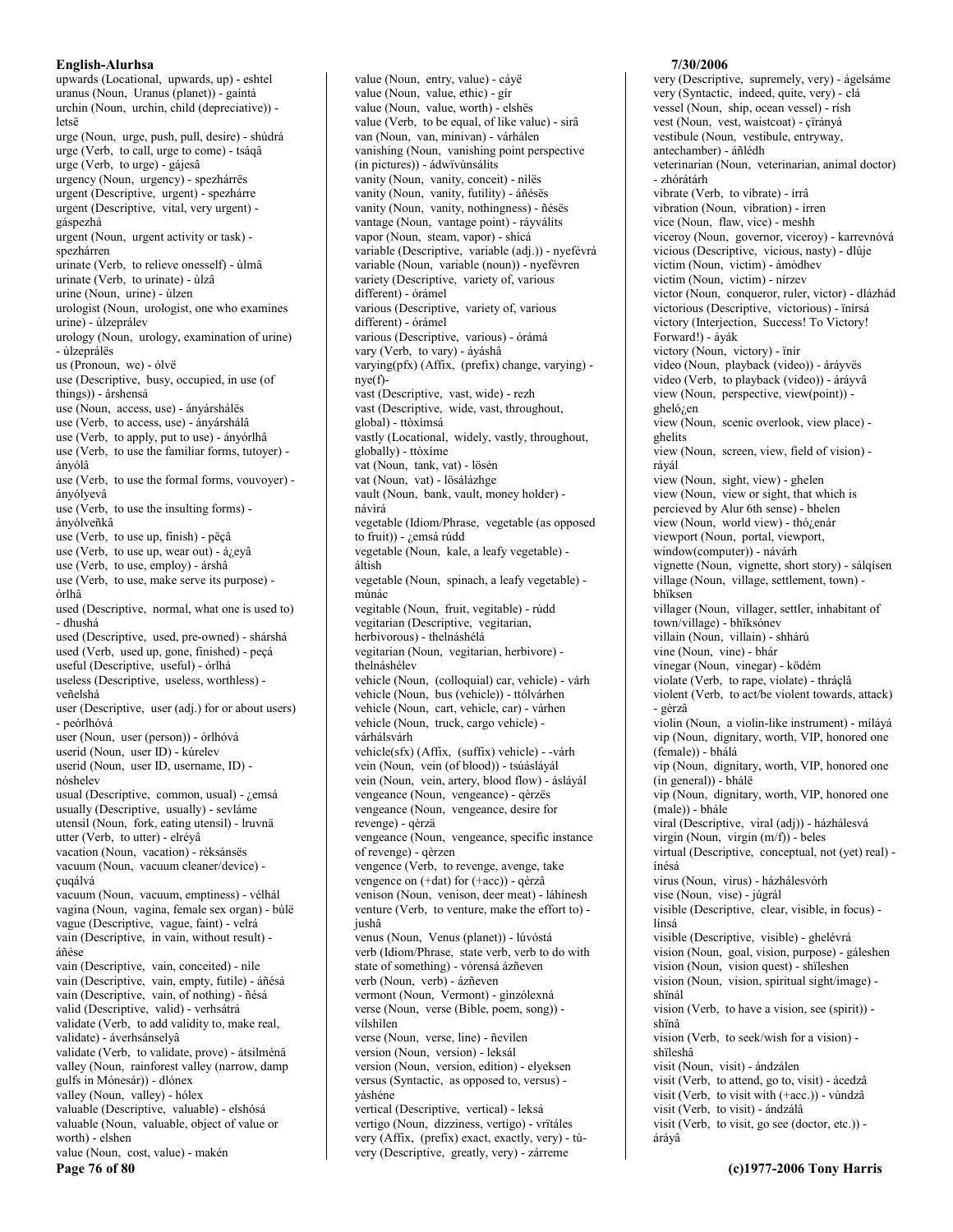visitor (Descriptive, tourist, visitor (adj.)) peándzálá visitor (Noun. visitor. tourist) - ándzálóvá visitor center (Noun, visitor/tourist center) ándzálóválits visual (Descriptive, visual) - peghelá visualize (Verb, to visualize) - áshïnâ vital (Descriptive, vital, very urgent) - gáspezhá vitex (Noun, chaste weed, vitex, a plant whose leaves reducing sexual desire when eaten) thùrän vocabulary (Noun, vocabulary) - ñevár vocation (Noun, trade, vocation) - vrelrës voice (Noun, persona, voice (in literature)) elthózës voice (Noun, voice) - wál voice msg. (Noun, voice msg, phone msg.) bhìñeváqásá ásálqám voiced (Descriptive, voiced) - gùmósá voiceless (Descriptive, voiceless) - vegùmá void (Noun, chaos, void, formlessness) veleksës void (Noun, space, the Void) - skán voila (Verb, here is, voilà, behold, look!) - ráyv volt (Noun, volt, measure of electricity) - negvi volume (Noun, book, volume, part of a collection) - sághel voluntary (Descriptive, voluntary) - gávözánsá volunteer (Noun, volunteer) - gávözóvá volunteer (Noun, volunteer, eager doer) gálshóvá volunteer (Noun, volunteer, willing/accepting doer) - ttészóvá volunteer (Verb, to volunteer for) - gávözâ vomit (Noun, vomit) - búçem vomit (Verb, to vomit) - búçâ vote (Noun, vote) - óften vote (Verb, to vote) - óftâ voting booth (Noun, voting booth) - óftághár voting place (Noun, voting place) - óftálits vouvoyer (Verb, to use the formal forms, vouvoyer) - ányólyevâ vow (Verb, to vow, swear) - bráshâ vowel (Descriptive, ultrashort (vowels), brief (duration)) - gálórqá vowel (Noun, vowel (sound)) - sùréyál<br>v'sul (Noun, V'sul letter) - shthil v'sul (Noun, V'sul writing or alphabet) shthálírës v'sul (Noun, V'sul, a language once spoken in SE Balashan and islands) - vësúl wager (Verb, to gamble, wager) - áxávâ wagon (Noun, cart, handtruck, wagon) - várhísá wagon (Noun, the large square wagon used by the Pashthár nomads) - lúxen wagon (Noun, wagon, trailer) - çárvá wail (Verb, to bemoan, wail) - gálòzhâ waist (Noun, waist, abdomen) - lyísqü waistcoat (Noun, vest, waistcoat) - çïrányá wait (Verb, to serve, wait on, service) - kóleksâ wait (Verb, to wait for) - ñózhâ waiter (Noun, waiter, waitress, server, CSR) kóleksóvá waitress (Noun, waiter, waitress, server, CSR) kóleksóvá wake (Verb, to wake someone up) - shabhónâ wake (Verb, to wake up, become awake) shabhelvâ wakefulness (Noun, waking, wakefullness, being awake) - shabhén waking (Noun, waking, wakefullness, being awake) - shabhén walk (Noun, walk, trip (on foot)) - álznen walk (Verb, to go on foot, walk) - álznâ walk (Verb, to step, walk) - endâ

walk (Verb, to truth, to live, walk, say, do act truth) - áverhsâ walk (Verb, to walk the center way, walk w/balance) - lyíznâ walk (Verb, to walk, take a walk (leisure)) endárâ walking (Noun, treadmill, walking machine) endárágá walking-tree (Noun, (myth) walking tree) velák wall (Noun, box side, plank, wall) - bósnä wall (Noun, city wall, castle wall) - festárrá wall (Noun, wall, barrier, outer wall of house/bldg.) - cálís wall (Noun, wall, partition, inside wall separating rooms) - òkárrá wallet (Noun, wallet, billfold) - ploshir wan (Noun, computer network, LAN, WAN) gezálveskváts wander (Verb, to run away, go wandering) gháshthâ wander (Verb, to wander) - pelzâ wander (Verb, to wander, be nomadic) pashthâ wanderer (Noun, nomad, drifter, wanderer) pashthélev wanderer (Noun, nomad, wanderer) páshthónev wanderer (Noun, wanderer, nomad) pashthónev wandering (Noun, running away, wandering (noun)) - gháshthës wanderlust (Noun, wanderlust, desire to roam) pashthélä wanderlust (Noun, wanderlust, love of roaming) - pashthíhës wane (Verb, to wane, descend, decrease, shrink) - lhányâ want (Verb, to lack, want) - llándâ want (Verb, to set the heart on, lust after, want) - áshártsâ want (Verb, to want) - bleshvâ war (Idiom/Phrase, civil war) - simárá gáláx war (Noun, war) - gesnár war (Noun, war, conflict) - gáláx war (Noun, war, fight) - gresen war (Verb, to be at war with (+acc)) - gálxâ war (Verb, to fight, battle, war (against =  $acc$ .)) - gresâ war-axe (Noun, 2 bladed war-axe) - çörish war-axe (Noun, a four-bladed war axe on a long, pointed shaft) - vlesvárrën warehouse (Noun, warehouse, storehouse) mlótsentá warlord (Noun, warlord) - gesád warlords (Noun, warlords, a boardgame like cross btwn chess and stratego) - gesádár warm (Descriptive, fond, warm, comforting) mláná warm (Descriptive, warm) - hìlányá warm (Descriptive, warm, making one warm, generating/radiating heat) - hìlánsá warm (Verb, to warm up) - áhilâ warmth (Noun, temperature, warmth) - hivës warn (Verb, to warn, admonish) - mòrâ warning (Noun, warning) - mòren warranty (Noun, warranty, guarantee) féhhánsál warrior (Noun, cadet, junior warrior) gesnányev warrior (Noun, warrior) - gesnev war-zone (Noun, war-zone) - gesnáránthá was (Verb, to have been, past infinitive of delzyû) - dzelâ wash (Noun, rinse, wash (liquid)) - tsúshhem wash (Verb, to clean, wash) - pínyâ

## 7/30/2006

wash (Verb, to wash up, get ready (person)) áshvâ washcloth (Noun, washcloth) - pínyefá veskïn washed (Descriptive, clean, washed) - pínyá washer (Noun, bidet, genitalia washer) ùlmálskáqá washer (Noun, washer, washingmachine) pínyálvá washing (Descriptive, cleaning, washing (adj.)) - pínyánsá washroom (Noun, washroom, bathroom) pínvédh wasp (Noun, a stinging insect) - shirx wasp (Noun, wasp, blue with yellow wings) fóiá waste (Noun, bodily waste) - ùlmen waste (Noun, septic tank, also waste treatment tank or vat) - ùlmójìrá waste (Verb, to dally, waste time, delay) lezáfenâ wastebasket (Noun, wastebasket) - kójìrá watch (Noun, clock, watch) - bhórálvá watch (Verb, to lurk, watch quietly or secretly) - rávñâ watch (Verb, to watch) - ráyvâ watch for (Verb, to watch for, be on the lookout for) - gráyvâ watch out (Interjection, watch out! alert! watch closely!) - bhëlí watched (Noun, feeling of being spied on or watched) - sághensä watcher (Noun, keeper, watcher, guardian) ttóxónev watchman (Noun, watchman, guard (female)) hhëlíñá watchman (Noun, watchman, guard (male)) bhëlíñe water (Noun, spring, water source) - sívgan water (Noun, water) - álsken water (Verb, to water (plants)) - ányálskâ waterfall (Noun, waterfall) - móshhád watermelon (Noun, a very juicy purple melon, watermelon) - rúskin watery (Descriptive, thin (substance), airy, watery) - fósá watt (Noun, watt, measure of electrical flow) sháneg wave (Noun, curl, wave (of hair)) - dlòlrüqë wave (Noun, swell, swelling, wave (on ocean)) - zárrelven wave (Noun, wave (ocean)) - ónyëv wave (Verb, to motion over, wave to come or go) - shívâ wave (Verb, to shake, wave back and forth) rrácâ wave (Verb, to wave, blow back and forth) shírzâ wave (Verb, to wave, flap in the breeze) hápnâ wavy (Descriptive, wavy) - vretá wax (Descriptive, made of wax) - shhúleshká wax (Noun, wax) - shhúlá wax (Verb, to wax, ascend, increase, grow) lháskâ way (Descriptive, in this way, thus) - úmólfe way (Descriptive, out of ones way, excessively) - ttògelsáme way (Noun, path, lane, way) - shthál way (Noun, road, way) - shthalen way (Noun, way, method) -  $i$ , 6v way (Verb, to get out of the way  $(of = abI))$  çákélùn ways (Descriptive, in all manners, in all ways or any way) - ttólfe we (Pronoun, we) - ólvë

weak (Descriptive, weak) - leftá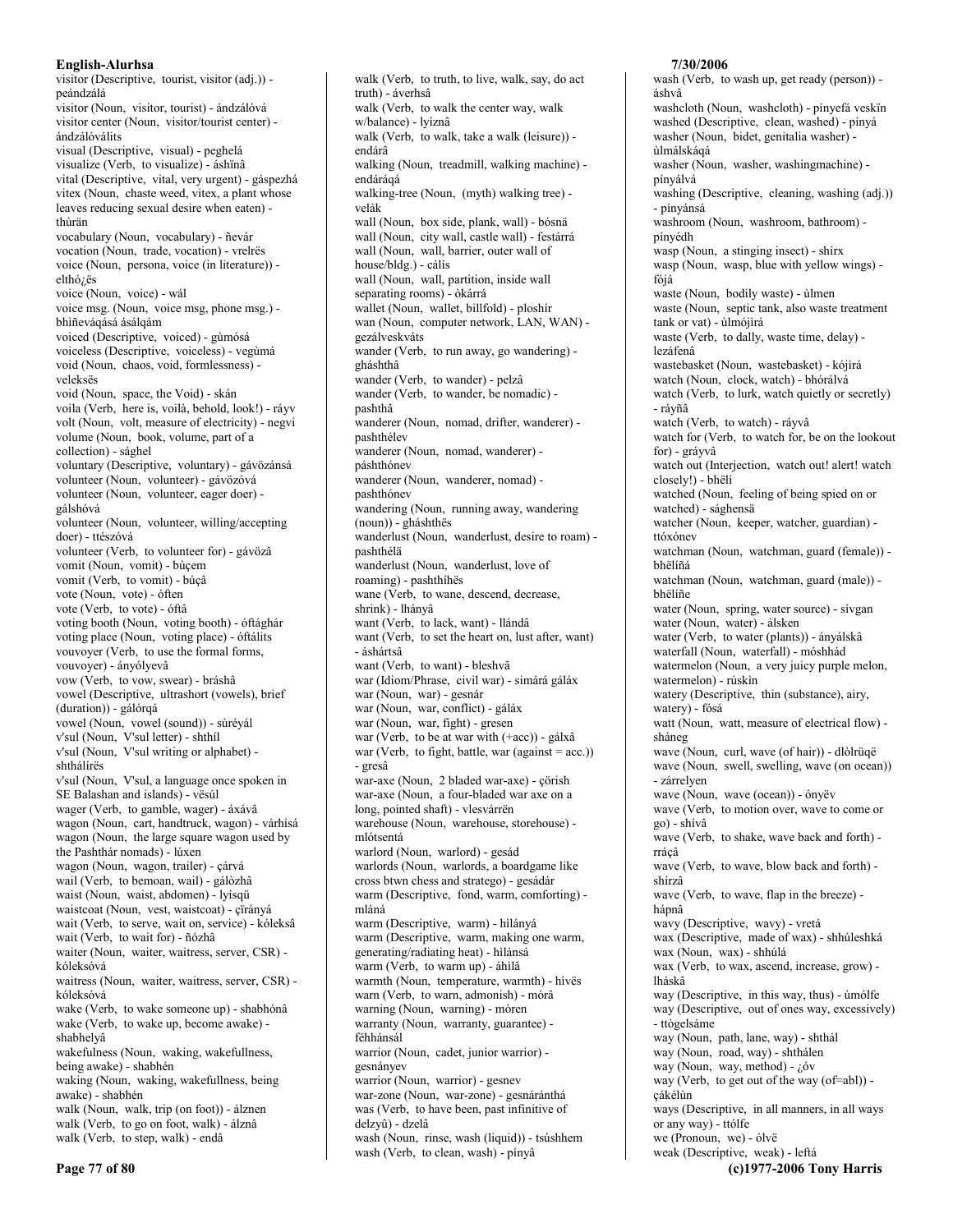weaken (Verb, to weaken, make weaker) áleftâ wealth (Noun, feeling of prosperity, sufficiency, wealth, plenty) - zákúsä wealth (Noun, wealth) - kúwósës wealth (Noun, wealth, property) - kúwár weapon (Noun, reverse betleh) - júkit weapon (Noun, weapon) - gesáqen wear (Verb, to use up, wear out) - á¿eyâ wear (Verb, to wear) - hìnâ weasle (Noun, a nasty lizard, weasle, jackal) cútöñ weather (Noun, weather) - ter'zhen weather (Verb, to be (weather)) - ter'zhâ weave (Verb, to cross (fingers, arms, etc.), weave) - mírgâ weave (Verb, to weave, knit) - kítâ weaver (Noun, Holy Weaver, a name of God) kítìne weaver (Noun, word-weaver, storyteller) ñevítá weaving (Noun, weaving, tapestry) - kitensen web (Descriptive, web, net (adj.)) - tólensá web (Noun, cobweb, insect web) - voshthë web (Noun, net, web) - tólen web (Noun, network, web, grid) - tólárensës web (Noun, world-wide-web) - tóláren webinar (Noun, webinar, distance learning session) - bhìlánzhyánsen wedding (Noun, wedding) - rrólánsës wednesday (Noun, wednesday, fourth day of week) - lyíshháv wednesday (Noun, Wednesday, the 4th day of the week) - lívál weed (Noun, weed, unwanted plant) - thelnáclá week (Descriptive, week (7 days)) - shháványá week (Noun, day of the week) - shhável week (Noun, the first week of the month) pífáshh week (Noun, the fourth (last) week of the month) - belnáshh week (Noun, the second week of the month) seláshh week (Noun, the third week of the month) vùnáshh weekend (Noun, weekend) - gáshháványá weekend (Noun, weekend, off time, down time) - levreshh weekly (Descriptive, weekly (adj)) ttòshháványá weeping (Noun, mourning, weeping) - gálùnsës weigh (Verb, to haunt, weigh down with one's presence) - óshâ weigh (Verb, to make heavy, weigh down) állájâ weigh (Verb, to weigh down, burden, load) ánórvâ weigh (Verb, to weigh, be x in weight  $(+nom)$ ) - Iláiâ weigh (Verb, to weigh, evaluate, grade) - yúdrâ weigh (Verb, to weigh, measure the weight of) - llánvâ weight (Noun, weight) - llájánvi weighty (Descriptive, important, good, weighty, that matters) - ùlevá welcome (Verb, to receive, welcome, host, man a front desk) - áshulâ welcome (Verb, to welcome) - shulâ welfare (Noun, status, welfare) - vór welfare (Noun, the welfare system) ávóreskváts well (Descriptive, healthy, well) - óltárhá well (Interjection, well, so, now then) - kalesh well (Noun, well (dug), water source) - tsevgen well (Verb, to heal, make well) - ástárhâ well (Verb, to might-as-well) - pelefà Page 78 of 80

wellfed (Descriptive, stuffed, well-fed) sétteshá well-mannered (Descriptive, well-mannered, civilized) - zánórshá wellness (Noun, wellness, balance) - áshárä wench (Noun, girl, wench) - lushá west (Locational, on the west of, on the west side of  $(+gen)$  - vects west (Locational, westward) - eshyecis west (Noun, west (dialect form)) - lemtis west (Noun, west) - vecis wet (Descriptive, wet) - álská wet (Descriptive, wet, damp) - káyësh wetness (Noun, wetness) - álskës wharf (Noun, wharf, dock) - ánishá wharf (Noun, wharf, dock, pier) - vásen wharfrat (Noun, dockworker, wharfrat) ánishev wharves (Noun, port, docks, wharves) - vásáren what (Descriptive, how? like what?) - shthólfe what (Pronoun, what?) - shthó what (Syntactic, what if...) - shthóleñ what's new (Idiom/Phrase, what's new?) - shthó vìgô nyefá wheel (Noun, DNA) - shevádlòrem wheel (Noun, wheel) - dlòr when (Locational, when) - hólef where (Locational, where (relative conj., dialect form)) - myá where (Locational, where?) - myává which (Pronoun, that, which) - te which (Pronoun, which (of three)) - ñólhúvá which (Pronoun, which (of two)) - ñósílá which (Pronoun, which one) - ñólvë while (Descriptive, a little while (adj.)) górsányá while (Locational, while, during) - gó while (Noun, a while, a time, a few minutes) seneren while (Syntactic, as long as, while, throughout) - góyáze whim (Noun, whim, fancy) - beszen whim (Verb, to whim, fancy) - beszâ whimper (Verb, to whimper) - ínyâ whimsical (Descriptive, whimsical, fanciful) beszá whine (Noun, whine (sound)) - rî whine (Verb, to whine, complain) - ñâyâ whine (Verb, to whine, make a whining sound) - rîvâ whip (Noun, a metal/wire whip w/pointed tip) sháská whirl (Verb, to twirl, whirl (intransitive)) vrízâ whisper (Noun, a whisper) - shïshén whisper (Verb, to whisper) - shïshâ whistle (Verb, to whistle (wind), hiss) - szászâ whistle (Verb, to whistle) - szíszíyâ whistling (Descriptive, sibilant, whistling) szászánsá white (Descriptive, white) - kìsh whiteboard (Noun, board (black or white)) vílnä whitewater (Noun, rapids, whitewater) - shúrish who (Idiom/Phrase, who knows?) - ddá ve dezhyé (tázhë) who (Pronoun, which one) - ñólyë who (Pronoun, who?) - shthe whoosh (Verb, to rustle, flap, whoosh) - tushâ whore (Noun, whore) - thùjá why? (Descriptive, why?, because of what?) shthensá why? (Syntactic, why?, for what reason?) - hálÿ wick (Noun, wick, fuse) -  $i$ etsír wicked (Descriptive, wicked) - váshhánsá wickedness (Noun, evil, wickedness) - váshhës

## wicker (Noun, wicker, a reed used in weaving) - zórhgïm wide (Descriptive, broad, wide) - ánçë wide (Descriptive, vast, wide) - rezh wide (Descriptive, wide) - dáshá wide (Descriptive, wide, vast, throughout, global) - ttòxímsá widely (Locational, widely, vastly, throughout, globally) - ttòxíme wierd (Verb, bizarre, strange, wierd) - özáwle wife (Noun, wife) - thávlin wig (Noun, wig, hairpiece) - lrüqeshkál wiggle (Verb, to wiggle, squirm) - mídzâ wild (Descriptive, uncontrolled, wild) - vekánsá wild (Descriptive, wild, untamed, uninhabited) - dilwe wilderness (Noun, wilderness) - dilwánthá wildlife (Noun, zoo, wildlife sanctuary) zhórits will (Noun, intention, will, thing intended or willed) - ózhen will (Noun, soul, emotions, will) - dlóve will (Noun, will, drive) - vózä will (Noun, will, emotion of want/intent) bleshvä will (Noun, will, intention) - ózhä will (Verb, to will, intend, set oneself to) - vözâ will be (Verb, to be going to be, fut. infinitive of delzyû) - dzánâ willful (Descriptive, willful, self-willed) dhívözósá willing (Descriptive, eager, willing) - gálshá willing (Descriptive, eager, willing, excited) gálshárrá willing (Descriptive, willing, freely open to) ttészá willing (Noun, volunteer, willing/accepting doer) - ttészóvá willing (Verb, to be eager, willing) - gálshâ willing (Verb, to be willing (to)) - ttészâ wilt (Verb, to droop, wilt) - bolâ win (Verb, to convince, win over) - áskenâ win (Verb, to defeat, beat, win against) - gákrâ win (Verb, to win, beat) - sísâ wind (Noun, head wind) - kánsávës wind (Noun, tail wind) - shútávës wind (Noun, wind storm) - gáhávárren wind (Noun, wind) - lhushen wind (Noun, wind, moving air) - hávës wind (Verb, to wind up, get hyper or jittery) ácíslâ wind (Verb, to wind, coil, tense) - kèjâ wind (Verb, to wind, twist) - ávrītámâ windbreaker (Noun, jacket, windbreaker) - çïrál winding (Descriptive, winding, twisting, curving) - gávrïtárrá window (Noun, portal, viewport, window(computer)) - návárh window (Noun, window) - húlnávárh wine (Noun, wine cooler, a fruit drink) thénälúská wine (Noun, wine, an alurian distilled drink) thénäl wine (Noun, wine, fruit/cooking wine) - nálád winery (Noun, winery, place for brewing thénäl) - théneshkálits wing (Noun, wing) - nésh winter (Noun, winter (alt.form)) - zhelás winter (Noun, winter) - crenyánsva wipe (Noun, towel, wipe) - nyúfi wipe (Verb, to wipe  $x(acc)$  from  $y(ab)$ ) - nyúfâ wire (Noun, tripwire) - bhëlípír wire (Noun, wire, cable, cord) - pútál wire (Verb, to wire, create circuits) - áshthágvâ wireless (Descriptive, wireless) - vepútálsá wisdom (Noun, wisdom) - dezhyál

7/30/2006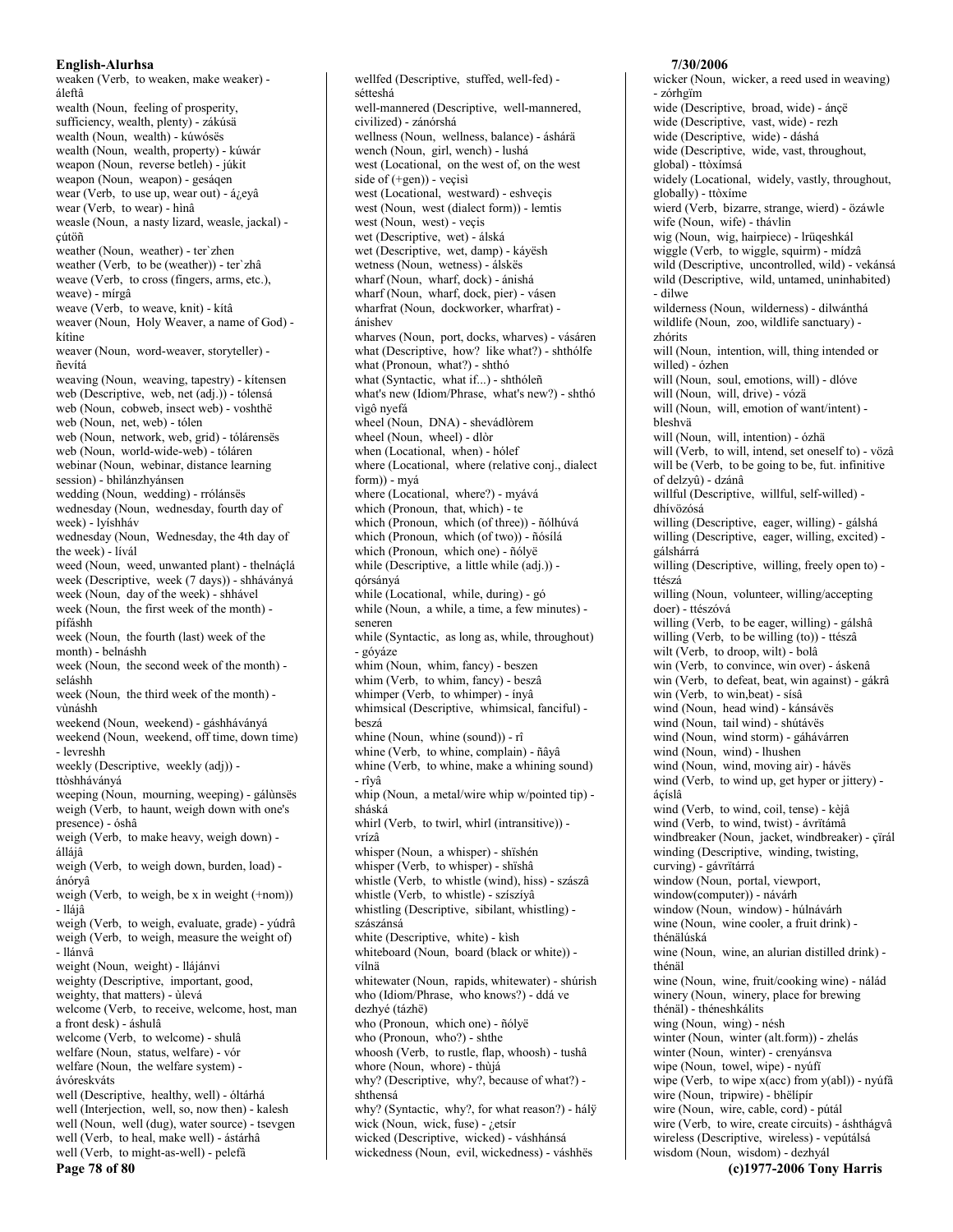wise (Descriptive, wise, knowing) - gádezhyá wise (Descriptive, wise, understanding) - vùzá wiseman (Noun, prophet, seer, wiseman, magus) - vóne wiseman (Noun, seer, mystic, wiseman/woman) - páthónev wisewoman (Noun, prophetess, seeress, wisewoman) - vóná wish (Verb, to wish) - leshâ wishes (Noun, good wishes) - záleshen witch (Noun, witch, wizard, magician) lráksónev with (Locational, among, with) - lù with (Locational, with) - vùn with( $pfx$ ) (Affix, ( $prefix$ ) with,  $co$ -) -  $v\hat{u}(n)$ wither (Verb, to pine, fade, wither) - mólrâ without (Affix, (prefix)not, without, -less) - vewithout (Locational, without) - veñ witness (Noun, witness, one who testifies) árégóvá witness (Noun, witness, testimony) - árégen witness (Verb, to bear witness to, testify about  $(+acc)$ ) - áréqâ wizard (Noun, witch, wizard, magician) lráksónev woe (Interjection, alas, woe!) - hhì wolf (Noun, wolf) - úlú wolverine (Noun, a large carnivore like wolverine, red striping) - símáshtí woman (Noun, comfort woman, prostitute) threshá woman (Noun, woman) - thává woman (Noun, young woman, adult) - çebóyná womanhood (Noun. womanhood) - thávánsës womanly (Descriptive, womanly, woman's (adj)) - thávásá womb (Noun, womb) - shhúr women (Noun, women's liberation (event)) dhálívránsës wonder (Noun. awe, wonder (emotion)) - várä wonder (Verb, to wonder (alt. form)) - gálvâ wonder (Verb, to wonder) - gzálvâ wonder (Verb, to wonder, be in awe) - yárâ wonderful (Descriptive, wonderful, awesome) váránsá wonderful (Descriptive, wonderful, more than pleasing) - gáfánzá wonderous (Descriptive, breathtaking, wonderous) - gádlóvánsá woo (Verb, to make love) - wágámâ wood (Noun, a piece of wood) - bhelkúz wood (Noun, wood (material)) - bhelkem woodlander (Noun, woodlander, fairy) - pók woodpecker (Noun, a pecking bird, woodpecker) - jïkóyn woods (Noun, forest, woods (as a whole)) bhelkáren woods (Noun, forest, woods) - bhelkár woodstove (Noun, woodstove, brazier) - ¿etsìrá wool (Noun, wool) - ágól woolen (Descriptive, woolen, made of wool) ágóleshká word (Noun, letter or word written in Asketan script) - kólír word (Noun, word (one)) - ñevë word (Noun, word (saying)) - ñeven word (Noun, word processor) - vílshósven word (Noun, word-weaver, storyteller) - ñevítá wordprocessor (Verb. typewriter, also word processor) - shútílsháqá words (Descriptive, unspeakable (in a good way), beyond words) - gáñevévrá work (Descriptive, work or job related) pevrejá work (Idiom/Phrase, to work in a team) - vrejâ vù¿sháxná

work (Noun, the process of exchange goods/svcs) - vùshevázen work (Noun, work area, work zone) - vrejánthá work (Noun, work in progress) - ersházensáren work (Noun, work of art, craft) - kólráven work (Noun, work, job, position) - vrejál work (Noun, work, oeuvre, obra, opus, build, make) - ershen work (Verb, to channel, conduct) - ásháyâ work (Verb, to control, cause to work for) ányárshâ work (Verb, to do, work at, fight or engage in, participate in) - vùkâ work (Verb, to get to work) - favrejâ work (Verb, to go to work, commute) ávreiáznâ work (Verb, to install (make work)) - ántsefárâ work (Verb, to set up, make work) - fárónâ work (Verb, to work on, work at) - ávrejâ work (Verb, to work out, come together) ásháyâ work (Verb, to work together) - vùvrejâ work (Verb, to work, function, serve) - fárâ work (Verb. to work, labor) - vrejâ work on (Verb, to develop, work on) - ányershâ workaholic (Noun, workaholic) - gávrejélev workaholism (Noun, workaholism, overwork) gávrejélës workbench (Noun, workbench, worktable) vreinä workbook (Noun, workbook) - sícályálek workgroup (Noun, computer workgroup or network) - gezálvár workgroup (Noun, team, workgroup) - vùvrejë workgroup (Noun, workgroup) - vùvrejáls working (Descriptive, working, temporary (adj.)) - ávrejensá workroom (Noun, workroom) - ershédh workroom (Noun, workroom, office) - vrejédh workshop (Noun, workshop, session) vùnelçórh workstation (Noun, desk, workstation) sívázhën world (Descriptive, world (adj.), planetary) óñensá world (Noun, material or physical world) svárránsës world (Noun, reality, the world, the field, real life) - lùmës world (Noun, the Great Lake, the Eye of the World (alt term)) - delvárren world (Noun, the Great Lake, the Eye of the World) - sekúren world (Noun, world (as opposed to spirit)) svárren world (Noun, world, land) - tiren world (Noun, world, planet) - óñen world view (Noun, world view) - thó¿enár world(sfx) (Affix, (suffix) realm, world, land of) - -ná worldly (Descriptive, worldly) - óñenyósá worldwide (Descriptive, worldwide) ttòsóñensá worldwide web (Noun, worldwide web) ttòsóñensá tólen worm (Noun, worm) - nog worry (Noun, a concern, worry) - kóleven worry (Noun, worry (emotion)) - kólevä worry (Verb, to trouble, worry) - kólevâ worry-free (Descriptive, anxiety-free, worryfree, causing no worries (of things or situations)) - vekólevánsá worry-free (Descriptive, anxiety-free, worryfree, having no worries (of person)) vekólevensá

#### 7/30/2006

worsen (Verb, to worsen, become worse, get worse) - lezávelyâ worship (Noun, act of worship) - áspesen worship (Noun, attitude of worship) - áspesä worship (Noun, worship (in general)) - áspesës worship (Noun, worship prayer) - áspësén worship (Noun, worship song or music) áspësálá worship (Verb, to worship) - áspësâ worst (Idiom/Phrase, at worst) - nòs zhë lezávnáxná worth (Noun, feeling of self-worth) - zhílshä worth (Noun, value, worth) - elshës worth (Verb, to be worth) - elshâ worth (Verb, to respect, acknowledge the worth of) - ányelshâ worthless (Descriptive, silly, worthless) - vízhe worthless (Descriptive, trashy, worthless, garbage) - kójá worthless (Descriptive, useless, worthless) veñelshá worthy (Descriptive, acceptable, worthy of being accepted) - kenselshá worthy (Descriptive, honorable, worthy) thírshelshá worthy (Descriptive, worthy, worth) - elshá worthy (Noun, dignitary, worth, VIP, honored one (female)) - bhálá worthy (Noun, dignitary, worth, VIP, honored one (in general)) - bhálë worthy (Noun, dignitary, worth, VIP, honored one (male)) - bhále worthy(sfx) (Affix, (suffix) worthy to be) -elshwould (Syntactic, desiderative particle, would that-) - ná wound (Descriptive, wound, coiled, tense) kèjá wound (Descriptive, wound, jittery, fast-paced) - císlá wound (Noun, feeling of being wound, jittery) çíslä wound (Noun, wound, injury) - ányúñ wound (Verb, to wound, injure) - ányúñâ wow! (Interjection, wow!) - yár wrap (Noun, shawl, wrap) - ilish wrap (Noun, shawl, wrap, cloak) - drásh wrap (Verb, to wrap up, enfold) - livâ wrap (Verb, to wrap, envelop) - ploshâ wrapper (Noun, wrapper, envelope) - ploshen wrapper (Noun, wrapper, shrink-wrap) túploshen wrapping (Locational, around, wrapping or envelopping (+gen, dat, abl)) - ploshï wrench (Noun, wrench (tool)) - vrídúqen wrestle (Verb, to wrestle) - hharâ wretched (Descriptive, wretched, awful,in terrible shape) - boje wrinkle (Noun, wrinkle) - ïplon wrinkle (Verb, to wrinkle (tr.)) - ïplonâ wrist (Noun, wrist) - ándhesk writ (Noun, notice, writ) - ándezhyes write (Interjection, see you soon, write soon, etc.) - svlaní write (Verb, to spell, write out) - vílelyâ write (Verb, to write back to) - tsúvílâ write (Verb. to write) - vílâ write (Verb, to write, compose) - vílshâ writer (Noun, author, writer) - vílshónev writing (Noun, Asketan alphabet, Asketan writing system) - kólírës writing (Noun, text, writing) - vilen writing (Noun, V'sul writing or alphabet) shthálírës written (Descriptive, written) - vílensá written (Descriptive, written, authored) - vílshá

Page 79 of 80